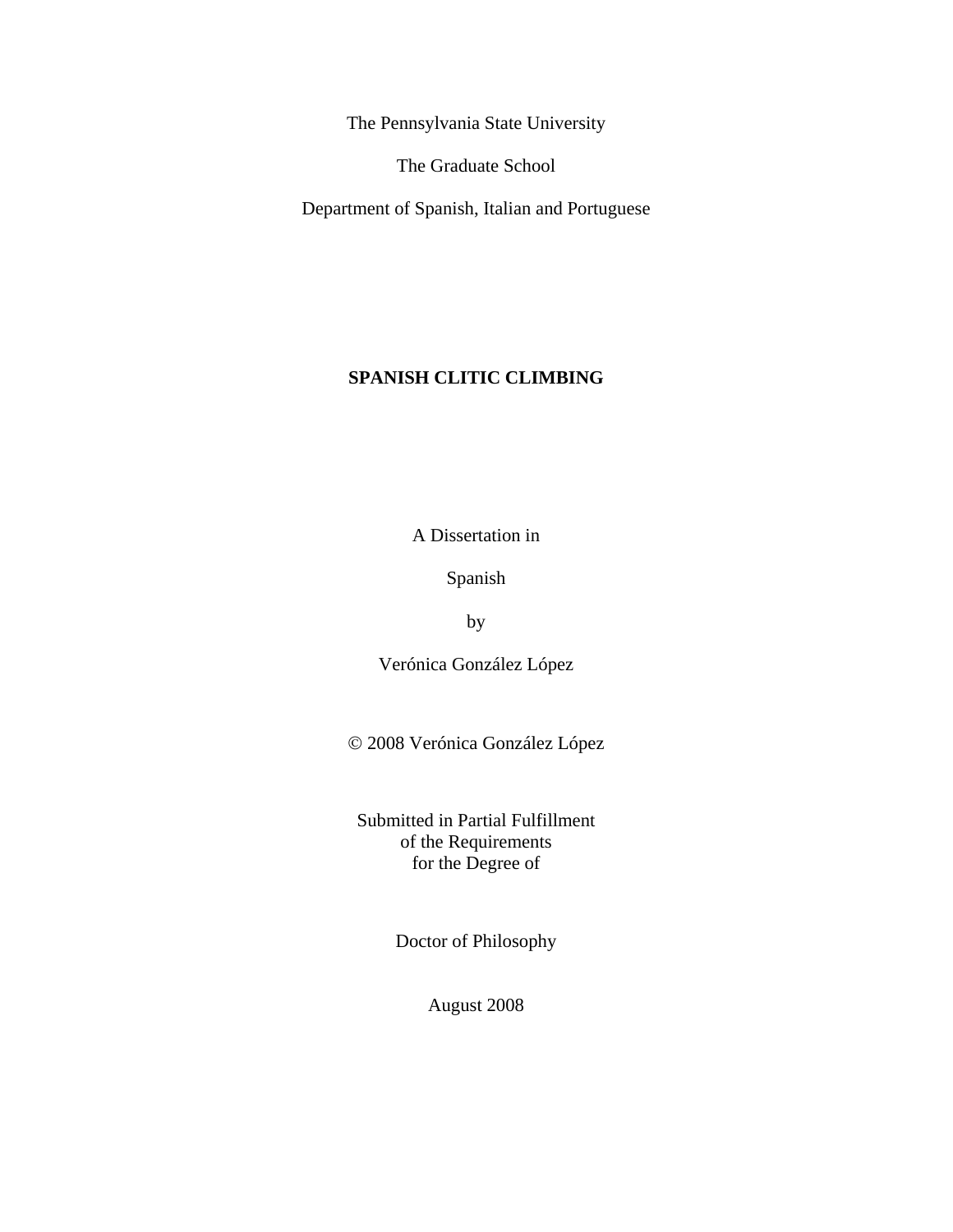The dissertation of Verónica González López was reviewed and approved\* by the following:

Almeida Jacqueline Toribio Professor of Linguistics and Spanish Linguistics Dissertation Advisor Chair of Committee

Barbara E. Bullock Professor of French and Linguistics

John M. Lipski Professor of Spanish and Linguistics

Marie Speicher Lecturer of Spanish

Karlos Arregi Assistant Professor Special Member University of Illinois at Urbana-Champaign

William R. Blue Professor of Spanish Interim Head of the Department of Spanish, Italian and Portuguese

\*Signatures are on file in the Graduate School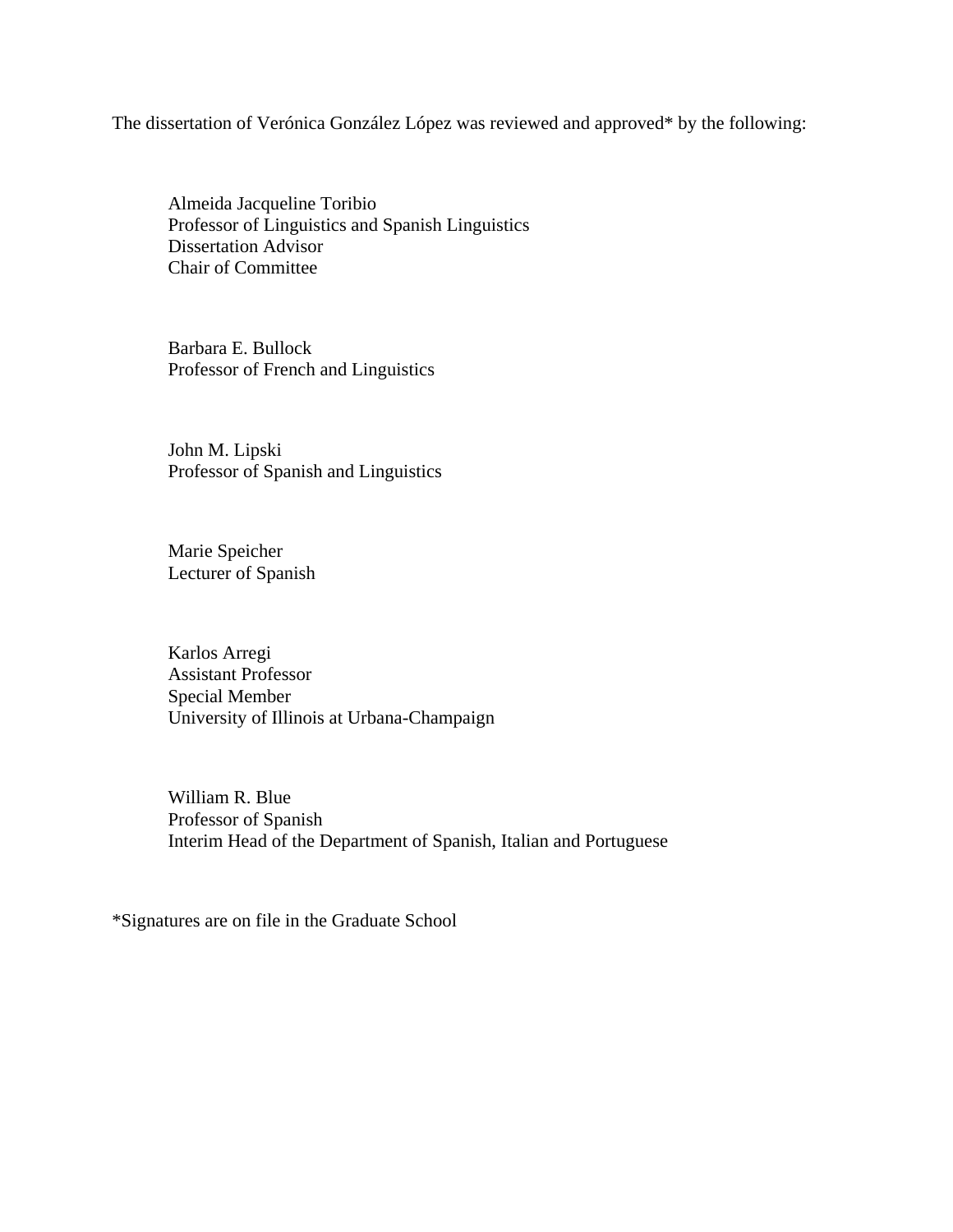## **ABSTRACT**

#### SPANISH CLITIC CLIMBING

#### June 2008

## Verónica González López, M.A. University of Massachusetts at Amherst, Ph.D. The Pennsylvania State University

#### Thesis adviser: Almeida Jacqueline Toribio

 This dissertation focuses on the study of direct object clitics and clitic climbing structures in Spanish. Clitic pronouns in the Romance languages have long occupied the interests of generative linguists. In the field of morpho-syntax there exists a rich body of literature on the nature and distribution of object clitic pronouns in Romance, addressing a diversity of questions, among these, whether clitic pronouns behave as independent words or bound morphemes, and how and where they are to be represented in the grammatical structure of a sentence. The answers to such questions have had implications for the advancement of theories and models in other fields of study, such as language contact and language acquisition. To date, French and Italian have been the primary focus of attention in research addressing clitic pronouns; the facts of Spanish have gone largely unexamined. Redressing this oversight, the present project examines data on the placement of pronouns across dialects of Spanish. The findings will afford a more complete account of clitic pronouns in Romance than is available in the extant literature and contribute to theories of syntactic micro-variation.

Unlike other Romance languages, Spanish allows clitic pronouns to appear attached to the non-finite verb, as in  $(1a)$  and  $(2a)$ , or attached to the main conjugated verb, as in (1b) and (2b), a phenomenon known as "clitic climbing":

> (1) a. *Estoy comiéndolo.* am.1sg eating.Cl b. *Lo estoy comiendo*. Cl am.1sg eating "I am esating it" (2) a. *Quiero comerlo.*  want to.eat.Cl b. *Lo quiero comer.* Cl want to.eat "I want to eat it"

The facts of clitic placement across dialects of Spanish (Castilian Spanish and North Western Spanish) and in other Romance languages (Italian, Portuguese, and Asturian) are carefully examined, with the aim of presenting an account of clitic climbing that is empirically and explanatorily sound. At the center of the present study is the development of a proposal in which clitic pronouns may be generated in two structural positions in the clause, as dictated by the selectional properties of particular predicates.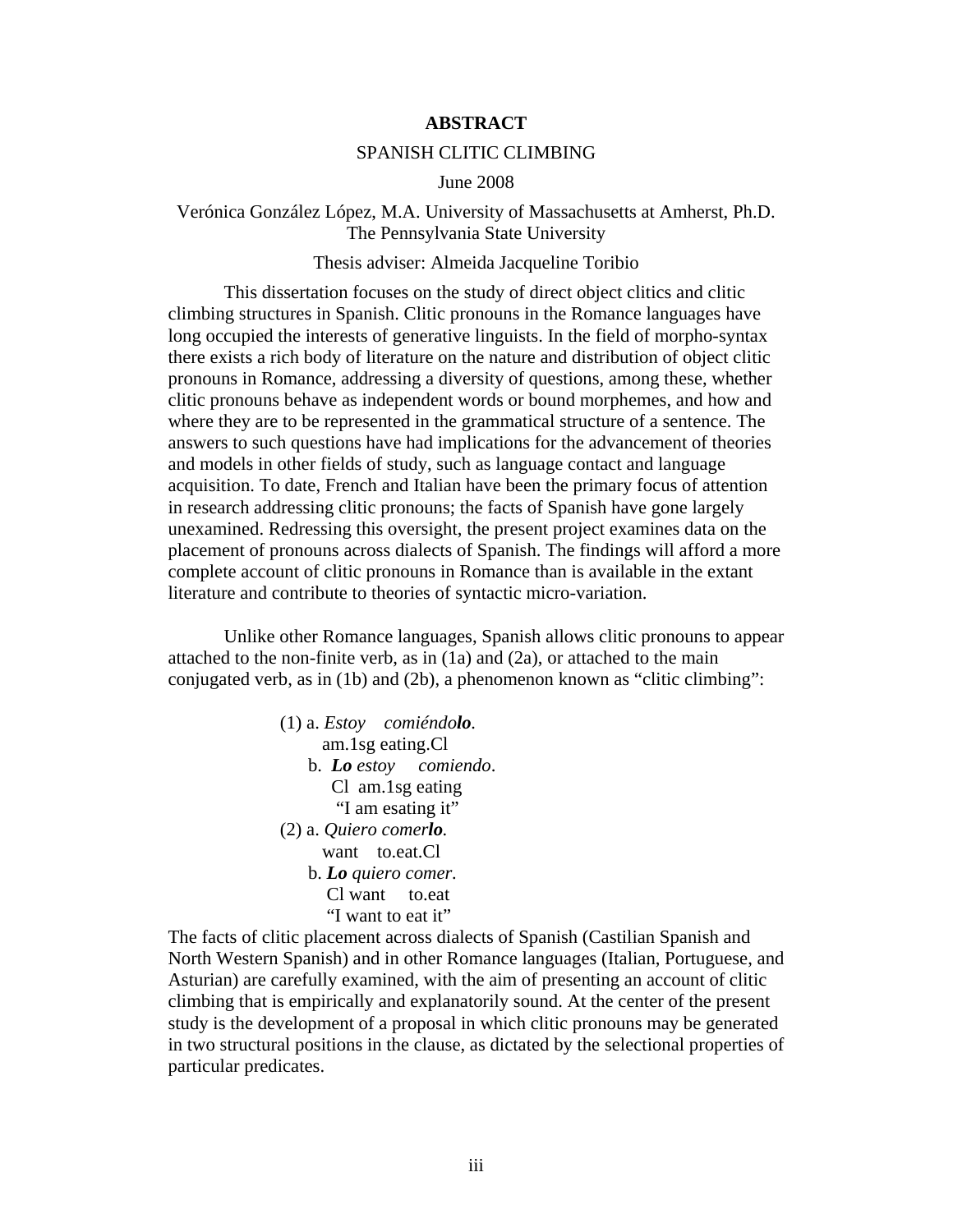The intellectual merit of this proposal resides principally in understanding the mechanisms that govern the placement of clitic pronouns in clitic climbing structures. It is novel in focusing specifically on the analysis of clitic pronouns in Spanish and in seeking to achieve an adequate and complete description of these elements both morphologically and syntactically. A broader contribution of the work is its focus on reaching a better understanding not only of Spanish clitic pronouns, but also of Spanish syntactic structure in general, as the study of clitic placement largely overlaps with other areas of syntactic research, such as verb movement.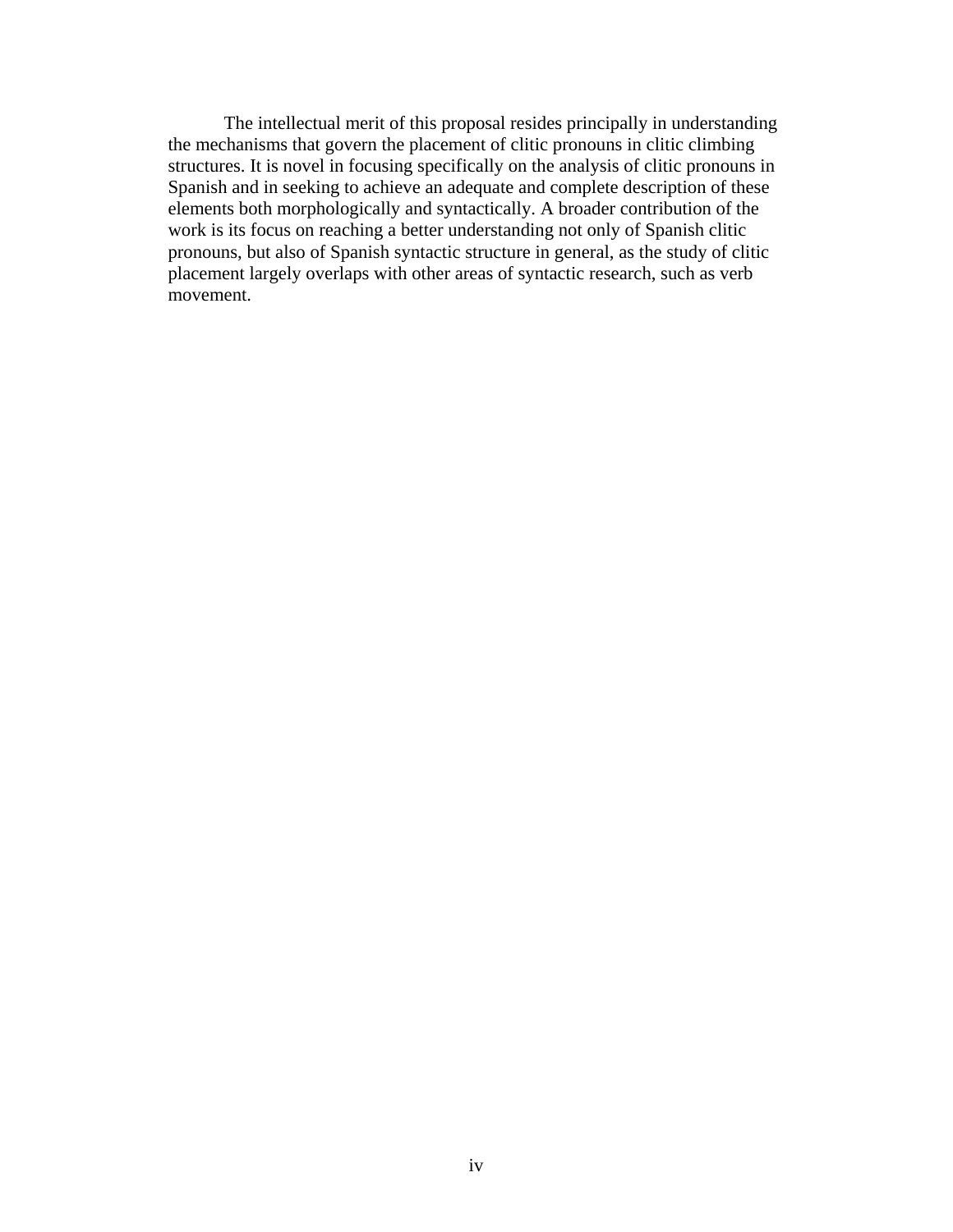| <b>Chapter 1</b>                                                                 |  |
|----------------------------------------------------------------------------------|--|
|                                                                                  |  |
|                                                                                  |  |
|                                                                                  |  |
|                                                                                  |  |
| <b>Chapter 2</b>                                                                 |  |
|                                                                                  |  |
|                                                                                  |  |
|                                                                                  |  |
|                                                                                  |  |
|                                                                                  |  |
|                                                                                  |  |
|                                                                                  |  |
|                                                                                  |  |
|                                                                                  |  |
|                                                                                  |  |
| <b>Chapter 3</b>                                                                 |  |
|                                                                                  |  |
|                                                                                  |  |
| 3.1 The origin of Spanish clitic pronouns and their coocurrence restrictions  55 |  |
|                                                                                  |  |
|                                                                                  |  |
|                                                                                  |  |
|                                                                                  |  |
|                                                                                  |  |
|                                                                                  |  |
| <b>Chapter 4</b>                                                                 |  |
|                                                                                  |  |
|                                                                                  |  |
|                                                                                  |  |
|                                                                                  |  |
|                                                                                  |  |
|                                                                                  |  |
| 4.3.1.1 Clitic doubling and the movement approach  103                           |  |
|                                                                                  |  |
|                                                                                  |  |
|                                                                                  |  |
|                                                                                  |  |
|                                                                                  |  |
|                                                                                  |  |
|                                                                                  |  |
|                                                                                  |  |
| <b>Chapter 5</b>                                                                 |  |
|                                                                                  |  |

# **TABLE OF CONTENTS**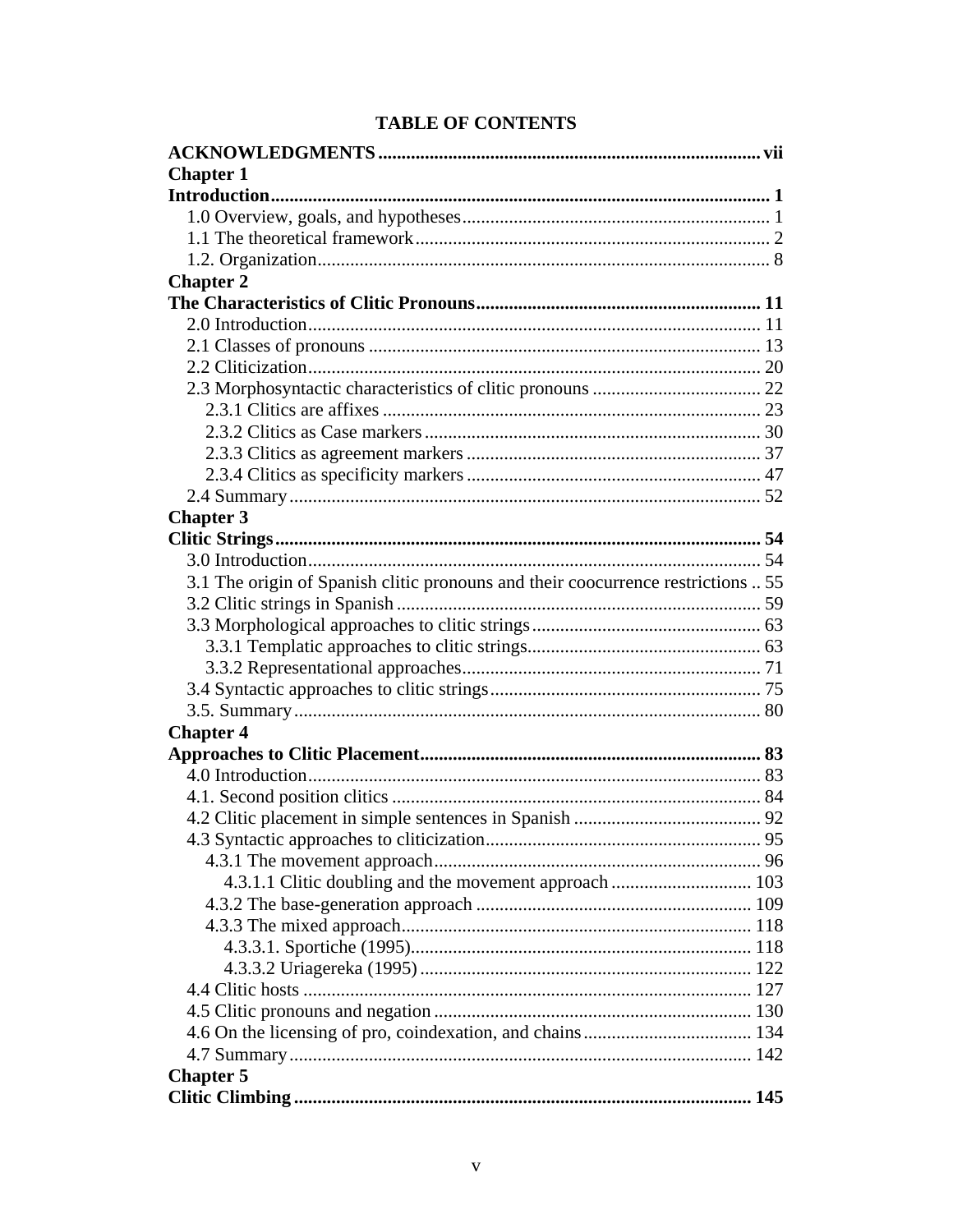| 5.1 The position of clitic pronouns in clitic climbing structures: description 145 |  |
|------------------------------------------------------------------------------------|--|
|                                                                                    |  |
|                                                                                    |  |
|                                                                                    |  |
|                                                                                    |  |
|                                                                                    |  |
|                                                                                    |  |
|                                                                                    |  |
|                                                                                    |  |
|                                                                                    |  |
| <b>Chapter 6</b>                                                                   |  |
|                                                                                    |  |
| 6.0                                                                                |  |
|                                                                                    |  |
|                                                                                    |  |
| 6.1.1.1 Against base-generation of clitics in agreement projections  205           |  |
|                                                                                    |  |
|                                                                                    |  |
|                                                                                    |  |
|                                                                                    |  |
|                                                                                    |  |
|                                                                                    |  |
|                                                                                    |  |
|                                                                                    |  |
|                                                                                    |  |
| <b>Chapter 7</b>                                                                   |  |
|                                                                                    |  |
|                                                                                    |  |
|                                                                                    |  |
|                                                                                    |  |
|                                                                                    |  |
|                                                                                    |  |
|                                                                                    |  |
|                                                                                    |  |
|                                                                                    |  |
|                                                                                    |  |
|                                                                                    |  |
| <b>Chapter 8</b>                                                                   |  |
|                                                                                    |  |
|                                                                                    |  |
|                                                                                    |  |
|                                                                                    |  |
|                                                                                    |  |
|                                                                                    |  |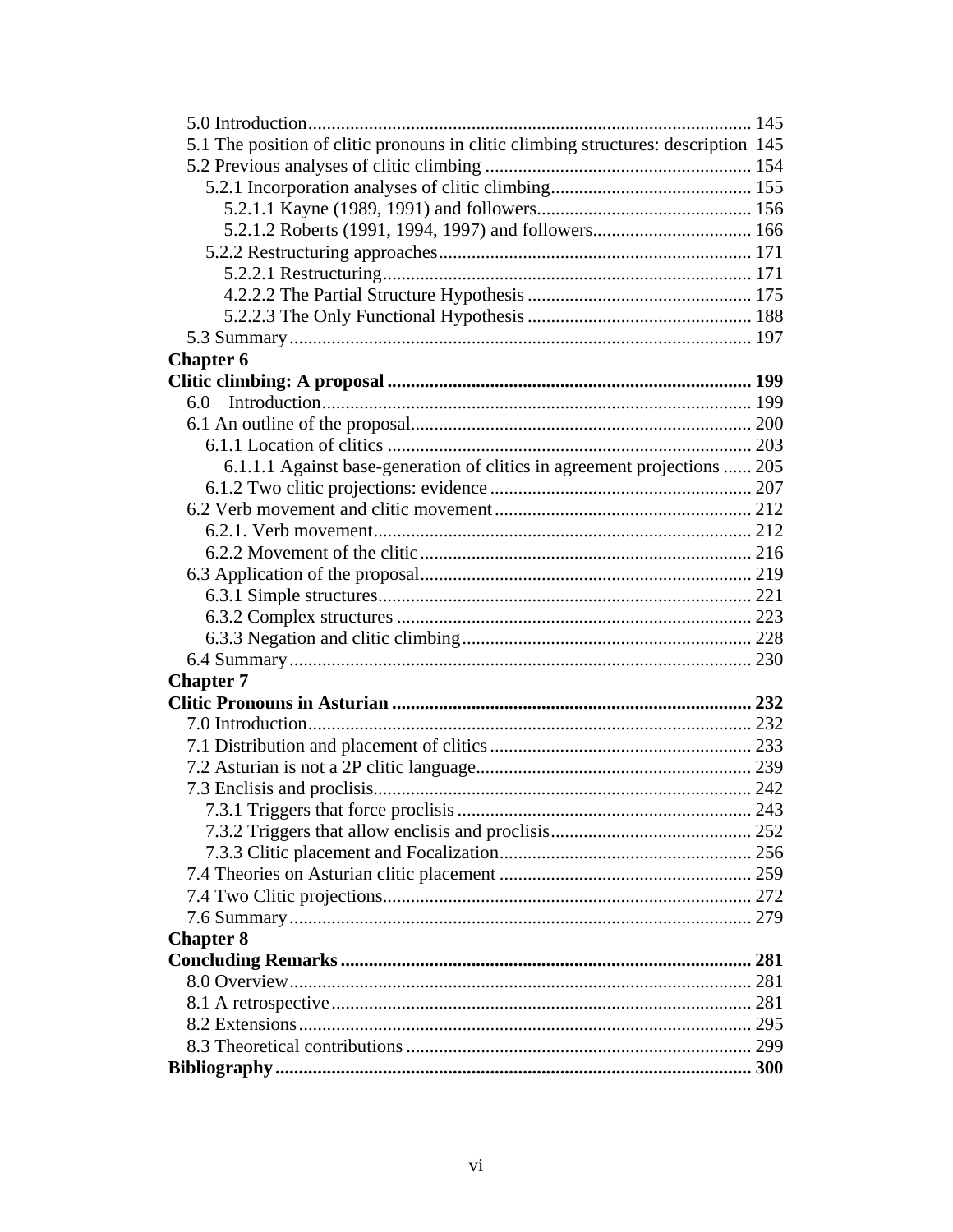## **ACKNOWLEDGMENTS**

I would like to begin by thanking the members of my committee, Almeida Jacqueline Toribio, Barbara Bullock, John Lipski, Marie Gillette, and Karlos Arregi for their service in my committee.

During the long process involved in finishing a dissertation, there are many people whose invaluable support and friendship helped me more than I can express with words. I would like to thank my adviser, Jacqueline Toribio, for always being available to me. I would like to thank her for her careful reading of multiple versions of each chapter as well as for the insightful comments and suggestions that she provided. I also wish to thank Jacqueline for her patience, support, and encouragement that inspired me to keep on working even when I was desperate enough to quit. I could have never finished this without her.

I would like to thank my unofficial adviser Barbara for her wise advice, suggestions, and all of her help with the French data. I also need to thank her for her support, encouragement, friendship, and sense of humor. The final product would not have been half as good without her help.

I would like to thank my friend and colleague Ana de Prada Pérez for her patience and support. More than anybody else, she listened to my incessant rambling about clitic pronouns and clitic climbing, and provided me with brilliant ideas and examples. I will never forget the long conversations and thousands of emails that we exchanged during this year.

I would always be indebted to Marc Authier and Lisa Reed for their help and suggestions. They provided me with very useful comments and references that improved my dissertation.

I need to thank Christina Tortora for giving me a different perspective on clitic climbing, and sharing references and manuscripts with me.

My classmates, friends, and colleagues, Aaron Roggia, Antonia Delgado-Poust, Eva María Suárez, Hilary Barnes, and Ruth Alonso gave me moral support and made me laugh when I most needed it. Thank you for making my life easier and help me relax.

Finally, and most importantly, I need to thank my husband Chris McConnell and my stepson, Isaac, for their patience, understanding, and unconditional love. It was they who helped to keep me sane during this hard process. This dissertation is dedicated to them.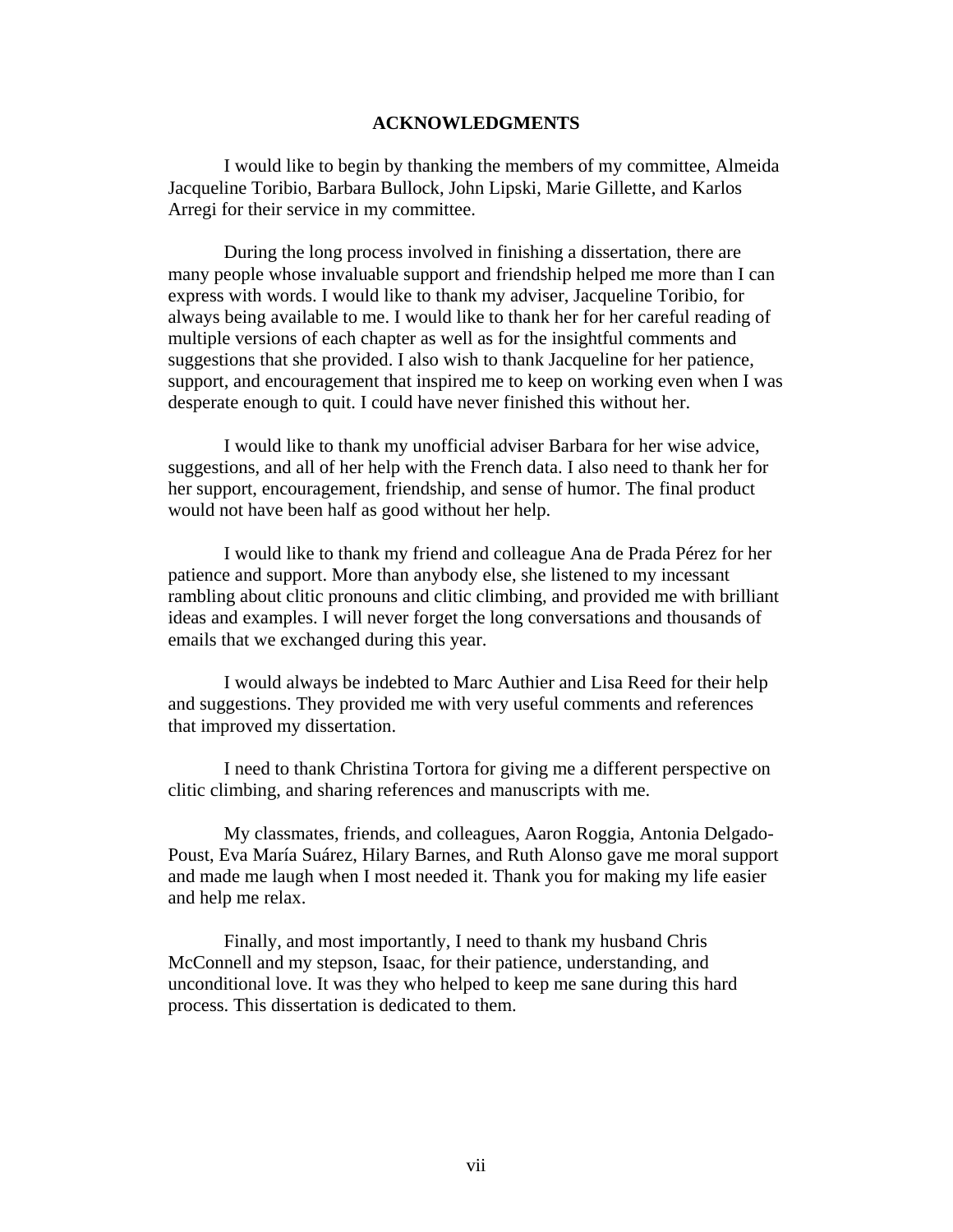#### **Chapter 1**

## **Introduction**

### **1.0 Overview, goals, and hypotheses**

 The main purpose of the present investigation is to provide an account of the morphosyntactic behavior of Spanish object clitic pronouns in clitic climbing structures. Clitic climbing is a common syntactic phenomenon, manifested among the Romance languages and dialects, which describes the movement that a clitic pronoun undergoes, typically from an embedded non-finite clause to a matrix finite clause, as illustrated in (1a) and (1b):

> (1) a. *Pudo verla.* could.3sg to.see.Cl b. *La pudo ver.*  Cl could.3sg to.see "(S)he was able to see her"

The rules governing the apparent optionality observed in the placement of the clitic pronoun—enclitic to the embedded infinitive or proclitic to the modal in (1) — have been extensively discussed and debated, because optional movement is disallowed by the current syntactic theory. To date, no current analysis has successfully circumvented this theoretical challenge while at once providing an adequate account of the full facts of this complex phenomenon.

 This dissertation proposes an analysis in which clitic climbing and non-clitic climbing structures result from different derivations that deviate structurally. The central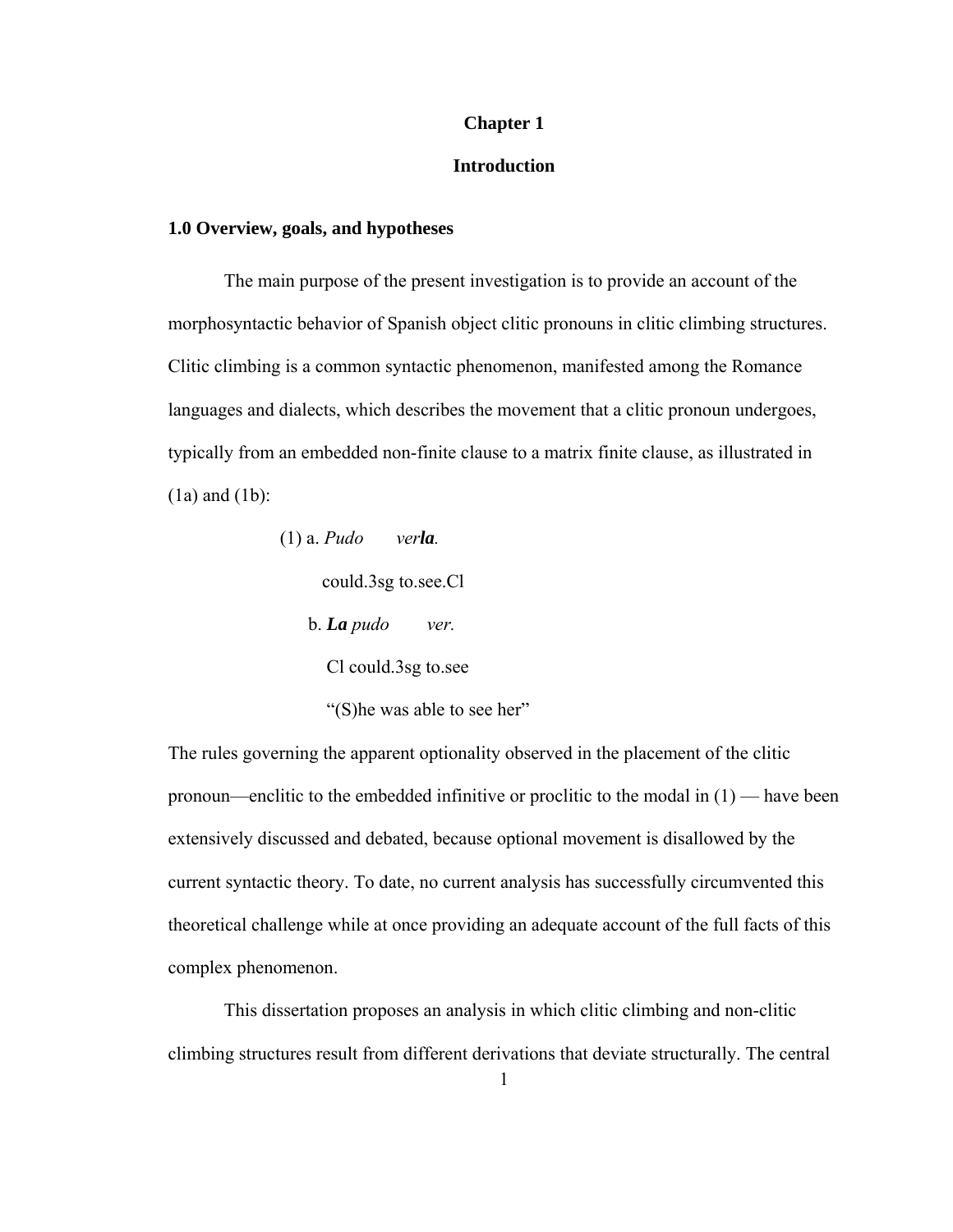difference between clitic climbing and non-clitic climbing structures resides in the location in which clitic pronouns are generated. The proposal is developed by reference to the morphosyntactic behavior of clitics and clitic climbing in Spanish, and is supported with data from across Romance, and in particular, Asturian. In addition, it addresses implications for diachrony, thus allowing for a fuller understanding of the phenomenon.

## **1.1 The theoretical framework**

The dissertation is carried out within the framework of Minimalism (Chomsky 1995; 1998; 2000; 2001). The Minimalist Theory (Chomsky 1995, and subsequent) is a model of the grammar composed of several parts: the lexicon, Spell-Out, Phonetic Form (PF) and the Articulatory-Perceptual (AP) Interface, and Logical Form (LF), and the Conceptual-Intentional (CI) Interface, as illustrated in (2). This model of the grammar contains a series of principles and operations whose specifications are explained next.



According to the model, the *lexicon* is a mental dictionary where all the lexical items of a particular language are stored, including their morphosyntactic characteristics. The operation *Numeration* selects whichever lexical items are going to be used to build the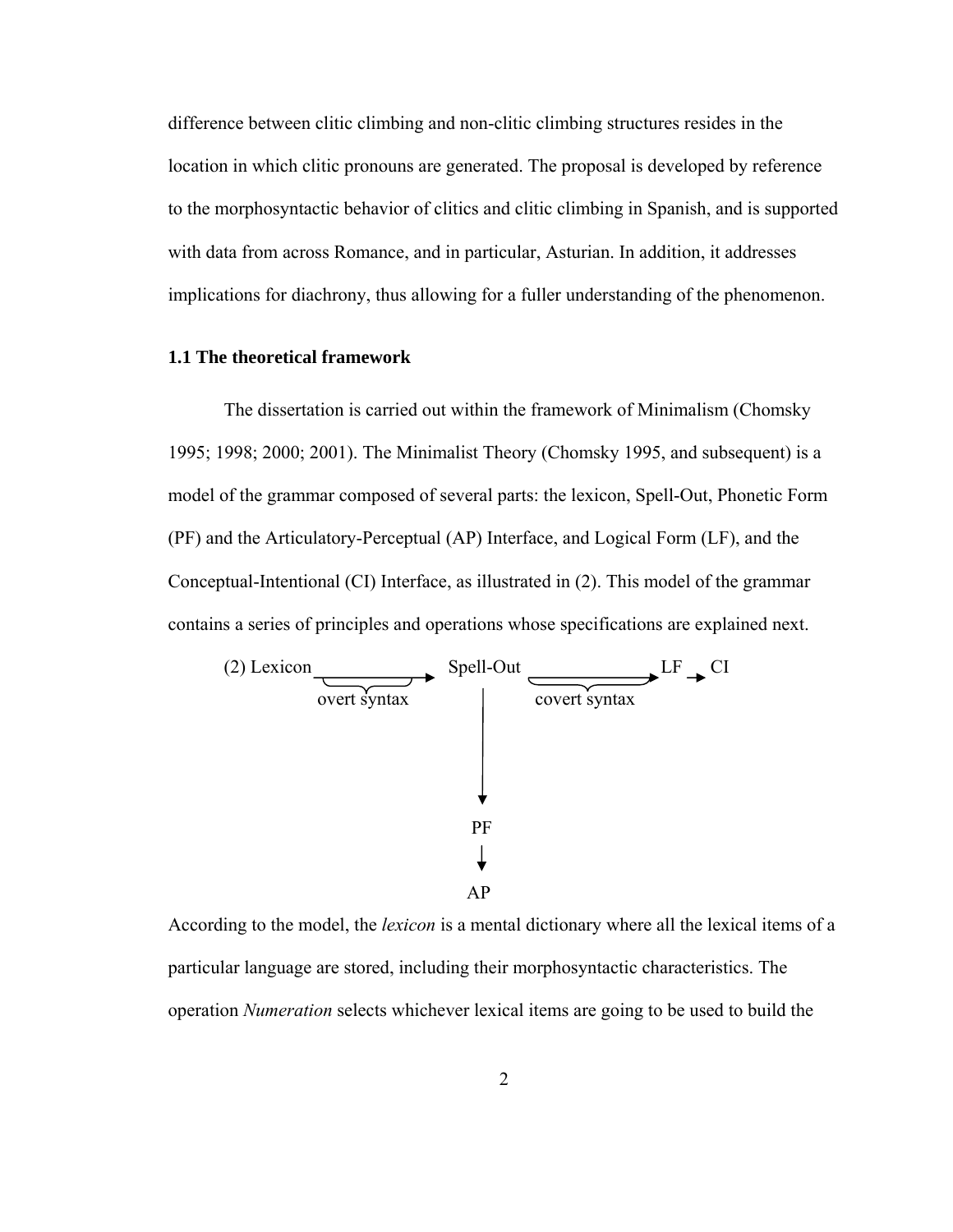derivation. For example, in order to form the sentence *'I want candy'*, the Numeration chooses the items in (3) from the Lexicon:

## (3) *want, candy, I*

The computational system is driven by two operations, *Merge* and *Move*. *Merge* takes two of the syntactic objects selected by the Numeration, and forms an unordered set that is labeled after one of the syntactic objects. The label identifies the properties of the phrase. Merge is a free operation that combines syntactic elements in a binary way, as illustrated in (4):

(4) a.



b.

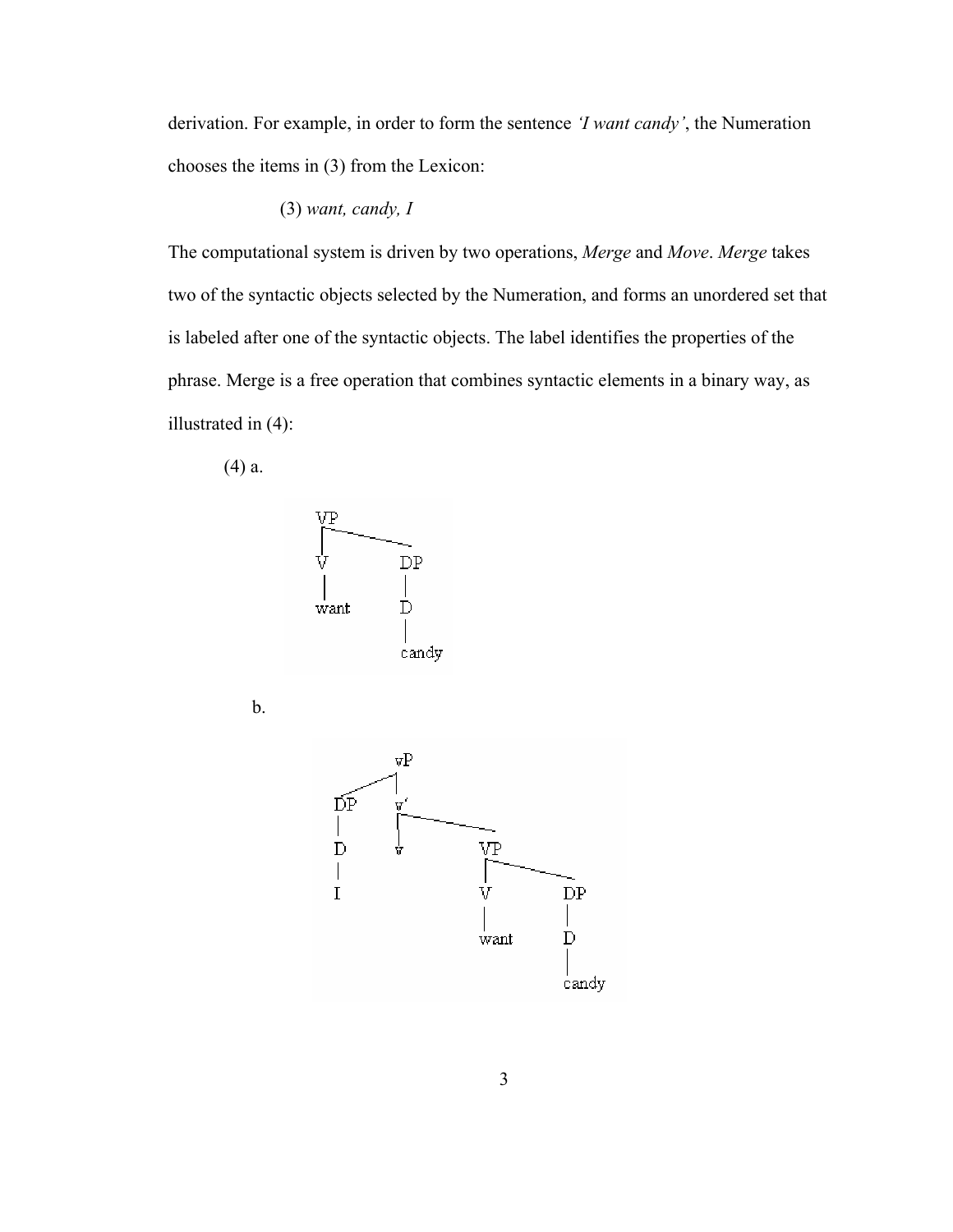In (4a), the lexical item *candy* is projected into the maximal category DP; Merge combines the DP *candy* with the verb *want*, which results in the maximal projection VP. In (4b), the lexical item *I* is projected as DP, which is then merged with the maximal projection *v*P.

*Move* is an operation that, as its name indicates, moves certain elements in the derivation, provided the necessary conditions are met. There are two types of movement: overt movement and covert movement. Overt movement—movement in the overt syntax before Spell-Out—is considered to be a very costly operation that is driven by the strength and type of features of the category that constitutes the target for movement. In a way, Move applies to a syntactic object only if its morphological properties cannot be satisfied otherwise, as exemplified in (5):

(5)



In (5), it can be observed that the DP *I* has moved from the specifier position in *v*P to the specifier position of AgrSP. Similarly, the verb *want* has moved from  $V^0$  to  $v^0$ .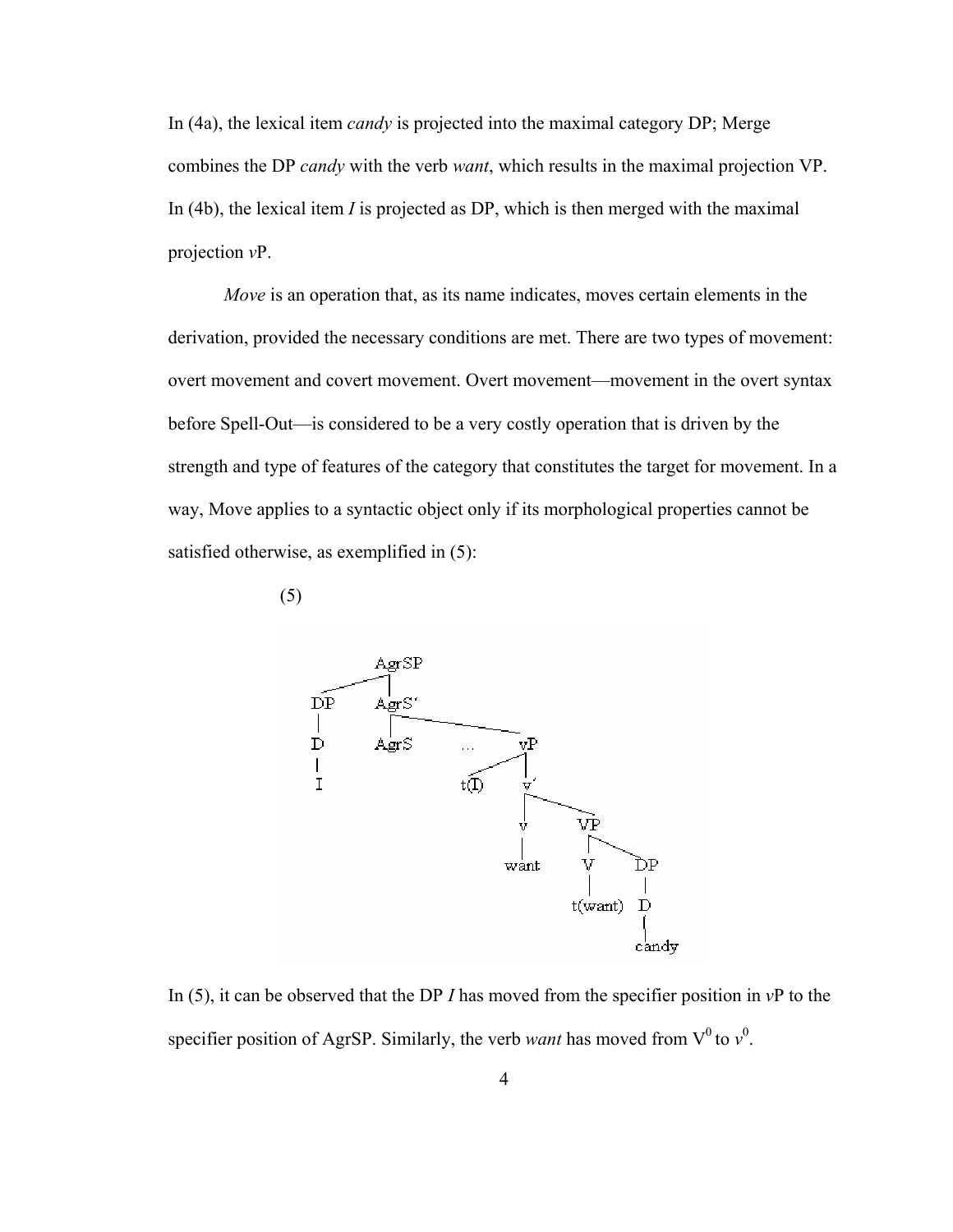The theory of the grammar establishes that morphosyntactic features can be interpretable at LF, or uninterpretable. Thus, uninterpretable features together with *Checking Theory* are responsible for overt movement. Checking Theory establishes that uninterpretable features (for example Case, or phi-features on verbal heads) and strong interpretable features must be checked off before Spell-Out, in covert syntax, in order to be eliminated as required by the condition of *Full Interpretation*. According to Full Interpretation, every element that reaches PF and LF must receive an appropriate interpretation as determined by its features.

 Full Interpretation also requires derivations to be minimal. Thus, checking relations are forced by uninterpretable features. Strong features force overt movement, and they also ensure the cyclicity of movement. Once merged, strong features must be checked off or eliminated by Move and/or Merge. If a strong feature is not checked before reaching Spell-Out, the Principle of Full Interpretation is violated, since strong uninterpretable features cannot be interpreted by PF or the AP Interface. For example, the phi-features<sup>1</sup> of  $T^0$  (Tense) are uninterpretable and are checked off by the interpretable phi-features of an NP, rendering noun-verb agreement, as illustrated in (6) for Spanish:

<sup>&</sup>lt;sup>1</sup> Phi-features represent certain grammatical characteristics such as person, number, gender, and Case.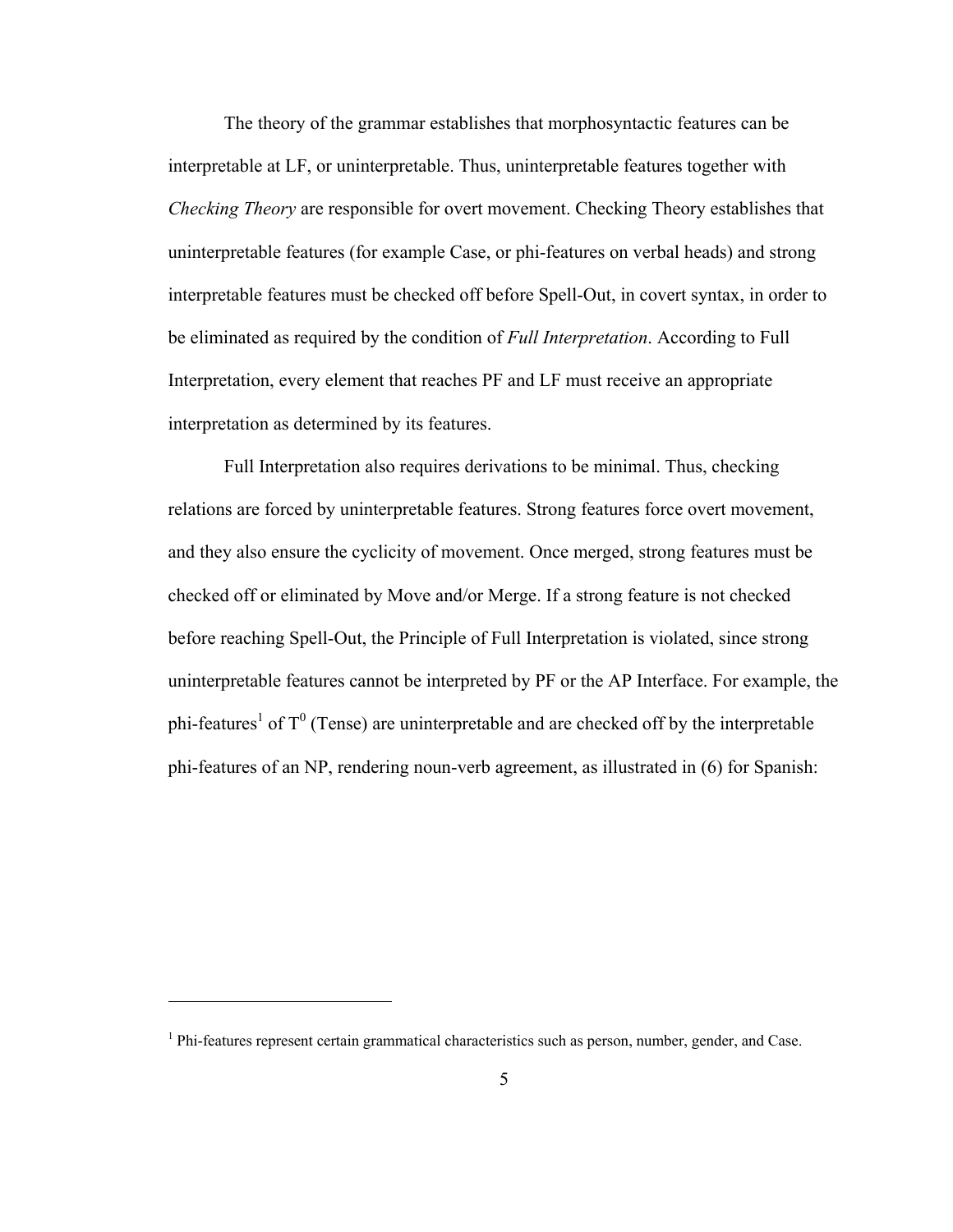## (6) *Ella quiere caramelos.*

she wants candy

"She wants candy"



In (6), the projection TP contains a series of strong uninterpretable features that must be eliminated before Spell-Out. These features attract the verb to  $T^0$  and the subject DP to [Spec, TP]. The agreement relation removes the uninterpretable features from the narrow syntax, which allows derivations to converge at the interfaces. For convergence, uninterpretable features must be deleted before Spell-Out. Weak interpretable features and phi-features on nouns, on the other hand, do not need to be checked off before Spell-Out because they can be interpreted by the CI Interface. It is stipulated that features that are not checked before Spell-Out may cause covert movement in covert syntax.

 The interpretability vs. uninterpretability of features is determined in the lexicon, and the distinction must be indicated throughout the derivation. Uninterpretable features enter the derivation without values and are distinguished form interpretable features by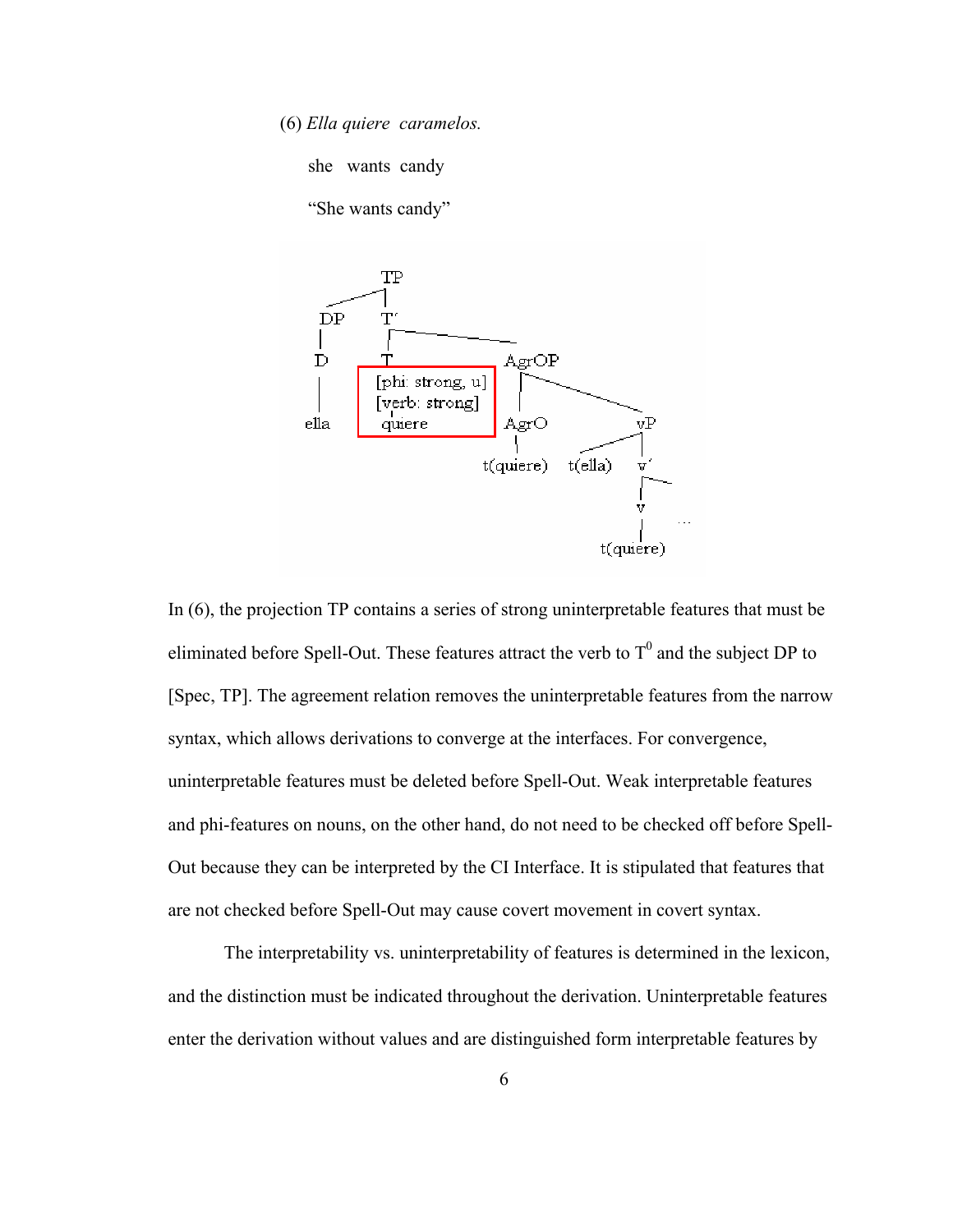virtue of this property. Their values are determined by the operation Agree, at which point the features must be deleted from the syntax but left available for the PF and the AP Interface. The values of uninterpretable features are, therefore, redundant.

*Spell-Out* is the point of the derivation in which LF-uninterpretable material is removed from a syntactic object; that syntactic object is transferred to the phonological component to be interpreted. Spell-Out must be able to determine which syntactic features are redundant (uninterpretable).

 Crucially, this model of the grammar is not representational but derivational. Therefore, the introduction of new elements (or new features) in the course of the derivation is banned by the Inclusiveness Condition. Finally, the computational system is formulated to be as economical as possible. There are several Economy conditions in Universal Grammar (UG). *Procrastinate* establishes that movement should be postponed for as long as possible. This ensures that the derivation does not include superfluous movements that violate Economy. *Last Resort* renders shorter derivations, as required by the grammar, and it regulates the motivation for movement and establishes that a syntactic element cannot move to satisfy some other element's morphological requirements. *Greed* stipulates that movement is a last resort operation that only applies when the features of a syntactic object cannot be checked off otherwise (i.e. by Merge, for instance).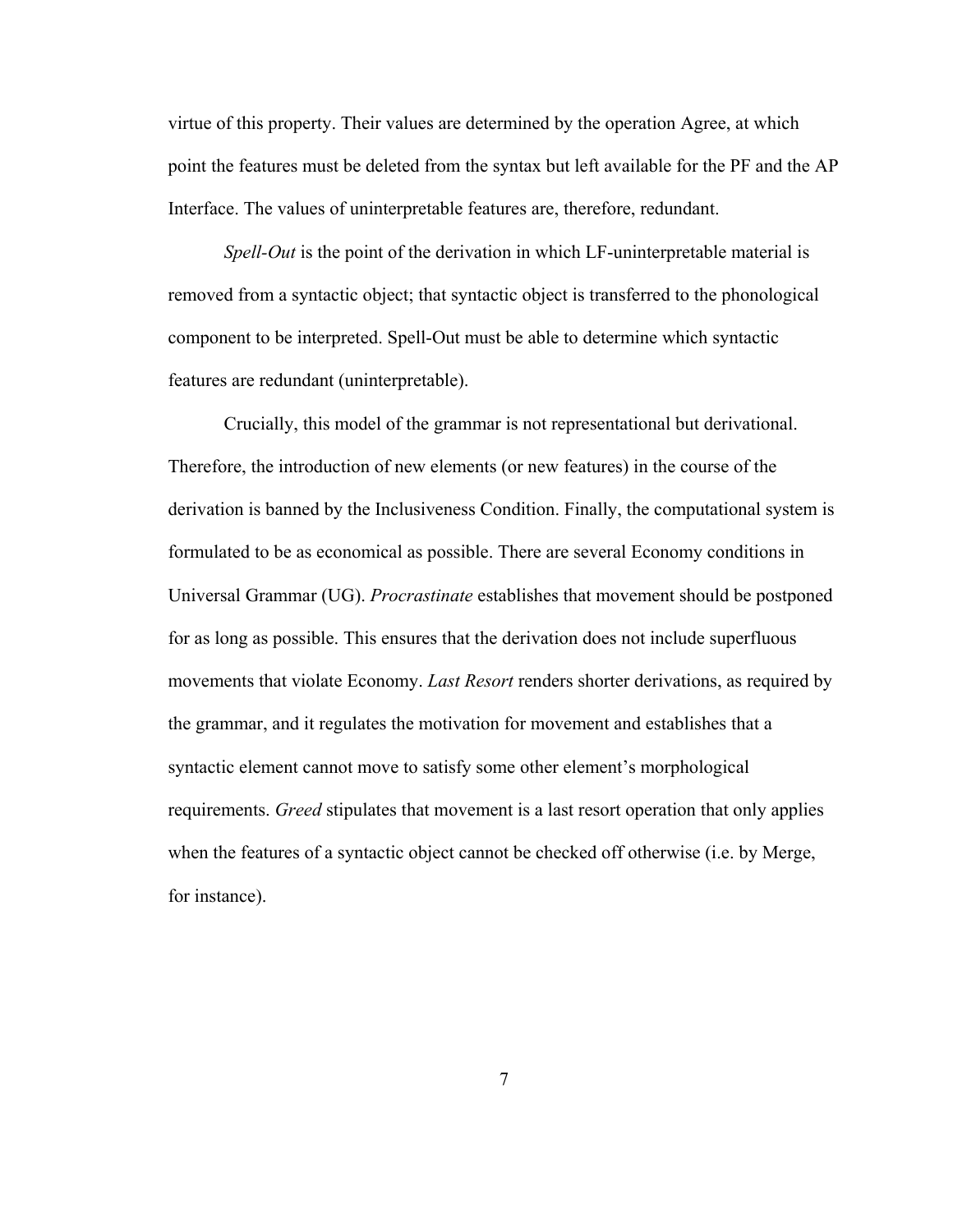The most basic principles and components of the Minimalist Model of the Grammar have been outlined here. Nevertheless, other concepts will be explained throughout the chapters that comprise this dissertation. A brief introduction to these chapters is provided next.

#### **1.2. Organization**

 The dissertation is organized into seven chapters divided as follows. Chapter 2, "The Characteristics of Clitic Pronouns," presents an overview of the morphosyntactic characteristics that make clitic pronouns a category of their own. The chapter discusses the classes of pronouns that are identified in the most prominent literature, together with cliticization processes that are manifested cross-linguistically. Finally, various hypotheses concerning the morphosyntactic status of clitic pronouns in Spanish are discussed. Clitic pronouns in Spanish have been analyzed as verbal affixes, as agreement markers, as Case markers, and as specificity markers. The data and arguments provided in this chapter indicate that clitic pronouns are best characterized as some type of specificity marker.

 Chapter 3. "Clitic Strings," presents a description of the patterns in which clitic pronouns may be combined in Spanish. Coocurrence restrictions are fairly similar across Romance, thus their origins can be traced back to Latin. There have been numerous attempts at formalizing coocurrence restrictions in Romance. Some of the approaches are more morphologically-oriented—this is the case of the Templatic approach and the representational approaches—while some maintain that the syntactic component of the grammar governs the combination of clitic pronouns.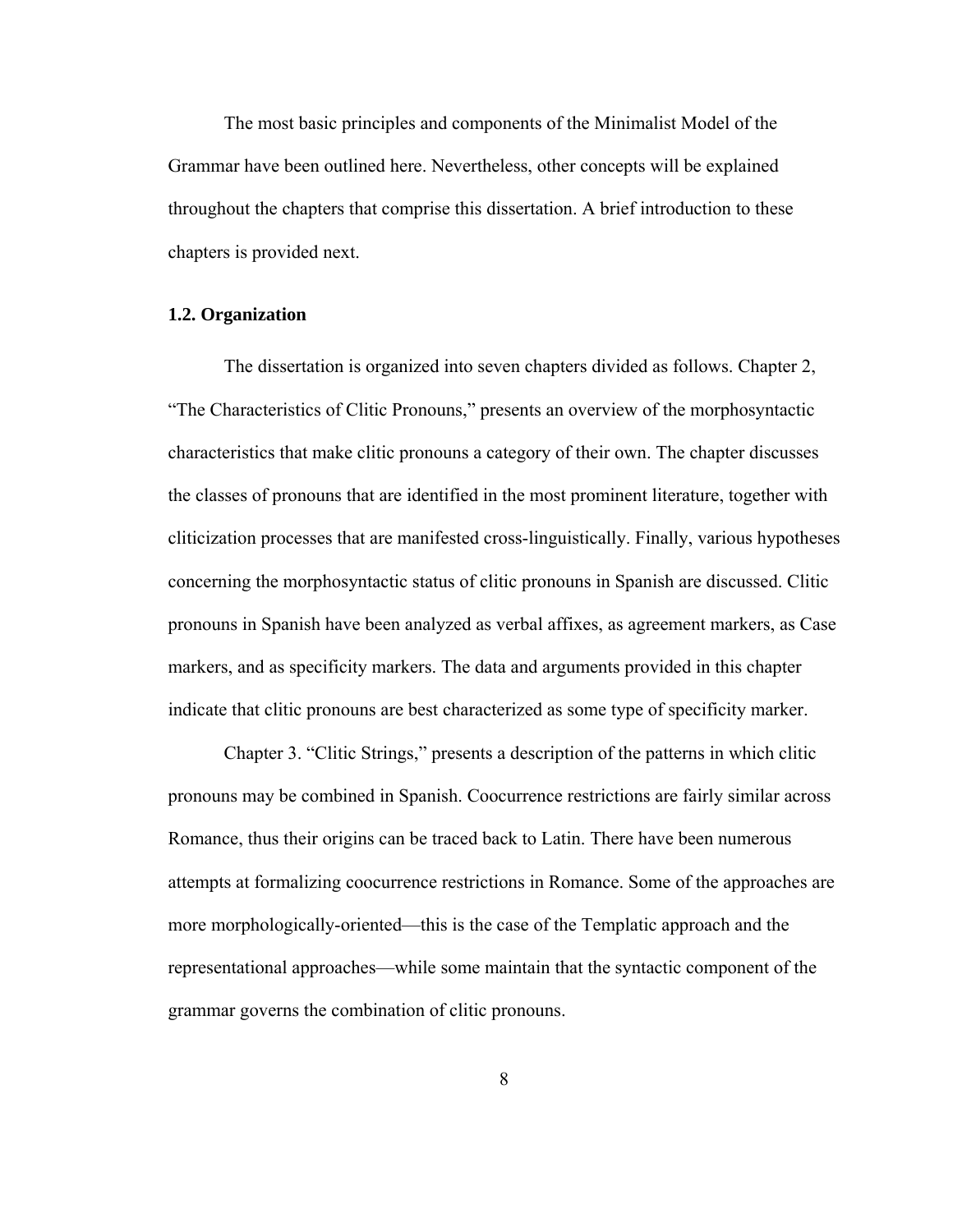Chapter 4, "Approaches to Clitic Placement," focuses on the syntactic placement and behavior of clitic pronouns. The chapter begins with a brief account of second position (2P) clitic systems, so as to show that some seemingly 2P clitic languages are actually not so. At the heart of the chapter is a detailed description of Spanish clitic placement in simple sentences and a careful critique of the three most prominent analyses of Spanish cliticization: the movement approach (Kayne 1975 and subsequent), the basegeneration approach (Jaeggli 1982, Rivas 1977, Rizzi 1982, Strozer 1976), and the mixed approach (Sportiche 1996, Uriagereka 1995). The chapter additionally considers clitic hosts, and the interaction of clitic placement and negation, as an introduction to the specific syntactic structure at hand: clitic climbing.

 In Chapter 5, "Clitic Climbing," I present a definition of clitic climbing and a description of the types of predicates that may allow for clitic climbing in Spanish. Clitic climbing is a very well-studied topic in the generativist literature; this can be observed in the proliferation of analyses of clitic climbing that can be found. These analyses can be grouped under two different approaches: the incorporation/excorporation approach, which postulates that clitic climbing structures are bi-clausal, and the restructuring approach, which postulates that clitic climbing structures are mono-clausal. As will be made clear, no current analysis is empirically and theoretically adequate.

 Thus, in Chapter 6, "Clitic Climbing: A Proposal," I introduce and develop my proposal to account for clitic climbing in Spanish. Based on data from several Romance varieties (Italian dialects such as Piedmontese, French dialects, and Asturian, a Romance language spoken in the northwestern part of Spain), I propose that there are languages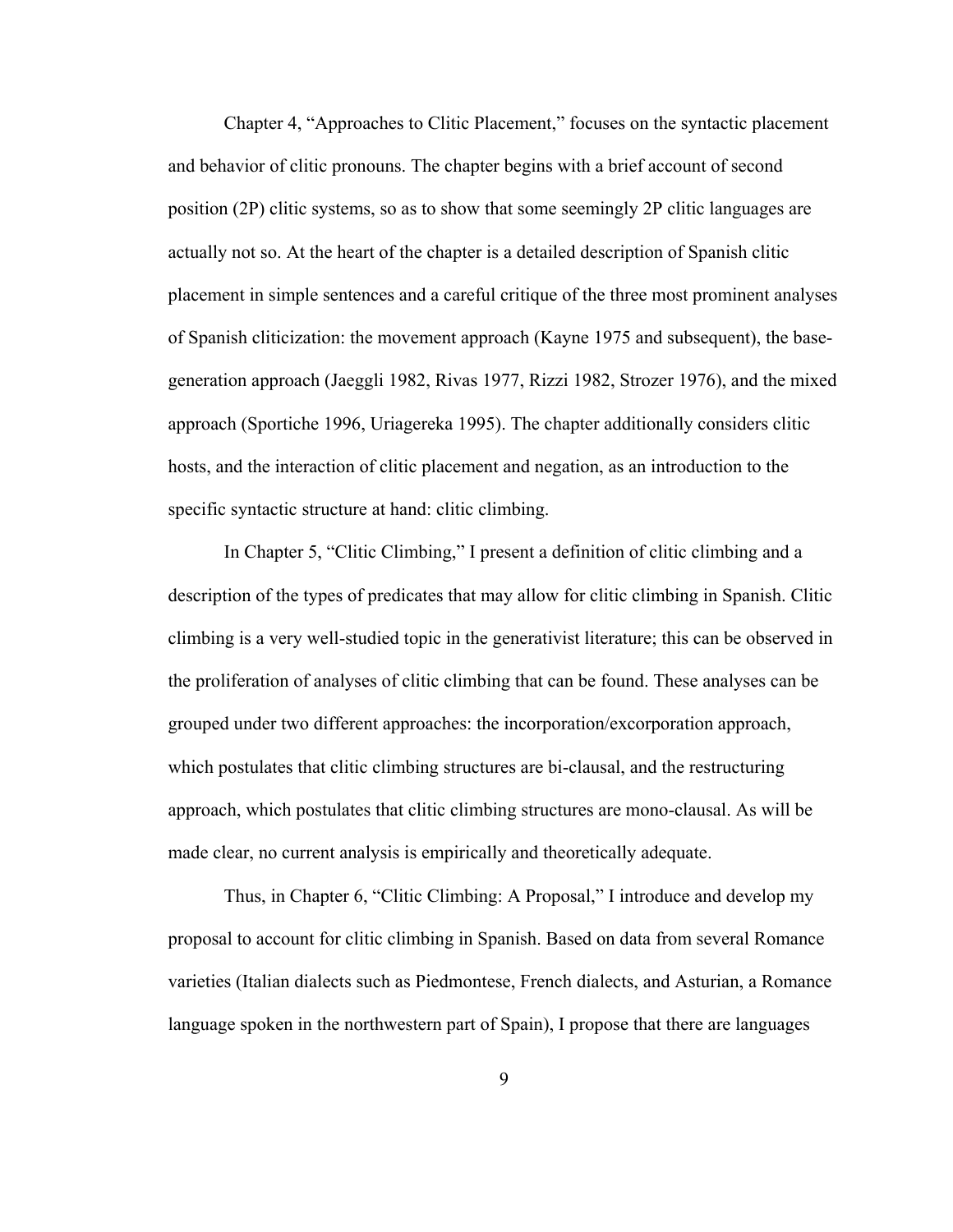with at least two functional projections in which clitic pronouns can be generated, one above TP, and the other one in the periphery of *v*P. Contrary to some hypotheses that place clitic pronouns in Agreement projections, I provide several arguments supporting the generation of clitic pronouns in Clitic projections. The analysis of clitic climbing presented in this chapter relies on the movement of the verb in Spanish. Thus, the interaction of clitic movement and verb movement is carefully studied. The analysis is then exemplified in several different structures that comprise simple sentences as well as complex sentences. The chapter concludes with an extension of the analysis to clitic climbing over negation, a topic that has proven to be especially problematic for previous analyses of clitic climbing.

 Finally, Chapter 7, "Clitic Pronouns and Clitic Placement in Asturian," illustrates how the analysis proposed in the previous chapter extends to the facts of Asturian. The data provides ample evidence against the classification of Asturian as a 2P clitic language, i.e. the enclisis and proclisis patterns are not the result of a requirement that forces clitic pronouns to be the second element of the sentence. Rather, it is argued here that clitic placement in Asturian is derived from the different structural positions in which clitic pronouns may be generated.

 The dissertation concludes in Chapter 8, "Concluding Remarks," which presents an overview of the entire work, with a retrospective of the preceding chapters, extensions to other data, and contributions to the field.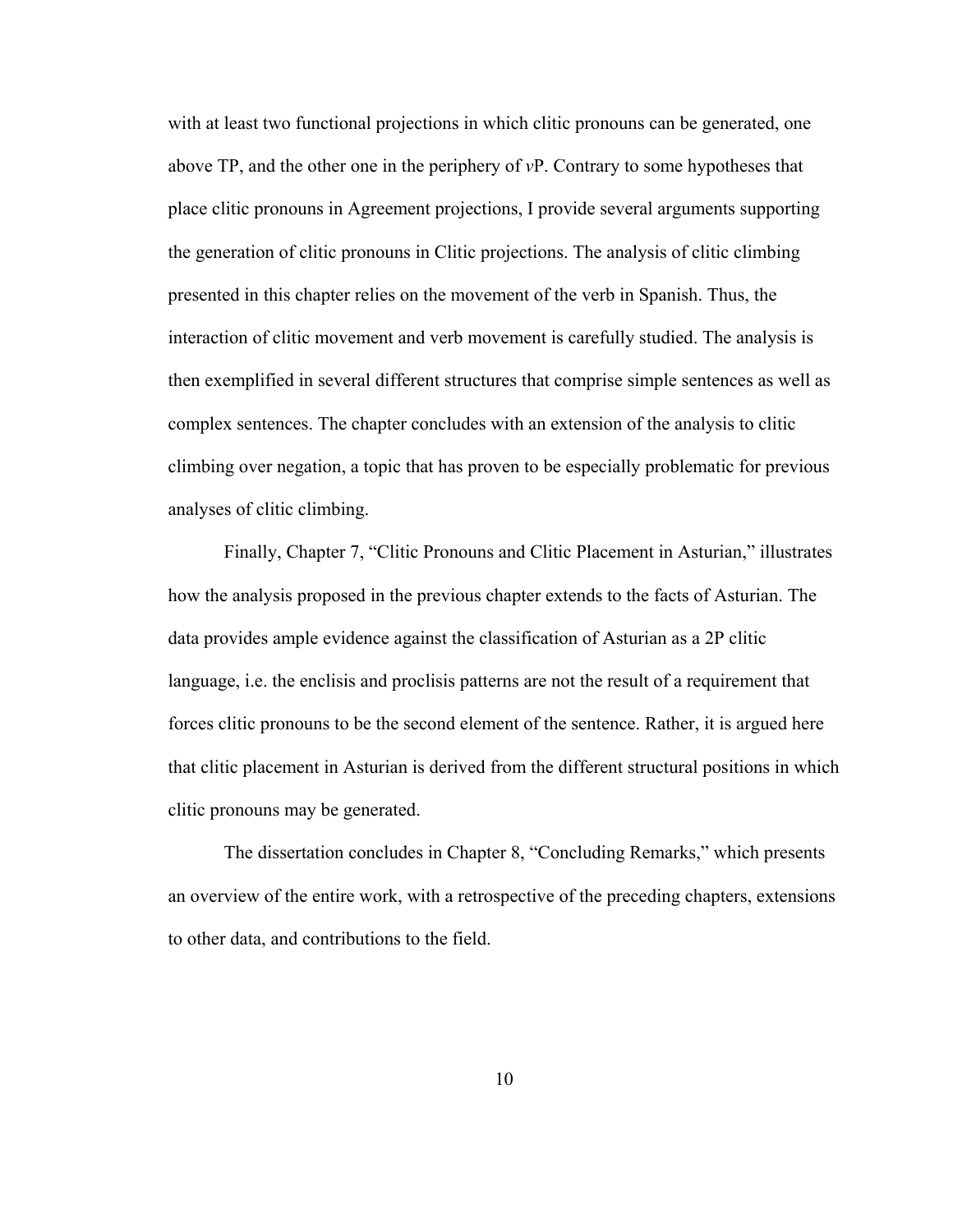#### **Chapter 2**

## **The Characteristics of Clitic Pronouns**

### **2.0 Introduction**

 The main focus of the present chapter is the morphosyntactic characteristics of clitic pronouns. It is important to set forth the features that define and differentiate clitic pronouns as a class of its own that is distinct from other types of pronouns. Thus, in §2.1 different classifications or pronominal systems and their morphosyntactic characteristics are reviewed. As can be surmised from the literature, pronominal systems can be divided into three subgroups: personal or strong pronouns, weak pronouns, and clitic pronouns. The morphosyntactic and phonological differences and similarities among these three groups are explored in §2.1. One of the purported principal features that distinguishes clitic pronouns from other types of pronouns—lack of phonological stress—is found not to be a fundamental property of clitic pronouns.

 Another aspect that characterizes clitic pronouns is cliticization. Thus, a definition of cliticization is provided in §2.2, together with a brief overview of theories of cliticization. It is argued here that syntactic approaches to cliticization—as opposed to phonological or mixed approaches (syntactic-phonological approaches)—captures more generalizations across the data, and hence are empirically more adequate than others.

 Finally §2.3 offers an extensive review of the morphosyntactic features of clitic pronouns in Spanish. As will be discussed, there are four main hypotheses regarding the morphosyntactic status of clitics. Analyses of clitic pronouns as verbal affixes are explored in §2.3.1. Even though clitic pronouns display an affixal-like behavior, there are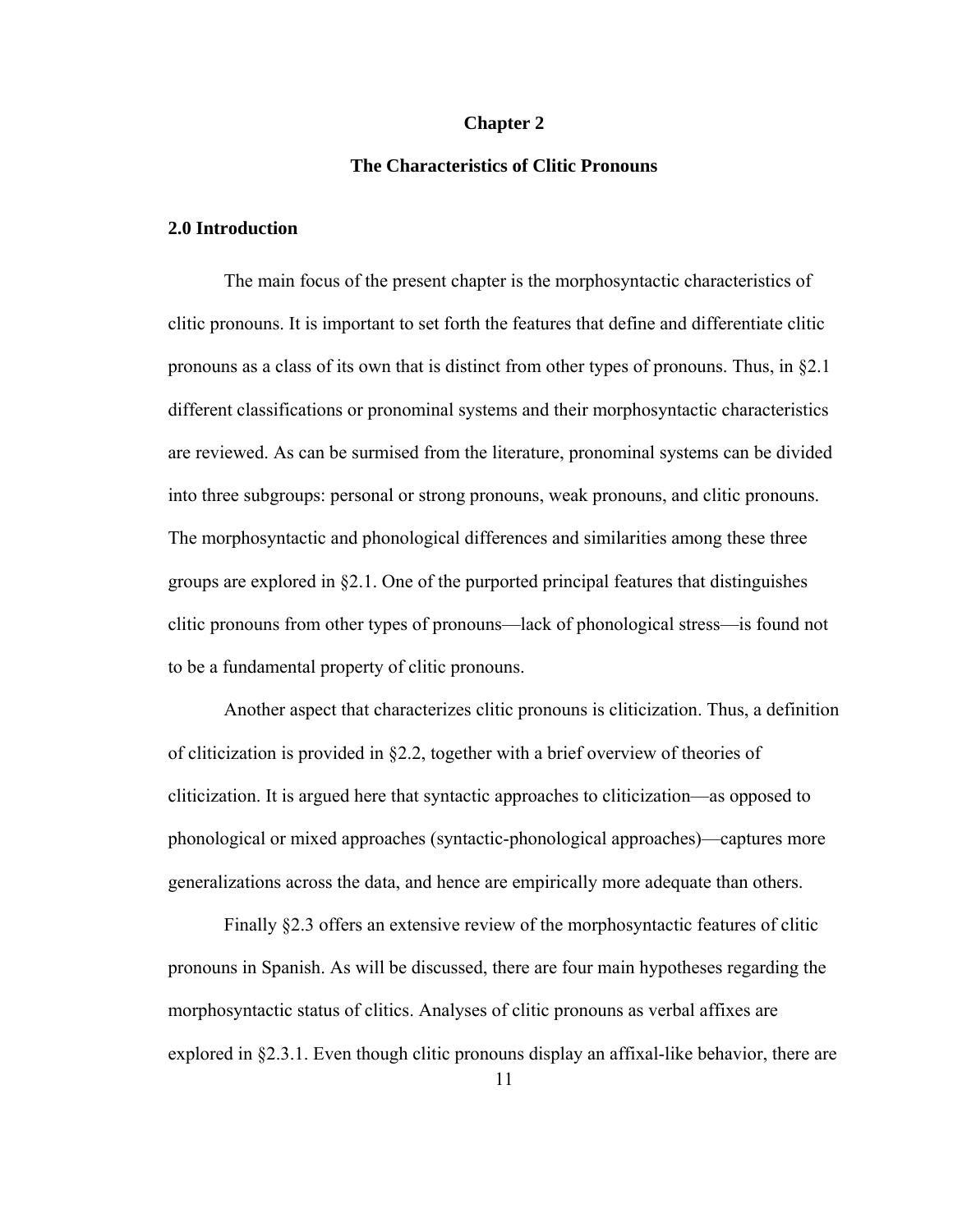compelling arguments against clitic pronouns as verbal affixes. Another group of analyses claim that clitic pronouns are Case markers, based on evidence from clitic doubling structures and the types of NPs that clitic pronouns can double. As can be observed in §2.3.2, there seems to be a large amount of data disfavoring an analysis of clitic pronouns as Case markers. Spanish clitic doubling structures as well as French and Italian past participle agreement are the main source of evidence supporting the hypothesis that clitic pronouns are Agreement markers. Analyses of clitic pronouns as Agreement markers claim that there is a parallelism between subject agreement and object agreement. In fact, past participle agreement and clitic doubling are seen as a type of object Agreement. Nevertheless, it is shown in §2.3.3 that Agreement is not always present in clitic doubling structures, not only in different dialects of Spanish, but also in other Romance languages such as Asturian. This provides a strong case against clitic pronouns as Agreement markers. Finally, analyses of clitic pronouns as specificity or scope markers are presented in §2.3.4. Again, clitic doubling structures constitute the major source of data supporting this hypothesis. It appears that this hypothesis is the most empirically adequate since it can account for a broader range of data than the previous analyses. In accordance with this hypothesis, it is claimed here that clitic pronouns are markers that make visible the relationship between the argument feature contained in the verbal head, and the internal argument position that is selected by the verbal head.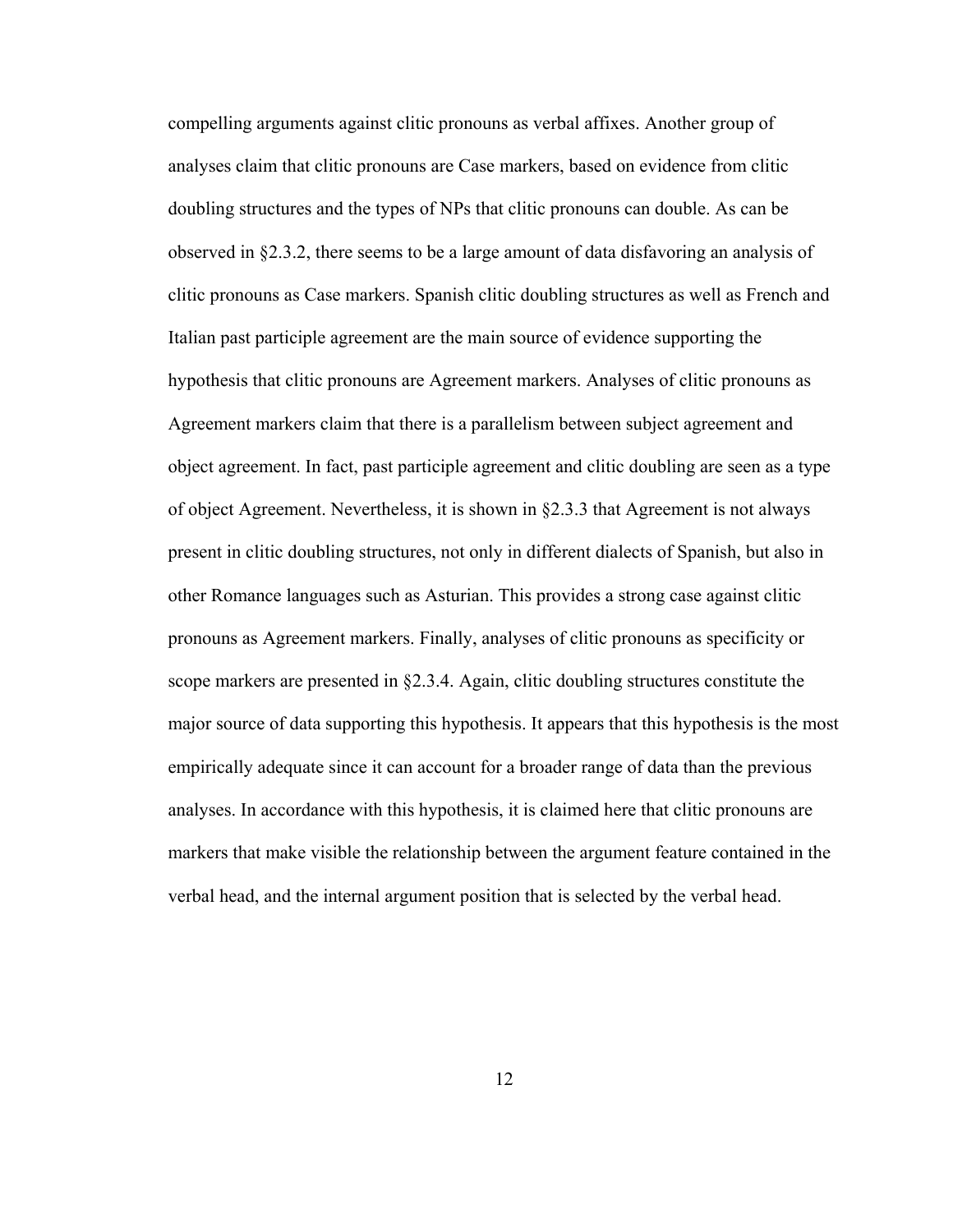#### **2.1 Classes of pronouns**

 $\overline{a}$ 

 Clitic pronouns have received different names and classifications in the literature at large because of the mixture of phonological and morphosyntactic phenomena that these elements present. Nevertheless, linguists in general agree that clitic pronouns share characteristics with two distinct classes of words: inflectional morphemes and free lexical items. Klein-Andreu (2000b), for example, characterizes clitic pronouns as portmanteau items, in the sense that they express several different types of morphosyntactic features. Jaeggli (1986), among others, states that clitic pronouns are morphemes that can be considered neither independent lexical items nor inflectional affixes. In order to understand the arduous task that an adequate characterization of clitic pronouns involves, it is necessary to review some of the most influential efforts towards providing a universal classification of pronouns.

 In his seminal work, Zwicky (1977) offers a three-way distinction of pronominal systems across languages. Thus, pronouns can be separated in three groups: special clitics, simple clitics, and bound words.<sup>2</sup> Special clitics (or clitic pronouns<sup>3</sup>) are characterized by being the unstressed counterpart of full pronouns, with which they are in structural complementary distribution. In Zwicky's terms, special clitics are "redundant expressions of categories of NPs appearing elsewhere in the sentence (Zwicky 1977: 13)." This description, however, clashes with the facts presented in Spanish, as there are

 $2^2$  As will be discussed, Cardinaletti and Starke (1999) present a very similar classification of pronouns that also distinguishes three different groups: clitic pronouns, weak pronouns, and strong pronouns. 3

 $3$  The terms 'special clitic' and 'clitic (pronoun)' will be used interchangeably throughout the present investigation. Hence, unless otherwise specified (i.e. 'simple'), the term 'clitic' will always refer to 'special clitics', and never to 'simple clitics'.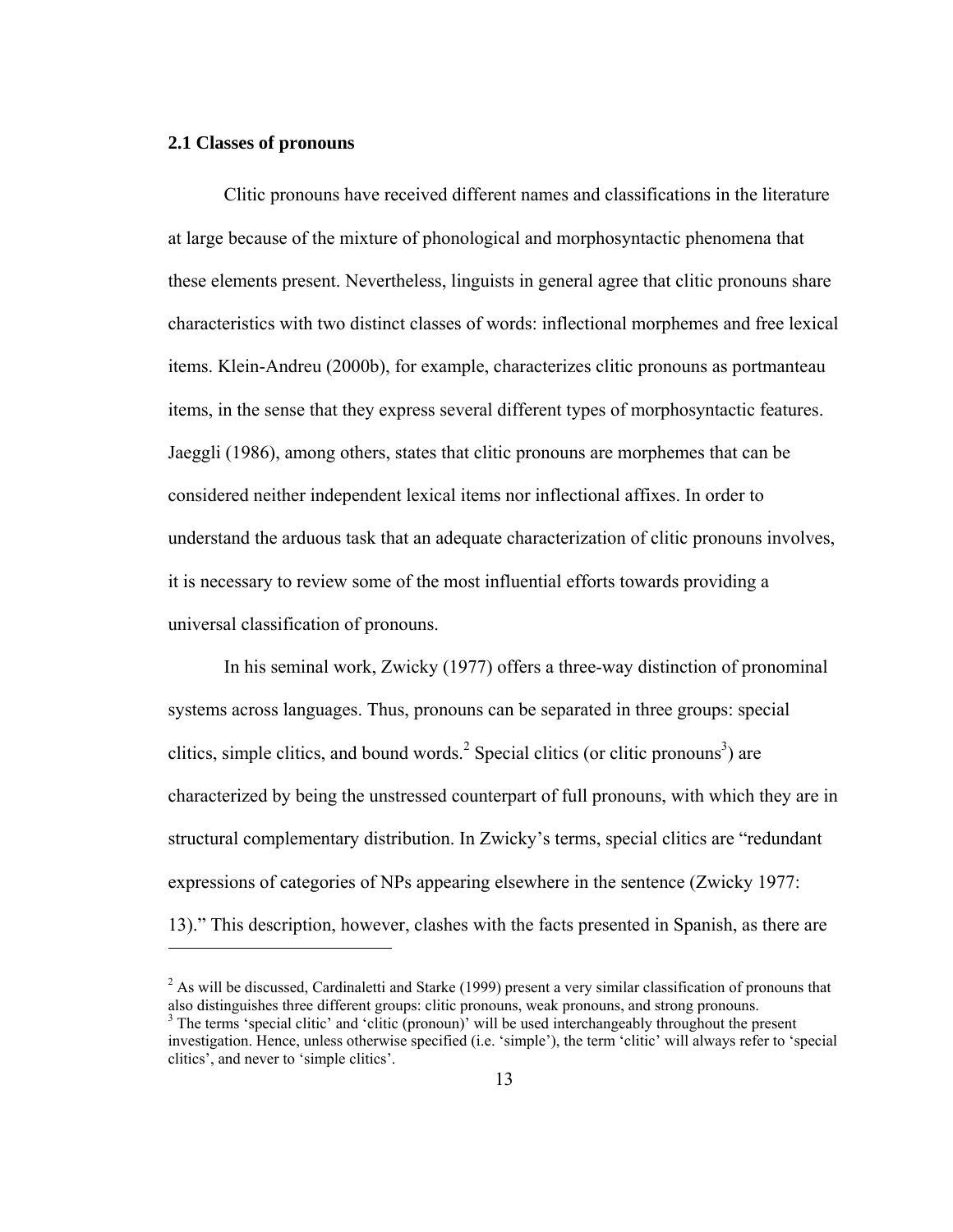instances in which the presence of the clitic in the structure is not redundant, but required, as examples in (1) illustrate. The sentences in (1a) and (1c) are indeed misleading, as they seem to support the redundancy claim made by Zwicky. The ungrammatical examples (1b) and (1d), on the other hand, confirm that the apparent redundancy does not hold in the case of Spanish clitic pronouns.

 $(1)$  a. Lo *veo* a *él.* Cl see.1sg. "pers.  $a''^4$  he "I see him" b. \* *Veo a él.* see.1sg "pers. a" he c. *Le doy el regalo a ella.*  Cl give. 1sg. the gift to her "I give her the gift" d. \**Doy el regalo a ella.*  give.  $1$ sg the gift to her

 Like special clitics, simple clitics are also the unstressed bound variant of a stressed full independent form. But in contrast to special clitics, simple clitics surface in the same structural position as their corresponding full form (Zwicky 1977; Zwicky and Pullum 1983). An example of simple clitics is unstressed English direct object pronouns, as in  $(2)$ :

 $4$  The preposition *a* in this example is a marker known as 'personal a' which appears with animate, specific direct objects. This and other similar phenomena will be discussed more extensively in Chapter 4.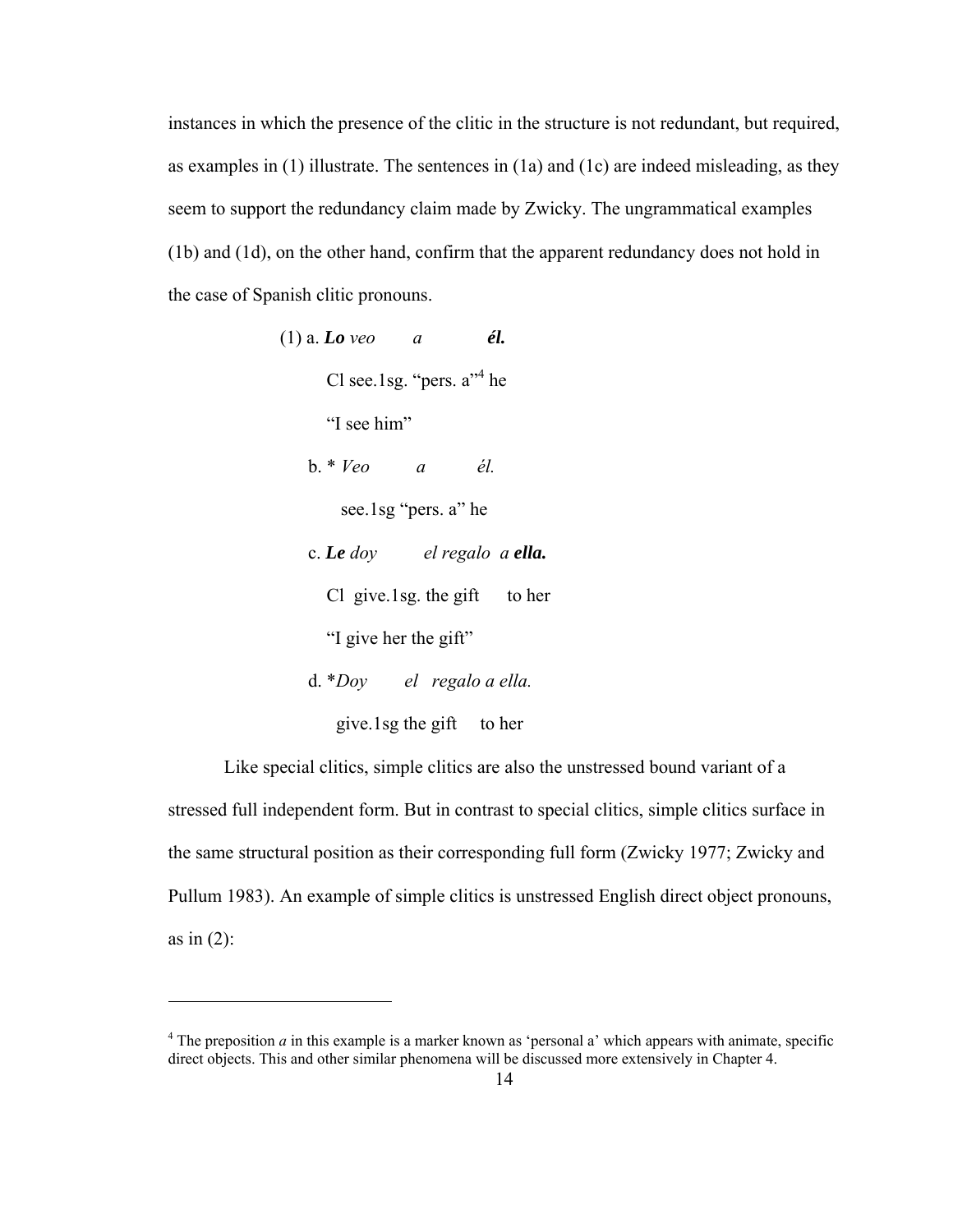#### $(2) I saw 'er.$

 Finally, bound words, much like clitic pronouns, are always unstressed elements that, despite being always bound, have sufficient structural freedom to adjoin or attach to very different morphosyntactic forms. One of the most discussed and studied examples of bound words is, possibly, the English possessive (Zwicky 1977; Zwicky and Pullum, 1983, among others), as illustrated in (3):

## (3) *women who live on the edge's passion*

In this example, the English possessive morpheme is semantically associated with the NP *women* even though it is phonologically attached to *edge*.

 Undoubtedly, Zwicky's (1977) study of clitic pronouns offers valuable information about the characteristics that distinguish clitic pronouns from other types of elements. However, this early classification fails to provide clear distinctions among the three groups. Thus, Zwicky and Pullum (1983) propose syntactic, morphological, and phonological criteria to determine whether a pronoun belongs to the class of simple clitics or bound words. As will be seen shortly, special clitics often times can be paired with simple clitics or bound words.

 According to Zwicky and Pullum, simple clitics have a more flexible morphosyntactic distribution than bound words because they can attach to a wider variety of hosts. As will be seen in Chapter 4, Spanish clitic pronouns can only attach to certain verbal forms, which makes them more similar to bound words than simple clitics in this respect. Because simple clitics can attach to many different types of elements in the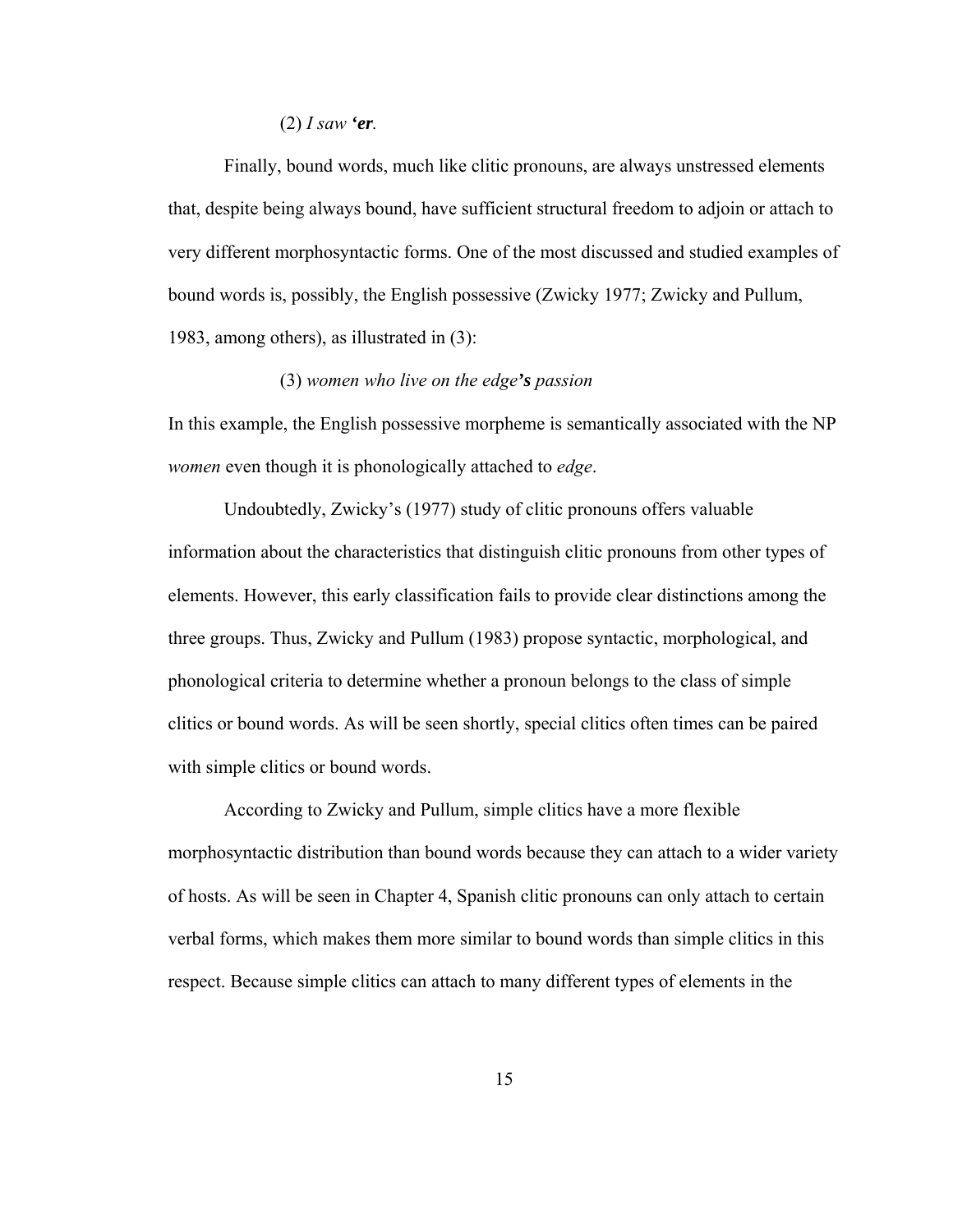structure, there are no gaps in their combinatorial paradigm. Bound words, on the other hand, seem to show arbitrary gaps, much like clitic pronouns.<sup>5</sup>

 Even though bound words and clitic pronouns share some characteristics, there are also important differences suggesting that bound words and clitics are different elements, and should, therefore, belong to different groups. Some of the most salient features that distinguish between bound words and clitic pronouns are morphophonological and/or semantic idiosyncrasies. Thus, despite some morphophonological factors that will be discussed in Chapter 3, clitic pronouns do not show many idiosyncrasies in this respect; bound words, on the other hand, do, as discussed in Zwicky and Pullum (1983). Furthermore, clitic pronouns can attach to hosts that already contain other clitics, but bound words cannot.

 There are, in particular, two phenomena that differentiate clitic pronouns from both bound words and simple clitics: structural distribution and cliticization. As mentioned earlier, clitic pronouns, unlike simple clitics and bound words, do not share the same structural distribution as their corresponding full stressed pronouns.<sup>6</sup> Also, the process by which a clitic pronoun and its host become a unit (i.e. cliticization) is claimed to obey syntactic rules, as will be seen in §2.3; the attachment of simple clitics and bound words to neighboring words, on the other hand, follows morphological and lexical rules (Zwicky and Pullum 1983).

<sup>&</sup>lt;sup>5</sup> Clitic combinations will be discussed more extensively in Chapter 3.

<sup>&</sup>lt;sup>6</sup> The syntactic distribution of clitic pronouns will be reviewed in detail in Chapter 4.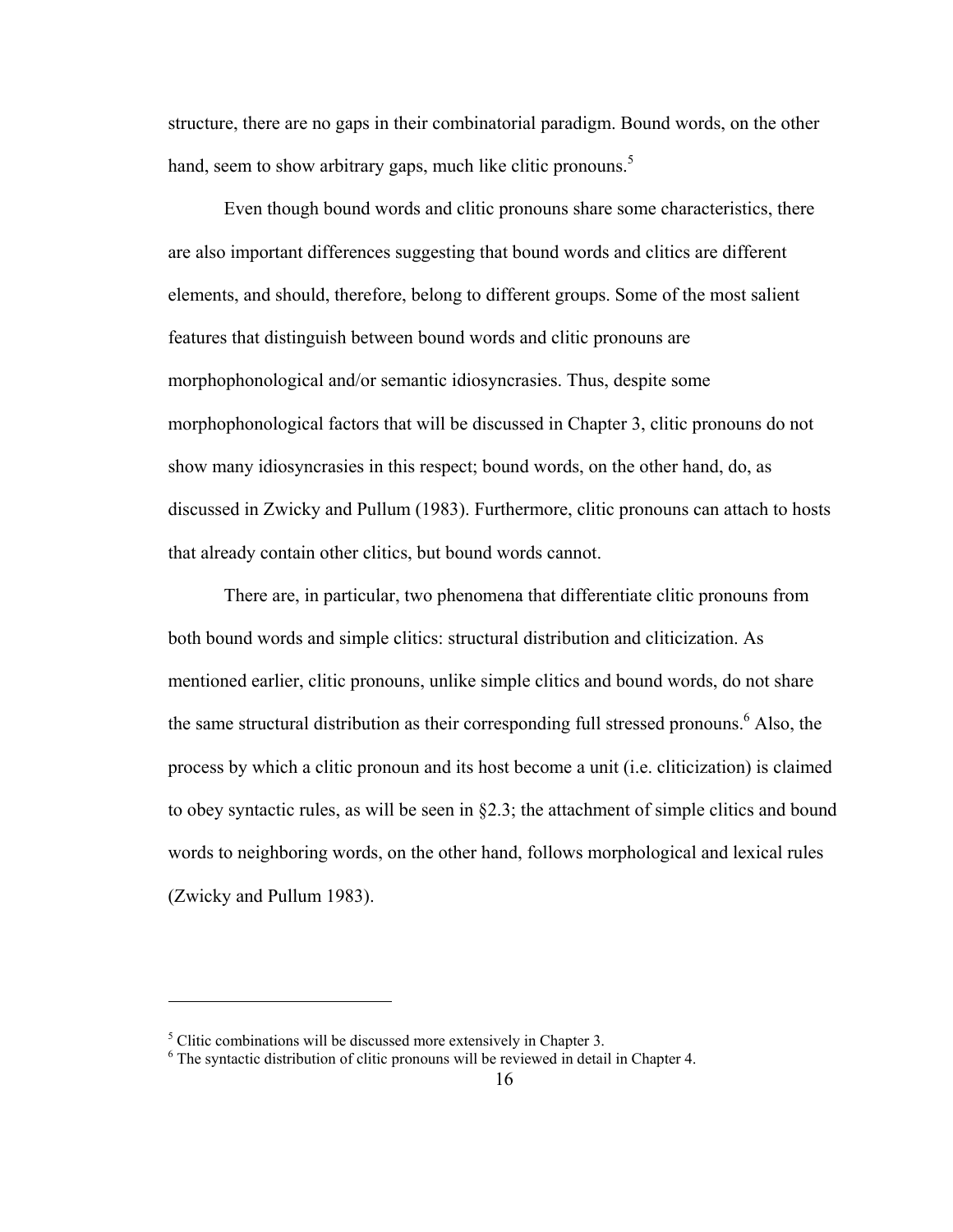Cardinaletti and Starke (1999) also propose a three-way classification of pronouns which is very similar to the one found in Zwicky (1977). According to this more recent study, pronouns can be divided into clitic pronouns, weak pronouns, and strong pronouns. In order to determine in which group a particular element should be included, Cardinaletti and Starke take into account several different factors: structural distribution, semantic features, prosodic characteristics, and morphological asymmetries between different forms of the same pronoun. The authors start by postulating the existence of two classes of pronouns: strong personal pronouns and deficient personal pronouns. The class of deficient personal pronouns is further divided into mildly deficient pronouns (weak pronouns) and severely deficient pronouns (clitic pronouns), as illustrated in (4):

(4) a. strong personal pronouns:

*I, he, she,* etc.

b. deficient personal pronouns:

i) weak pronouns:

French *je*

ii) clitic pronouns:

Spanish *lo, la*

Cardinaletti and Starke (1999: 150) observe that there are certain distributional characteristics (i.e. coordination, morphology, etc.) that differentiate strong personal pronouns from deficient pronouns. Much like Zwicky (1977) and Zwicky and Pullum (1983), Cardinaletti and Starke note that strong personal pronouns cannot appear in the same structural position as the deficient pronouns, at least in Romance languages, and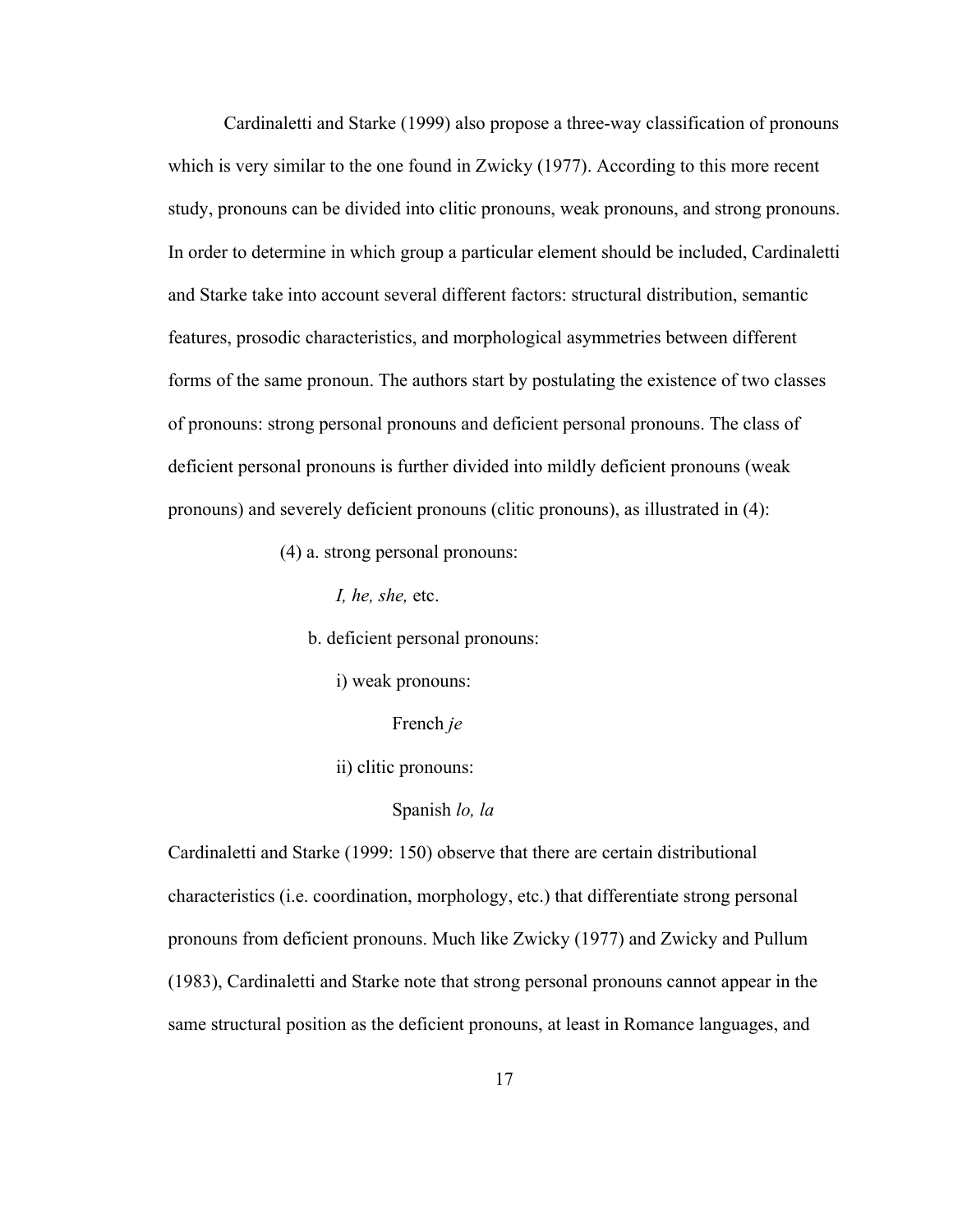that strong pronouns surface where the deficient pronouns are excluded. Since the focus of the present work is on clitic pronouns (Spanish object clitics in particular), simple clitics and bound words will not be discussed any further.

 There is a recurrent feature that researchers use to define clitic pronouns: lack of phonological stress (Hock 1996; Klavans 1982, 1985; Perlmutter 1971; Zwicky 1977; Zwicky and Pullum 1983, among others). For instance, Perlmutter (1971: 65) shows data from Spanish, French, Serbo-Croatian, and Walbiri, that indicates that clitic pronouns are phonological parasites, in the sense that they constitute a single phonological unit with their host. For example, clitic pronouns in French and Spanish always surface attached to verbal forms. In Serbo-Croatian and Walbiri clitic pronouns surface as the second element of the clause, attached to the word preceding them, independently of that word's morphosyntactic characteristics.<sup>7</sup>

 Klavans (1982, 1995) illustrates that clitic pronouns are unstressed elements that cannot occur in isolation, as shown in the Spanish example in (5). She also claims that the reason why clitic pronouns always surface attached to another element that serves as their hosts is because they cannot receive any type of phonological stress (i.e. emphatic, contrastive, etc.). Hence, clitics lean on a host in order to fulfill certain phonological requirements.

 $<sup>7</sup>$  This particular phenomenon is known as Clitic Second and will be discussed more extensively at the</sup> beginning of Chapter 4.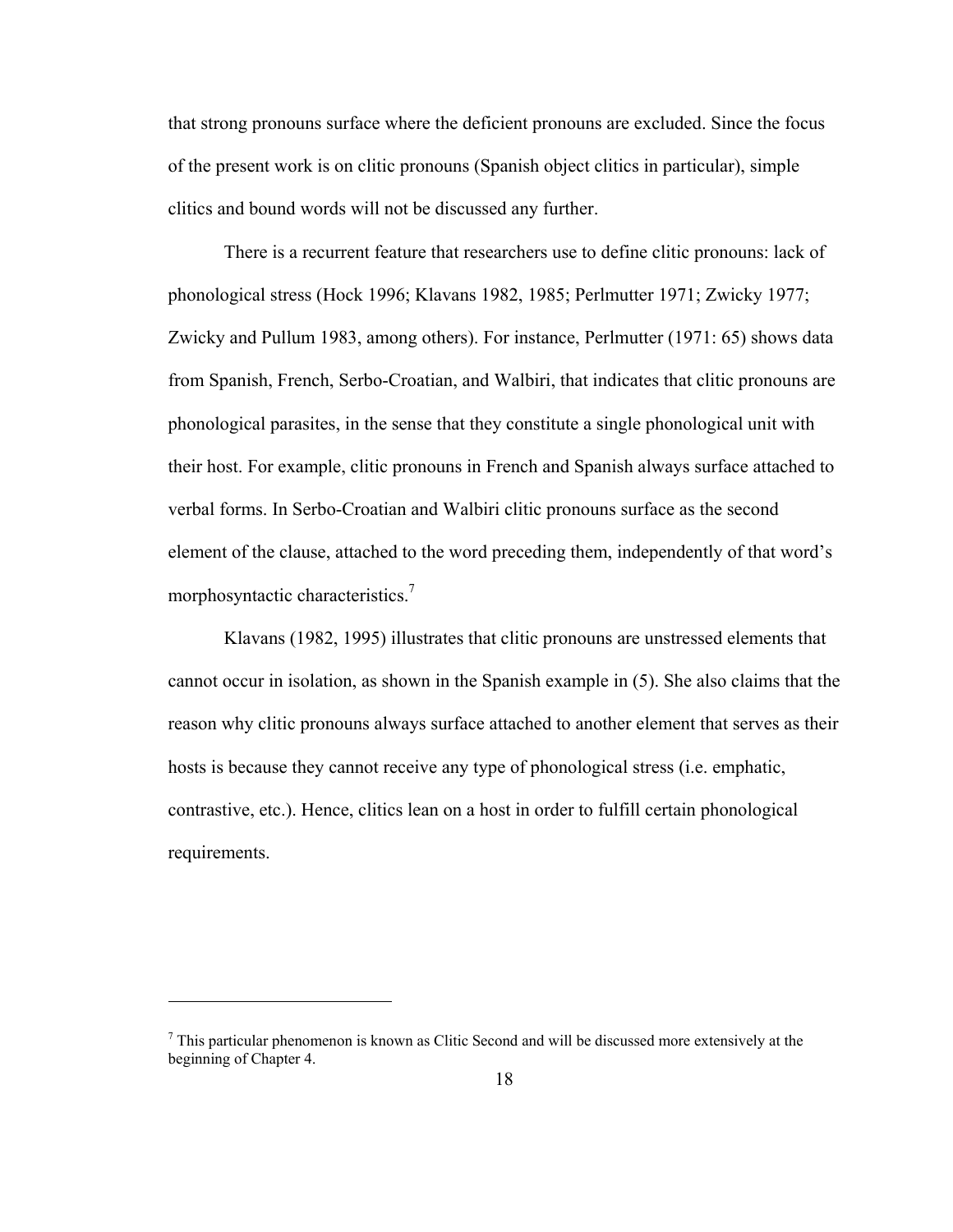(5) a. *¿A quién viste, a él o a ella?*  to whom saw.2sg to him or to her "Whom did you see, him or her?" b. \**Lo/ Lo vi a él.*  Cl/ Cl saw.1sg "pers. a" him "Him/ I saw him"

 Cardinaletti and Starke (1999) argue that one of the paramount characteristics that has always been attributed to clitic pronouns, lack of phonological stress, cannot be considered as a fundamental property of clitic pronouns (Klavans 1982, 1995; Menéndez Pidal 1918; Perlmutter 1971; Zwicky 1977; Zwicky and Pullum 1983, among others). 8,9 The authors show that deficient pronouns can be prosodically stressed in Italian. Moreover, clitic pronouns can carry contrastive stress (i.e. contrastive focus) in French. The reason why lack of stress (whether emphatic or contrastive) cannot be taken as a fundamental characteristic of clitic pronouns is that clitics need a prominent discourse antecedent, which, by definition, is not compatible with contrastive stress, as established by Cardinaletti and Starke (1999). Therefore, the authors argue that what defines a clitic pronoun is its impoverished syntactic representation with respect to the syntactic representation of weak and strong pronouns. Thus, the observed morphological, prosodic, semantic, and syntactic asymmetries between clitic pronouns, on the one hand, and weak

<sup>&</sup>lt;sup>8</sup> This is, however, an extremely common approach to explain Second Position Clitics. Rouveret (2004), on the other hand, claims that, at least in Romance, Clitic Second phenomena are sensitive to the hierarchical articulation between the different elements in the structure. According to this, Clitic Second is not a prosodic phenomenon, but a syntactic one. 9 See also examples from Aragonese in Chapter 2.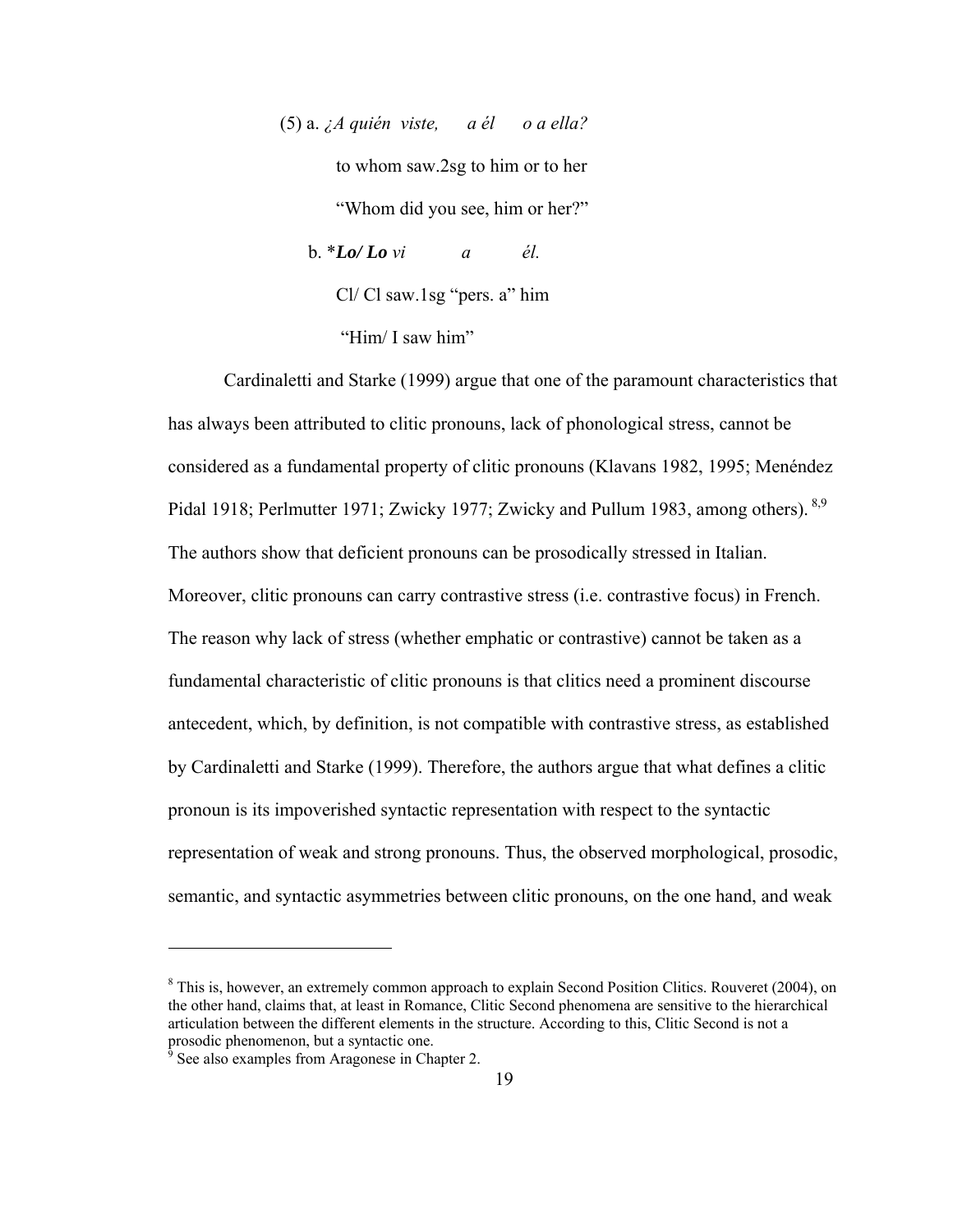and strong pronouns, on the other, are caused by this syntactic deficiency that characterizes clitic pronouns.

 Similarly, Anderson (2005) observes that even though lack of phonological stress characterizes the majority of clitic pronouns found across languages, not all clitic pronouns are phonological clitics (i.e. unaccented). Therefore, it can be concluded that lack of stress is by no means a defining characteristic of clitic pronouns.

#### **2.2 Cliticization**

 Cliticization is the process by which clitic pronouns form a single, unbreakable unit with a lexical item (henceforth, host). Clitic pronouns can either precede their host (proclisis), or follow it (enclisis). In the case of Romance languages, the host to which clitic pronouns attach is a verb.

 There are several hypotheses concerning cliticization. The most widely held view is that cliticization is a morphosyntactic phenomenon (Anderson 2005; Kayne 1989, 1991, 1994; Rouveret and Vergnaud's 1980 cyclic rule; Sportiche 1996, among others). However, it is not uncommon to find definitions of cliticization that refer to the unit formed by the clitic and its host in phonological and /or prosodic terms (Halpern 1992; Penny 2002, among others). Penny (2002), for instance, describes the union of the clitic and its host as a single phonological word.

 Nevertheless, the phonological approach to cliticization is not entirely adequate (Cardinaletti and Starke 1999). For example, Klavans (1982) examines the relationship between stress and cliticization and concludes that lack of stress is not the most salient feature that characterizes the cliticization process (nor clitic pronouns, as Cardinaletti and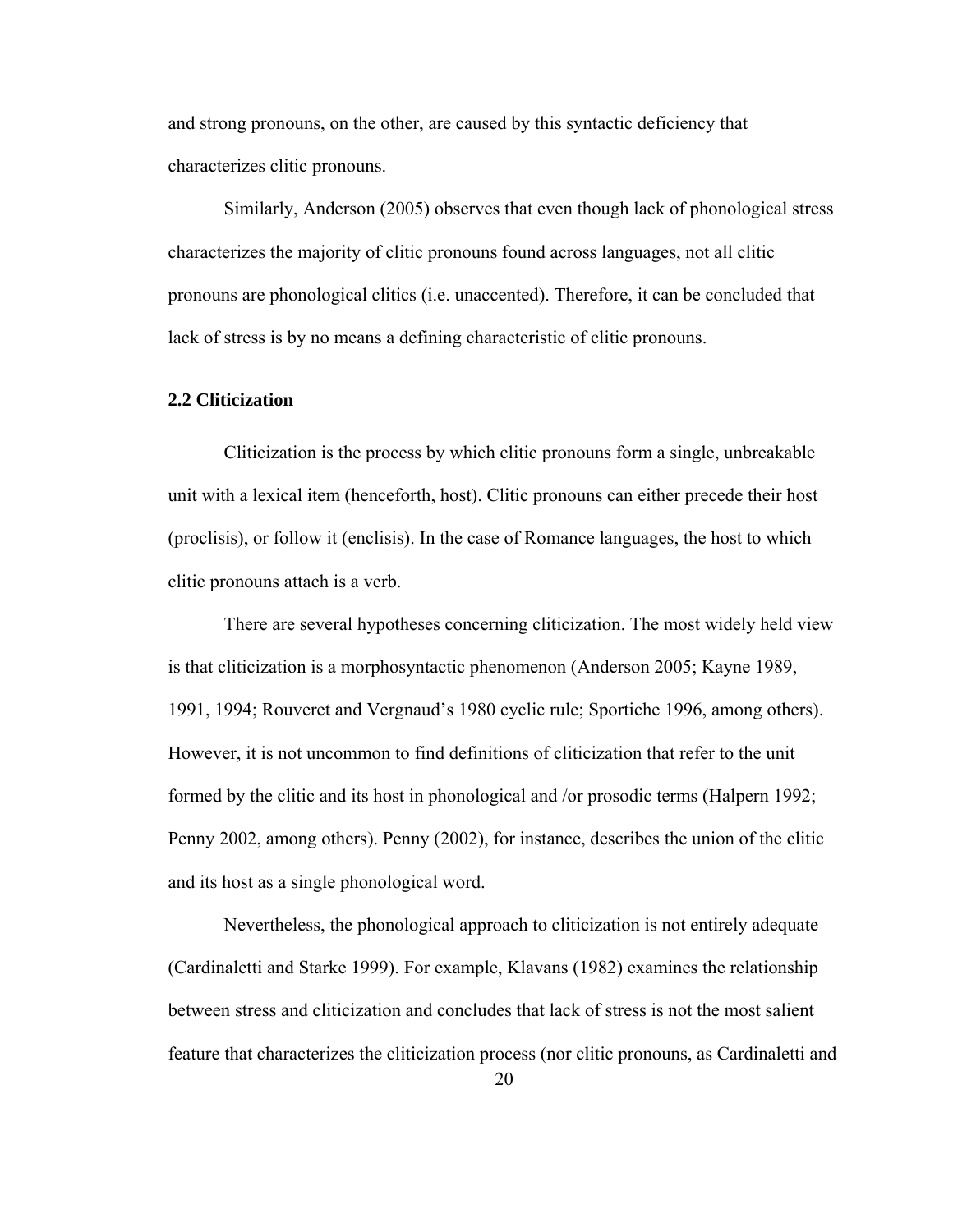Starke 1999 show). On the contrary, Klavans claims that cliticization is not a unified phenomenon because there are asymmetries in the phonological and syntactic behavior of clitic pronouns. She establishes that cliticization can be syntactic or phonological in nature, contra Halpern (1992), who believes that clitic pronouns form a prosodic constituent with their host, and not a morphological one.

 In general, defining and formalizing the cliticization process in universal terms is not an easy task due to the different types of clitic pronouns that belong to different morphosyntactic categories cross-linguistically (see examples in Halpern 1992, 1993; Klavans 1982, 1995; Zwicky 1977; or Zwicky and Pullum 1983, just to mention a few). Klavans (1982, 1995), for instance, develops one of the most influential studies on cliticization. She carefully studies Zwicky's typology and provides arguments to show that it cannot make clear, accurate distinctions between the different types of pronouns. For example, in many cases, Zwicky's special clitics and bound words share identical syntactic distributions. Thus, Klavans proposes three (originally five) different parameters in order to account for the different cliticization patterns found across languages: dominance, precedence, and phonological liaison. In fact, Klavans' typology of clitic pronouns is the most successful formalization of the different morphosyntactic patterns displayed by clitic pronouns cross-linguistically. Her ambitious theory, however, cannot completely account for the data observed in Spanish, as will be seen in §2.4.3.

 In summary, cliticization should be carefully analyzed and studied in independent languages before attempting to formalize it at a universal level. As will be seen in Chapters 4 and 5, universal theories of cliticization often overgenerate or undergenerate.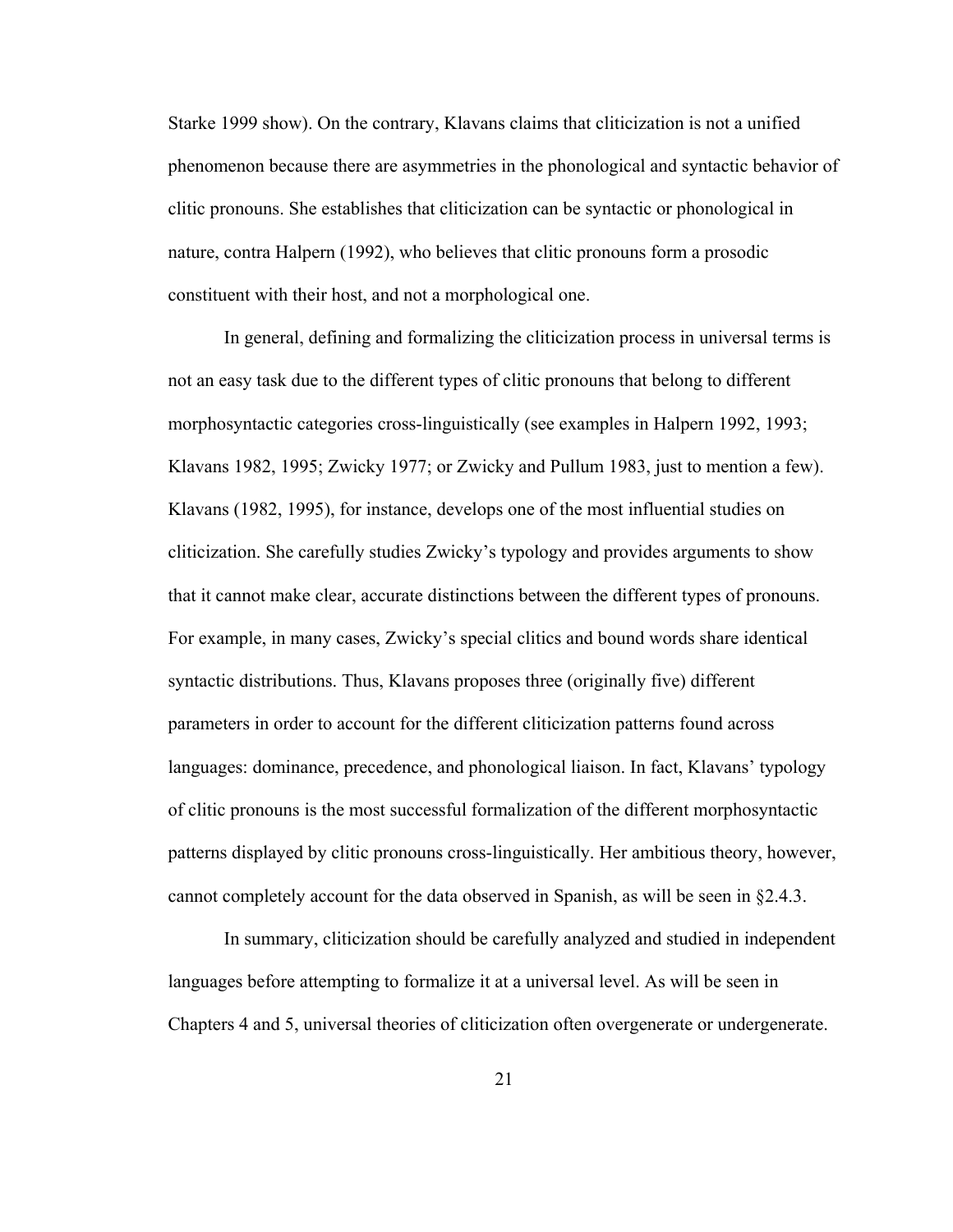## **2.3 Morphosyntactic characteristics of clitic pronouns**

The inventory of clitic pronouns in Spanish shows the following morphological distinctions, as illustrated in Table 1: i) Case (accusative, reflexive, and third person dative pronouns); ii) person (first, second, and third); iii) number (singular and plural); and iv) masculine and feminine gender (only in the case of accusative clitic pronouns):

| Case       | Person          | Singular              | Plural                  |
|------------|-----------------|-----------------------|-------------------------|
| Accusative | 1 <sup>st</sup> | me                    | nos                     |
|            | 2 <sup>nd</sup> | te                    | <b>OS</b>               |
|            | 3 <sup>rd</sup> | lo (masc.), la (fem.) | los (masc.), las (fem.) |
| Dative     | 1 <sup>st</sup> | me                    | nos                     |
|            | 2 <sup>nd</sup> | te                    | <b>OS</b>               |
|            | 3 <sup>rd</sup> | le                    | les                     |
| Reflexive  | 1 <sup>st</sup> | me                    | nos                     |
|            | 2 <sup>nd</sup> | te                    | <b>OS</b>               |
|            | 3 <sup>rd</sup> | se                    |                         |

#### **Table 1. Inventory of Spanish clitic pronouns**

However, it has been observed that the paradigm represented in Table 2 is an idealized one. As pointed out in Klein-Andreu (1981, 2000a, 2000b), the above system can be traced to an initial etymological paradigm. However, there are current systemic differences illustrated across dialects of Spanish that deviate from the etymological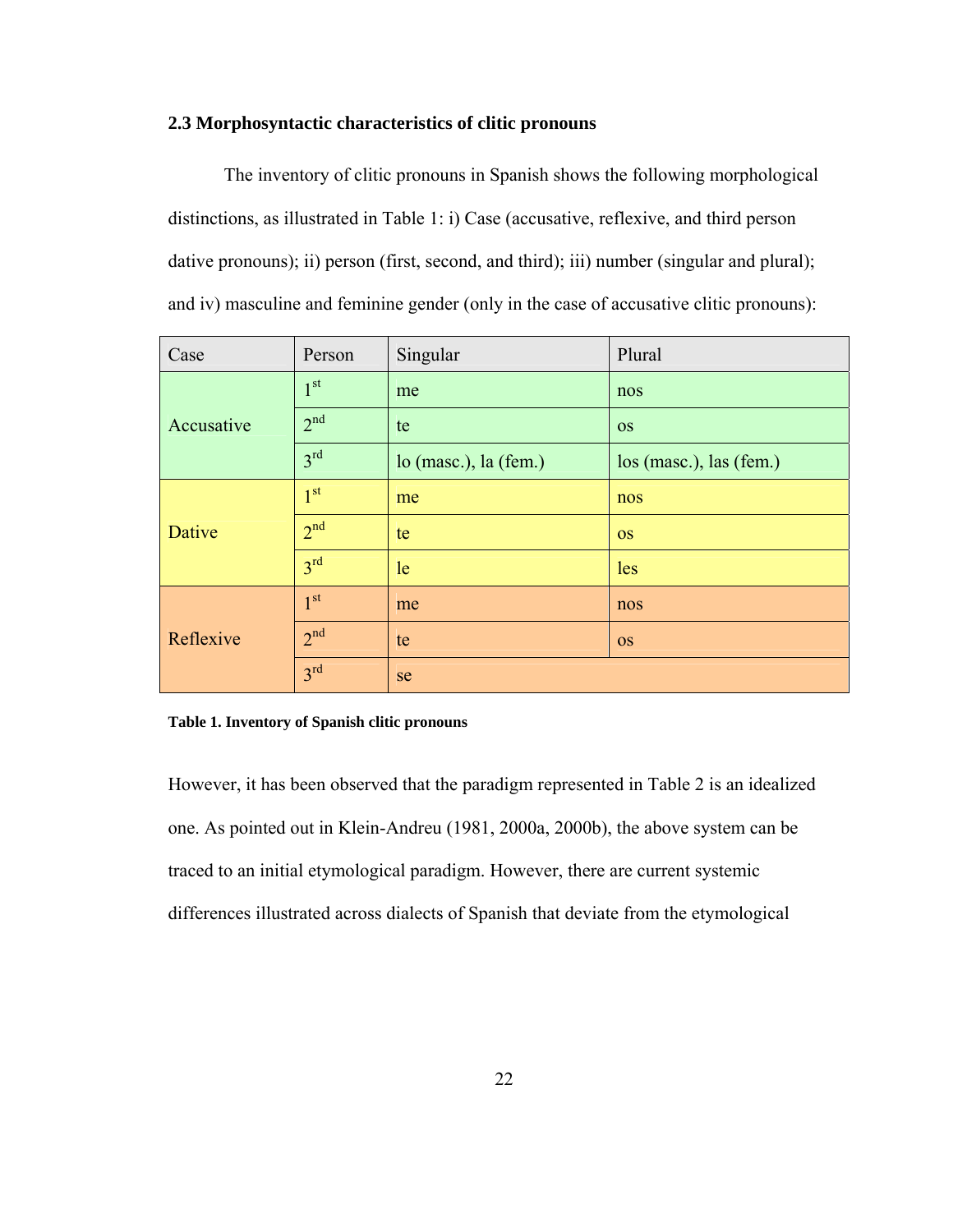paradigm, as will be seen shortly. The sections that follow illustrate how clitic pronouns exhibit mixed morphosyntactic characteristics and features (Franco 1993).<sup>10</sup>

## **2.3.1 Clitics are affixes**

 The hypothesis that clitic pronouns are some type of affix has been entertained by several linguists, among them Anderson (1992, 1993, 2005), Emonds (1985, 1999), Jaeggli (1986), Klavans (1982, 1995), Stump (1980), Zwicky (1977). Zwicky (1977), in particular, is the first one to propose that special clitics are some type of verbal affix because, as opposed to lexical heads, the former cannot be elided in coordinated structures (like bound morphemes), while the latter can, as the examples in (6) illustrate:

(6) a. *Je connais Jean et je crains Jean.*

I know John and I fear John

"I know John and I fear John"

b. *Je connais et crains Jean.* 

I know and fear Jean

"I know and fear Jean"

c. *Je le connais et je le crains.* 

I Cl know and I Cl fear

"I know him and I fear him"

d. \**Je le connais et je crains.* 

I Cl know and I fear

<sup>&</sup>lt;sup>10</sup> The structural characteristics and distribution of clitic pronouns will be discussed extensively in Chapters 4 and 5.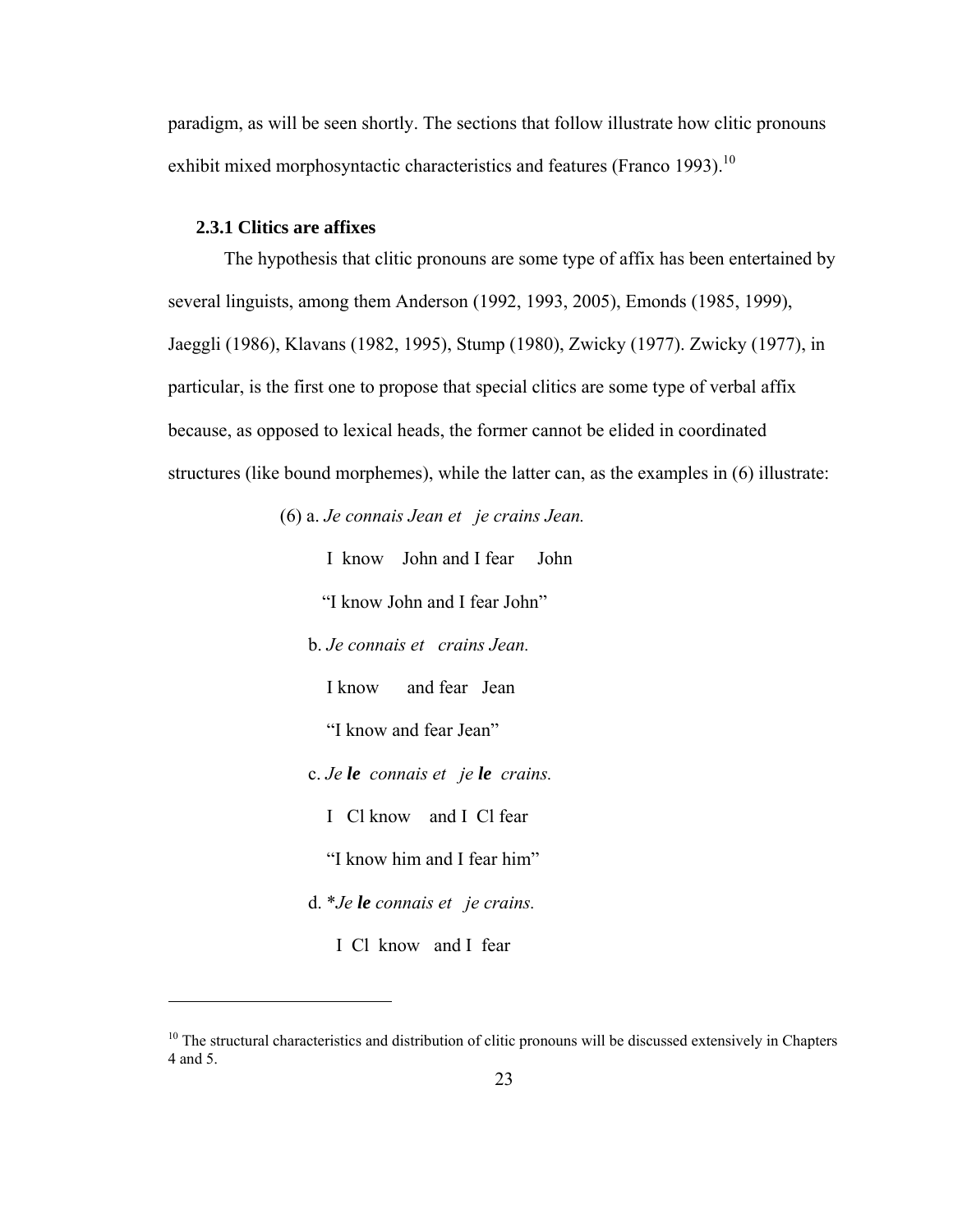Unlike French clitic pronouns (6), Spanish clitics can be elided in the same type of syntactic context. The examples in  $(7)$  illustrate the Spanish facts:

> (7) a. *Como el pastel y digiero el pastel.* eat.1sg. the cake and digest.1sg. the cake "I eat the cake and I digest the cake"

b. *Como y digiero el pastel.* 

eat.1sg. and digest.1sg. the cake

"I eat and digest the cake"

c. *Lo como y lo digiero.* 

Cl eat.1sg and Cl digest.1sg.

"I eat it and I digest it"

d. *Lo como y digiero.*

Cl eat.1sg and digest.1sg

"I eat and digest it"

 Zwicky's theory of clitic pronouns as affixes has been extensively criticized. For instance, Halpern (1992) offers a combined syntactic and phonological approach to the theory of clitic pronouns, and claims that the shape and/or distribution of clitic pronouns is unrelated to the morphological characteristics of the host to which they attach. He claims that since clitic pronouns form a prosodic constituent with their host, they cannot be affixes. Moreover, affixation is a process that takes place in the morphological component, not in the syntax; the union of the clitic pronoun to its host—cliticization—is a process that takes place in the syntax. According to Halpern, there should be a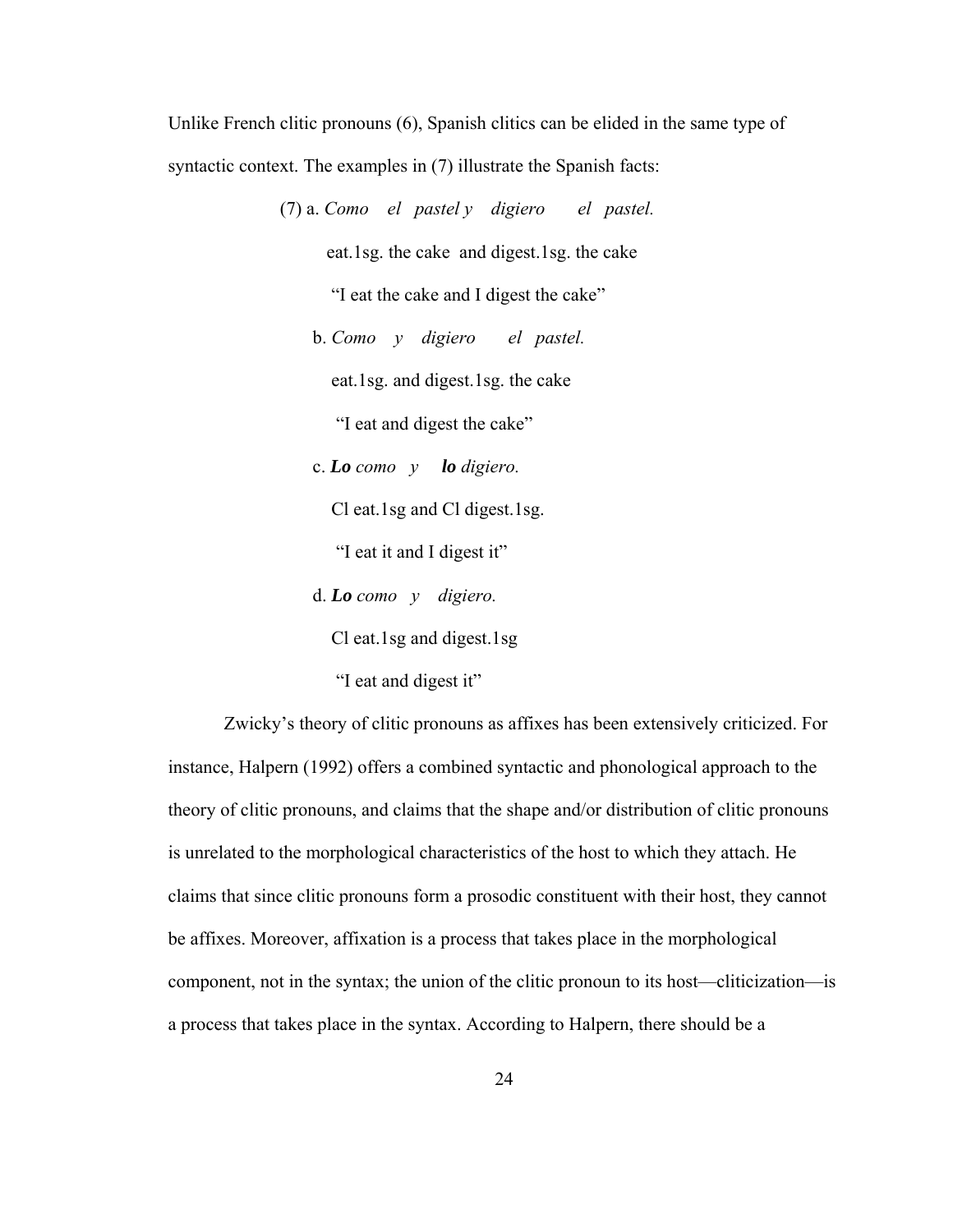distinction between clitic pronouns and affixes because not only are their structural distributions different, but also the type of morphophonological and syntactic relationship that these elements establish with their hosts are different. Thus, even though Halpern believes that cliticization is a process governed by prosody and phrasal phonology, he also states that, unlike affixes, clitic pronouns subcategorize for the syntactic category to which they attach. Zwicky and Pullum (1983), on the other hand, improve Zwicky's (1977) original study and propose different criteria that determine that clitics and affixes are different elements.

 Similarly, Anderson (2005: ch. 2) and Klavans (1982, 1995) notice an important difference between the morphosyntactic behavior of affixes and that of clitics. On the one hand, affixes attach to roots and stems to create new words;<sup>11</sup> clitic pronouns, on the other hand, attach to free lexical items that are already formed and are independent of the presence of clitics. In that sense, clitic pronouns are inflectional material that adjoins to the rightmost or the leftmost edge of a word. Due to the phonological, morphological, and syntactic phenomena that characterize clitic pronouns, Klavans determines that clitic pronouns are phrasal affixes that belong to the phonological/morphosyntactic interface.

 Klavans (1982, 1995) develops a theory of phrasal affixation in which clitic pronouns attach to phrasal nodes, not to heads. She bases her claims in the fact that phrasal attachment appears to be an inherent property of clitics universally. She also

<sup>&</sup>lt;sup>11</sup> Klavans (1982, 1995) does admit that affixes can also attach to already formed words; she gives the following example:

i) nation  $+ -aI =$  national

In 'national', the affix '-al' attaches to an already formed, independent word, 'nation'. Clitic pronouns, on the other hand, can *only* attach to already formed independent words. One exception to this would be *mesoclisis* in European Portuguese (Rouveret 1999: 642).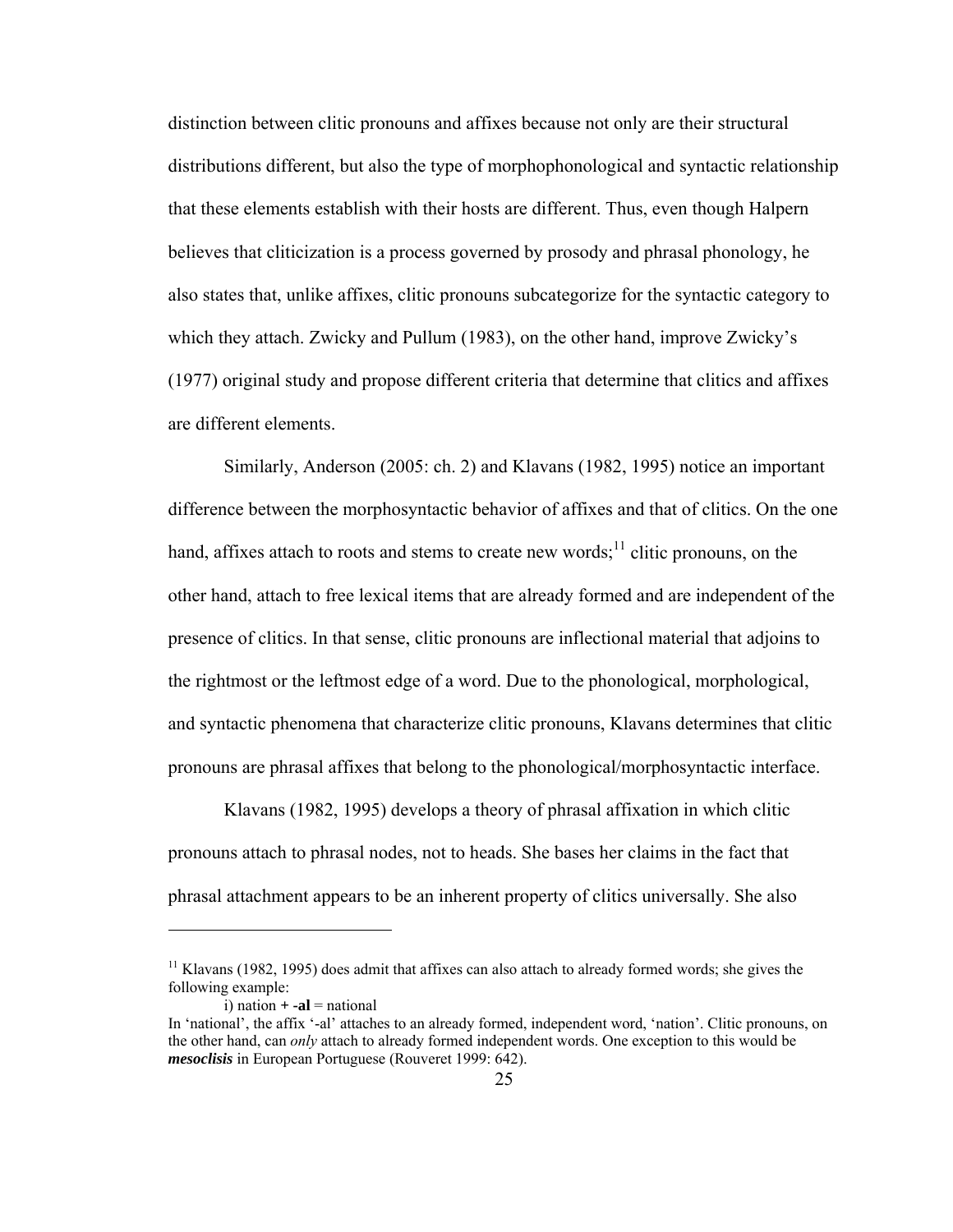observes that clitic pronouns are double-natured elements (Klavans 1982: 63): syntactically, clitics behave like independent words, but phonologically and morphologically, they display an affix-like behavior. In some languages, clitic pronouns can have as much syntactic freedom as their hosts (some examples can be found in Nida 1949: 97). Moreover, clitic pronouns are usually related to independent full pronominals and/or lexical items, which indicates that the semantic relationship between clitics and their hosts is a coincidence. Besides, the fact that clitic pronouns can attach to entire phrases (Anderson 1992, 2005; Jaeggli 1986; Klavans 1982, 1995; Stump 1980; Zwicky 1977) implies that the semantic, syntactic, and phonological relation between clitics and their hosts is not as tight as that found between affixes and the bases to which they attach. Affixes are always bound elements that show a close semantic relationship with their hosts (or bases).

 Klavans' proposal, however, faces a very important typological problem: her cliticization theory cannot account for the behavior of French and Spanish clitic pronouns. If cliticization is phrasal affixation, and clitic pronouns are phrasal affixes, Spanish and French clitics are immediately unaccounted for because they attach to V, and not to  $V^{\prime}$ .<sup>12</sup> Ultimately, Klavans agrees with Zwicky (1977) in this respect and states that French and Spanish clitic pronouns must, in fact, be verbal affixes that are realizing some type of verbal feature(s). Hence, cliticization in French and Spanish is actually verbal

<u>.</u>

 $12$  The different syntactic theories on clitic placement and cliticization sites are extensively discussed in Chapter 4.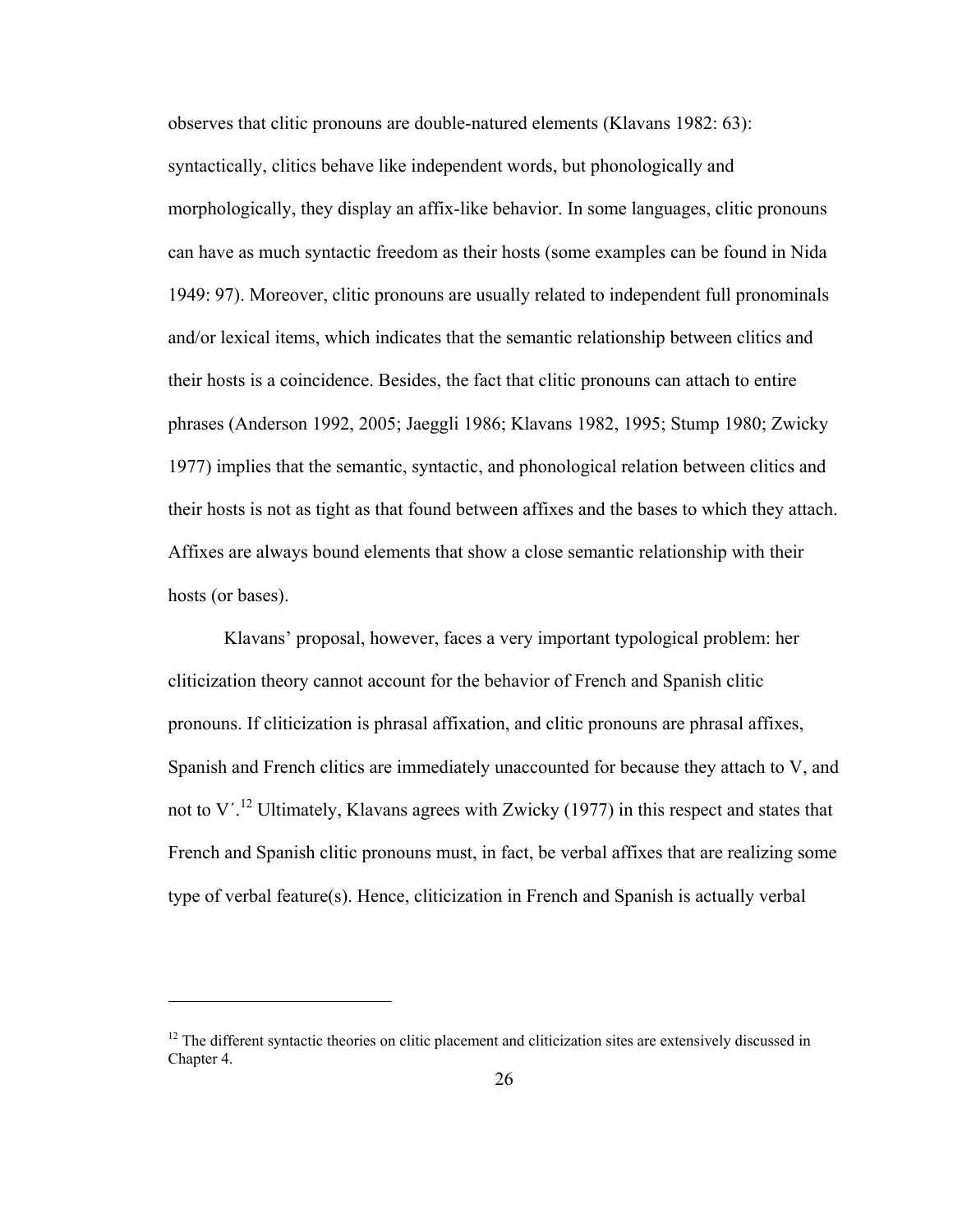affixation, and not phrasal affixation. As mentioned earlier, this illustrates the difficulties of postulating a universal analysis of clitic placement or clitic-related behavior.

 Anderson (1992, 1993), like Klavans (1982, 1995), Zwicky (1977), and Zwicky and Pullum (1983), establishes different classifications for clitic pronouns found across languages and claims that clitic pronouns belong to regular lexical categories that display special characteristics. According to his classification, pronominal clitics (i.e. Romance clitic pronouns) are some type of inflectional affix that constitutes the morphology of phrases (Anderson 1993: 80), much like other affixes (gender, number, etc.) constitute the morphology of words. Thus, Anderson offers a theory similar to Jaeggli's (1986), Klavans´ (1982, 1995), and Stump's (1980), in which clitics are phrasal inflectional affixes that correspond to the morphosyntactic structure and content of the phrase that constitutes their domain. Anderson provides evidence that shows the differences between derivational phrasal affixes and clitic pronouns: the former are clitics that modify somehow the meaning and/or discourse function of the relevant phrase, while the latter are introduced in the structure by normal lexical insertion. Anderson accounts for the surface placement of clitic pronouns with movement; he claims that clitics are moved to their surface position as the overt manifestation of a class of 'Word Formation Rules' that operate at the level of the phrase.

 Nonetheless, he faces the same problem as Klavans: Romance clitic pronouns (French and Spanish in particular) do not attach to phrases, as will be seen in Chapter 4, but to heads.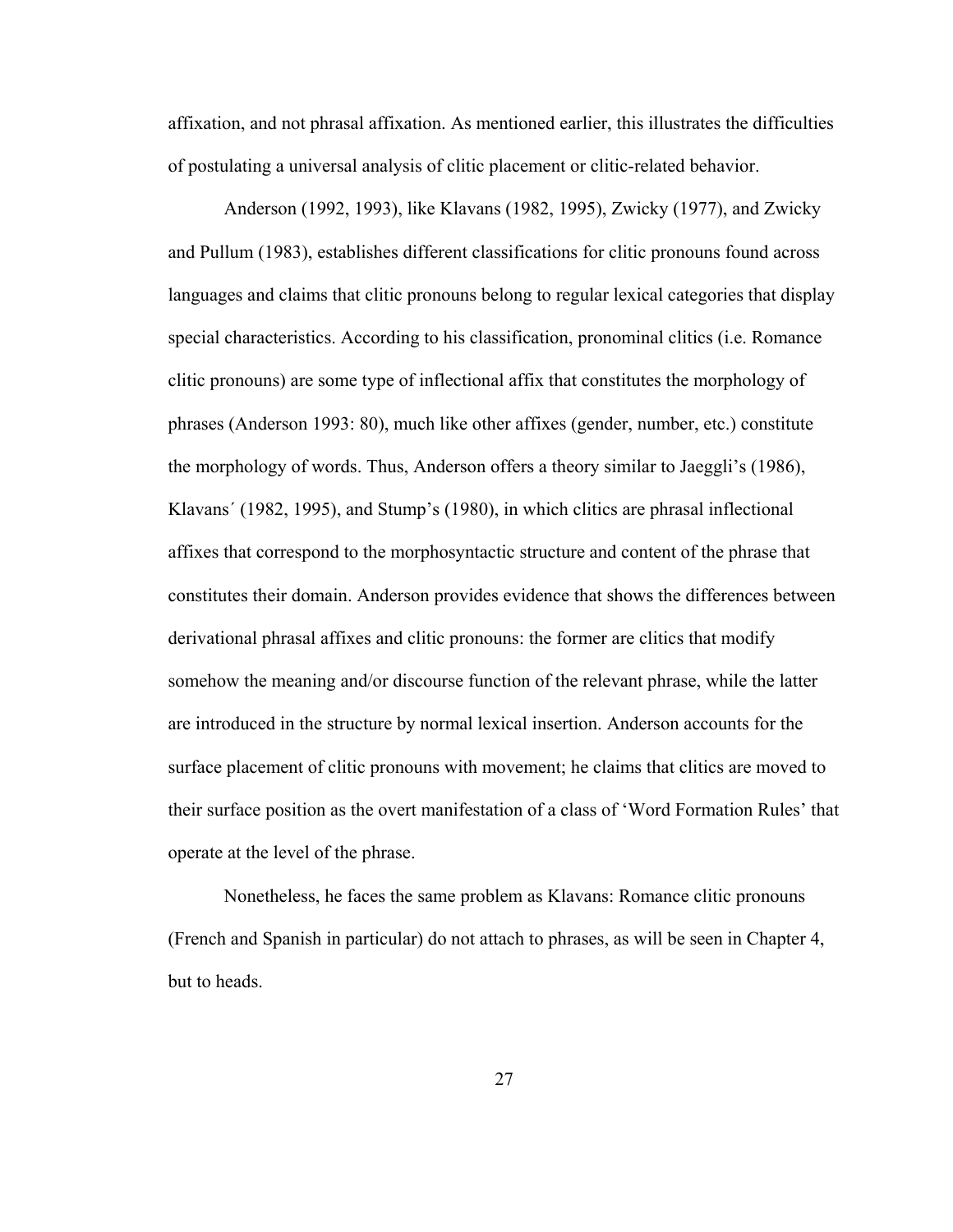Crucially, Anderson groups clitic pronouns together with regular lexical categories, arguing that it could be possible to create a feature [clitic] in order to distinguish clitics from other types of lexical items (Anderson 1992: 199). He concludes, nevertheless, that postulating a [clitic] feature is not a sufficient characteristic, as there are languages like  $K^{\nu}a k^{\nu}$  ala in which the class of clitic pronouns displays different behaviors within it. However, taking into account that clitic pronouns are present in different languages, and that other categories for which a corresponding feature has been proposed—nouns, verbs, adjectives, prepositions—also display different behaviors crosslinguistically, it would not be entirely inappropriate to stipulate the existence of a [clitic] feature or category. Furthermore, Cardinaletti and Starke (1999) provide evidence of parallel tripartite divisions and classifications for clitic pronouns, adverbs, quantifiers, wh-pronouns, nouns, and so on, which provides further support for postulating a [clitic] feature.

There are, however, fairly successful approaches to clitic pronouns that describe clitics as inflectional heads. Longa, Lorenzo, and Rigau (1998), among others, claim that clitics are inflectional affixes because they have characteristics in common with other types of inflectional affixes. For example, the fact that clitic ordering is fairly rigid across languages parallels the morphological behavior of certain affixes. Also, the order presented by clitic pronouns does not match that of DP-arguments in VP-internal positions, which seems to indicate that clitic ordering is influenced solely by inflectional features such as case and person.

28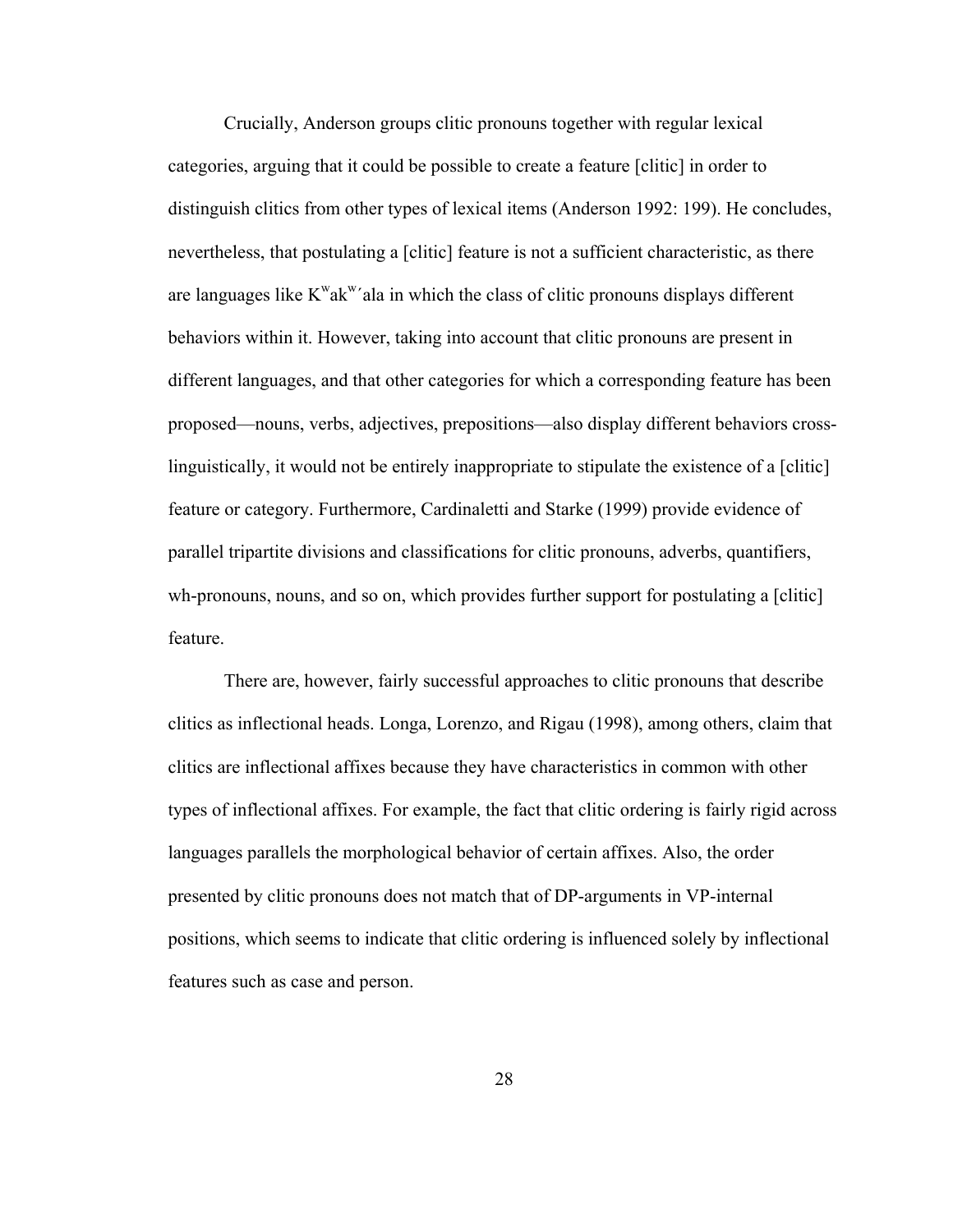All in all, the idea that clitic pronouns are elements with affixal-type properties is generally accepted in the literature at large.<sup>13</sup> There are, after all, languages like European Portuguese in which clitic pronouns appear as infixes between the verbal root and the verbal endings.<sup>14</sup> This might be a remnant of previous stages of the language in which clitics were true inflectional affixes.

 In sum, it appears that even though clitic pronouns share some properties with affixes, they cannot be characterized entirely as affixes for the reasons discussed above. In the next section, some of the most commonly accepted hypotheses regarding the morphosyntactic status of clitic pronouns are reviewed. In §2.3.2 the hypothesis that clitic pronouns are Case markers is discussed. In §2.3.3, a brief review of analyses claiming that clitic pronouns are Agreement markers is provided. Finally, in §2.3.4 the hypothesis that clitic pronouns are some type of specificity markers is presented. This last group of analyses appears to be empirically adequate; therefore, it is the hypothesis adopted in the present study. Crucially, all the hypotheses that are presented next have a common theme: clitic pronouns are characterized as some type of affix-like element that shares properties both with lexical items and with inflectional elements.

 $13$  There are exceptions; Franco (1993), for example, claims that clitic pronouns in languages like Arabic and Yagua display some degree of freedom as regards affixation sites, which suggests a word-like status of clitic pronouns.

 $14$  This process, known as mesoclisis, is confined to the future and conditional moods only (Rouveret 1999: 642).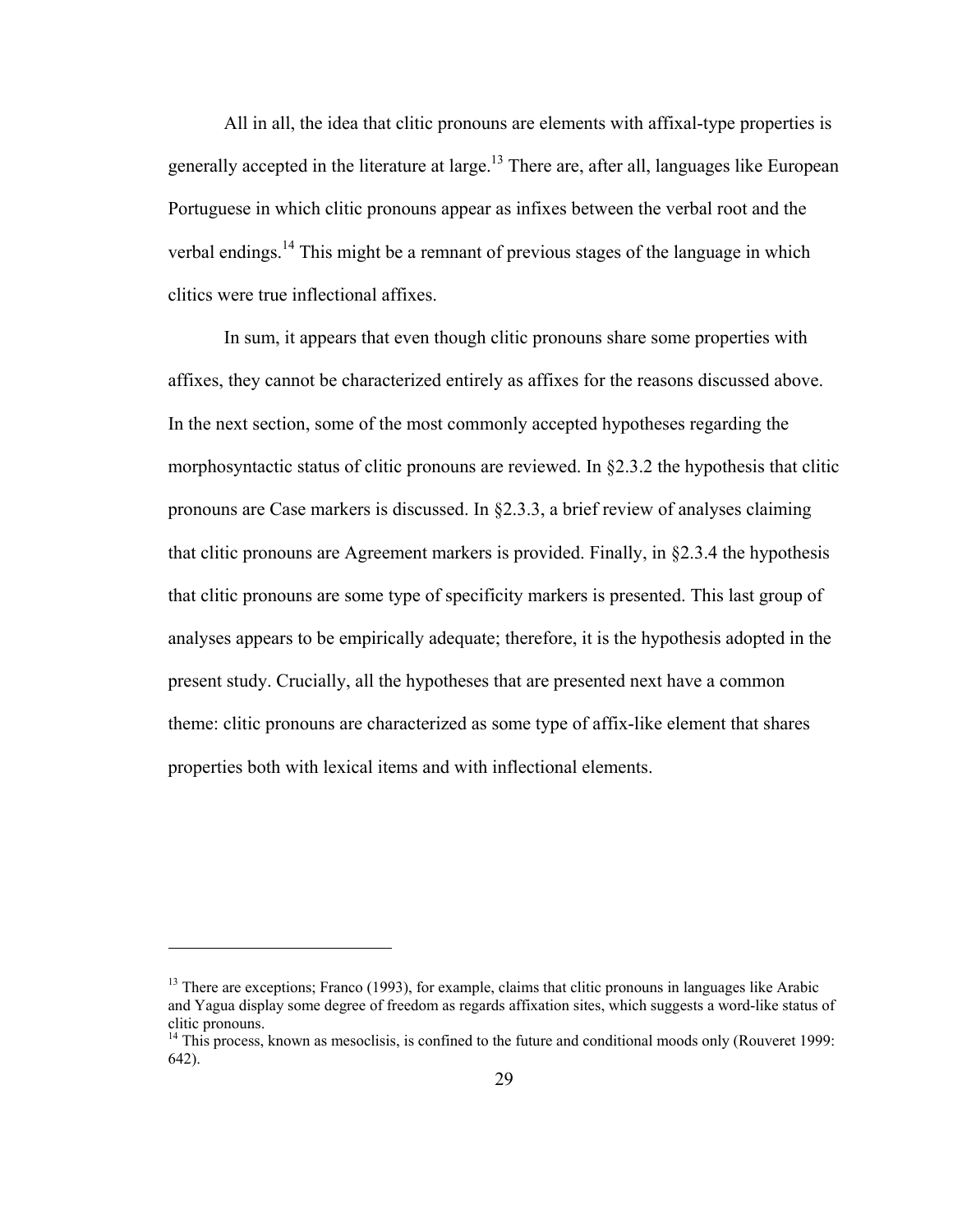### **2.3.2 Clitics as Case markers**

<u>.</u>

 There are several syntactic analyses based on the hypothesis that clitic pronouns are Case markers (Emonds 1999; Jaeggli 1982, 1986, among others). The first one to develop a full-fledged study or Romance clitic pronouns in a generativist framework is Jaeggli (1982, 1986). Based on clitic doubling structures in Spanish, Jaeggli observes that clitics behave like syntactic affixes that mark Case. He argues that clitic pronouns in Spanish consistently agree in number, person, and gender with their coreferential doubled object NP.

 The fact that clitic pronouns seem to double only animate direct objects (Borer 1984; Jaeggli 1982, 1986), as illustrated in (8), has led scholars to conclude that clitic pronouns can only double NPs that are preceded by the preposition *a* (known as personal *a* in Spanish). Thus, Jaeggli (1982) proposes the Case Absorption Hypothesis (commonly known as 'Kayne's Generalization'), which stipulates that the preposition *a* in Spanish is the crucial element that allows object doubling phenomena. According to Jaeggli, the preposition *a* Case marks and absorbs the Case of the NP, thus allowing the coexistence of the NP and the clitic pronoun, which surfaces attached to the finite verb. The finite verb Case marks the clitic pronoun.<sup>15</sup>

<sup>15</sup> Incidentally, object doubling in Rumanian shows the preposition *pe* (equivalent to Spanish *a*) as a Case Absorber.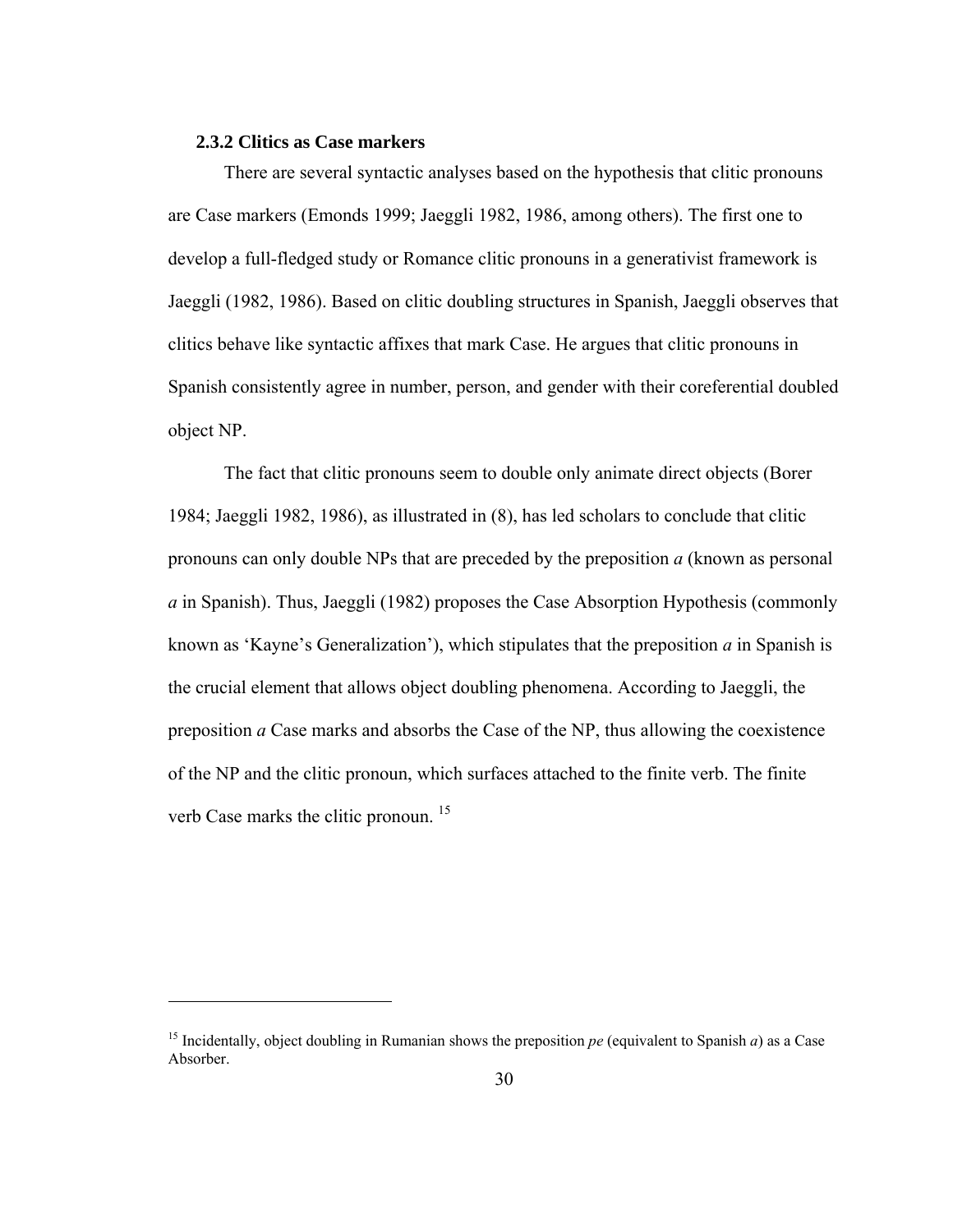(8) a. *Sandra vio la caja.* 

Sandra saw the box

"Sandra saw the box"

b. \**Sandra la vio la caja***.**

Sandra Cl saw the box

c. *Sandra vio a Iván.*

Sandra saw "pers. a" Iván.

"Sandra saw Iván"

d. *Sandra lo vio a Iván.*

Sandra Cl saw "pers. a" Iván.

"Sandra saw Iván"

Nevertheless, Jaeggli's Case Absorption theory cannot account for object doubling instances in, for example, French, a language that does not display a personal *a*, but that *allows* clitic doubling in certain dialects, as illustrated in  $(9)$ :<sup>16</sup>

> (9) a. *Je le vois lui.* I Cl see him "I see him" b. *Jean lui a parlé à elle.*  Jean Cl has spoken to her "Jean has spoken to her"

Furthermore, the Case Absorption Hypothesis cannot be uniformly applied to the

behavior of all clitic pronouns. As discussed in Jaeggli (1982), first and second person

<sup>&</sup>lt;sup>16</sup> See also Roberge (1990) for other instances of clitic doubling in French.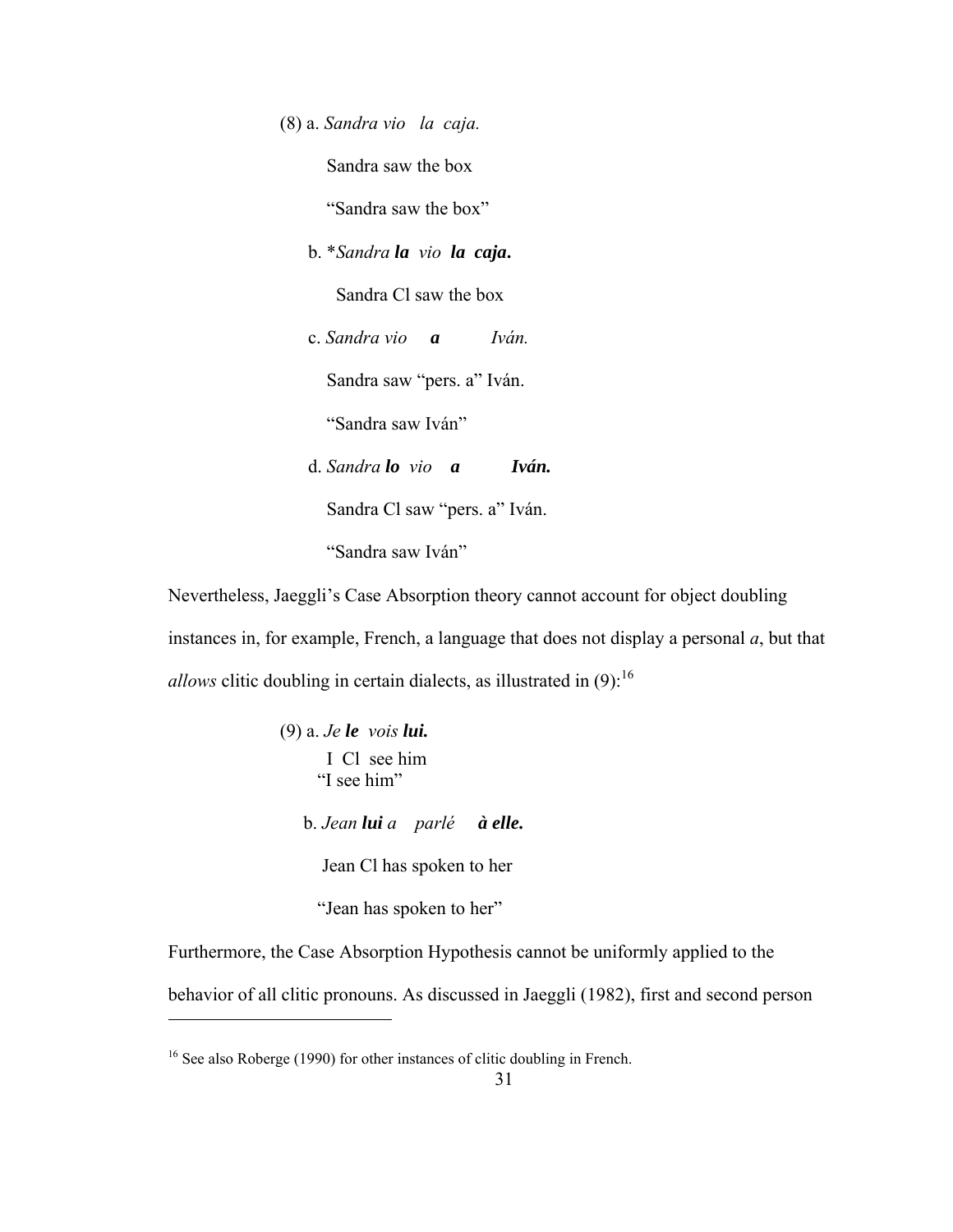clitic pronouns are homophonous (10a-b), only third person clitic pronouns in Spanish show distinct morphological Case (10c); dative and reflexive clitics optionally absorb Case (10d); and ethical dative clitic pronouns never absorb Case (10e).

> (10) a. *Me trajo el libro.*  Cl(1sg.Dat) brought.3sg. the book "He brought me the book" b. *Me trajo (a mí) al parque.*  Cl(1sg.Acc) brought.3sg. to me to.the park "He took me to the park" c. *Lo traje (el libro).* Cl(Acc.) brought.1sg. the book "I brought the book" d. *Juan se afeitó a sí mismo.* Juan Cl(Refl) shaved to himself "Juan shaved himself" e. *Me comí la manzana (\*a mí mismo)*   $Cl(Eth.)$  ate.1sg. the apple (to me myself) "I ate the apple"

Borer (1984), Fernández Ordóñez (1994), Klein-Andreu (1981, 2000a, 2000b),

Luján (1987), and Suñer (1988) claim that clitic pronouns are not Case markers and illustrate their arguments with counterexamples to the paradigm shown in (8) above and repeated here as (11) for convenience: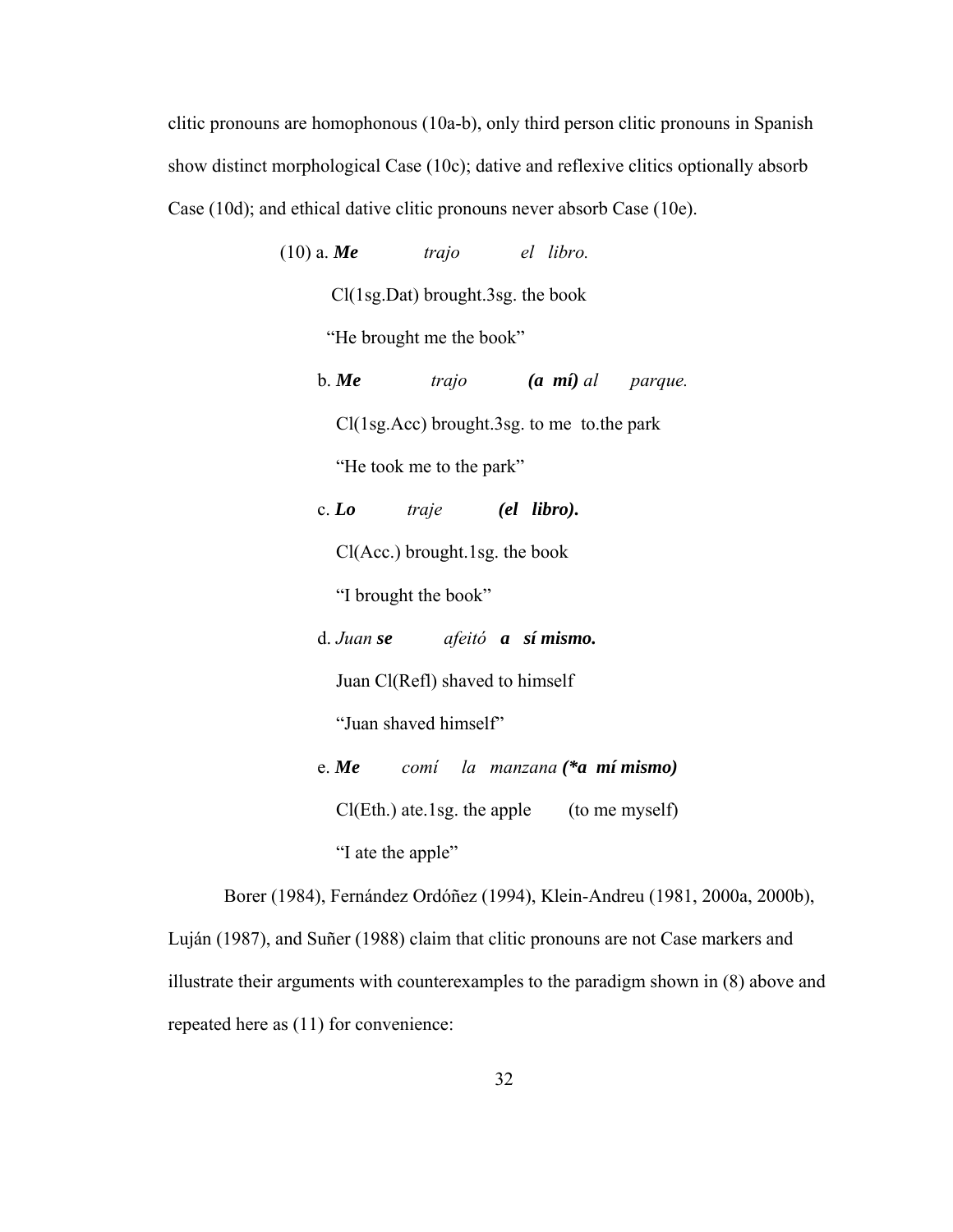(11) a. *Sandra vio la caja.*

Sandra saw the box

"Sandra saw the box"

b. \**Sandra la vio la caja.*

Sandra Cl saw the box

c. *Sandra vio a Iván.* 

Sandra saw "pers. a" Iván.

"Sandra saw Iván"

 d. *Sandra lo vio a Iván.* Sandra Cl saw "pers. a" Iván.

"Sandra saw Iván"

Example (12) from Suñer (1988) illustrates the clitic pronoun *la* doubling the direct object NP *la novela*, and no personal *a* is required for the sentence to be grammatical. This proves that the preposition *a* is not a Case assigner, as argued also in Borer (1984).

(12) *Tiene que seguir leyéndolai la novelai.*

has.3sg. that continue reading.Cl the novel

"(S)he has to continue reading the novel"

 Borer (1984) proposes a promising analysis that can be seen as a compromise between the Case Marker Hypothesis, and the Agreement Hypothesis discussed in the next section. Data from Hebrew and Romance lead Borer to analyze clitic pronouns as inflectional affixes that spell out number, gender, and person features on the verbal head, and match them with a Case feature on a lexical head. Like other nominal elements,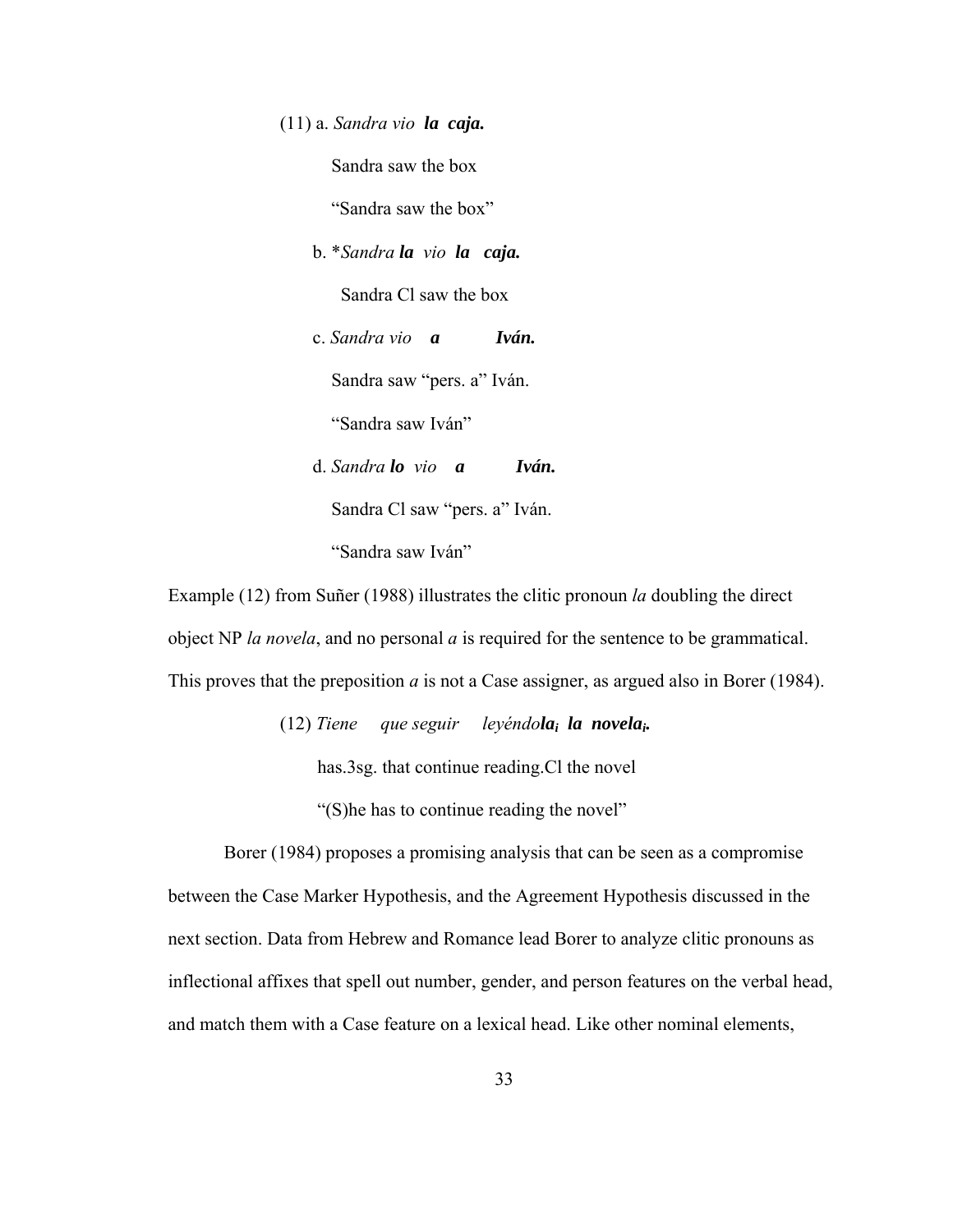clitics are argued to contain a referential index. Since clitic pronouns are analyzed as inflectional affixes, they have to be linked with the thematic matrix of the head. Similarly, Sportiche (1996) provides an analysis based on a two-way classification of pronominal clitics. He claims that there are Case-licensing clitics that head an Agreement projection (i.e. dative clitics); there are also Specificity-licensing clitics that head a Voice projection and require their coreferential NP to be specific.<sup>17</sup>

 Another compelling argument against the hypothesis that considers clitic pronouns as Case markers are predicative clitics. As can be seen in example (13), clitic pronouns can replace an entire predicate. If clitic pronouns are Case markers, the derivation would crash at Spell-Out because predicates do not bear Case:

(13) a. *Laura es inteligente.* 

Laura is intelligent

"Laura is intelligent"

b. *Laura lo es.* 

Laura Cl is

"Laura is"

 Additional evidence that clitic pronouns cannot be Case markers is provided by Emonds (1985). His French data suggests that the distinction between indirect and direct object pronominal clitics is not a true instance of Case, but a vestigial remnant of an earlier Case system (similarly, Cardinaletti and Starke (1999) state that clitic pronouns lack functional Case features). He argues that a true Case-marking mechanism needs to

1

 $17$  Voice = accusative voice, nominative voice, etc.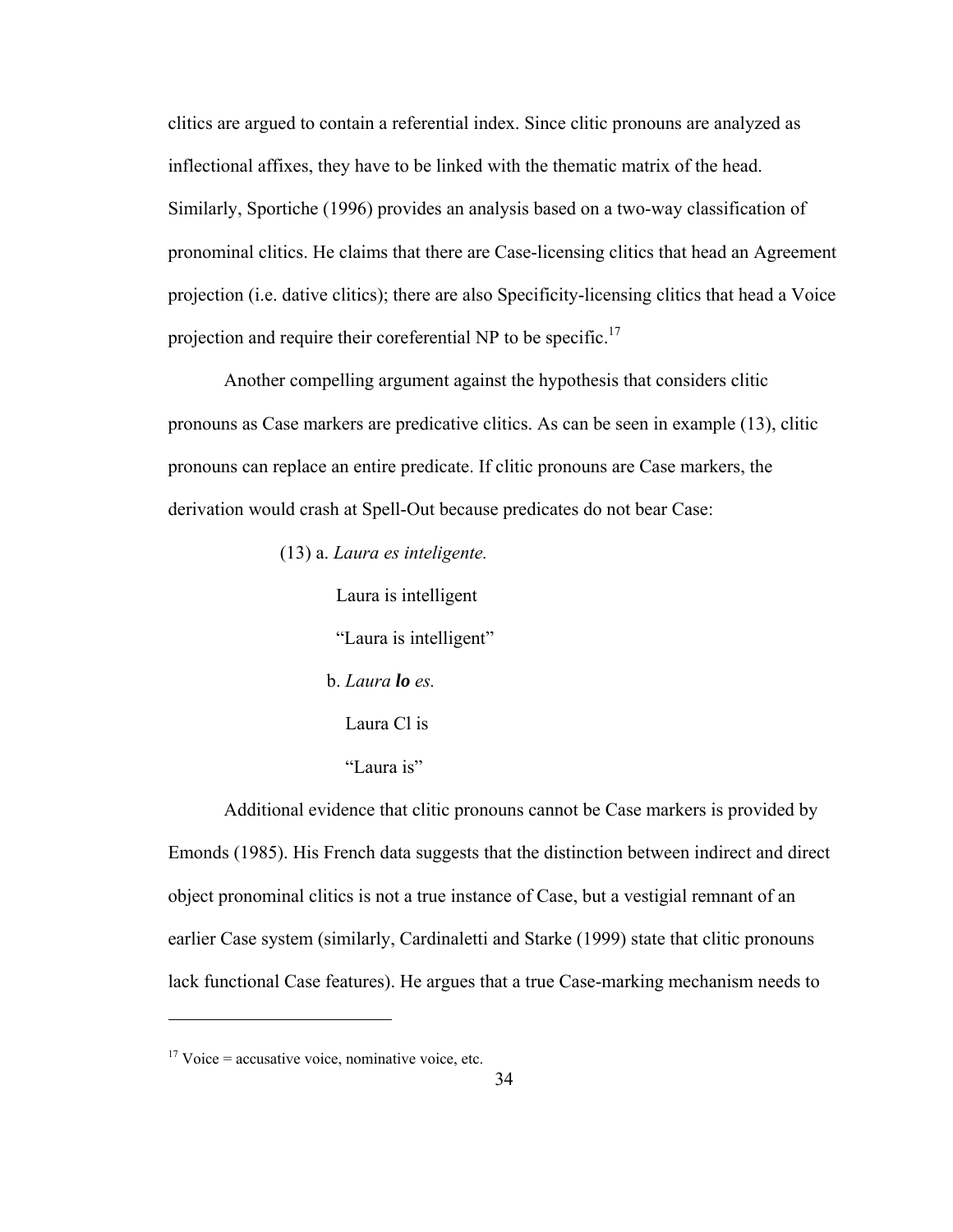be productive, i.e. apply across the board; however, French and Spanish (Klein-Andreu 2000a, 2000b) 'marginal' case phenomena do not actually realize any of the properties of a universal theory of Case.

Fernández Ordóñez (1994) and Klein-Andreu (1981, 2000a, 2000b) reject the Case Hypothesis based on data documented since the  $17<sup>th</sup>$  and  $18<sup>th</sup>$  centuries in different dialects of Spanish. Klein-Andreu focuses on third person clitic pronouns and establishes different pronominal systems, among them a Case System (etymological), and a Referential System (non-etymological). In the etymological pronominal Case System there is a faithful one-to-one correspondence between the clitic pronoun and its coreferential NP; thus, the dative clitic *le* refers to indirect object NPs; and the accusative clitics *la*, and *lo* refer to feminine and masculine direct object NPs respectively. The Referential System, on the other hand, does not follow Case distinctions; on the contrary, the clitic pronoun reflects other morphosyntactic features of the coreferential NPs. Hence, in some of these variants, the clitics *le/la* are used to refer to individualized or limited entities of both direct and indirect object NPs, while *lo* is used to refer to unlimited or continuous entities of direct and indirect object NPs. Therefore, a theory that postulates clitic pronouns as the markers of Case cannot account for the majority of dialects of Spanish, since the feature mismatch would prevent the derivations from converging at Spell-Out.

 Finally, Longa et al.'s (1998) data on Catalan, Asturian, Galician, and Northwestern Spanish locative sentences provide further evidence that clitic pronouns cannot be Case markers. The authors show several examples of locative structures in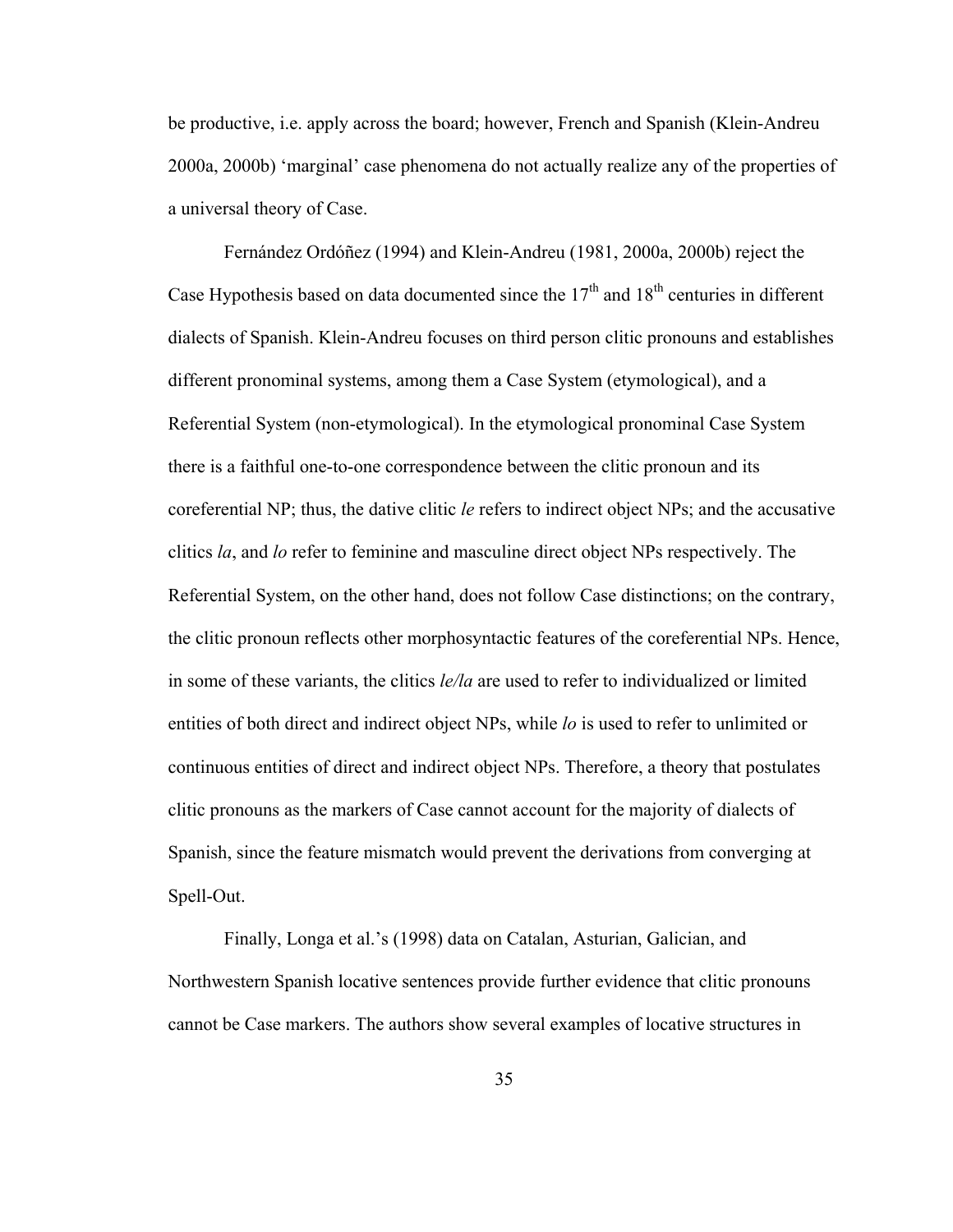Catalan; in these structures the presence of a locative clitic is required for the sentence to be grammatical, as illustrated here in (14):

## (14) *Hi havía un flequer.*

Cl had a baker

"There was a baker."

It appears that Asturian, Galician, and Northwestern Spanish (languages that lack locative clitics) employ what the authors call a 'recycling strategy' by means of which an accusative clitic is present in locative structures, as exemplified in Asturian in  $(15)$ :<sup>18</sup>

(15) a. *Había unes muyeres xunto la fonte.* 

was some women next.to the fountain

"There were some women next to the fountain."

b. *Habíales* 

was.Cl

"There were some"

In view of the example in (15b), clitic pronouns cannot be Case markers because the verb *haber* in Asturian does not select a complement with Accusative Case. In fact, a structure like (15b) is ungrammatical in Standard Spanish, as illustrated in (16):

(16) a. *Había unas mujeres junto a la fuente.* 

was some women next to the fountain

"There were some women next to the fountain"

1

<sup>&</sup>lt;sup>18</sup> This data is reviewed and discussed more extensively in Chapter 4.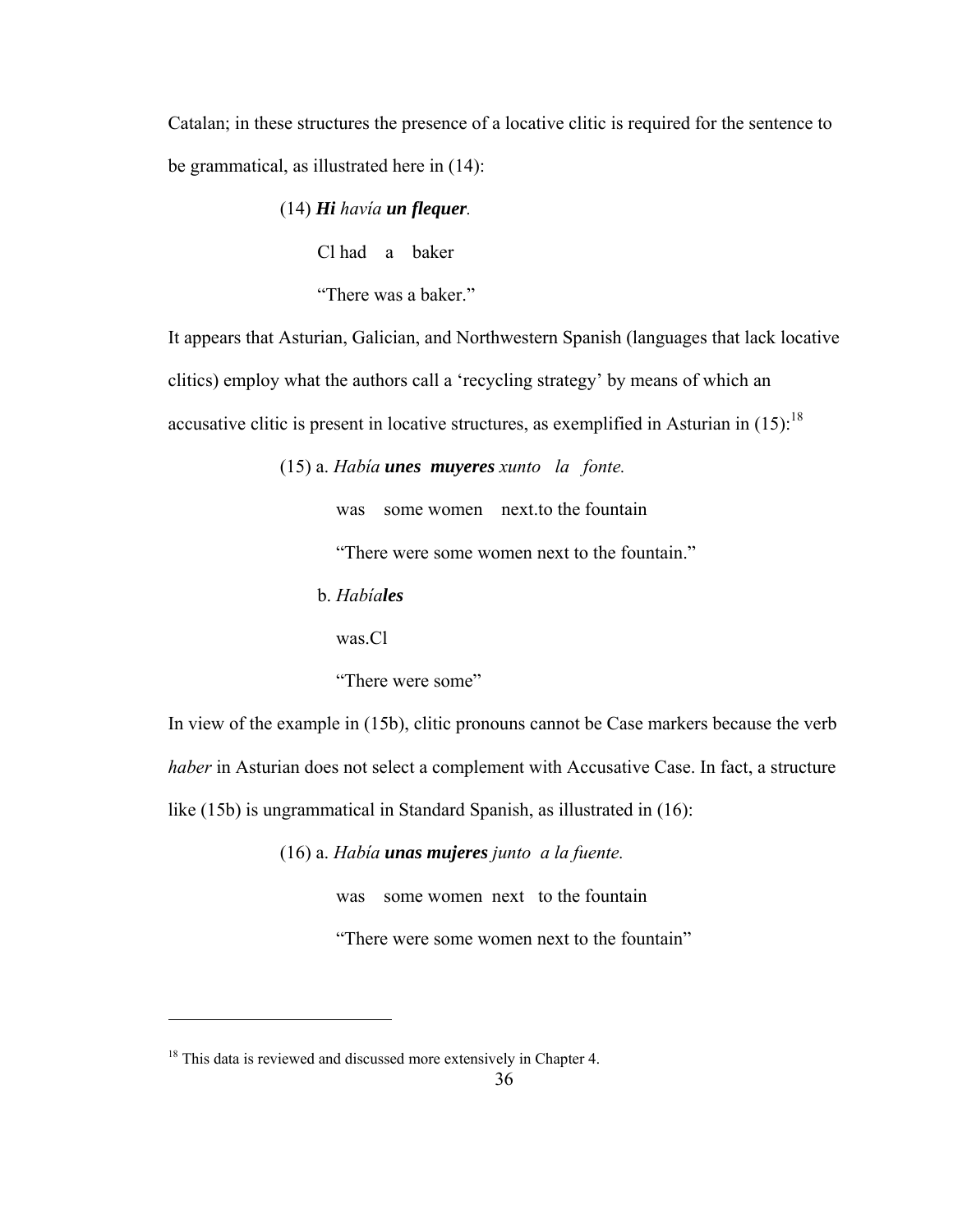#### b. \**Las había*.

Cl was

Finally, from a theoretical stance, Manzini and Savoia (2004) point out that Case is not a viable syntactic category because it is an uninterpretable feature, and the grammar should be restricted to interpretable features, as established in Brody (1997), and hinted in Chomsky (2001). Since the uninterpretable feature Case does not have an interpretable counterpart, Manzini and Savoia (2004) conclude that it is unrestricted, which poses several theoretical problems.

 In sum, a theory that considers clitic pronouns to be Case markers would be able to account for an etymological system of pronouns (without taking into account some of the other problems discussed above). However, the Case Hypothesis would not be able to explain the various non-etymological pronominal systems that exist.

#### **2.3.3 Clitics as agreement markers**

 The hypothesis that clitic pronouns are agreement markers (Anderson 2005; D'Introno 1983; Franco 1993; Kayne 1989; Landa 1995; Lorenzo 1995; and Suñer 1988, among others) is possibly the most widely accepted hypothesis on Spanish clitic pronouns so far. This hypothesis is also based on data from clitic doubling structures.

 D'Introno (1983) analyzes clitic pronouns as agreement heads based on several observations. On the one hand, phrases are not subject to cliticization, as mentioned in the previous sections. Also, the fact that some clitic pronouns indicate number, gender, person, and Case (third person clitic pronouns in Spanish) suggests that these elements stand for object agreement. Similarly, Suñer (1988) argues that clitics are object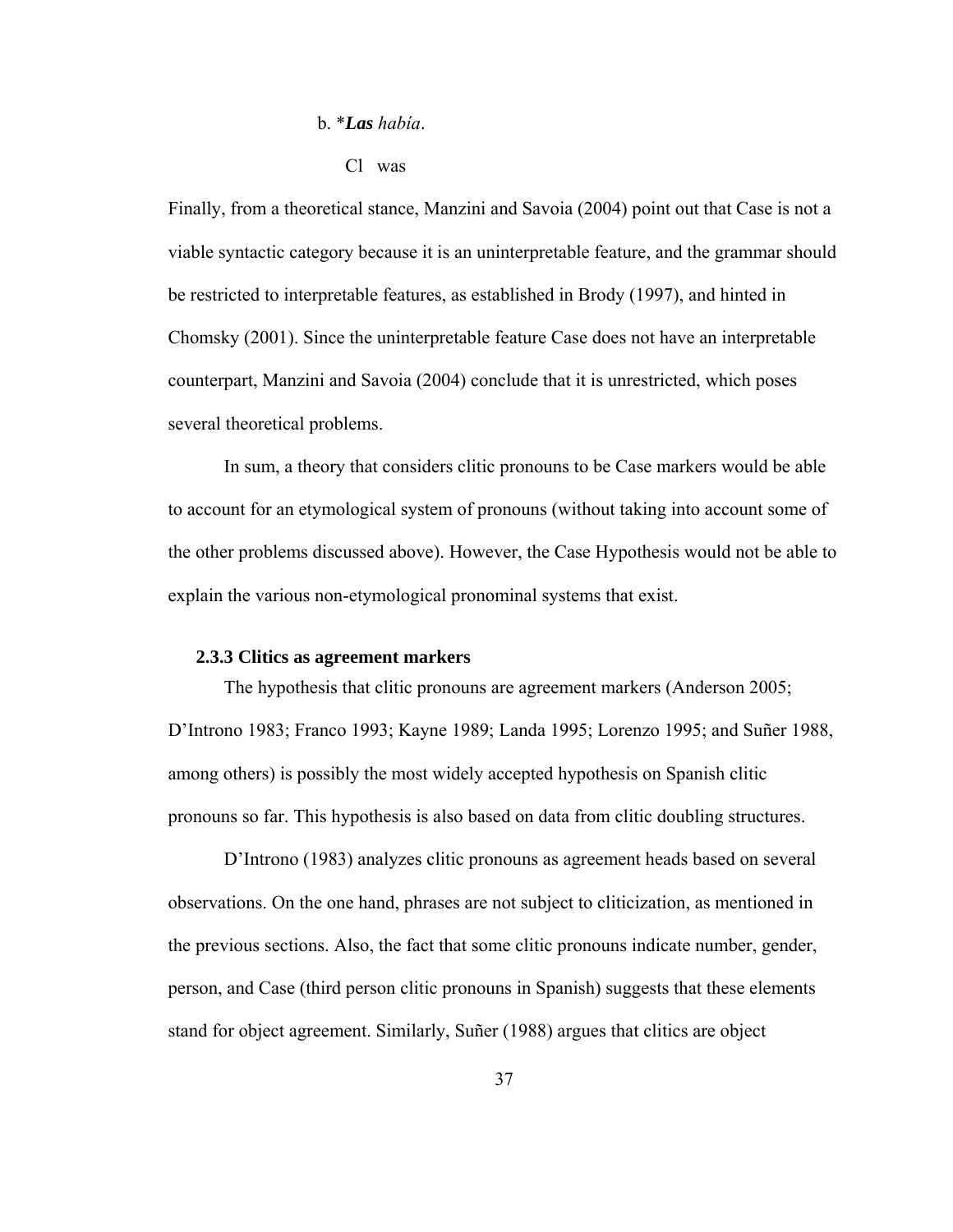agreement markers that obey the Matching Principle, which is an automatic consequence of chain coindexing (a mechanism by which agreement is established between two—or more—elements in a syntactic structure). The Matching Principle establishes that clitic pronouns are inflectional affixes generated as part of the verb (see also Borer 1984 for a similar proposal). According to this view, clitic pronouns and their doubled NPs in clitic doubling structures form an agreement relation that obeys the Matching Principle. Suñer also stipulates that there is a parallelism between objects and subjects as far as agreement is concerned; she claims that object agreement mirrors subject agreement.<sup>19</sup>

 The apparent correlation between subject and direct object NPs in terms of Case and Agreement feature checking is also observed by Chomsky (1993), who claims that clitic pronouns are a manifestation of agreement heads that check the Case and Agreement features of the direct object under a Spec-Head configuration (the direct object moves into a Spec-Head configuration with the object clitic). The subject's Case and Agreement features are checked in a similar Spec-Head configuration. In a later version of the Minimalist Theory, Chomsky (1995) provides an explanation of doubling structures that manifest the same Case and/or Agreement features in two different elements, as is the case of clitic doubling structures.<sup>20</sup> Object clitics then are seen as overt manifestations of object Agreement, which is checked against the formal features of the light verb *v*. Similarly, subject Agreement is checked by formal features in TP.

<sup>&</sup>lt;sup>19</sup> See Franco (1993) for arguments against this proposal.

<sup>&</sup>lt;sup>20</sup> For a newer, updated version of Checking Theory see Brody (1997), and Chomsky (2000, 2001), as discussed in the Introduction.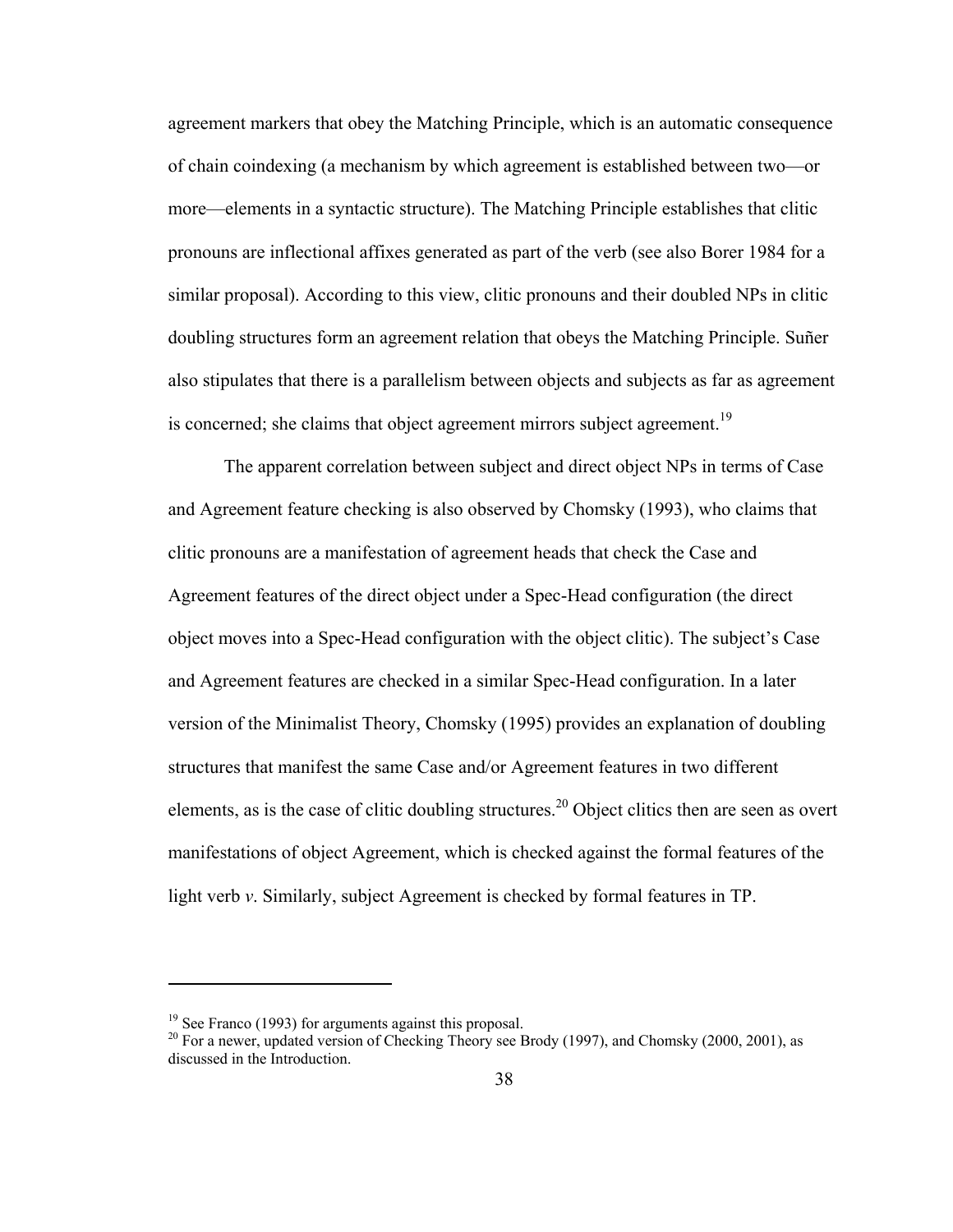Franco (1993) agrees with Chomsky (1993) and Suñer (1988) and proposes that pronominal clitics are located between pronouns and inflectional affixes in an agreement continuum. He states that object clitics in Spanish can no longer be paired together with unstressed pronominal affixes (Zwicky's simple clitics) because their syntactic distribution resembles more the one displayed by object-verb agreement morphemes (1993: 43-44). Thus, Franco (1993), and later on, Landa (1995) proposes that clitics are object Agreement affixes that project their own agreement phrase (AgrP). Like the majority of the research claiming that clitic pronouns are Case markers or Agreement markers, Franco and Landa focus on various morphosyntactic phenomena that arise in clitic doubling structures, such as the apparent correlation observed between Agreement and the Animacy Hierarchy.

 Past participle agreement is another phenomenon that seems to support an analysis of clitic pronouns as Agreement markers.  $21$  This particular structure is not present in all Romance languages. Spanish, for example, does not show or allow agreement between past participles and objects (pronominal objects, clitics, or NP objects), as illustrated in (17a). Italian, on the other hand, shows obligatory agreement between the clitic pronoun and the past participle, as in (17b). Finally, French shows optional agreement between the past participle and the object, as in  $(17c)^{22}$ 

 $21$  Some of these facts will be mentioned again in Chapter 4, as they are also used to support the movement analysis of clitic pronouns (Kayne 1975, 1989, among others).

<sup>&</sup>lt;sup>22</sup> See Kayne (1975, 1989, 2000: ch. 2) for a more complete and detailed explanation of these facts.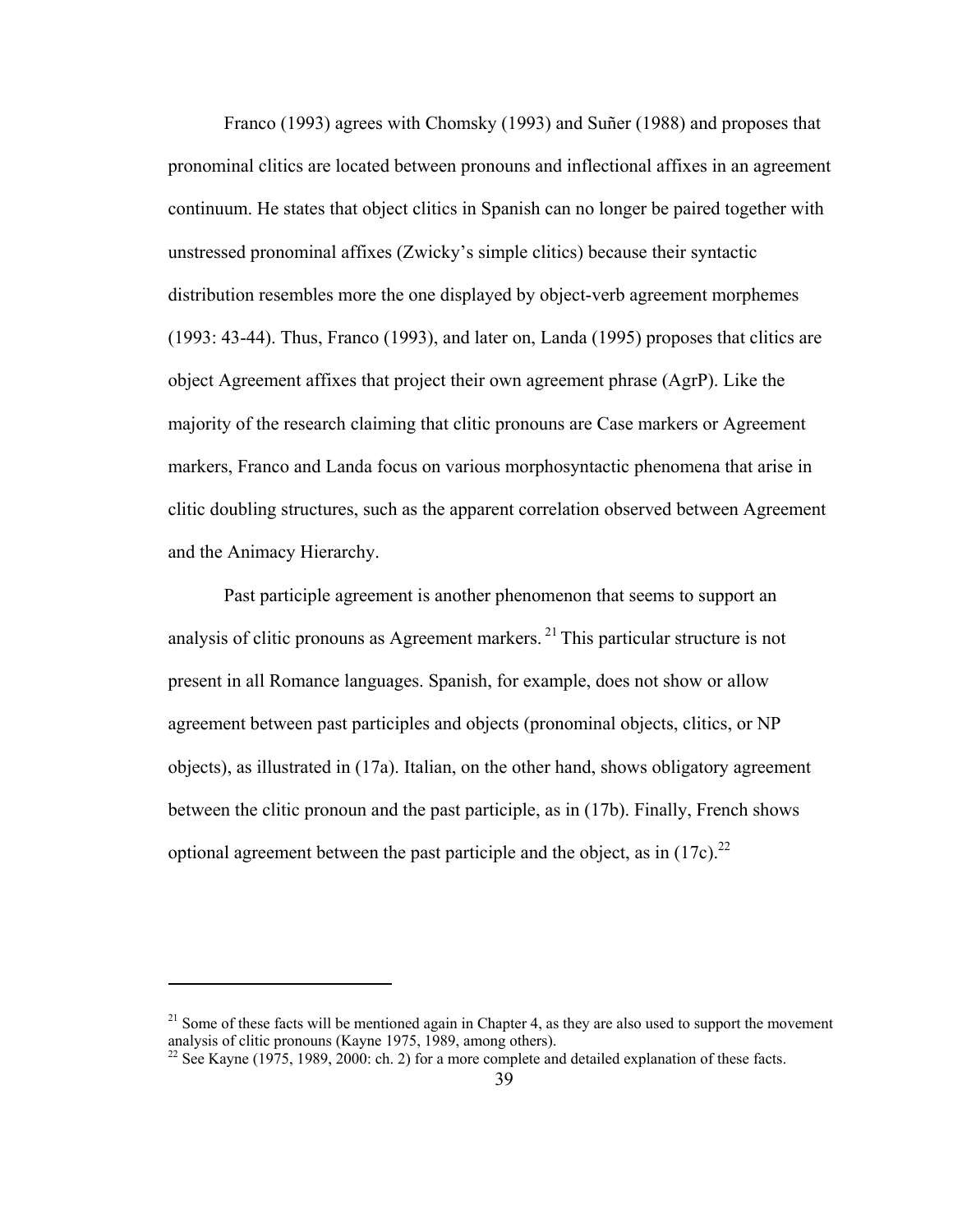(17) a. *Juan la ha comido/\*a.* Juan Cl(fem.) has eaten(masc.)/(fem.) "Juan has eaten it" b. *Gianni l´ha mangiata/\*o.* Gianni Cl(fem.).has eaten(fem.)/(masc.) "Gianni has eaten it" c. *Jean l´a mangé/ée.*  Jean Cl.has eaten(masc.)/(fem.) "Jean has eaten it"

 The agreement between past participles and objects in Romance is interpreted as the manifestation of object-verb agreement (Sportiche 1996); therefore, it should be analyzed in a similar fashion as subject-verb agreement (Chomsky 1995). Sportiche proposes a local Spec-head/Agreement relation in order to account for these facts. He claims that French and Italian participle agreement obtains when an XP moves through the Spec of the AgrOP, whose projection hosts past participle agreement.<sup>23</sup> The analysis, however, cannot explain the Spanish facts, in which agreement between the clitic pronoun and the past participle is ungrammatical. Moreover, it is unclear why two projections that host different phi-features (AgrO and AgrS) should be afforded parallel syntactic treatments.

 Uriagereka (1995) explains that the French auxiliary *avoir* 'have' in past participle agreement structures is dominated by an AgrO projection; the past participle,

 $23$  See Belletti (2001) for a different account.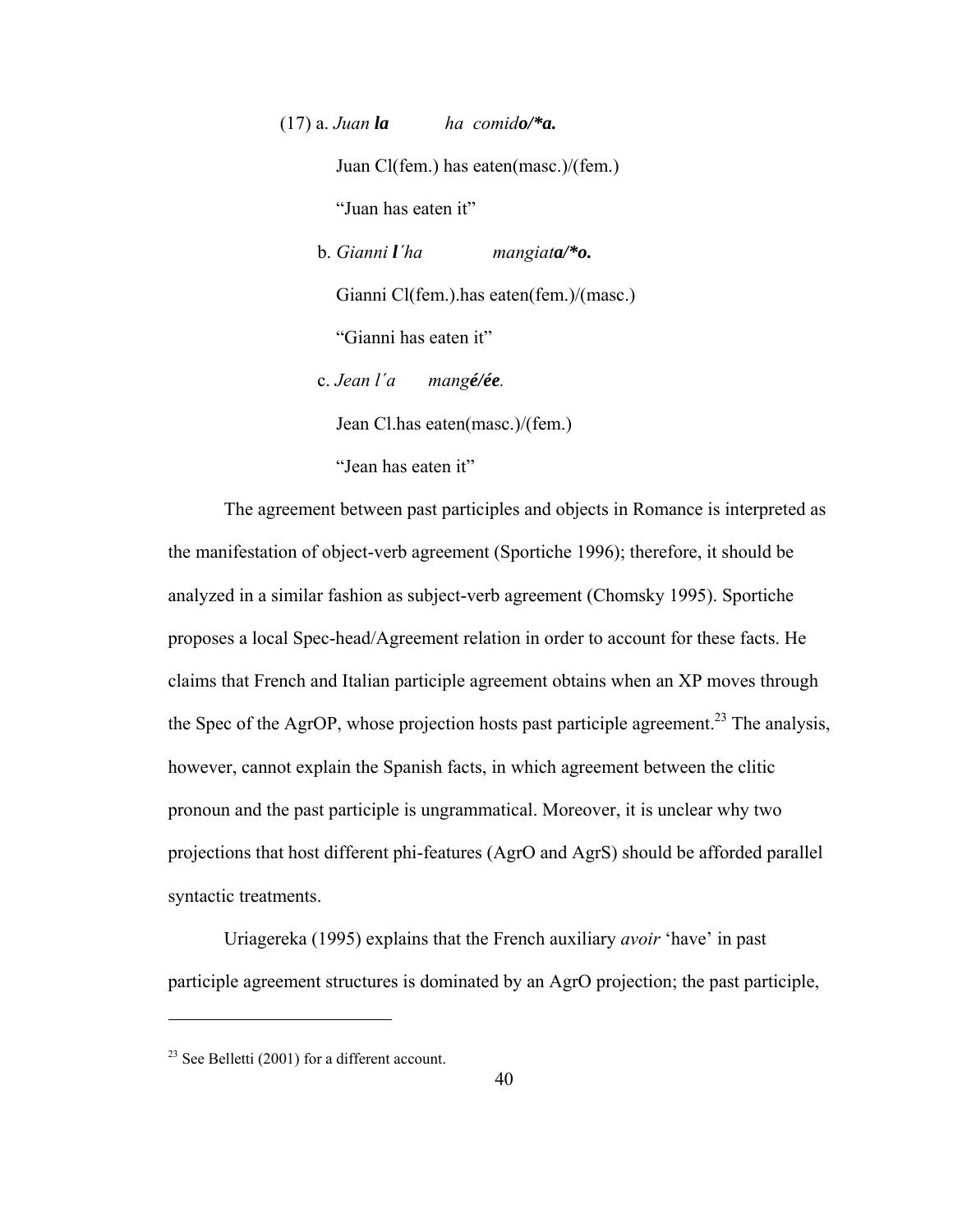on the other hand, is located in a different agreement projection, AgrPstPrtP (see Belletti 1999, 2001). Inclán (1991), however, shows that there is agreement between objects and past participles in Spanish passive sentences, as illustrated in (18), and hypothesizes that the element that enables the agreement is the auxiliary *ser* 'be', as opposed to *haber* 'have',  $^{24}$  which is the auxiliary that can be found in Modern Spanish in contrast with the Italian *essere/avere* or French *être/avoir* dichotomy.

> (18) a. *Ellos están preparados.* They(masc.) are ready(masc.pl.) "They are ready" b. *Ellas están preparadas.*  They(fem.) are ready(fem.pl.)

> > "They are ready"

 $\overline{a}$ 

Kayne (1993) agrees with Inclán (1991) and states that the lack of agreement in Spanish is one of the consequences of having only one auxiliary verb, namely *haber* ('have'). He claims that because the auxiliary verb has incorporated an abstract preposition, past participle agreement is blocked. This hypothesis, however, faces several problems. First, Kayne does not explain the origin and/or source of the incorporated preposition, which results in a fairly ad-hoc explanation of the facts. Second, the fact that Spanish *haber* contains an incorporated preposition indicates that there might be some type of lexical, syntactic, or semantic difference between Spanish *haber* and its French and Italian

 $24$  See Inclán (1991) for a more elaborate discussion on the morphosyntactic and semantic differences between Old Spanish and Modern Spanish *haber.*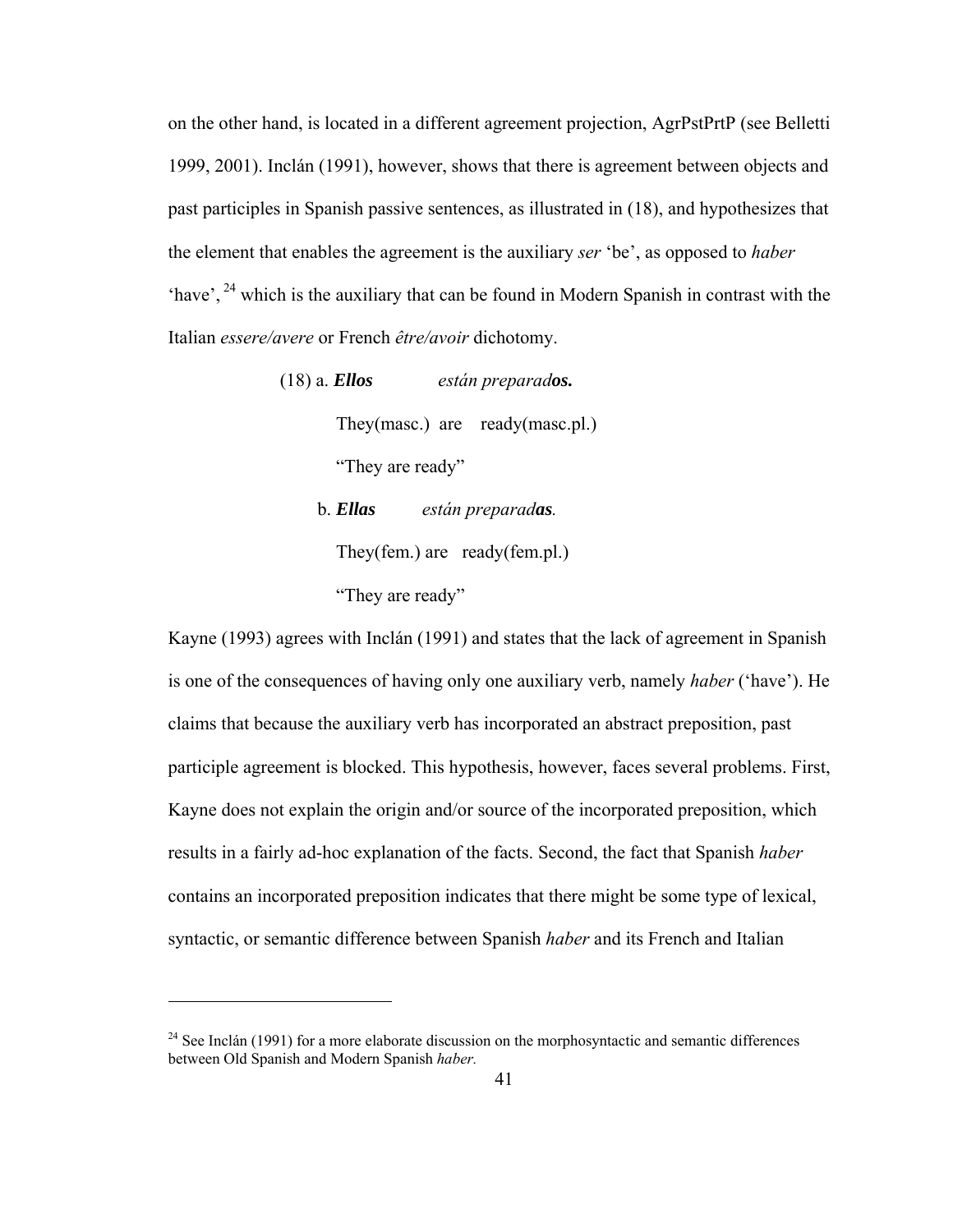counterparts (*avoir* and *avere* respectively). Finally, Kayne's hypothesis cannot account for the fact that the auxiliary *haber* does not prevent agreement between the subject and the past participle in passive sentences in Spanish, as in (19):

> (19) a. *Eva ha sido entrenada por el mejor.*  Eva has been trained(fem.) by the best "Eva has been trained by the best"

 b. \**Eva ha sido entrenado por el mejor.* Eva has been trained(masc.) by the best

 Belletti (2001) agrees that the occurrence versus non-occurrence of past participle agreement may be an indication of different derivations in the different Romance languages (also Sportiche 1998). Since Spanish has no past participle agreement, it could be possible that a derivation different from that of French and Italian accounts for the Spanish facts. In fact, Lois (1990) argues that the projection hosting past participle agreement could be entirely absent in Spanish, based on the fact that Spanish lacks auxiliary alternation, and past participle agreement with clitic pronouns and whmovement, among other things. Franco (1993) claims that the difference between Spanish, on the one hand, and French and Italian, on the other, with respect to past participle agreement relies on the structural position in which clitic pronouns are generated in the structure. Thus, he states that Spanish clitics are inserted as heads under AgrO, while French and Italian clitic pronouns are generated as arguments of the verb, and later move to AgrPstPrt, as illustrated in (20) and (21) respectively: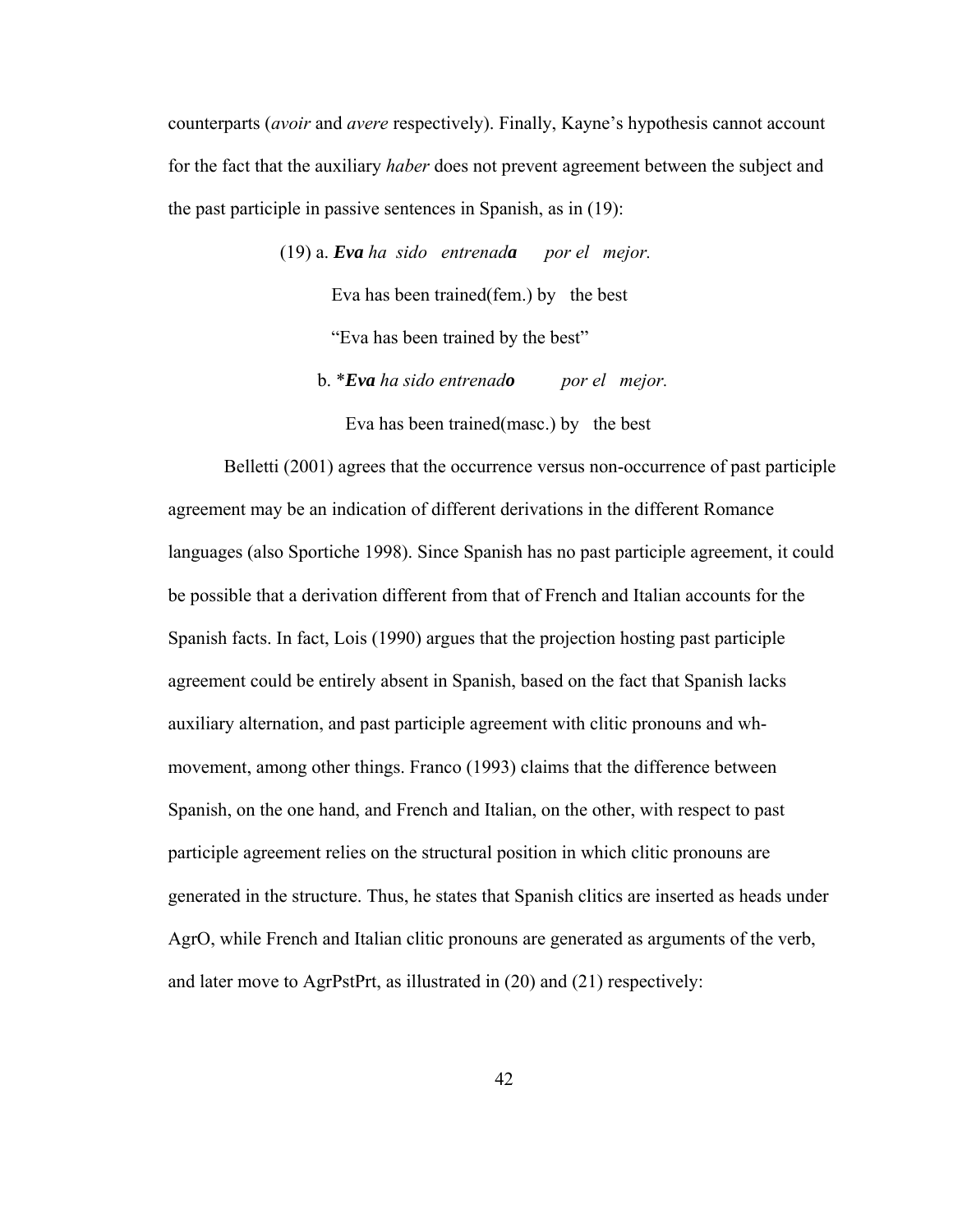$(20)$  [IP [AgrOP [AgrO **clitic**] [VP ... ]]]

 $(21)$   $\left[$  [IP  $\left[$  AgrOP  $\left[$  AgrPstPrtP  $\left[$  AgrPstPrt **clitic**<sub>j</sub> $\left[$   $\left[$   $\vee$  $\right]$   $\left[$   $\vee$  $\right]$   $\left[$   $\vee$  $\left[$   $\right]$   $\left[$   $\right]$   $\right]$ 

Franco does not subscribe to the proposal in which an AgrPstPrt projection hosts past participle agreement as part of the IP domain (Pollock 1989), because he argues that participial agreement is nominal agreement, and not verbal agreement. Thus, according to Franco, there should not be a functional projection in the verbal domain hosting a nominal-type of agreement relation.

Baker (1988) and Laka (1993), on the other hand, claim that participial agreement is part of the verbal agreement system, which is included in the syntactic component that derives inflectional morphology. Nevertheless, given the fact that French allows clitic doubling, as shown in example (9) above—repeated here as (22) for convenience—and other facts that Spanish and Italian share regarding the syntactic behavior of clitic pronouns, it seems unlikely that Spanish and Italian clitic pronouns are generated in different positions in the structure, as Franco suggests.

> (22) a. *Je le vois lui.* I Cl see him "I see him" b. *Jean lui a parlé à elle.* Jean Cl has spoken to her "Jean has spoken to her"

As established in Chomsky (1995), the data presented here provides evidence supporting the claim that the cross-dialectal and cross-linguistic variation found among the several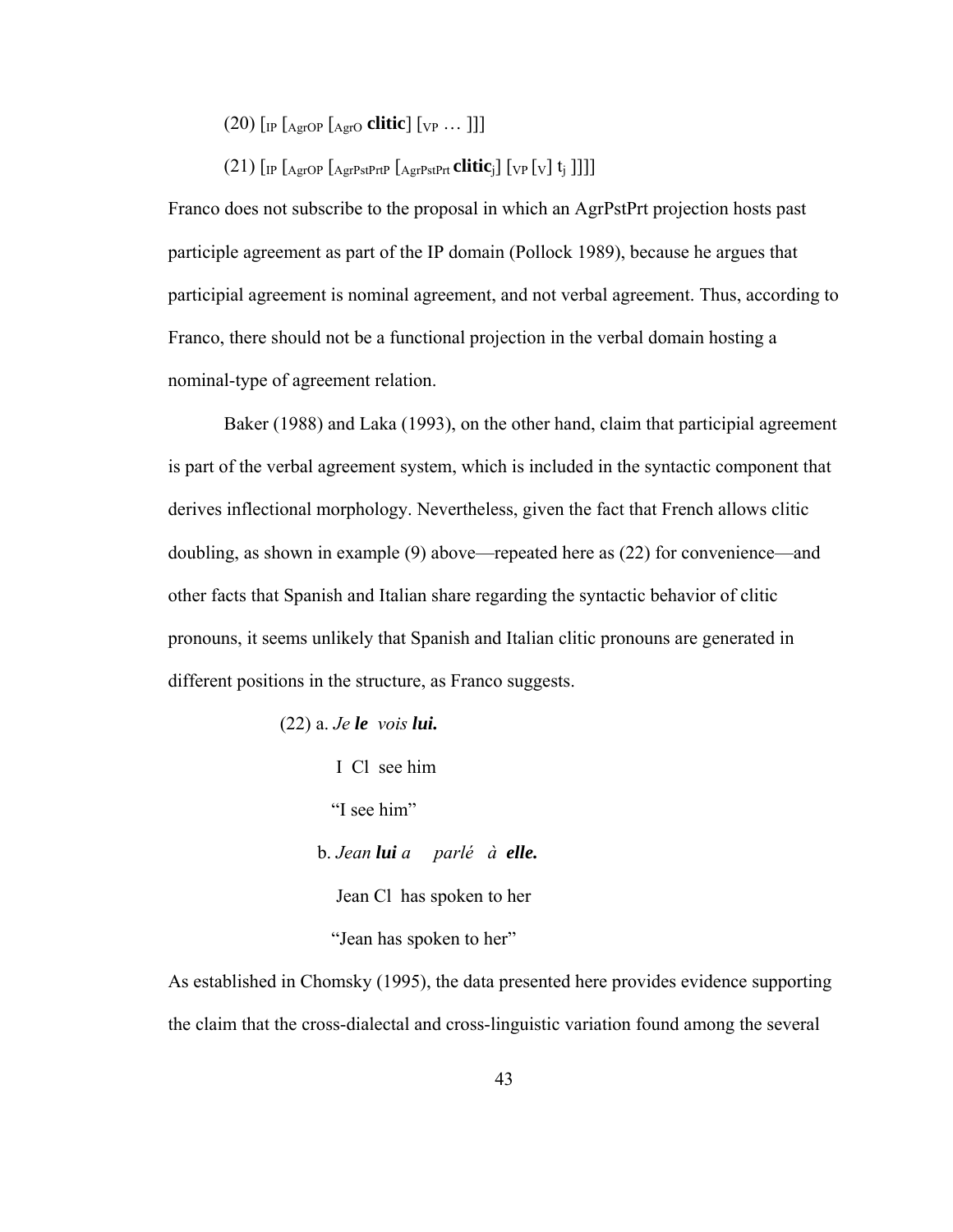Romance languages is a direct consequence of the presence vs. absence of functional projections. Thus, as will be seen throughout the following chapters, even though all functional projections are available in the grammar, not all languages make use of all functional projections. In addition, the order in which functional projections appear in the structure also varies from language to language.

 There are several proposals that seek to more successfully explain lack of agreement. Sportiche (1996), for example, offers two different possibilities to account for these facts. First, he claims that agreement fails to surface because movement through [Spec, AgrOP] takes place covertly after Spell-Out, and it then does not reach the PF component of the grammar. He provides an alternative hypothesis that relies on data from French quantifier raising, as illustrated in (23):

> (23) *J´aurais toutes voulu les avoir construit(es).* I. would all liked them have built $(Agr)$ "I would have liked to build them all"

The example shows the quantifier *toutes* 'all' surfacing between the auxiliary and the past participle (following Sportiche, the quantifier raises overtly via scrambling). The overt movement of the quantifier renders two possible explanations: the quantifier skips over AgrOP (this violates the Minimal Link Condition); or, AgrOP is not projected in languages that lack agreement. However, French shows agreement in other cases, as exemplified in (24), which suggests that some type of agreement projection must be present in the structure. Therefore, Sportiche's (1996) solution is not satisfactory, as the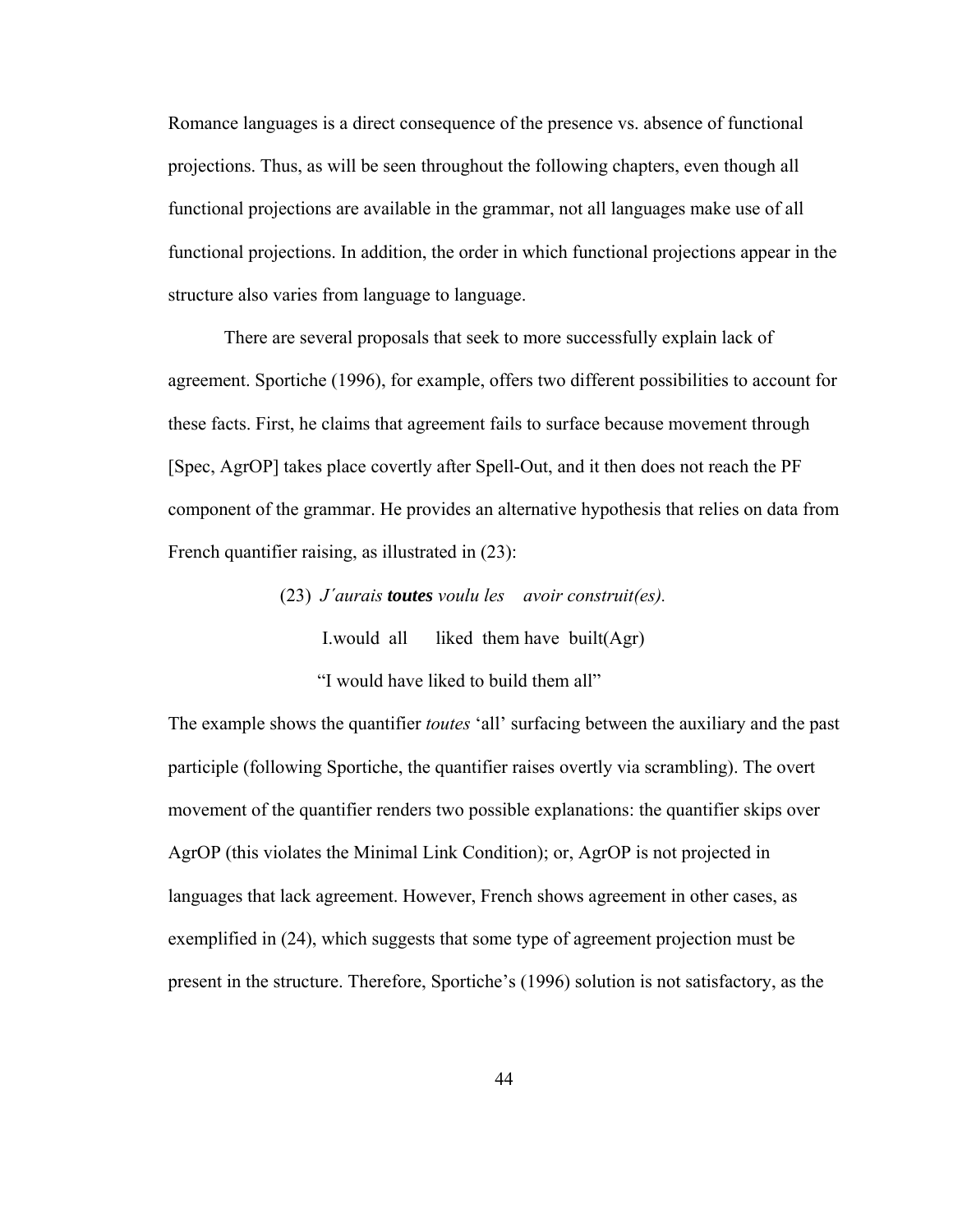option in which the agreement projection is present violates one of the principles of the grammar, as established in Chomsky (1995, 2000, 2001, among others).

(24) *Jean l´a mangé/ée.* 

Jean Cl.has eaten(masc.)/(fem.)

"Jean has eaten it"

 In her morphological approach to different clitic phenomena, Bonet (1991, 1995) argues that agreement fails to surface in some structures because it is not an identifying property of clitic pronouns. Bonet's analysis relies mainly on data from Catalan dialects, where third person clitic pronouns do not show agreement and are used as default clitic pronouns in some structures. The sentence in example (25a) from Bonet (1991) illustrate an impersonal *se* construction in which the plural object NP *els representants* 'the representatives' shows no agreement with the verb triará 'will be chosen', rendering a default third person marking on the verb. The sentence in (25b), on the other hand, exemplifies agreement between the verb and the object as the verbal ending. Crucially, the sentences are synonymous, as pointed out by Bonet (1991).

> (25) a. *Es triará els representants a la reunió.*  impers. will.choose.3s. the representatives at the meeting "The representatives will be chosen at the meeting"

 b. *Es triarám els representants a la reunió.*  impers. will.choose.3pl. the representatives at the meeting "The representatives will be chosen at the meeting"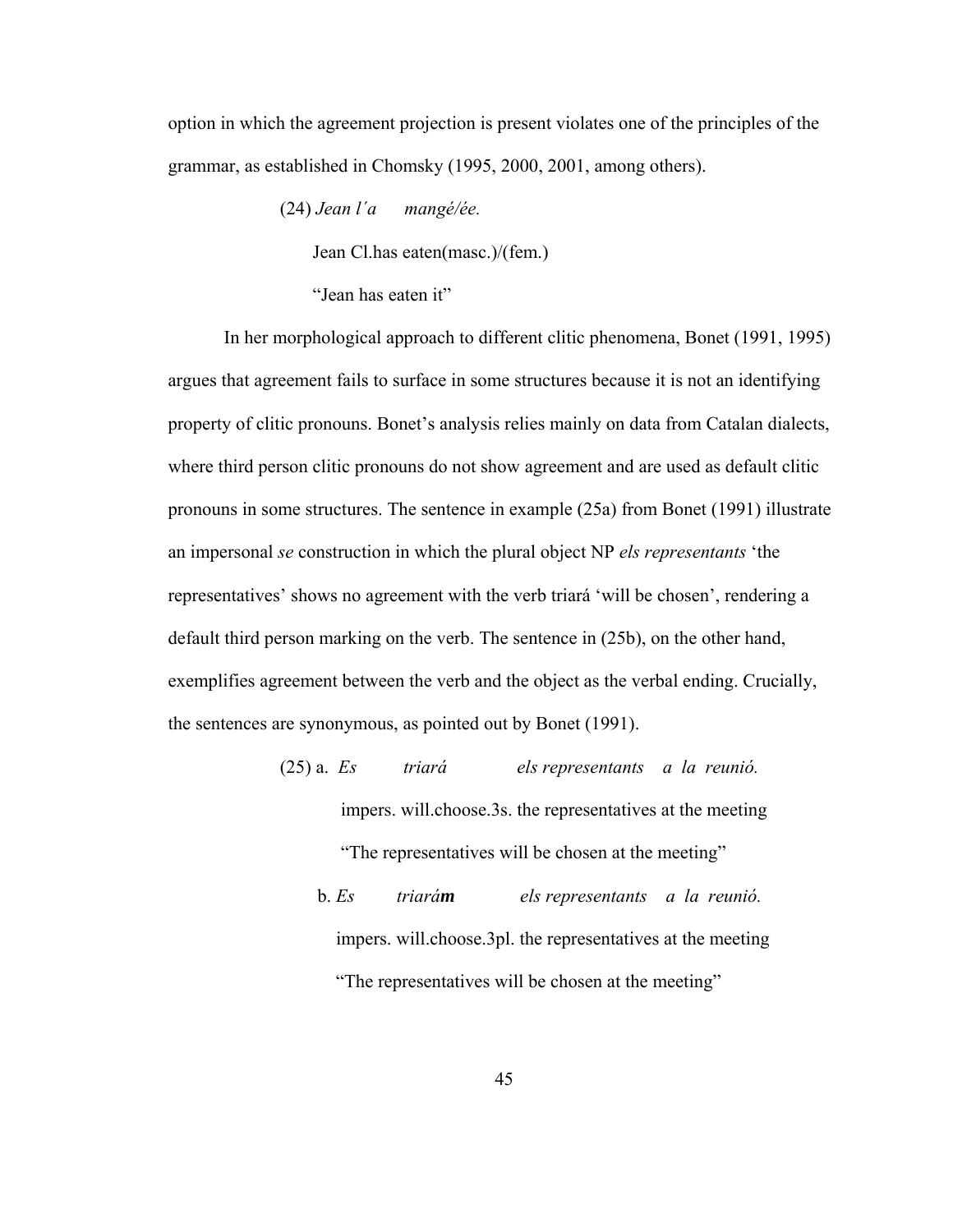Furthermore, Bonet states that there are some important differences between agreement markers and clitic pronouns that might disprove the status of clitic pronouns as agreement markers. For example, agreement markers are always obligatory, independently of the presence or the absence of overt arguments. Clitic pronouns, on the other hand, often times cannot cooccur with overt arguments, with the exception of those dialects that allow clitic doubling. Second, as opposed to clitic pronouns, agreement markers always occupy the same fixed position in the structure; clitic pronouns, on the other hand, seem to have more structural freedom, as exemplified in clitic climbing phenomena and also argued in Jaeggli (1982) (see also Chapter 5).

 Similarly, Jaeggli (1982: 54-55) argues that clitic pronouns cannot be agreement because clitics have some features in common with independent words that are not found on agreement markers. In addition, indirect object clitics appear to be optional in Spanish, while agreement markers are obligatory. The sentence in (26a) illustrates a structure with both the indirect object clitic and its coreferential indirect object NP; while (26b) shows the same structure without the indirect object clitic. Both sentences are equally grammatical and the meaning does not change.

> (26) a. *Le entregó el paquete a Sergio.*  Cl gave.3s. the package to Sergio "(S)he gave the package to Sergio" b. *Entregó el paquete a Sergio.*  gave.3s. the package to Sergio "(She) gave the package to Sergio"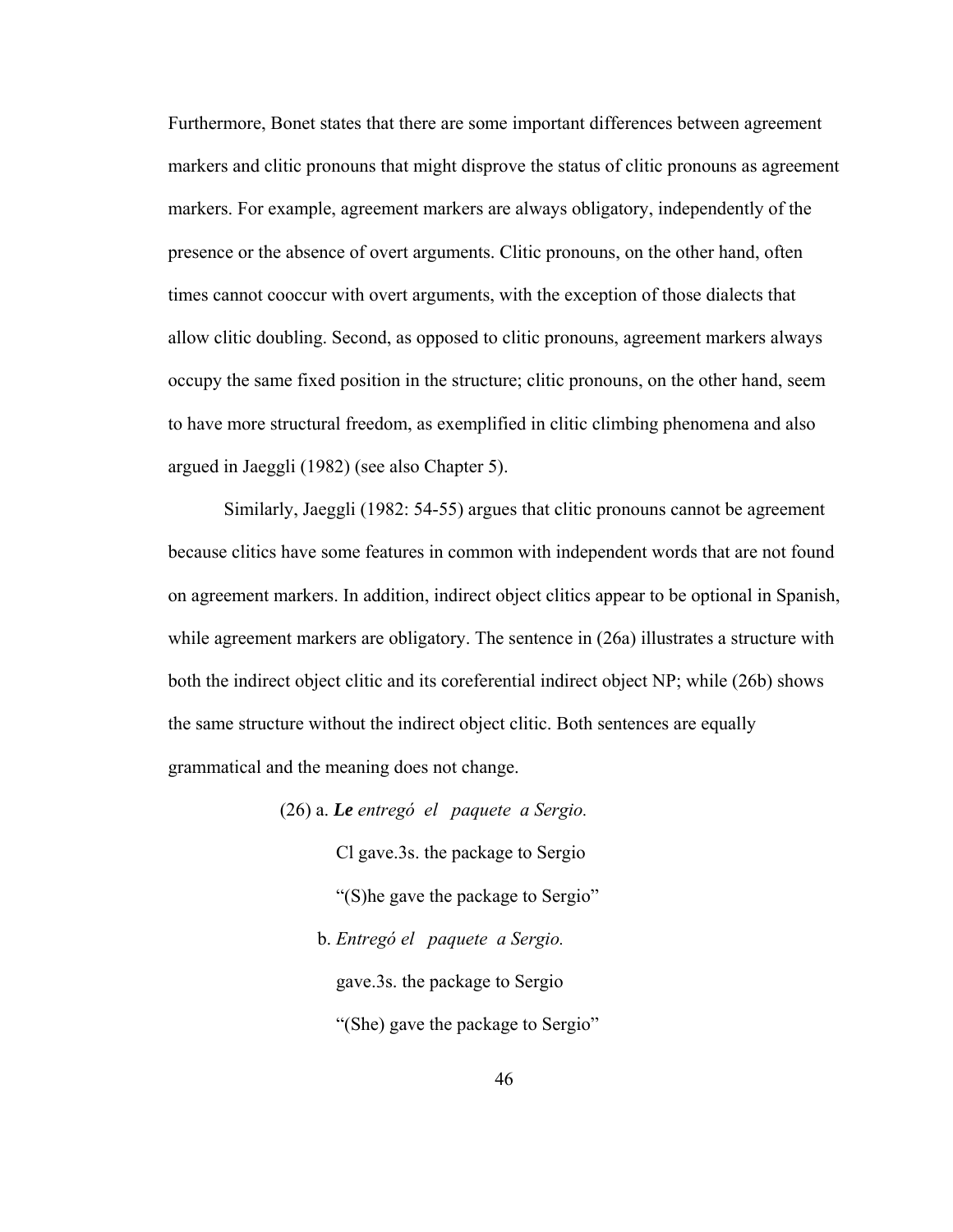Even though there is sufficient data suggesting that the hypothesis that clitic pronouns are agreement markers might be tenable,  $^{25}$  it seems that in general, there are several very compelling arguments against it. Next, one of the most recent proposals regarding the characterization of clitics is reviewed: clitic pronouns as specificity markers.

## **2.3.4 Clitics as specificity markers**

 $\overline{a}$ 

 For a number of years researchers have been trying to find the link between several syntactic phenomena and the features in clitic pronouns that might be either allowing or disallowing those structures to emerge in different languages and dialects. The observation that clitic pronouns are inherently specific elements is not new. Nevertheless, the hypothesis that clitic pronouns are specificity markers has been recently developed (Sportiche 1995; Uriagereka 1995). Sportiche (1995), for example, claims that French direct object pronouns serve as specificity licensers whose coreferential NP is required to be specific.

 According to Uriagereka (1995), clitic pronouns are morphophonological units with properties that distinguish them from both affixes and words. Affixation and cliticization, he claims, are very different processes: while affixes are already attached to their hosts in the lexicon before entering the syntax, clitic pronouns attach to hosts during the course of the syntactic derivation, and are not part of the hosts´ morphological

<sup>&</sup>lt;sup>25</sup> Baker (1999) observes that the syntactic distribution of Romance clitic pronouns is fairly similar to the distribution of agreement markers in polysynthetic languages, but quite different from the distribution of incorporation.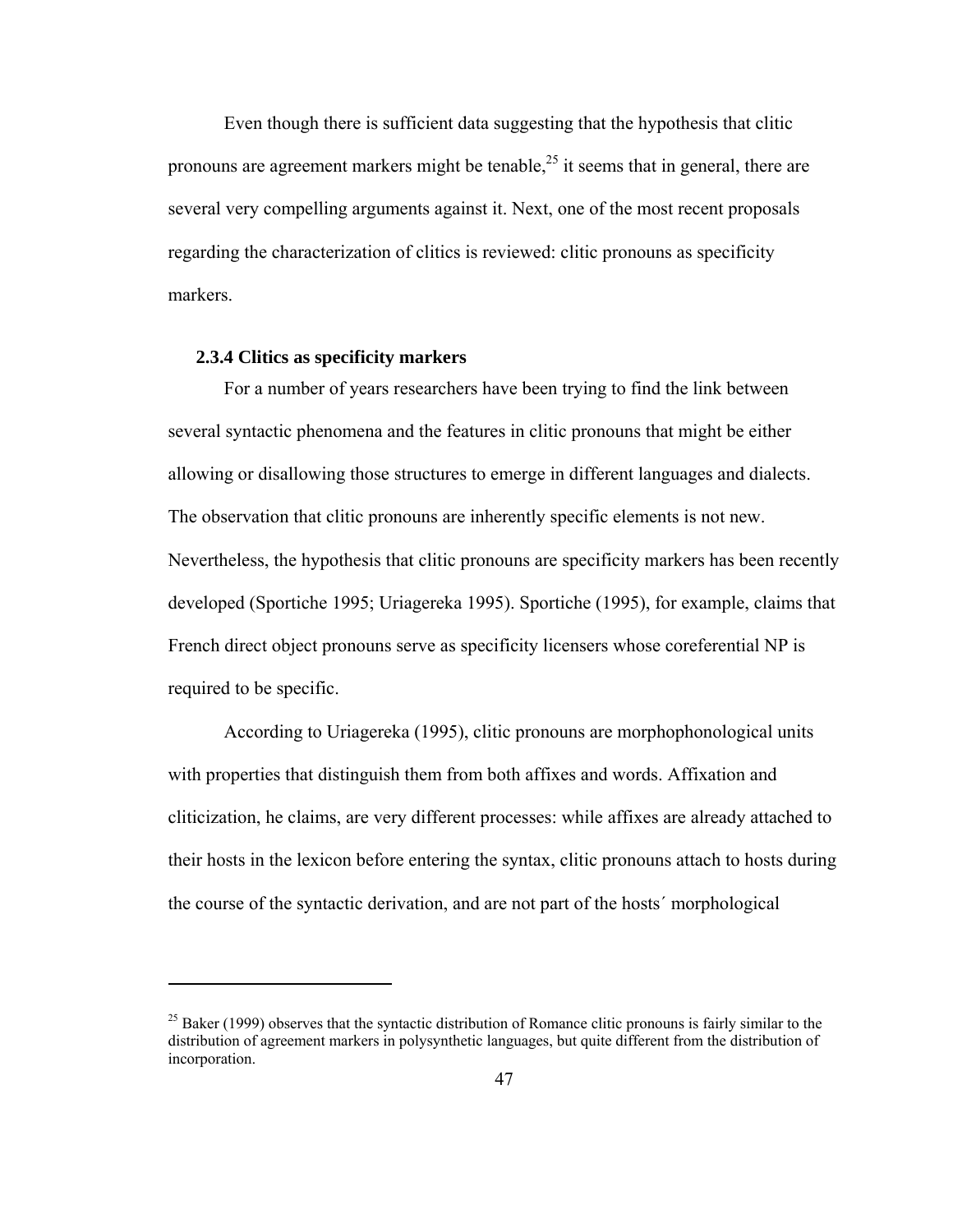endowment (Uriagereka 1995: 99).<sup>26</sup> Hence, clitic pronouns are functional elements that surface as specific, referential determiners.

He bases the majority of his arguments on clitic doubling structures of the type illustrated in (27) in three Romance varieties: Galician, Spanish, and Northwestern Spanish.

 (27) *Lo vi a él.*  Cl saw-1sg. "pers. a" him "I saw him"

 Galician, for instance, offers syntactic evidence that suggests that third person clitic pronouns and determiners are synchronically and diachronically related (Wanner 1987, among others). The fact that clitic pronouns cannot double indefinite NPs in Spanish (28b), Galician (29e-f), or Asturian (30c) is the result of clitic pronouns being specificity markers.<sup>27</sup> Furthermore, since indefinite pronouns cannot surface in the same structural position as clitic pronouns, Uriagereka claims that specificity might also be the key to clitic placement. This suggests that determiner cliticization and clitic placement are processes pertinent solely to referential definite articles.

<sup>&</sup>lt;sup>26</sup> Thus, affixation can be seen as a process of lexical incorporation that reflects restrictions on morphological ordering, and, contra Baker (1999), cliticization is the functional incorporation of the clitic into its host.

 $27$  The examples in Spanish and Galician are from Uriagereka (1995), those in Asturian are mine.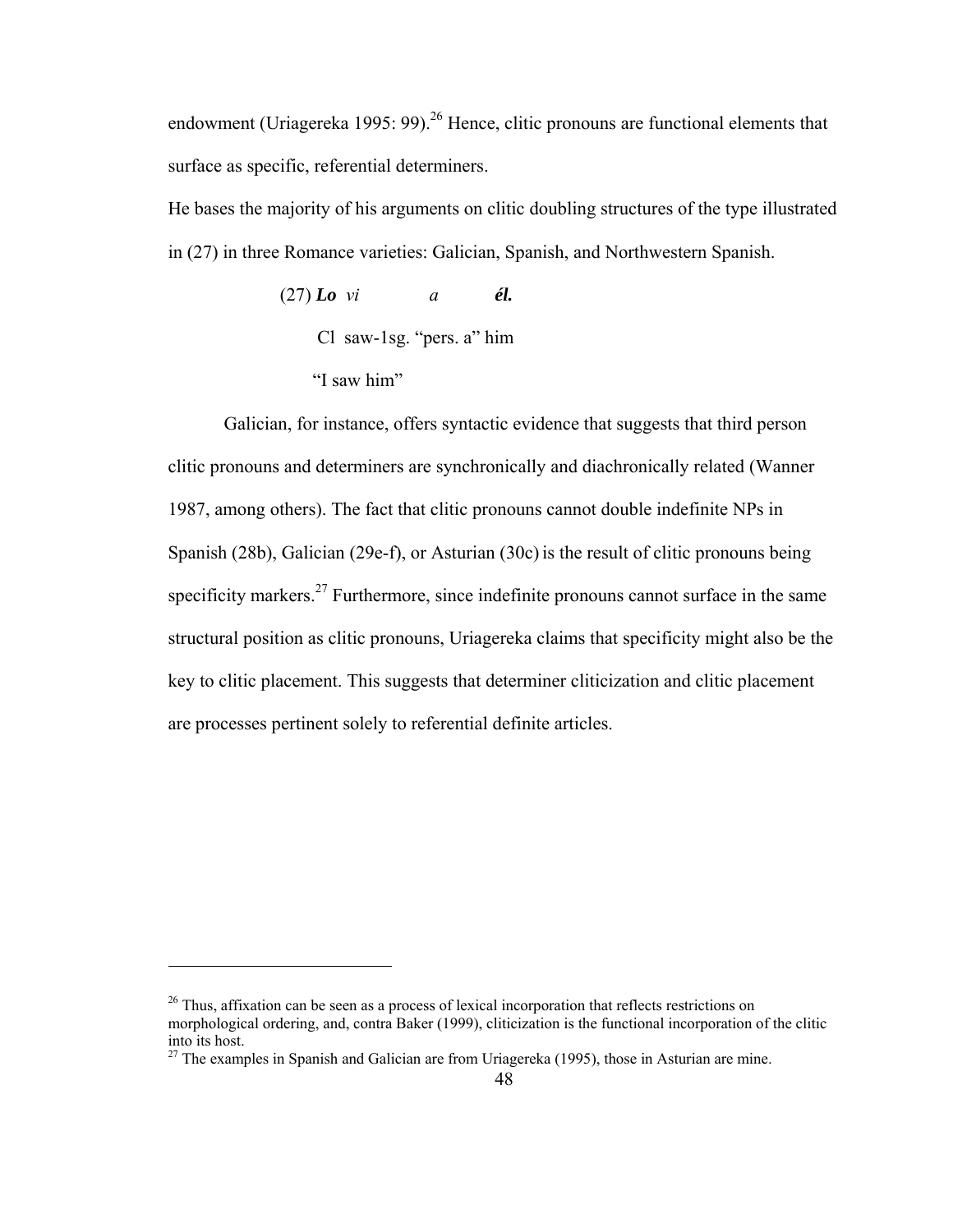(28) Spanish:

 a. *Vimos a uno.* saw.1pl. "pers. a" one "We saw someone" b. \**Lo vimos a uno.*  Cl saw.1pl "pers. a" one (29) Galician: a. *Vimos o neno.* 

saw.1pl. the child

"We saw the child"

b. *Vimo*-**lo neno.** 

saw.1pl.Cl child

"We saw him (the child)"

c. *Vimo-lo.* 

saw.1pl.Cl

"We saw him"

d. *Vimos un neno.* 

saw.1pl. a child

"We saw a child"

e. \* *Vimos-un neno.*

saw.1pl-a child.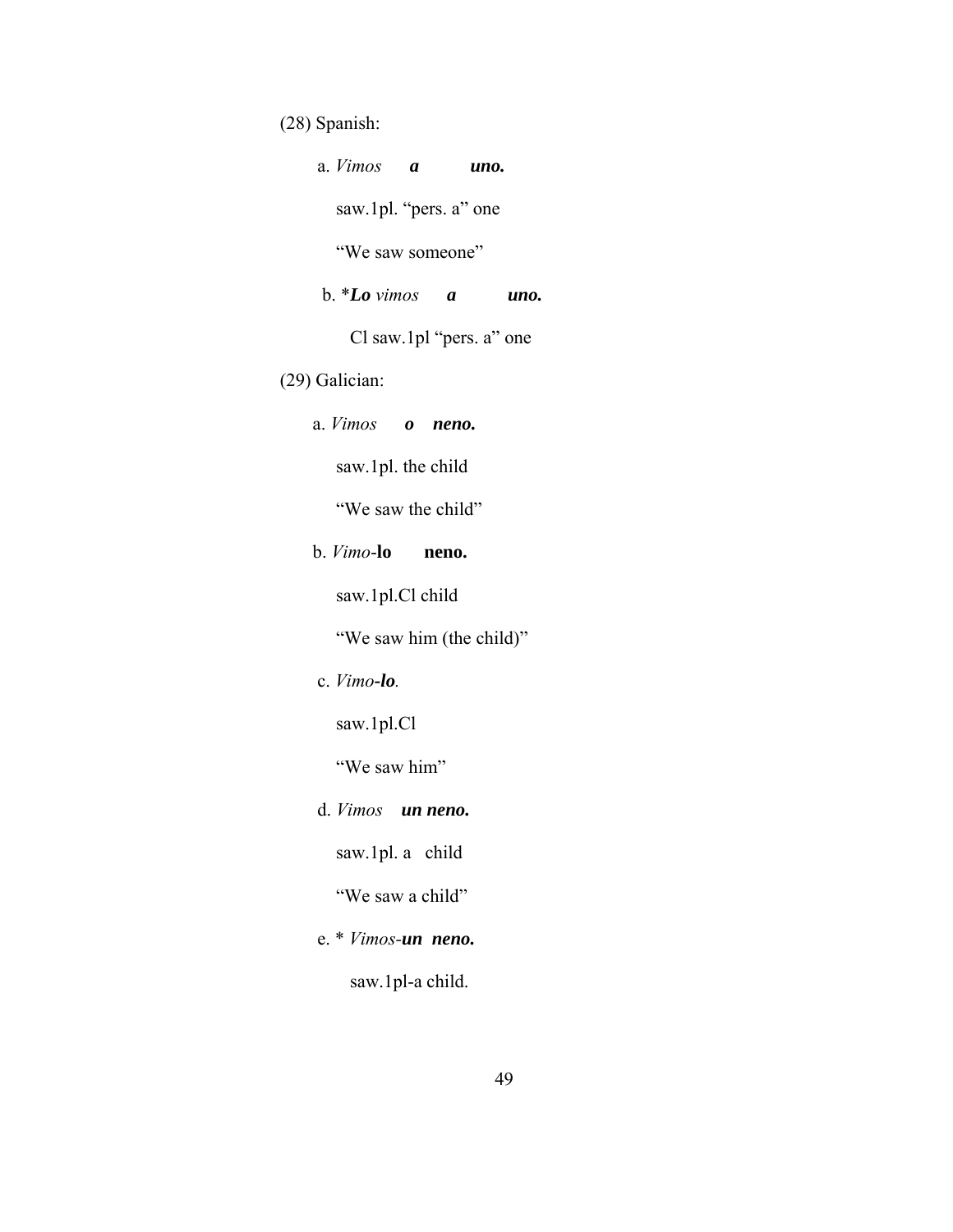f. \* *Vimos un.* 

saw.1pl.one

(30) Asturian:

 a. *Vimos a un neñu.*  saw.1pl. "pers. a" a child "We saw a child" b. *Vímoslu.*  saw.1pl.Cl "We saw him" c. \**Vimos ún.*  saw.1pl. one

 The referentiality of clitic pronouns is determined by the fact that clitic pronouns and quantificational pronominals behave in a different way. Clitic pronouns, however, can also be non-referential elements in two contexts: when the clitic is bound by a quantifier or in the case of predicative clitics (i.e. when the clitic substitutes a whole predicate, as in (13) above. These facts suggest that there is a close connection between clitic pronouns and *pro.* For instance, in Spanish, when there is an option between a full pronoun and *pro*, the element treated as a bound variable is always *pro*, and not the full pronoun, as illustrated here in (31) and in accordance with the structure proposed in Uriagereka (1995: 81) and exemplified here in (32):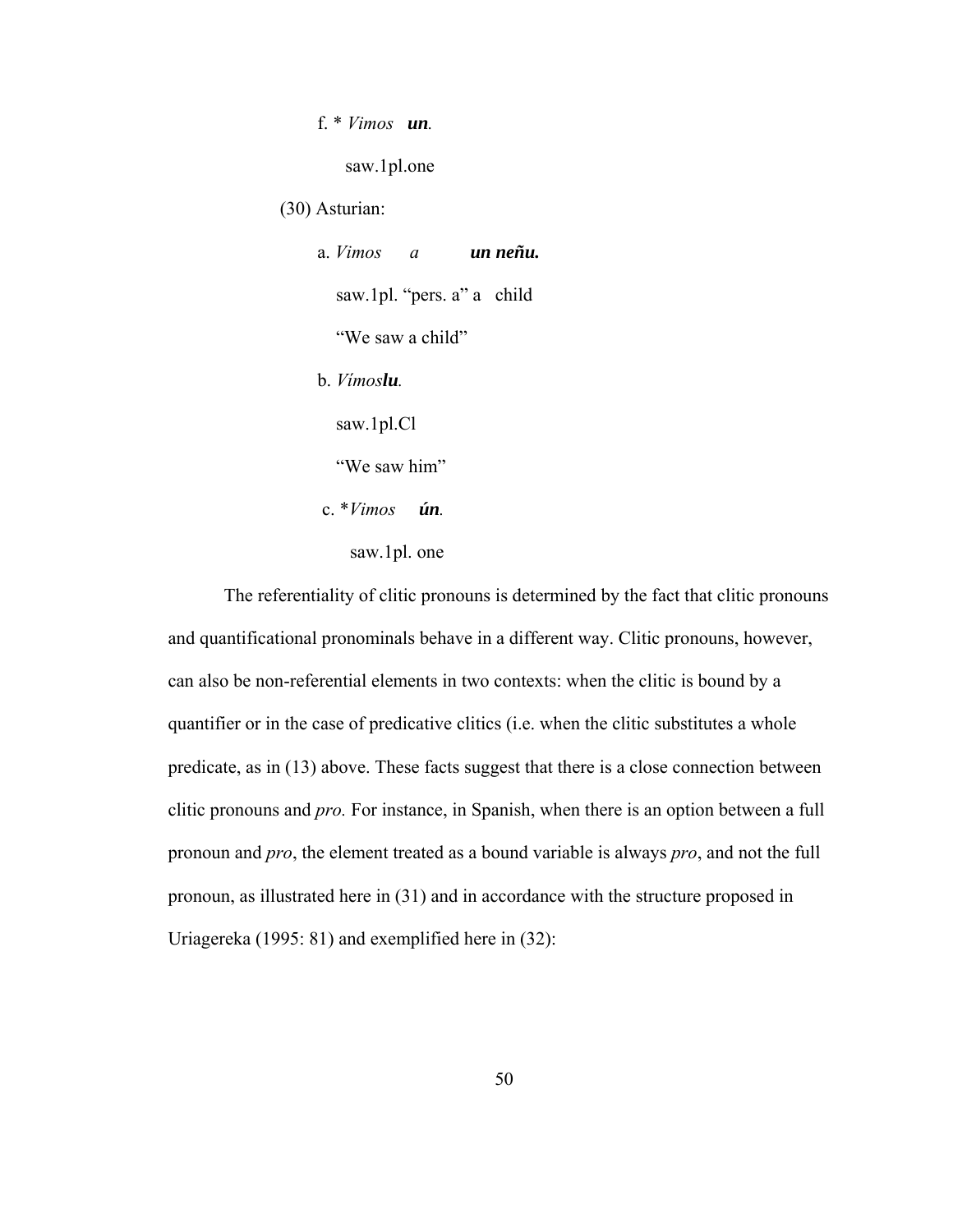### (31) *Marioi dijo que él(\*éli/proi) era culpable.*

Mario said that he pro was guilty "Mario said that he was guilty" (32)



Likewise, in a structure that contains a clitic pronoun and a full pronoun, the clitic pronoun is the element treated as a bound variable, as established in Montalbetti (1984). Furthermore, neither *pro* nor clitic pronouns can be deictic elements.

 To further confirm the referentiality of both *pro* and clitic pronouns, Uriagereka points out that there is an association between *pro* and determiners which is shown in structures containing both, as shown, for example, in the Galician example (29). Since determiners never introduce referentiality, it must be the association that exists between *pro* and determiners that forces the referential character of the structure. This indicates that both *pro* and clitic pronouns are always referential (except in those cases in which a quantifier binds them).

 Van Riemsdijk (1982) similarly proposes that clitic pronouns are visible Dmorphemes and scope-markers whose main function is to make visible the relation between the argument feature of the verbal head and the internal argument position that it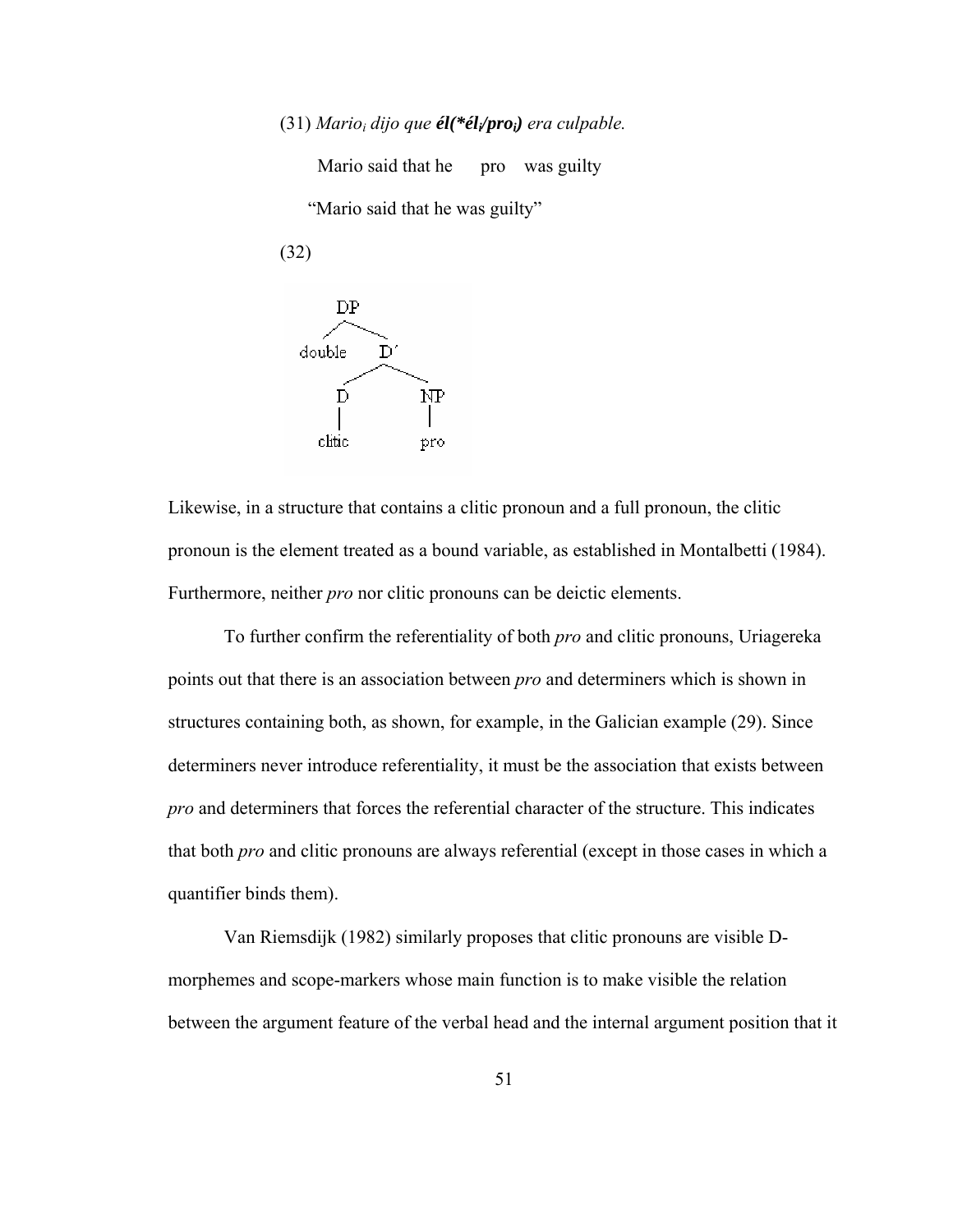selects. As he observes, Romance languages mark this scope relation overtly whenever the argument position contains a null or empty pronominal element.

Zubizarreta (1999), on the other hand, rejects this scope idea and suggests that clitic pronouns are the morphological manifestation of an abstract 'Cl(itic)' operator that binds an argument variable within the VP. According to Zubizarreta, the predicateargument relation may be syntactically realized in two different ways. On the one hand, the NP/DP argument can be merged with V, or with a projection of V; this is the canonical way. On the other hand, the DP/NP argument can be merged with a ClP. The DP/NP is coindexed with Cl via Spec/head agreement, which also results in coindexation with the argument variable that Cl binds. This is the type of approach that is adopted in the present study: clitic pronouns are functional markers that make visible the relation that exists between the verb and its internal arguments.

#### **2.4 Summary**

The present chapter has provided a detailed description of the different morphosyntactic features that characterize clitic pronouns as a category on their own distinct from other types of pronouns. A brief review of the different classifications of pronominal systems across languages is provided in § 2.1. Even though different criteria (morphosyntactic, phonological, semantic, etc.) have been employed to determine whether a particular element belongs to a certain class of pronouns, there appears to be a consensus in the literature that advocates a universal tripartite pronominal system. This three-way distinction includes strong pronouns, weak pronouns, and clitic pronouns. Crucially, is has been established here that lack of phonological stress is not a

52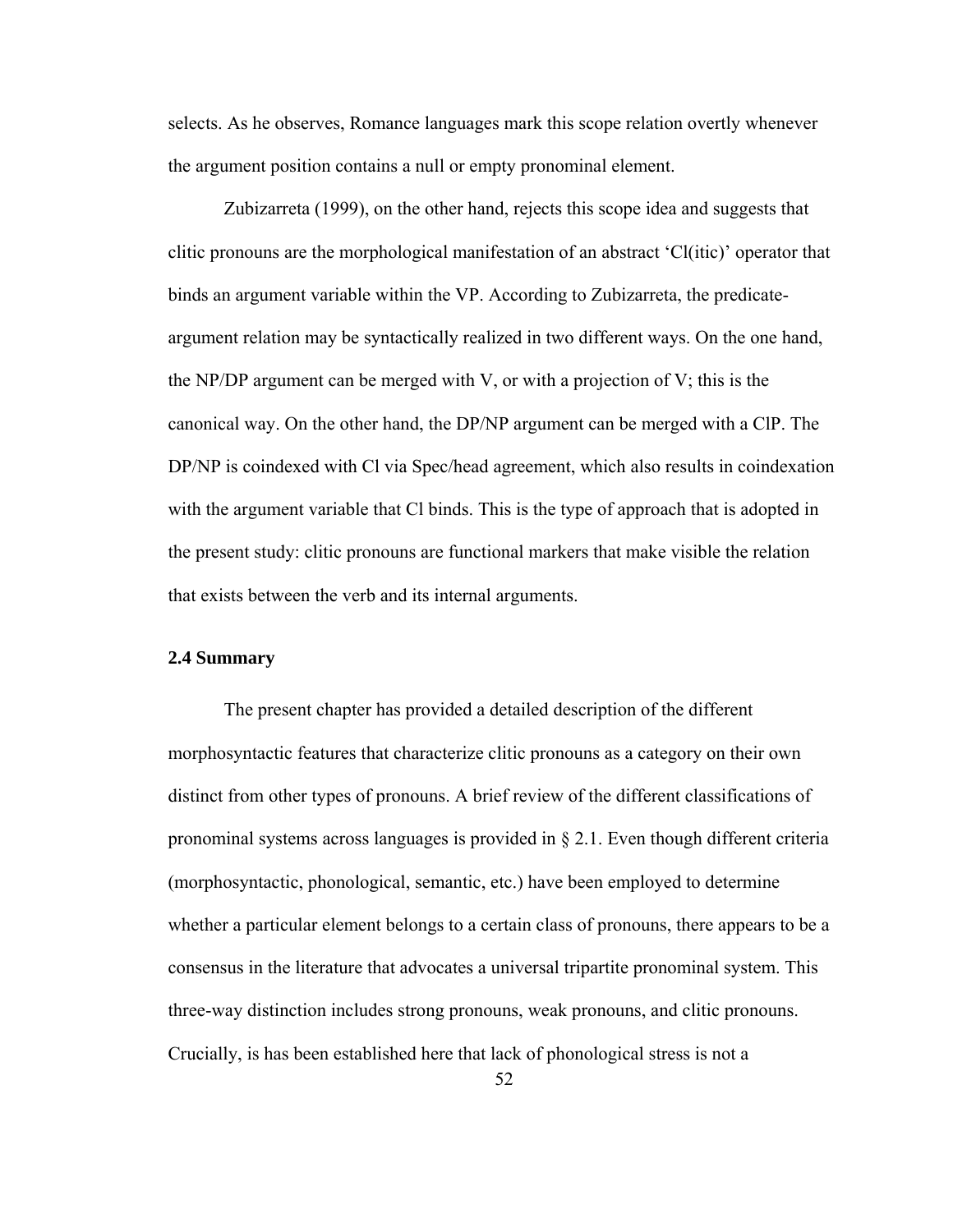fundamental property of clitic pronouns, in spite of the abundant literature claiming it to be. Rather, it appears that the most outstanding feature that differentiates clitic pronouns from other types of pronouns is clitics´ impoverished syntactic representation with respect to strong and weak pronouns. In relation to this is cliticization, as explained in §2.2. Since lack of phonological stress is not a characteristic of clitic pronouns, then cliticization should not be accounted for phonologically. Thus, it is claimed here that cliticization is a syntactic process by which clitic pronouns attach to their hosts. Crucially, clitic pronouns in Spanish can only attach to verbal forms.

 Finally, some the most relevant morphosyntactic characteristics of clitics are amply discussed in §2.3. After reviewing different phenomena such as Spanish clitic doubling and French and Italian past participle agreement, it can be concluded that clitic pronouns are affix-type elements that do not mark Case or Agreement relations, but other less obvious semantic features such as specificity or scope. In the next chapters I develop a full-fledged analysis of Spanish clitic pronouns in clitic climbing structures that takes into account the characteristics just mentioned.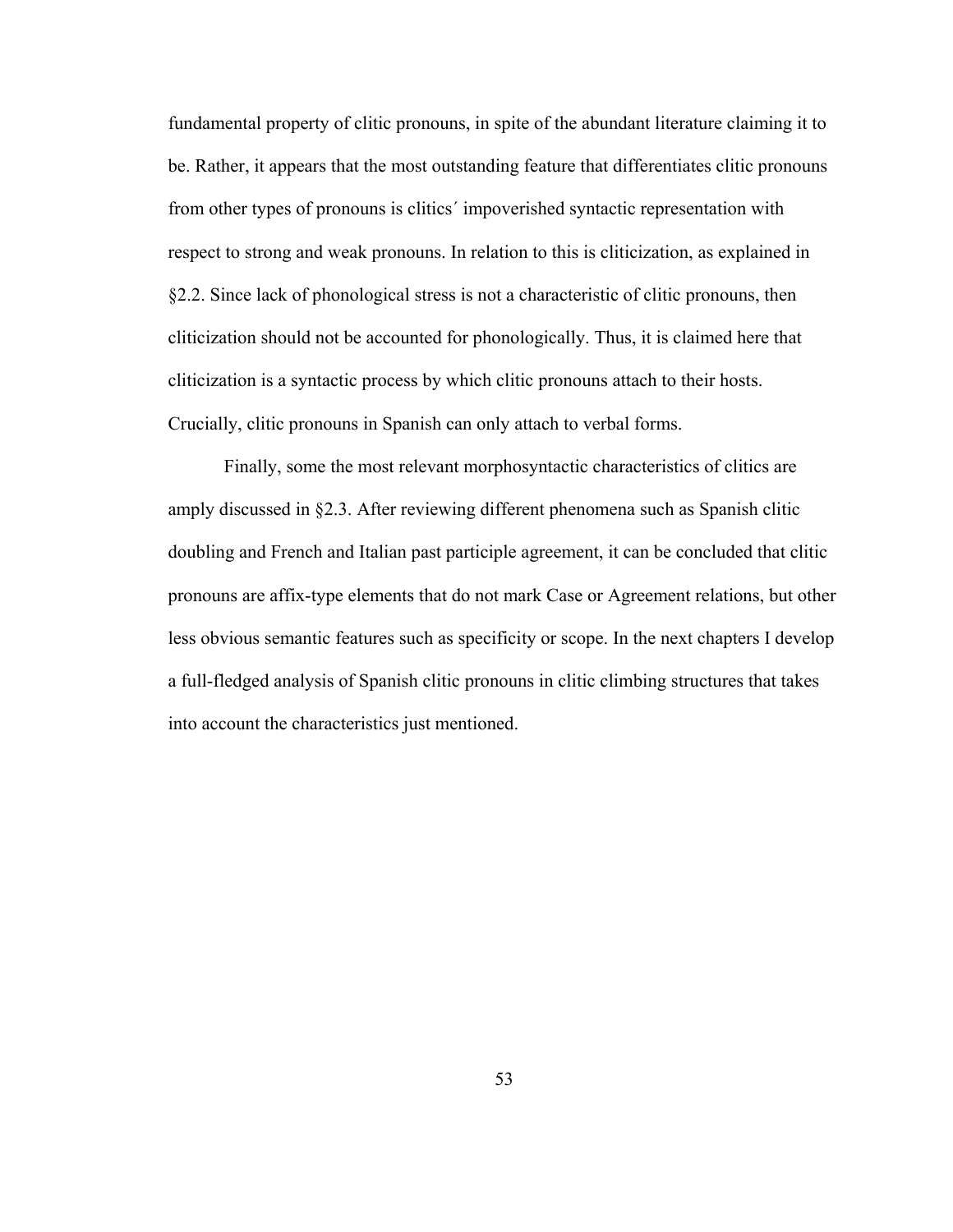## **Chapter 3**

## **Clitic Strings**

### **3.0 Introduction**

 Clitic pronouns in Romance are often combined in an indivisible, fairly rigid string, as exemplified in (1) from Spanish:

| $(1)$ a. Te lo envié por correo ayer.                             |
|-------------------------------------------------------------------|
| Cl Cl sent. 1sg. by mail yesterday                                |
| "I mailed it to you yesterday"                                    |
| b. <i>*Lo te envié</i> por correo ayer.                           |
| Cl Cl sent. 1sg. by mail yesterday                                |
| c. *Te yo lo envié por correo ayer.                               |
| C1 I Cl sent by mail yesterday.                                   |
| d. Te lo envié ayer por correo.                                   |
| Cl Cl sent. 1sg yesterday by mail                                 |
| "I mailed it to you yesterday"                                    |
| e. Por correo te lo envié ayer.                                   |
| by mail Cl Cl sent. 1sg yesterday                                 |
| "I mailed to you yesterday"                                       |
| As can be seen in (1b) the order of elements in the clitic string |

As can be seen in (1b), the order of elements in the clitic string is not free and cannot be altered, unlike independent lexical items, which can be reordered (1d, 1e); and the clitic string cannot be interrupted by other constituents such as the subject pronoun *yo* 'I', as exemplified in (1c). Clitic strings are difficult to account for because many different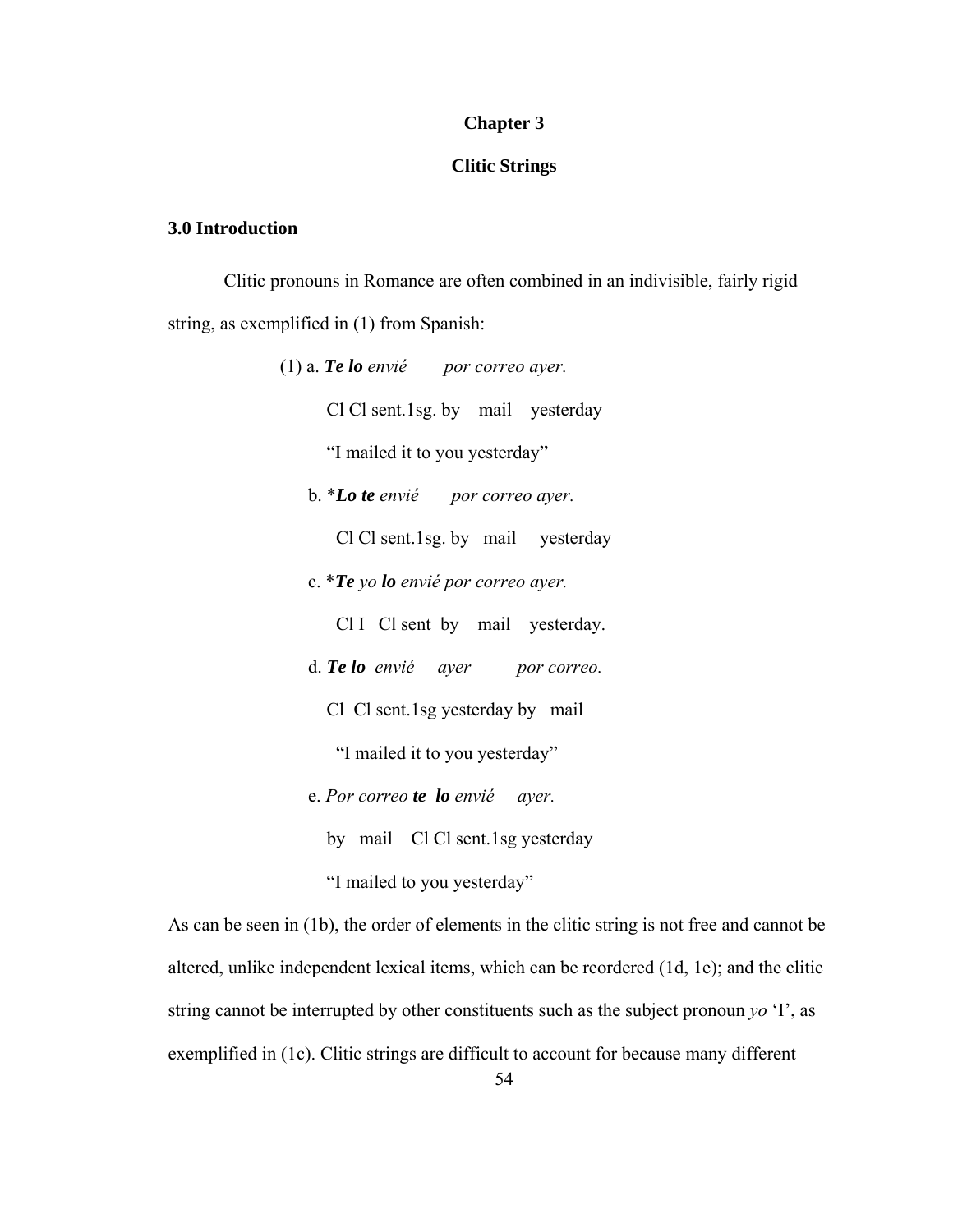factors influence their surface linear ordering. It appears that the combination of clitic pronouns in a string is governed by the interaction of morphological, syntactic, and phonological factors (see, for example, Heggie and Ordóñez 2005). As will be discussed in this chapter, there are many different analyses and proposals that can explain different aspects of clitic strings, but no present analysis can account for all the facts.

#### **3.1 The origin of Spanish clitic pronouns and their coocurrence restrictions**

In order to have a better understanding of the Spanish system of clitic pronouns, it is important to briefly review their development from Latin to Modern Spanish. As can be seen in the following tables, Spanish clitic pronouns derive from two different sources in Latin (Klein-Andreu 1981; Menéndez Pidal 1918; Penny 2002; Uriagereka 1995): first and second person clitic pronouns (see Table 1) are derived from Latin personal pronouns; while third person clitic pronouns originated from Latin demonstrative pronouns. Thus, the clitic *le* is derived from the Latin dative demonstrative *ILLI*; the clitic *la* is derived from the Latin accusative feminine demonstrative *ILLA*; and the clitic *lo* evolved from the Latin accusative masculine and neuter demonstrative pronouns *ILLUM*  and *ILLUD*.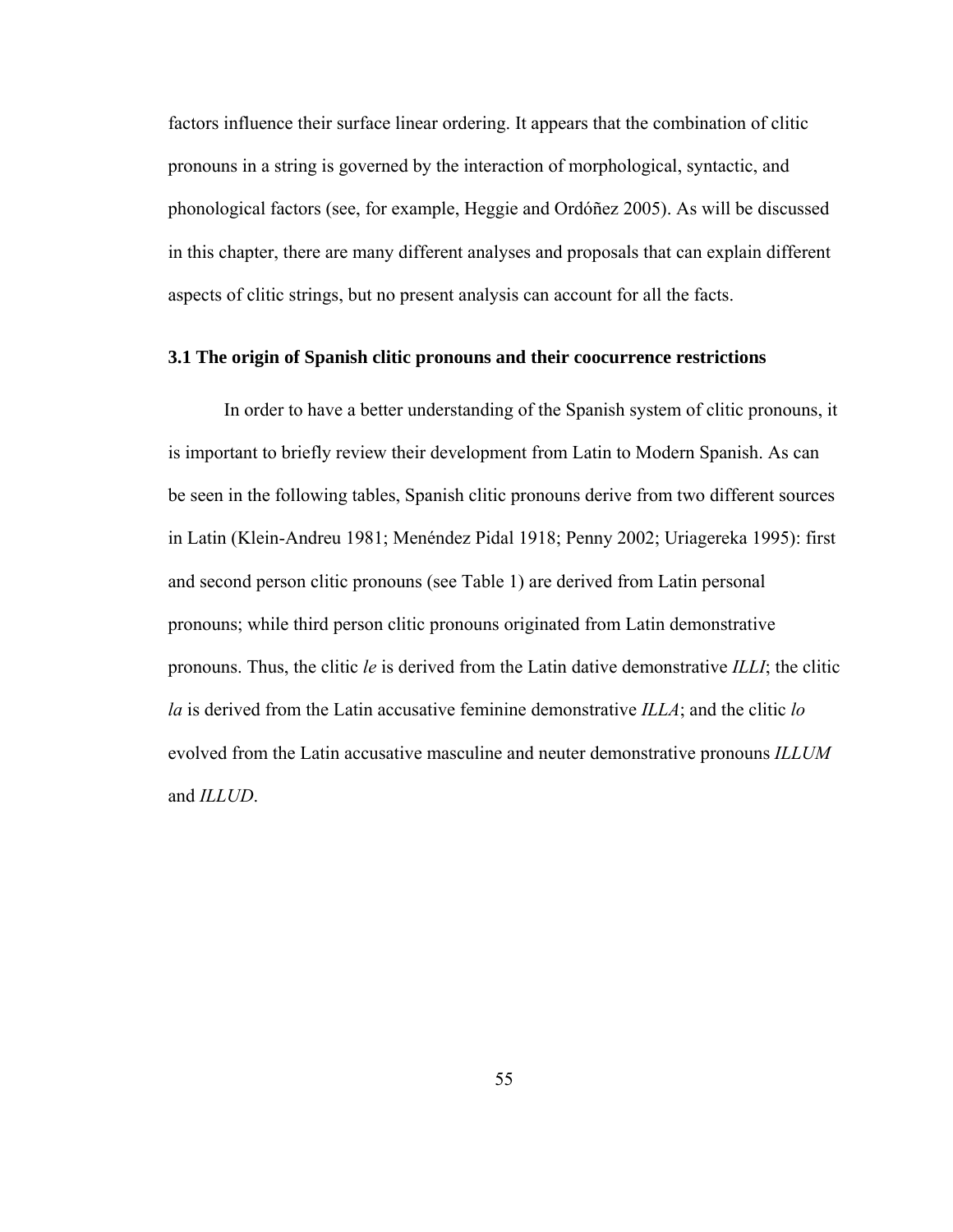| Grammatical           | Latin             | Person          | Spanish             |
|-----------------------|-------------------|-----------------|---------------------|
| category              |                   |                 |                     |
| Personal pronouns     | $me/$ nos         | 1 <sup>st</sup> | $me/$ nos           |
|                       | te/vos            | $2^{nd}$        | $te/\cos$           |
| <b>Demonstratives</b> | illum+illud/ illa | $2^{rd}$        | $\log(y) / \log(y)$ |
|                       | illi              | $2^{\text{rd}}$ | le(s)               |

# **Table 1. The origin of modern Spanish clitic pronouns**

| Clitics    | Person          | Singular       | Plural          |
|------------|-----------------|----------------|-----------------|
| Accusative | 1 <sup>st</sup> | me             | nos             |
|            | 2 <sup>nd</sup> | te             | <b>OS</b>       |
|            | 3 <sup>rd</sup> | lo (masc.), la | los (masc.), la |
|            |                 | (fem.)         | (fem.)          |
| Dative     | 1 <sup>st</sup> | me             | nos             |
|            | 2 <sup>nd</sup> | te             | <b>OS</b>       |
|            | 3 <sup>rd</sup> | le             | les             |
| Reflexive  | 1 <sup>st</sup> | me             | nos             |
|            | 2 <sup>nd</sup> | te             | <b>OS</b>       |
|            | 3 <sup>rd</sup> | se             |                 |

## **Table 2. The classification of Spanish clitic pronouns**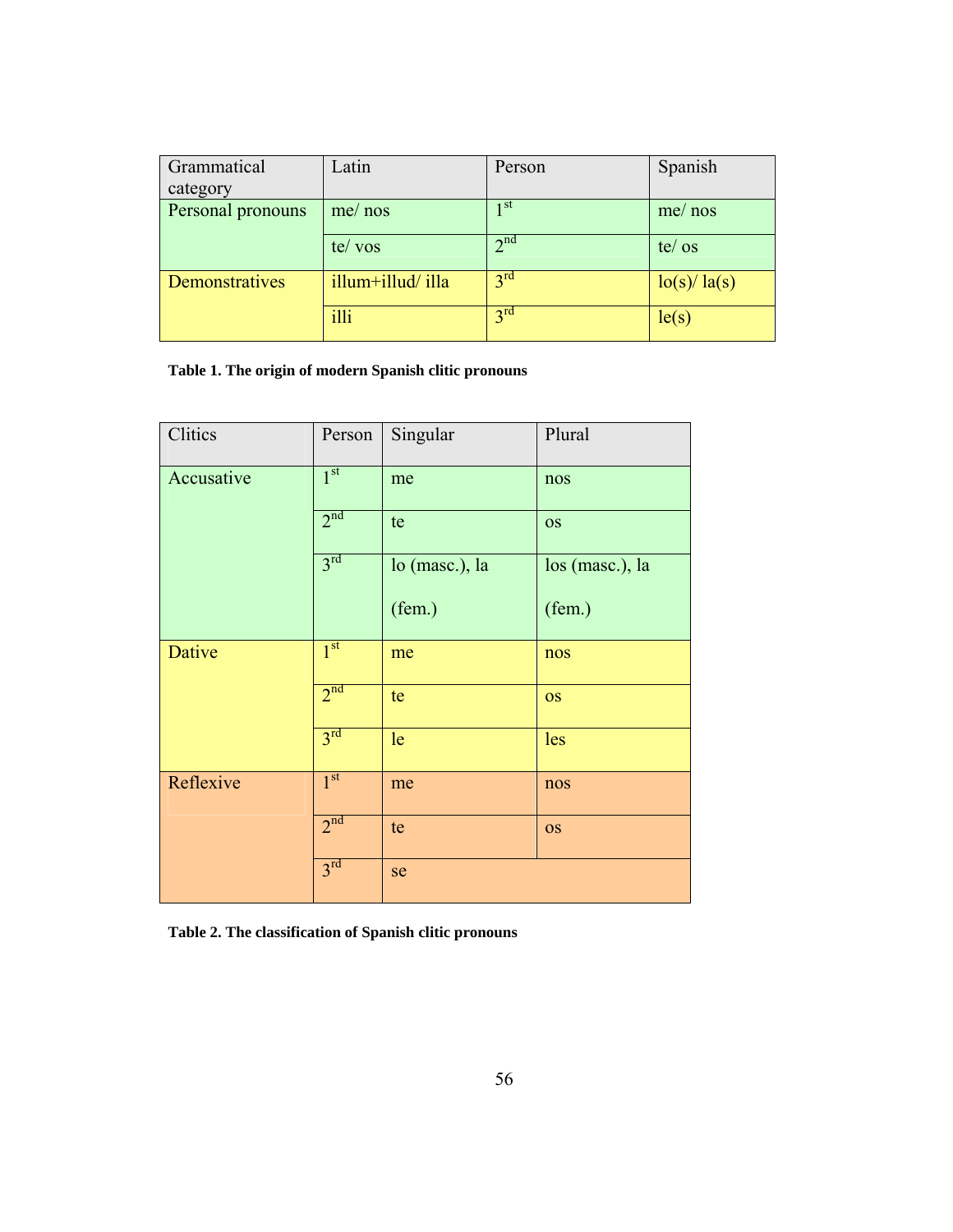Some of the most current studies on the syntactic behavior of Romance clitic pronouns claim that the different sources of origin render morphosyntactic consequences. For instance Bonet (1991), Kayne (2000), and Uriagereka (1995, 2005) notice some differences in the morphosyntactic behavior of first and second person clitic pronouns and reflexive/impersonal clitics on the one hand, and third person clitic pronouns on the other hand (see Table 2). Bonet (1991) observes that third person clitic pronouns suffer morphological modifications that cannot be found in first, second, and reflexive/impersonal clitics, as will be seen shortly. Similarly, Kayne (2000) and Uriagereka (1995, 2005) account for the syntactic and semantic similarities that exist between third person clitic pronouns and determiner articles, as will be seen here and in Chapter 3.

 Finally, the study of the diachronic development of clitic pronouns has very important repercussions for their description and definition. Klavans (1982, 1995) reviews Zwicky's typology of pronouns and notices several problems. Among them, the widespread claim that clitic pronouns are an intermediate stage between independent words and affixes (Jaeggli 1986; Stump 1980; Zwicky 1977) is an untenable assumption. Klavans and Wanner (1987) point out that the historical development of the Spanish future and conditional verbal morphemes shows absolutely no signs of an intermediate clitic stage from the Latin infinitive auxiliary to the Modern Spanish suffix. Thus, the present study will take into account the morphosyntactic and semantic differences between first and second clitic pronouns, and third person clitic pronouns. In fact,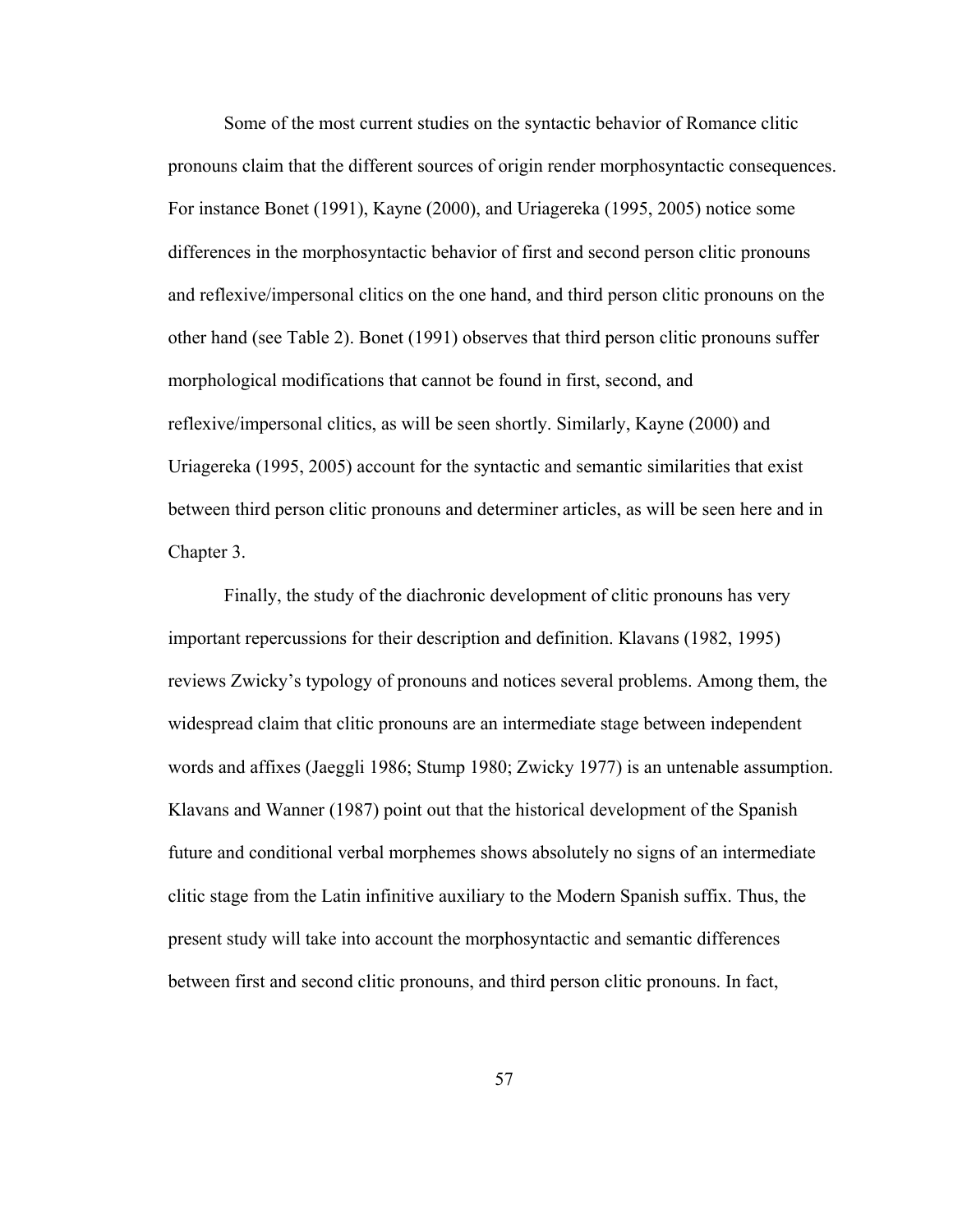Uriagereka (1995) finds several interesting similarities between clitic pronouns and determiners.

 The development of clitic pronouns also affects the present-day coocurrence restrictions. There are two main hypotheses in the literature as to how the clitic string in Romance developed from Latin. First, it is believed that clitic strings in Romance follow two patterns (Wanner 1974) that are directly derived from two different combinations of personal pronouns in Latin: the dative-accusative pattern *mihi illum* and the accusativedative pattern *illum mihi*. The two Latin pronominal groups render two distinct clitic strings in Romance attested since the  $13<sup>th</sup>$  century. Spanish, Portuguese, and most Southern and Northern Italian dialects display the *mihi illum* order, as illustrated in Spanish in (2), whereas Asturian, Provençal, and some Northern and most Central Italian dialects display the *illum mihi* order, as illustrated in Aragonese in (3):

(2) *Me lo dio.* 

Cl Cl gave.2sg

"(S)he gave it to me"

(3) *Lo te dire.* 

Cl Cl will.tell.1sg

"I will tell it to you"

Interestingly, the dative-accusative pattern (*mihi illum*) is associated with proclisis, while the accusative-dative pattern (*illum mihi*) is associated with enclisis (Wanner 1974). However, Galambos (1983) claims that the apparent relationship is coincidental. She states that the *mihi illum* pattern generalized the proclisis string to all environments. The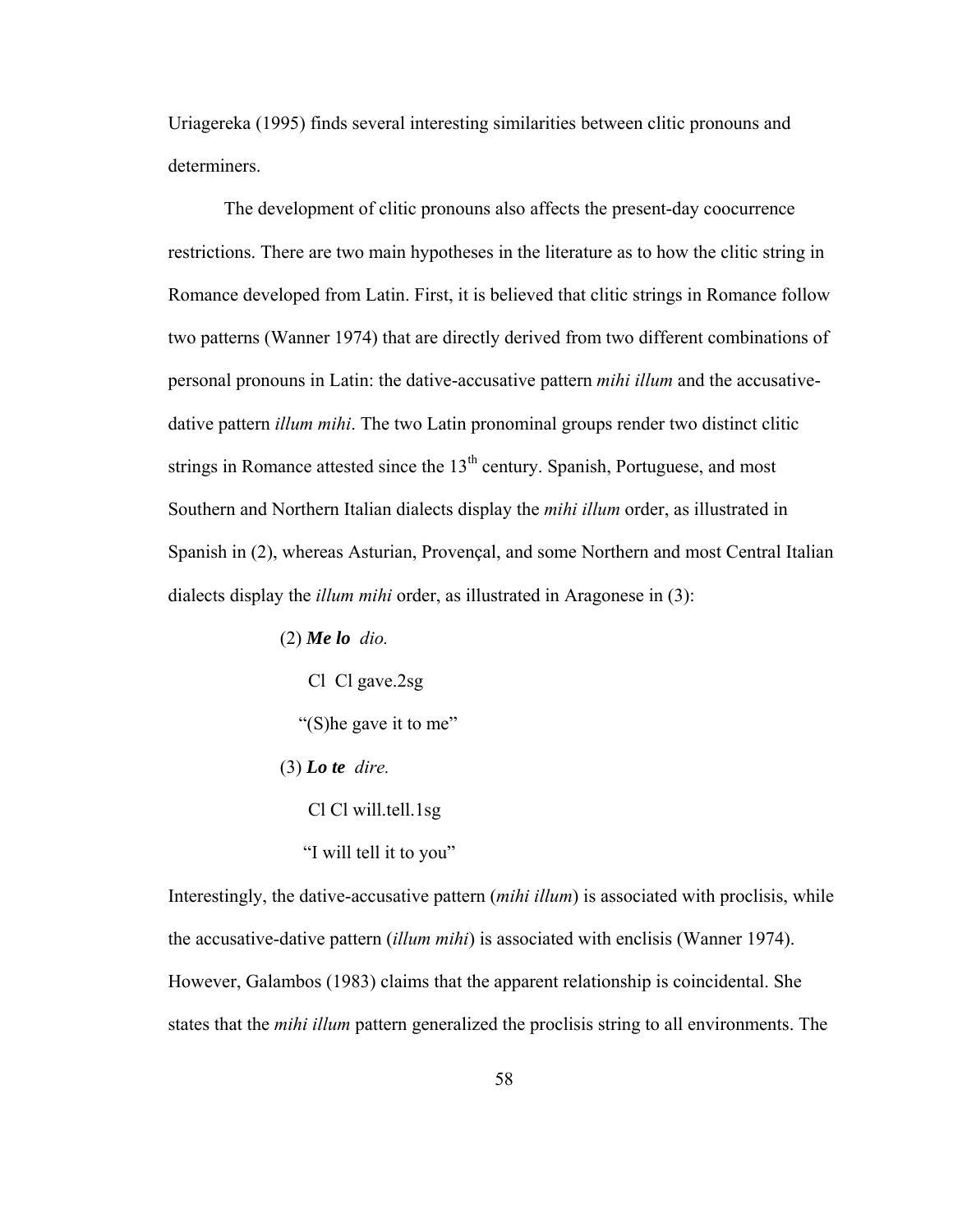*illum mihi* group, on the other hand, generalized the enclisis order to all environments, to later adopt the proclisis order.

 The alternative hypothesis (Nicol 2005; Wanner 1987, among others) claims that all Romance clitic clusters are derived from one single Latin order: *illum mihi*, and that the order *mihi illum* is obtained through a syntactic switch. This hypothesis does not postulate a correlation between clitic placement with respect to the host (i.e. enclisis and proclisis) and a specific ordering in Latin.

 All in all, enclisis and proclisis are morphosyntactic concepts, and, as will be seen in §3.3, §3.4, and §3.5, syntax alone cannot explain all the facts regarding the surface linear order and/or placement of clitic strings.

### **3.2 Clitic strings in Spanish**

 $\overline{a}$ 

 The array of clitic combinations allowed in Spanish is fairly restricted. It is quite common in the literature to find formulas, tables, or filters whose main goal is to provide a formalization of the parameters that constrain the combination of clitic pronouns in Spanish (and other languages too). Unfortunately, most of these proposals overgenerate and allow for more combinations than actually permitted by the language. For instance, Stockwell, Bowen, and Martin (1969) claim that Spanish allows a maximum of two clitics in a single string that follows a left-to-right order according to the columns in Table 3, bearing in mind that only one clitic is allowed for each column.<sup>28</sup>

 $^{28}$  Sportiche (1996) provides the template for French with the corresponding possible combinations. He admits to not having an explanation to account for their particular ordering.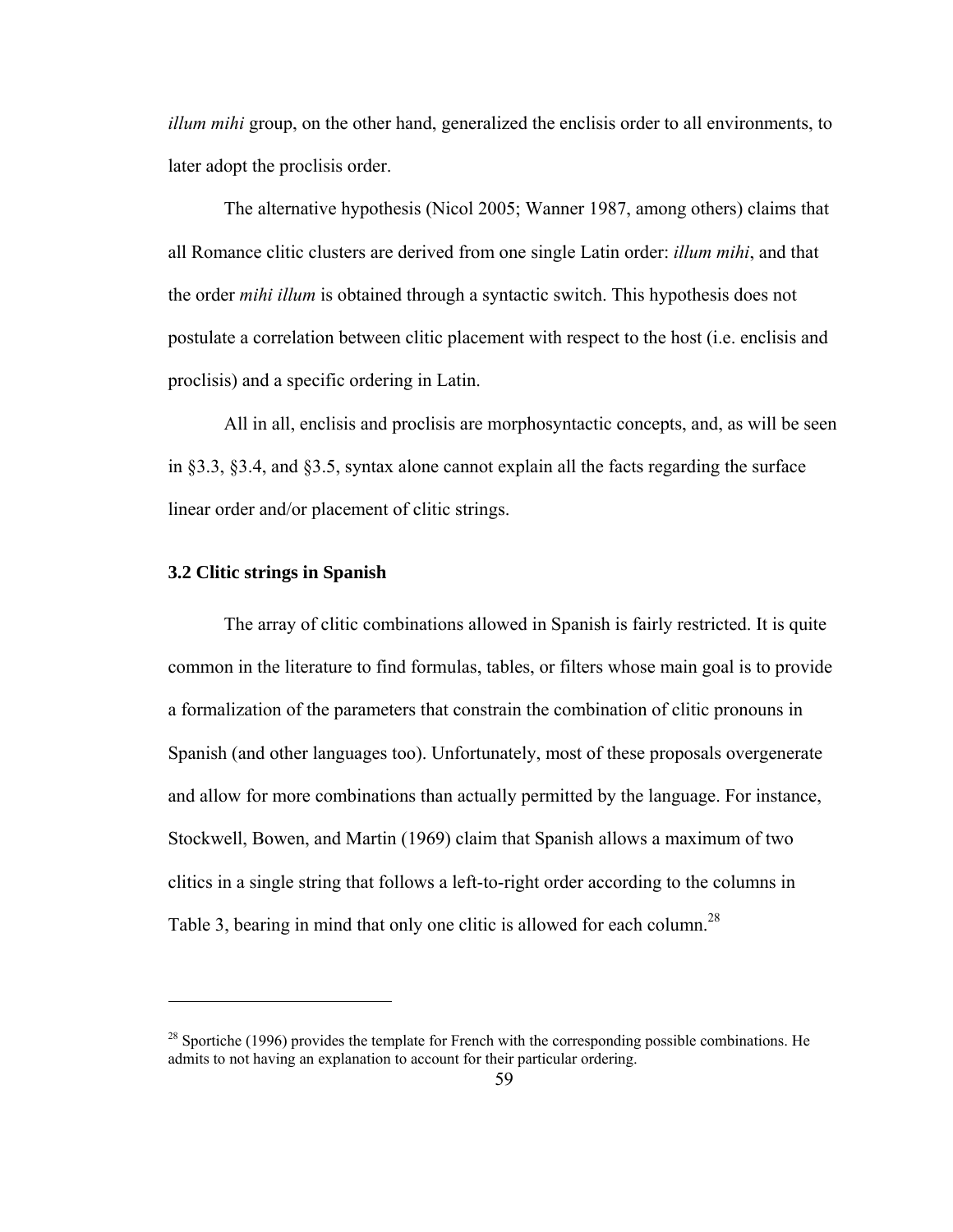| Reflexive | Second person | First person | Third person |
|-----------|---------------|--------------|--------------|
| se        | te            | me           | le           |
|           |               |              | 10           |
|           |               |              | la           |
|           | <b>OS</b>     | nos          | les          |
|           |               |              | los          |
|           |               |              | las          |

#### **Table 3. Combination of clitic pronouns**

The combinations illustrated in this table are exemplified in (5):

- (5) a. *Se te rompió.* 
	- Cl Cl broke.3sg
	- "It broke" (on you)
	- b. *Se os rompió.* 
		- Cl Cl broke.3sg
		- "It broke" (on you guys)
	- c. *Se me rompió.* 
		- Cl Cl broke.3sg
		- "It broke" (on me)
	- d. *Se nos rompió.* 
		- Cl Cl broke.3sg
		- "It broke" (on us)
	- e. *Se le(s) rompió.* 
		- Cl Cl broke.3sg
		- "It broke" (to him/her/them)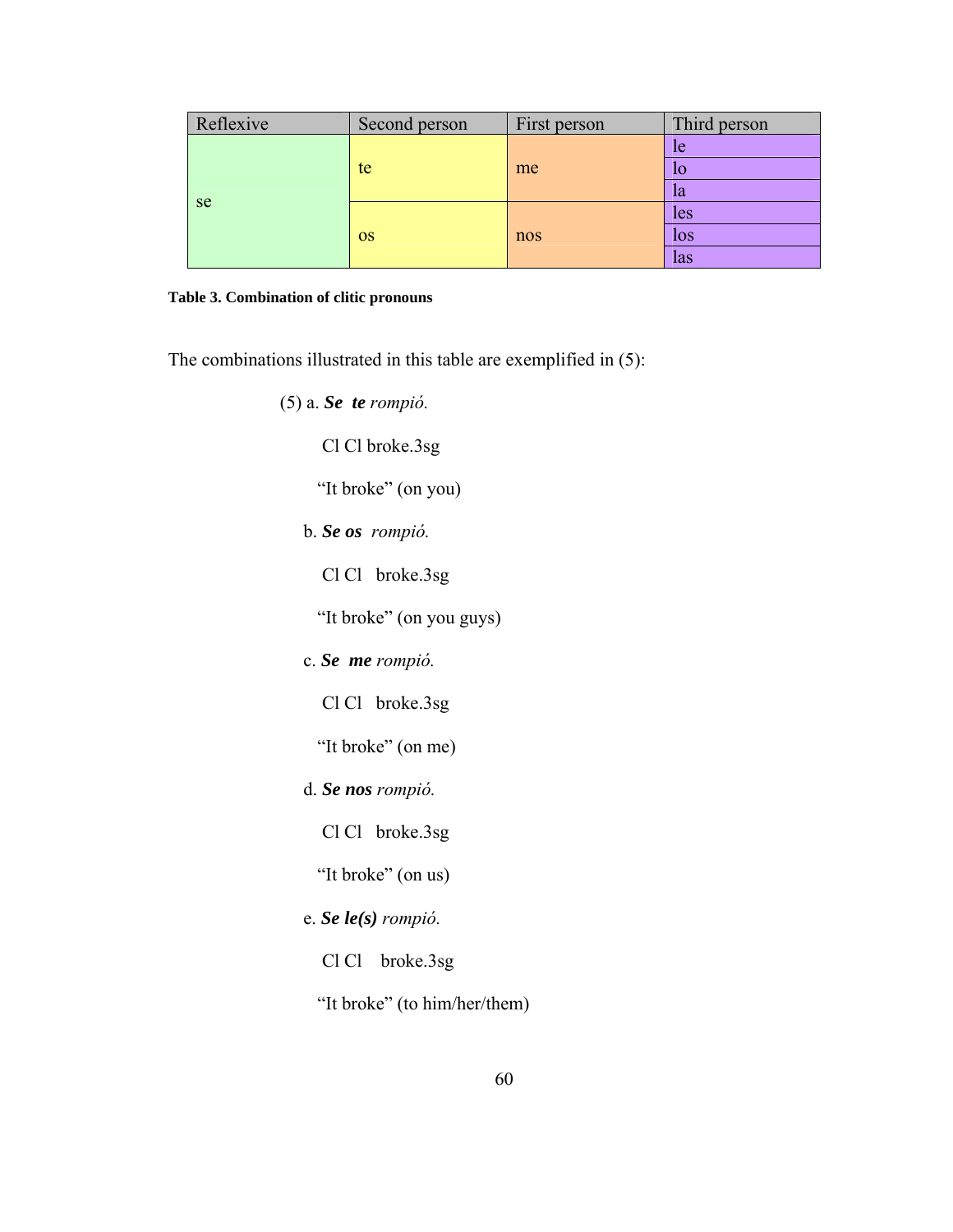#### f. *Se lo(s)/la(s) compré.*

Cl Cl/Cl bought.1sg.

"I bought it to/for him/her/them"

However, there are dialects of Spanish—such as Venezuelan Spanish or Dominican Spanish—that allow clitic strings with three clitic pronouns as illustrated in example (6):

(6) *Se te me casó la hija.*

Cl Cl Cl married the daughter

"Your daughter got married"<sup>29</sup>

Furthermore, Spanish does not allow as many combinations of pronouns as

exemplified in Table 3. For example, the indirect object clitic *le(s)* shows more

combinatorial restrictions than the direct object clitics  $\frac{lo(s)}{a(s)}$ , as shown in (7-10).<sup>30</sup>

The combination of second person clitics and first person clitics is not permitted in

Spanish (see example 8).

1

(7) a. *Te me callas.* 

Cl Cl shut.up.2sg

"You shut up" (for me)

<sup>&</sup>lt;sup>29</sup> The sentence in Spanish contains a reflexive clitic *se*, and two affective clitics *te*, and *me*. The subtle semantic connotations that these clitic pronouns confer to the structure are not easily translated in Eng  $30$  The so-called *leista* dialects will show no restrictions in this respect. In these dialects, it is possible to find the combination of second person clitics with *le*, as in:

i) *Me le/la/lo dio ayer.* 

Cl Cl/Cl/Cl gave.3sg yesterday

 <sup>&</sup>quot;(S)he gave it to me yesterday."

Non-*leísta* or etymological dialects do not allow the clitic string in (i); in turn, they show the clitic string observed in (9).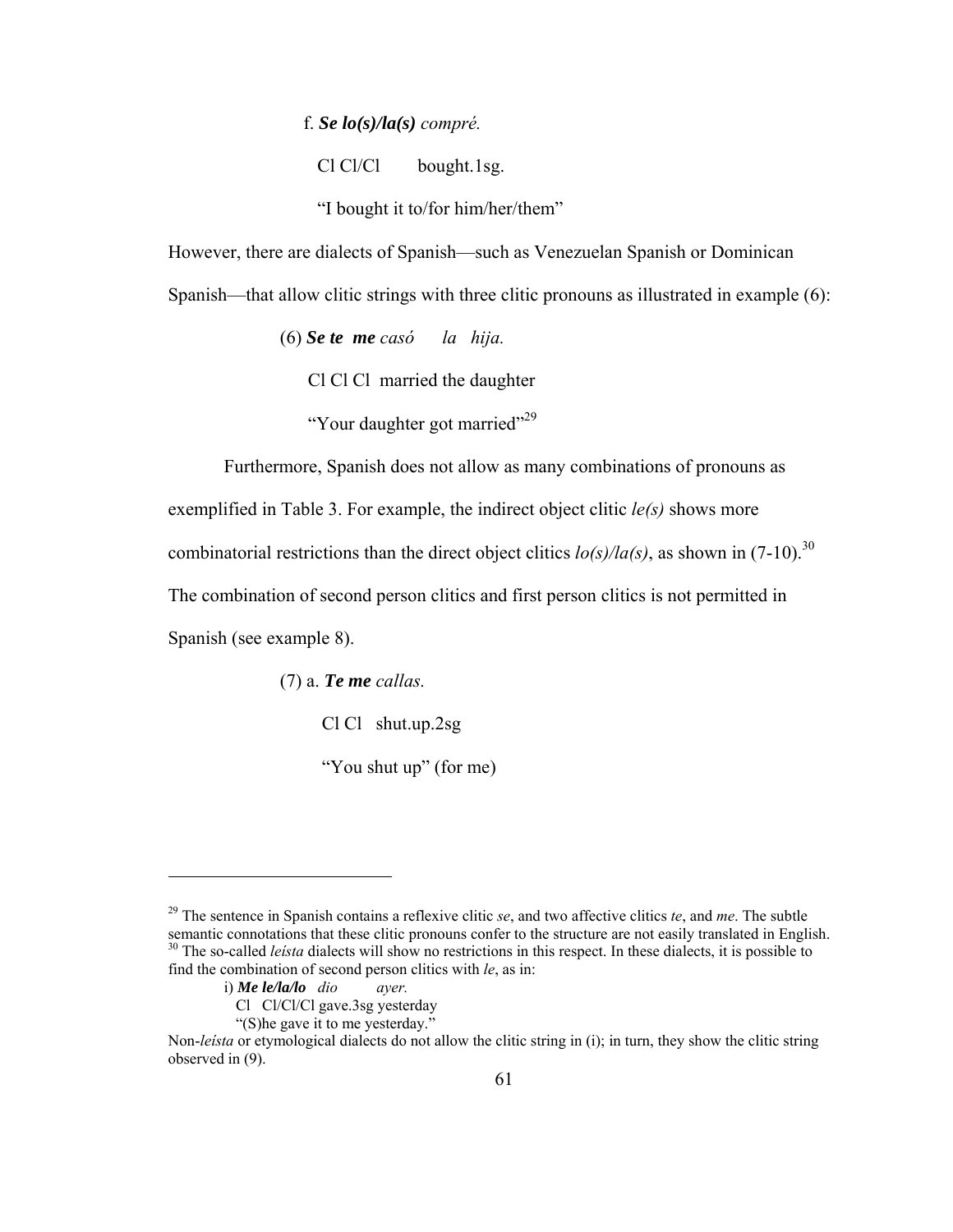b. *Te nos callas.* 

Cl Cl shut.up.2sg

"You shut up" (for us)

c. **\****Te le(s)**callas.* 

e. *Te lo(s)/la(s) compré.* 

Cl Cl/Cl bought.1sg

"I bought it/them for you"

(8) a. \* *Os me*

b. \* *Os le(s)*

c. \* *Os nos* 

d. *Os lo(s)/la(s) di.* 

Cl Cl /Cl gave.1sg

"I gave it/them to you guys"

(9) a. \* *Me le(s)*

b. *Me lo(s)/la(s) compras* 

Cl Cl/Cl buy.2sg

"You buy it/them to/for me"

 $(10)$  a. \* *Nos le(s)*<sup>31</sup>

b. *Nos lo(s)/la(s) compras.* 

Cl Cl/Cl buy.2sg

"You buy it/them for/to us"

1

<sup>&</sup>lt;sup>31</sup> See footnote 2.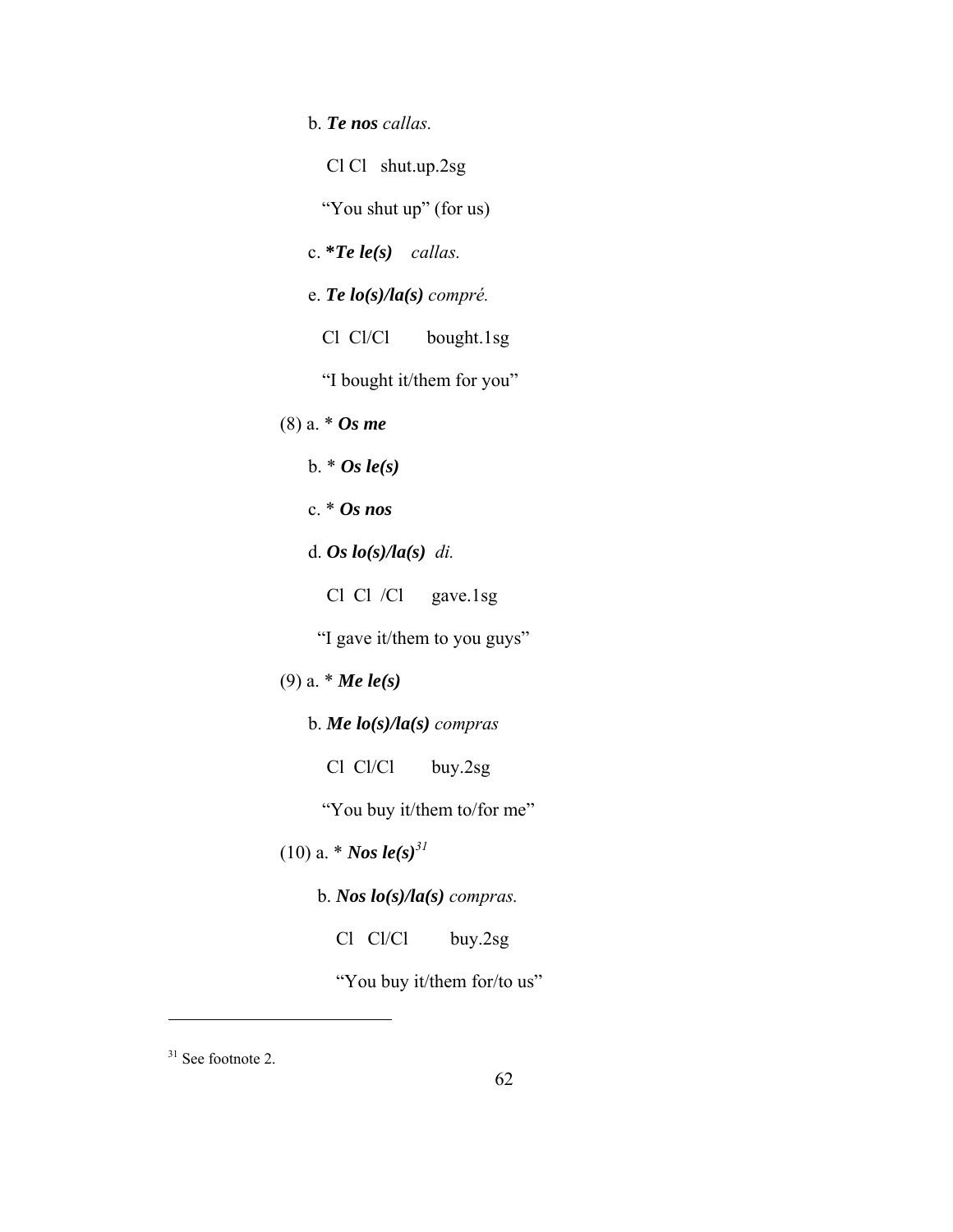Such data provide the main source of material employed in several analyses, both morphological and syntactic, that try to account for the coocurrence restrictions observed here. Thus, the next section offers an overview of the main morphological analyses of Spanish coocurrence restrictions.

#### **3.3 Morphological approaches to clitic strings**

The group of morphological analyses of coocurrence restrictions claims that clitic strings are ordered prior to their entrance into the syntactic component of the grammar. Syntactic analyses, on the other hand, argue that the different clitic strings are the result of different syntactic movements. As will be seen next, those analyses that defend a morphological approach to coocurrence restrictions can be grouped in two different sets: templatic approaches, and representational approaches.

#### **3.3.1 Templatic approaches to clitic strings**

 Morphological Templatic approaches (Perlmutter 1971; Wanner 1974; Bonet 1991, 1995, among others) propose that clitic strings follow a predetermined pattern (or template) that governs their surface linear order. Perlmutter (1971) is the first one to propose an analysis of Spanish clitic strings in terms of templates, and claims that the ordering of clitics is determined by a very specific constraint: the \*me lui/I-II constraint. This constraint establishes that in a clitic string including a direct object clitic and an indirect object clitic, the direct object clitic is always in the third person (11b), and both the indirect object clitic and the direct object clitic are phonologically weak, as shown in (11) from Bonet (1991: 183):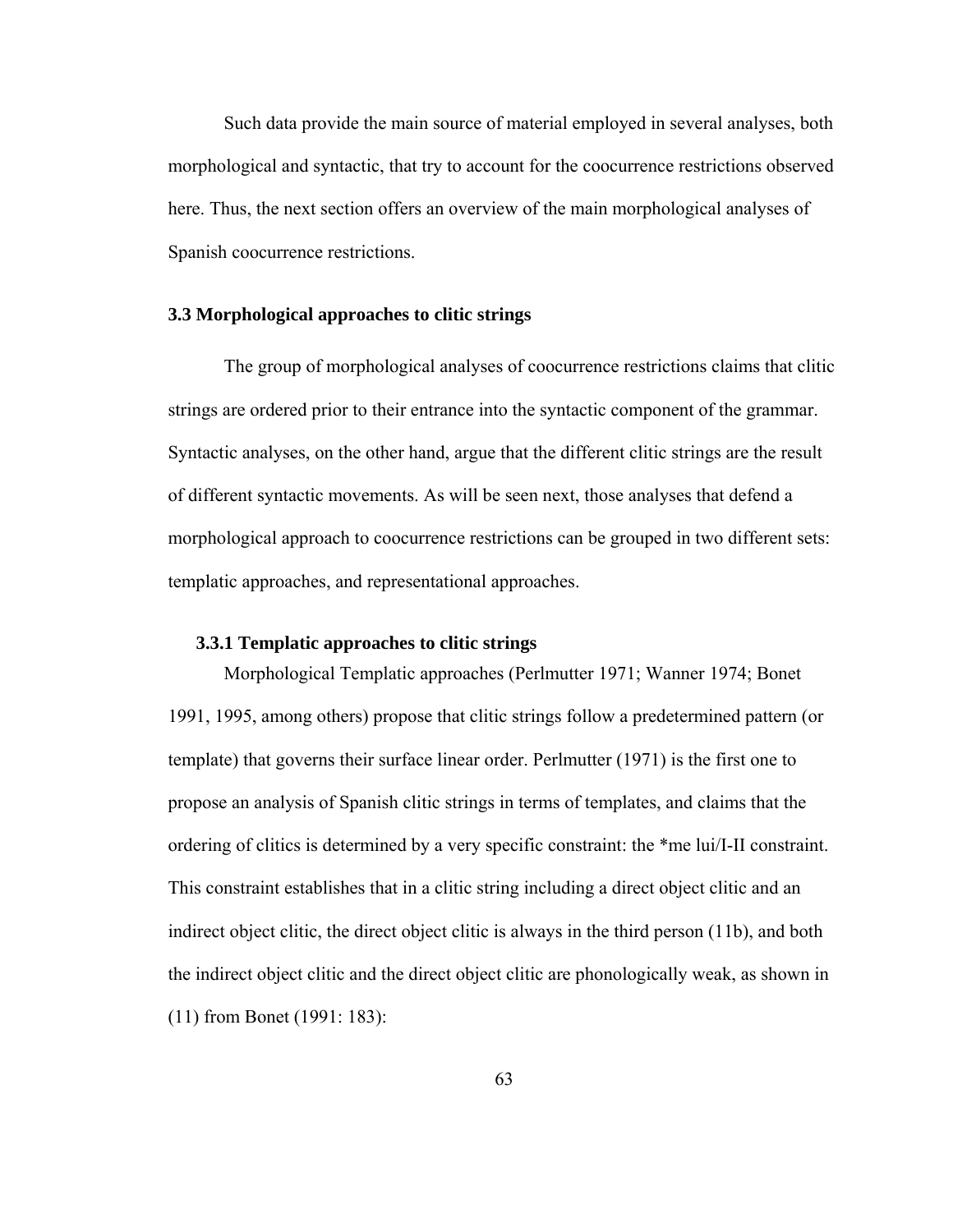(11) a. \**Lo me recomendaron.* 

Cl Cl recommended.3pl

b. *Me lo recomendaron.* 

Cl Cl recommended.3pl

"They recommended it to me"

c. \**Me te recomendaron.* 

Cl Cl recommended.3pl

d. *Te me recomendaron.* 

Cl Cl recommended.3pl

"They recommended you to me"

As can be observed in these examples, it appears that clitic strings in Spanish are ordered following a preestablished pattern. Thus, (11a, b) show that the first person clitic must always precede the third person clitic; this corresponds to the "me lui" part of the constraint. Conversely, the second part of the constraint— I-II — indicates that the second person clitic must always precede the first person clitic, as can be observed in examples (11c) and (11d).

 Perlmutter argues against an analysis of clitic strings that relies on syntactic rules and operations based on the following facts: i) clitic pronouns display a morpheme-like behavior and, among other things, form a word with their host; ii) clitic strings are rigid; and iii) there are languages that allow a relatively free word order, while no attested language allows free clitic order. The morpheme-like behavior of clitic pronouns is taken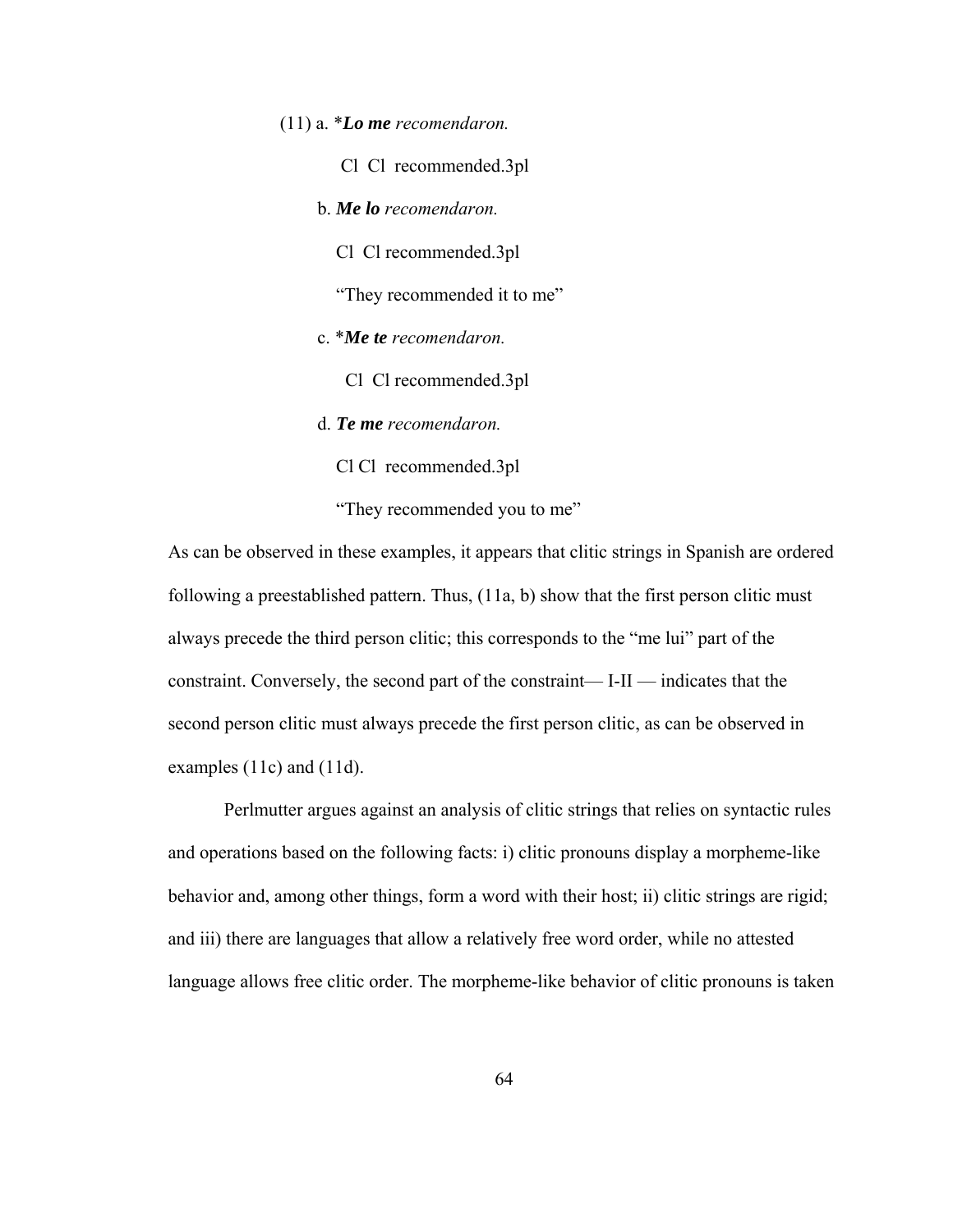by Perlmutter as an indication that clitic strings follow morphological rules and not syntactic rules.

 Even though Perlmutter claims that the linear ordering of the clitic string obeys the \*me lui/I-II constraint, Bonet (1991, 1995) notices that this morphological filter not only contains morphological information, such as person, but it also includes phonological information, such as stress. A similar critique can be made of Wanner's (1974) account of Italian clitic strings. Moreover, as Bonet points out, Perlmutter and Wanner fail to explain why the opaque surface forms of certain clitic strings—such as the so-called Spurious *se <sup>32</sup>* from Spanish—always contain an already existing clitic, and not a random arbitrary phonological sequence. Furthermore, the morphological rules proposed by Perlmutter and Wanner cannot explain why phenomena like the Spurious *se* Rule exist in natural languages.

 Emonds (1975, 1985) proposes a structure-preserving approach which very much resembles Perlmutter's Templatic Approach. He claims that the verb is surrounded by slots that are given morphological labels in a somewhat ad hoc fashion. These slots are filled with clitic pronouns through a feature-match or label-match mechanism.

 i) *Le compré caramelos.* Cl bought.1sg candy "I bought him/her candy" ii) \**Le los compré.* Cl Cl bought.1sg iii) *Se los compré*. Cl Cl bought.1sg "I bought them to him/her"

1

 $32$  The Spurious *se* rule determines that the third person indirect object *le(s)* is substituted by the clitic *se* whenever it is followed by a direct object clitic  $l_0(s)$ ,  $l_0(s)$ , as illustrated in the following examples: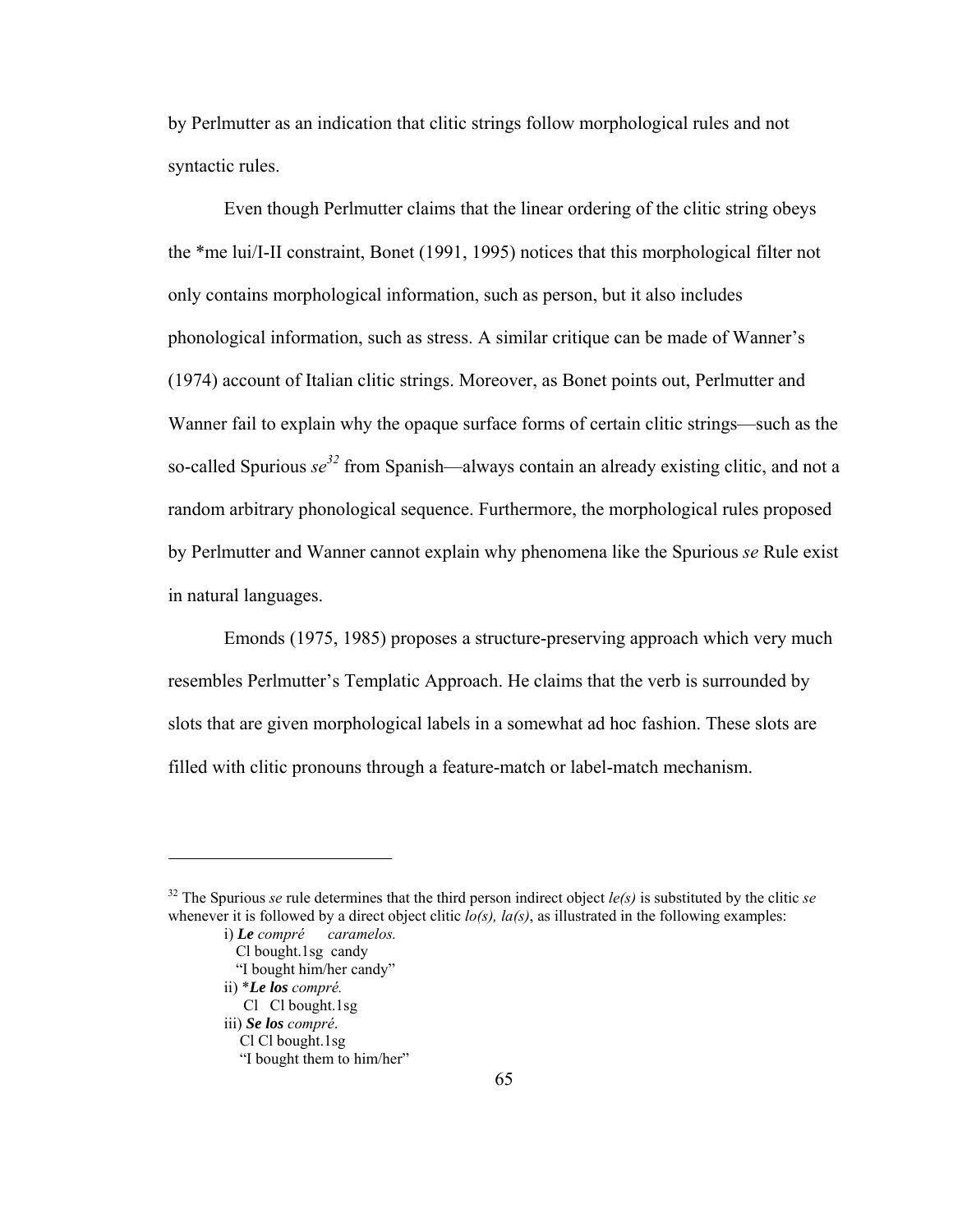Unfortunately, Edmonds cannot account for non-transparent surface strings, such as the Spanish *se lo*.

 Further developing Perlmutter's idea within the framework of Distributed Morphology (Halle 1990; Halle and Marantz 1993), Bonet proposes that pronominal clitics are hierarchical structures of morphological features whose linear order and combinations are accounted for in the Morphological Component of the language located between Spell-Out and the Phonetic Form. Bonet's main focus of study is nontransparent clitic combinations, such as those rendered by the Spurious *se* Rule in Spanish and Catalan.<sup>33</sup> She observes that clitic pronouns are not symmetrically distributed with respect to their verbal host, which is another indication that syntax does not govern the surface linear order found in clitic strings (contra Kayne 1994). Therefore, the linear order observed in clitic strings is not determined by syntactic operations, but by the mapping of pronouns to a template, as postulated in Perlmutter (1971). Moreover, Bonet argues that clitic pronouns do not occupy specific positions in the sentence that correspond with syntactic functions, against Edmonds (1985), as the following examples illustrate (from Bonet 1991, 1995):

> (12) a. *Te me recomendaron para el trabajo.*  Cl Cl recommended.3pl for the job "You were recommended to me for the job."

<sup>33</sup> Zwicky (1977) mentions the Spurious *se* Rule as an example of a morphological rule affecting special clitics, and states that, for the most part, rules governing the output of clitic pronouns are in general morphological in nature, rather than syntactic (Zwicky 1977: 16).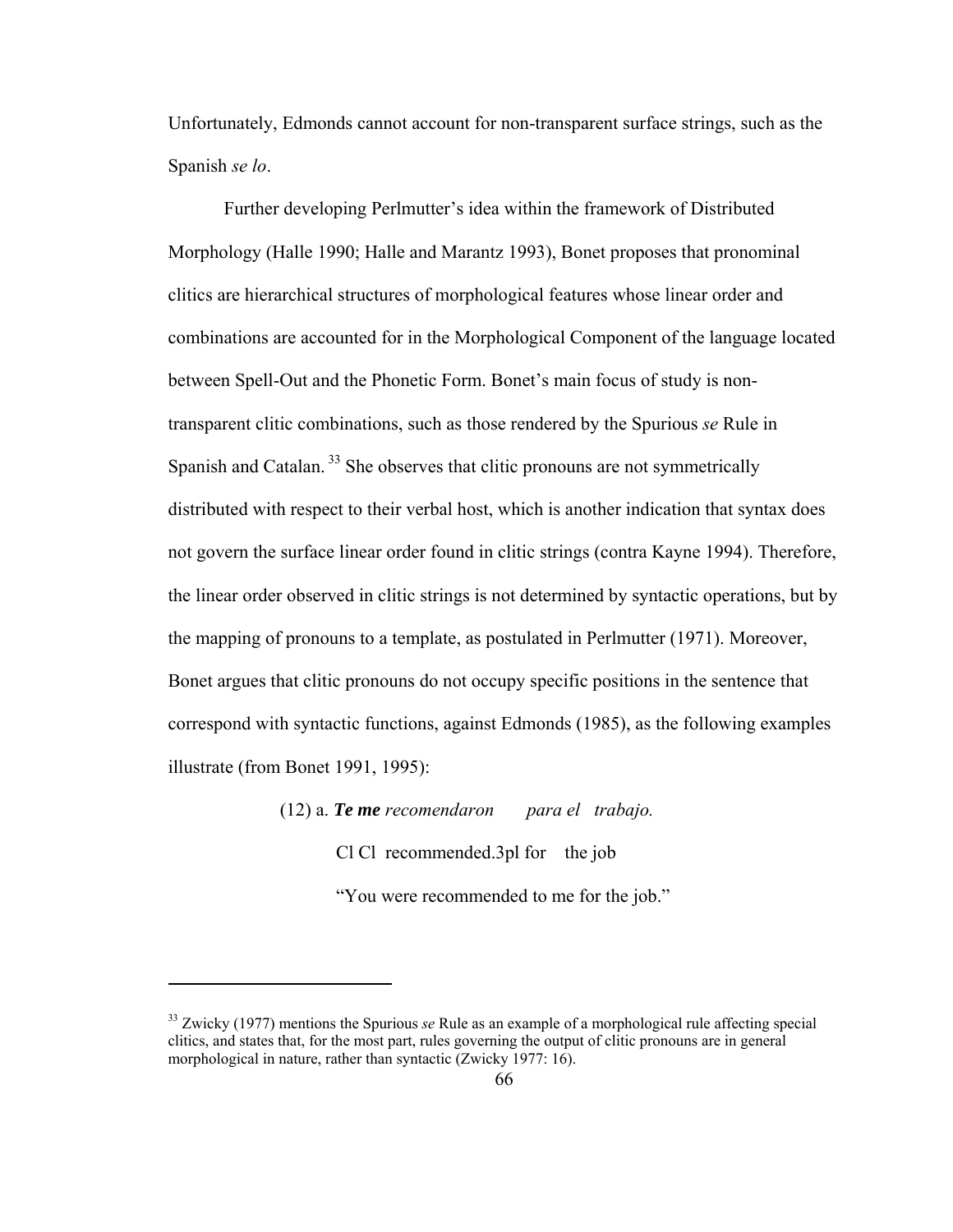b. *No te me enfades.* not Cl Cl get.angry.2sg "Do not get angry." c. *No te me enfado*. *34* not Cl Cl get.angry "I do not get angry."

The clitic pronouns that compose the string *te me* have very different syntactic functions in the sentences in (12). For instance, in (12a), *te* is a direct object clitic, while *me* is an indirect object clitics. In (12b), *te* is a reflexive clitic pronoun, while *me* is an ethical dative whose syntactic function can be equated to that of an adjunct. Finally, in (12c), *te* is an ethical dative, while *me* is a reflexive dative. If a syntactic approximation to the data were to be adopted, it would not be possible to explain in a clear and simple way why example (12b) shows the syntactic order reflexive-ethical, while (12c) shows the reverse order, unless the otherwise universally accepted claim that clitic strings are fairly rigid is false. It can be concluded from these examples that syntactic function alone cannot explain the linear order of clitic strings.

 Another compelling argument offered by Bonet in favor of a morphological approach and against a syntactic account of clitic combinations is the fact that, as mentioned also in Chapter 2, some colloquial Mexican Spanish and Uruguayan Spanish

<u>.</u>

 $34$  This sentence is ungrammatical in my dialect of Spanish and it could be a product of language contact between Catalan and Spanish.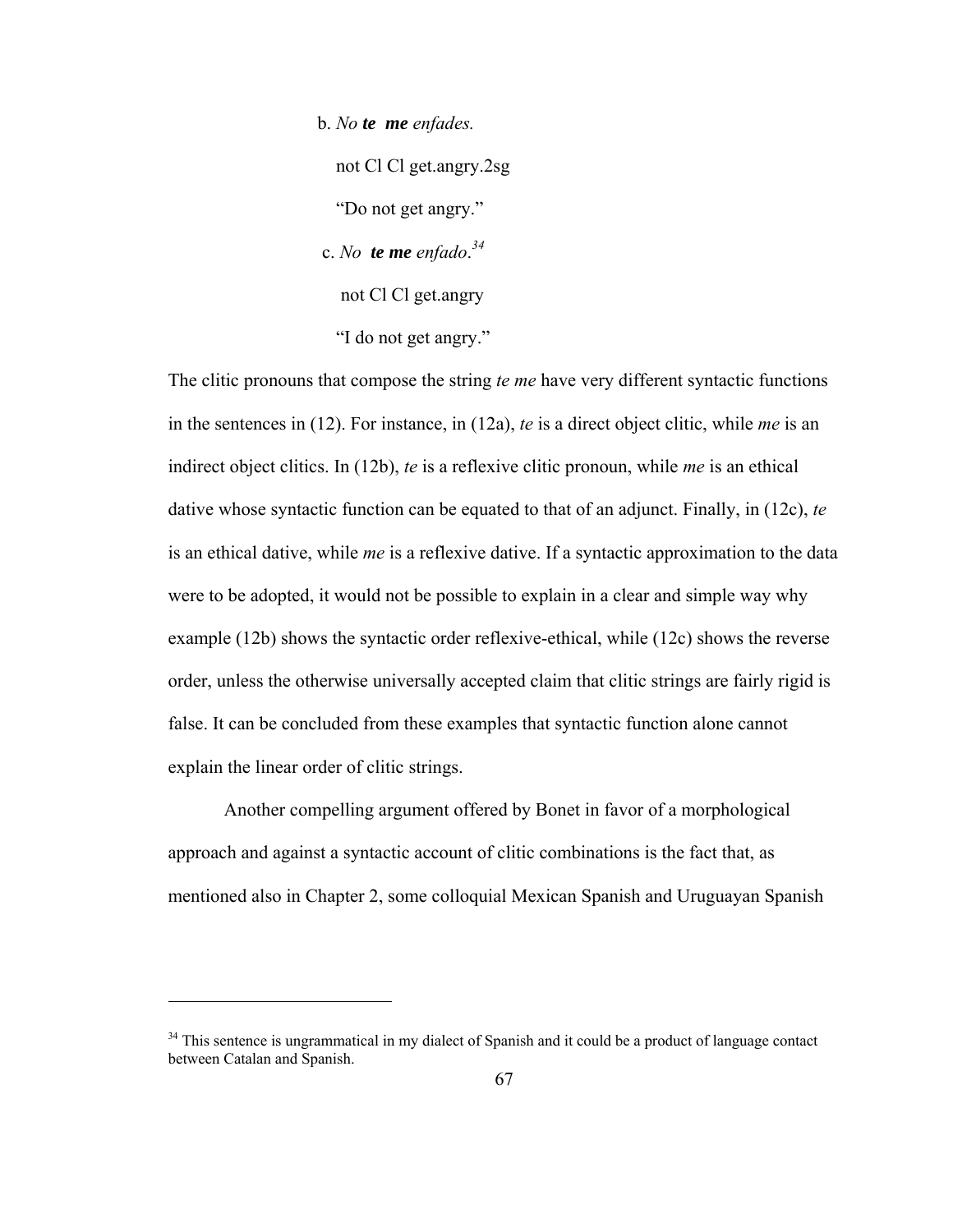monolingual dialects show a feature mismatch between clitic pronouns and their coreferential  $NPs^{35}$ :

(13) a. *Si ella<sub>i</sub> me quiere comprar el caballo<sub>k</sub>*, yo *se<sub>i</sub>**la<sub>k</sub>* venderé.

if she Cl wants to.buy the horse, I Cl Cl will.sell "If she wants to buy the horse from me, I will sell it to her"

b. *Si ellasi me quieren comprar el caballok, yo sei lask* 

 if they Cl want to.buy the horse, I Cl Cl *venderé.* 

will.sell

 "If they want to buy the horse from me, I will sell it to them"

c. *Si ellas<sub>i</sub>* me quieren comprar *el caballo<sub>k</sub>, yo se<sub>i</sub> los<sub>k</sub>* 

 if they Cl want to.buy the horse, I Cl Cl *venderé*.

will.sell

- "If they want to buy the horse from me, I will sell it to them"
- d. *Si ellasi me quieren comprar estok, yo sei lask venderé.*  if they Cl want to.buy this, I Cl Cl will.sell "If they want to buy this from me, I will sell it to them"

<sup>&</sup>lt;sup>35</sup> Similar examples can be found in Kany (1945: 109-112) for Uruguayan Spanish. Gili Gaya (1948: 208) mentions the same phenomena for Aragonese Spanish.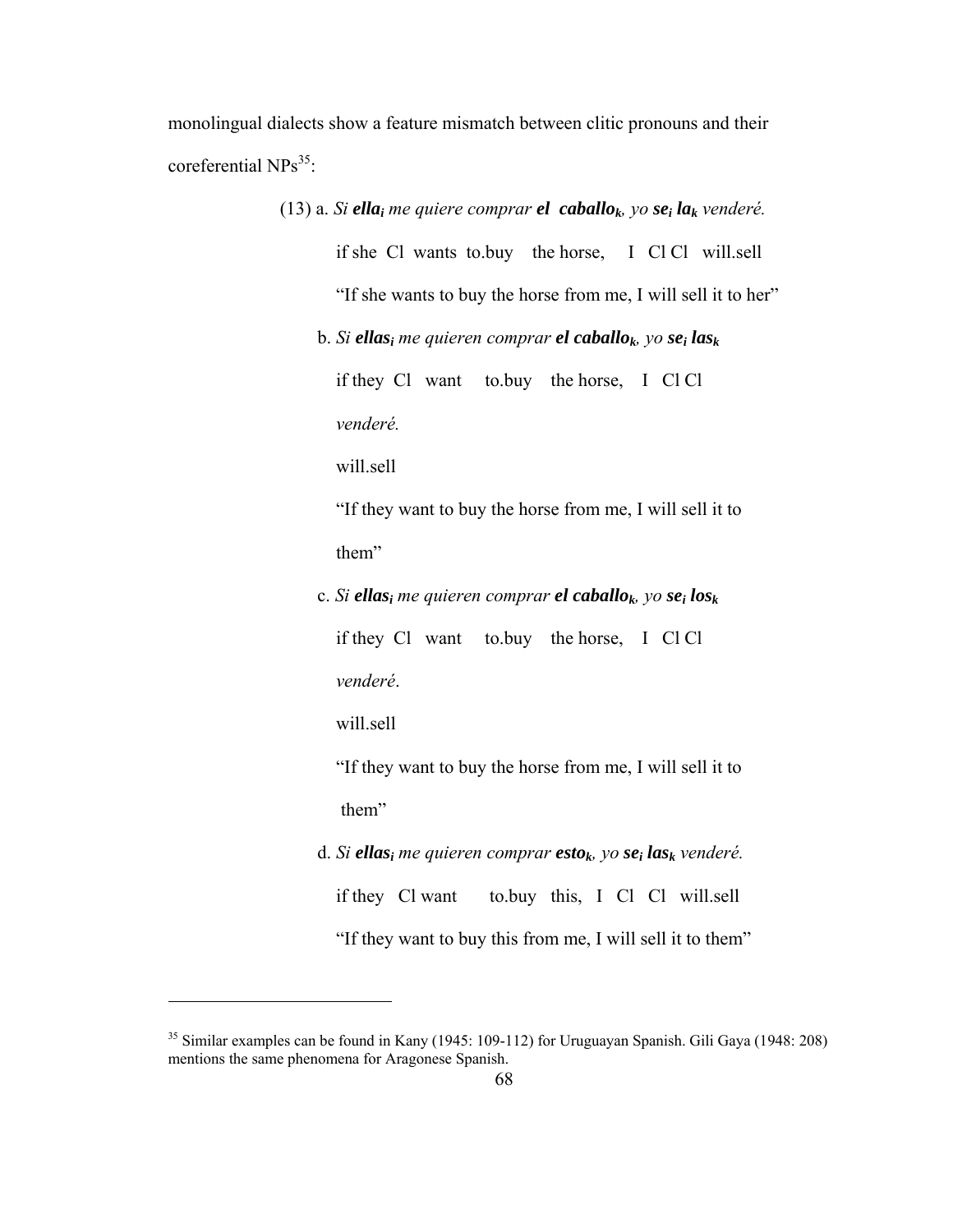As these examples show, the direct object pronoun *la* in (13a) agrees in gender with the indirect object NP *ella*, and not with its coreferential direct object NP *el caballo*. Examples (13b) and (13d) show that the direct object pronoun *las* agrees in gender and number with the indirect object NP *ellas*, and not with its coreferential masculine singular NP *el caballo* (13b) and *esto* (13d). Finally, in example (13c) the feature mismatch is partial, since the direct object clitic *los* agrees in masculine gender with its coreferential NP *el caballo* and in number (plural) with the indirect object NP *ellas*.

 Bonet claims that feature spreading can easily account for the feature mismatch seen in paradigm (13). According to Bonet's feature spreading hypothesis, the features feminine and plural are left stranded (13b, 13d) and they spread onto the Agreement node headed by the direct object clitic. In (13a), only the feature feminine is left stranded, and it spreads onto the Agreement projection headed by the direct object clitic. She further discards explanations based on distance or processing because in all the examples the direct object NP is closer to the direct object clitic pronoun than the indirect object NP with which the direct object clitic agrees.

 Hock (1996) also advocates a morphological account of clitic combinations and against a syntactic approach. The author claims that the Morphological Component of Language has devices that can account for several phenomena observed in clitic strings. For example, the combination of phonologically identical clitics is generally not allowed across languages, as illustrated in the Spanish example in (14). This tendency to avoid repetition of phonologically identical morphemes is easily explained by the "repeated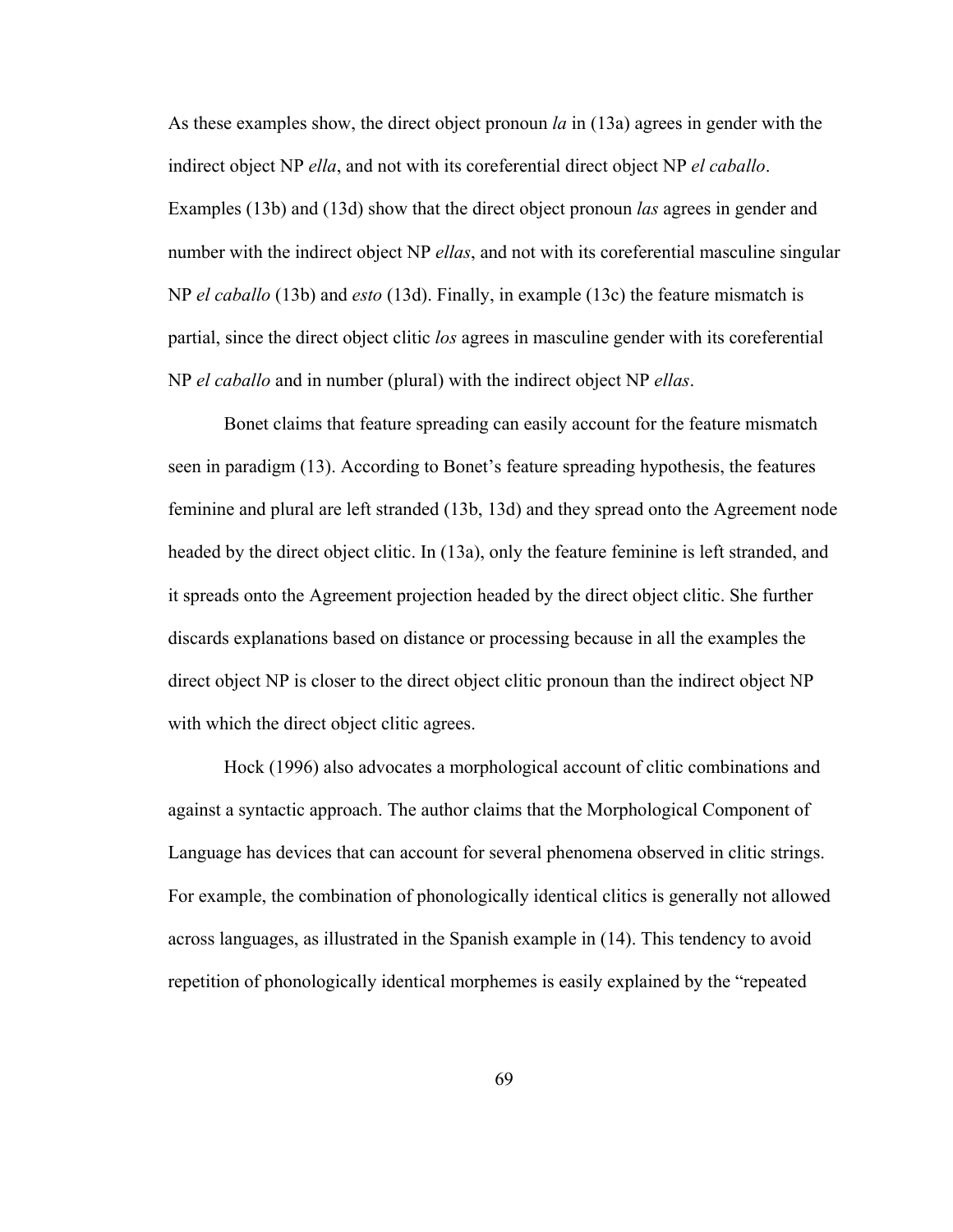morph constraint" (see references in Hock 1996), which has no syntactic motivation whatsoever.

(14) \**Se se lava.* 

Cl Cl washes.3sg

"One washes oneself"

Wanner (1974) proposes coocurrence restrictions to rule out sequences of phonologically identical clitics. However, he claims that clitic pronouns depend on phonological information in order to determine the surface linear order of the string, and not on morphological information, as argued by Hock. Exceptions to this tendency can be found in the Italian dialect of Conegliano (15), and Valencian Catalan (16); both languages display what Bonet calls "transparent" output forms of clitic pronouns (examples from Bonet 1991, 1995):

(15) *Si si lava<sup>36</sup>*

Cl Cl washes.3sg

"One washes oneself"

 (16) *Als xiquets, els llibres, els els portaré després.* to.the boys the books Cl Cl will.take.1s. later "I will take the books to the boys later"

 All in all, morphological Templatic approaches can certainly account for a variety of facts that other approaches fail to explain. However, there are several problems that these approaches face. For example, as pointed out in §2.2, there is no language that

<sup>&</sup>lt;sup>36</sup> Notice the ungrammatical Spanish counterpart in (14).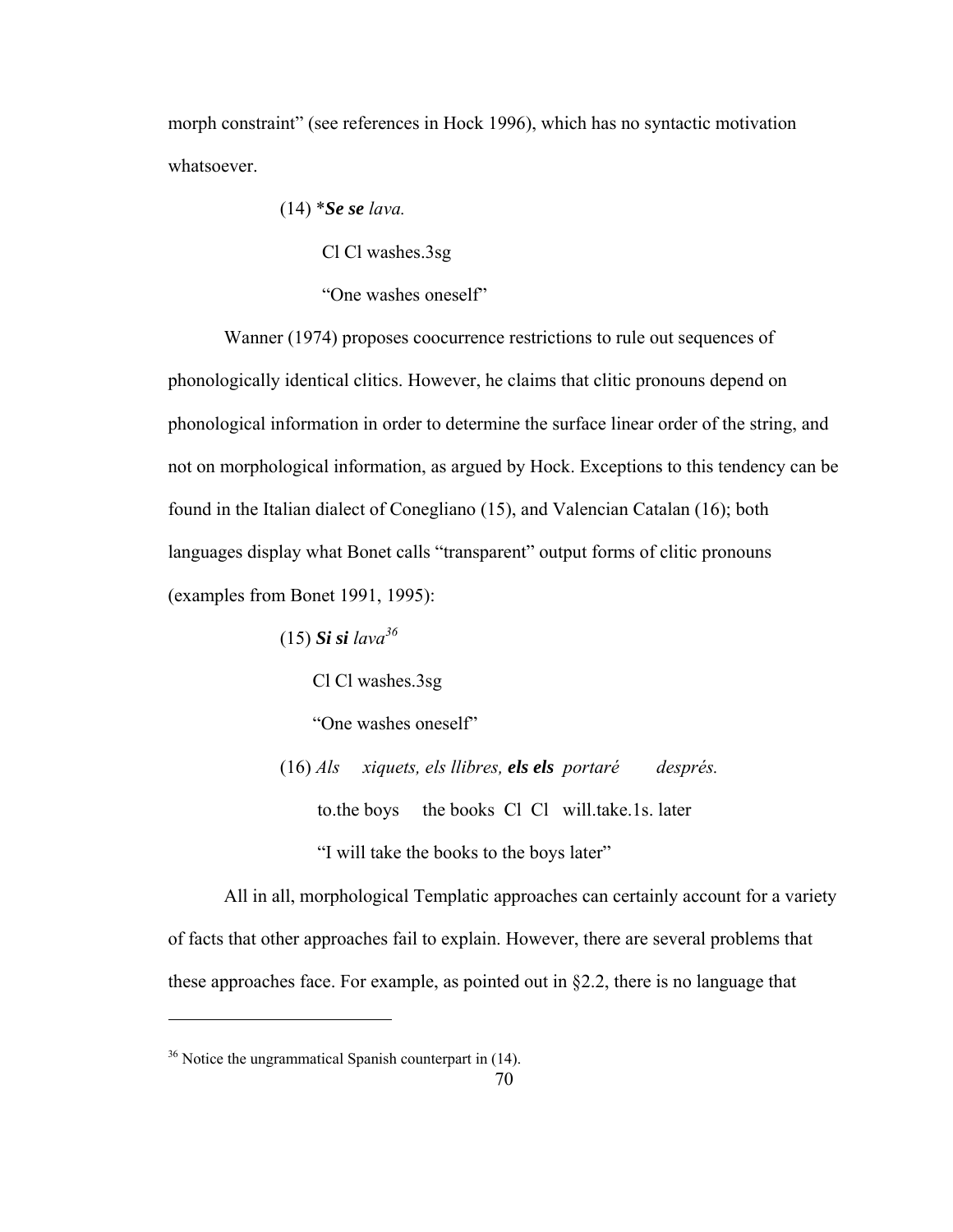allows all possible orders and combinations (Wanner 1974; Zwicky 1977). Most importantly, Templatic approaches face a crucial theoretical problem. This type of approach claims to provide morphological explanations for the different phenomena observed in clitic strings; nevertheless, the information used to account for the surface linear combination of clitic pronouns come from different sources. Bonet, for instance, uses feature and syntactic constituency information together with the argumental vs. nonargumental status of the pronouns involved in the clitic string in order to determine their surface linear order. Perlmutter employs morphological information (i.e. person), and phonological information (i.e. stress). Therefore, it is not clear whether morphological information alone can determine the combination of clitic pronouns in a string. Finally, these approaches cannot account for the possible combinations attested in different languages, and, more importantly, they cannot rule out some of the ungrammatical strings.

# **3.3.2 Representational approaches**

Representational approaches or Optimality approaches are found to be similar to Templatic approaches in terms of explanatory adequacy. This type of approach has been mainly developed by Grimshaw (1997, 2001) for Spanish. Thus, following Bonet (1991, 1995), Grimshaw (1997, 2001) develops a constraint-driven analysis of clitic strings in which the surface output form is chosen among the available inventory of clitic pronouns in a particular language. One of the advantages that this type of analysis poses is the fact that non-arbitrary outcomes can be easily explained, as opposed to other analyses (Perlmutter 1971; Wanner 1974). Given the general tendency to avoid phonologically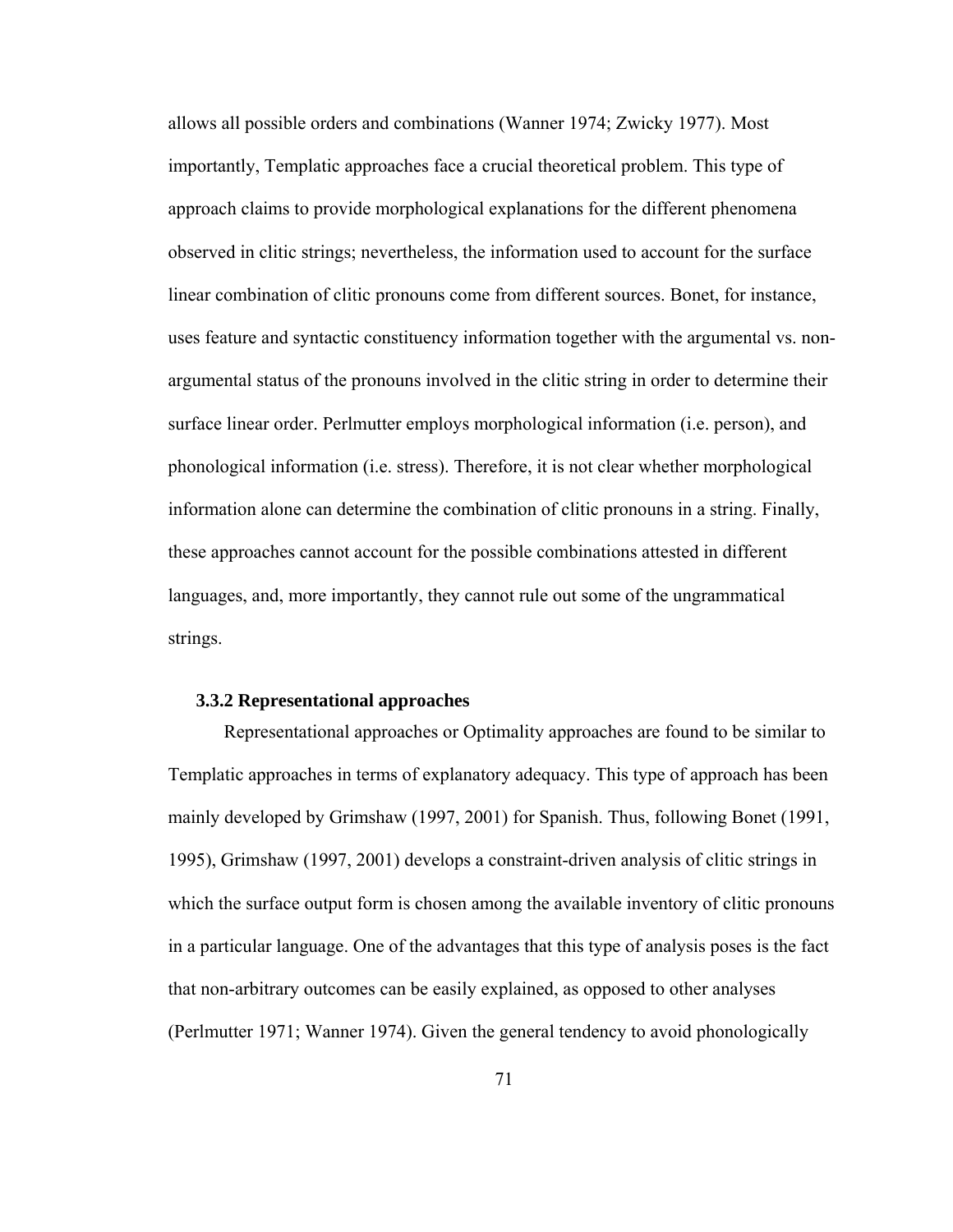identical sequences, the unexpected clitic form that surfaces in opaque combinations is the best form available within the clitic inventory of the particular language in question.

 Crucially, an Optimality analysis can account for those dialects displaying transparent output forms, such as the Italian in Conegliano (15) or Valencian Catalan (16), as illustrated in the following tableau from Grimshaw (1997: 182):

Input:  $\leq$ [3 pl] [R 3 pl]>

| Candidates                 | <b>PARS</b> | FIL            | PAR        | <b>FILL</b> | $*_{X}$ | <b>PARS</b> | FIL       | $*$ | $*1$   |
|----------------------------|-------------|----------------|------------|-------------|---------|-------------|-----------|-----|--------|
|                            | ER          | L <sub>R</sub> |            | <b>PER</b>  | X       | E           |           |     |        |
|                            |             |                | <b>PER</b> |             |         | <b>NUM</b>  | <b>NU</b> |     |        |
|                            |             |                | P          |             |         |             | M         |     |        |
| a. $\mathcal{F}$ si+si     | $\ast$      |                | $***$      |             | $\ast$  | $***$       |           |     |        |
| $(R)(P)(N)+(R)(P)(N)^{37}$ |             |                |            |             |         |             |           |     |        |
| b. $ci+si(R)1$             | $\ast$      |                | $***$      | $*1$        |         | *           |           |     | $\ast$ |
| $pl+(R)(P)(N)$             |             |                |            |             |         |             |           |     |        |

### **Table 4. Clitic coocurrence in Conegliano**

 $\overline{a}$ 

Moreover, Grimshaw can also explain the feature mismatch observed in, for example, colloquial Mexican Spanish and Uruguayan Spanish exemplified in (13) above. According to Grimshaw, the apparent mismatch obeys a highly-ranked constraint of the grammar that establishes a featural asymmetry for gender and number features. The parse(number) and parse(gender) constraints proposed by Grimshaw stipulate that it is preferable to parse the marked number and/or gender feature (plural and feminine respectively) in the wrong clitic than to not parse it at all.

 Grimshaw's approach resembles Bonet's in the sense that a systematic choice of clitics in opaque surface forms is provided. The output clitic form is the best one

 $37$  (R) stands for Reflexive; (P) stands for Person; and (N) stands for Number.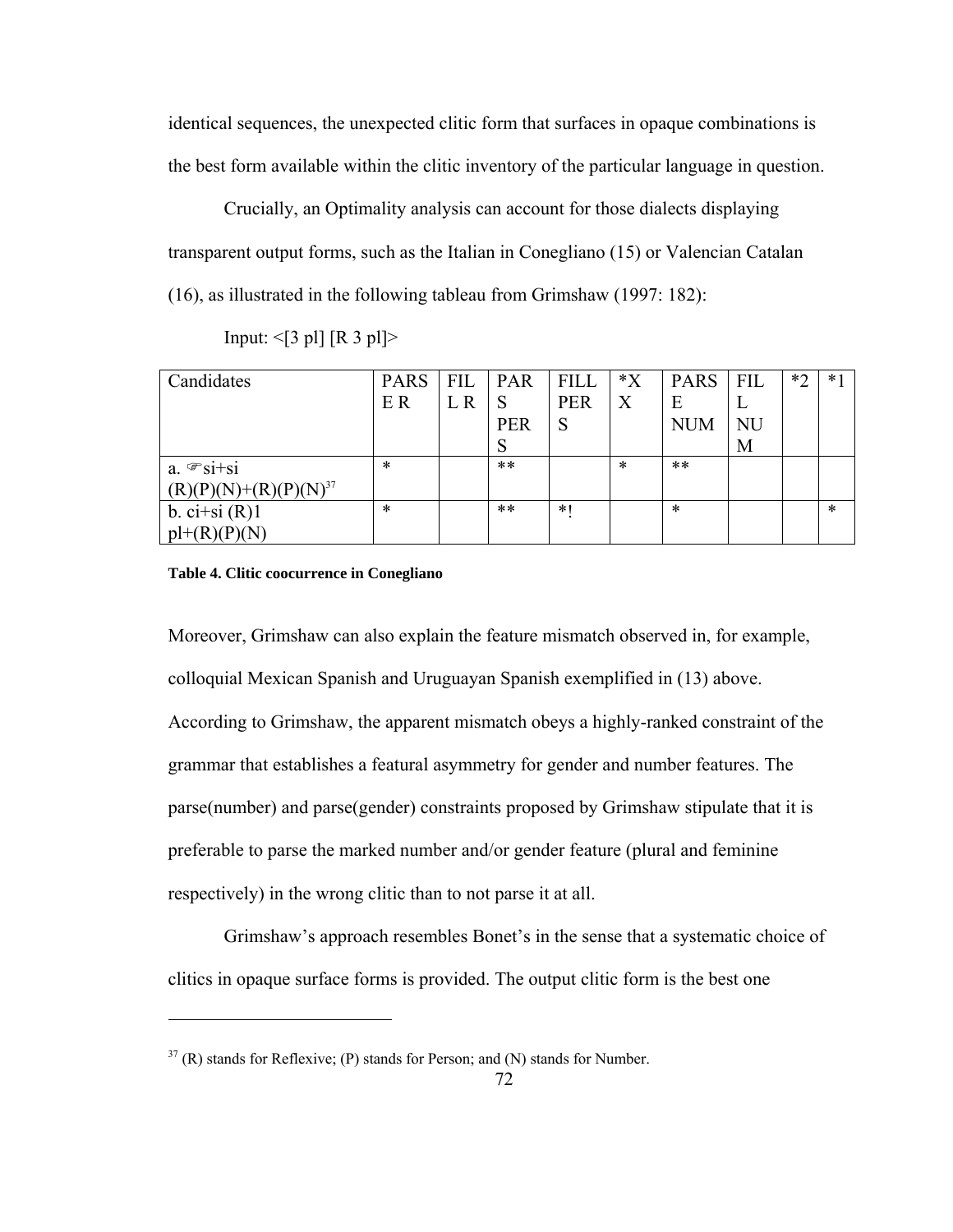available in the inventory of clitic pronouns as determined by the rankings of faithfulness constraints and illustrated in the following tableau from Grimshaw (1997: 176):

| Candidates          | <b>PARSE</b> | <b>FILL</b>  | <b>PARSE</b> | <b>FILL</b> | <b>PARSE</b> | <b>FILL</b> |
|---------------------|--------------|--------------|--------------|-------------|--------------|-------------|
|                     | $\mathbf R$  | $\mathbb{R}$ | <b>PERS</b>  | <b>PERS</b> | <b>NUM</b>   | <b>NUM</b>  |
| $a. \circ$ si       |              |              | $\ast$       |             | $\ast$       |             |
| $(R)(P)(N)(C)^{38}$ |              |              |              |             |              |             |
| b. mi               |              |              | $\ast$       | $*1$        | $\ast$       | $*1$        |
| (R) 1 sg(C)         |              |              |              |             |              |             |
| c. ti               |              |              | $\ast$       | $*1$        | $\ast$       | $*$         |
| (R) 2 sg (C)        |              |              |              |             |              |             |
| d. ci               |              |              | $\ast$       | $*1$        |              |             |
| (R) 1 pl (C)        |              |              |              |             |              |             |
| e. vi               |              |              | $\ast$       | $*1$        |              |             |
| $(R)$ 2 pl $(C)$    |              |              |              |             |              |             |
| f. lo/la            |              | $*$          | $\ast$       |             | $\ast$       | $\ast$      |
| $R(P)$ sg acc       |              |              |              |             |              |             |
| $g.$ li/le          |              | $*$          | $\ast$       |             |              |             |
| $R(P)$ pl acc       |              |              |              |             |              |             |
| h. gli/le           |              | $*$ (        | $\ast$       |             | $\ast$       | $\ast$      |
| $R(P)$ sg dat       |              |              |              |             |              |             |

Input:  $\leq$ [3 pl]>

### **Table 5. The impersonal is the least marked clitic**

 $\overline{a}$ 

Representational approaches to clitic combinations are nonetheless problematic. The constraints of Universal Grammar determine the output form of the clitic string in any given language; however the universality of the constraints used by Grimshaw in her analysis is to be questioned. Although her account in terms of the Universal Markedness Hierarchy is descriptively adequate, it remains stipulative and highly unmotivated. Furthermore, Grimshaw predicts unattested clitic systems; she postulates a Clitic Lexicon in terms of features and generalizations such as the fact that all and only (R)eflexive

<sup>&</sup>lt;sup>38</sup> All the abbreviations are the same as in the previous tableau. (C) stands for Case.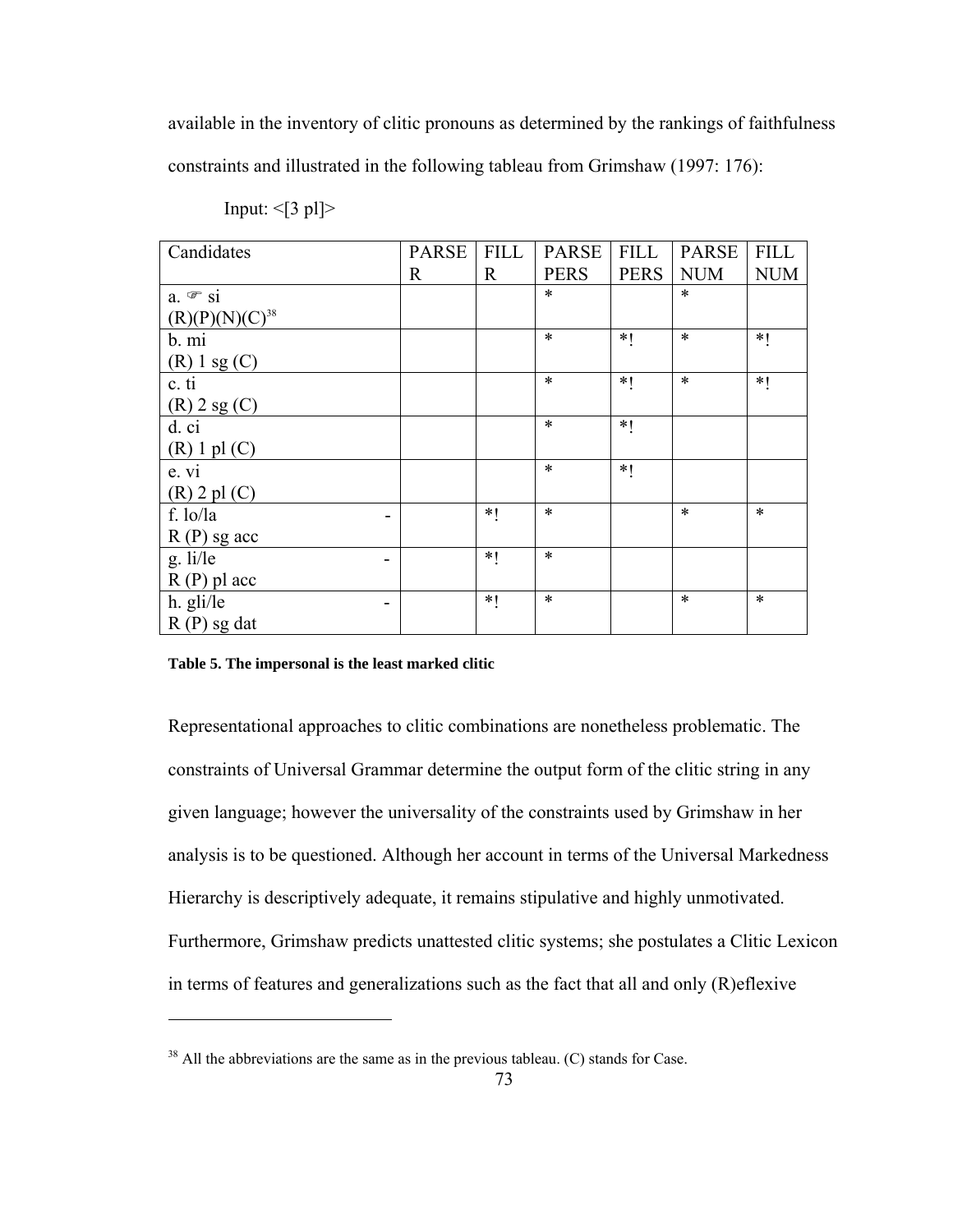clitics mark person (except for *se*), and all and only –R(eflexive) clitics are (P)erson. Such generalizations, nevertheless, do not explain why clitic systems in which all and only P(erson) clitics are specified for G(ender) are unattested in Romance, yet predicted by Grimshaw's analysis, as pointed out in Heap (2005). In addition, she cannot account for the variation or the asymmetries found between person and number features. For instance, the variation in the combination of clitic pronouns shown in (17) is very common among the dialects of Spanish:

> (17) a. *Se me rompió el vaso.<sup>39</sup> Me se rompió el vaso.*  Cl Cl broke the glass "My glass broke" b. *Se te rompió el vaso. Te se rompió el vaso.*  Cl Cl broke the glass "Your glass broke"

<u>.</u>

<sup>&</sup>lt;sup>39</sup> The combinations *me se* and *te se* are undoubtedly substandard varieties attested both in Spanish and in Latin America (see Heap 2005: 87 and references cited therein).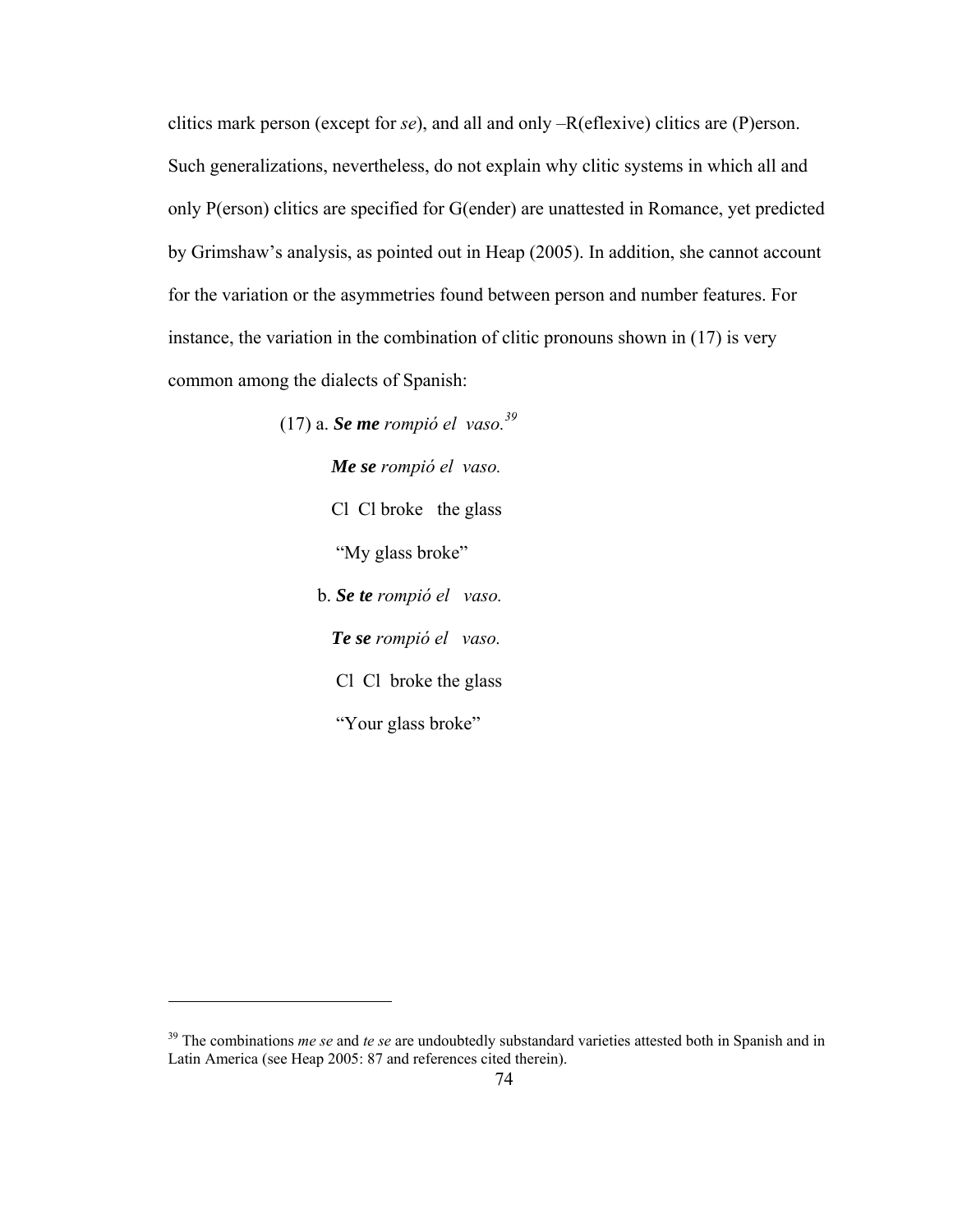c. *Se nos rompió el vaso. \*Nos se rompió el vaso*. *40* Cl Cl broke the glass "Our glass broke"

 Heap (2005) argues that a theory of constraint interaction is not enough to account for the facts just described. He puts forth an analysis in which constraint interaction is implemented with a hierarchical morphological representation that renders a structural markedness model, as offered by Feature Geometry. Crucially, this model allows for a very restricted margin of variation that accounts for the coocurrence restriction data found cross-linguistically and cross-dialectally in Romance. He himself admits that this type of account cannot provide an explanation for all the aspects presented by clitic combinations due to the cross-linguistic heterogeneity observed in clitic strings.

# **3.4 Syntactic approaches to clitic strings**

 Morphological approaches to clitic strings are not completely satisfactory, as they cannot account for all the facts observed in the combination of clitic pronouns. Therefore, a number of researchers have proposed various syntactic analyses that attempt to explain the data adequately (see, for example, Anagnostopoulou 2005; Kayne 1994; Nicol 2005;

<sup>40</sup> Whatever constraint preventing the combination of the clitics *nos* and *se* is not phonological, as the sequence of voiceless alveolar fricatives can be found in Spanish:

i) *Nos seca con la toalla.*

Cl dries.3sg with the towel

 <sup>&</sup>quot;(S)he dries us with the towel"

ii) *Lo(s) seca con la toalla.*

Cl dries.3sg with the towel

 <sup>&</sup>quot;(S)he dries him/it/them with the towel"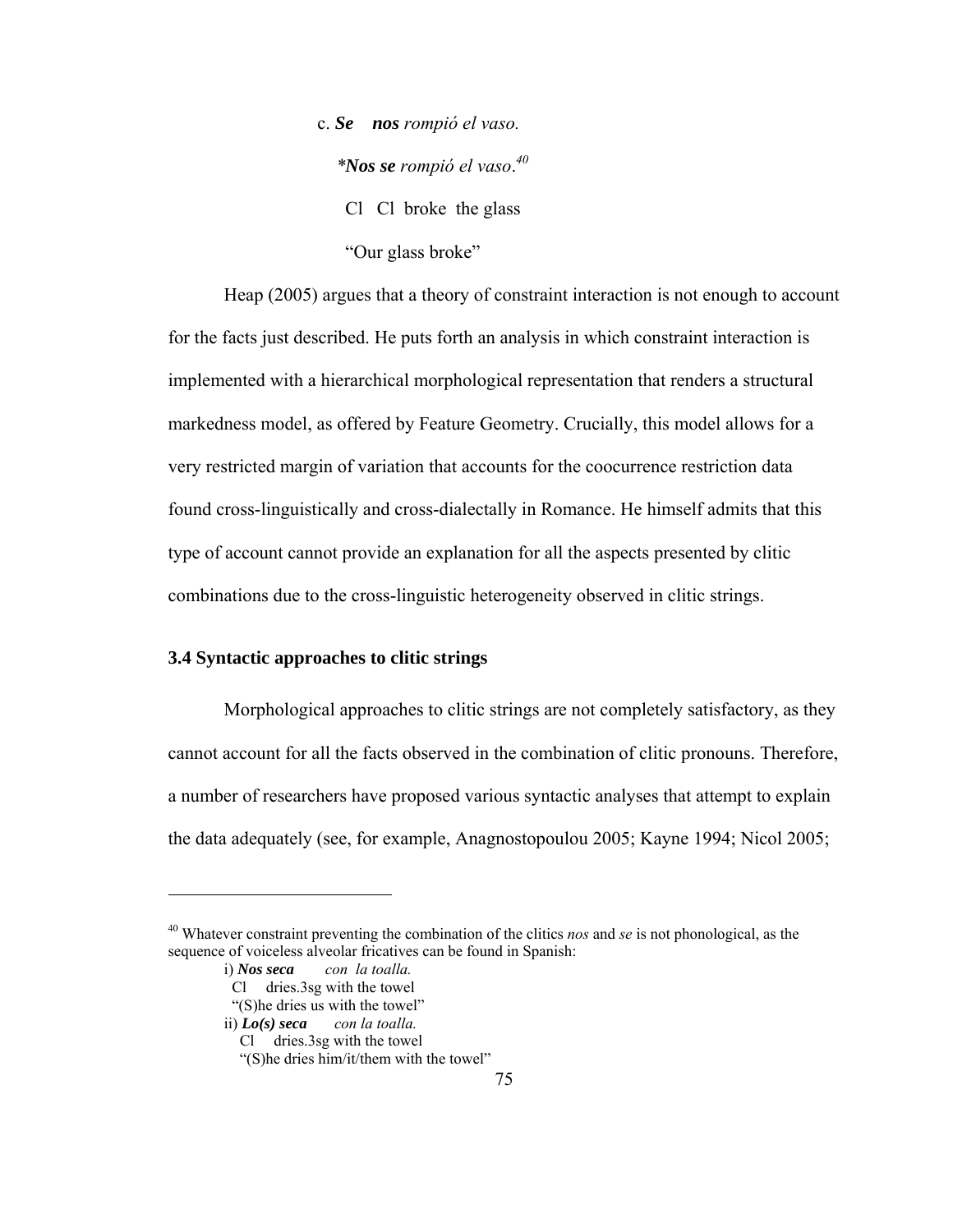Rivas 1977 for Spanish; and Terzi 1999 for Greek); the most influential and relevant ones will be discussed next.

 Laka (1993) argues that clitic strings must be governed by syntactic constraints, because the morphological component cannot always provide an explanation for certain facts observed in structures containing clitic strings. For example, the contrast displayed in (18), from Laka (1993), cannot be accounted for in strictly morphological terms:

(18) a. \**Pedro sei mek entrego* **prok** *a la policía.* 

Pedro Cl Cl handed.over to the police b. *Tei me han vendido* **proi** *al enemigo.*  Cl Cl have.3pl sold to.the enemy "They have sold you to the enemy."

It appears that the argumental vs. non-argumental status of the clitic pronouns involved in the structure is important, as already argued by Bonet (1991, 1995). Laka takes this fact as an indication that the syntactic structure determines the surface linear order of clitic strings, and not the conditions imposed by the Morphological Component of the Grammar.

 Ordóñez (2002) too argues against a morphological explanation of clitic ordering, and provides a syntactic approach to account for random combinations of clitic pronouns in Romance. He proposes that the restrictions on the combination of clitic pronouns result from the interaction of a restrictive theory of adjunction possibilities (contra Kayne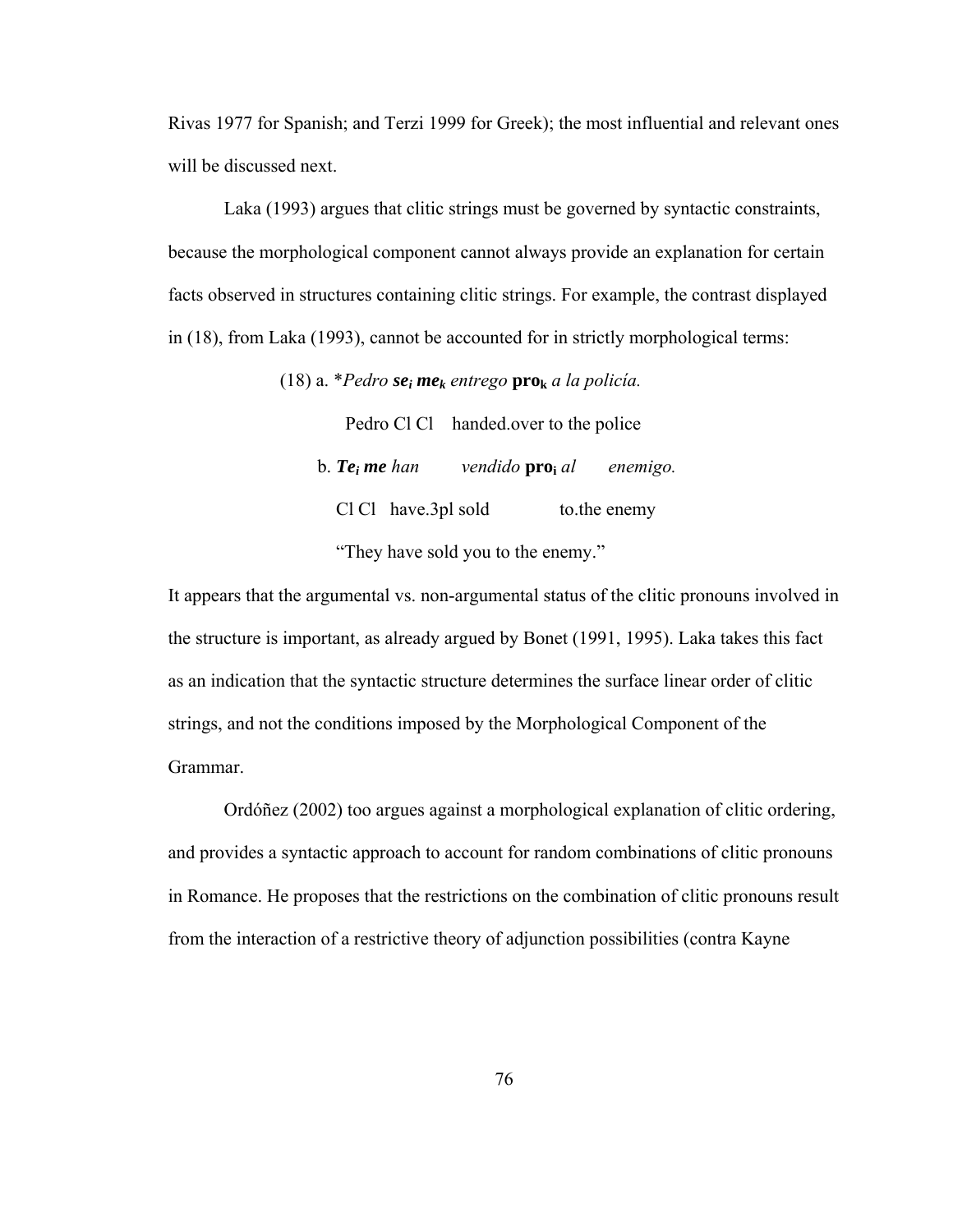$1994$ <sup>41</sup> with both head movement and XP movement. Ordóñez argues that two different structures are needed in order to capture the difference between those languages in which clitic strings are indivisible (19) and languages that show clitic splitting as illustrated in the Franco-Provençal example in (20) from Uriagereka (1995) (see also Chenal 1986 for more examples from different French dialects):

(19) a. *Me lo puede dar mañana.* 

Cl Cl can.3sg. to.give tomorrow

"(S)he can give it to me tomorrow"

b. \**Me puede darlo mañana.* 

Cl can.3sg. to.give.Cl tomorrow

c. \**Lo puede darme mañana.* 

Cl can.3sg to.give.Cl tomorrow

 $(20)$   $\boldsymbol{T}'$ *an-te* deut-*lo*.

1

Cl-have-they said-Cl

"They have said it to you."

Ordonez's analysis can account for not only random orderings of clitic pronouns across Romance languages, but also opaque surface forms. Crucially, he can also explain why the combinatorial possibilities of clitic pronouns are far more restricted than those of argumental NPs without having to resort to negative constraints that complicate the theory unnecessarily (Perlmutter 1971; Bonet 1991, 1995). Ordóñez argues that clitic

 $41$  Kayne (1994) claims that sequences of clitics cannot be analyzed as successive adjunction to the same head, because that violates the Linear Correspondence Axiom. Thus, he proposes a syntactic account in which clitic pronouns involve adjunctions to distinct functional heads, or adjunctions of one clitic to another.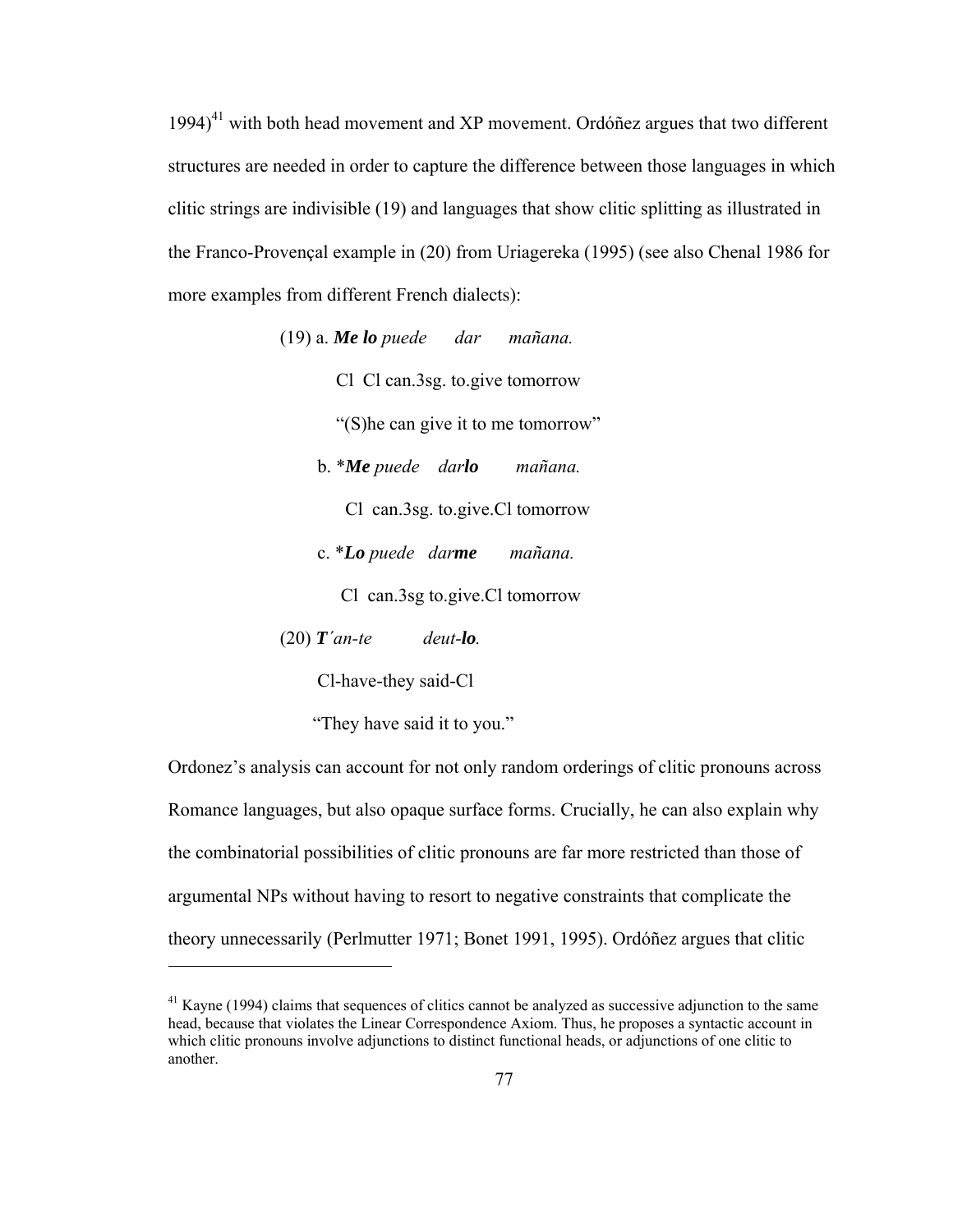strings are sensitive to the syntactic context in which they appear, and that the rigidity posed by a template contradicts some cases of variability in clitic strings as observed, for instance, in French. $42$ 

 Uriagereka (1995) focuses on coocurrence restrictions in Spanish, and argues that the restrictions discussed in §3.2 are caused by the difference between strong clitics (derived from Latin personal pronouns) and weak clitics (derived from Latin demonstratives). Uriagereka observes that two strong clitics may not cooccur, as illustrated in (21a-21d), while the combination of a strong clitic and a weak clitic is allowed, as illustrated in  $(21e - 21f)^{43}$ 

(21) a. \**Te me entregaron a ti.* 

Cl Cl gave.3pl to you

b. \**Te nos entregaron a ti.* 

Cl Cl gave.3pl to you

c. \**Os me entregaron a vosotros.* 

Cl Cl gave.3pl to you(pl)

d. \**Os nos entregaron a vosotros.* 

Cl Cl gave.3pl to you(pl)

 $42$  There is evidence from languages outside the Romance family that support a syntactic analysis of clitic strings. Terzi (1999), for example, notices that the order of the clitic string can be reversed in Greek imperative constructions (also in French). Like Ordóñez (2002), Terzi takes this apparent optionality as an indication that clitic pronouns must be able to adjoin to their hosts in a split fashion.

 $43$  The order weak + strong is also allowed, as attested in Aragonese (example from Uriagereka 1995):

i) *Lo te diré.*

Cl Cl will.tell.1sg

 <sup>&</sup>quot;I will tell it to you"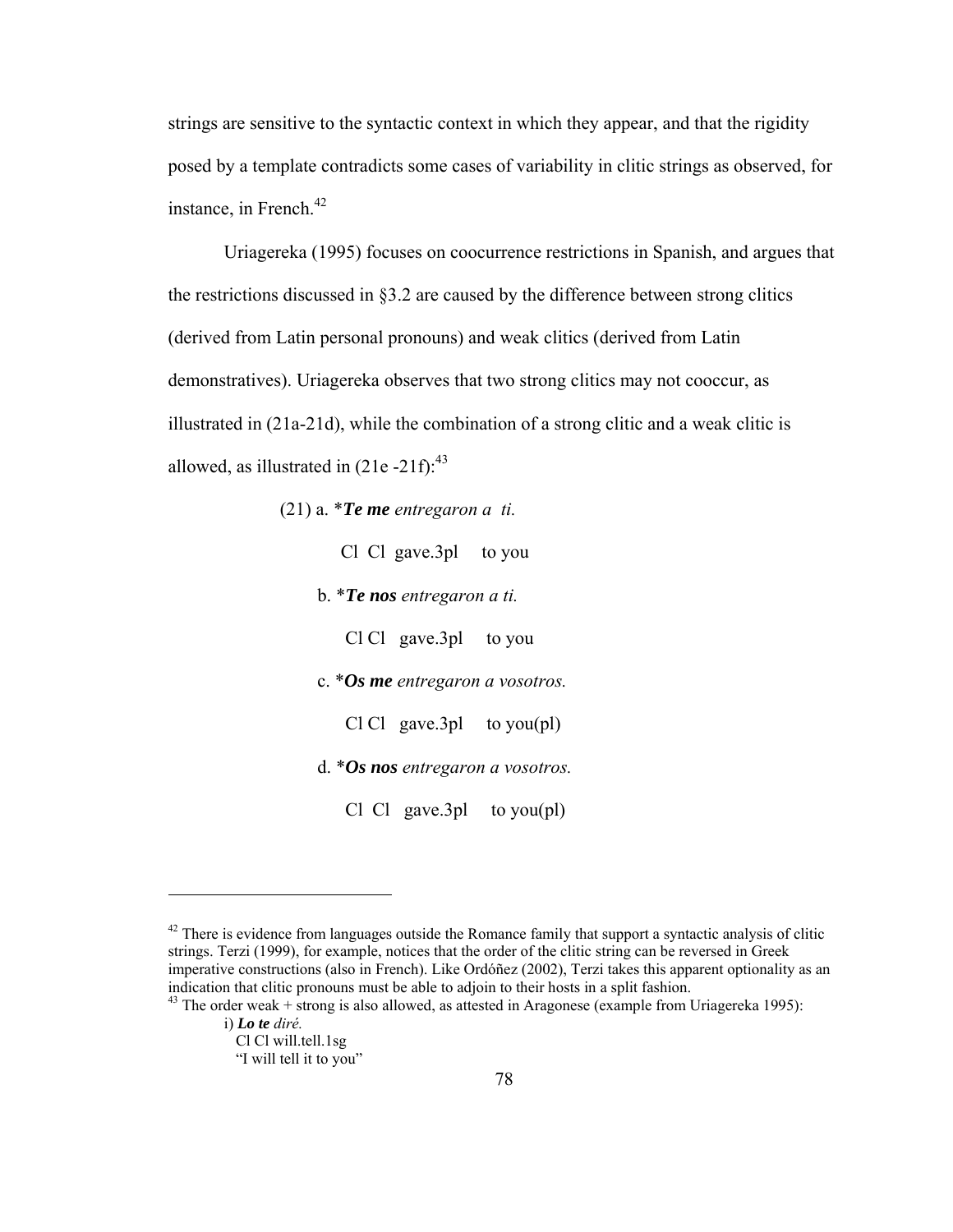e. *Te lo entregaron a ti.*  Cl Cl gave.3pl to you "They gave it to you" f. *Os los entregaron a vosotros.*  Cl Cl gave.3pl to you(pl) "They gave them to you guys"

Uriagereka claims that the non-determiner status of first and second person clitics (strong clitics) prevents their coocurrence, as shown in (21a-21d). Thus, strong clitics are neutralized maximal projections (i.e. strong clitics are heads that are not projected, and so they cannot appear in Spec positions).

 Manzini and Savoia (2004) also advocate a syntactic approach to the linear surface order of clitic strings. They propose the existence of a universal hierarchy of clitics, according to which clitic pronouns are base-generated in their own specialized functional projections (Sportiche 1995), and ordered in their surface positions. Contrary to Bonet (1991, 1995), Manzini and Savoia argue that their universal hierarchy can explain the order found in clitic strings without postulating a morphological component. These authors agree with Bonet, however, as far as the observed cross-linguistic variation. Thus, they state that even though the underlying order of full lexical arguments is universal, the ordering of clitic pronouns in strings seems to be language-particular (also Halpern 1992).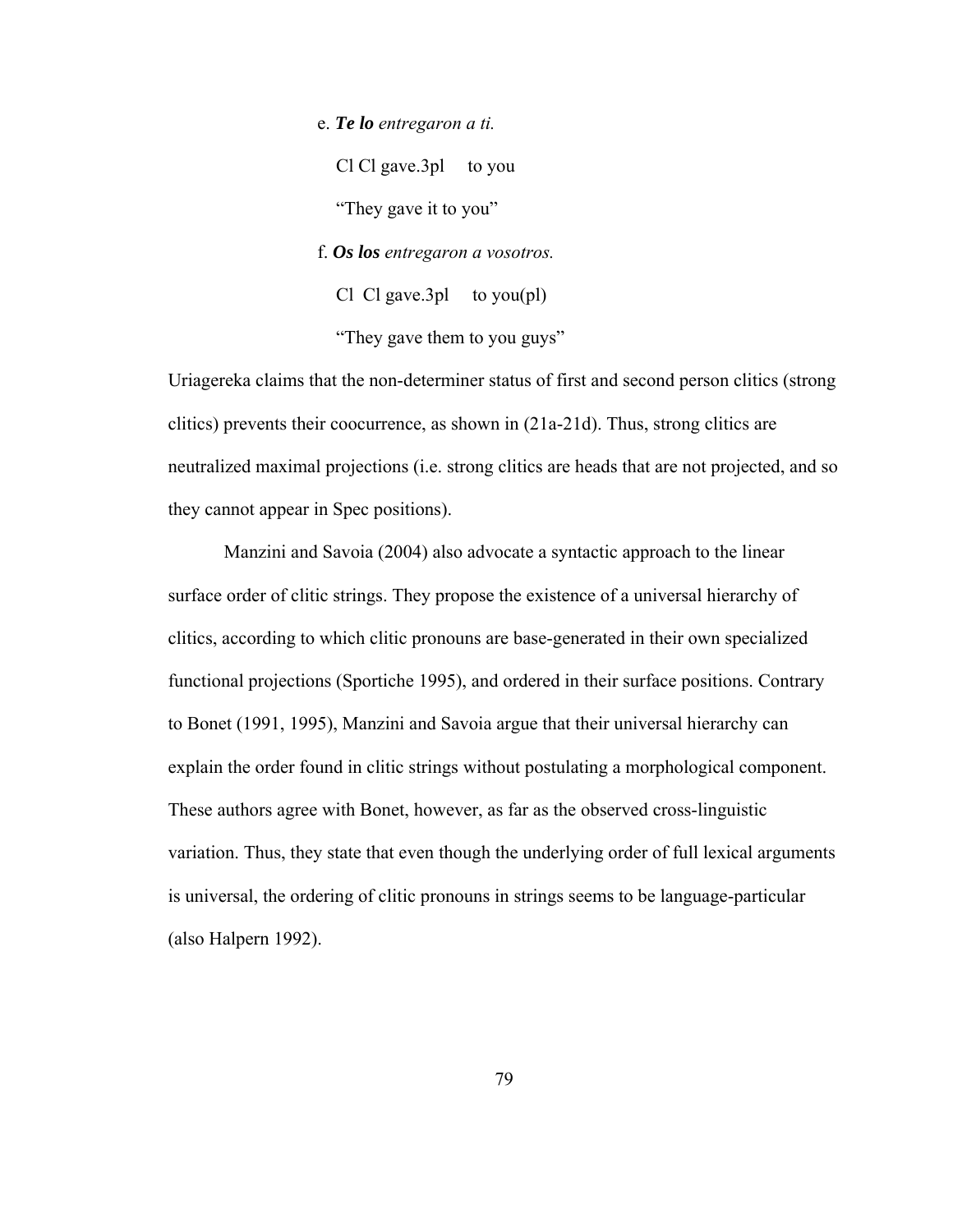### **3.5. Summary**

 In this chapter, I have briefly reviewed the development and origin of clitic pronouns and clitic combinations from Latin to Modern Spanish so as to have a better understanding of their current morphosyntactic behavior. One of the most studied and analyzed aspects of clitic pronouns in Spanish (in fact, in Romance) is clitic coocurrence restrictions. The issue of whether the surface linear order of clitic strings is a morphological or a syntactic phenomenon is not clear. Thus, some of the most relevant morphological and syntactic hypotheses on the topic render inconclusive results. There are researchers who claim that clitic strings can either form a morphological constituent or a syntactic one (Halpern 1992). Halpern also notices that clitic pronouns are crosslinguistically ordered according to several syntactic, phonological, and morphological parameters: i) syntactic function; ii) number (in the case of pronominal clitics in particular); iii) phonological attributes (i.e. number of syllables), and iv) a combination of these factors. He concludes, therefore, that a purely syntactic account of clitic strings is inadequate.

 All in all, it seems that neither syntax nor morphology alone can fully explain the present phenomenon; nevertheless, there seem to be stronger arguments indicating the 'blindness' of clitic strings to syntactic function, as illustrated in (22):

> (22) a. *Te me presento.*  Cl(IO) Cl(Refl) introduce.1sg "I introduce myself to you"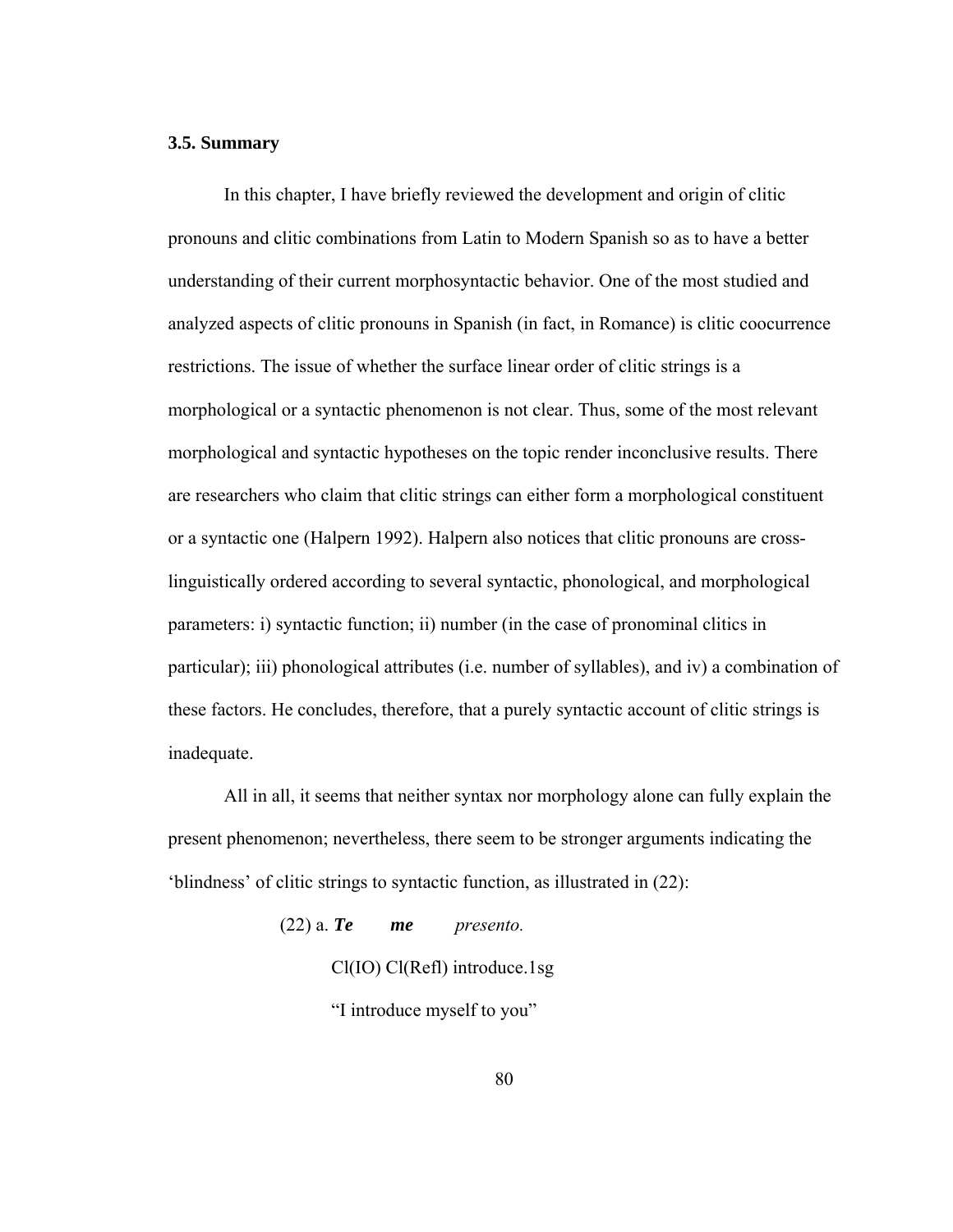- b. *Te me presentas.* Cl (Refl) Cl(IO) introduce.2sg "You introduce yourself to me"
- c. *Te me imagino riendo.*  Cl(DO) Cl(Refl) imagine.1sg laughing "I picture you laughing"
- d. *Te me imaginas riendo.*  Cl(Refl) Cl(DO) imagine.2sg laughing "You picture me laughing"
- e. *Te me presenta.* Cl(IO) Cl(DO) introduce.3sg "He introduces me to you" f. *Te me presenta.* Cl(DO) Cl(IO) introduce.3sg "He introduces you to me"

In this paradigm, the clitic string is always the same, *te me,* but, the syntactic function, as indicated in the glosses, varies. It is particularly interesting to notice the ambiguity presented in examples (22e) and (22f). In these two sentences in particular, the clitic string is exactly the same one; however, the syntactic function changes, and so does the semantic representation.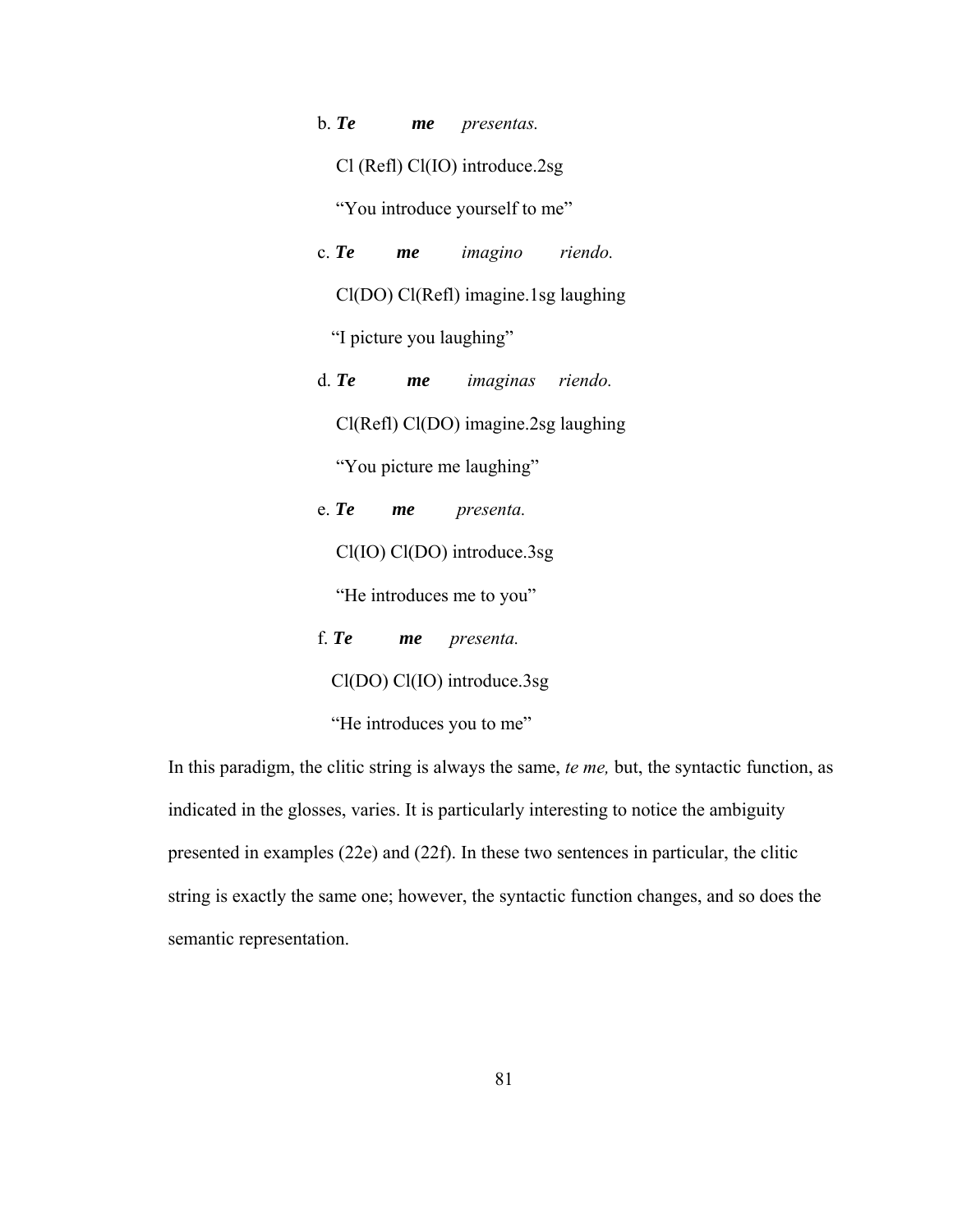In sum, all the arguments indicate that the surface linear order of clitic strings might be a phenomenon that belongs to the morphology-syntax interface; hence neither component alone can account for all the data. Thus, the analysis of clitic coocurrence restrictions is beyond the scope of the present investigation and will not be discussed any further.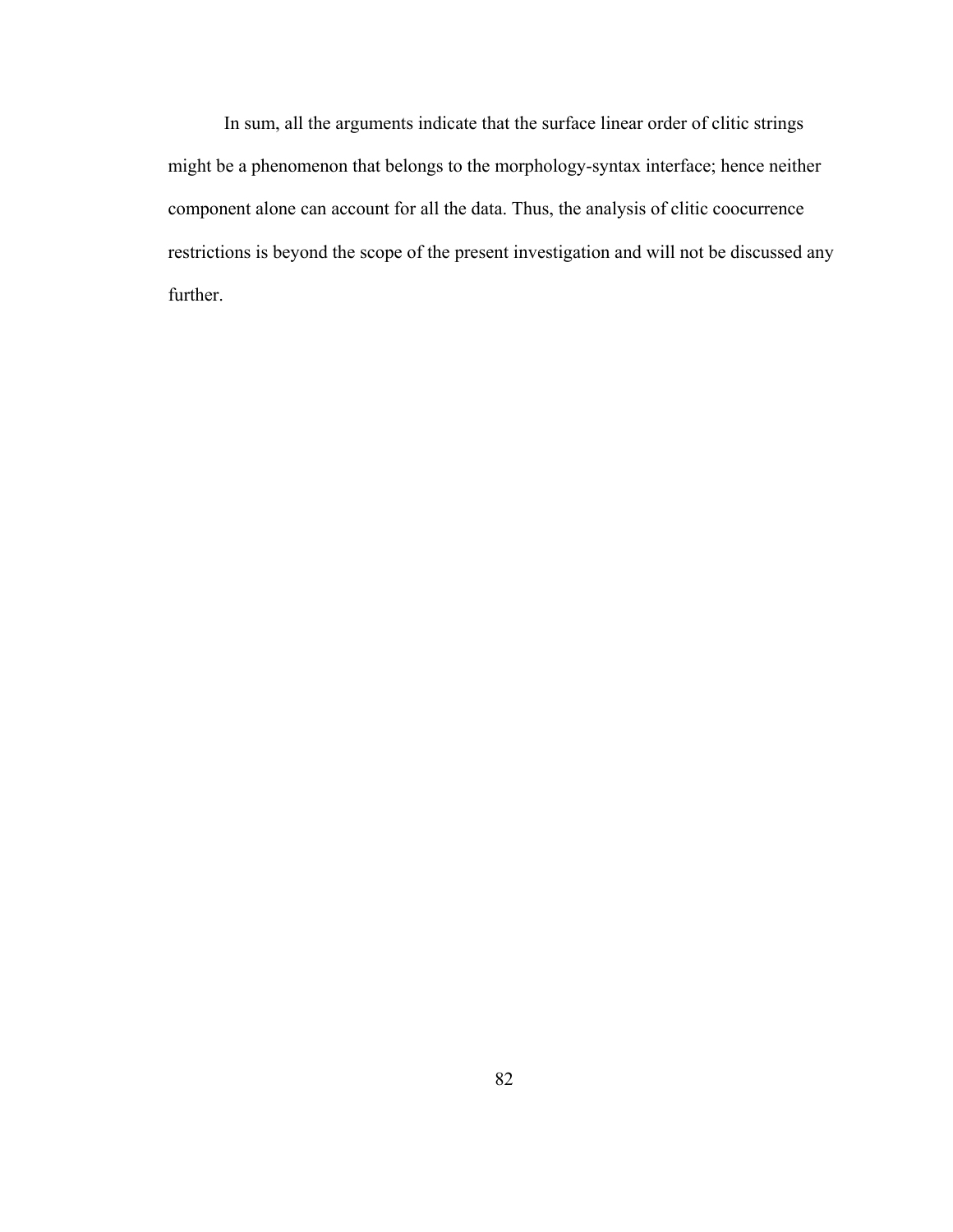### **Chapter 4**

### **Approaches to Clitic Placement**

## **4.0 Introduction**

 In this chapter I will explore the pronominal clitic system of Spanish in more detail, occasionally drawing comparisons with other Romance languages such as French, Catalan, Italian, or Galician. Typologically, Romance clitic pronouns can be subdivided into two different groups: second position clitic pronouns and ad-verbal clitic pronouns. Second position clitic pronouns must appear either after the first word in the sentence, or after the first constituent. Ad-verbal clitic pronouns must appear in the functional head hosting the verb, either to the left (proclitic) or the right (enclitic) of the verb.

 In §4.1, I review second position clitic phenomena and argue that clitic pronouns in certain Romance languages (Asturian in particular, as will be further discussed in Chapter 7) are not second position clitics (see also Wanner 1987). In §4.2, I provide a description of the different contexts in which enclisis and proclisis surface in Spanish. I review the most relevant theories on syntactic clitic placement and cliticization within the generative theory in §4.3. Finally, diverse phenomena regarding Spanish clitic pronouns and cliticization are explained in §4.4 through §4.6, such as the type of hosts to which clitic pronouns may attach in Spanish, the interaction of clitic placement and negation, and coindexation and chains.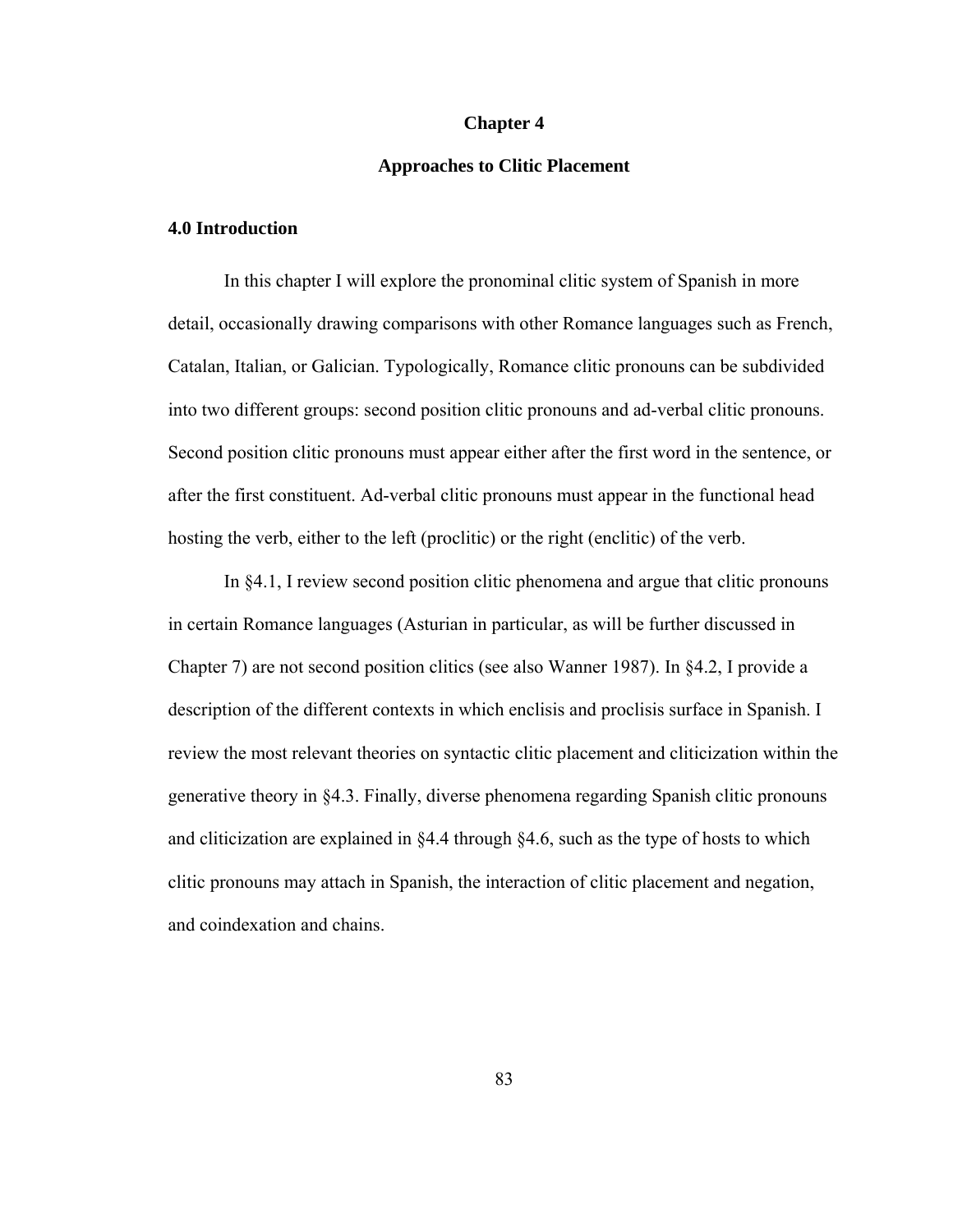#### **4.1. Second position clitics**

Second position (henceforth, 2P) clitic pronouns have been studied since the pioneering work in Classical Greek of Wackernagel in the late  $19<sup>th</sup>$  century; in fact, 2P clitics are commonly known as 'Wackernagel' clitics that follow Wackernagel's Law. Wackernagel (1892) first noticed that there was a connection between 2P clitics and verbsecond (V2) phenomena. According to Wackernagel, enclitics in Greek surface as a group of elements that always follow the initial word of the sentence. Crucially, Wackernagel relied on phonological criteria—lack of accent—to identify clitic pronouns. He suggests that the connection between V2 and 2P placement of clitics is determined by the need to move unaccented words to the second position of the sentence. Therefore, it is not the syntactic properties of a certain position in the sentence that forces the movement; rather, movement to second position is the result of a phonological requirement.

 More recently, 2P clitic pronouns have been carefully studied in different languages both in and outside the Romance family (see, for example, Klavans´ 1982 and 1995 studies, which include Ngiyambaa, Classical Greek, Tagalog, Czech, and Pashto, among other languages). In these studies, second position can refer to two distinct places in the structure: after the first word of the sentence (this is the actual 'Wackernagel' position); or after the first constituent of the sentence. In favor of a phonological/prosodic account, Klavans (1995) points out that 2P clitic pronouns, as opposed to verbal clitics (i.e. Romance clitic pronouns) do not seem to be attracted by a specific category node. On the contrary, 2P clitic pronouns attach to whatever element is in sentence-initial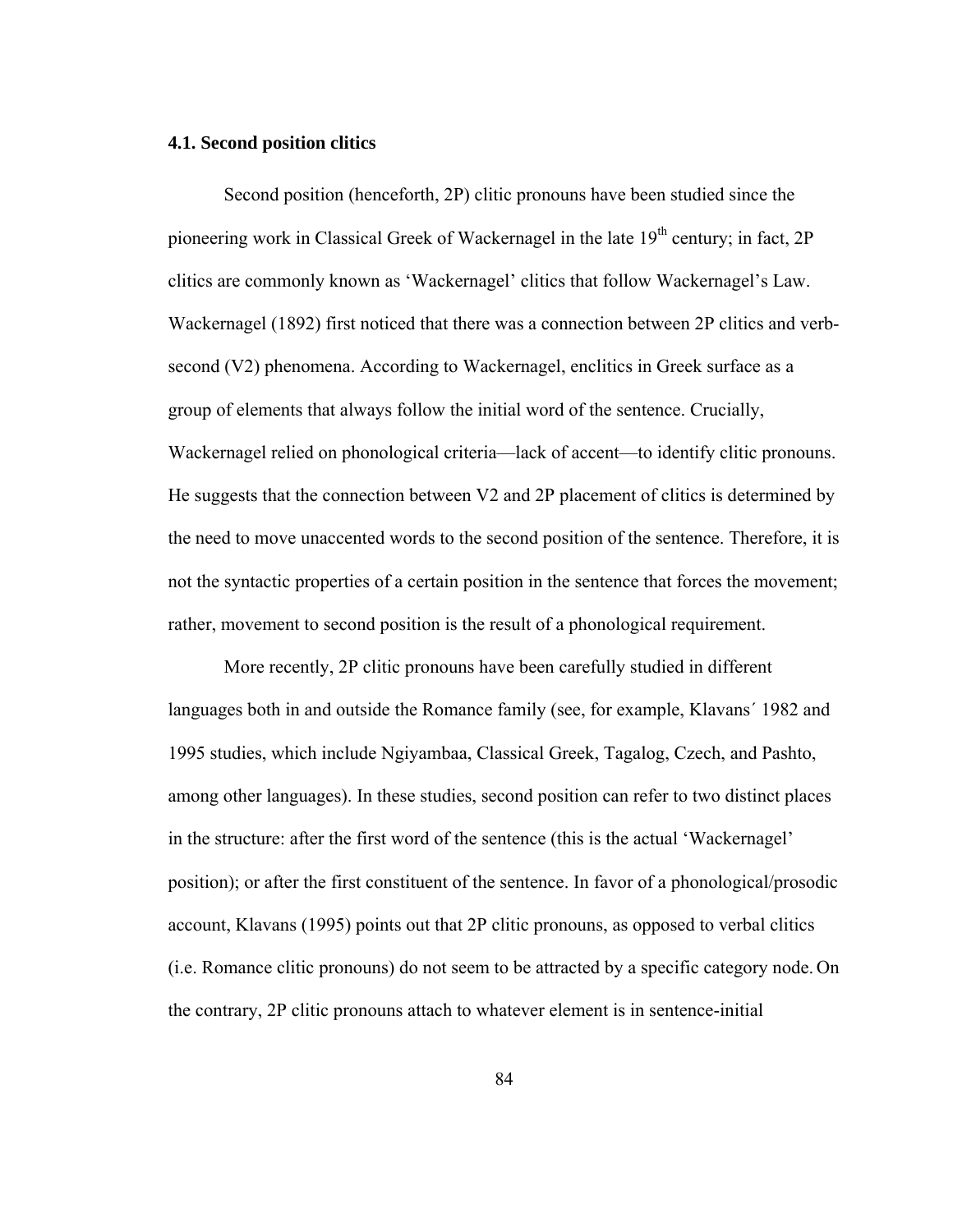position,<sup>44</sup> while Romance clitic pronouns must attach to verbs.<sup>45</sup> Therefore, a fundamental difference can be claimed to exist between 2P clitics and Romance clitic pronouns regarding the type of host to which they cliticize.

 Halpern (1992), on the other hand, argues that 2P direct placement theories such as Klavans´ (1985), or Kayne's (1991), in which the linear position of the clitic pronoun reflects the position assigned to it in the syntax, are empirically inadequate. He claims that direct placement theories lack independent motivation and observes that the second position of the sentence is unavailable in some cases. Halpern also considers theories of direct attachment, the mechanism that governs surface position and attachment, rejecting these proposals because they cannot account for the distinction between second constituent and second word clitic pronouns. In his view, clitic pronouns are syntactic heads void of lexical stress whose behavior is caused by a mismatch between syntactic and prosodic representations. As opposed to Klavans, Halpern postulates the existence of a specific syntactic position that is pertinent to 2P clitic pronouns. In particular, he argues that clitic pronouns may 'trade places' with a prosodic unit that is adjacent to that particular syntactic position, which results in a derivational reordering of the syntactic nodes. This proposal purports to account for several facts observed in 2P structures. It not only assigns a clitic to a syntactic position, but also allows the attachment of clitic and host to alter the clitic's surface position from that expected based solely on syntactic

 $44$  Klavans (1982, 1995), Kaisse (1985), and Nevis (1986), among others, claim that clitic pronouns appear to the left of their hosts, which motivates the term 'pre-head-clitics'.

<sup>&</sup>lt;sup>45</sup> Following Klavans, the placement of 2P clitics depends on the intersection of a linear notion, which she calls POSITION, and the structural notion CONSTITUENT.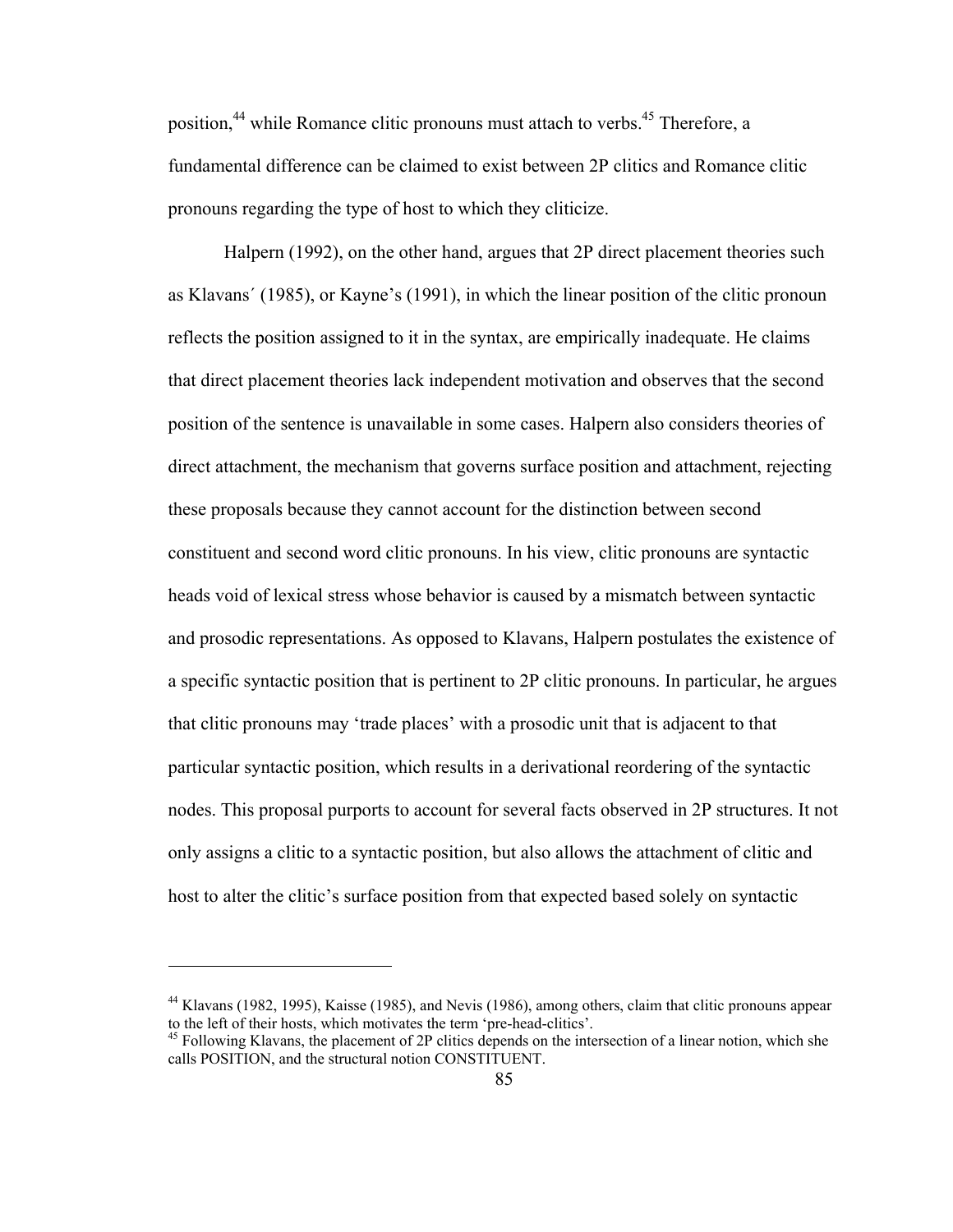parameters. Halpern's highly articulated theory can then account for the alternation found in some languages between second constituent and second word clitic positions.

 Nevertheless, Halpern's indirect placement and attachment account faces some theoretical problems. First, the author does not specify the type of mechanisms that distinguishes the surface positions in second constituent and second word systems. Second, as Halpern himself acknowledges, his concern is in the characteristics of the landing site of the clitic; he is silent on the position in which clitic pronouns originate and the process(es) involved in their movement from the base position to the surface position. Third, he fails to provide a motivation for the clitic pronoun to move from its base position, which incurs a violation of Minimalism as laid out in the introduction: overt movement is a very costly mechanism that must be motivated. Finally, Halpern (1992: 86) cannot account for those examples in which the first constituent of the sentence seems to be 'skipped', rendering a surface third position (3P) clitic configuration. He argues that these 3P cases are determined by prosodic conditions; the skipped constituent is a defective host. Unfortunately, he does not provide the reasons why the host might be defective, or the types of hosts that are defective and/or the circumstances under which a host becomes defective.

 Anderson (1993) also explores the possibility of a fundamental relation between V2 and clitic placement. His account constitutes a morphophonological reinterpretation of Wackernagel's Law, in which clitic placement is postulated to be driven by different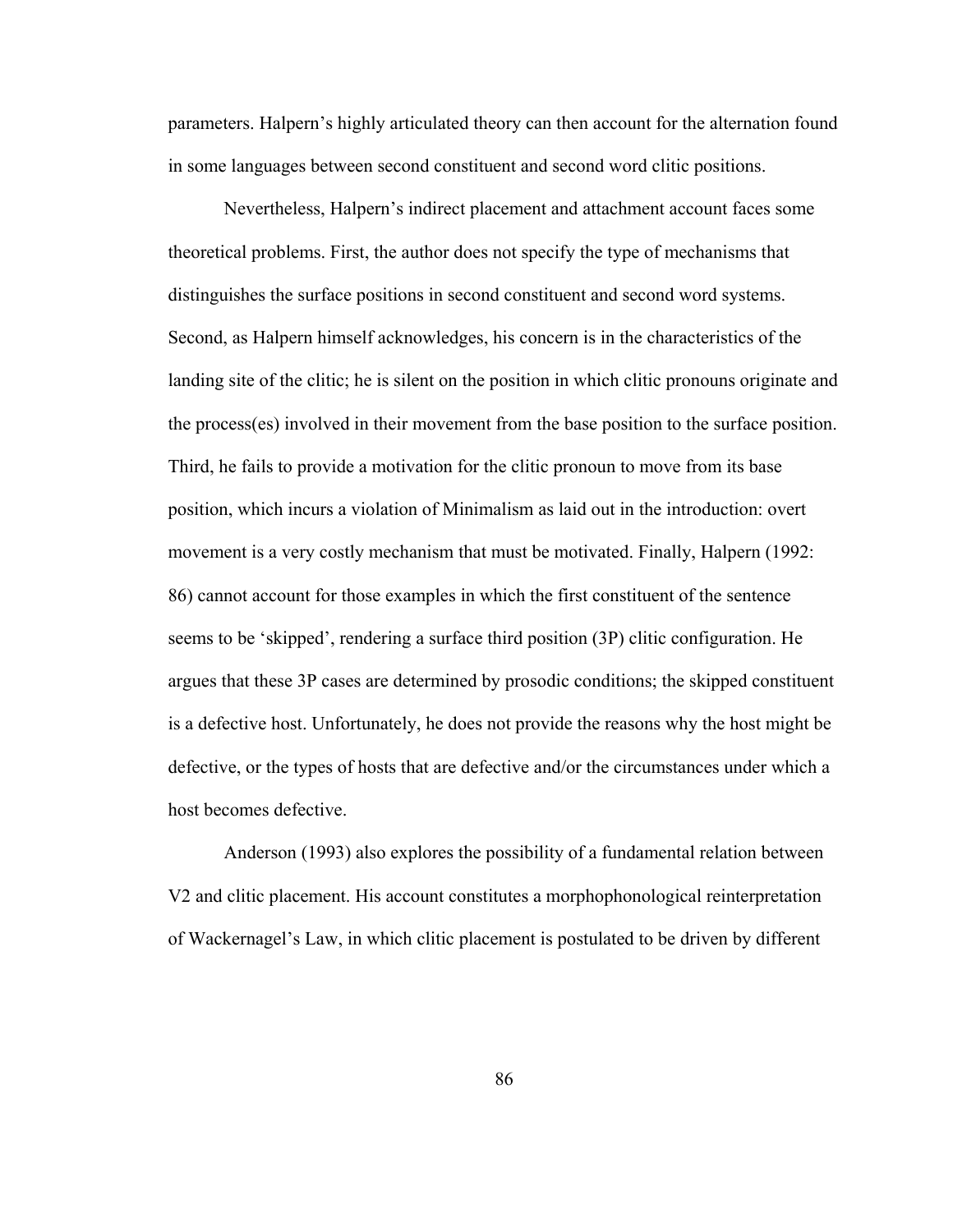principles than those governing the syntax of non-clitic elements.46 According to the author, clitic pronouns are the morphology of phrases, which points to a clear relationship between V2 and 2P clitics. In fact, he considers V2 as a mechanism of clitic placement. Thus, he argues that clitic pronouns surface immediately after the first syntactic constituent of the clause because they are part of the morphological apparatus of the clause.47

 Similarly, Hock (1996) states that 2P clitics cannot be accounted for solely by syntactic mechanisms because clitic pronouns have different prosodic characteristics from other words (i.e. lack of underlying accent or stress). In his view, the placement of 2P clitics must be explained in terms of prosodic phrasing: clitics must 'lean on' an accented host. Progovac (2005), on the other hand, rejects a prosodic/phonological account of 2P clitics, even though she claims that Serbian clitics, like affixes, are phonological 'leaners'. Her main argument against a prosodic/phonological analysis is the observation that, at least in Serbian, there are clitic hosts that are not stressed.

 Focusing now on Romance, 2P clitic pronouns are better accounted for by the Tobler-Mussafia Law (Fontana 1996; Roberts 1994;<sup>48</sup> Wanner 1987, among others), rather than Wackernagel's Law. According to the Tobler-Mussafia Law, a clitic pronoun in Romance is banned from appearing as the first element of the sentence; thus, clitic pronouns are not *required* to surface following the initial word of the sentence, as

phonological constituents, such as PWords, and not on syntactic phrases.

<sup>&</sup>lt;sup>46</sup> Clitic pronouns may universally appear in six different positions: i) in initial position (e.g., Kwakwala); ii) in final position; iii) in second position (both word second and constituency second; iv) in penultimate position; v) in pre-head position (e.g., Spanish); and vi) in post-head position (e.g., Asturian, Galician). <sup>47</sup> In subsequent work, Anderson (2005) refines his notion of 'second' and claims that it is based on

<sup>&</sup>lt;sup>48</sup> Roberts argues that the Tobler-Mussafia Law is not a phonological law.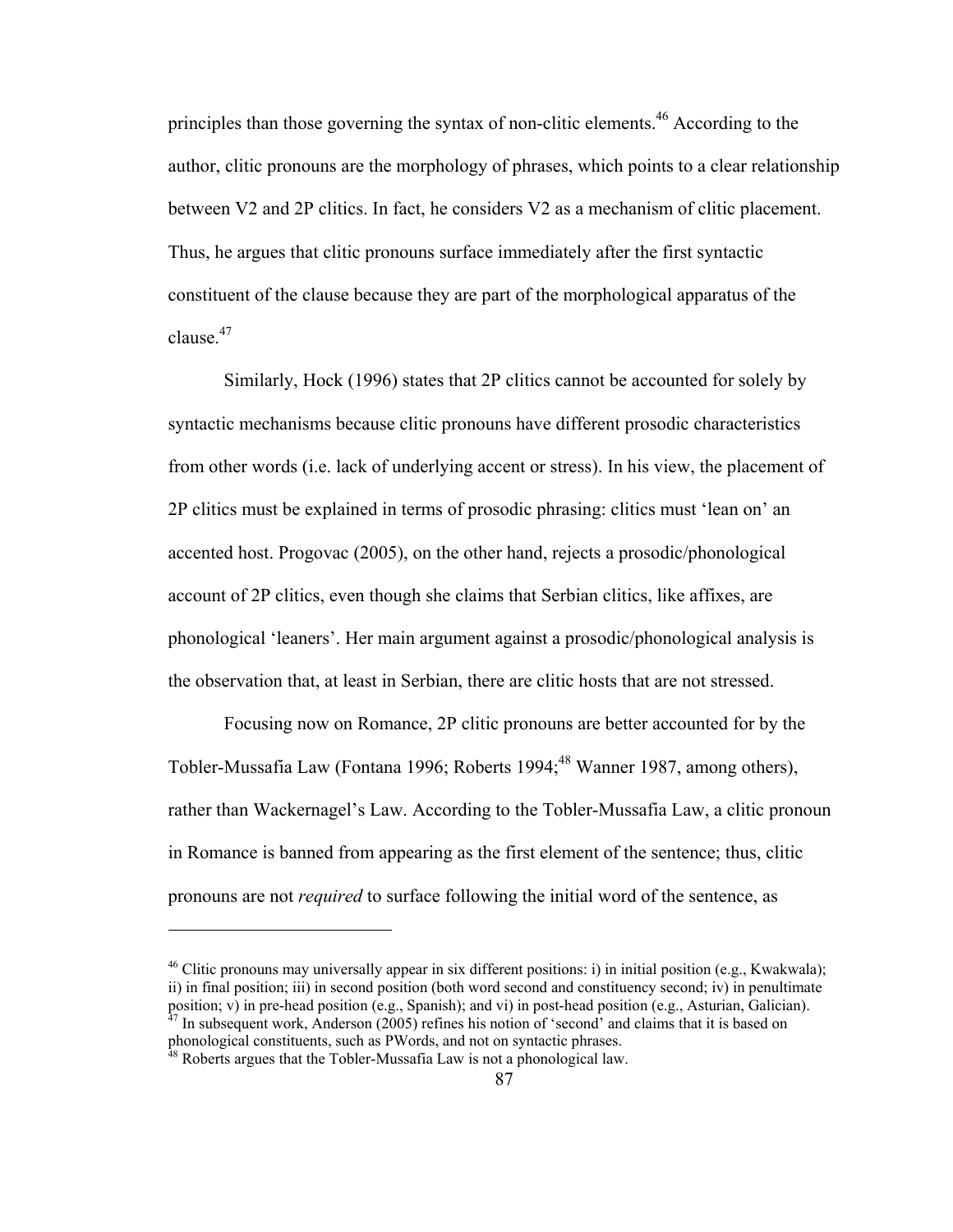Wackernagel's Law would dictate.<sup>49</sup> According to Wanner (1987: 25), clitic pronouns in Old Romance are a perfect example of the Tobler-Mussafia Law: they always surface attached to the left or the right of the verb, depending on the syntactic context, and absolutely never in sentence-initial position.

 Note that Wanner claims that Old Romance is *not* a 2P language because clitic pronouns always attach to a verbal host and there are no attested cases of strings separating the clitic from the verb. Fontana (1993), on the other hand, claims that Old Spanish does display a 2P clitic system. He describes 2P clitic pronouns as prosodically deficient phrases that are displaced in their surface realization from their canonical position as verbal arguments. In contrast, Modern Spanish clitic pronouns are functional heads that establish an inflectional relation with the argument position, with which they are coindexed.<sup>50</sup> Fontana offers several examples that illustrate the differences between 2P clitics in Old Spanish, and pronominal clitics in Modern Spanish. Contra Wanner (1987), Fontana shows that clitic pronouns in Old Spanish are not necessarily attached to a verbal host, as example  $(1a)$  illustrates.<sup>51</sup> Clitic pronouns in Modern Spanish must surface adjacent to a verb, as illustrated in (1b); the interpolation of any element between the clitic pronoun and the verb renders an ungrammatical structure, as in (1c):

 $49$  However, there are many instances in Romance that could potentially be described according to Wackernagel's Law. For instance, the fact that Old Spanish displayed a high occurrence of 2P clitics has been related to V2 phenomena (Fontana 1993).

 $50$  The theory that clitics are verbal affixes is also shared by linguists working in a HPSG framework, such as Abeille and Godard (2002), Miller (1992), Miller and Sag (1997), among others.

<sup>&</sup>lt;sup>51</sup> All examples in Old Spanish are from Fontana (1993) unless otherwise indicated.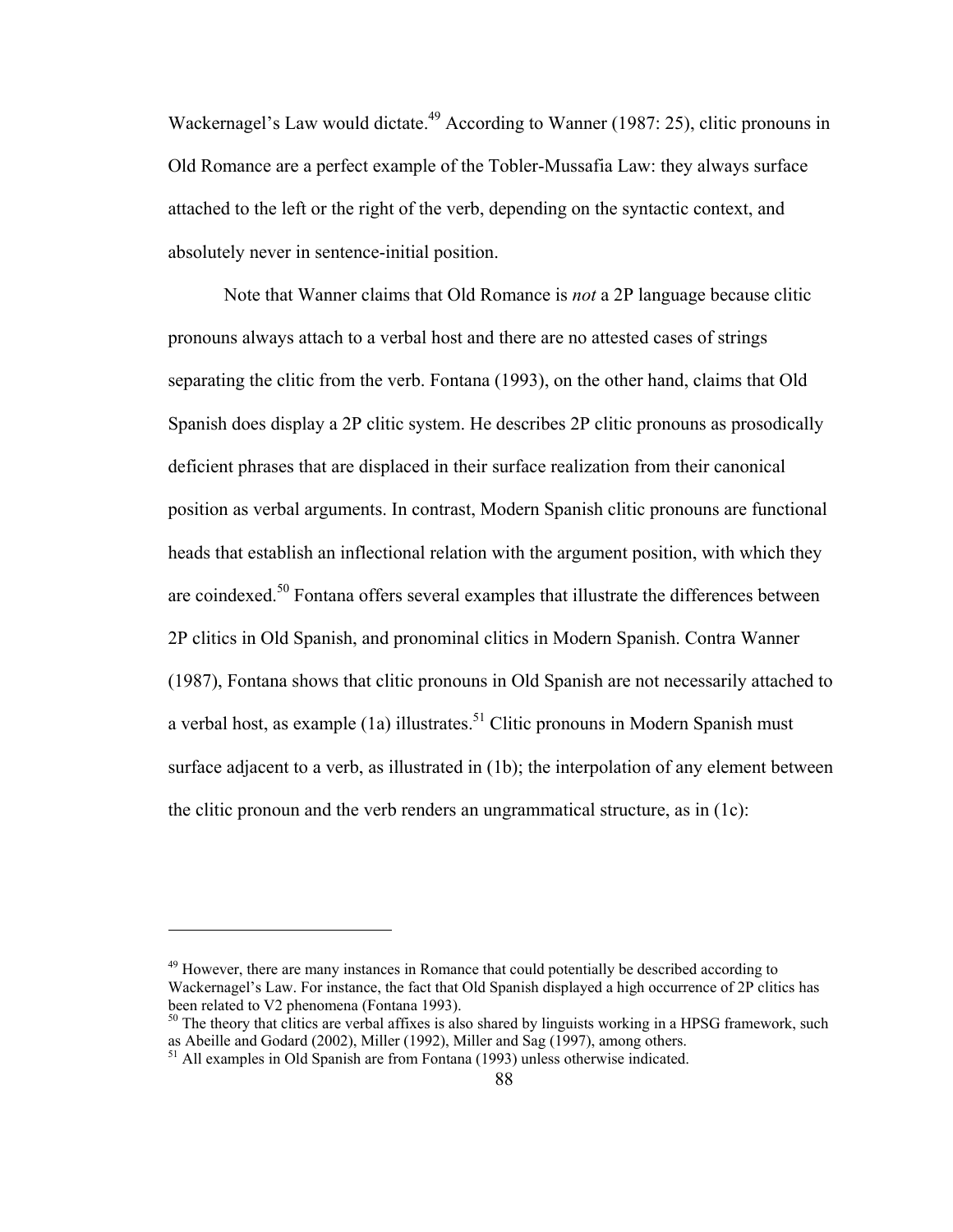(1) a. *pero que lo non falamos en toda la hestoria*  but that Cl not talk.about.1pl in all the story "But we don't talk about it through the whole story" b. *Pero que no lo encontramos en toda la historia.* but that not Cl find.1pl in all the story "But we do not talk about it through the whole story" c. \* *Pero que lo no encontramos en toda la historia.* 

but that Cl not find.1pl in all the story

In addition, there is evidence in Old Spanish that shows object pronouns in structures lacking the corresponding coindexed clitic pronouns, as in (2a). In Modern Spanish this option is ungrammatical (2c-e), both direct and indirect object pronouns must necessarily co-occur with a coindexed clitic pronoun, as illustrated in (2b) with a direct object pronoun and (2d) with an indirect object pronoun:

> (2) a**.** *al logar onde dios mando a mi salir*  to.the place where god ordered me exit "To the place where God had ordered me to get out"

b. *Lo vio a él.*

Cl saw.3sg. "pers. a" him

"(S)he saw him"

c. \* *Vio a él.* 

saw.3sg "pers. a" him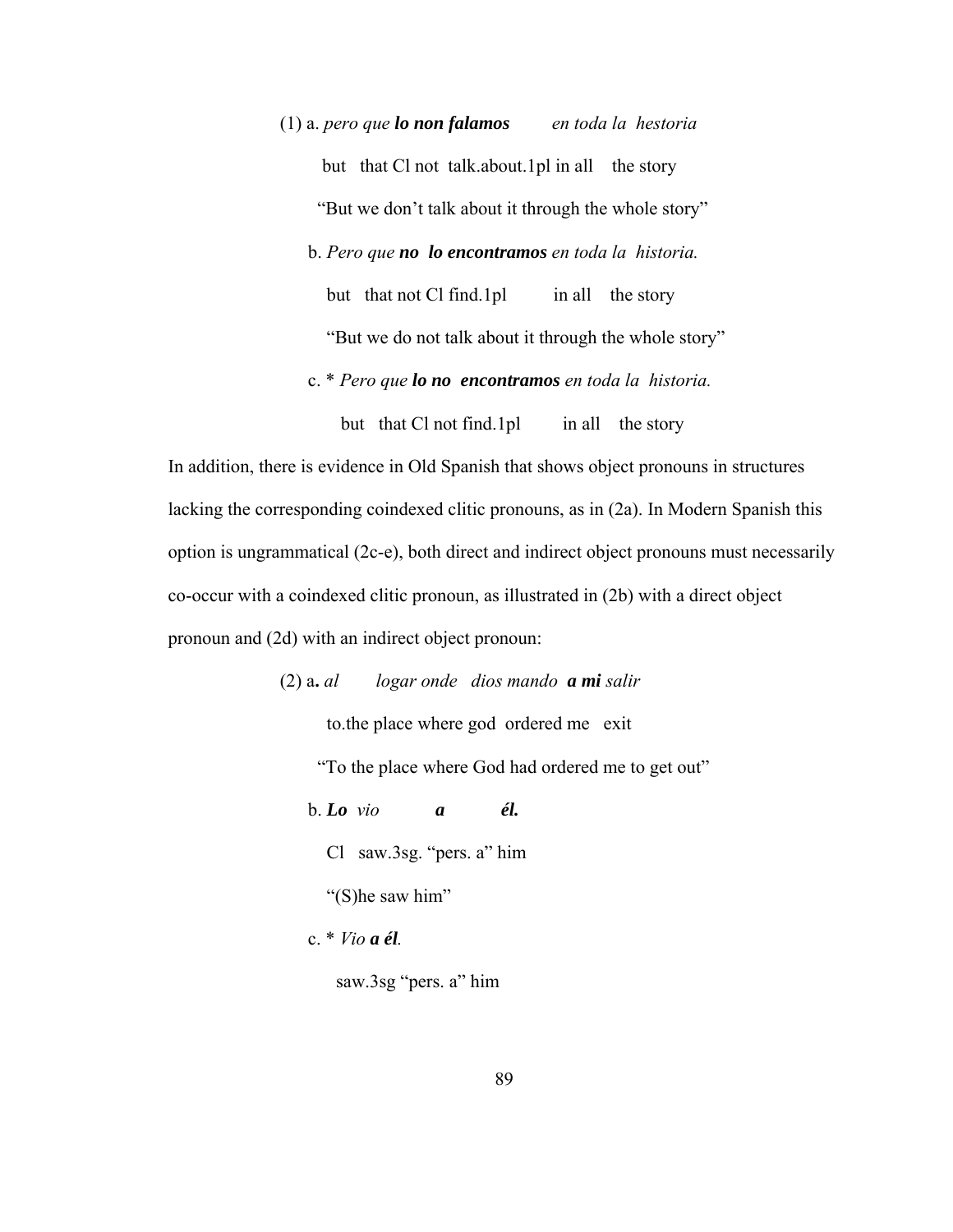d. *Le dio el regalo a ella.* Cl gave. 3sg. the gift to her "(S)he gave the gift to her" e. \**Dio el regalo a ella.* 

gave.3sg the gift to her

Finally, since clitic pronouns in Old Spanish are 2P clitics, they are banned from surfacing in absolute initial position, as exemplified in (3a). Modern Spanish clitic pronouns can appear clause-initially, as illustrated in (3b):

(3) a *Non les quiso llamar en este logar.* 

not Cl wanted to.call in this place

"(S)he didn't want to call them in that place"

b. *Los llamó él desde aquel sitio.* 

Cl called he from that place"

"He called them from that place."

 As pointed out earlier in this section, Wackernagel's Law, interpreted in the case of Romance languages as the Tobler-Musafia Law, has inspired the postulation of morphophonological hypotheses of 2P clitic phenomena. According to these proposals, clitic pronouns move so as to fulfill a requirement concerning the formation of prosodic and morphological phrases. Thus, enclisis occurs when the clitic pronoun is in clauseinitial position, and proclisis elsewhere. This description, however, is inaccurate, as pointed out by Uriagereka (1995), and cannot account for some contrasts in clitic placement that involve quantifier subjects in languages like Galician.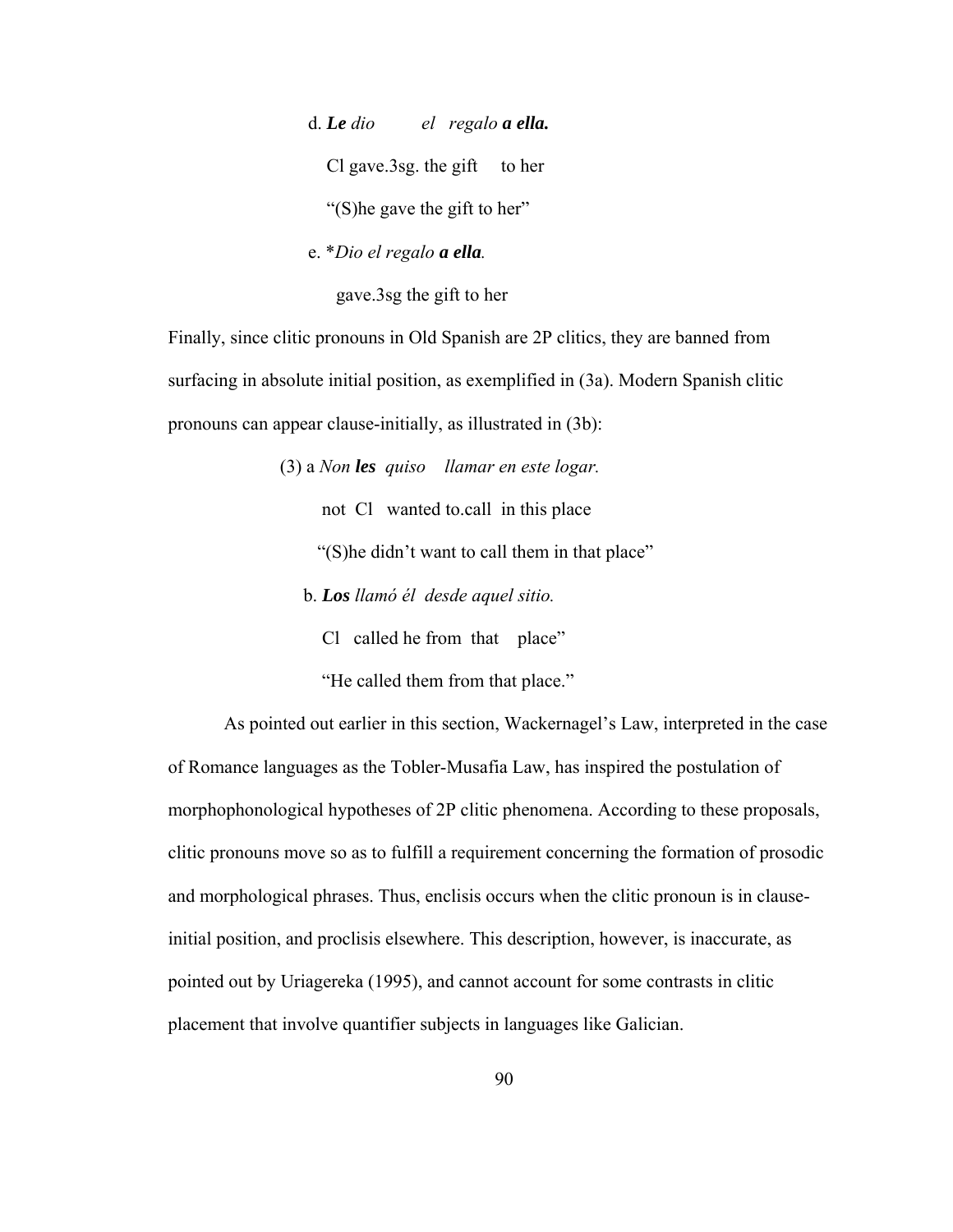As Uriagereka observes, strong quantifier subjects force proclisis, as illustrated in (4a), while weak quantifier subjects allow both enclisis and proclisis, as in (4b). Example (4b) also shows that in cases of quantificational reading, proclisis is the only grammatical option allowed in the language, while a cardinal reading requires enclisis. Finally, (4c) shows that names disallow proclisis, unless the NP is in a focused position, as pointed out in Lorenzo (1995) for Asturian and illustrated in  $(5)$ .<sup>52</sup>

(4) a. *Todo o mundo o veu/ \*veuno.* 

everyone Cl saw/ saw-Cl

"Everyone saw it."

b. *Moita xente o veu/ veuno.* 

many people Cl saw/ saw-Cl

"Many people saw it."

c. *Xan \*o veu/ veuno.* 

Xan Cl saw/ saw-Cl

"Xan saw it."

 $(5)$  *EL TO FIU lu vio*<sup>53</sup>.

the your son Cl saw

"YOUR SON saw him"

<u>.</u>

 $52$  See Chapter 7 for examples and a more extensive discussion of the Asturian data.<br> $53$  Focus or emphasis is indicated with capital letters.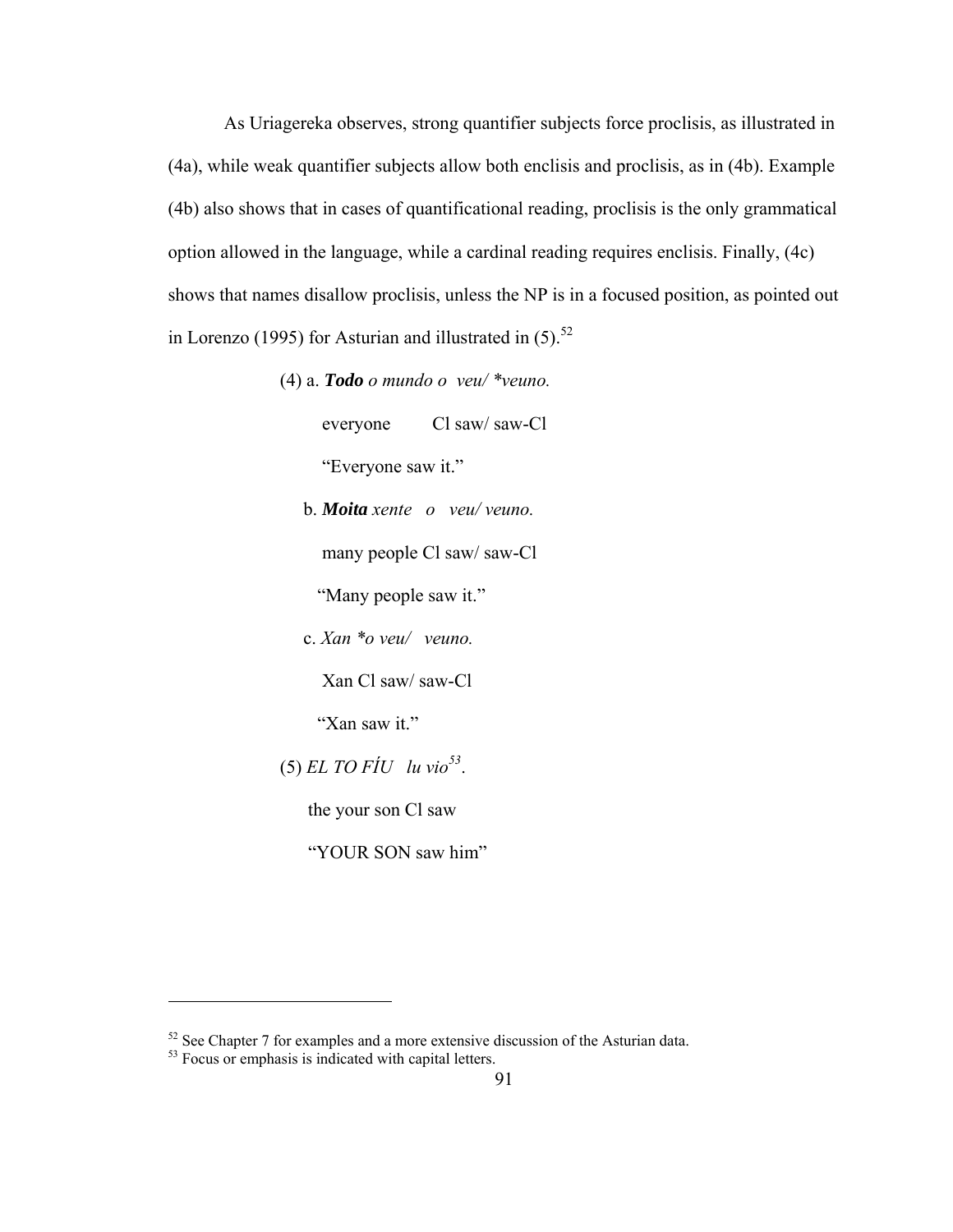More importantly, these examples contain subjects with the same rhythmic pattern, more or less the same number of syllables, and the same morphological weight, which seems to indicate that clitic placement does not rely on morphological or prosodic factors.<sup>54</sup>

 In sum, it appears that Wackernagel's Law and the Tobler-Musafia Law are good descriptive tools. However, neither of them can provide an empirically adequate explanation that accounts for the patterns found in the Romance data presented above. Furthermore, as will be seen in the next section, neither Wackernagel's Law nor the Tobler-Musafia Law can provide an accurate description of the different enclisis and proclisis patterns attested in Spanish.

# **4.2 Clitic placement in simple sentences in Spanish**

 $\overline{a}$ 

Clitic pronouns may appear in different syntactic configurations in Spanish. It is important to mention that both enclisis  $(V+C$ litic) and proclisis  $(C$ litic $+V$ ) are grammatical and attested in Spanish; proclisis, however, is encountered in a wider variety of contexts than enclisis. The following section reviews the contexts that allow enclisis and proclisis in Spanish in simple sentences only. The placement of clitic pronouns in complex sentences is discussed in depth and detail in Chapter 5.

 The default position of clitic pronouns in Spanish is proclitic to finite verbs, as in example  $(6)$ , and enclitic to non-finite verbs (i.e. infinitives, as in  $(7)$ , gerunds, as in  $(8)$ , and imperatives, as in (9)); crucially, past participles never allow cliticization in Spanish (10), as is possible in other Romance languages such as some dialects of Italian.

<sup>&</sup>lt;sup>54</sup> As will be discussed in §4.3.3.2, Uriagereka hypothesizes that clitic placement might rely on some of the features of clitic pronouns, in particular, specificity.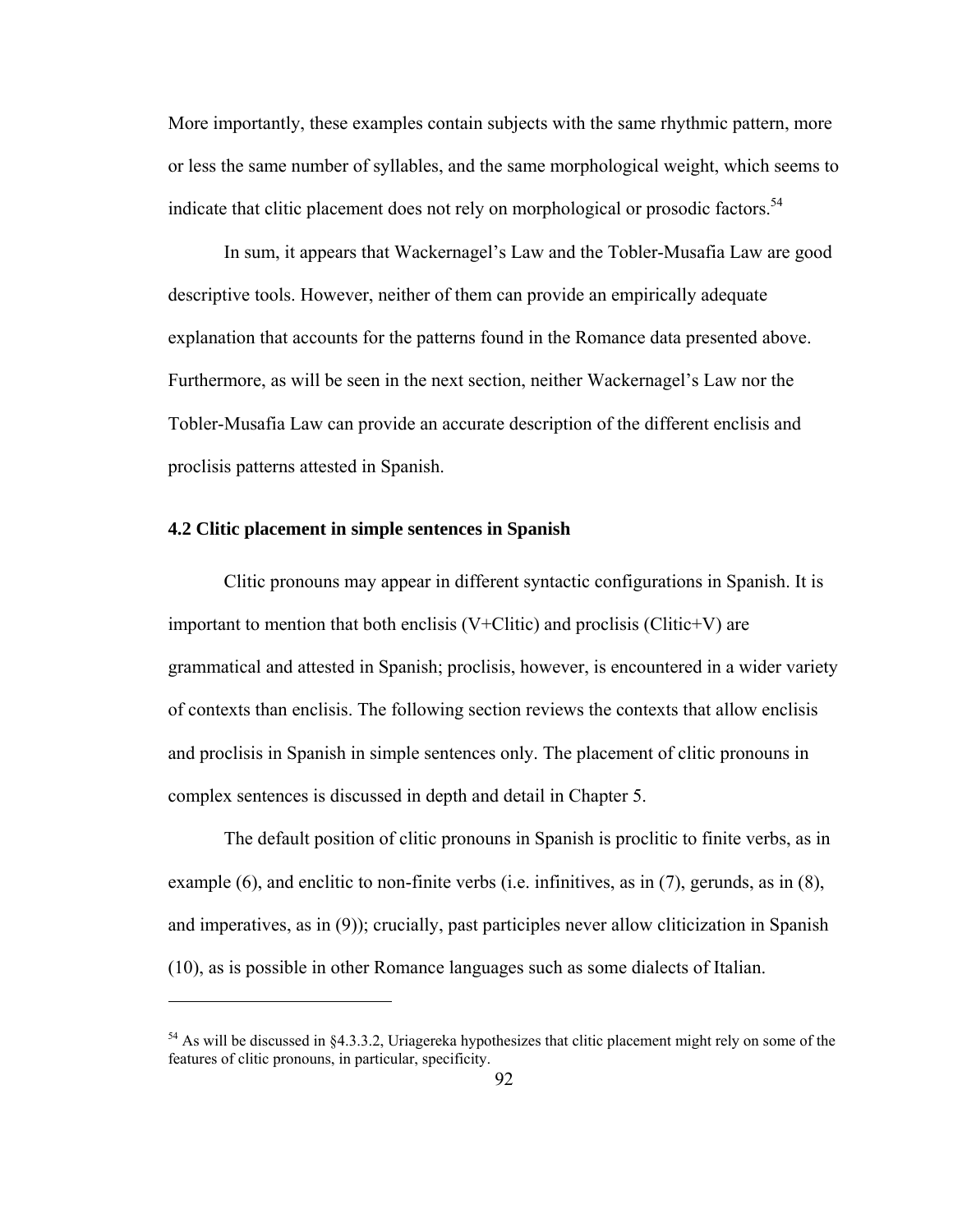(6) a. *La admiro*.

Cl admire.1sg

"I admire her"

b. \**Admírola.*

admire.1sg.Cl

(7) a. *No está bien admirarla tanto.*

not is good to.admire.Cl so.much

"It is not good to admire her so much"

b. \**No está bien la admirar tanto.*

not is well Cl to.admire so.much

(8) a. *Estoy admirándolo.* 

am.1sg. admiring.Cl

"I am admiring him/it"

b. \**Estoy lo admirando.* 

am.1sg Cl admiring

(9) a. *Cómelo*.

eat.Cl

"Eat it"

b. \**Lo come.*

Cl eat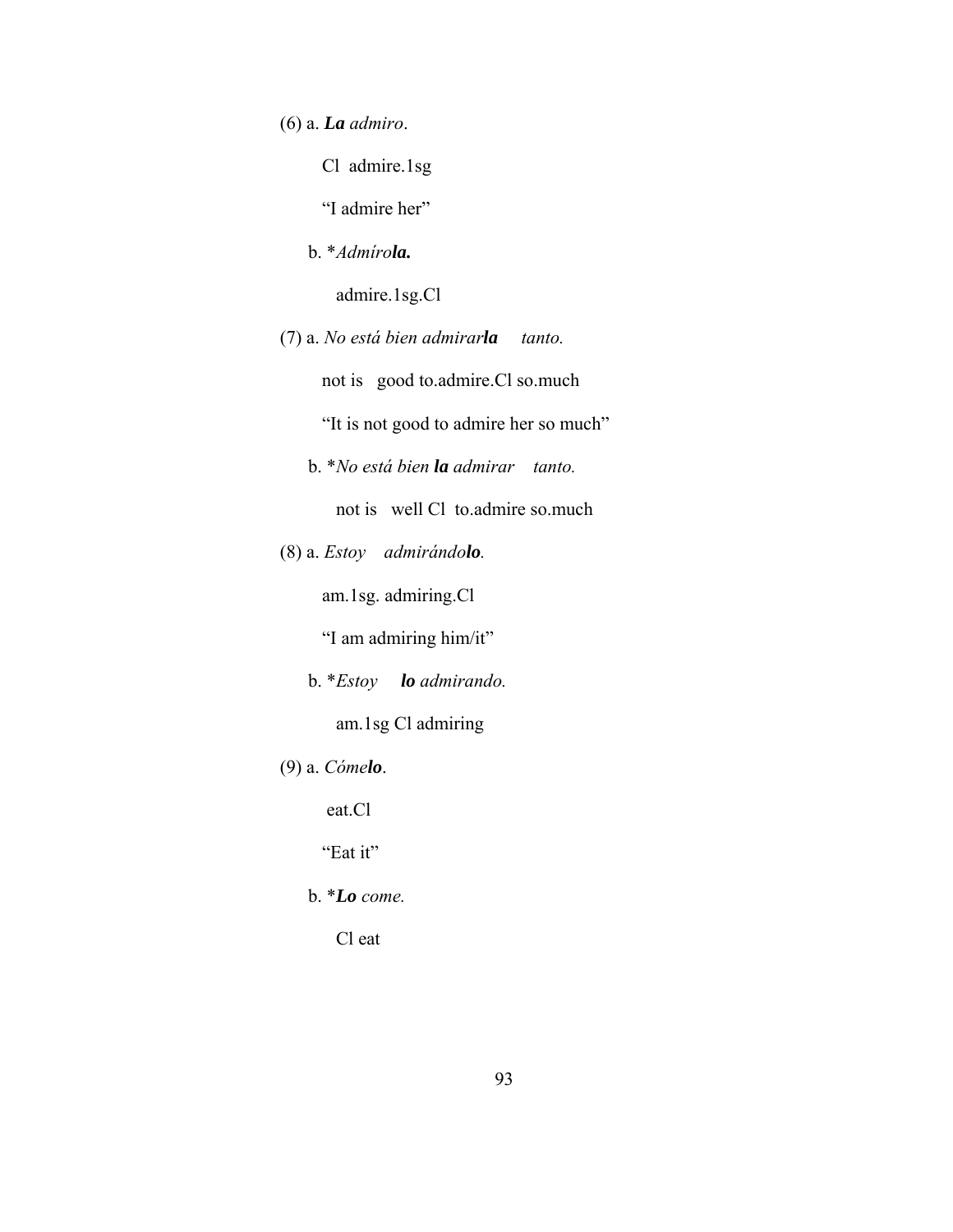(10) a. *Lo he comido rápido.* Cl have.1sg eaten fast "I have eaten it fast" b. \**He comídolo rápido.*  have.1sg eaten.1sg fast

However, it is not uncommon to find proclisis with imperatives both in American and Peninsular Spanish, as illustrated in (11):

> (11) a. *Lo sigamos* (cf., Standard: *Sigámoslo*) Cl follow.2pl "Let's follow him" b. *Se siente* (cf., Standard: *Siéntese*) Cl sit.down.2sg "Sit down"

Enclisis, on the other hand, can also be found with finite verbs, as mentioned in Rivas (1977) and illustrated in (12). This particular case will not be explored here, as it only occurs in literary and journalistic Spanish and has not been attested in spontaneous speech in any monolingual dialect of Spanish.

(12) *Reunióse el presidente con los ministros.* 

met.Cl the president with the ministers.

"The President met with the ministers."

 Having discussed the position of clitics, the ensuing sections review the most relevant generative analyses on clitic placement and cliticization, as well as some of the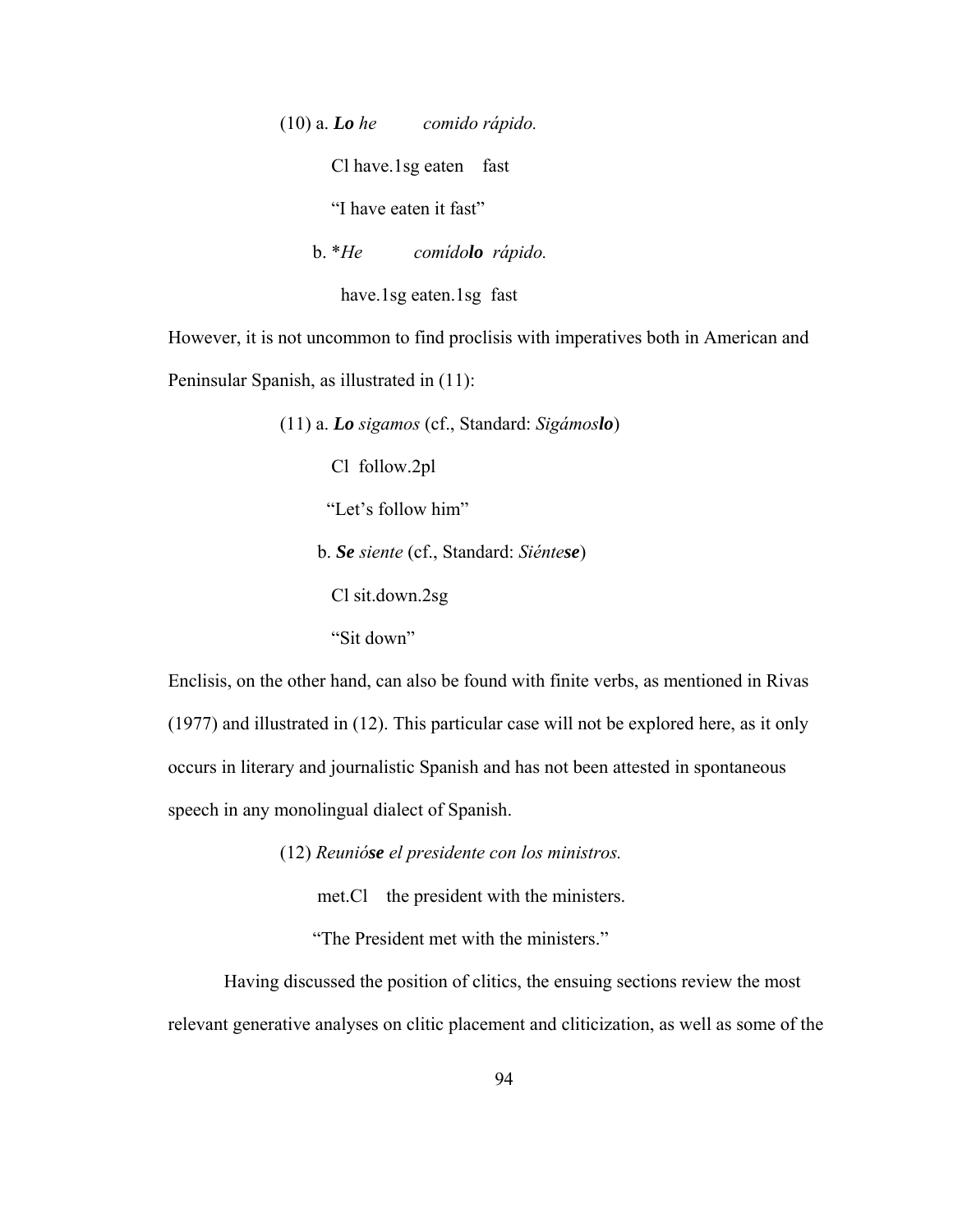most discussed phenomena concerning clitic pronouns (i.e. the interaction of clitic pronouns with negation; types of hosts; and so on).

## **4.3 Syntactic approaches to cliticization**

 There are many different approaches to cliticization in the generative framework, ranging from purely syntactic approaches (Borer 1984; Jaeggli 1982, 1986; Kayne 1975, 1989, 1991, 1994, 2000; Rizzi 1982, 1997; Sportiche 1995; Uriagereka 1995, to mention but a few), to more semantically-oriented analyses (the analysis provided by, for instance, Delfitto 2002). As far as the Romance languages are concerned, there are three main generative approaches to the analysis of clitic pronouns and cliticization: the movement approach, the base-generated approach, and the 'mixed' approach.

The movement approach, reflected in the works of Kayne (1975, 1989, 1991, 1994, 2000), Rizzi (1982, 1997), Rosen (1990), and Rouveret and Vergnaud (1980), determines that object clitics are pronominal arguments generated in the canonical position of the argument. In this view, clitic pronouns are lexical pronominal heads that project NPs that attach to the verb by means of move- $\alpha$  abiding by all the theoretical constraints on movement. The base-generation approach, promoted by Borer (1984), Cardinaletti and Starke (1999) Jaeggli (1982, 1986), Rivas (1977), Strozer (1976), and Suñer (1988), establishes that clitics are affixes generated in a position attached to their host (i.e. the verb). Crucially, the base-generation hypothesis stipulates that clitic pronouns form a chain with the argument positions of the syntactic categories with which they are coreferential. Finally, during the last years there has been an attempt to unify the movement approach and the base-generation approach, thus, the mixed approach—also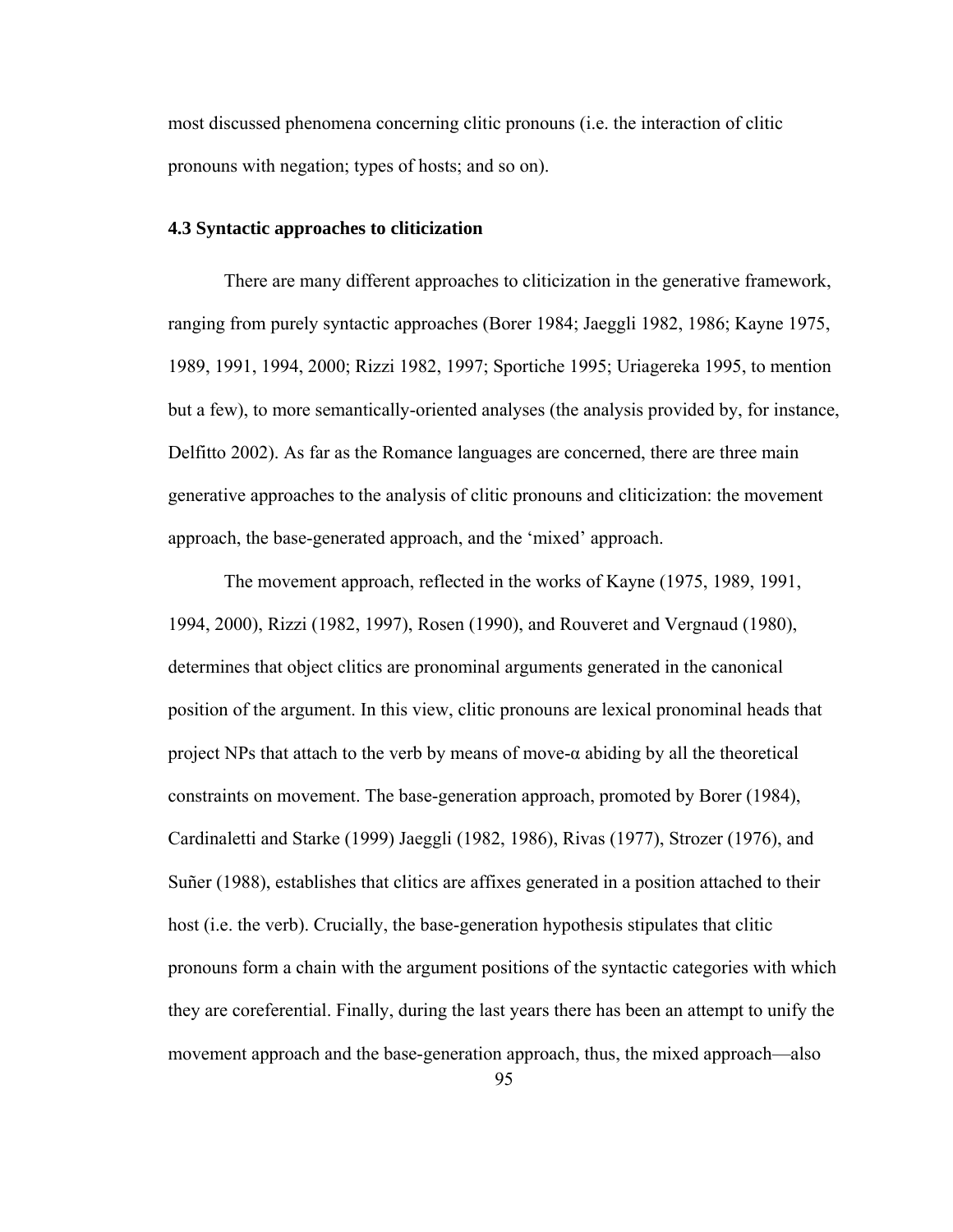known as the Determiner-Head hypothesis (Sportiche 1995; Uriagereka 1995)—draws parallelisms between clitic pronouns in clitic doubling structures and verbal agreement markers. According to the mixed approach, verbal agreement markers and clitics are determiners that head their own projections.

 The subsections to follow provide a more in-depth view of each of these hypotheses regarding cliticization, highlighting the main advantages and drawbacks of the most influential analyses within each approach.

# **4.3.1 The movement approach**

 The movement approach determines that clitic pronouns are generated in argument position and then moved to left-adjoin to the finite verb. Kayne (1975) proposes a Clitic Movement rule that accounts for the patterns of French. His study is highly influential in the field of Romance Linguistics because it constitutes the first attempt at a serious and systematic account of cliticization patterns that sets the basis for future analyses. Kayne not only offers a movement approach to cliticization, but he also explores a base-generation option, which, he concludes, cannot account for a series of syntactic phenomena that were relevant at the time. Moreover, he argues that a movement approach to cliticization can best account for certain syntactic phenomena such as past participle agreement. Nevertheless, as will be argued in §4.3.1.1, the movement approach cannot account for important facts (such as clitic doubling) observed in other Romance languages such as Spanish.

 In more recent work, Kayne (1989a, 1991) refines his theory and stipulates that clitic pronouns are generated as part of full DPs in argumental position and then moved

96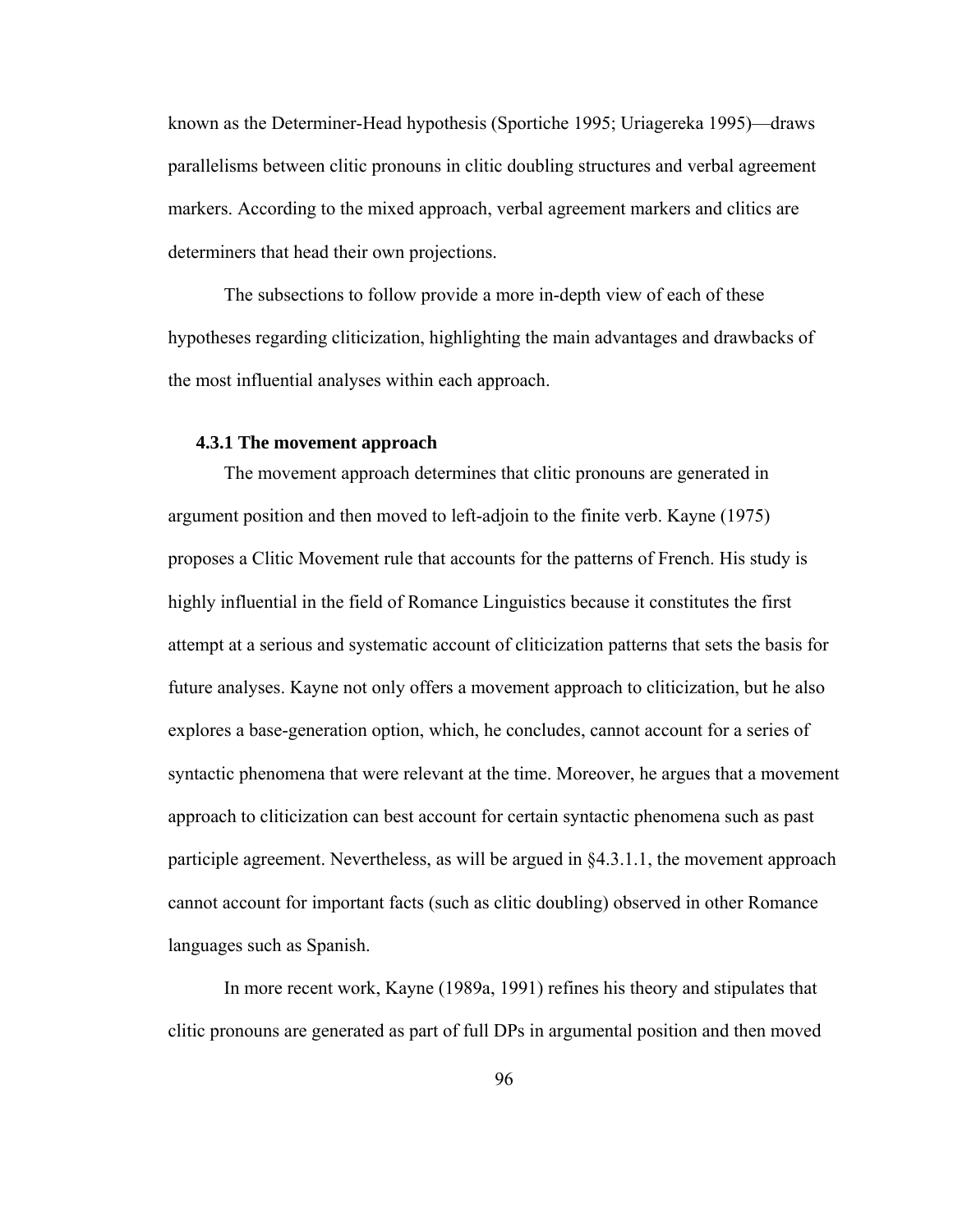to a functional head higher up in the structure. Kayne (1989a) focuses on the possible relation between enclisis, proclisis, and the pro-drop parameter. In particular, he claims that the order clitic+verb is characteristic of non-finite contexts in non pro-drop languages, as illustrated in (13) for French, while the order verb+clitic is the default option for non-finite contexts in pro-drop languages, as illustrated in (14) and (15) for Spanish and Italian respectively. However, the fact that there are null-subject languages that consistently display the order clitic+verb (i.e. Occitan and Sardinian, as mentioned in Kayne (1991), and Uriagereka (1995), among many others) weakens Kayne's hypothesis.<sup>55</sup>

(13) a. *Elle veut les voir.* 

she wants Cl to.see

"She wants to see them"

 $b^*$  *Veut les voir.* 

wants.3sg Cl to.see

c. \**Elle veut voirles.*

she wants to.see.Cl

(14) a. *Ella quiere verlos.*

 $\overline{a}$ 

she wants to.see.Cl

<sup>&</sup>lt;sup>55</sup> Halpern (1992) claims that the enclisis/proclisis alternation found among languages is actually the result of different clause types which render differences in verb movement, causing the verb to surface in different positions in the syntax.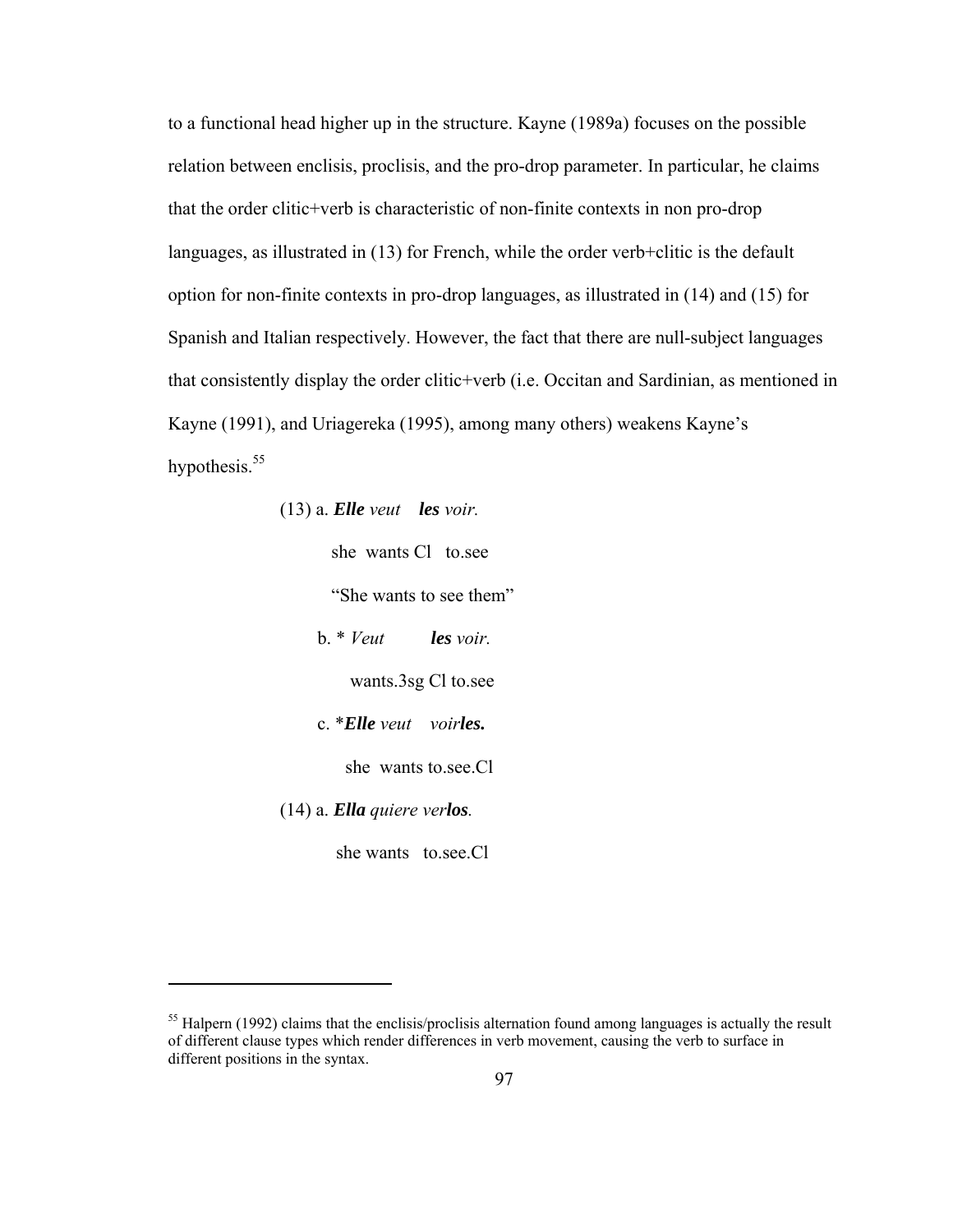b. *Quiere verlos.* 

wants.3sg to.see.Cl

"Quiere verlos"

c. \**Quiere los ver.* 

wants Cl to.see

(15) a. *Lei vuole vederli.* 

she wants to.see.Cl

b. *Vuole vederli.*

wants to.see.Cl

"She wants to see them"

c. \**Vuole li vedere.*

wants Cl to.see

 Kayne (1989a) establishes that a language-specific parameter determines whether clitic pronouns adjoin to embedded V (as in French) or to embedded Infl (as in Spanish).<sup>56</sup> There are, however, several arguments against the Infl-adjunction hypothesis; among them, dative clitic climbing is one of the most prevalent. One of the predictions of the Infl-adjunction option is that clitic climbing is always a possibility with verbs that allow restructuring;57 such is the case of *permitir* ('to allow') in Spanish. Examples in (16) show that, contrary to expectations, clitic climbing is not allowed:

<sup>56</sup> These options are illustrated in Chapter 5.

 $57$  Clitic climbing and restructuring are discussed in depth in Chapter 5.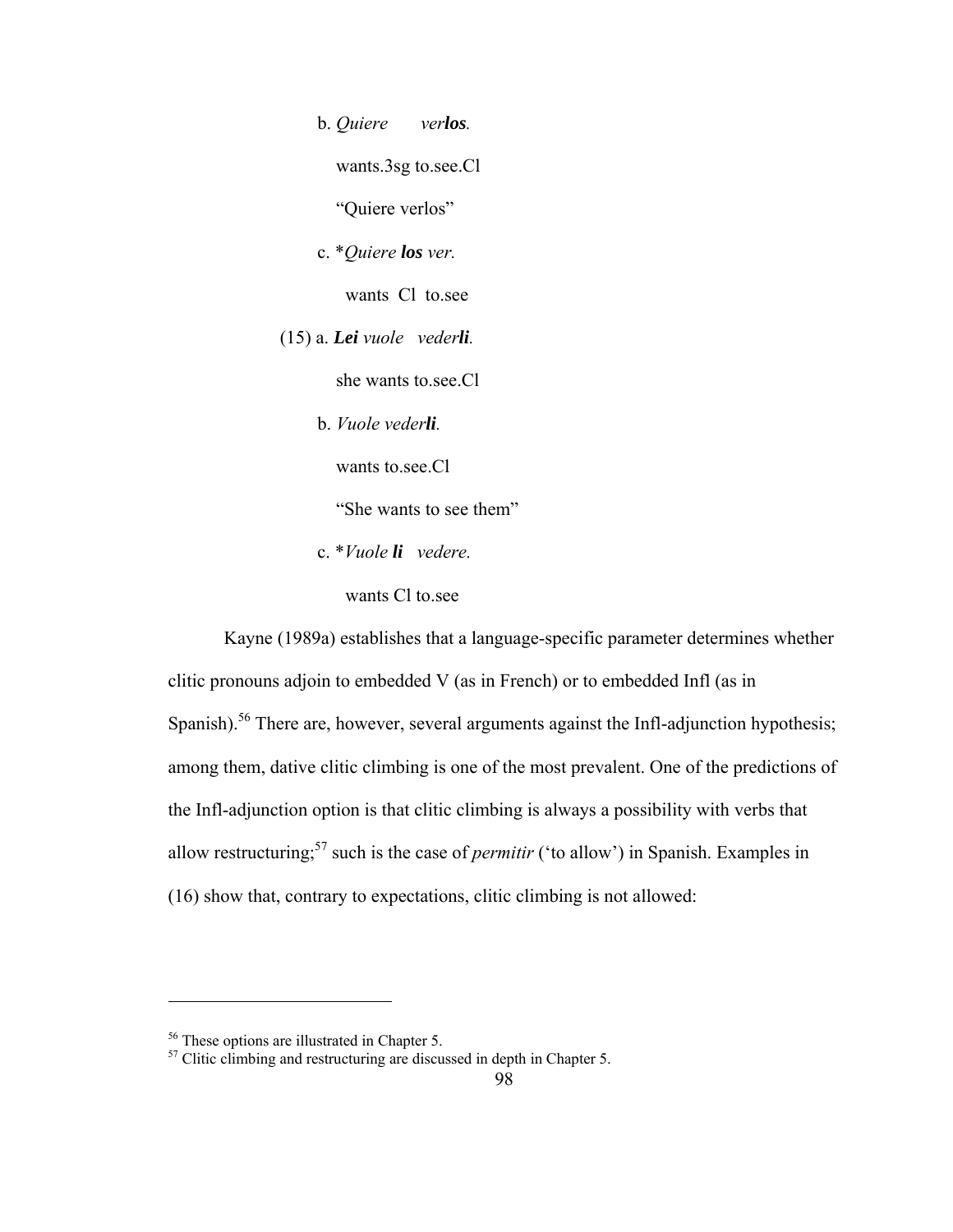## (16) a. *Me permitieron verla.*

Cl allowed.3pl. see.Cl

"They allowed me to see her"

b. \* *Me la permitieron ver.* 

Cl Cl allowed.3pl to.see

Following Kayne (1989, 1991), Belletti (1999) proposes an analysis of cliticization in which clitic pronouns appear in designated positions (contra Nash and Rouveret 2002) within the vicinity of the argument structure of the verb, but that differ from the canonical argument positions (see also Edmonds 1985). In Belletti's analysis, clitic pronouns move from the argument-like position in which they are generated (also Belletti 2001, 2005), and they land within AgrOP for Case reasons. In Belletti (1999) cliticization is seen more as a PF phenomenon than a syntactic phenomenon. Importantly, Belletti (1999, 2001, 2005) proposes that clitic pronouns first undergo phrasal movement from the argument position to AgrOP; and then, they undergo head movement from AgrOP to the higher regions of the clause. The dual nature of clitic pronouns (Chomsky 1995) makes this type of mixed approach to movement possible.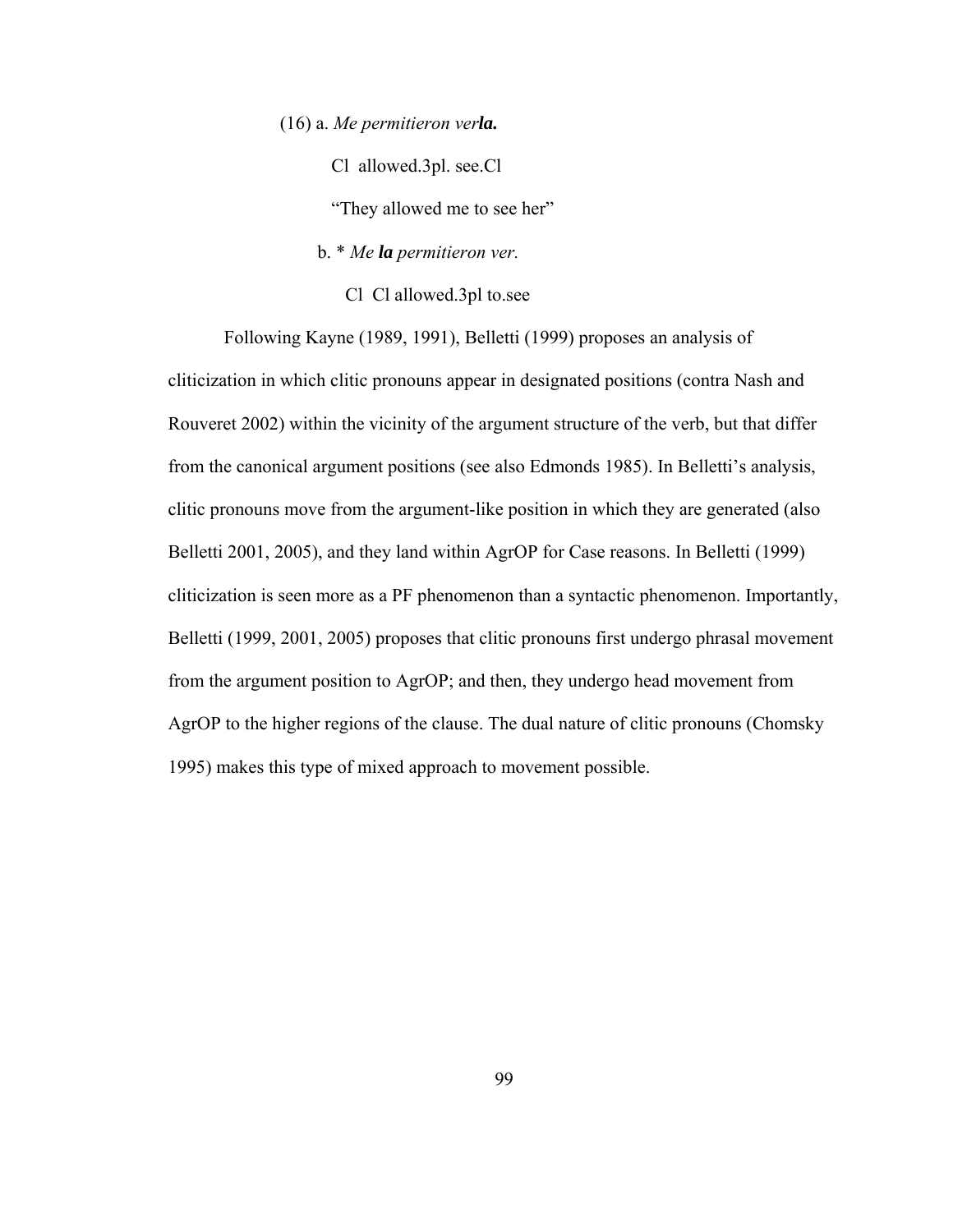Belletti proposes a clause structure like the one illustrated in (17):



As shown, Belletti advocates a dissociation of AgrO and AgrPstPrt (also Friedemann and Siloni 1997), which allows different features relevant to cliticization to be checked at different points in the derivation. Belletti justifies this dissociation on the empirical basis that accusative Case is available independently of the appearance of a past participle in the structure. Thus, accusative Case is checked in AgrO, while the gender phi-features of past participle are checked in AgrPstPrt, as illustrated in (18) for Italian (from Belletti 1999):

$$
(18) Le ho salutate.
$$
  
Cl have. 1sg greeted

- 
- "I have greeted them"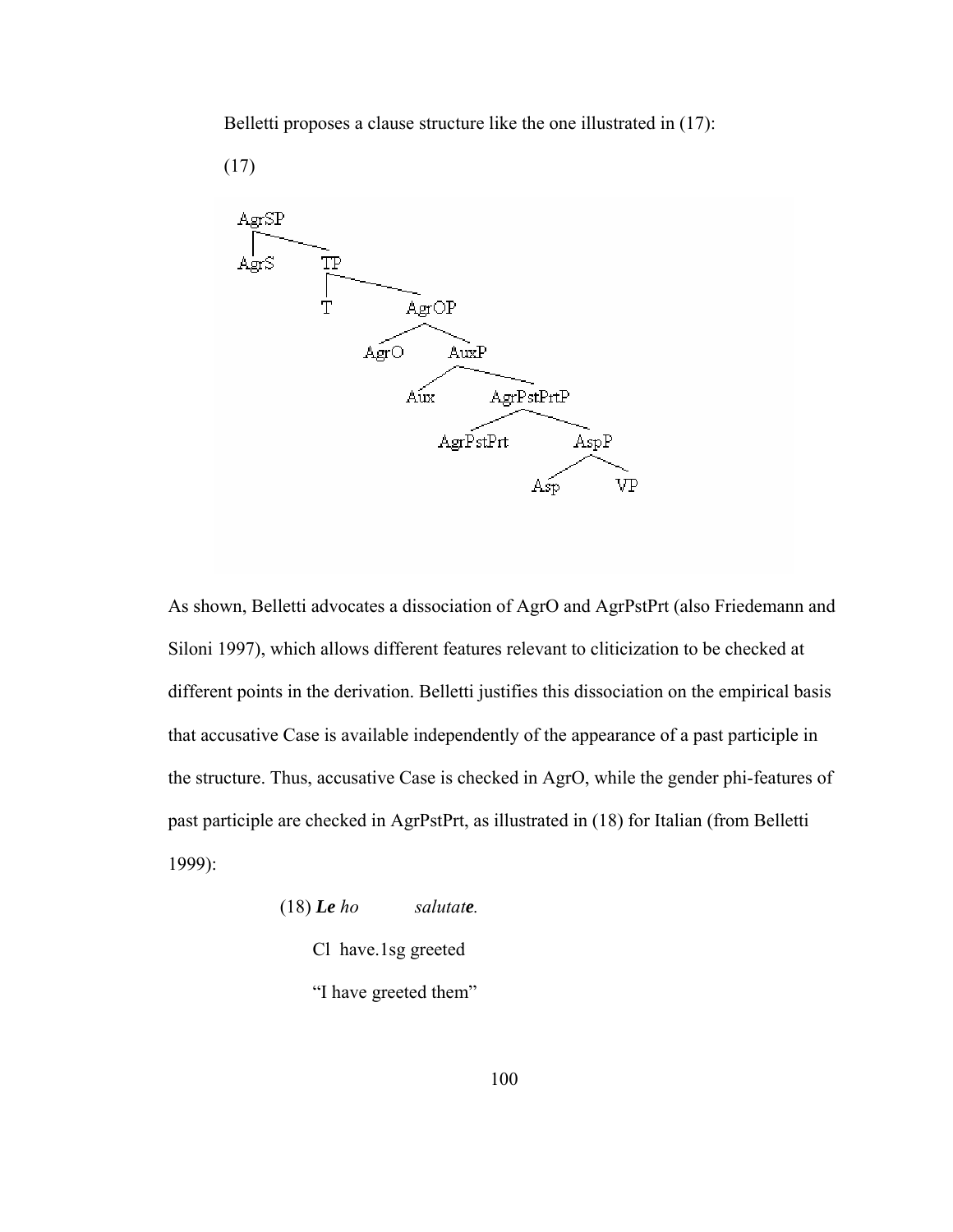

As can be observed in the structure above, the clitic pronoun is generated in a position that is similar to the canonical internal argument. The past participle, generated in  $V^0$ moves to AgrPstPrt<sup>0</sup>, and the clitic pronoun moves to [Spec, AgrPstPrtP], as indicated above. Then, the clitic moves as an XP until it attaches to  $AgrO^0$  as an  $X^0$ , where Accusative Case is checked.

 Belletti provides a theory that is largely based on the hypothesis that Case motivates the movement of clitic pronouns, and that clitic pronouns are Case markers. However, as argued in Chapter 2, clitic pronouns are not Case markers. Thus, since Belletti's hypothesis relies on Kayne's Generalization— that the preposition *a* in Spanish is the crucial element that allows object doubling phenomena—the adequacy of her analysis is called into question.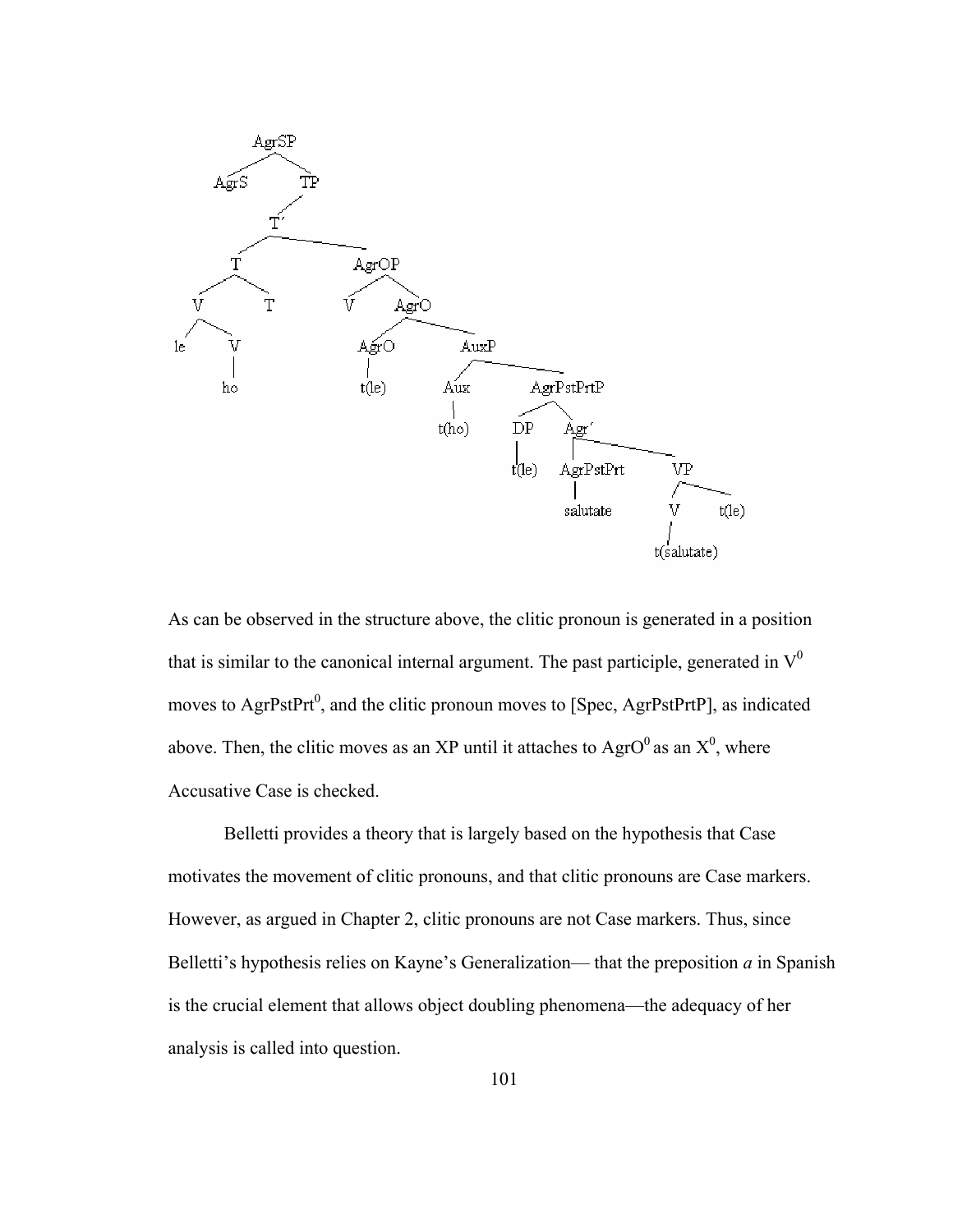Like Belletti, Friedemann and Siloni (1997) argue that AgrOP occupies a position in the structure that is higher than AgrPstPrtP. The authors show data from Hebrew, and French and Italian, and conclude that in French and Italian past participle agreement constructions AgrOP is higher than AgrPstPrtP. Nevertheless, they also show that AgrOP may occupy different positions in the structure of different languages (as shown in the contrast between Hebrew and French, for instance).<sup>58</sup> This suggests that the order of functional projections may be subject to cross-linguistic variation, as indicated in earlier chapters.

 Another analysis that considers head movement as the most empirically adequate analysis of cliticization is offered by Nash and Rouveret (2002). According to these authors, cliticization implies movement of the clitic pronoun from the argument position located in the lexical domain of the structure, to a host that is located in the functional domain of the clause, much like shown in (18) above. Thus, it is argued here that different cliticization patterns (i.e. enclisis and proclisis) result from the specific morphological profile of the language in question. For example, the structure of Spanish, a language without past participle agreement, would not contain an AgrPstPrtP. This causes Spanish to differ from, for instance, French and Italian in terms of clitic movement and verb movement. Thus, Nash and Rouveret's analysis relies on the inflectional properties of the different projections that host clitic pronouns in each independent construction. Much like Kayne (1989, 1991), Nash and Rouveret argue that clitic

<sup>&</sup>lt;sup>58</sup> I refer the reader to Friedemann and Siloni (1997) for examples.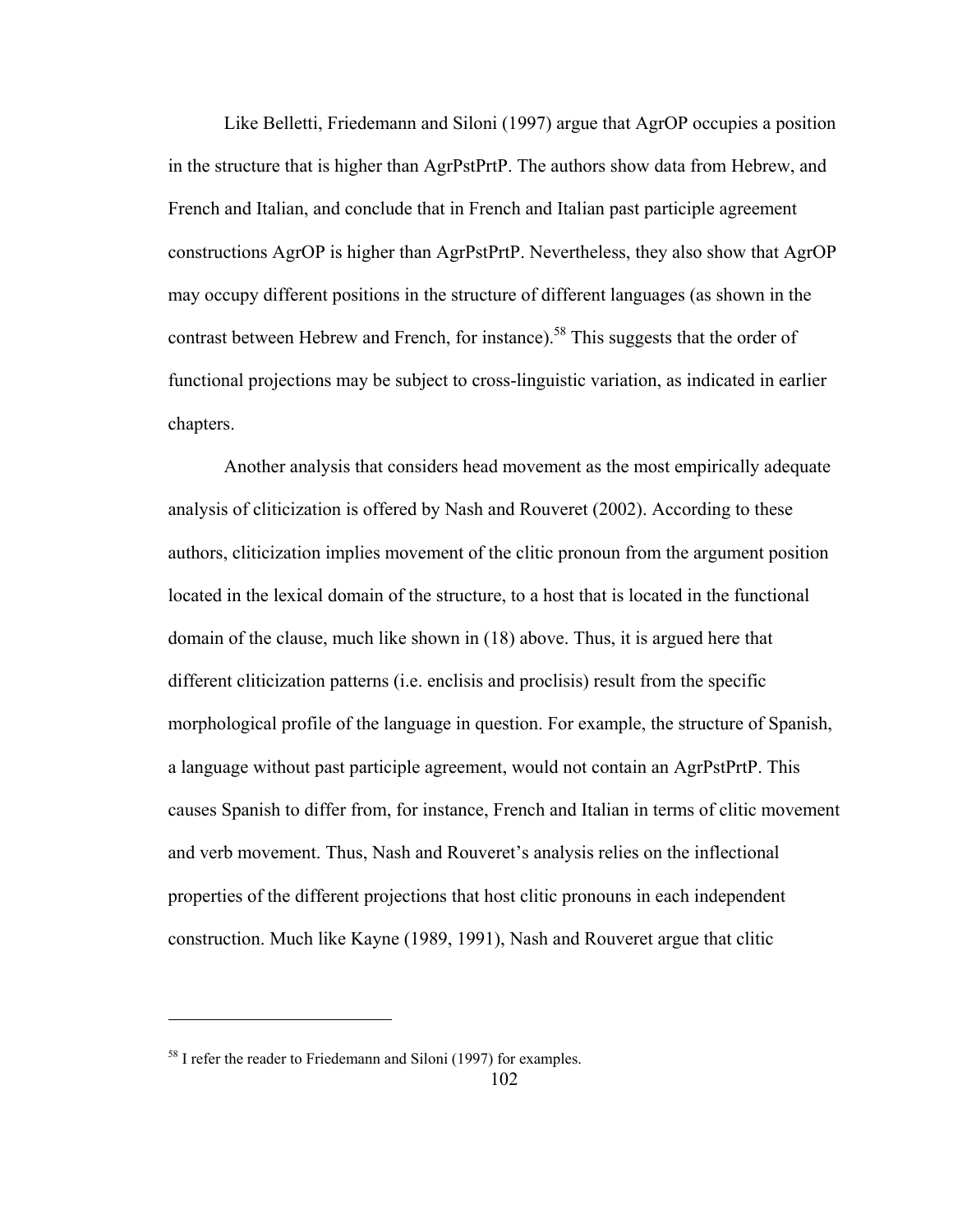pronouns are the morphological realization of an argument that target functional categories located in the inflectional domain of the sentence.

#### **4.3.1.1 Clitic doubling and the movement approach**

As mentioned above, the movement approach cannot account for certain common facts such as clitic doubling in Spanish and other Romance languages such as Catalan and different dialects of Italian and French (although see Belletti 2005; Cecchetto 1999, 2000, and references cited there). In structures showing clitic doubling, both the clitic pronoun and its coreferential argument NP are present in the structure at the same time, as illustrated in French in (19) (from Zwicky 1977), and in Spanish in (20):  $59$ 

(19) *Je le vois lui.*

I Cl see him

"I see him"

(20) *Rosa lo miró a Iván.*

Rosa Cl looked "pers. a" Iván

"Rosa looked at Iván"

Clitic doubling in Spanish has been the object of study in generative grammar since the seminal work of Strozer (1976). According to Kany (1945),  $^{60}$  clitic doubling has been attested in Spanish from the  $11<sup>th</sup>$  century on. Nevertheless, this pattern was not very common in Old Spanish, as stated in Fontana (1993), who claims that Old Spanish

<sup>&</sup>lt;sup>59</sup> See Kayne (2000: ch. 9) for a full account of clitic doubling in French and more examples.<br><sup>60</sup> Kany (1945: 116) states that clitic doubling can already be attested in text from the 11<sup>th</sup> century, as the

example illustrates:

i) *priso lo al conde* (Cid, vs. 1012)

made-prisoner-3sg. Cl to-the count

<sup>&</sup>quot;He made the count prisoner"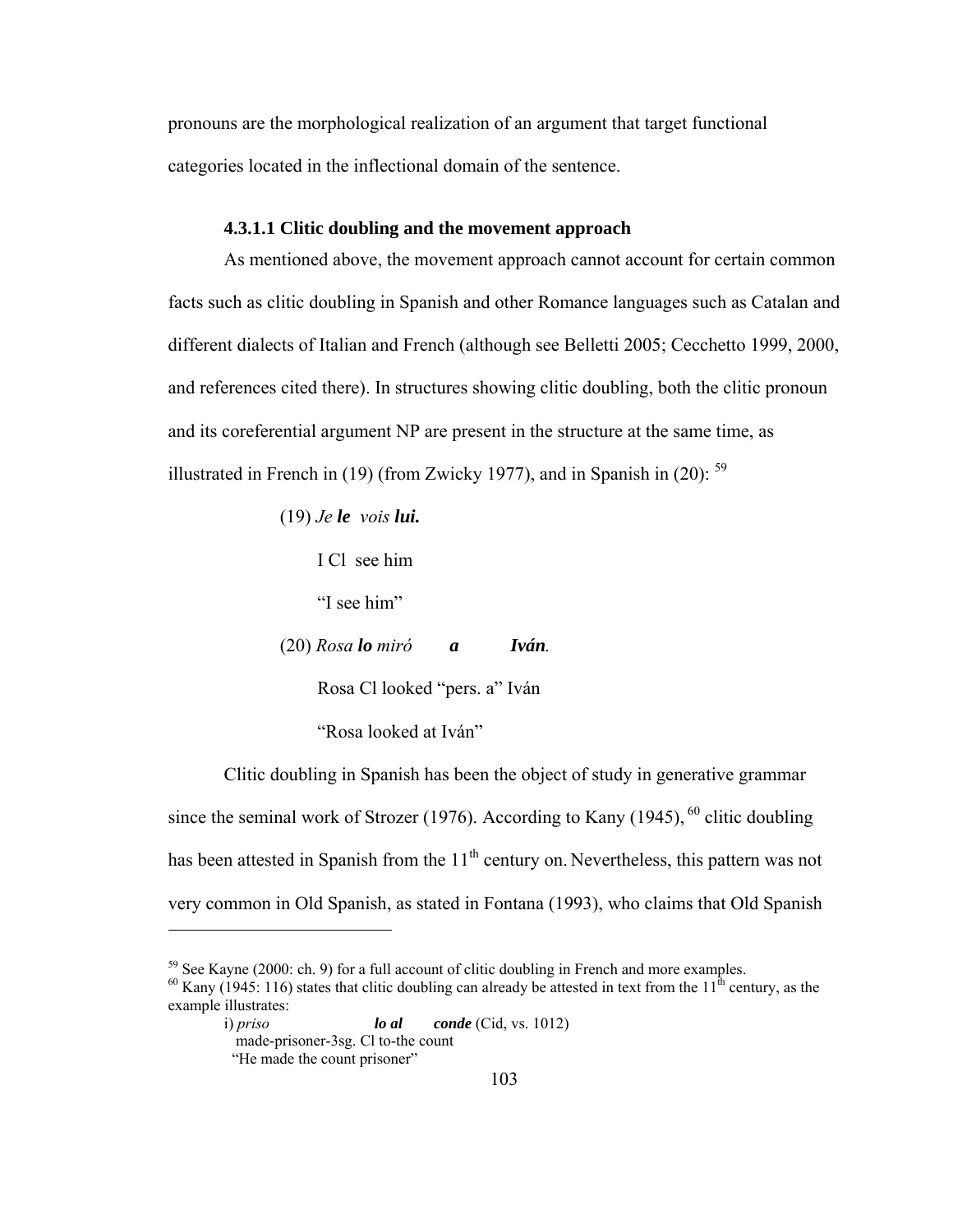clitic pronouns were in complementary distribution with object NPs, much like in Standard French, and unlike in Modern Spanish.

 Clitic doubling has always been difficult to account for in generativist terms due to the fact that two elements in the structure seem to be sharing the same theta-role (Belletti 2001, 2004, and 2005, among others), which usually renders a violation of the Theta Criterion (or, in Minimalist Terms, a violation of Full Interpretation). In general, these approaches focus on the different morphosyntactic features that form part of the lexical characterization of clitic pronouns so as to unveil which feature(s) might be allowing (or disallowing) the various morphosyntactic phenomena observed.<sup>61</sup>

Franco (1993) provides one of the most extensive theories on Spanish clitic doubling. He argues that doubling is the result of the duplication of a complement of an adjunct by a clitic pronoun. This duplication is correlated with verbal agreement, which is described by Franco as the cross-reference marking in phi-features of the verbal arguments on one of the elements that bears inflection. However, doubling cannot be taken as an instance of agreement, because, according to Franco, the clitic pronoun imposes certain semantic specifications on the doubled NP—it must be animate and specific (but see §2.3.2).

 There is also a growing literature on Italian clitic doubling. Many of these studies have been carried out by Belletti (2001, 2005, just to mention a few). The main focus of Belletti's work is on strong pronoun doubling in Italian, and on the characteristics that

 $61$  Grimshaw (1997: 171) actually describes clitics as underspecified bundles of morphosyntactic features in her Optimality analysis of clitic pronouns.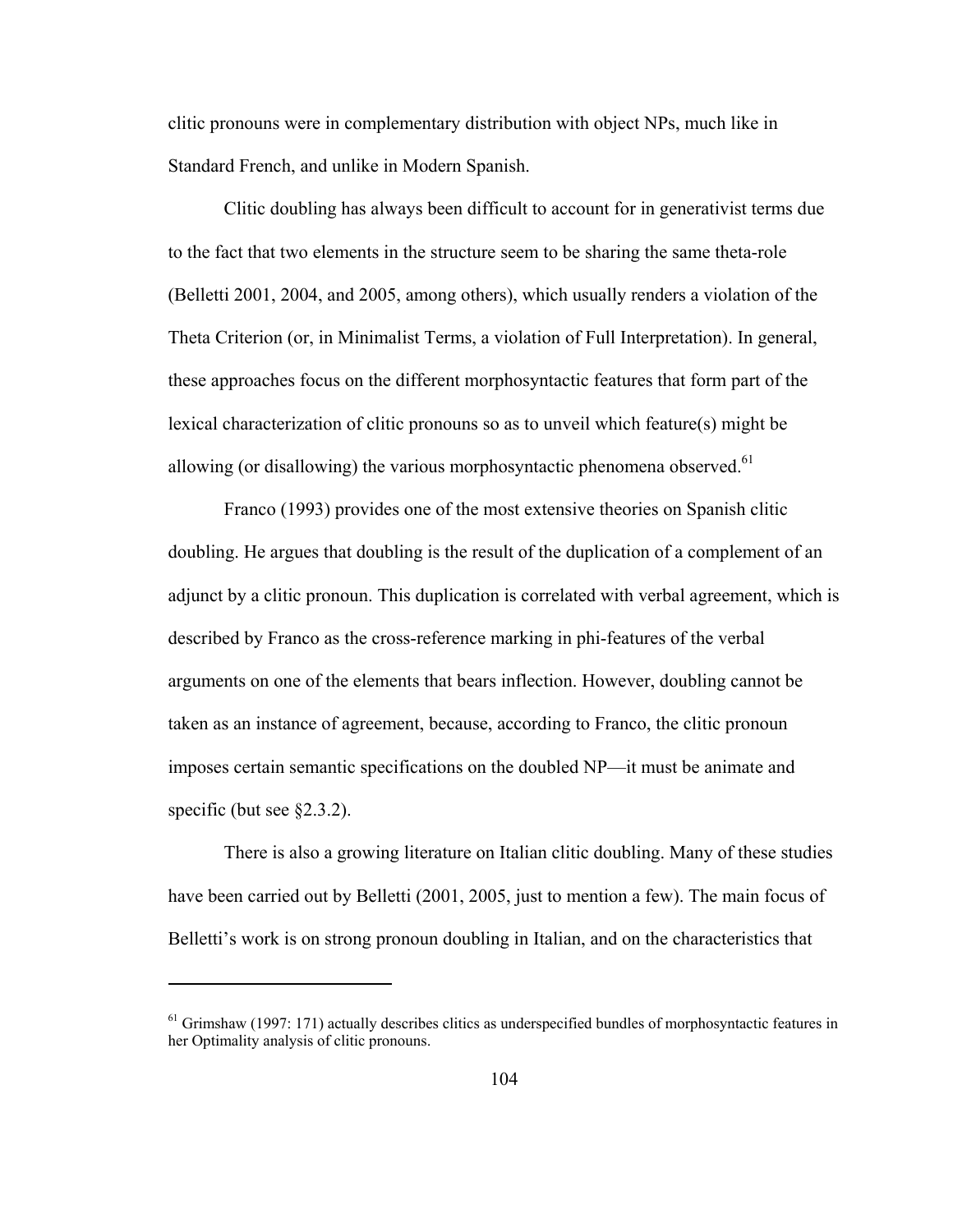allow the same argument (i.e. the same theta-role) to be realized twice in the same syntactic structure.<sup>62</sup> According to Belletti, doubling structures are derived from a single big DP (Belletti 1999; Cecchetto 1999, 2000; Sportiche 1996; Uriagereka 1995), in which both the clitic pronoun and the doubled NP are originated.<sup>63</sup> Thus, the whole DP is assigned a theta-role, which means that clitics and doubled NPs share the same theta-role.

 Sportiche (1996), on the other hand, points out that the presence of a pronominal clitic in the structure does not affect the thematic properties of the predicate. For example, a transitive verb is still transitive even if both the clitic pronoun and its coreferential NP are present in the structure, as in clitic doubling constructions. This situation presents two options: both the clitic and its coreferential NP share the same theta-role, as often proposed in the literature, or the clitic pronoun does not have a thetarole and is linked to its coreferential NP through other means or mechanisms. The second option is adopted in the present study.

 Belletti (2001, 2004) claims that the VP domain contains a number of discourserelated positions, similar to the functional projections that surround the left periphery of the clause. According to her, both the Italian strong pronoun and the doubled NP are located in a VP internal TopP. It seems that the discourse-related anaphoric nature of

 (i) a. *S ´a-lo fat che?*  what has-he done what "What has he done?" b. *Ndo e-lo ndat endoe?*  where is-he gone where "Where is he gone?"

 $\overline{a}$ 

 $^{63}$  As will be seen in §4.3.3, Sportiche (1996) offers a similar analysis.

 $62$  Clitic doubling is not the only phenomenon displaying duplicate items with the same theta-role. See, for instance, the following examples from Polletto and Pollock (2004) showing wh-doubling structures in Italian dialects: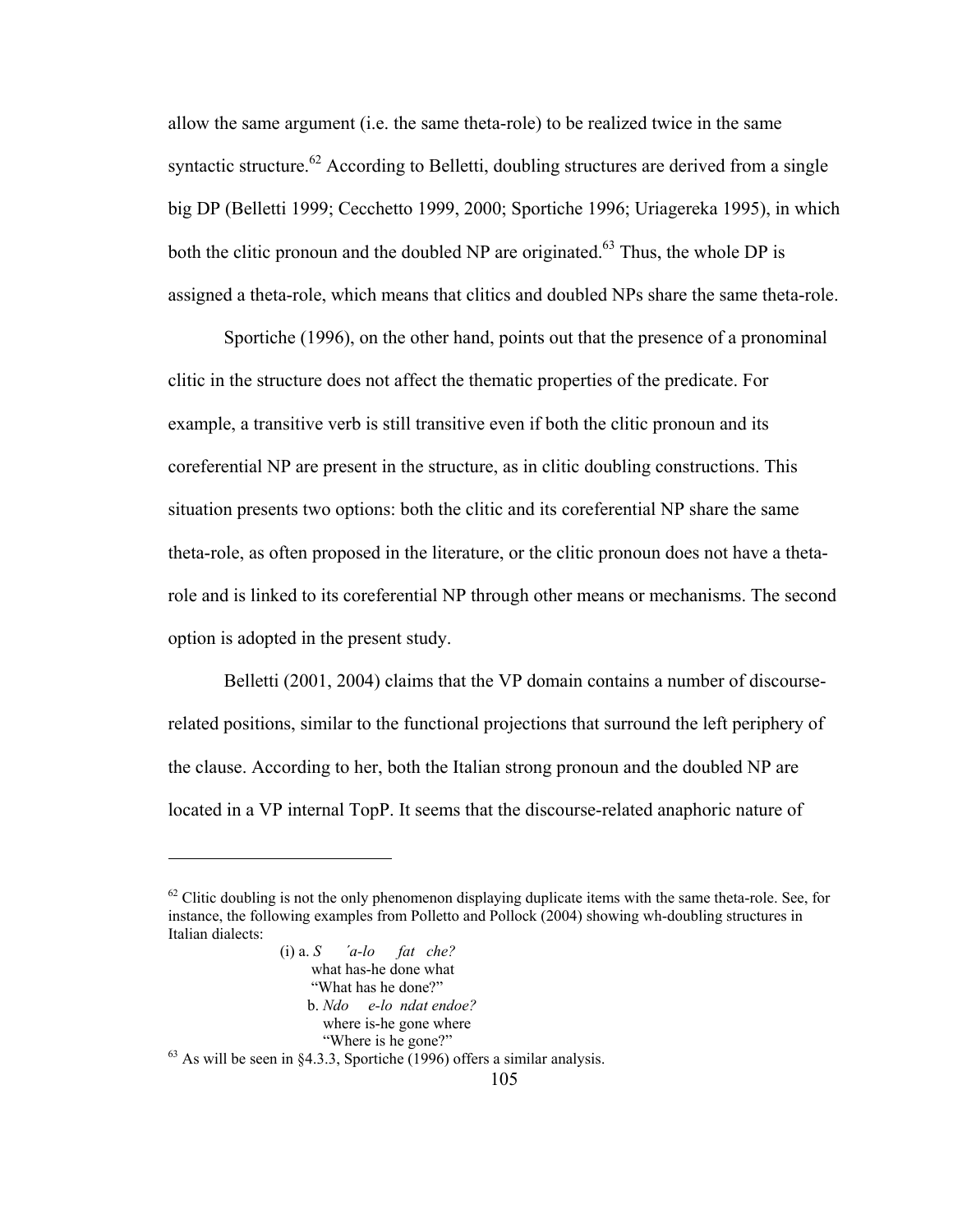clitic pronouns could potentially allow for an analysis of the type described by Belletti. Furthermore, the existence of several discourse-related functional projections inside the VP is consistent with Chomsky's (2001) phases.

Finally, Sportiche (1996), and Suñer (1988), among others, claim that the only pertinent characteristic to clitic doubling is the specificity feature. Suñer, in particular, bases her hypothesis on data from Barrenechea and Orecchia (1977) on Argentinean Spanish showing examples in which only 8% of human non-pronominal direct objects are doubled, as illustrated in (21):

> (21) *La bebí la leche.* Cl drank.1sg the milk

"I drank the milk"

 Under a movement approach, there arises a very unlikely situation concerning structure-preserving rules. Taking into account the fact that an element cannot occupy the same position as the trace of a moved element, clitic doubling structures suggest that structure-preserving rules might not apply in Spanish, since the clitic pronoun and the argument NP share the same grammatical function. In addition, the movement approach incurs a Theta Criterion violation: if both the clitic pronoun and its coreferential NP are arguments, then they both have the same theta-role. Franco (1993) offers a solution, according to which the doubled NP is generated in an A´ position. Jaeggli (1986) and Suñer (1988), on the other hand, provide very convincing arguments and data against such a dislocation analysis of argument NPs in clitic doubling structures based mainly on the extraction properties that these constituents display.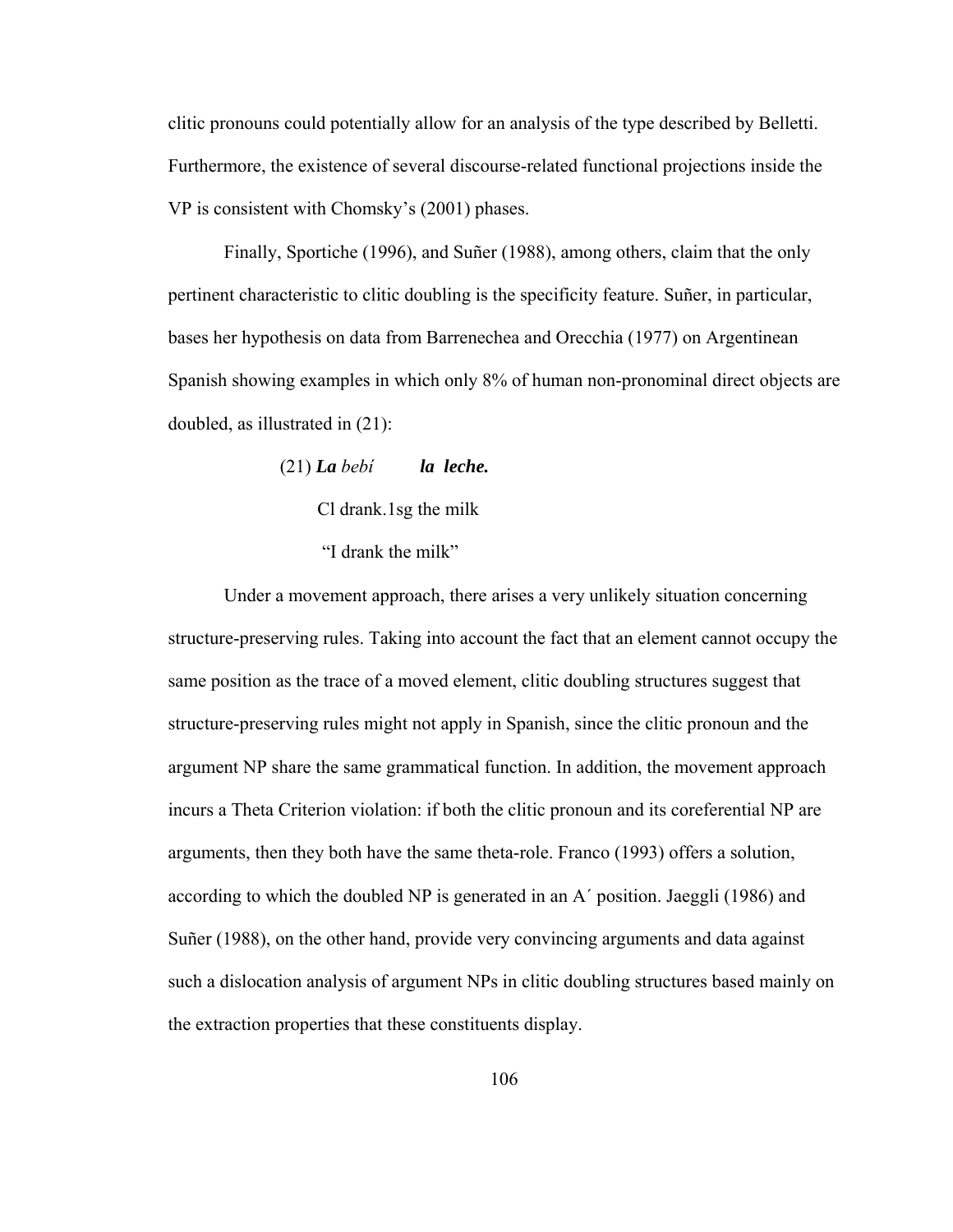There are other structures that cannot be accounted for by a movement approach. For example, it is common in Spanish to have a structure in which the clitic pronoun does not co-refer with an argument NP; such is the case of the so-called ethical datives. This type of clitic pronoun appear in structures that lack a coreferential NP in argument position, as they surface with verbs that already have filled direct and indirect object positions (22a-d) and also with intransitive verbs (22e-f). This can be taken as an indication that clitic pronouns might be generated in a position different from that of argument NPs.

(22) a. *Se comió los caramelos.* 

Cl eat.3sg. the candy

"(S)he ate the candy."

b. \**Sei comió los caramelos a sí mismoi***.** *64*

Cl at e.3sg the candy to himself

c. *Te**me fumaste los cigarrillos.* 

Cl Cl smoked.2sg. the cigarettes

"You smoked all my cigarettes"

d. \**Te me fumaste los cigarrillos a mí.* 

Cl Cl smoked.3sg the cigarettes to me.

<sup>&</sup>lt;sup>64</sup> There are structures in Spanish in which the reflexive clitic *se* might double a coreferential NP/PP, as in reflexive (i) or reciprocal constructions (ii):

i) *Se afeitó (a sí mismo)*. Cl shaved.3sg (to himself)

 <sup>&</sup>quot;He shaved himself"

ii) *Se dieron la mano (el uno al otro).*

Cl gave.3pl the hand (the one to.the other)

<sup>&</sup>quot;They held each other's hand"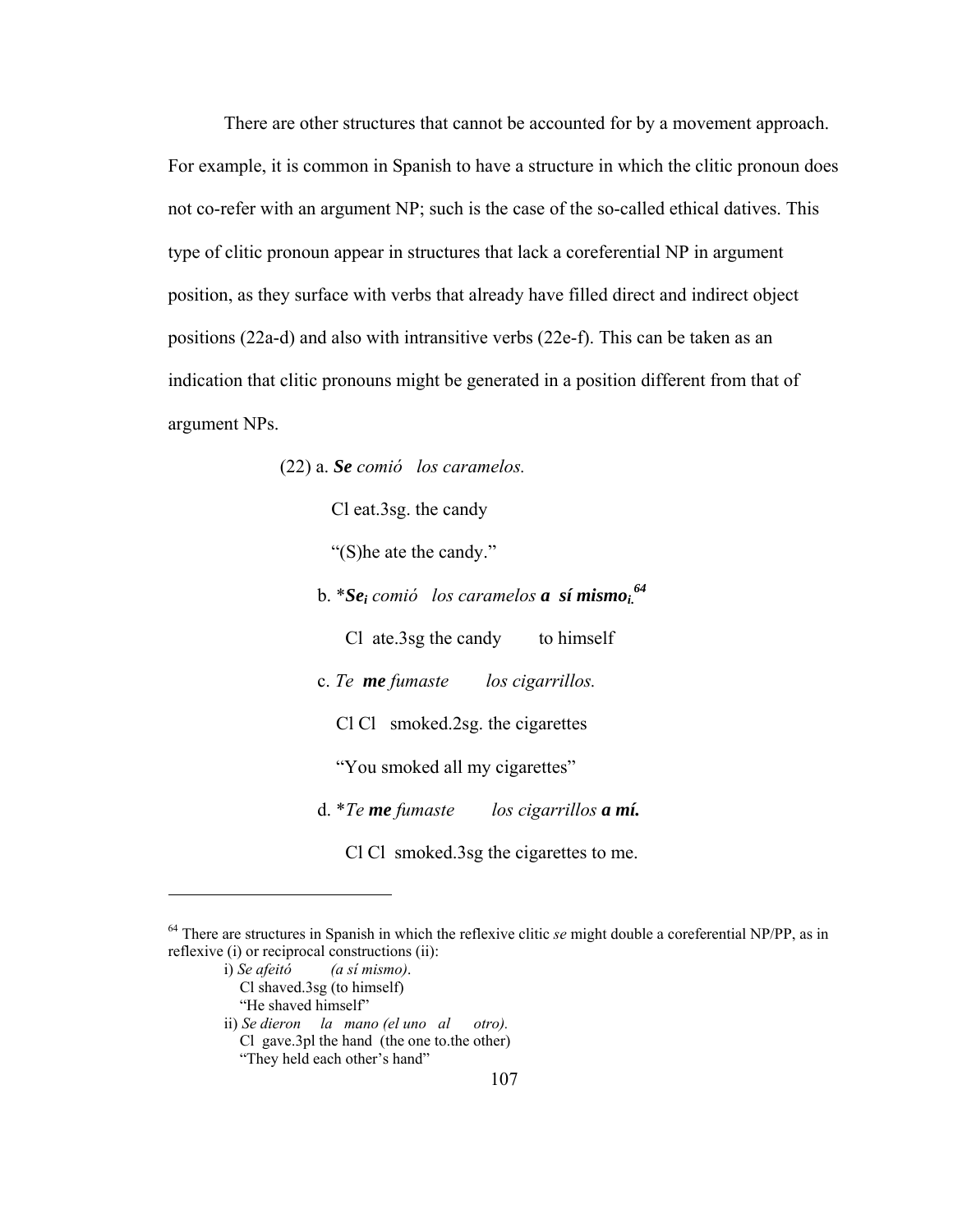e. *Me voy a casa.*  Cl go.1sg to home "I'm going home" f. \**Me voy a casa a mí.*  Cl go.1sg to home to me

Thus, the movement approach raises some semantic questions, as noticed in Kayne (1975, 1989). Kayne establishes that the meaning of inherent verbs, for instance, is not necessarily derived from the meaning of the lexical verb without the clitic *se*; in fact, there are pairs of inherent verbs and lexical verbs that are not semantically related at all in French, such as *s´en prendre* 'criticize, blame, pick on' and *prendre* 'to take'. Kayne, however, states that these facts are marginal at best, and argues that the evidence suggesting an object origin for inherent *se* is not affected by them.

 Finally, one last piece of evidence suggesting that clitic pronouns are not arguments of the verb, contrary to Kayne's approach, can be found in examples in which clitic doubling occurs with infinitives, as illustrated in the following example from Lipski (1990):

> (23) *Se fue mi papa a guardar***lo el carro***.* Cl went my dad to park.Cl the car "My dad went to park the car"

This example shows the clitic pronoun attached to the right of the infinitive, and the doubled NP in the canonical internal argument position, and not right-dislocated. The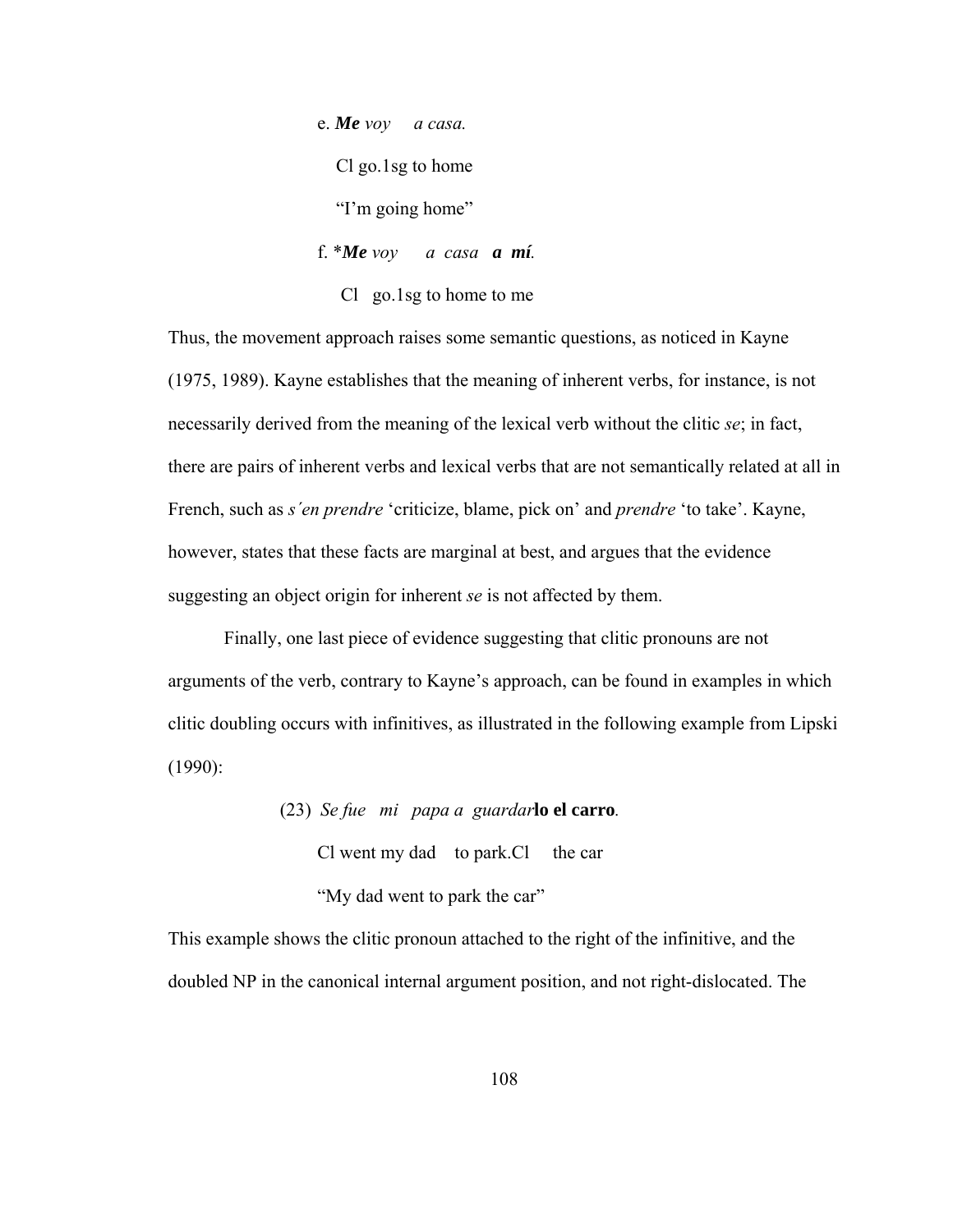clitic pronoun and the argument NP, then, cannot occupy the same position in the structure.

#### **4.3.2 The base-generation approach**

 The ensuing discussion outlines the most relevant versions of the base-generation approach, to conclude that a proposal along these lines is superior to a movement approach—at least for Spanish—because it can account for a larger set of facts, including clitic doubling. As stated above, the base-generation approach determines that clitic pronouns are base-generated in a position adjoined to the verb, and stand in an agreement-type of relation with their coreferential NP, which is located in the canonical argument position, as illustrated in (24):





As will be discussed shortly, the main source of data for the base-generation analysis of clitic pronouns is clitic doubling structures. The base-generation analysis appeared first in Strozer (1976), and Rivas (1977), and can also be found in Borer (1984), Jaeggli (1982), and Suñer (1988), among others.

 Strozer (1976) is the first to argue for a base-generation of clitic pronouns based on evidence from languages in which clitic pronouns and argument NPs are not in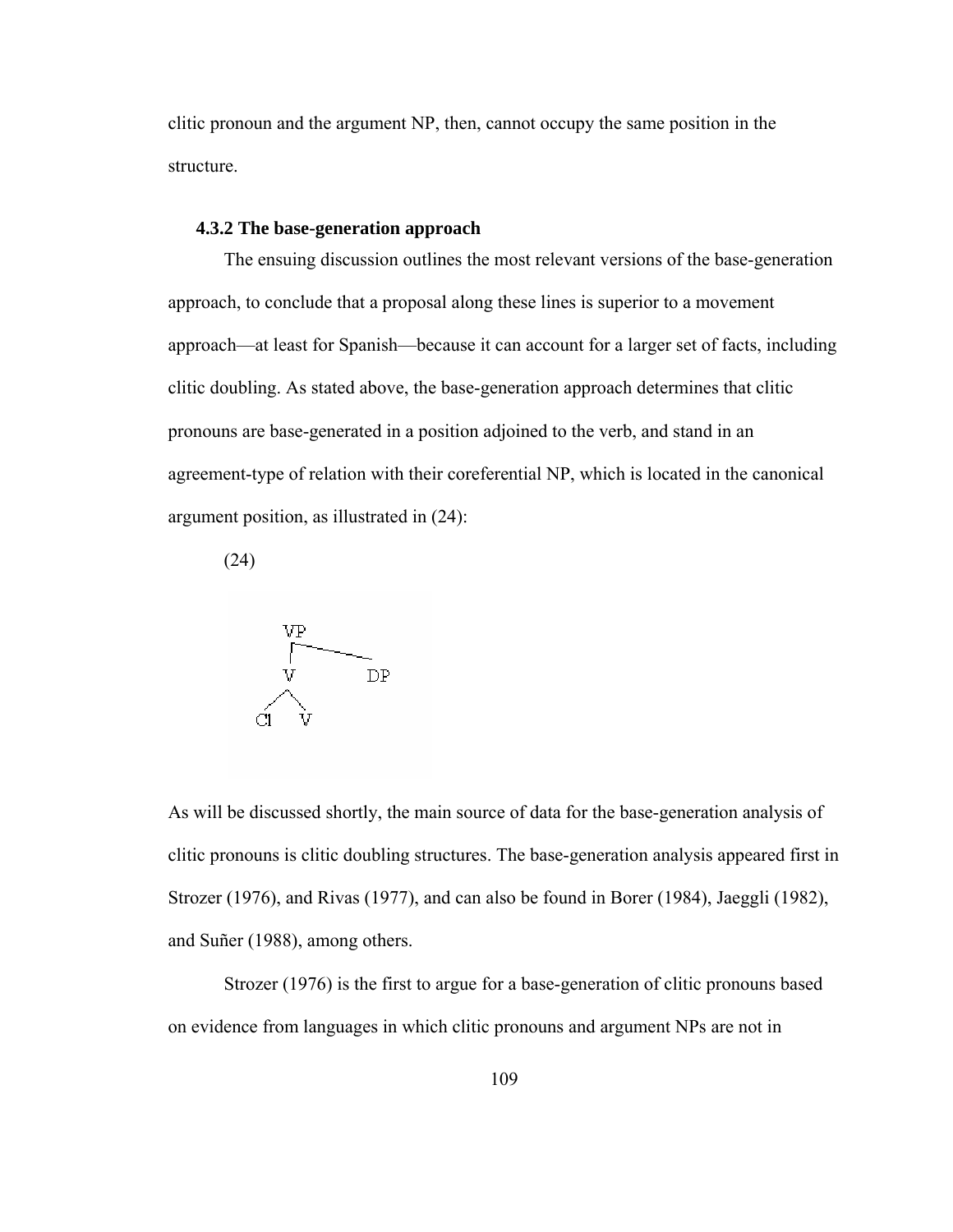complementary distribution (i.e. clitic doubling in Romanian, Spanish, and Portuguese, for example). Contra Kayne (1975), Strozer establishes that the movement approach that derives clitic pronouns from argumental pronominal NPs cannot account for clitic doubling data. She also provides several reasons why clitic pronouns are not NPs. The five most illustrative ones are repeated here: i) clitic pronouns and NPs have different morphological characteristics (for example, clitic pronouns in some dialects of Spanish distinguish Case, as seen in Chapter 2, while NPs never do); ii) clitic pronouns are often unstressed elements, while NPs can be stressed for emphasis, as in (25); iii) the grammatical relationship that exists between the clitic and the verb is not found between the verb and its arguments (interpolation between the clitic pronoun and the verb is never grammatical in Spanish), as illustrated in the contrast in  $(26)$ ; iv) NPs never constitute single phonological units with the verb, clitic pronouns, on the other hand, do; v) NPs can be coordinated, but clitic pronouns cannot, as shown in (27).

> (25) a. - *¿A quién visteis, a Luís?*  to whom saw.2pl, "pers. a" Luis "Whom did you see, Luis?" - *No, a JAVIER.*  no, "pers. a" Javier "No, (we saw) Javier" b. - *¿Lo visteis (a Luis)?*  Cl saw.2pl ("pers. a" Luis) "Did you see him?"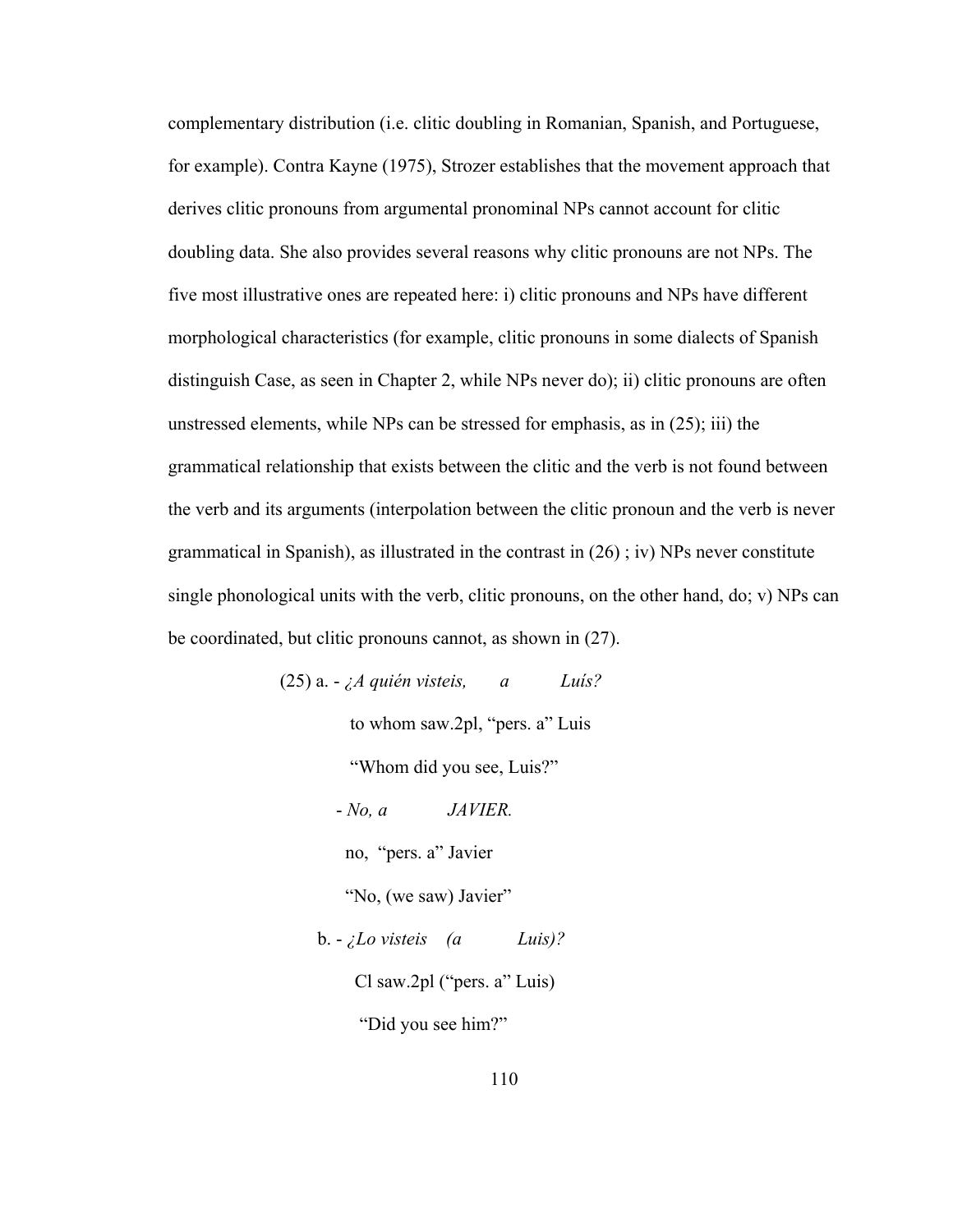- \**No, LA* 

not, Cl

"Not him, HER"

(26) a. *Ya vio él a Luís.* 

already saw he "pers. a" Luis

"He saw Luís already"

b. *Ya lo vio él.*

already Cl saw he

"He saw him already"

c. \**Ya lo él vio.* 

already Cl he saw

(27) a. *La niña comió [pasteles y manzanas].* 

the girl ate cakes and apples.

"The girl ate cakes and apples."

b. \**La niña los y las comió.* 

the girl Cl and Cl ate.

 As with Strozer, Jaeggli's (1982) analysis is based on the distribution of clitics and lexical NPs in Romance languages. Jaeggli observes that all direct and indirect object pronouns must be doubled by a clitic in Spanish, as illustrated in the sentences in (28a-b) for direct object pronouns, and (28c-d) for indirect object pronouns: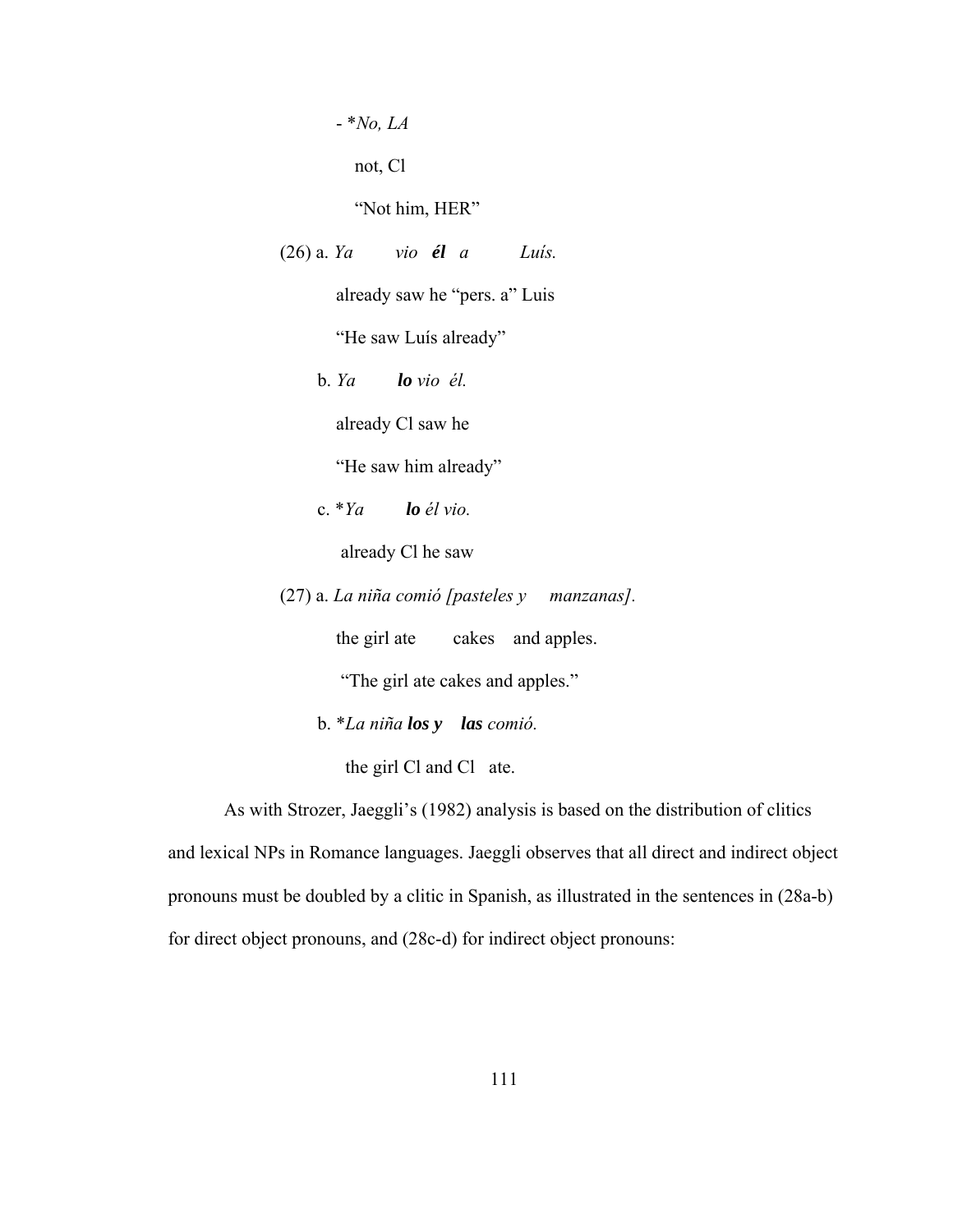(28) a. *La vimos a ella.*  Cl saw.1pl. "pers. a" her "We saw her" b. \**Vimos a ella.* saw.1pl "pers. a" her c. *Le dimos el regalo a ella.*  $Cl$  gave.1pl the gift to her "We gave the gift to her" d. \**Dimos el regalo a ella.*  gave. 1 pl the gift to her

Even though clitic pronouns in French and Italian seem to be in complementary distribution, Jaeggli, among others, provides examples illustrating clitic doubling in dialects of French and Italian as well, as exemplified in (19) and repeated here as (29) for convenience (example from Zwicky 1977):

(29) *Je le vois lui.*

I Cl see him

"I see him"

 Borer (1984) also proposes an analysis of clitic pronouns inspired on data from clitic doubling structures in Hebrew, Romanian, and Spanish. According to Borer, clitic pronouns are bound morphemes that surface as functional elements base-generated in Infl and coindexed with an empty category *pro* located in the canonical argument position, as schematized in (30):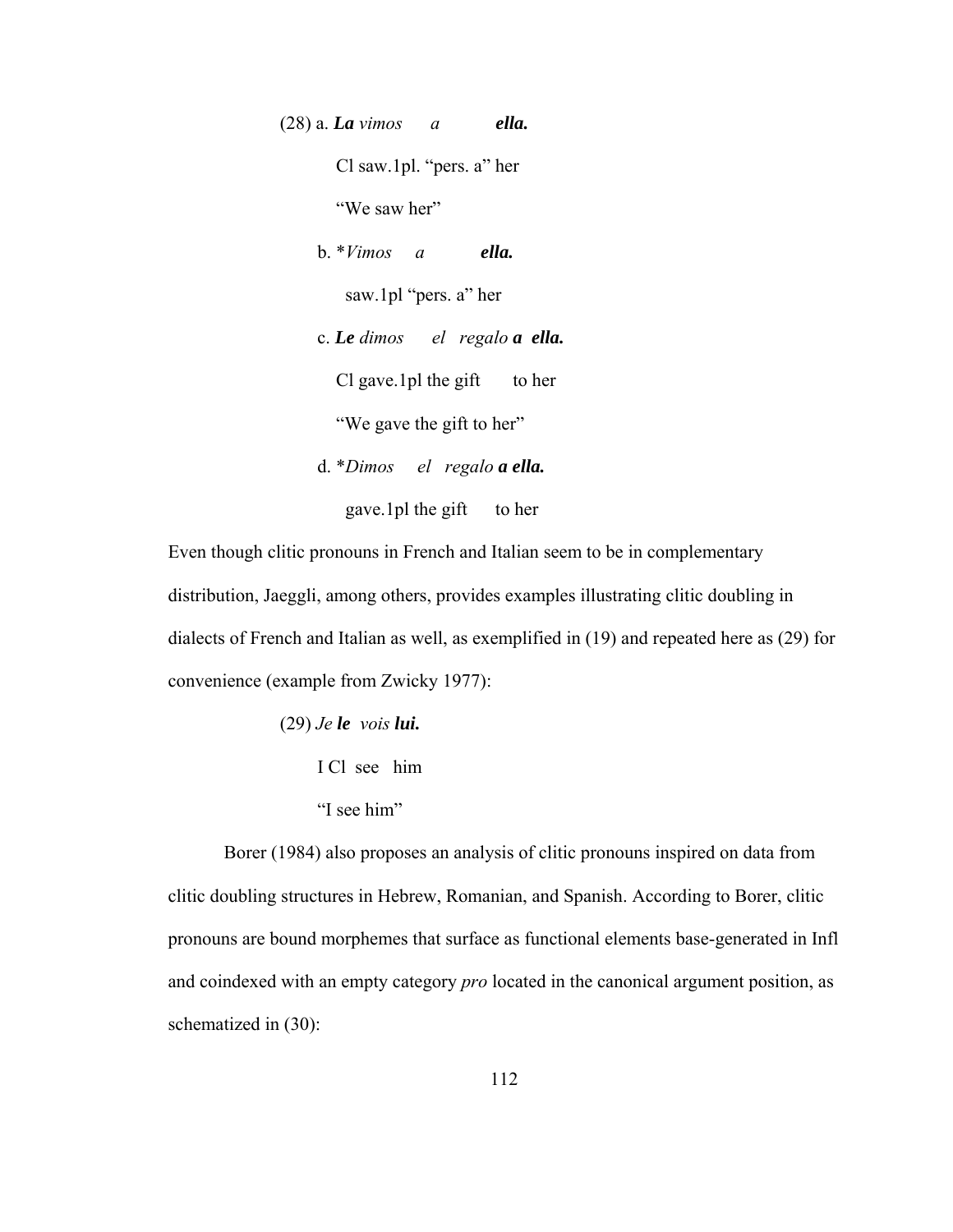

 The base-generation approach, however, faces a very important theoretical challenge: the characterization of the relation between the clitic pronoun and its coreferential NP argument. In the movement approach, this coreferentiality can be accounted for very clearly. But in the base-generation approach, it is not straightforward. The problem has been extensively addressed in the different versions of the basegeneration theory; nevertheless, none of the proposals seems to be completely satisfactory. For instance, Rivas (1977) establishes the existence of a *superclitic* node that dominates each individual clitic pronoun in the structure. In this version of the basegeneration approach, clitic pronouns are generated in the same position in which they surface with a particular pre-established value for the features person, number, and gender. Rivas proposes that an abstract Cl/NP Agreement Rule that resembles Strozer's (1976) Base Condition of Cl/NP Agreement Rule checks Case, person, number, and gender agreement between the clitic pronoun and its coreferential NP in clitic doubling structures. Similarly, Jaeggli (1982) establishes the existence of abstract special binding mechanisms that explain how the clitic pronoun and the doubled NP share the same Case and theta-role. Along the same lines, Aoun and Sportiche (1981) claim that clitic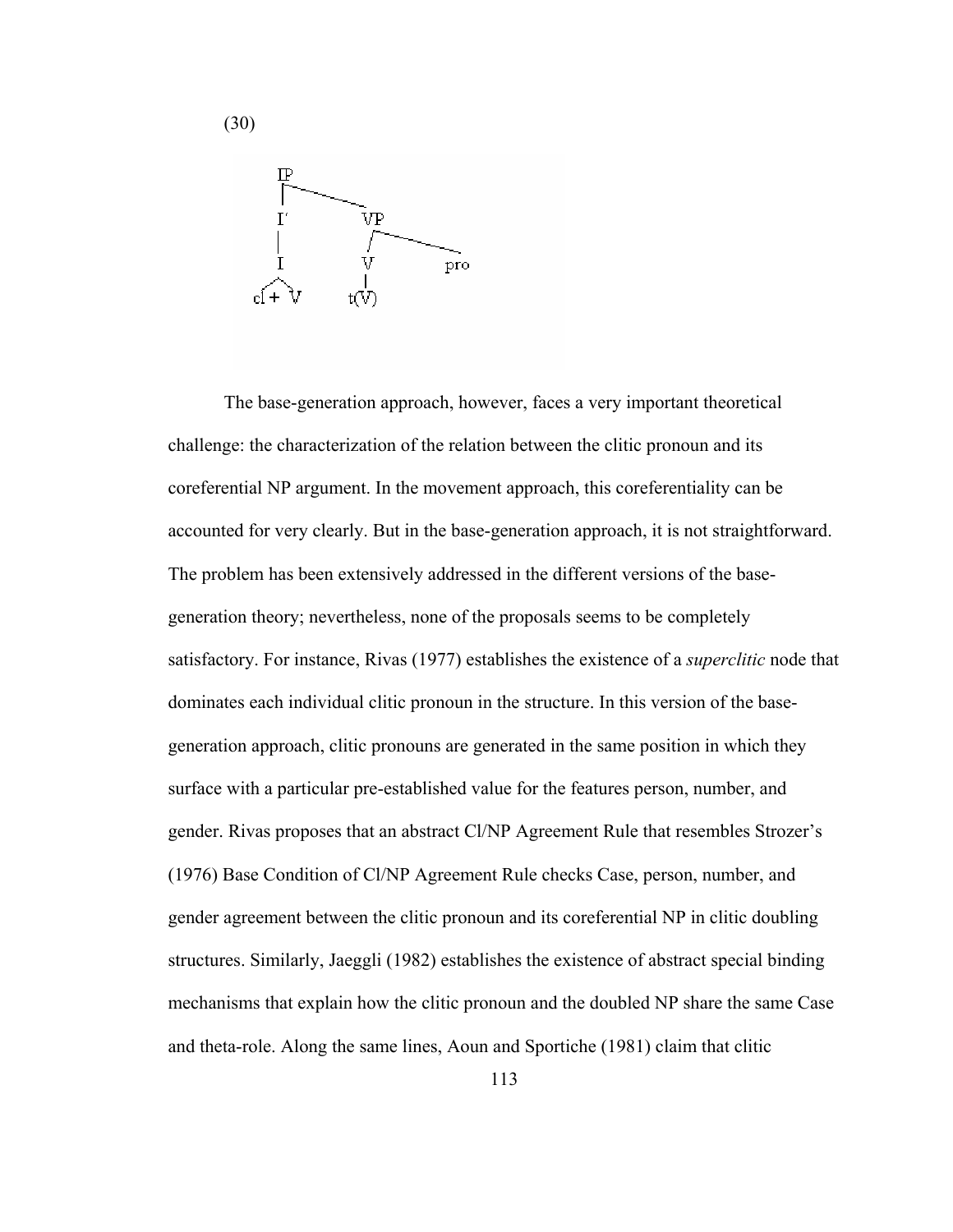pronouns are generated in non-argumental positions from which they bind an empty element that is a variable (presumably *pro*). These mechanisms, however, are not attested anywhere else in the grammar, and, at least in the case of Jaeggli's proposal, they do not seem to be structure-dependant, which weakens the universality of the proposal and constitutes a problem for the analysis.

 Borer (1984), on the other hand, does not adopt a special rule of coindexation; on the contrary, coindexation follows from the properties of theta-role assignment itself: the lack of coindexation between the clitic pronoun and the argument NP in clitic doubling structures incurs a violation of the Projection Principle because the Complement Matching Requirement is not satisfied. $65$ 

 In contrast to the above proposals, Suñer (1988) establishes that clitic pronouns cannot be arguments, based on evidence gathered from clitic doubling structures. And, if clitic pronouns are not arguments, they do not have a theta-role. She provides very strong evidence suggesting that clitic pronouns are agreement morphemes that follow the Matching Principle, according to which the features of clitic pronouns and their coreferential doubled NPs are matched.

 Emonds (1999) also proposes an 'in situ' approach of clitics. Much like others (for example Borer 1984), Emonds claims that clitic pronouns are bundles of D- features (i.e. gender, number, person, definiteness, and Case) that are generated in situ and surface already attached to their PF host, much like illustrated in (30) above. Contra Kayne

<sup>&</sup>lt;sup>65</sup> According to Borer (1984: 37), the Complement Matching Requirement follows from the Projection Principle and establishes that a head must govern its complements, to which a theta-role is assigned.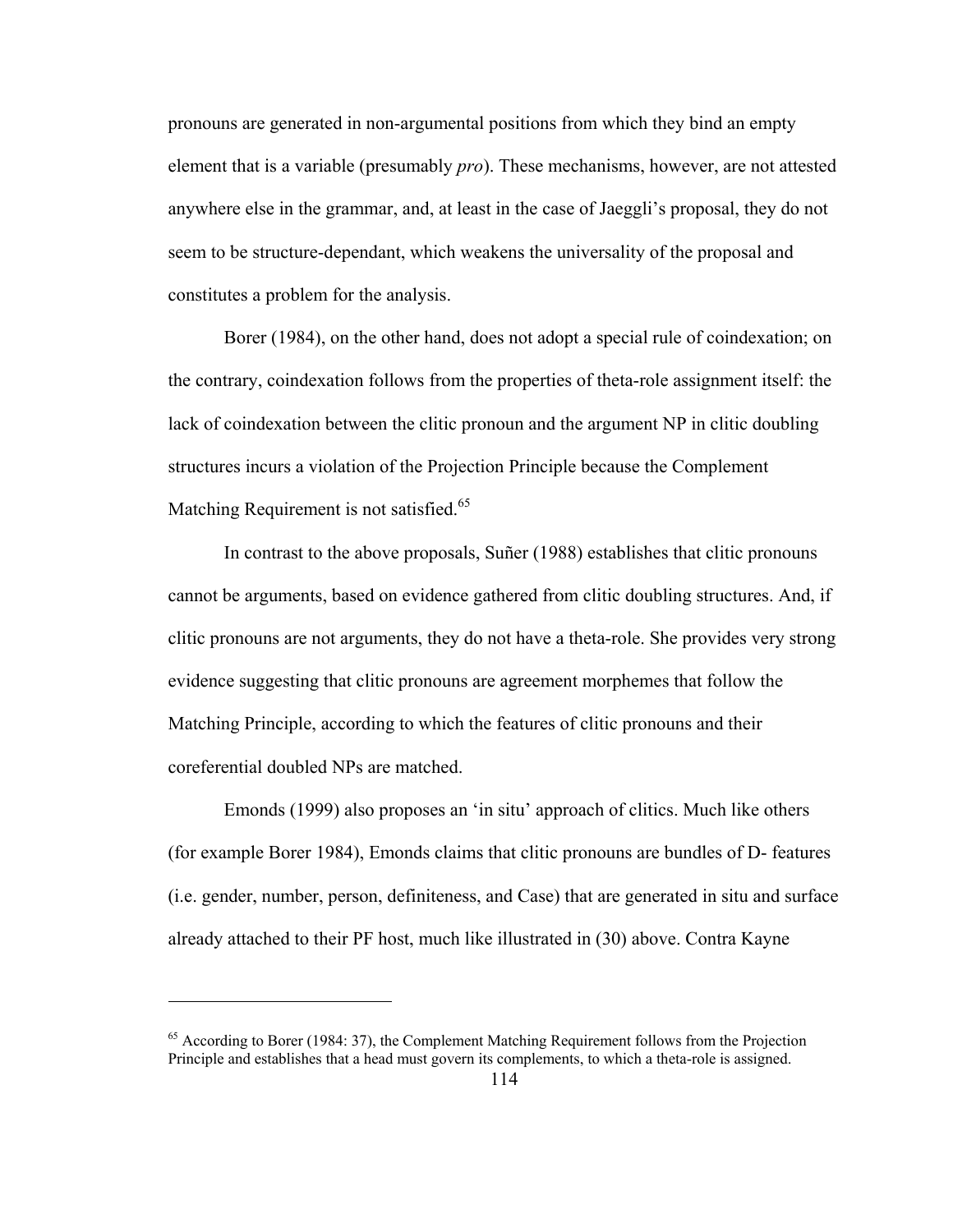(1989, 1991), Emonds stipulates that cliticization cannot be accounted for in terms of movement because clitic pronouns in Romance have been attributed a specific type of movement that has not been attested in other constituents in the structure. Moreover, the type of movement ascribed to clitic pronouns shares no similar traits with other welldocumented and well-studied cases of head movement, as will be explained next.

 The vast majority of movement analyses claim that clitic pronouns incorporate somehow into the V<sup>0</sup> head; however, this type of incorporation ( $D^0$  into V<sup>0</sup>) is not evidenced anywhere else in the language. Furthermore, Baker (1999) contributes additional evidence against an incorporation analysis of cliticization. As Baker shows, the non-local incorporation of a noun is not possible in cliticization contexts, namely, in the presence of restructuring verbs, causative verbs, or with auxiliary verbs.<sup>66 67</sup> From his consideration of the differences between the distribution of Romance clitic pronouns and the distribution of incorporation, Baker concludes that cliticization and incorporation are separate phenomena that should be accounted for by means of separate mechanisms. In fact, Baker claims that most cases of noun incorporation are lexical, and not syntactic, which implies that the most recurrent argument in the literature in favor of cliticization as head incorporation might, after all, be false.

(i) a. *Gumnan Cinit lue-ta t-re-nt-ðN-*ðnet *qaat.*

- I-erg. sefl see-ger. 1sg-fut-have-fut-have-3pl reindeer "I myself shall see a reindeer"
- b. *ðtlon loN-*kopra*-ntðwat-a-it-g´i…*
	- he not-fish.net-set-ger-be-3sg
	- "He did not see a fishnet (but rather a fish-bag)"

<sup>&</sup>lt;sup>66</sup> There seems to be no noun incorporation climbing that can be compared to clitic climbing.

 $67$  Baker provides examples in languages such as Chukchee in which clitics and morphemes attach to auxiliary verbs, like in Romance, while noun roots are always incorporated into the participle, as illustrated in (i) from Baker (1999: 372):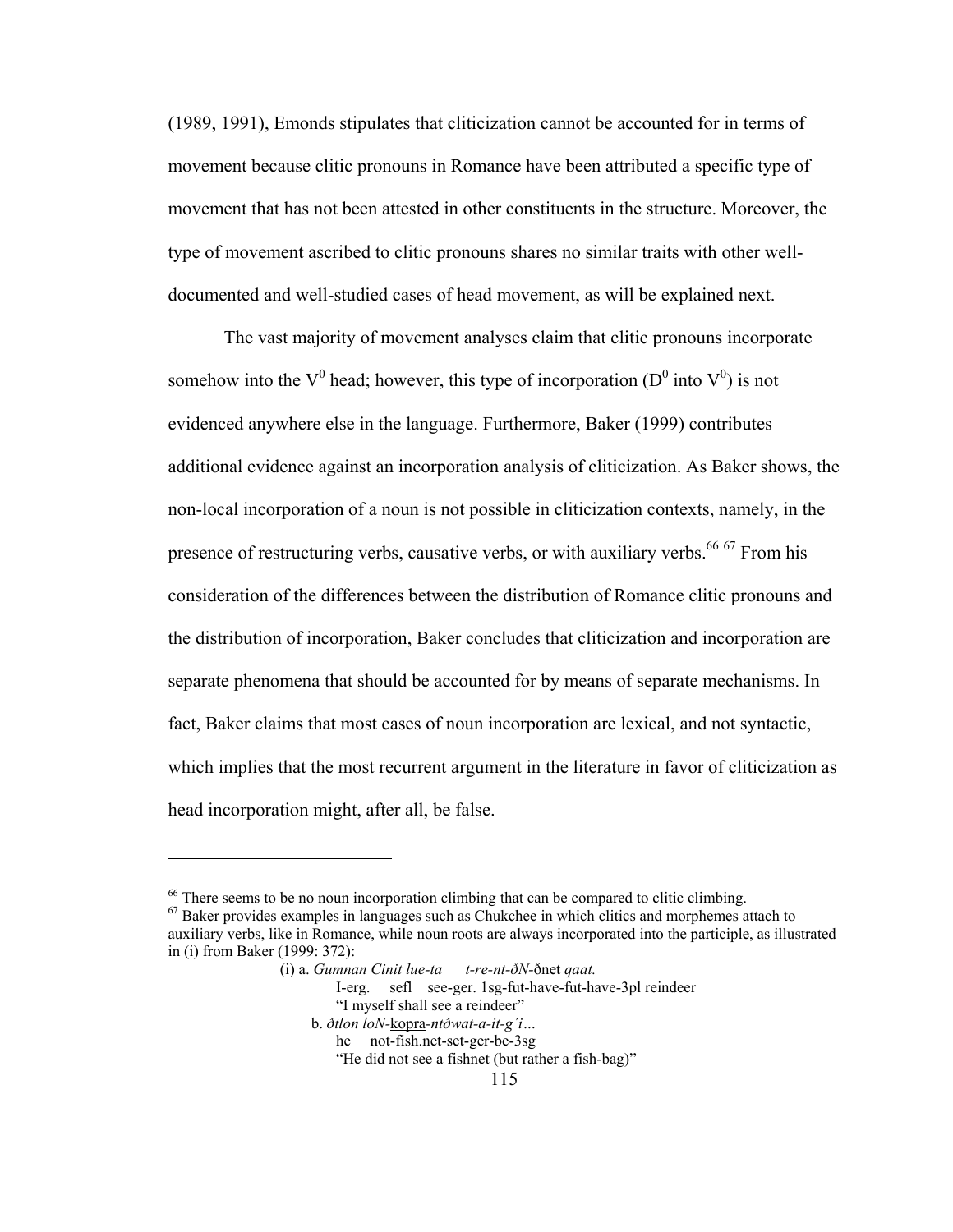Emonds' in situ approach to cliticization is not a radical departure from an incorporation type of analysis. He conceives of clitic pronouns as a bundle of morphological functional features that lexically adjoin to their host, which, according to Drijkoningen (1999), constitutes a type of incorporation without movement. Furthermore, Emonds faces some important theoretical problems that have serious consequences for his analysis. As Den Dikken (1999) notes, Emonds´ proposal reduces the restrictions on restructuring to the lexical representation of the verbs involved. Thus, he has to conclude that all non-final verbs that appear in restructuring constructions are void of semantic features. This assumption is correct for auxiliary verbs like *haber* (to have) or *ser* (to be); however, for other types of verbs, such as perception verbs and causatives, as in  $(31a)$ and (31b) respectively, this is erroneous, since the latter consistently display lexical and thematic properties in several different structures:

> (31) a. *Lo vio venir.*  Cl saw.3sg to.come "(S)he saw him coming" b. *Lo hizo venir.*  Cl made.3sg to.come "(S)he made him come"

 Some additional arguments against a base-generation approach to cliticization can be found in, for example, Kayne (1975). According to Kayne, an adequate theory of clitics must be able to explain clitic doubling structures, but also account for those languages that do not allow clitic doubling, such as standard French. He argues that a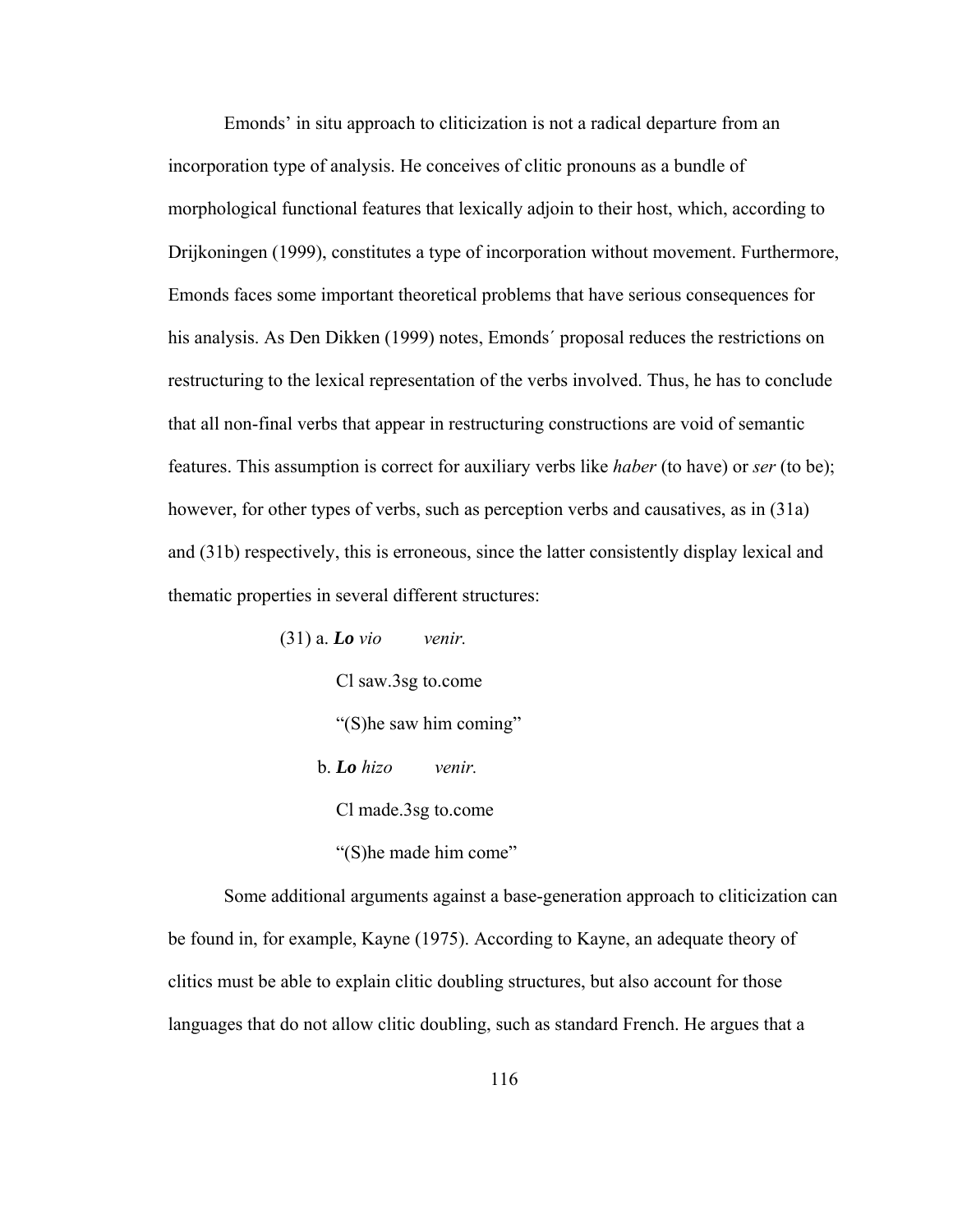movement approach can better account for clitic climbing (i.e. those structures in which clitic pronouns surface attached to verbs to which they 'do not belong', as will be seen in the next chapter). Jaeggli (1982), however, states that Kayne's observations against a base-generation approach are the result of linking clitic pronouns and object arguments. Nevertheless, as pointed out earlier, there is a vast number of examples suggesting that the relationship between clitic pronouns and object arguments is not as direct as Kayne argues, as illustrated above in (22).

 Finally, data from acquisition studies (Duffield and White 1999) suggests that clitics occur in higher structural positions than regular NPs (i.e. within some functional phrase, as established in Kayne 1991, Sportiche 1995, Uriagereka 1995, Roberts 1994, 1997, among others). As Duffield and White (1999) explain, in the base-generation approach clitics are associated at all levels of representation with functional projections; therefore, clitic pronouns never appear in canonical argumental positions. As will be made more explicit in the next chapter, the base-generation approach assumes that the clitic moves from a functional projection of the lower predicate to some higher functional head in structures with clitic climbing. Crucially, an accusative clitic pronoun is claimed to never appear in an argument position at any level during the derivation. In the movement approach, on the other hand, the accusative clitic originates in the argument position in which it is interpreted, and surfaces in a different position by means of movement. Duffield and White, however, argue that a movement approach offers no clear distinction between clitic placement in simple clauses with main verbs or auxiliaries, and clitic placement in clauses containing restructuring verbs or causatives.

117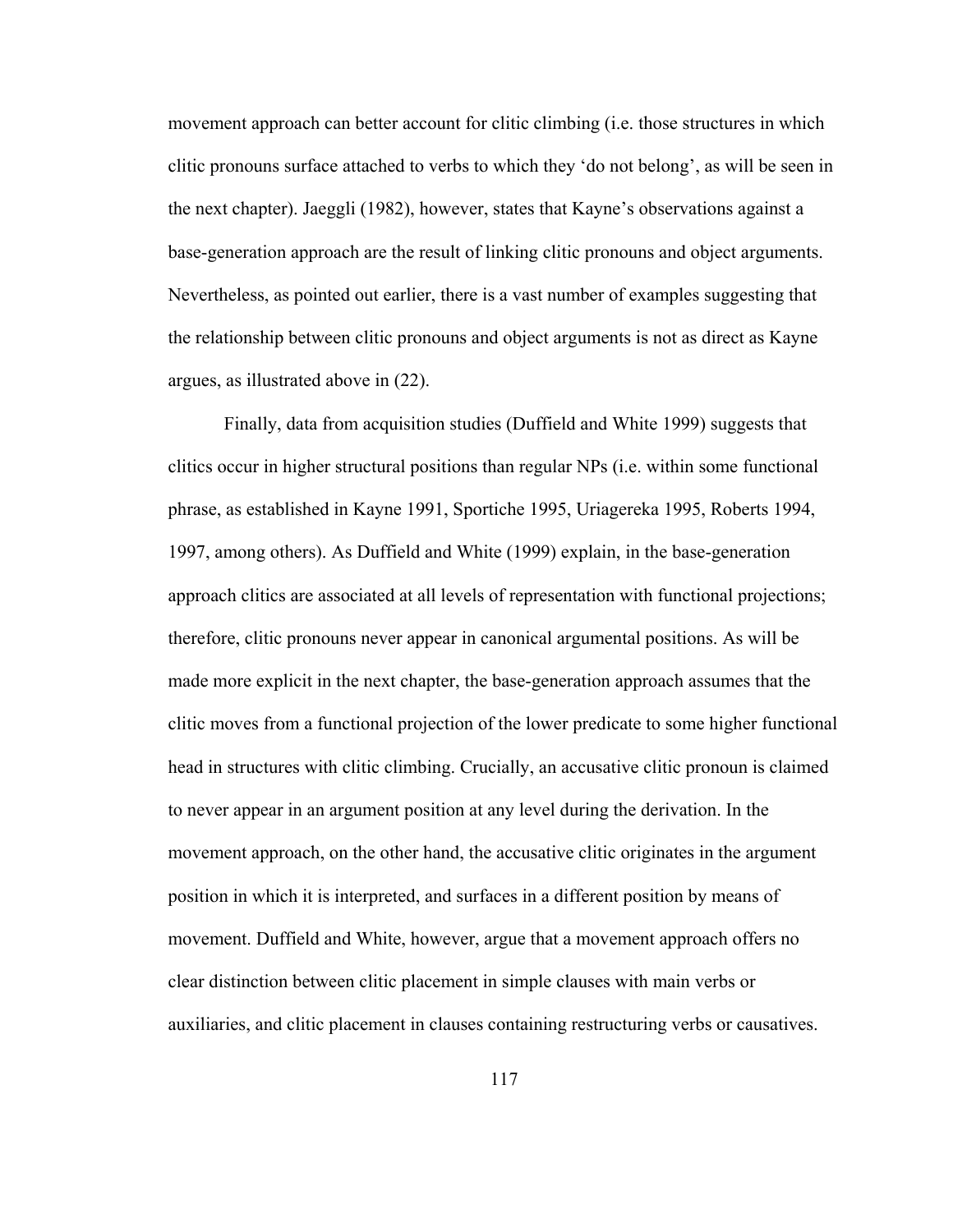The findings of their experiment are interpreted as providing empirical support against a movement approach to cliticization, and in favor of an analysis in which clitic pronouns are generated in the functional domain of the clause.

#### **4.3.3 The mixed approach**

 The mixed approach combines characteristics of both the movement approach and the base-generation approach. As pointed out at the beginning of §4, the mixed approach considers that clitic pronouns, much like verbal agreement affixes, are determiner-like elements that head their own projections in the functional domain of the clause, as has been argued in some base-generation analyses. However, in mixed analyses of the type described here, clitic pronouns also move from the position in which they are generated. There are two main authors who advocate a mixed approach with some variations: Sportiche (1995) and Uriagereka (1995). Each analysis is discussed next.

### **4.3.3.1. Sportiche (1995)**

 Sportiche claims that both the movement approach and the base-generation approach are correct. The movement approach can account for certain locality conditions that hold between the clitic and the argument NP. The base-generation approach, on the other hand, can explain the lack of complementarity between clitics and argument NPs in some languages. He concedes, however, that there are challenges to both approaches. As discussed above, the movement approach cannot account for clitic doubling structures found in several varieties of Romance. The base-generation approach, on the other hand, cannot make explicit the relationship that holds between the clitic pronoun and the doubled NP/pro.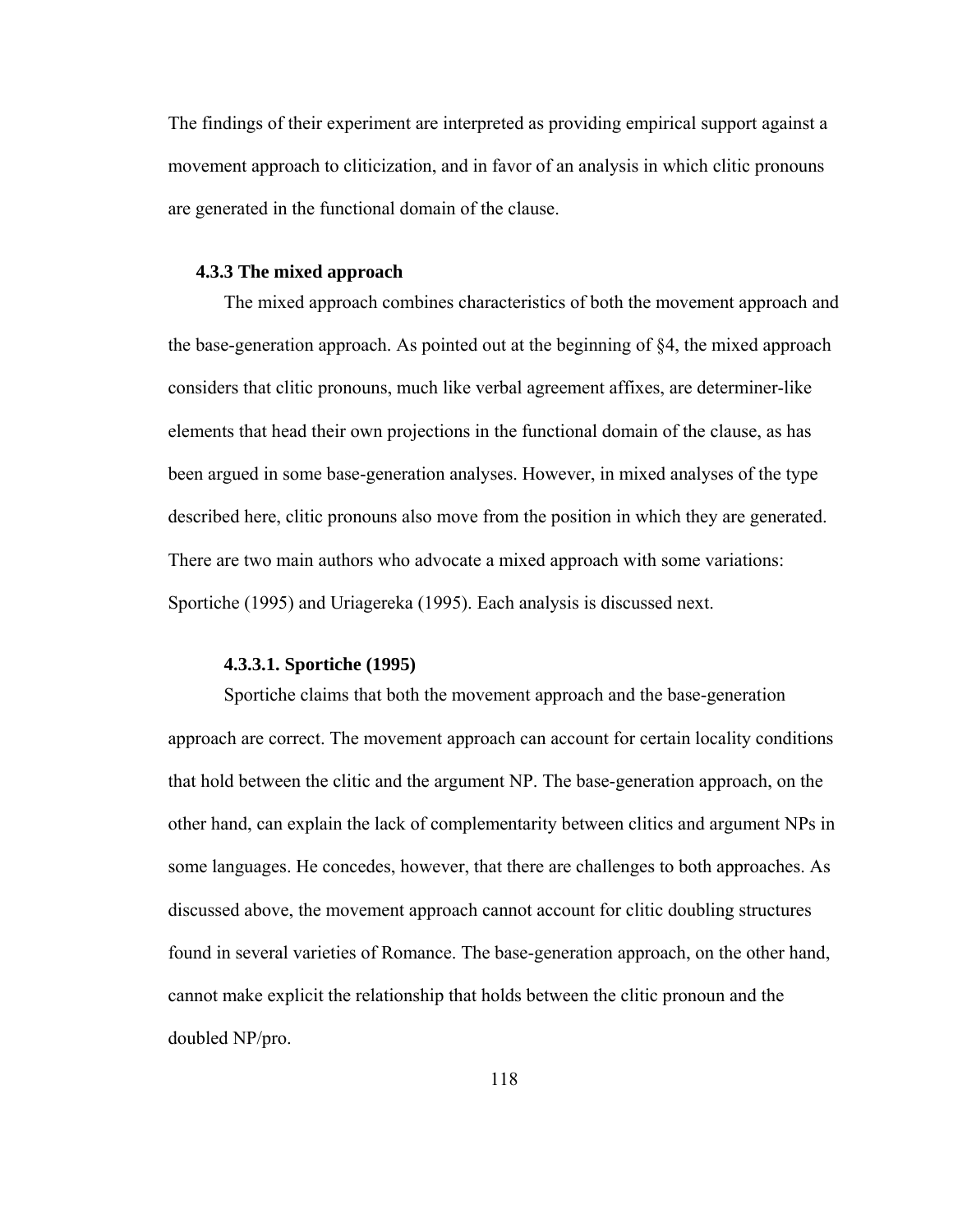In recognizing the advantages and addressing the shortcomings of both approaches, Sportiche proposes an analysis in which clitic pronouns are base-generated heading a specialized functional category (clitic Voices: Accusative Voice, Dative Voice, etc.) that is projected by their merger. In addition, he claims that all clitic constructions involving a Cl/XP\* dependency (for example, clitic doubling, or past participle agreement) involve movement. Thus, the NP argument and the clitic pronoun find themselves in a Spec-head relation during the derivation, as illustrated in (32) from Sportiche (1995):

 $(32)$   $\lceil_{\text{AccP}}$  DP<sub>i</sub>  $\lceil_{\text{Acc}}$  Clitic $\lceil \dots \lceil_{\text{VP}}$  verb t<sub>i</sub>

 Sportiche's proposal also takes into account the illuminating analysis of past participle agreement proposed by Kayne (1989b) and discussed in previous sections. As been explained, Kayne adopts a movement approach to account for past participle agreement in which the clitic pronoun incorporates into the verb via head-to-head movement. According to this movement analysis, the clitic pronoun moves from the argument position to the head of the Agreement projection that hosts the past participle in Spec position, which constitutes an example of Spec-head agreement, as illustrated in (33):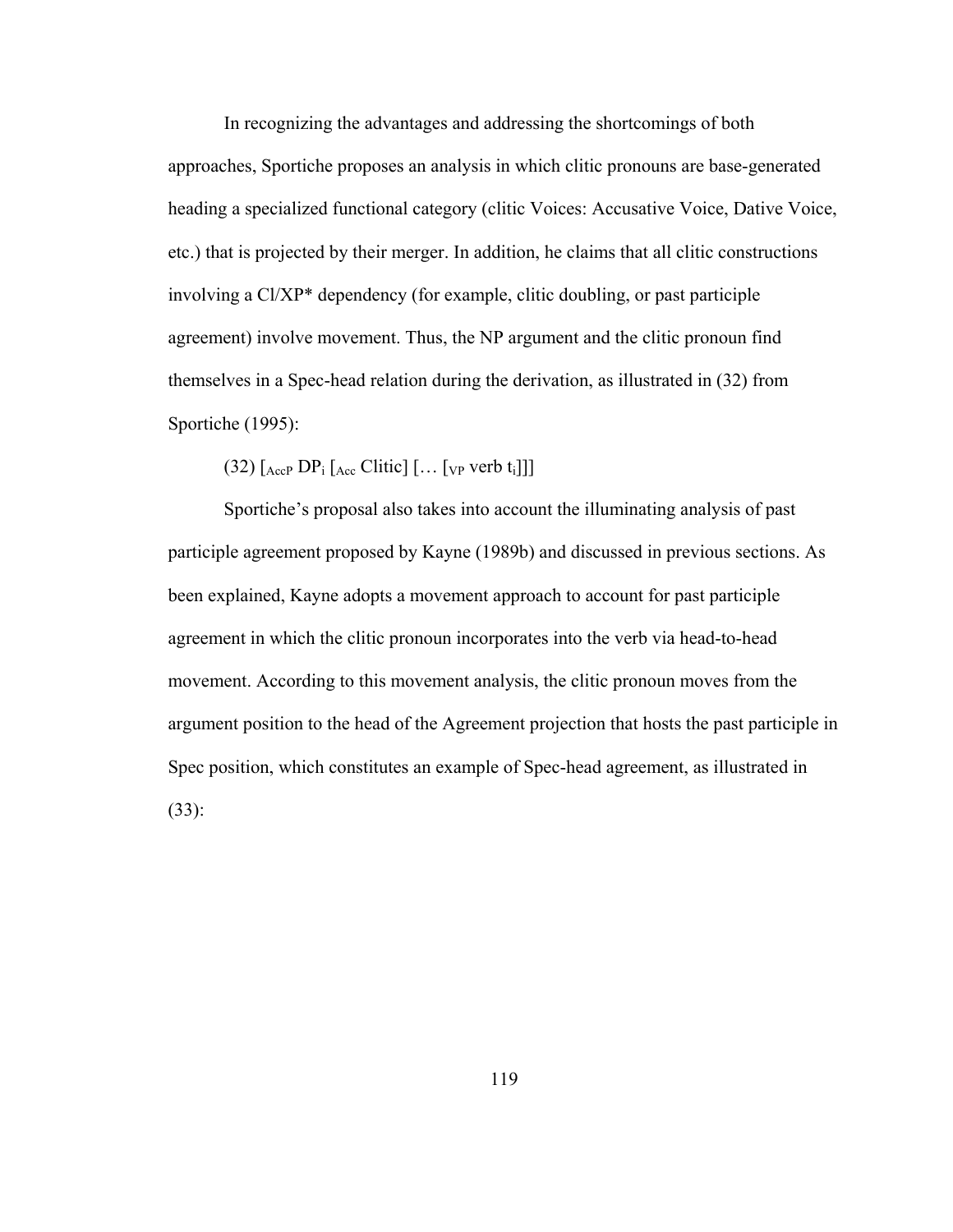

Similarly, Sportiche proposes an account that includes a functional projection headed by the clitic pronoun whose Spec is the landing site of the past participle, which moves so as to fulfill the Clitic Criterion (established by Sportiche 1995 and illustrated next):

(34) The Clitic Criterion (Sportiche 1995)

i) a [+F] clitic must be in a Spec-head relationship with a [+F] XP at LF.

ii) a [+F] XP must be in a Spec-head relationship with a [+F] clitic at LF.

The Clitic Criterion determines that any XP that has an associated clitic must move to the Spec of a VoiceP—where clitics are generated—so as to satisfy the Clitic Criterion, as exemplified in (35). The feature [+F] corresponds to a Case feature, an Agreement feature, of a [+specific] feature.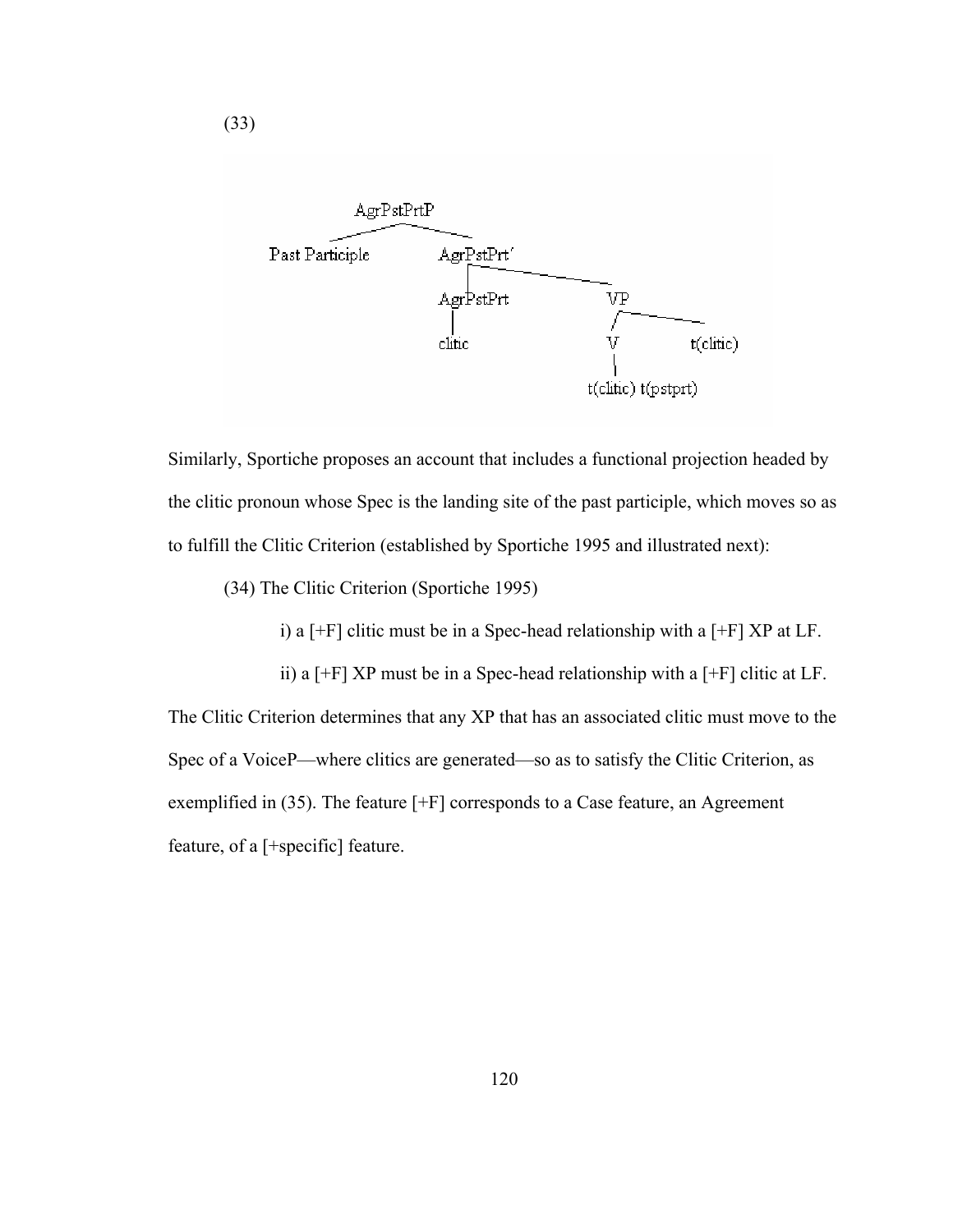

 Sportiche's analysis is very innovative and provides a new perspective for the study of the grammatical system of rules and constraints that govern cliticization. Nevertheless, the analysis does not comply with some of the principles of Minimalism. For instance, Sportiche does not provide a motivation for the overt movement of the argument NP from the lexical domain of the clause to the Specifier of a projection in the functional domain. In fact, Sportiche's analysis seems to indicate that the NP moves in order to satisfy the agreement features of the clitic pronoun, which incurs a violation of the Greed Principle.<sup>68</sup> Furthermore, his analysis focuses on constructions that display a clitic pronoun and an argument XP with which the clitic pronoun agrees in a number of features, as specified above. However, it is not clear how this analysis extends to constructions that only contain the clitic pronoun and no agreeing XP, as illustrated in (36), or to languages like Spanish with no past participle agreement, as in (37):

<u>.</u>

<sup>&</sup>lt;sup>68</sup> As pointed out in the introductory chapter, the Greed Principle stipulates that an element moves in order to satisfy its own requirements, and not to fulfill some other element's requirements.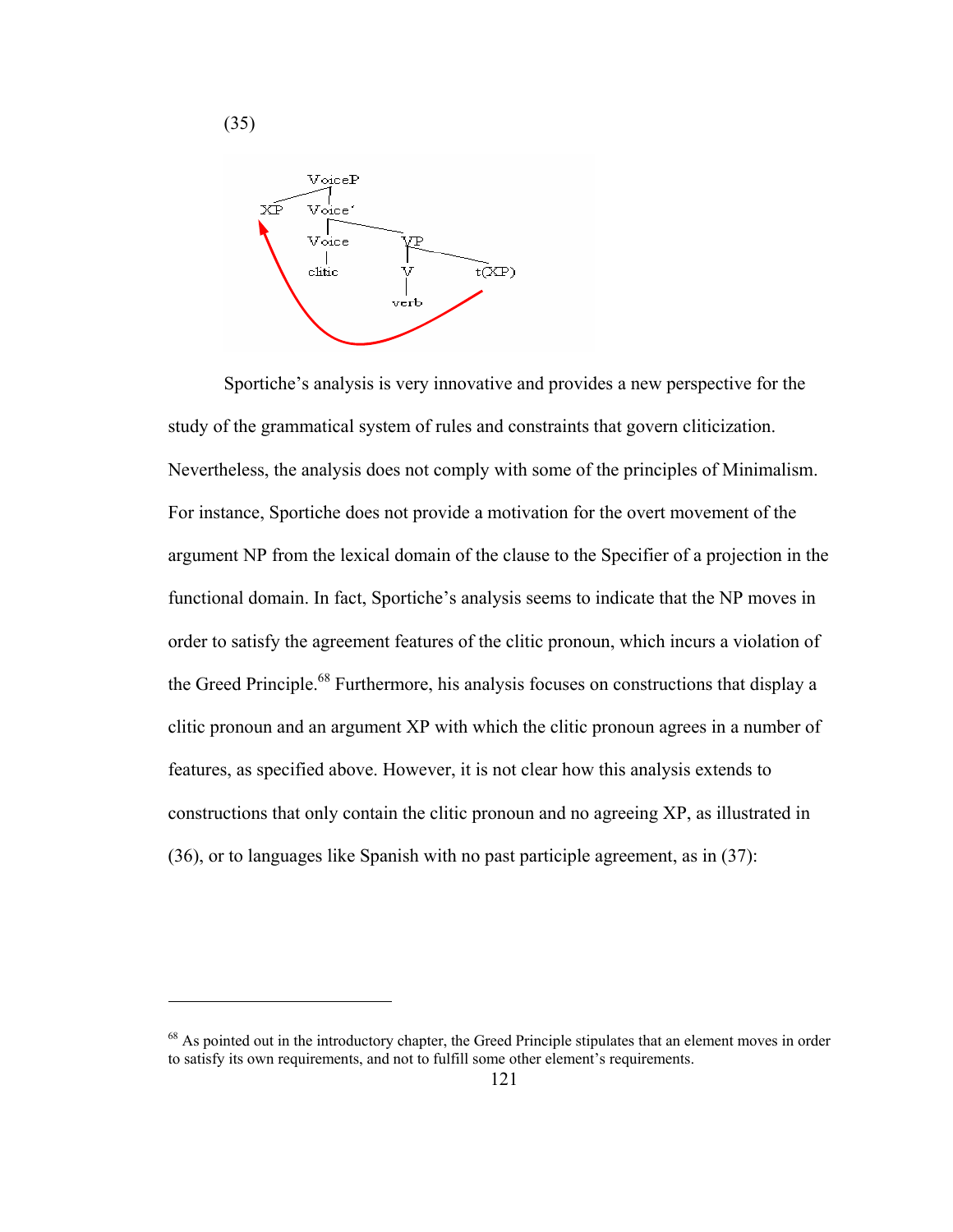(36) *Clara las pinta.* 

Clara Cl paints

"Clara is painting them."

(37) a. *La ha visto.*

Cl has.3sg seen

"(S)he has seen her"

b. \**La ha vista.* 

Cl has.3sg seen

Sportiche does not explain whether there is a *pro* or some other type of category occupying the argument position whenever an XP is not present in the structure. If there is an empty category, we do not know whether it moves to the Spec of the functional projection headed by the clitic—if it does, it is probably covertly; it is then possible that structures such as the one exemplified in (36) and (37) above can be accounted for with a simple base-generation type of analysis without movement.

### **4.3.3.2 Uriagereka (1995)**

 Uriagereka (1995) focuses on cliticization in three Romance languages that he considers represent the different stages of parametric variation attested in Romance: Spanish, Galician, and French. He establishes a syntactic functional projection, which he calls F, which hosts clitic pronouns and can be active (in Spanish and Galician) or inactive (as in French). FP is located above IP/AgrSP and displays different parametric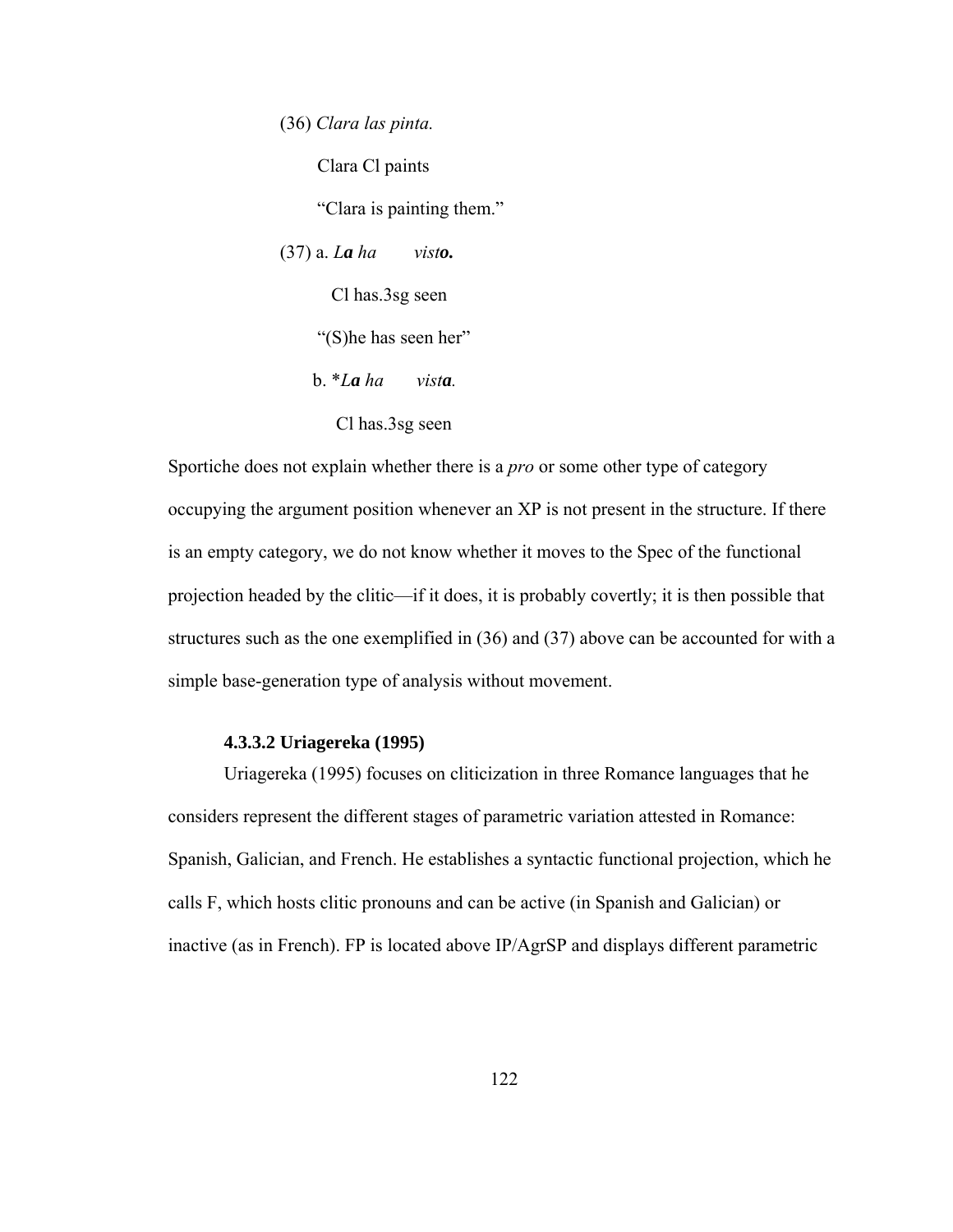settings which determine whether clitic pronouns will move overtly to FP—as illustrated in (38) and (39)—or not: $^{69}$ 

(38)





<sup>&</sup>lt;sup>69</sup> Only the location of the clitic pronoun with respect to other elements is shown in the examples. However, it is stipulated that the wh-phrase moves from [Spec, FP] to [Spec, CP].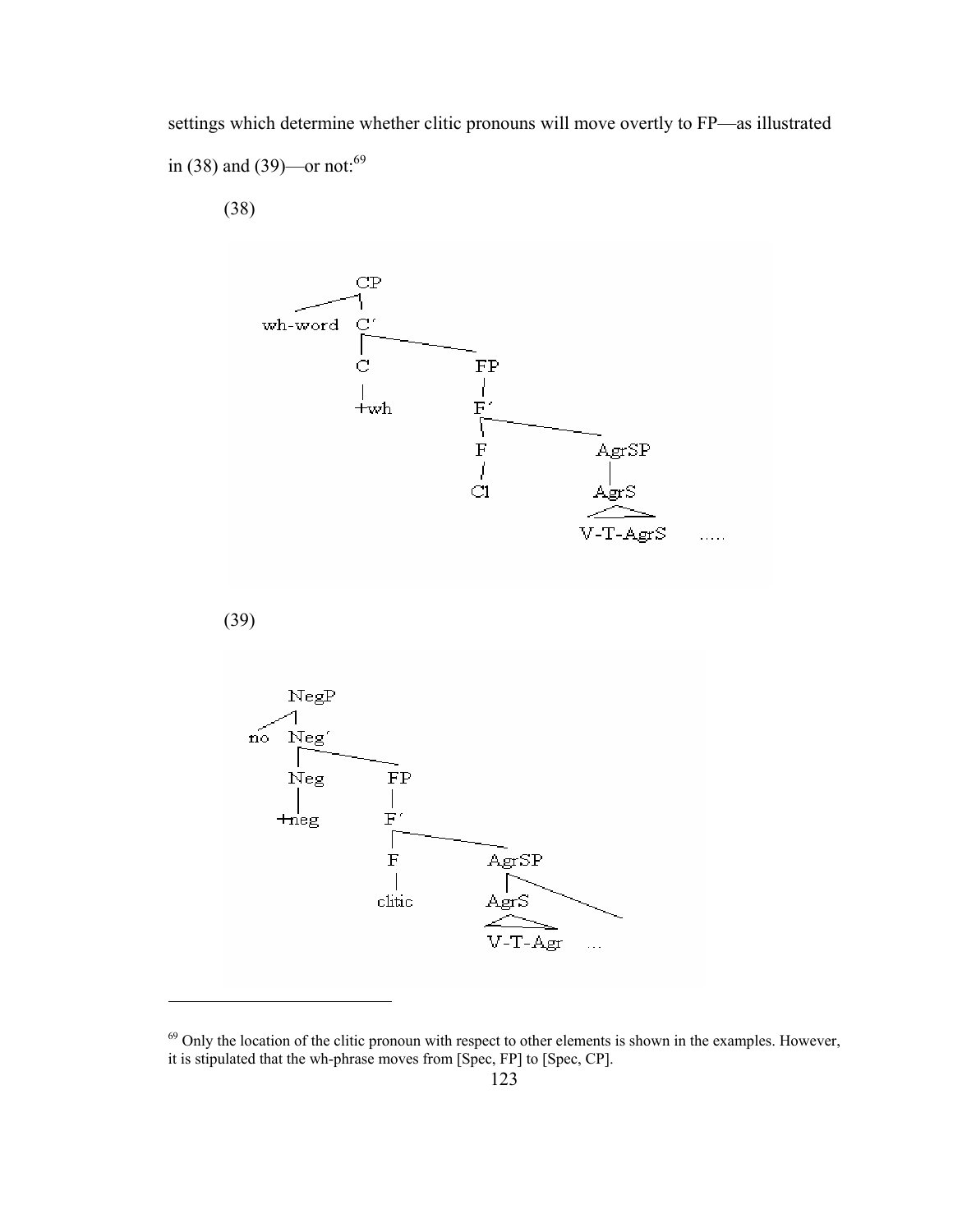Thus, FP can be spelled out morphologically, in which case it overtly attracts the verb; FP can be active only at LF, which prevents clitic pronouns from moving to its head. FP, however, is not a projection only reserved for clitic placement. As will be explained shortly, FP is stipulated to be related to syntactic phenomena that are speaker-oriented. Nevertheless, clitic pronouns are associated with FP because, as argued by Uriagereka, clitics are specificity markers that presuppose the specificity of the entity to which they are referring. Furthermore, clitic pronouns assign a person value to that entity so as to situate their coreferential XP/pro in the speech act with respect to the speaker and the hearer.

 As stated above, FP is associated with a speaker's or an embedded subject's point of view, which causes FP to be a point of interface between syntax and pragmatics at LF. Consequently, FP is associated with properties that are pragmatically related. For instance, [Spec, FP] is claimed to host emphasis phrases (40), noncontrastive topics, dislocated material in CP recursion, wh-phrases, and overt expletives—as in (41) from French.  $F<sup>0</sup>$ , on the other hand, hosts focusing pleonasms, recomplementation, clitic pronouns (as illustrated in (38) and (39) above), and V-movement:

(40) *Un par de libros es lo que compró.*

 a pair of books is Cl what bought.3sg "A pair of books is what (s)he bought"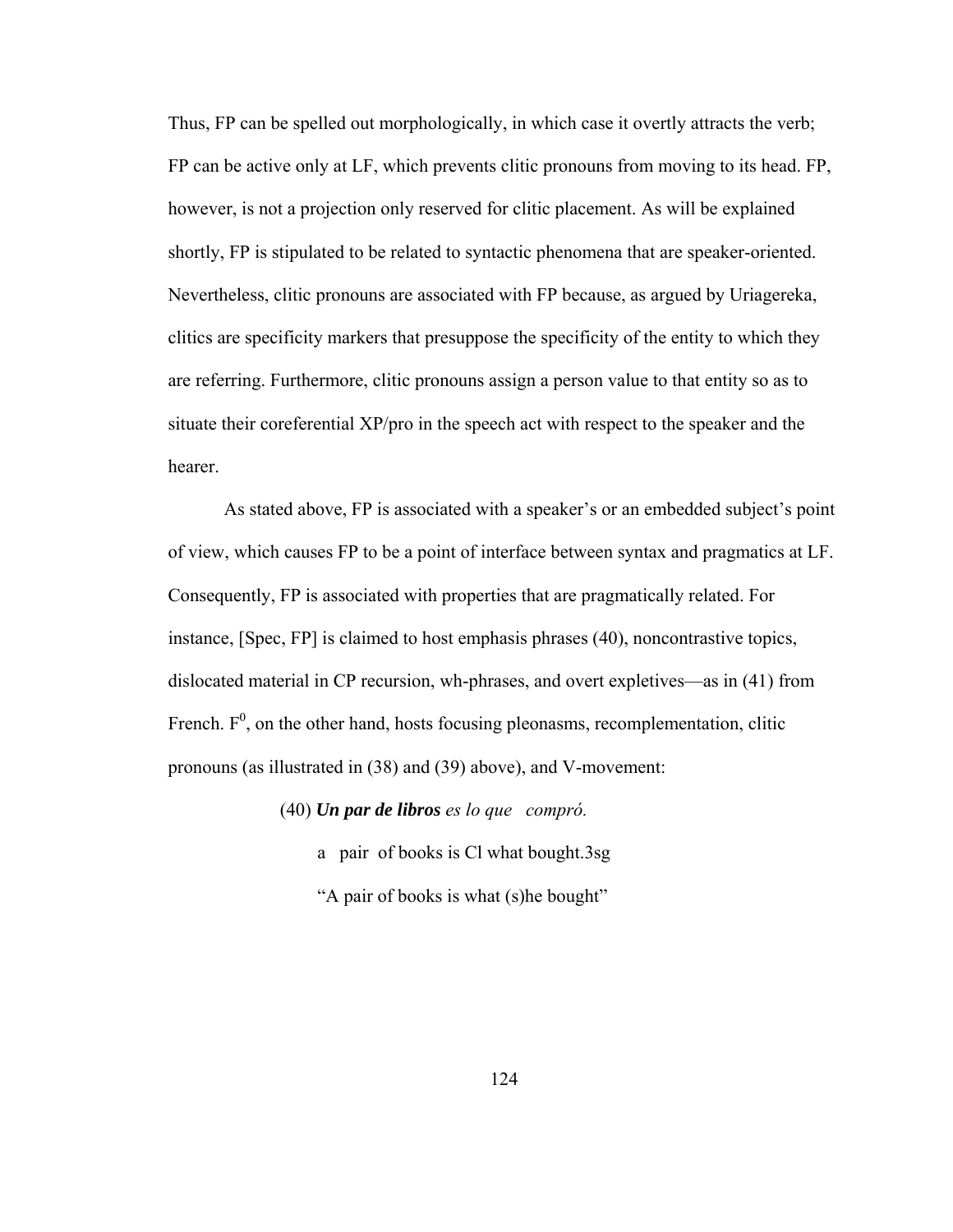(41) *Il neige.* 

it snows

"It is snowing"

As pointed out earlier, these properties are only visible in languages with an active morphologically spelled-out F, languages with an inactive F exhibit none of these properties, and languages with a residual F (i.e. active only at LF) show only a subset of these properties. For example, French-type languages are claimed to have an inactive F, which renders different cliticization patterns from languages with an active F. French always shows proclisis (with the exception of imperatives, for which Uriagereka does not account), while Spanish and Galician show both enclisis and proclisis. In addition, since French has no F, *pro* must also be licensed in a different way from languages with an active F. Uriagereka proposes a pseudo-object type of agreement that licenses null *pro* in [Spec, AgrOP], which also creates a unit with the verb.

 One of the highlights of Uriagereka's analysis is the motivation for movement that he provides: clitic pronouns move to  $F^0$  in order to license a coreferential, dependent *pro*. Also, some languages contain a  $V^0$  that encodes strong  $+F$  features (for example Galician), which justifies verb movement to  $F^0$ . However, Uriagereka acknowledges the fact that those same strong features are still present when the verb does not raise to  $F<sup>0</sup>$ , which constitutes a problem for his analysis.

In spite of being the most coherent, successful syntactic analysis of enclisis and proclisis, Uriagereka's analysis faces certain complications. Lorenzo (1995), for instance, points out some conflicts with the Economy Principle because Uriagereka bases parts of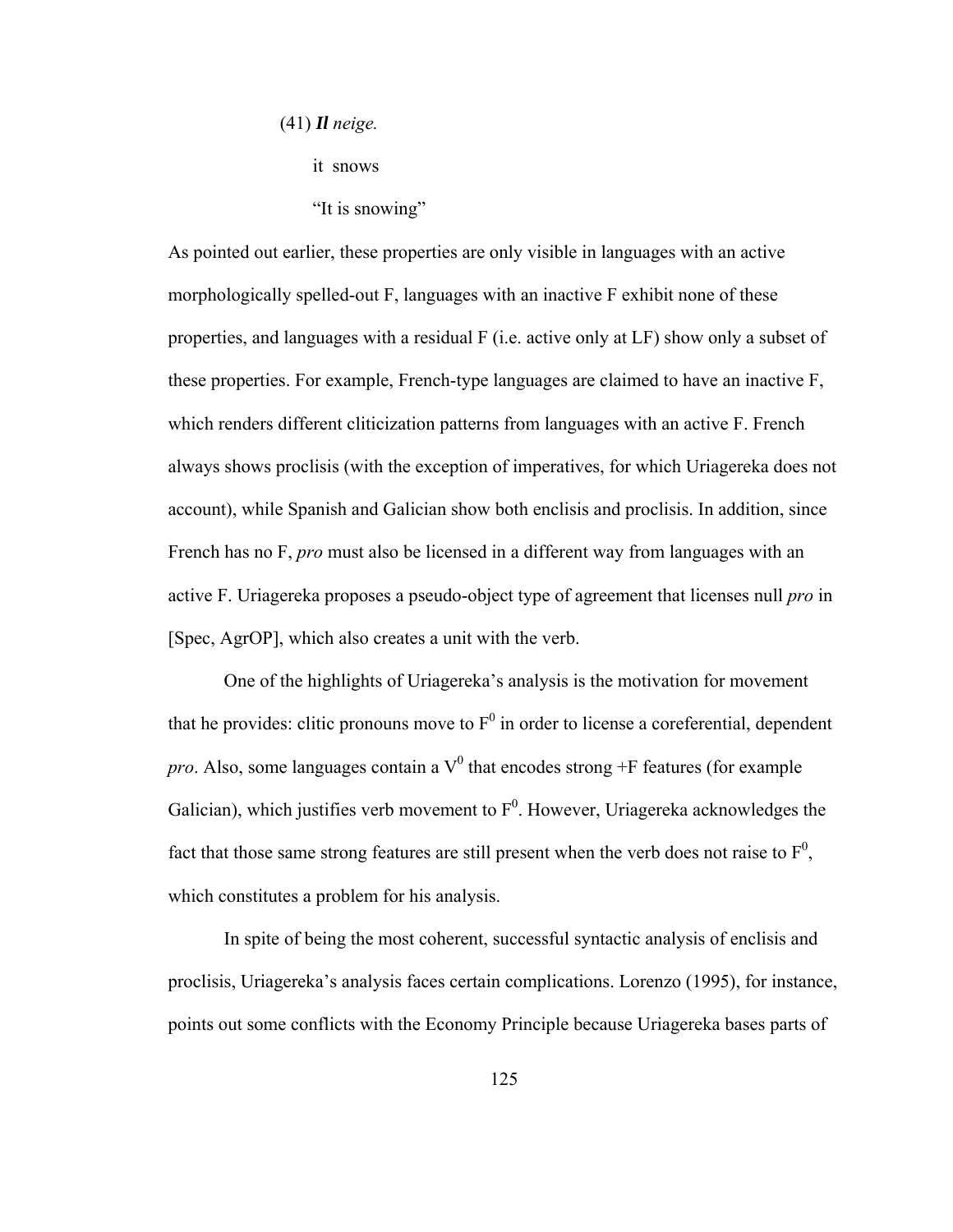his analysis in certain types of movement for which he does not provide a motivation (i.e. 'massive raising' of DPs in languages like Basque; NP-movement of arguments). Also, there seems to be no independent evidence in Spanish that suggests that clitic pronouns adjoin to a functional category  $F^0$ . Similarly, there is no independent motivation suggesting that clitic pronouns move to  $F^0$  (also Rouveret 1999, who claims that verbs do not move to  $F^0$  either). Finally, Uriagereka proposes a structure that cannot account for the close relationship displayed by clitic pronouns and verbs in languages like Spanish; in Uriagereka's analysis, interpolation, for example, is not constrained and cannot be accounted for, as exemplified in (42) and pointed out in Lorenzo (1995):

(42) \**¿Qué-y* Xuan *dixo?*

what-Cl Xuan said



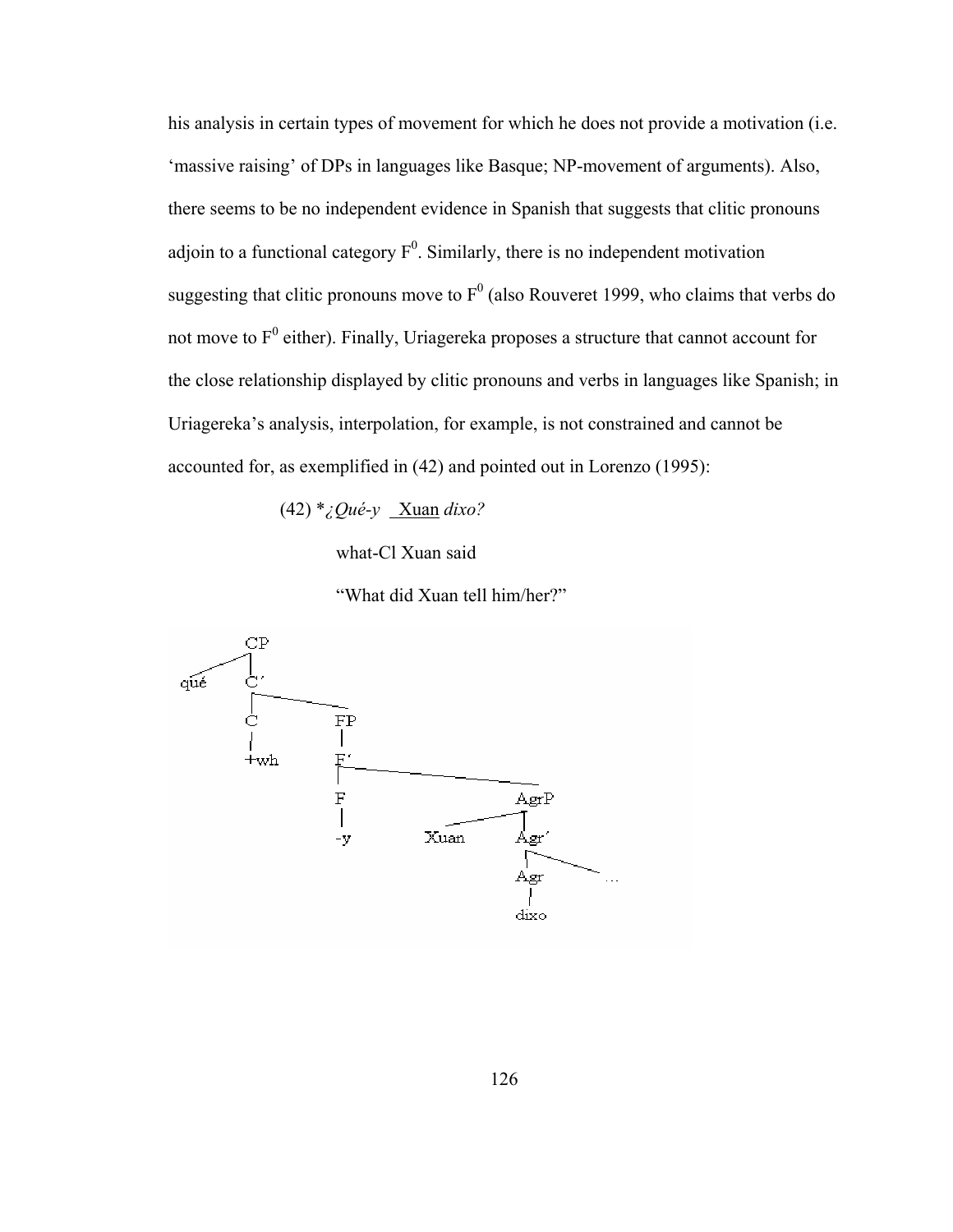Uriagereka stipulates that the verb remains in  $\text{AgrS}^0$ , as illustrated in the diagram. Thus, nothing prevents the subject from raising to [Spec, AgrSP], which renders the structure ungrammatical.

 In sum, there is currently no analysis of clitic placement and cliticization that provides an empirically adequate explanation able to account for the variety of data presented in Romance. It appears, however, that an analysis in which clitic pronouns are generated outside the lexical domain of the sentence, heading a functional projection, is more desirable than otherwise. The next sections present several topics concerning clitic pronouns and provide further evidence supporting the superiority of a base-generation type of approach as opposed to a movement approach.

## **4.4 Clitic hosts**

Most of the analyses on cliticization reviewed so far establish that cliticization happens in  $V^0$ , as illustrated in (42) or  $I^0$ , as in (44) (Kayne 1989, 1991; Rizzi 1982, just to name a few).

(43)

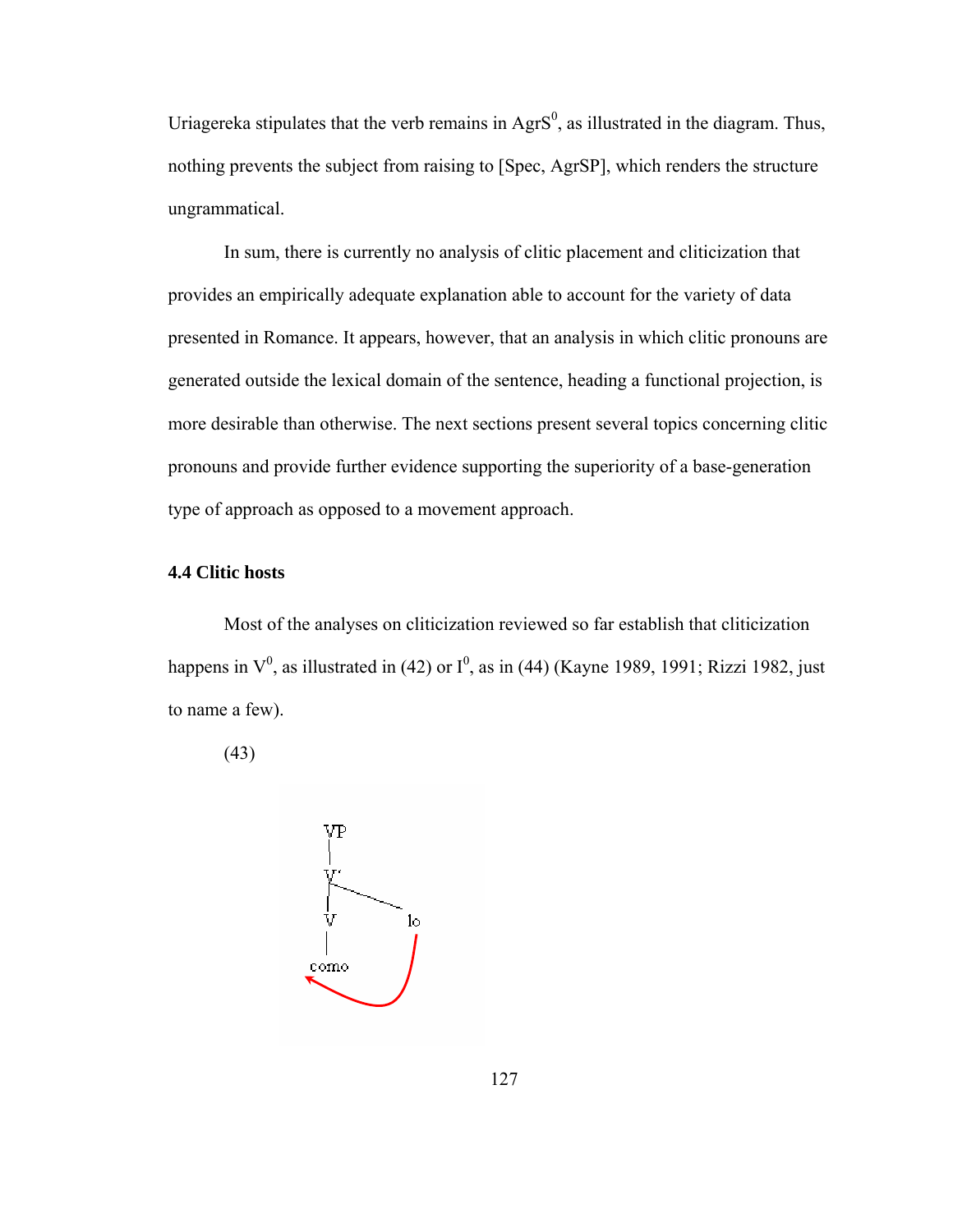$(44)$   $\left[\text{IP } \left[\text{I}^0 \text{Clitic+I}^0\right]$   $\left[\text{VP } \left[\text{V}^0 \text{ } \text{t}_{\text{Clitic}+1}^0\right]$   $\left[\text{CP } \left[\text{C}^0 \text{ } \text{t}_{\text{Clitic}+1}^0\right]$   $\left[\text{IP } \left[\text{I}^0 \text{ } \text{t}_{\text{Clitic}+1}^0\right]$ .....]]]]

However, more recently, other sites and hosts have been postulated too. For instance, Cardinaletti and Roberts (to appear), and Roberts (1994) suggest that cliticization takes place in a site above  $I^0$ , which is different from Uriagereka's  $F^0$  (as seen in the previous subsection above). And recall that Rouveret (1999) proposes the existence of a Wackernagel Phrase (WP) above CP.

Following Belletti (1982), Kayne (1991), and Koopman (1984), among others, Dobrovie-Sorin (1999) argues that since Infl is the host of clitic pronouns, verbs that do not move to Infl cannot serve as hosts for clitics; this is the case of infinitives in Spanish or French. However, Kayne (1994: 20) establishes that clitics cannot adjoin to the node  $I^0$ to which verbs adjoin because the adjunction of more than one element to a given element is prohibited by the antisymmetry requirement imposed by the Linear Correspondence Axiom (henceforth, LCA). Based on this, Dobrovie-Sorin argues that pronominal cliticization involves adjunction to IP rather than  $I^0$ . In fact, Emonds (1999) observes that  $I^0$  has often been claimed to be the site of cliticization, as opposed to  $V^0$ , because the complex unit formed by the verb and the clitic pronoun raises to  $I^0$  in Romance, but, as Kayne (1975) argues,  $V^0$  is the actual host of cliticization, and not  $I^0$ . Emonds (1999: 313) provides evidence from French clitic placement in conjunction with adverbs that supports the hypothesis that clitics attach to  $V^0$  with no exception, and that their presence in  $I^0$  is caused by verb raising. Moreover, Emonds (1985, 1999) claims that gerundive structures (illustrated in (45)) in Spanish have no IP projection, and still the clitic pronoun surfaces attached to the gerund: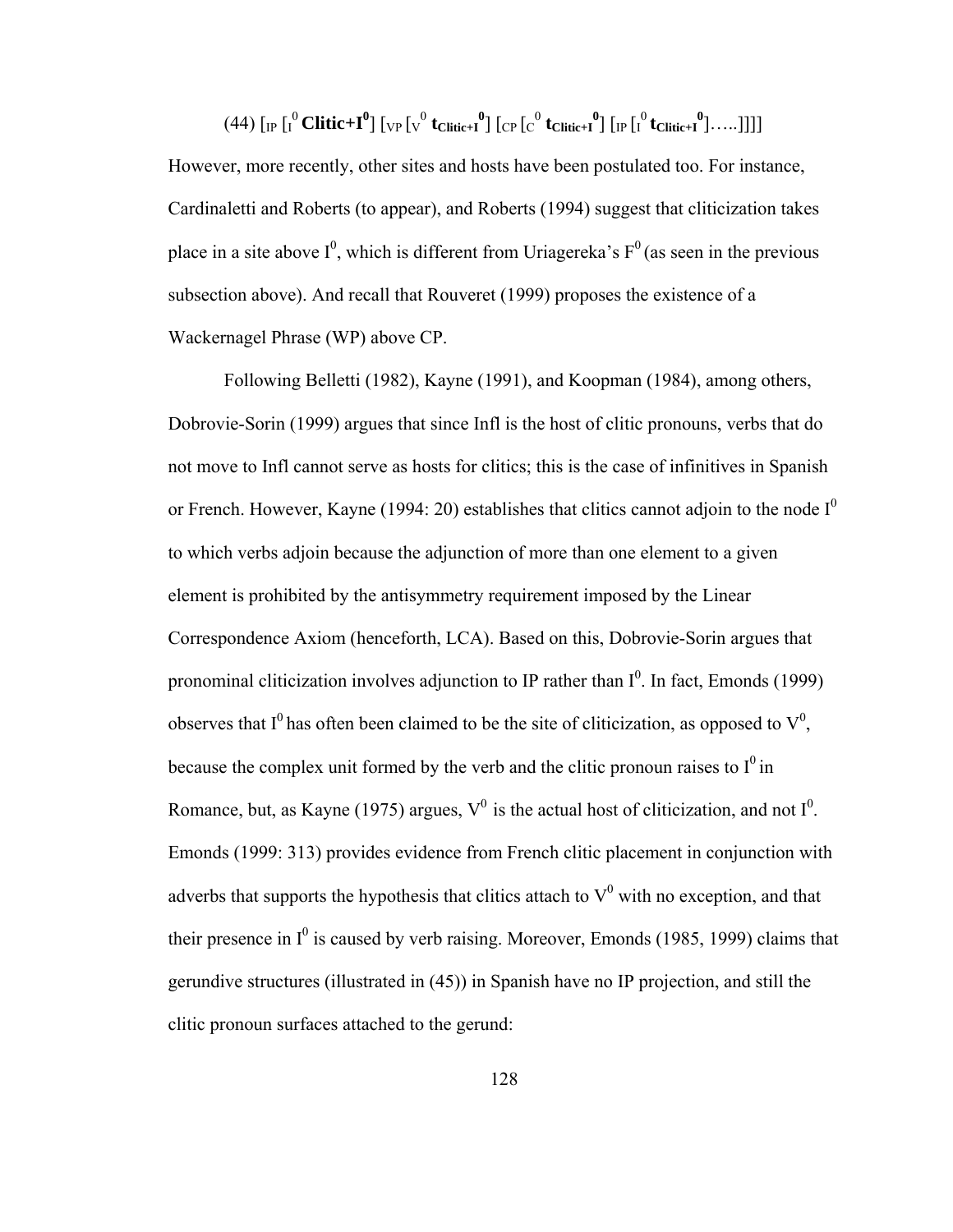(45) *Leyéndolo con atención,…* 

reading.Cl with attention

"Reading it carefully,…"

 Finally, Franco (1993) argues that pronominal clitics in French, Italian, and Spanish contrast with their medieval counterparts in the type of hosts to which they can cliticize. Thus, clitic pronouns in these three Romance languages always attach to either the left or the right of a verb. As mentioned elsewhere, Spanish does not allow any independent lexical elements to intervene between clitic pronouns and their hosts. The hypothesis that clitic pronouns in Spanish always choose a verb as their host seems indisputable. However, as far as I know, there are no mechanisms in the syntax that are both powerful enough and restrictive enough to account for this type of selection. Therefore, several scholars claim that clitic pronouns are endowed with features that specify the type of host to which they attach (Halpern 1992; Klavans 1982, 1995; Suñer 1988); those features also contain information relevant to the clitics´ subcategorization frames (Jaeggli 1982). This is the approach adopted in the present study.

 All in all, it appears that the amount of evidence supporting the verb as the host of cliticization is far more robust than that claiming that the clitic pronoun attaches to some other type of element, such as  $I^0$ , for instance. This, however, does not mean that the attachment of the clitic pronoun and the verb necessarily happens in  $V^0$ , as will be seen in the next chapter.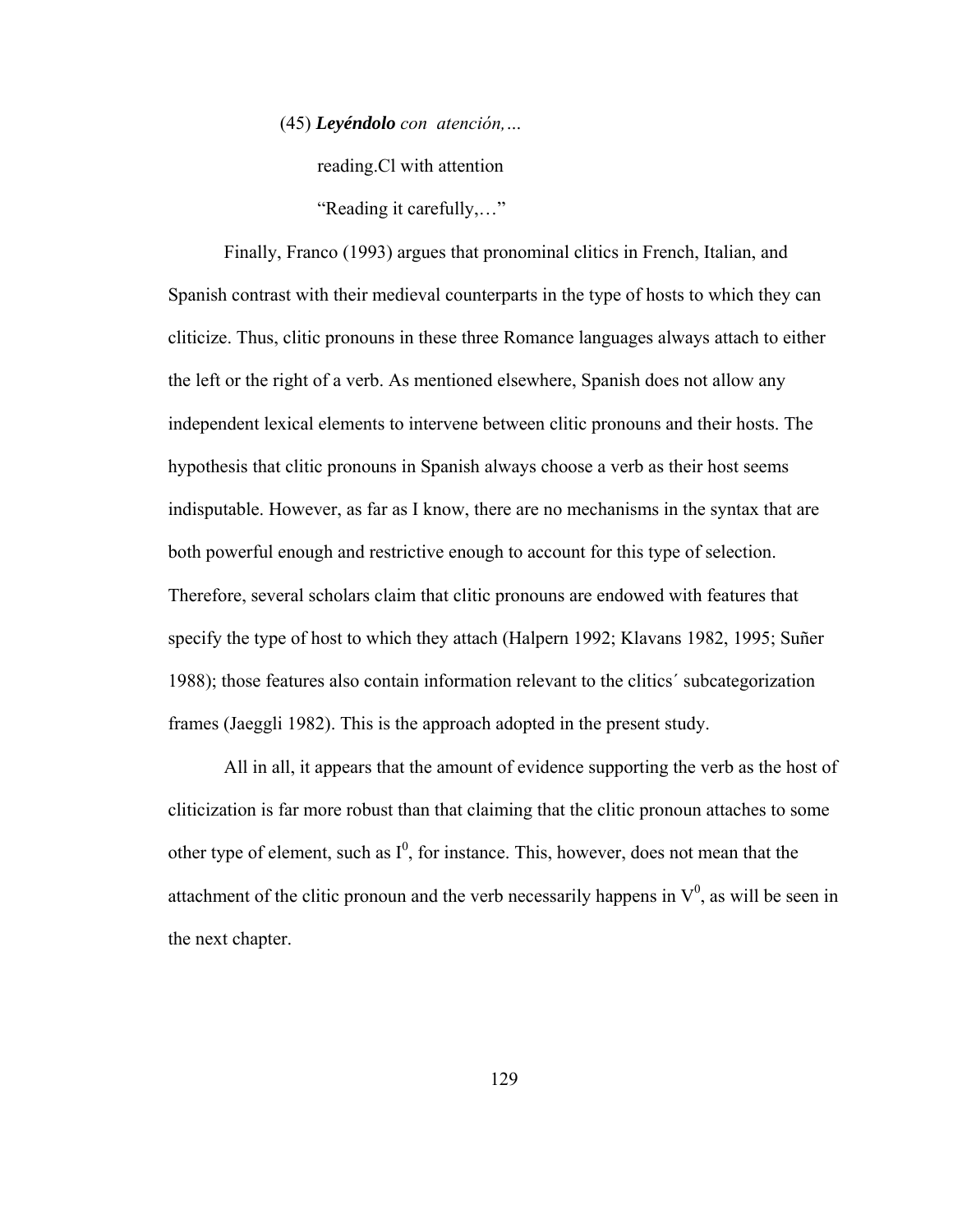### **4.5 Clitic pronouns and negation**

 The interaction of clitic pronouns and negation is a topic often discussed in the literature because it can provide very valuable information on the type of movement undergone by the clitic pronoun. Kayne (1989, 1991), for instance, claims that clitic pronouns are heads that follow the constraints imposed on head-movement based on the fact that negation interferes with the movement of the clitic, as illustrated in (46) for French, and (47) for Italian:

> (46) a. *Jean la fait manger par/à Paul.*  Jean Cl make eat by/to Paul "Jean made Paul eat it"

> > b. \**Jean l´a fait ne pas manger à l´enfant.*

Jean Cl-has made not Neg. eat to the.child

(47) a. *Gianni vuole vederli.*

Gianni wants to.see.Cl

b. *Gianni li vuole vedere.* 

Gianni Cl wants to.see

"Gianni wants to see them"

c. *Gianni vuole non vederli.* 

Gianni wants not to.see.Cl

"Gianni does not want to see them"

d. \**Gianni li vuole non vedere.*

Gianni Cl wants not to.see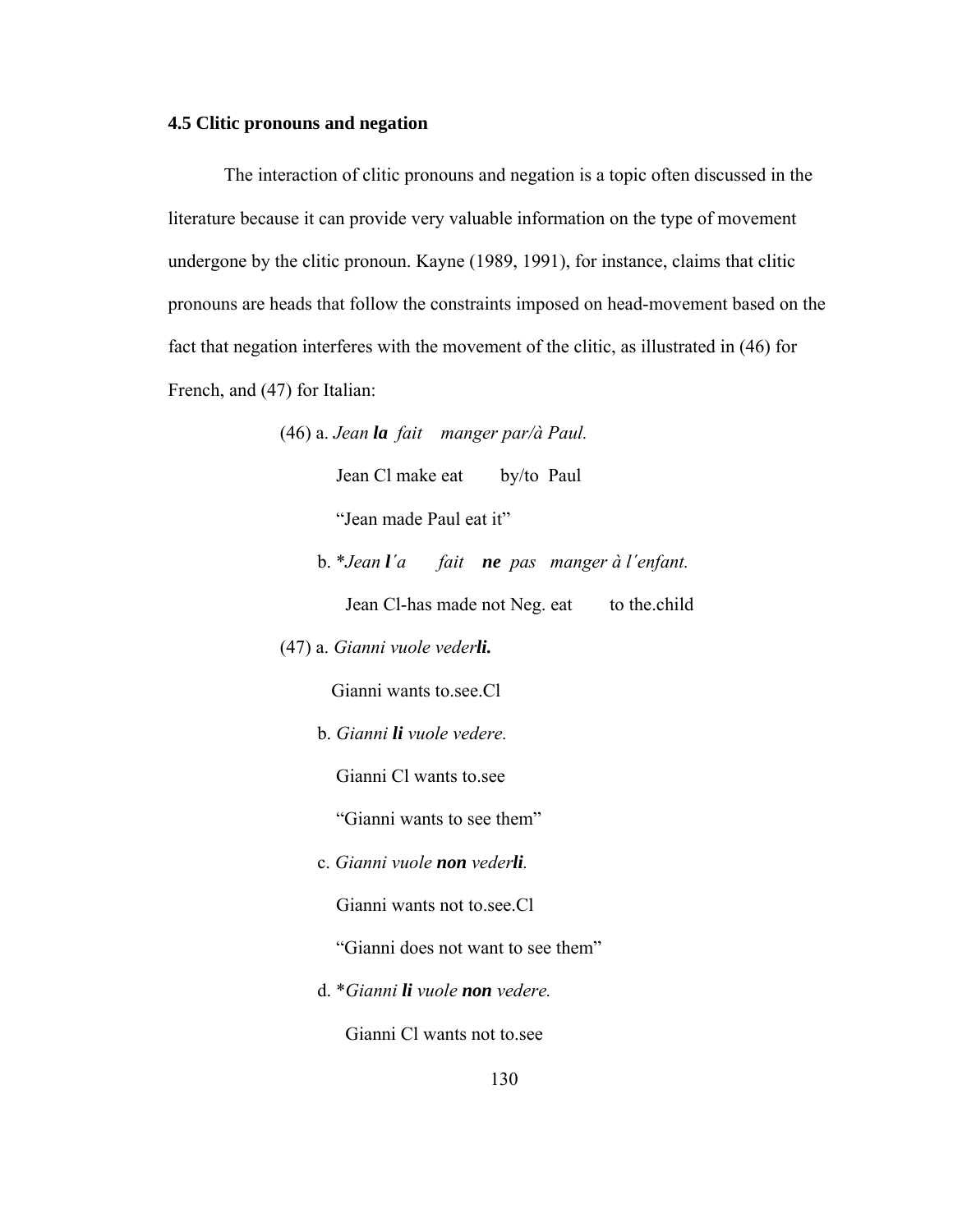Based on the groundbreaking study by Pollock (1989), a number of researchers propose the existence of a NegP that is located between AgrSP and TP. The Spec of NegP hosts n-words, and the head of NegP hosts the negative clitic (*no* in Spanish, *non* in Italian, *ne* in French), as in Belletti (1994), and Pollock (1989). According to Belletti, *no* is a syntactic clitic that, like object pronominal clitics, left-adjoins to the Agr head. Zanuttini (1991, 1997) claims that if *no* is a clitic, then it should be also subject to the same ordering constraints that other clitic pronouns are subjected to; however, the preverbal negative element always precedes pronominal object clitics in Spanish, as can be observed in example (48):

> (48) a. *No me lo dijiste.*  not Cl Cl told.2sg "You did not tell it to me" b. \**Me no lo dijiste.*  Cl not Cl said.2sg c. \**Me lo no dijiste.*  Cl Cl not said.2sg

In addition, negation shows no coordination restrictions, while clitic pronouns can never be coordinated, as shown in (51). If, as Belletti (1994) claims, the negative element and object pronominal clitics attach to the same  $\text{Agr}^0$  head, explaining how negation in (49a) has scope over both coordinated constituents is a difficult task: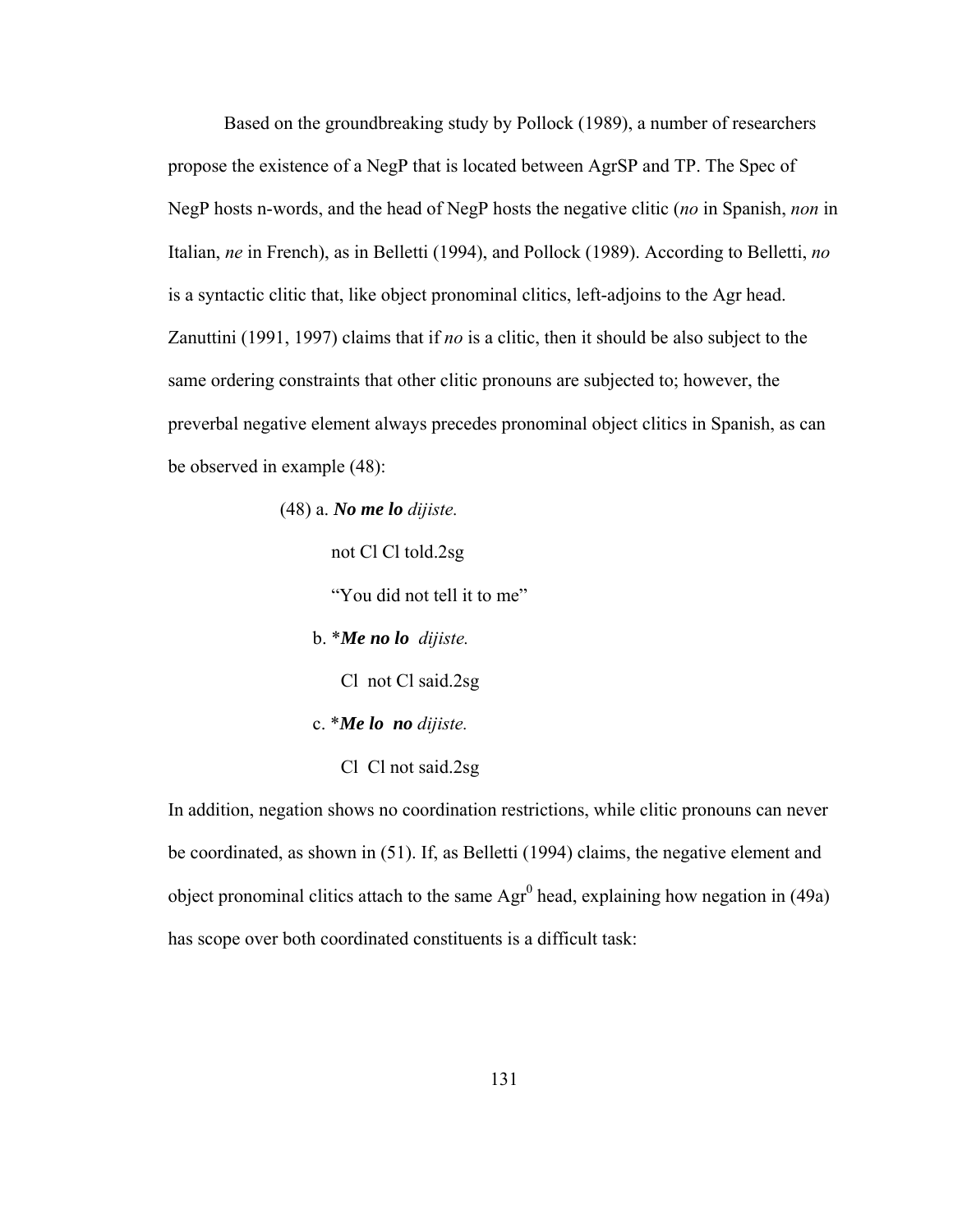(49) a. *No lo compro y lo uso solo una vez.* not Cl buy.1sg and Cl use.1sg only one time. "I do not buy it and use it only one time." b. \**Los y la uso varias veces.* 

Cl and Cl use.1sg several times.

Based on these facts Zanuttini (1991, 1994, 1997, 2001) concludes that the negative elements *no*, *ne*, and *non* belong to a syntactic category that is different from that of pronominal clitics, in spite of the fact that both negative elements and clitic pronouns attach to a verb. In fact, the position of negation with respect to clitic pronouns may be invariable because negation and clitics have a different syntactic nature. According to Mišeska Tomić (1999), pronominal clitics are already listed in the lexicon as clitic elements—possibly including the feature [+clitic], as argued in Chapter 2—whose main identifying characteristic is lack of phonological stress (although see Chapter 2 for arguments against this hypothesis). Negative elements, on the other hand, are generated as stress-bearing operators that become clitics only when they merge with the verb and other pronominal clitics.

 Regarding the phrasal status of negative elements, Zanuttini (2001) proposes a series of tests in order to determine whether negative clitics are heads or phrases. Therefore, based on the assumption that clitic pronouns are heads, their interaction with negation is studied on the premise that heads always interfere with the movement of other heads, as seen in (48), and (49) above. Thus, Zanuttini (2001) concludes that negative elements like *ne* or *no* are heads. However, there is also the possibility that negative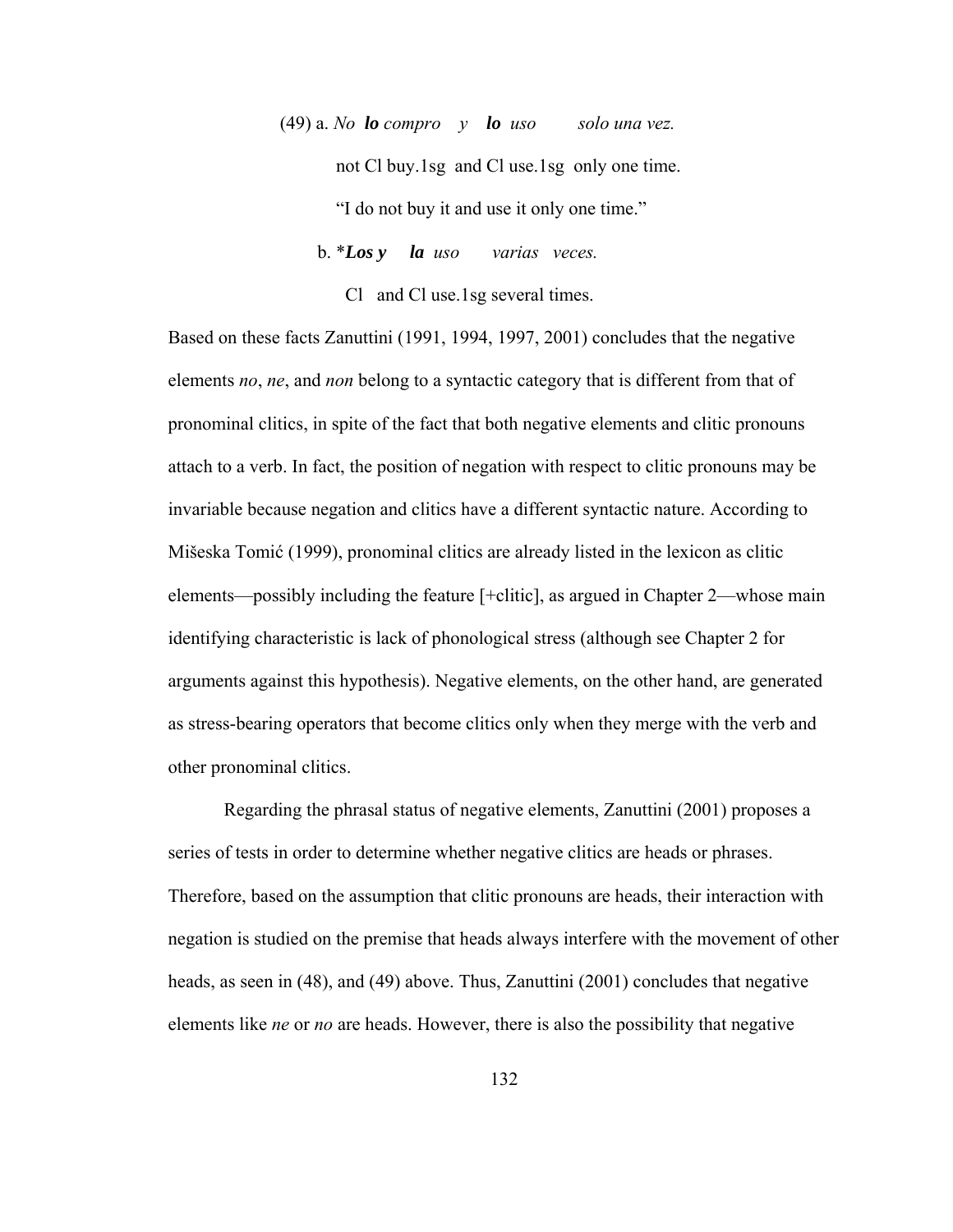markers are phrases; and, in fact, certain syntactic phenomena seem to suggest that negative markers have a phrasal status. Such is the fact that clitic pronouns may move over negation in certain structures in Spanish, as illustrated in  $(50)^{70}$ .

> (50) a. *Quiero no comerlo.* want.1sg not to.eat.Cl "I want to not eat it" b. *Lo quiero no comer.*  Cl want.1sg not to.eat "I want to not eat it"

 Zanuttini (2001) concludes that whether a language projects NegP or not should be studied independently. Therefore, it cannot be assumed that because French or Spanish have a NegP headed by a negative element (*ne* and *no* respectively), other languages also manifest negation in the same fashion. Also, she shows evidence from different Romance and Germanic languages suggesting that NegP is not fixed cross-linguistically. Actually, within the Romance family there appear to be four different attested locations in which NegP can appear. Since Spanish is the main language of study here, Zanuttini (1997, 2001) shows that *no* is located above TP. Crucially, negation provides further support indicating that even though the sequence of functional projections is made available to all languages by Universal Grammar, the grammar of each individual language does not always instantiate all of them, and, oftentimes, the ordering in which they appear varies cross-linguistically.

1

 $70$  These cases are discussed in more detail in Chapter 5.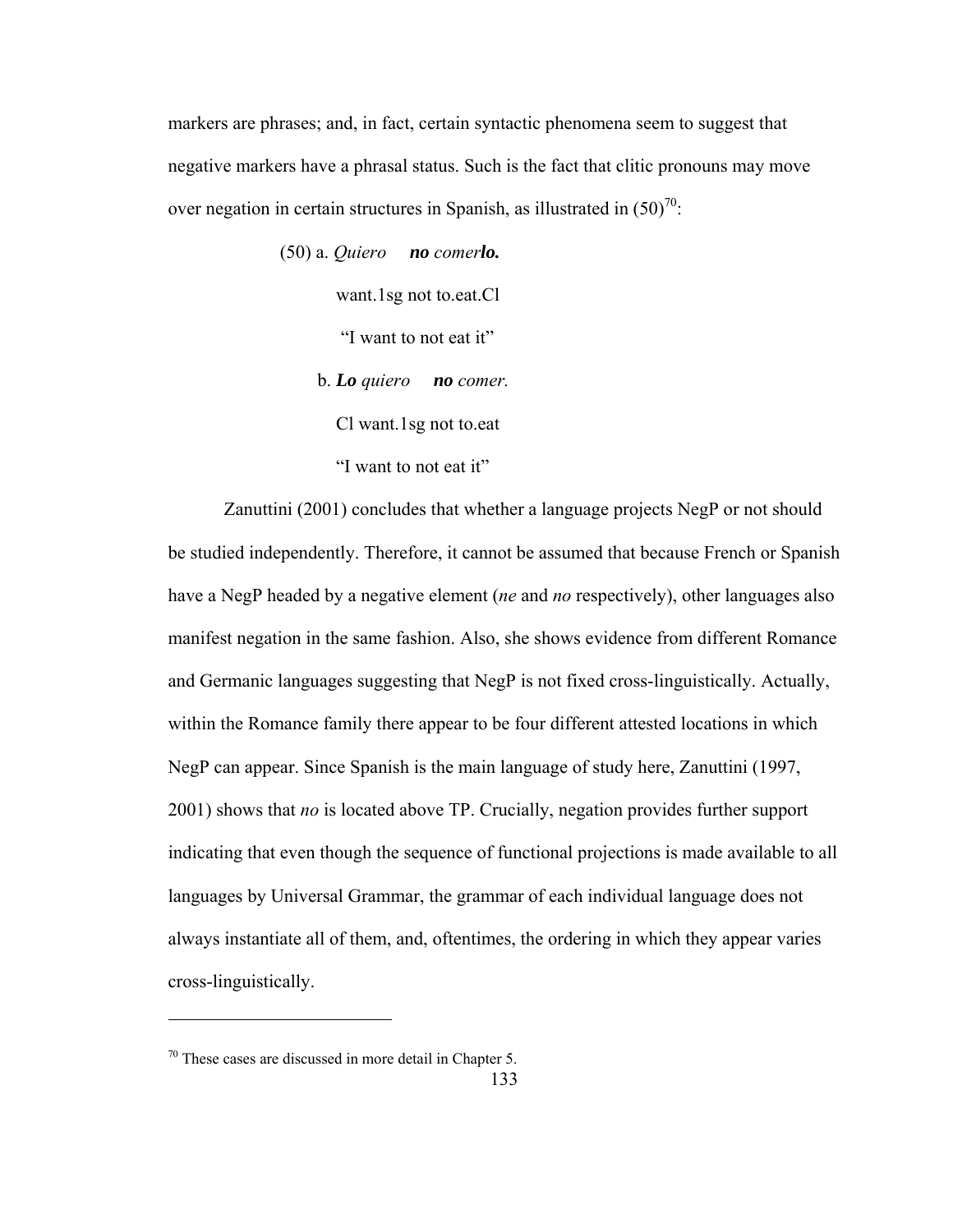# **4.6 On the licensing of pro, coindexation, and chains**

 One of the most relevant problems in a theory in which clitic pronouns are generated in a functional projection outside the lexical domain of the structure is to account for the type of relationship that clitic pronouns hold with respect to their coreferential argument NPs/empty categories. Several explanations can be found in the literature, from the strictly stipulative and unmotivated, as in Emonds (1999), who claims that clitic pronouns are systematically associated to a sister of their host's projection, which is usually an empty phrase, to more semantically-oriented, as will be seen next. Montalbetti (1984), for example, focuses on the interpretation of pronouns and proposes the Overt Pronouns Constraint (henceforth, OPC) as a tool to distinguish between formal variable and bound pronouns, on the one hand, and between traces that are formal variables and traces that are not, on the other hand. Moreover, the OPC seems to indicate that constructions that contain restructuring predicates are structurally different from nonrestructuring constructions, which has important implications for clitic climbing, as will be seen in Chapters 5 and 6.

 One of the main contributions made by Montalbetti's study is the characterization and definition of linking that he provides. Thus, according to the author, linking is a mechanism that represents the assignment of the *antecedence* relation that two positions hold in any given structure. He states that linking is an asymmetric mechanism—not a transitive relation—that establishes a relation between two (and only two) positions in the structure. Furthermore, he determines that linking is independent of the notion of ccommand, and, in principle, it applies freely between any two positions at S-Structure.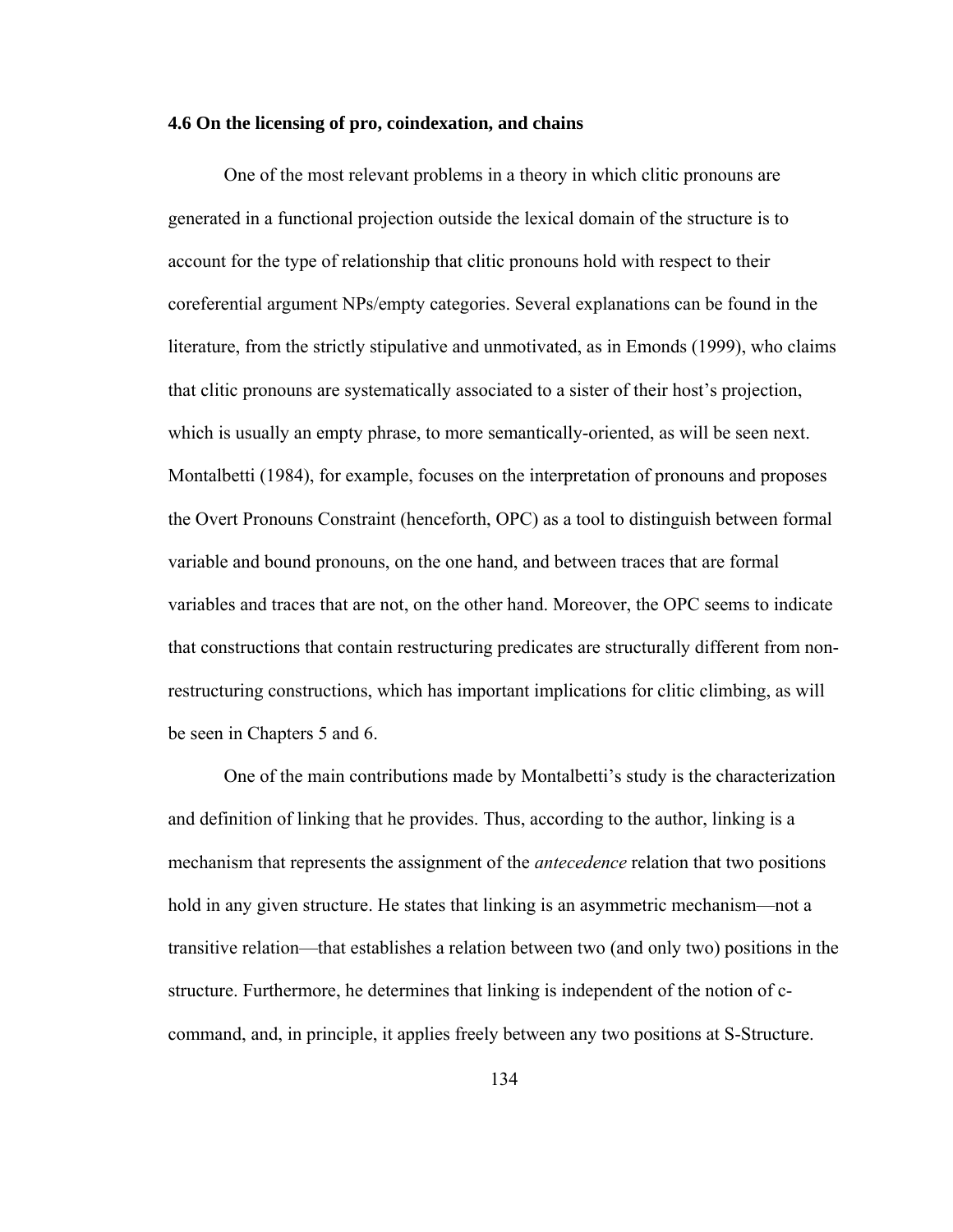Contra Higginbotham  $(1983)^{71}$  and movement analyses of cliticization, Montalbetti shows evidence from different types of movement that suggests that linking may hold between non-arguments, and that linking is not automatically assigned under movement; on the contrary, it can be predicted and derived from general principles of the grammar. Similarly, Franco (1993) claims that *pro* licensing is accounted for by Case Theory. Parallel to structural Case assignment, Franco argues that the licensing of *pro* is done under a Spec-head relation: the same functional head that assigns structural Case also licenses *pro*. Thus, *pro* licensing and identification take place at the same time as Case checking. Finally, Montalbetti (1984: 135) stipulates that the relation that holds between a *pro* in [Spec, AgrSP] and Infl is mirrored by the relationship that exists between a *pro* in argument position and a coindexed/linked clitic pronoun at least with respect to properties of identification, provided that Borer's (1984) Identificational Approach to empty categories is correct.<sup>72</sup>

 Bonet (1991: 41-43) claims that a chain involving personal pronouns is spelledout either in the head (surfacing as a clitic pronoun), or in the foot (surfacing as a strong pronoun). Under no circumstances, claims Bonet (contra Progovac 2005), are intermediate steps in the chain spelled-out, mainly because the trace in an intermediate position never corresponds to a clitic pronoun but rather to a clitic cluster, or to a clitic pronoun and a verb. Crucially, Bonet claims that the empty category *pro* that is generated

<sup>71</sup> Higginbotham (1983), stipulates that linking applies only between *argument positions* and is assigned

 $12$ <sup>72</sup> The Identificational Approach proponed by Borer (1984) establishes that:

a) an empty category must be I-identified

b) empty categories do not have intrinsic features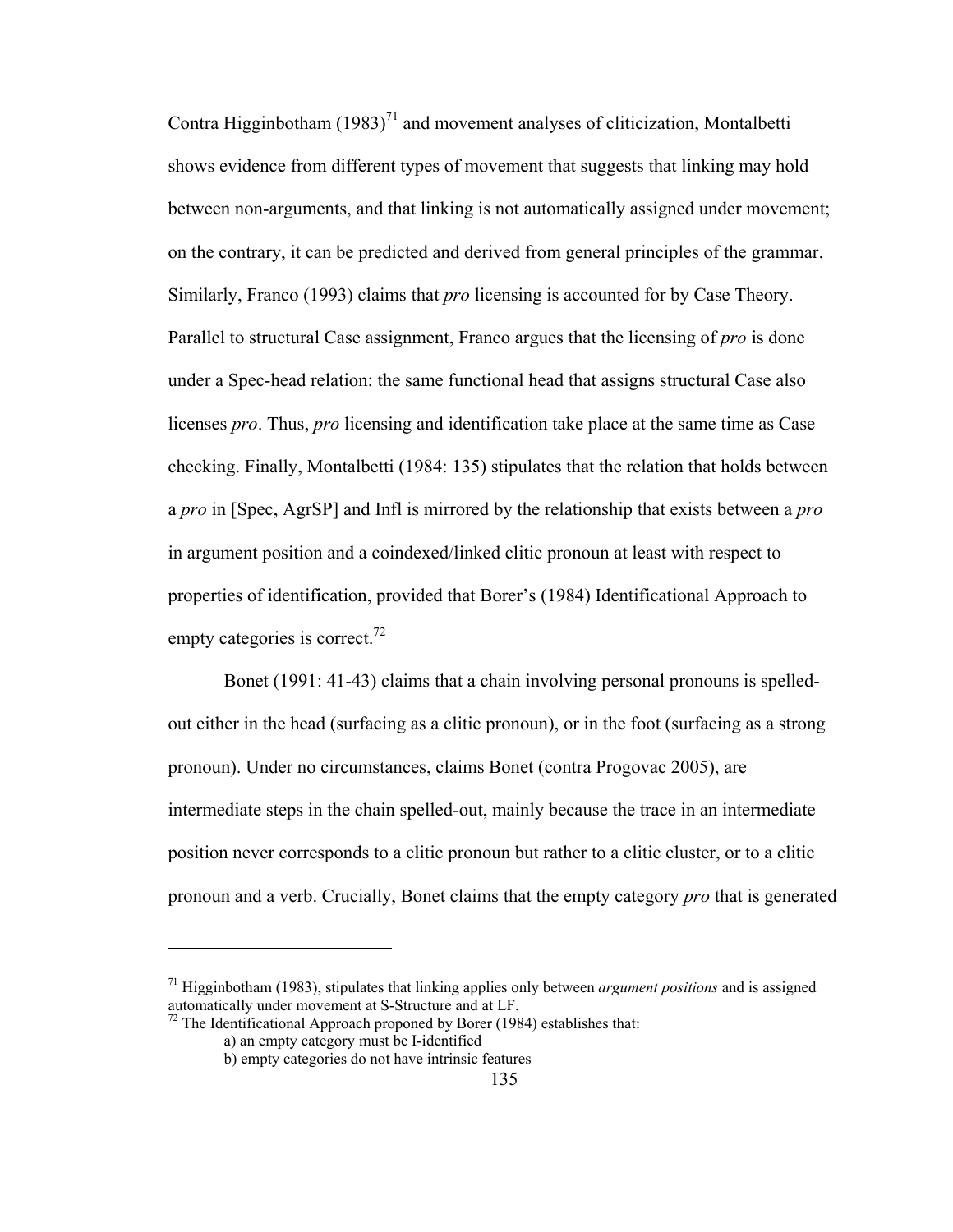as an argument of the verb might not necessarily be licensed by the clitic pronoun, as the paradigm in (51) illustrates (from Bonet 1991: 26):

- (51) a. *Les sabates, les ficaré a l´armari.*  the shoes Cl will.put.1sg in the.closet "I will put the shoes in the closet."
	- b. \**Les sabates, ficaré a l´armari.*

the shoes will.put.1sg in the.closet

 c. *Los zapatos, los meteré en el armario.* the shoes Cl will.put.1sg in the closet "I will put the shoes in the closet"

- d. \**Los zapatos, meteré en el armario.*  the shoes will.put.1sg in the closet
- e. *A l´armari, hi ficaré les sabates noves.*  in the.closet Cl will.put.1sg the shoes new "I will put the new shoes in the closet"
- f. \**A l´armari, ficaré les sabates noves.*  in the.closet will.put.1sg the shoes new
- g. *En el armario, meteré los zapatos nuevos.*  in the closet will.put.1sg the shoes new "I will put the new shoes in the closet"

It can be observed in the examples that both in Catalan (51) and Spanish (51) a direct object clitic pronoun is necessary in CLLD structures, as evidenced in the ungrammatical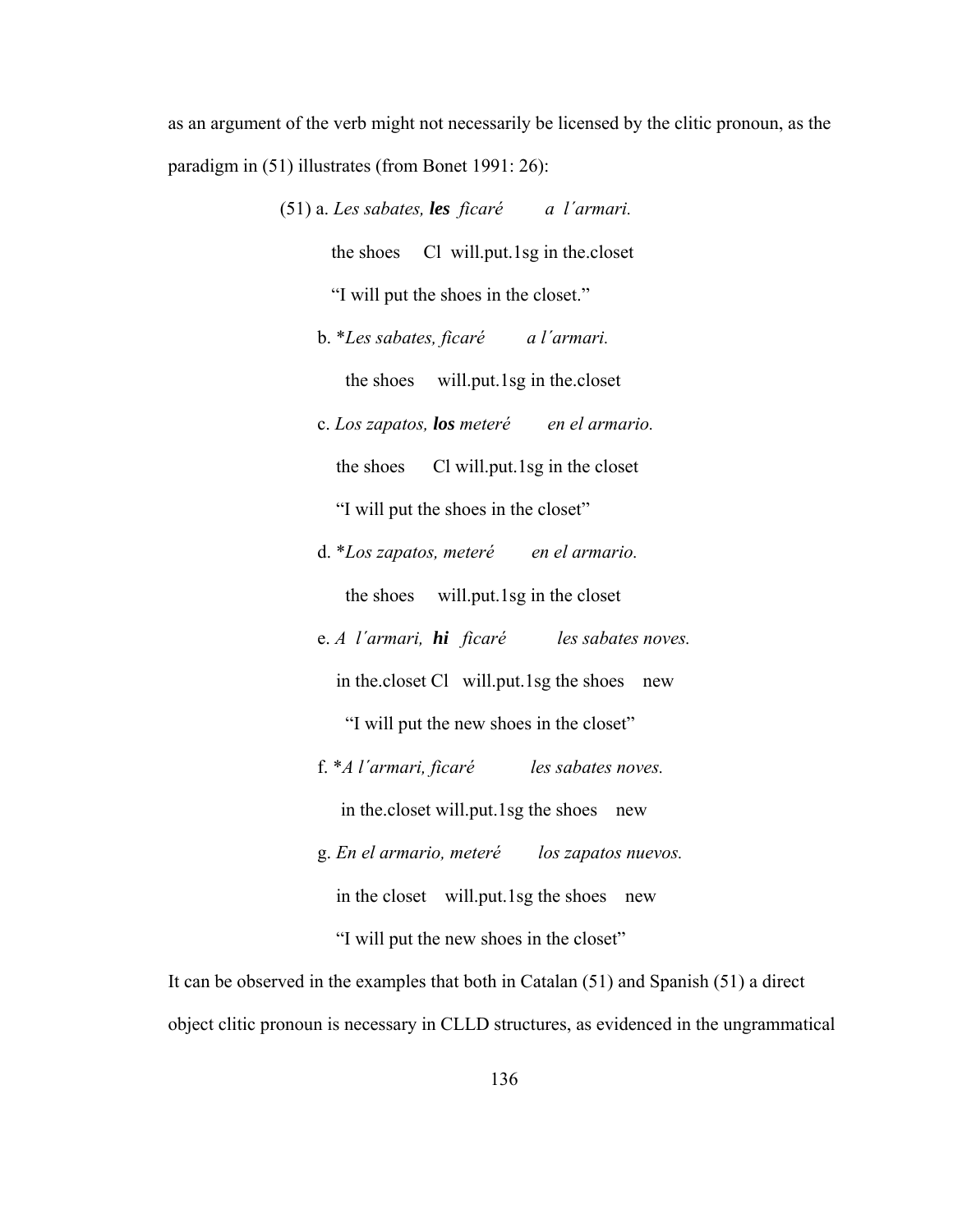(51b, d). However, based on the different results obtained in the locative structures (51eg), the author points out that while the presence of the clitic pronoun seems to be required for *pro* to be licensed in most cases, it appears that in structures with locative left dislocation, that requirement does not seem to hold. Bonet takes this as an indication that the clitic pronoun may not be licensing *pro*, much like argued, for example, by Franco (1993), and Montalbetti (1984).

In a more developed analysis of locative structures, Longa, Lorenzo, and Rigau (1998) propose the existence of an abstract locative clitic in Spanish, based on evidence from Spanish, Catalan, Asturian, and Galician. They claim that locative structures in these four languages have different spell-outs for the same abstract verb, which they represent as <HAVE>/ <BE>. These verbs surface as auxiliaries that behave as the bridge of a predication established between a preposition and a subject. Some of the differences that can be found among these languages with respect to  $\langle$ HAVE $>\rangle$   $\langle$ BE $>$  pertain to clitic pronouns. Thus, Catalan, a language with a rich clitic pronoun system, uses specific clitics in these structures, as seen in (53e) above. Languages like Asturian, Galician, and Northwestern Spanish display what the authors call a "recycling" strategy by which the Accusative clitic is used in locative structures. Finally, it is claimed that other dialects of Spanish (i.e. Castilian and Southern Spanish) are somehow resilient to clitic recycling and use silent clitics in these structures instead.

Longa et al. (1998) observe that the verb <HAVE> in the above-mentioned languages displays different syntactic behavior, as illustrated in (52) for Catalan (from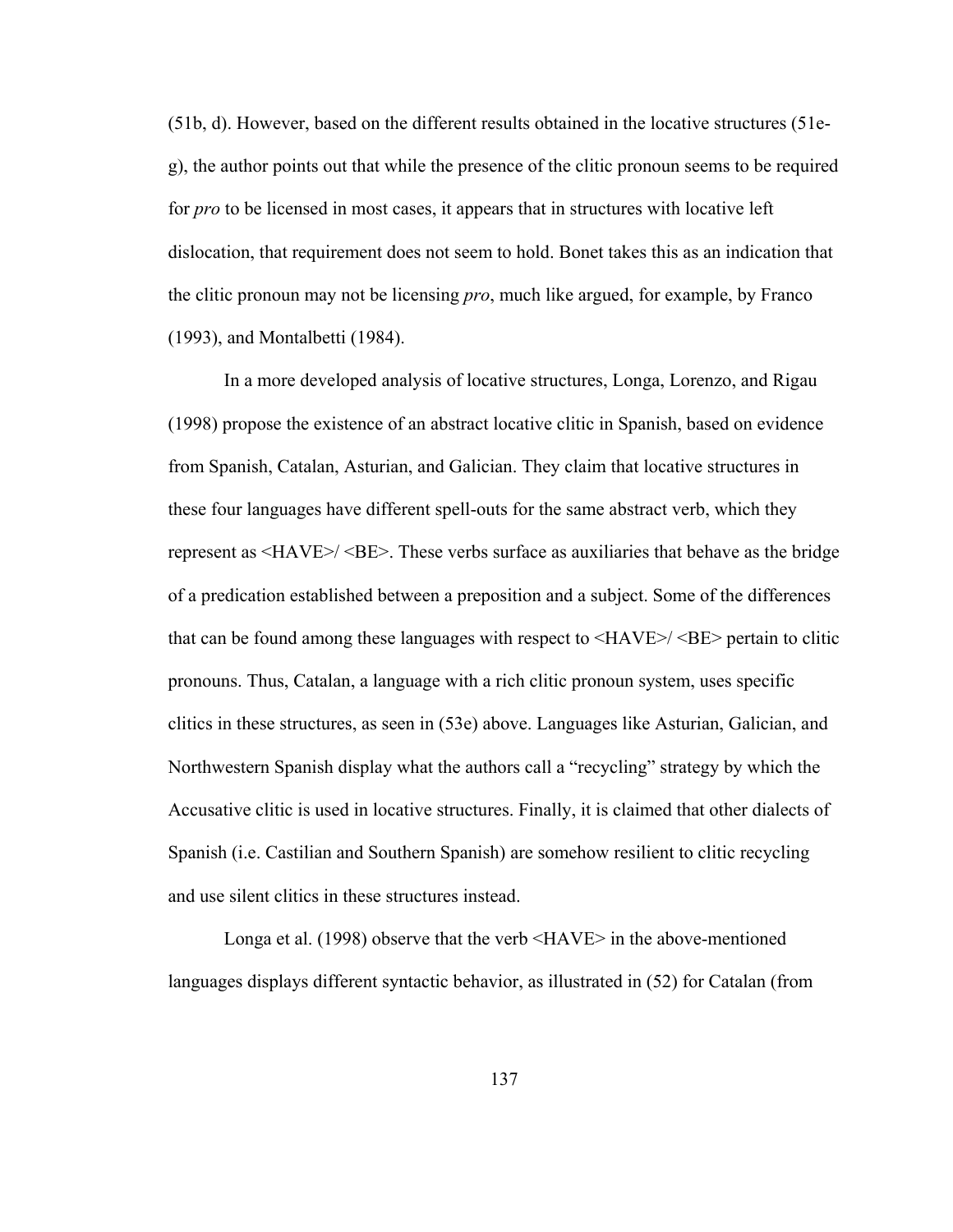Longa et al. 1998), (53) for Asturian, (54) for Galician, and (55) for Spanish (examples (52-55) have been adapted from Longa et al. 1998):

(52) a. *Hi havía un flequer.* 

Cl had a baker

"There was a baker."

b. *Hi havía el flequer.* 

Cl had the baker

"The baker was there."

c. *A MIT, hi ha en Chomsky.* 

at MIT, Cl has the Chomsky

"Chomsky is at MIT."

d. *Hi ha el meu pare.* 

Cl has the my father

"My father is there."

Asturian, Galician, and Northwestern Spanish, on the other hand, are languages with a more restrictive clitic pronoun system in which there are no locative clitics. Thus, the examples in (53-55) show the accusative clitic in the same contexts in which a locative clitic surfaces in Catalan:

(53) a. *Había unes muyeres xunto la fonte.* 

 was some women next.to the fountain "There were some women next to the fountain."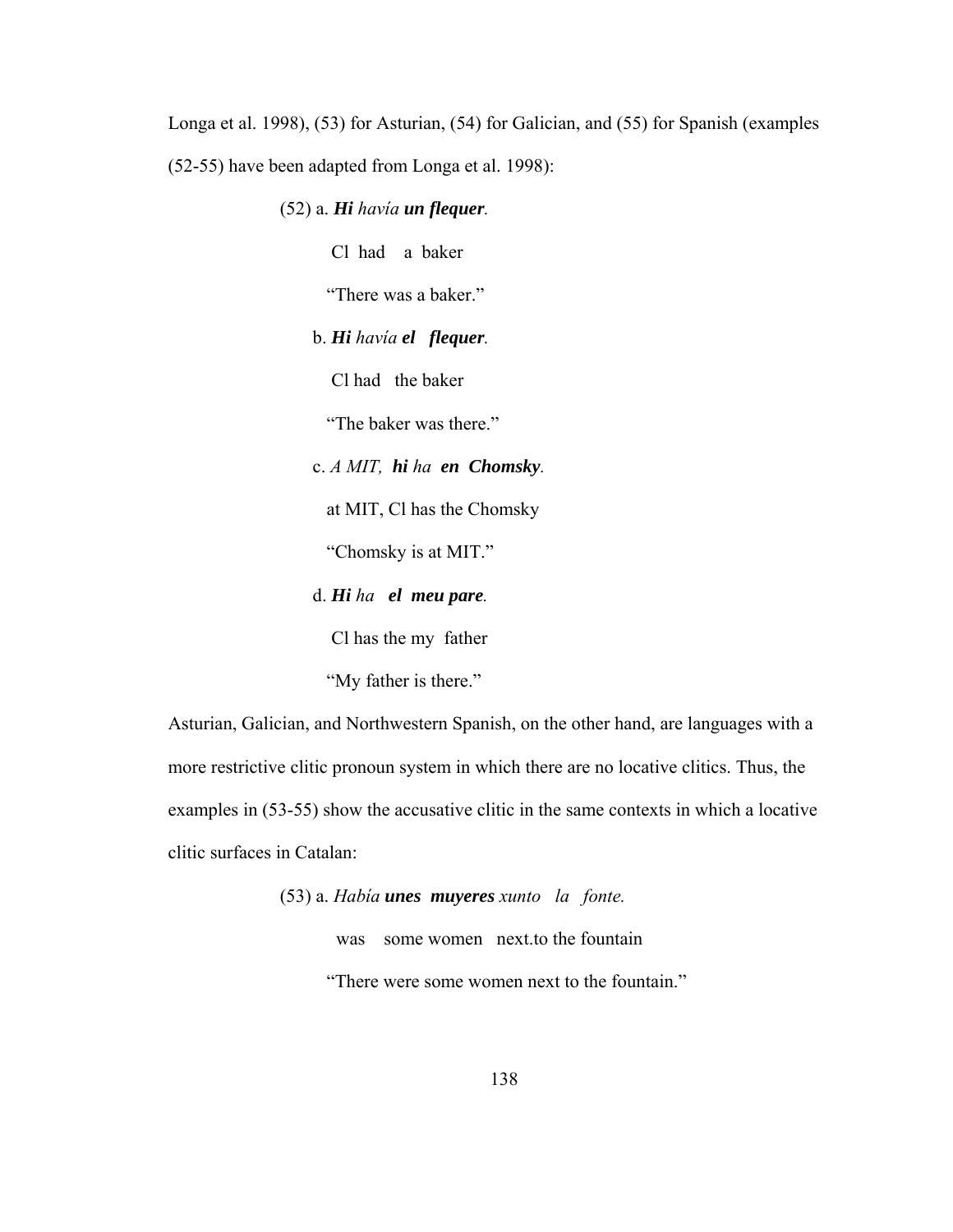b. *Habíales* 

was.Cl

"There were some"

c. \**Había les muyeres xunto la fonte.* 

was the women next.to the fountain

(54) a. *Había unhas mulleres xunto á fonte.* 

was some women next.to the fountain

b. *Habíaas*

was.Cl

"There were some"

c. \**Había as mulleres xunto á fonte.* 

was the women next.to the fountain

(55) a. *Había unas mujeres junto a la fuente.* 

was some women next to the fountain.

"There were some women next to the fountain"

b. *Las había.* 

Cl was

"There were some"

c. \**Había las mujeres junto a la fuente.* 

was the women next.to the fountain

According to the authors, the Accusative clitic seems to be the unmarked form within the system of clitic pronouns in these languages; this allows the Accusative clitic to be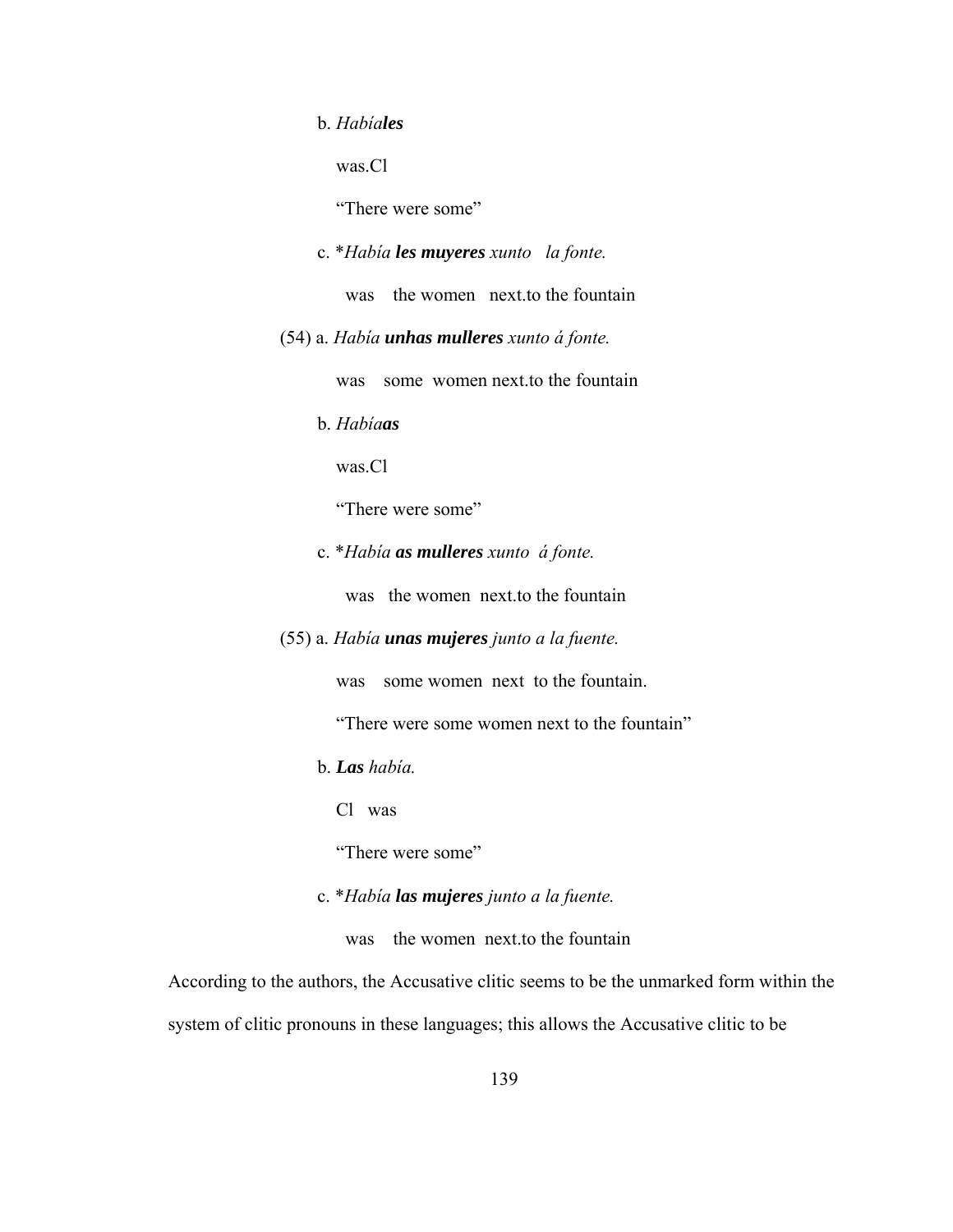'recycled' by the grammar. Crucially, the authors show other examples in which the Accusative clitic is being used as a partitive clitic in Asturian (56), Galician (57), and Northwestern Spanish  $(58)^{73}$ 

(56) *¿Había bruxes? Non, nun les había.* 

was witches no, not Cl was

"Were there any witches? No, there were not any"

(57) *¿Había meigas? Non, non* **as** *había.* 

was witches no, not Cl was

"Were there any witches? No, there were not any"

(58) *¿Había brujas? No, no las había.* 

was witches no not Cl was

"Were there any witches? No, there were not any?"

Crucially, the same example in Catalan requires the presence of a partitive clitic, as illustrated in (59):

(59) *¿Hi havía bruixes? No, no n´hi havía.* 

Cl was witches no, not Cl.Cl was

"Were there any witches? No, there were not any?"

Other cases of clitic recycling involve the Accusative clitic pronoun in deictic-emphatic structures in Galician, as shown in (60), or with matrix interrogative questions of a locative nature in Asturian, as illustrated in (61):

<sup>73</sup> See also Suñer (1982) for examples of a recycling strategy in existential structures in Spanish.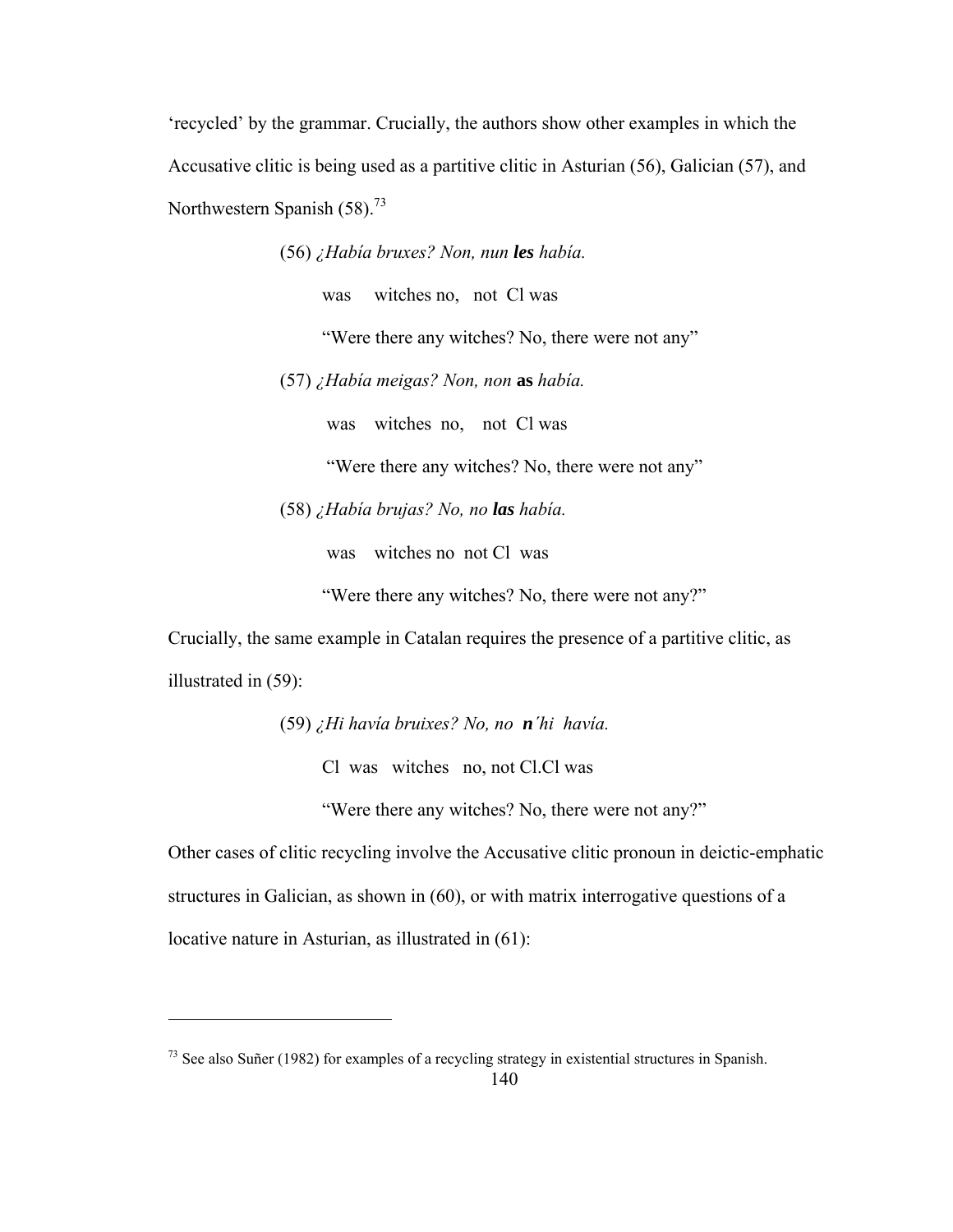(60) a. *¡Aquí as veñen elas!* 

here Cl come they

"Here they come"

b. *¡Aquí os veñen os vecinos!* 

here Cl come the neighbors

"Here come the neighbors"

(61) a. *¿Úlu?*

where.Cl

"Where is he?"

b. *¿Úla?*

where.Cl

"Where is she?"

 It is hypothesized that this clitic recycling strategy is a last resort strategy that employs the least marked element in the clitic pronominal system so as to fill in a gap. If this hypothesis is correct, then Bonet's (1991) observations are not entirely accurate.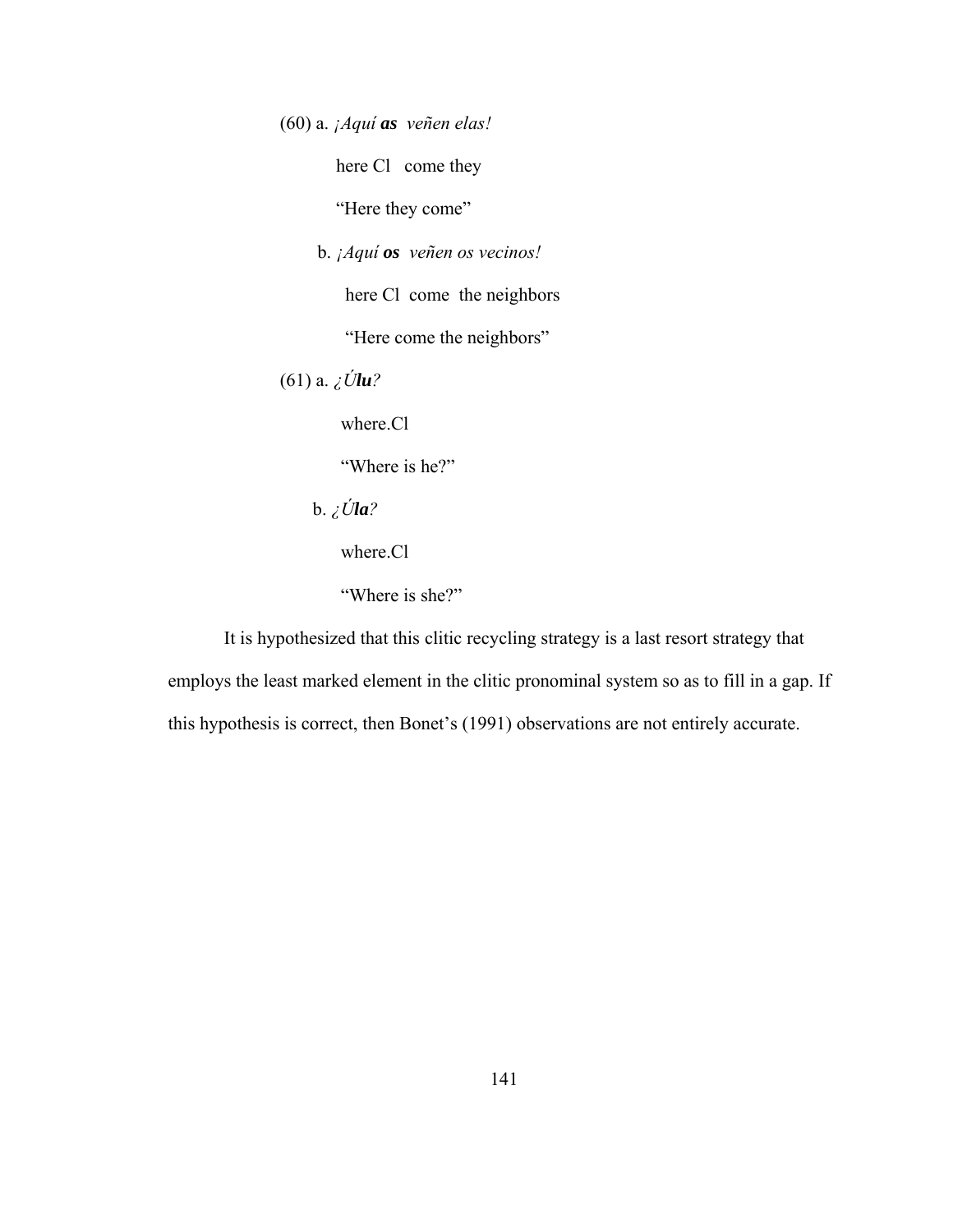#### **4.7 Summary**

 In this chapter I have given a brief account of second position (2P) clitic pronoun systems in Romance. Thus, the main theories and analyses have been critically reviewed, highlighting the main issues and problems. It has been surmised that the dichotomy between syntax and prosody that surrounds 2P clitic systems should be studied on a language-particular basis. However, in the case of Romance languages, the syntactic constraints seem to be more efficient in accounting for the data, as they can cover a larger array of data. As will be seen in Chapter 7, 2P clitic pronoun systems are no longer applicable to descriptions of Romance languages.

 In §4.2, I have given a description of proclisis and enclisis patterns in Spanish simple sentences. As explained in §4.3, there are different theories and analyses based on these different cliticization patterns. Thus, I have briefly discussed the three main theoretical approaches to cliticization found in the generative framework: the movement approach, the base-generation approach, and the mixed approach. After a careful examination of the main tenets and drawbacks of each approach, it appears that an analysis that postulates the generation of clitic pronouns in the functional domain of the sentence (Cardinaletti and Starke 1999; Manzini and Savoia 2004; Progovac 2005; Uriagereka 1995; Zwart 1997, among others) can account for more facts than the movement approach, in which clitic pronouns are claimed to be arguments generated in the canonical argument position. In fact, several scholars argue that clitic pronouns are no longer linked to an internal argument via a movement chain. On the contrary, as argued in Chapter 2, clitic pronouns are the morphological representation of an abstract feature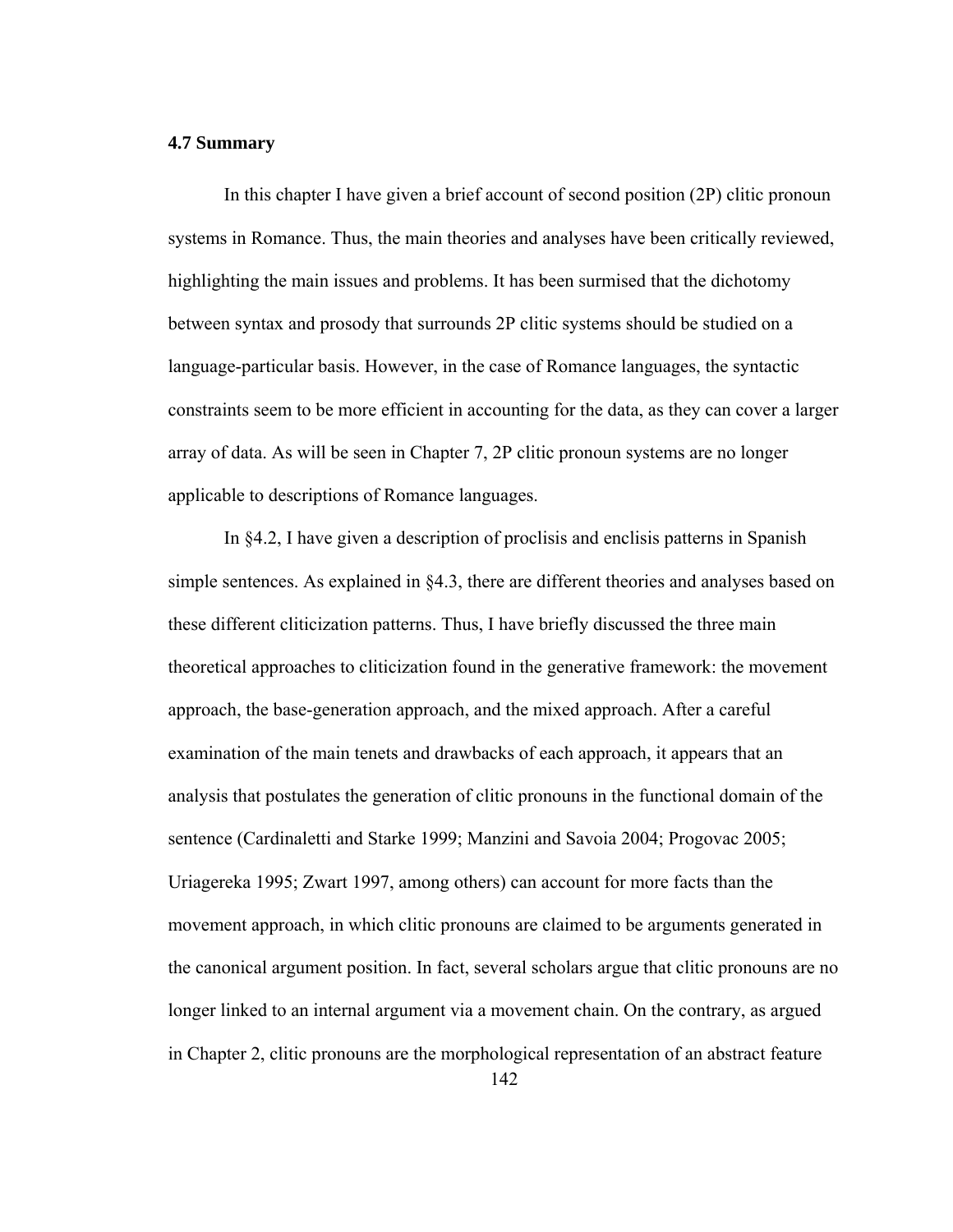of the verb that licenses the realization of certain kinds of internal arguments, and makes visible the relation between the verb and its internal argument (Fontana 1993; Franco 1993; Van Riemsdijk 1982). In addition, there is also empirical evidence favoring analyses in which clitic pronouns are generated heading a functional projection of their own, as discussed in §4.3.2 (Duffield and White 1999).

 Intertwined with analyses of cliticization is the question of where the attachment of the clitic to its host happens. Given the constraints postulated by the most current generative framework, analyses that invoke phonological and/or prosodic accounts of cliticization should be rejected. It has been established in different versions of the generative theory that the syntactic component of the grammar is blind to the phonetic and phonological components (Chomsky 1995 and previous as well as references cited therein). Therefore, those approaches stating that constituents move in order to host clitic pronouns are erroneous, because they presuppose that syntax is guided by phonological information. Most of the analyses reviewed in §4.3 assume that clitic pronouns are heads, thus, it is often proposed that the attachment of the clitic pronoun to its host happens in  $V^0$ ,  $I^0$ , or some other functional head. It is still not clear whether cliticization happens in a particular head; and so it is possible that the site of cliticization varies.

 In §4.5 the interaction of clitic pronouns and negation was discussed. One of the main goals of this section was to decide whether clitic pronouns are heads or phrases based on different patterns observed when negation is present in the structure. The evidence supporting the head status of both clitic pronouns and negation is robust. In addition, I commented on the different nature of the negative marker and clitic pronouns,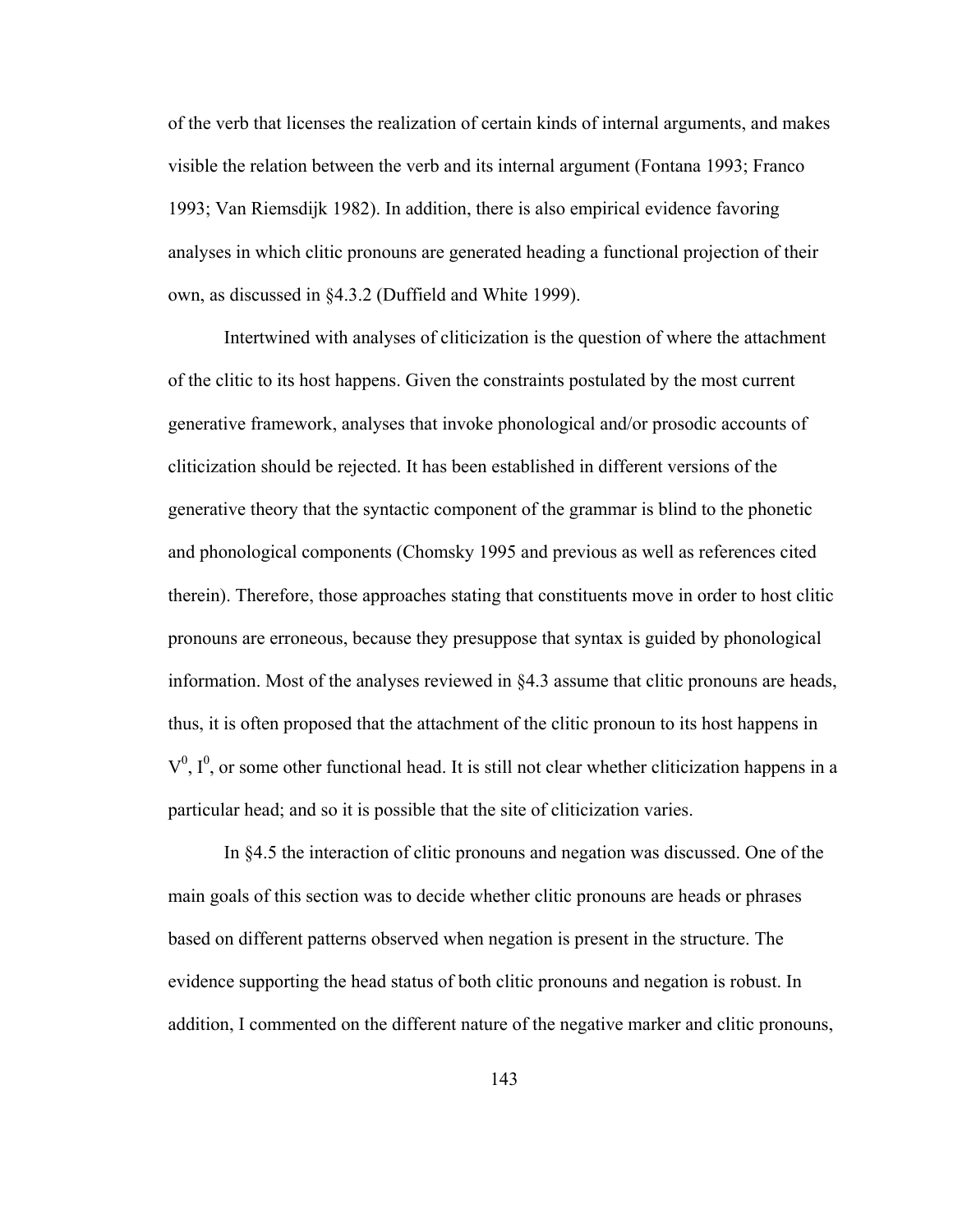in spite of their clitic status. This section also provides evidence that the order and presence of functional projections varies cross-linguistically. This is evidenced in the fact that NegP, for instance, displays different locations in the functional skeleton of the clause in different languages, as seen in §4.5. In addition, the presence vs. absence of the functional projection headed by the past participle further confirms the variability of functional projections, as discussed in §4.3.1.

 Finally, I briefly developed the much-debated topics of coindexation and chains in §4.6. Often discussed in the literature is whether those approaches that advocate the generation of clitic pronouns outside the lexical domain of the sentence need to account for the nature of the structural position in which clitics are generated, as well as how the relation between the clitic and the internal argument is established. Hence, several different proposals have been reviewed and considered, leading to the conclusion that this type of information is already included in the lexical entry of the elements involved in the relation.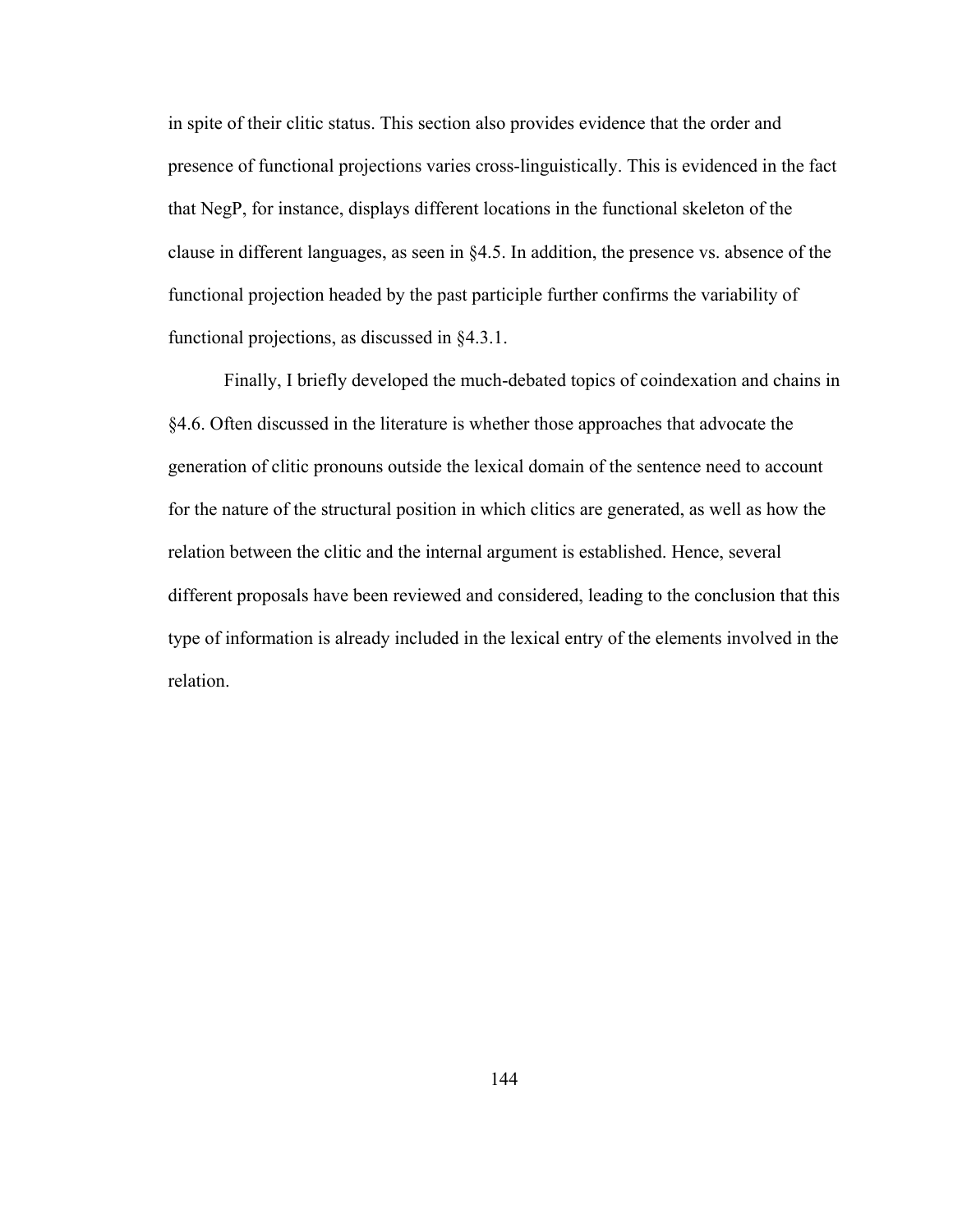#### **Chapter 5**

## **Clitic Climbing**

### **5.0 Introduction**

 In this chapter I describe clitic placement in complex structures in Spanish. Thus, in §5.1, clitic climbing is described, and I provide a detailed account of the type of predicates that allow clitic climbing. Based on this description, in §5.2, I review some of the most prevailing approaches found in the generative literature regarding clitic climbing. Amongst these approaches, there are two main hypotheses to consider. As discussed in §5.2.1, some researchers claim that clitic climbing is the result of a mechanism of incorporation. Other authors stipulate that restructuring renders transparency effects that makes clitic climbing available in certain languages, as will be explained in §5.2.2. Aside from incorporation and restructuring, some other topics that are reviewed in §5.2 are clause reduction and a syntactic phenomenon that pertains only to Italian—auxiliary switch—but that has often been used as a diagnostic for restructuring and clitic climbing. In addition, the mono- or bi-clausal status of clitic climbing structures is also discussed, and I conclude that a bi-clausal analysis of clitic climbing structures seems to be preferred.

## **5.1 The position of clitic pronouns in clitic climbing structures: description**

 Clitic climbing is a very common phenomenon among the Romance languages and can be defined as the movement of clitic pronoun from an embedded non-finite clause to a matrix clause, as illustrated in (1). For example, in complex structures formed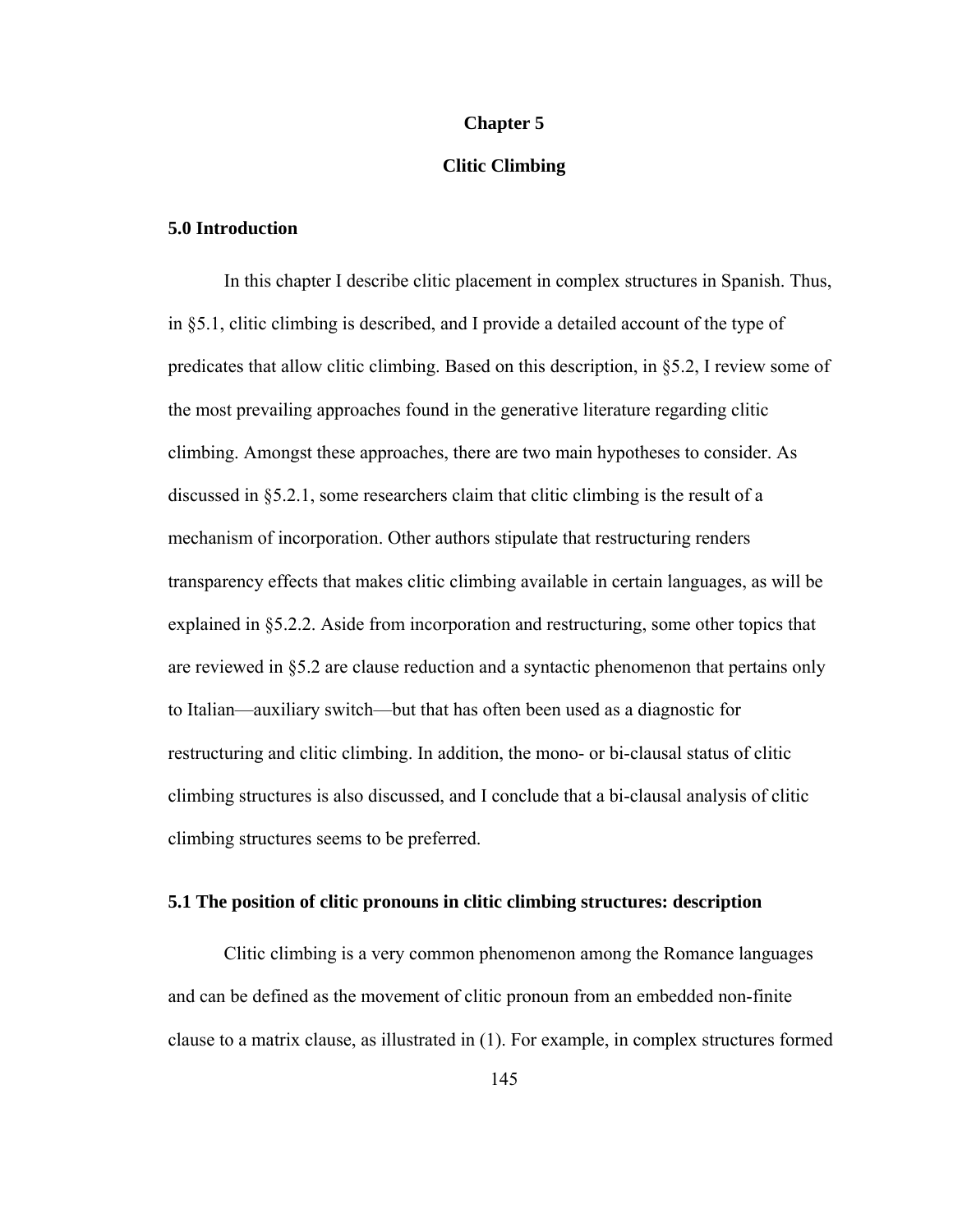by a finite verb followed by an infinitive or gerund, clitic pronouns can surface in two different positions: enclitic to the infinitive or gerund, as in (1a, 1c), or proclitic to the finite verb in the matrix clause, as in (1b, 1d):

> (1) a. *Debo leerla.*  must.1sg to.read.Cl b. *La debo leer.*  Cl must.1sg to.read "I must read it" c. *Quiero seguir leyéndola.* want.1sg. to.continue reading.Cl d. *La quiero seguir leyendo.* Cl want.1sg to.continue reading "I want to continue reading it"

Clitic climbing can only happen in this context; hence, when the embedded sentence contains a finite verb and is headed by a complementizer, the clitic pronoun is bound to the embedded sentence and cannot appear attached to the matrix finite verb, as illustrated in  $(2)$ :

> (2) a. *Quiero que lo leas.* want.1sg that Cl read.2sg "I want you to read it" b. \**Lo quiero que leas.* Cl want.1sg that read.2sg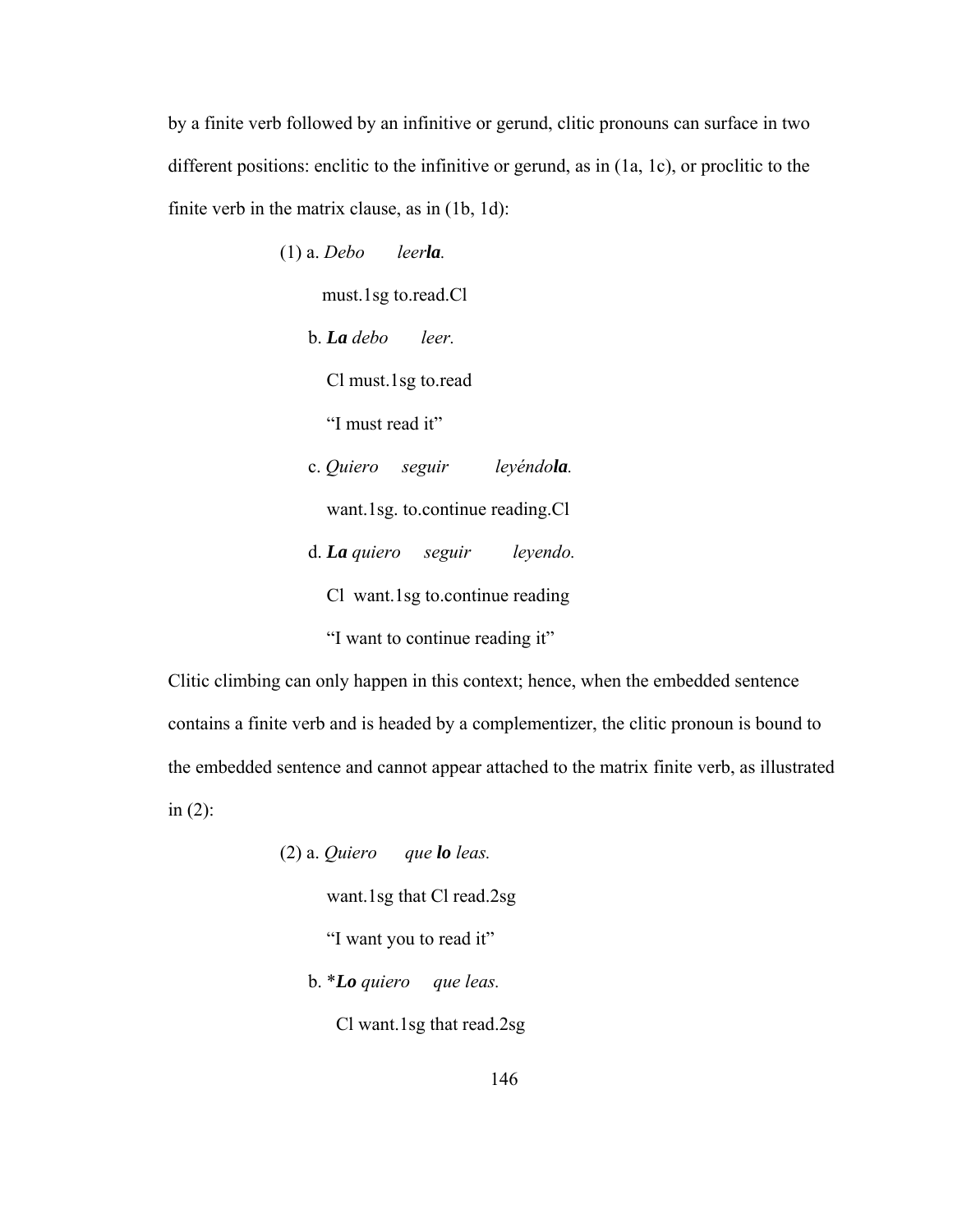Crucially, only certain prepositions and particles may appear between the matrix finite verb and the non-finite embedded verb, as exemplified in the contrast between the grammatical pairs of sentences (3a-3d), and the ungrammatical pair in (3e, 3f):

> (3) a. *Tengo que hacerlo.* have.1sg to do.Cl b. *Lo tengo que hacer.* Cl have.1sg to do "I have to do it" c. *Voy a leerlo.*  go.1sg to read.Cl d. *Lo voy a leer.* Cl go.1sg to read "I am going to read it" e. *Cuento con leerlo.* count.1sg with read.Cl "I count on reading it" f. \**Lo cuento con leer.* Cl count.1sg with read

In Spanish, only modals, aspectuals, causatives, and periphrastic verbs allow clitic climbing. The present chapter will focus on clitic climbing of direct object pronouns in structures containing modals, aspectuals, and periphrastic verbs, to the exclusion of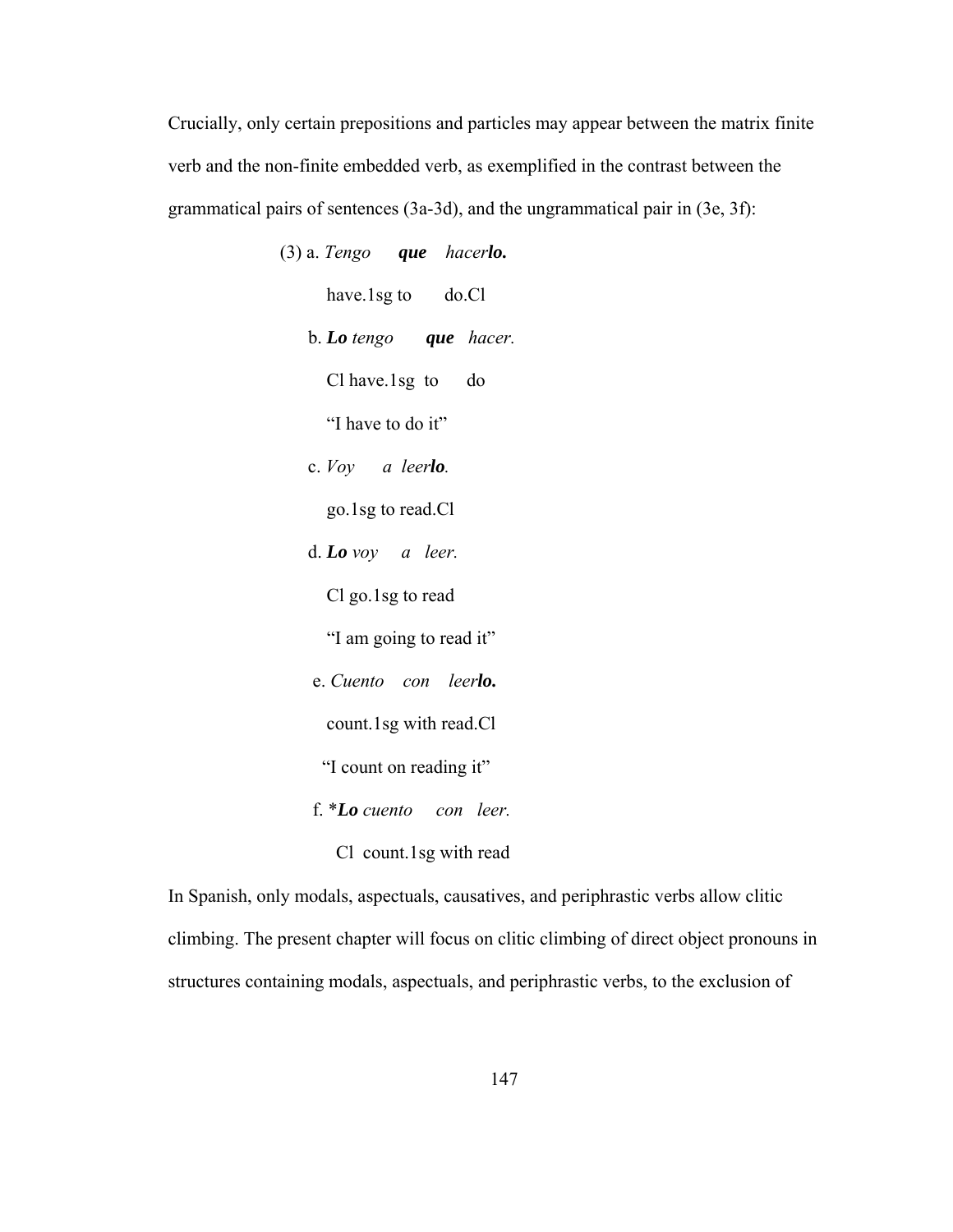causative constructions, for reasons to be made explicit. The following list illustrates some of these verbs:<sup>74</sup>

(4) a. Periphrastic verbs

*ir a* (to go to);

*venir a* (to come to)

*aprender a* (to learn to)

*tratar de* (to try to)

b. Aspectuals

*acabar de/ terminar de* (to just finished);

*soler* (to use to);

empezar a/ comenzar a (to start to);

*volver a* (to do again);

*dejar de* (to stop)

c. Modals

<u>.</u>

*poder* (to be able to; can)

*querer* (to want)

 *haber de* (to have to)

*tener que* (to have to)

*deber (de)* (to have to; must)

*desear* (to desire)

 $74$  For a complete list, consult Davies (1995), Moore (1996), Rivas (1977), and Strozer (1976), among others.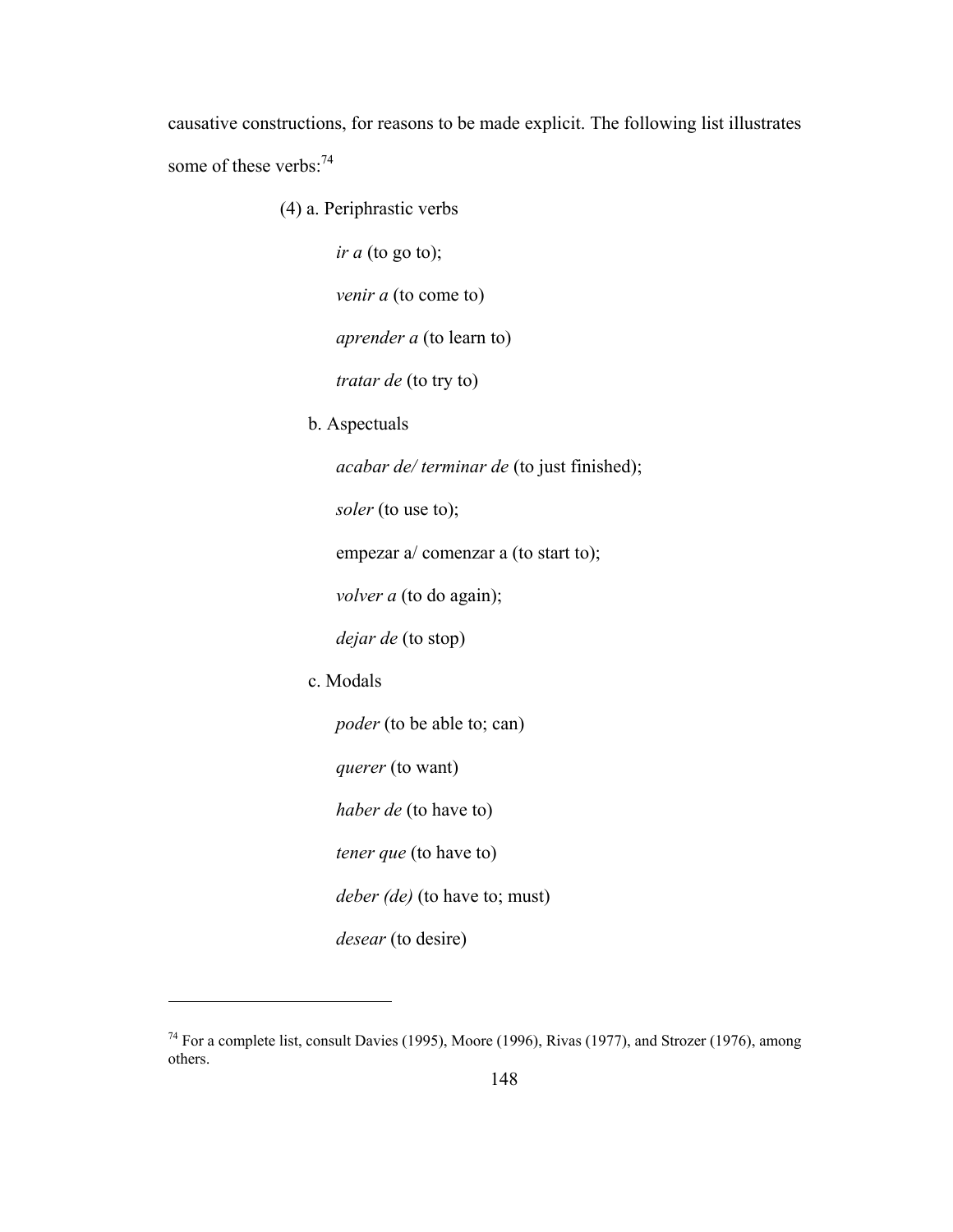These three groups of verbs are commonly known as restructuring predicates, which, according to their syntactic behavior, can be further subdivided into two categories (Moore 1996): those verbs that subcategorize for both an IP and a VP complement (e.g., verbs like *querer* 'to want' and *tratar de* 'to try to') and raising predicates that subcategorize for an IP (e.g., verbs like *empezar a* 'to start to' *poder* 'to be able to', *tener que*, 'to have to', and *deber* 'to have to').

 Even though causative verbs (i.e. *hacer* 'to make', *obligar '*to make someone do something') allow the clitic pronoun to surface proclitic to the matrix causative verb, it is believed that the type of climbing that appears with causative verbs is governed by different principles from those constraining clitic climbing in structures with modals, aspectuals, and periphrastic verbs. Strozer (1976), for instance, claims that clitic climbing in restructuring constructions is driven by syntactic constraints that are different from the rules that account for clitic climbing in causative constructions. Thus, she establishes that there are two sub-cases of clitic climbing: causative clitic climbing and 'regular' clitic climbing. Rivas (1977) also states that causative verbs behave in a different way from the verbs illustrated in (4) in terms of clitic climbing. The author points out that the clitic that is coreferential to the controller is always attached to the matrix  $V^0$ , as exemplified in (5c), and can never surface enclitic to the embedded non-finite verb, as exemplified in  $(5b)$ :

> (5) a. *Carmen hizo venir a Rosa.* Carmen made to.come to Rosa "Carmen made Rosa come".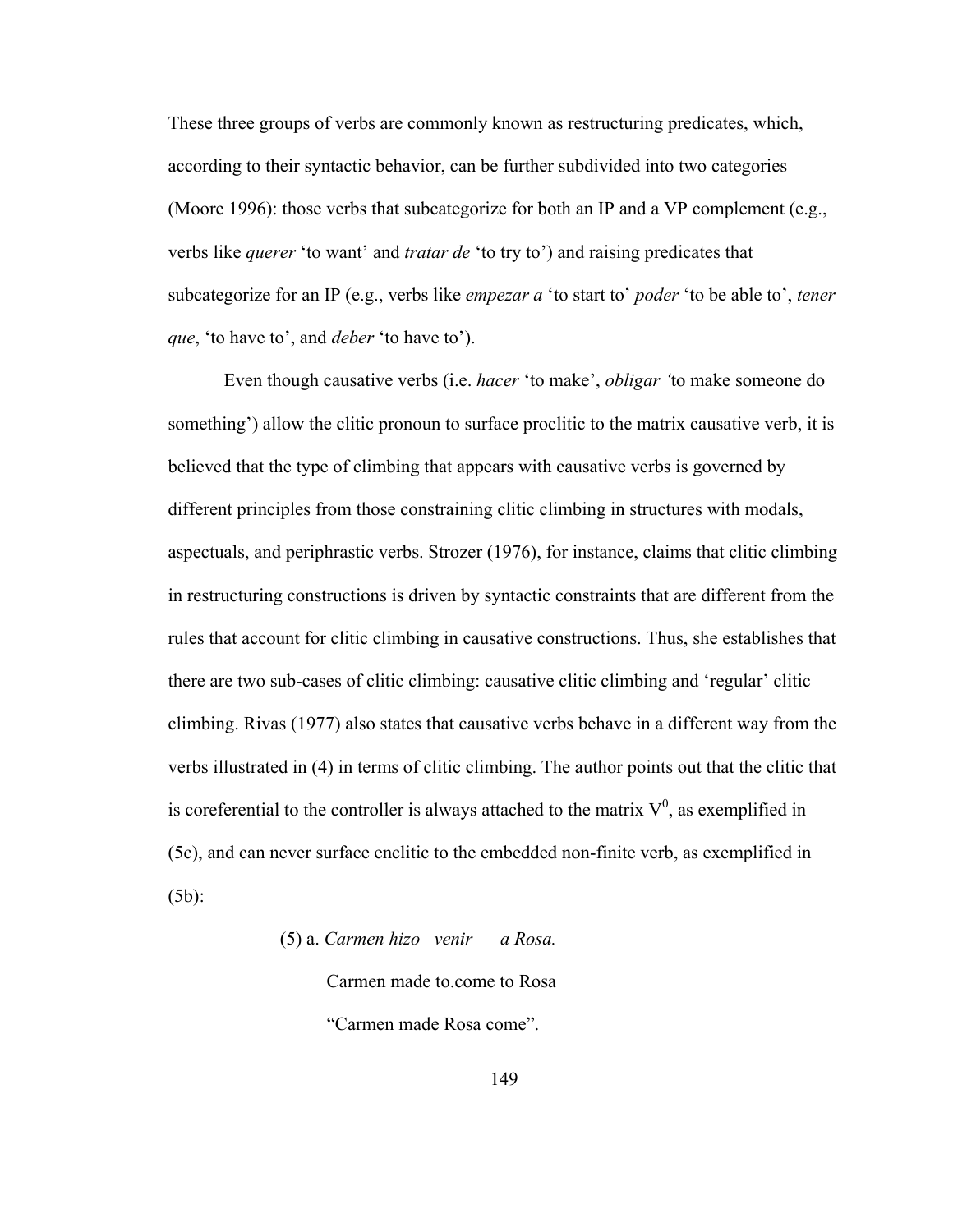# b. \**Carmen hizo venirla.*

Carmen made to.come.Cl

c. *Carmen la hizo venir.* 

Carmen Cl made to.come

"Carmen made her come."

 In subsequent work, Rosen (1990) investigates the syntactic behavior of causatives, perception, and restructuring verbs and provides a list of properties that characterize these verbs in French, Italian, and Spanish. She observes that, in Romance causatives and perception verbs, the lower subject appears inside the embedded VP, as illustrated in (6):

> (6) a. *Iván hizo [comer el pastel a Lorena].*  Iván made to.eat the cake to Lorena "Iván made Lorena eat the cake" b. ?\* *Iván hizo a Lorena comer el pastel.*

> > Iván made to Lorena to.eat the cake

French, Italian, and Spanish causatives and perception verbs also share other syntactic properties with restructuring predicates, including Case assignment mechanisms, and clitic climbing.75 The three languages also allow climbing to the matrix clause with causative, perception, and restructuring verbs, as illustrated in the Spanish examples (7-9) respectively:

<sup>&</sup>lt;sup>75</sup> Rosen maintains that Case assignment to the lower subject depends on the transitivity of the lower verb.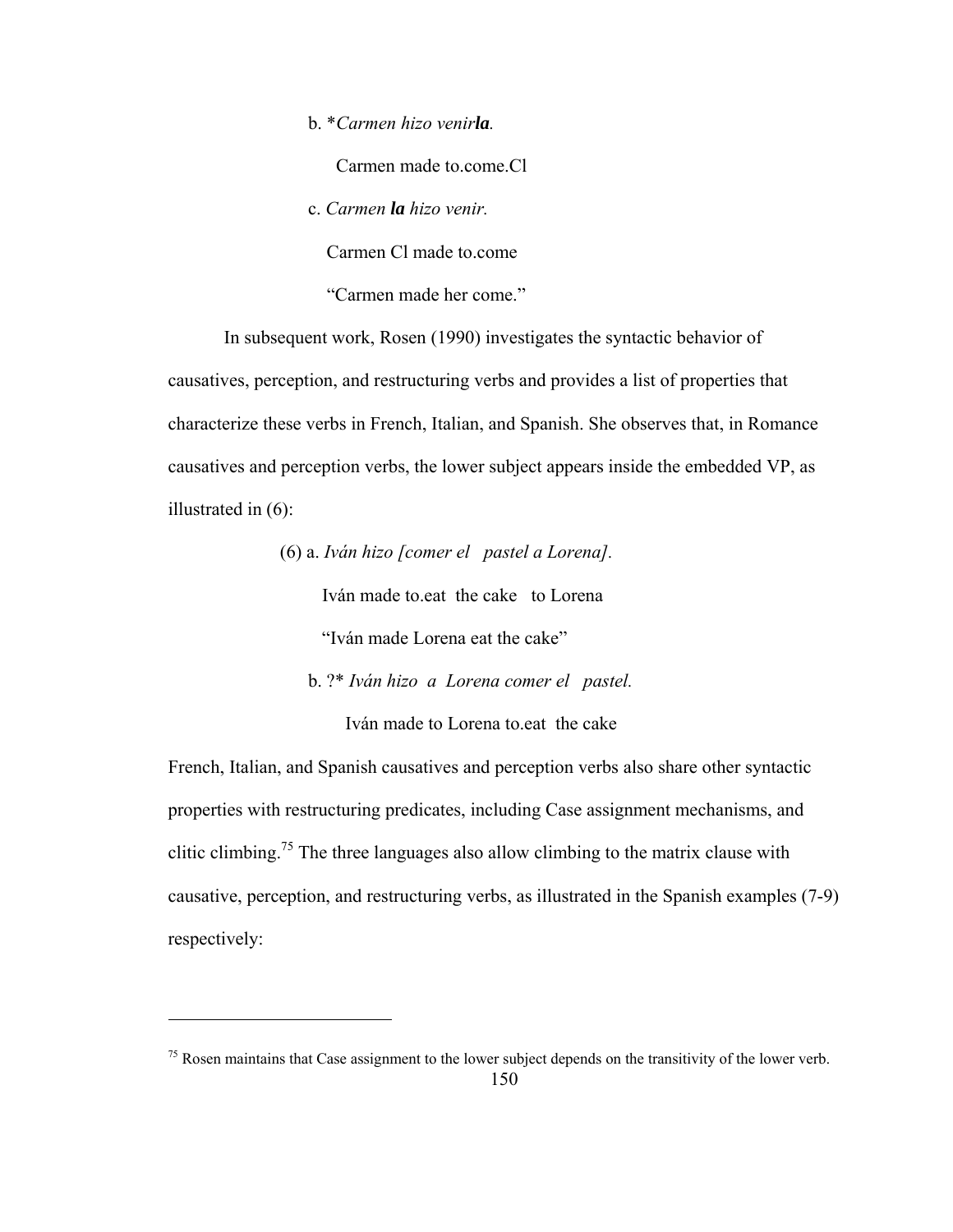(7) *Iván le hizo comerlo.*  Iván Cl made to.eat.Cl "Iván made her eat it" (8) *Iván la vio comerlo.*  Iván Cl saw to.eat.Cl "Iván saw her eat it"

(9) *Iván lo debió comer.* 

Iván Cl must to.eat

"Iván must have eaten it"

However, as noted by Rosen, there are other properties that do not uniformly apply to the three languages under study. For instance, passivization of the complex causative verb applies in Italian causatives, and not in French or Spanish causatives, as illustrated in (10) for Spanish:

> (10) a. *Iván ha hecho comer el pastel a Laura.*  Iván has made to.eat the cake to Laura "Iván has made Laura eat the cake" b. \**Laura ha sido hecha comer el pastel (por Iván).*

> > Laura has been made to.eat the cake (by Iván)

Rosen concludes that the properties associated with causative and perception verbs indicate that they have a different status from other verbs, such as restructuring verbs. This suggests that clitic climbing with causative and perception verbs has a different derivation from clitic climbing with restructuring verbs. Consequently, Rosen proposes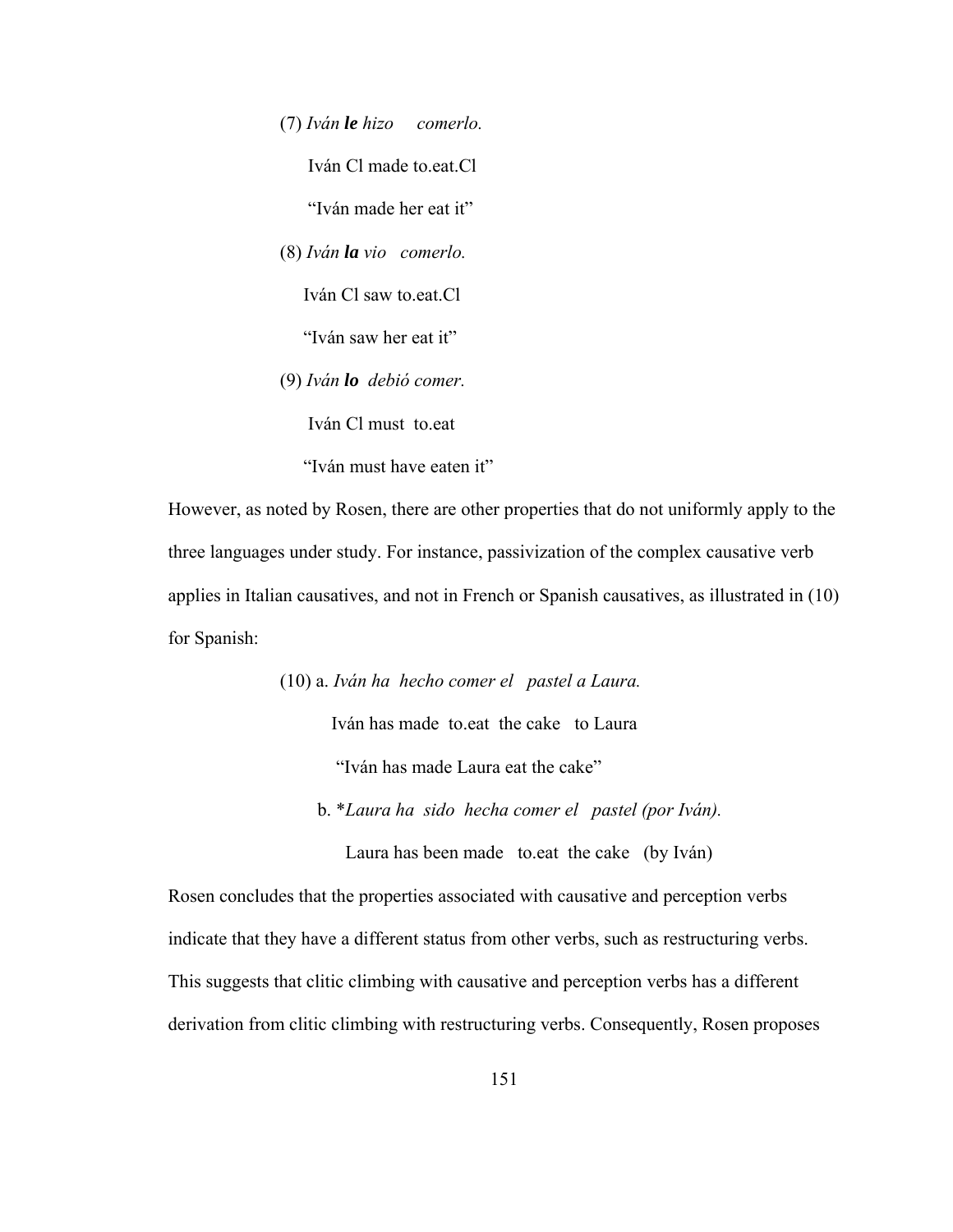three different syntactic structures that account for the distinct behavior observed in Spanish and French causatives and perception verbs, on the one hand, and Italian causatives and perception verbs on the other hand. Thus, the author claims that French perception verbs and Exceptional Case Marking select a full IP, as illustrated in  $(11)$ :<sup>76</sup>

 $(11)$   $\lceil_{\text{IP}}$  *Je l'ai* $\lceil_{\text{VP}}$  *vu*  $\lceil_{\text{IP}}$  *arriver*]]]

- I Cl-have seen to.arrive
- "I have seen her arrive"

Italian causatives and perception verbs on the other hand subcategorize for a VP complement and always allow clitic climbing. This construction, which Rosen calls a Complete Merger, is illustrated in (12):

> $(12)$   $\lceil_{\text{IP}} L'ha$  fatto  $\lceil_{\text{VP}} chiamare \rceil$ Cl-has.3sg made to.call

> > "(S)he has made him/her call"

Finally, there are structures that Rosen considers to be Partial Mergers. These structures are very similar to Complete Mergers in the sense that they also select for a VP complement; however, clitic climbing is not always allowed. This is the case of French and Spanish causatives, whose argument structures are partially collapsed, as illustrated in (13) for Spanish: $^{77}$ 

<sup>76</sup> Only the most relevant constituents have been illustrated.

<sup>&</sup>lt;sup>77</sup> See also Zubizarreta (1985, 1987) for a proposal that illustrates a fundamental different representation for causative and perception verbs across the Romance languages.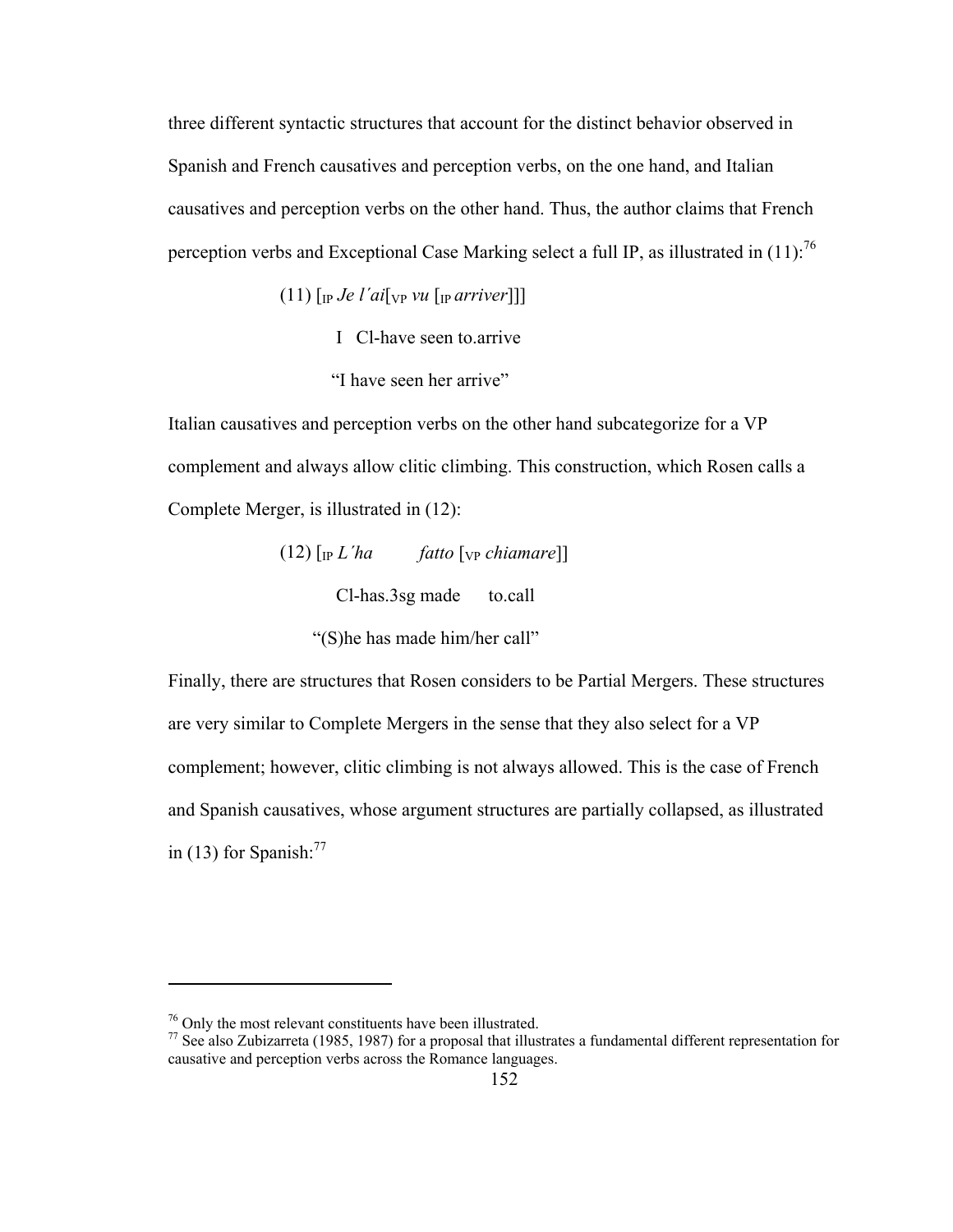$(13)$  a. [Ip *Lo hizo* [<sub>VP</sub> *llamarla*]] Cl made.3sg to.call.Cl "(S)he made him call her" b. \* *Lo la hizo llamar.*  Cl Cl made to.call c. *Hizo llamarlo.*  made.3sg to.call.Cl d. *Lo hizo llamar.* Cl made.3sg to.call

"(S)he made someone call him"

 Similarly, Kayne (1989, 1991) lists a series of characteristics that indicate that residual clitic climbing in French causative structures is governed by different syntactic principles from clitic climbing with restructuring verbs. He argues that the only clitic pronouns able to climb in French, *en* and *y*, have different syntactic properties from accusative and dative clitics. Therefore, pronominal clitics should not all be treated the same way; after all, he adds, the derivation of those French structures with subject clitic pronouns is different from the derivation of structures containing object clitic pronouns. Haverkort (1999) agrees with Kayne and stipulates that locative and partitive clitic pronouns retained the ability to climb in causative structures because they differed in syntactic behavior from accusative and dative clitics. Authier and Reed (2006) also claim that the movement of the locative and partitive clitic pronouns in French is unrelated to restructuring, and they show that French does not have the transparency effects that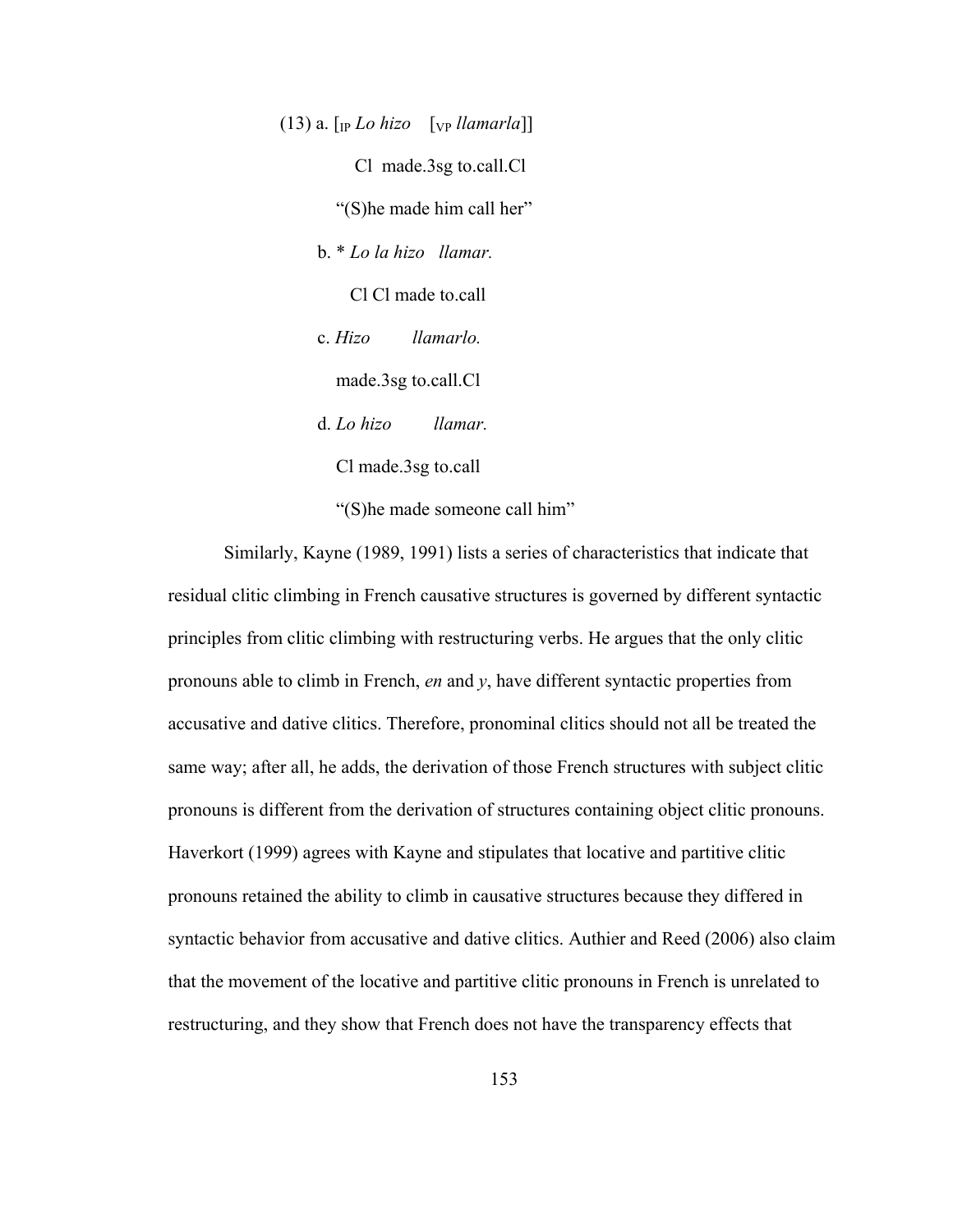characterize restructuring constructions (see §5.2.2). Thus, I will not discuss or try to account for causative structures in the present investigation.

#### **5.2 Previous analyses of clitic climbing**

Clitic climbing is a very well-studied and debated topic in theoretical syntax, especially in the generative framework. Since the number of analyses dedicated to clitic climbing is very extensive, only the most influential will be reviewed. As mentioned in the introduction to the present chapter, the approaches to clitic climbing can be grouped under two different approaches: the incorporation approach and the restructuring approach. The incorporation approach to clitic climbing (Bok-Bennema and Kampers-Manhe 1994; Kayne 1989, 1991, 1994; Roberts 1991, 1994, 1997, among others) is usually correlated with bi-clausality (i.e. the clitic climbing structure is formed by a matrix clause and a dependent embedded clause). According to incorporation analyses, the clitic pronoun is generated in the embedded clause and it undergoes head-to-head movement to attach to the infinitive verb with which it forms a unit. Some of the most representative analyses of clitic climbing with incorporation will be discussed and summarized in §5.2.1.

 The restructuring approaches to clitic climbing (Cardinaletti and Shlonsky 2004; Cinque 2001, 2002; Haegeman 2006; Rizzi 1982; Wurmbrand 2001, among others) advocate the mono-clausality of clitic climbing structures. This group of analyses receives its name after a class of verbs that is claimed to be universal (see, for example, Cinque 1999 and subsequent), and that allows certain phenomena, such as clitic climbing, to occur. As will be discussed in §5.2.2, the restructuring approach postulates that clitic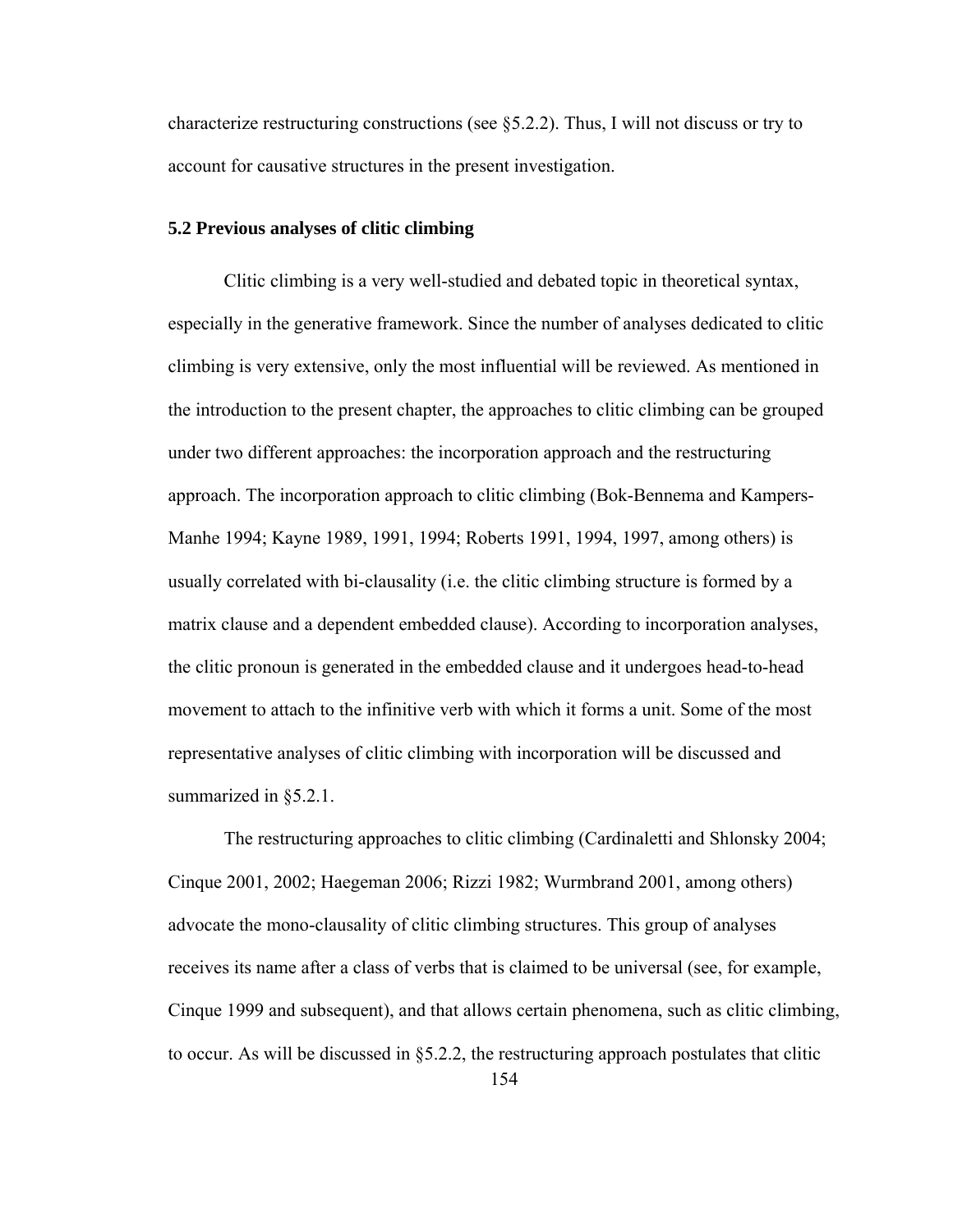climbing can only happen with this universal class of predicates, provided the right context is present.

#### **5.2.1 Incorporation analyses of clitic climbing**

 The debate regarding the status of structures with clitic climbing (the so-called 'reduced structures') has been extensively studied in the generative literature. There are three main points of view regarding the analysis of reduced structures. For example, Kayne (1975), and Rizzi (1982), among others, propose that mono-clausal representations are derived from bi-clausal representations. However, Baker (1988) and Kayne (1989) maintain that reduced structures are always bi-clausal. Kiss (1987: 216), Rosen (1990), and Zubizarreta (1985), on the other hand, propose a double derivation for reduced structures in which a bi-clausal and a mono-clausal representation are simultaneously present. Finally, Cinque (1999 and subsequent) argues in favor of a mono-clausal analysis of reduced structures, as will be seen in §5.2.2.

 The incorporation-excorporation analyses (Bok-Bennema and Kampers-Manhe 1994; Kayne 1989, 1991, 1994; Roberts 1991, 1994, 1997; Rooryck 1994; Rouveret 1999; Solá 2002) discussed in this section have a morphological basis that determines the movement of embedded  $V^0$  —to which the clitic pronoun is attached—from the embedded clause to the matrix clause. In addition, incorporation analyses usually argue in favor of bi-clausal representations of clitic climbing structures.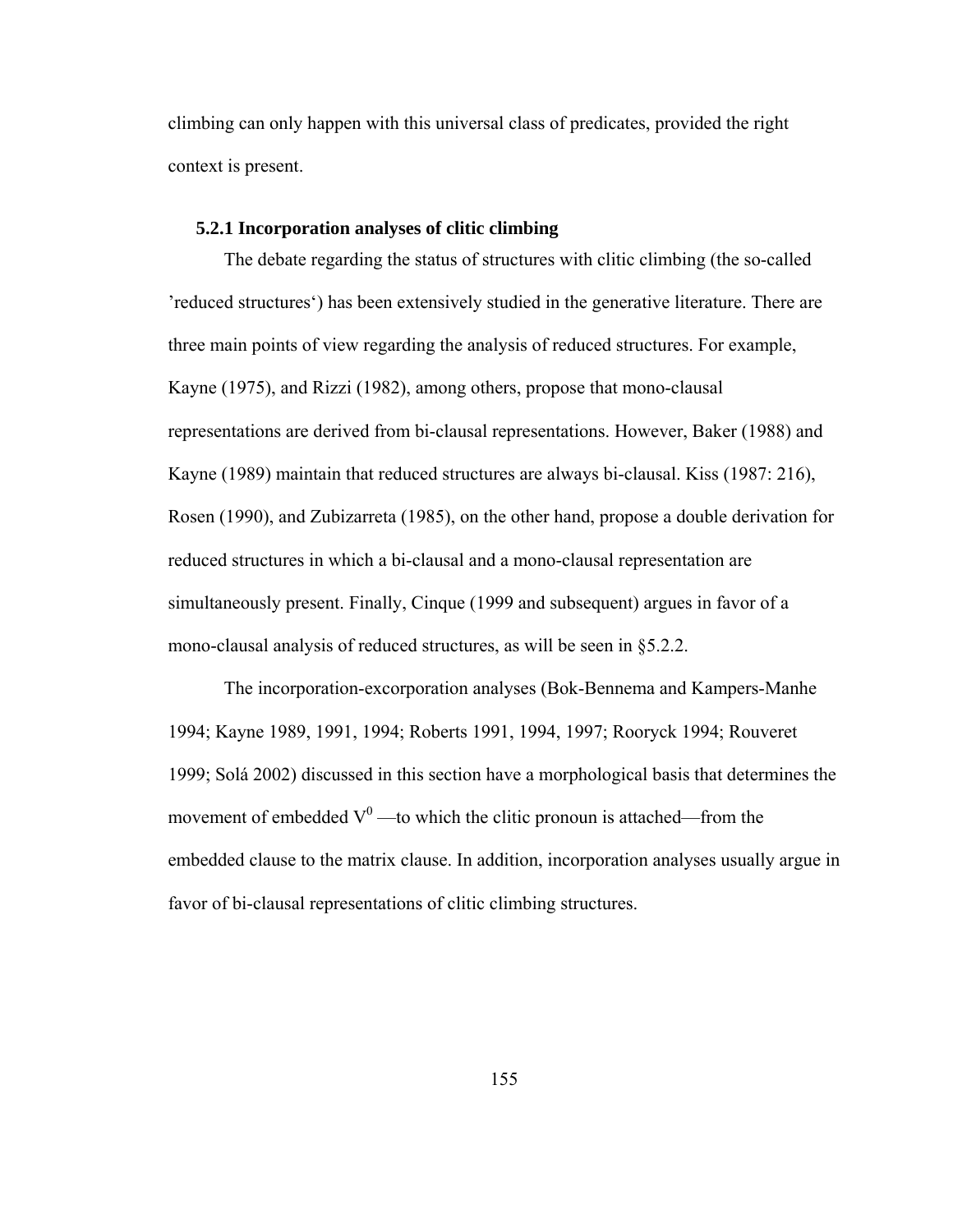# **5.2.1.1 Kayne (1989, 1991) and followers**

 Kayne (1989) claims that those reduced structures that allow clitic climbing are bi-clausal. One of the main objectives in this analysis is to provide a unified account of, on the one hand, regular clitic climbing ('regular' in the sense of Strozer 1976), and, on the other hand, reduced and causative structures such as the following:

> (14) a. (\*) *Jean a promis de les bien faire.* Jean has promised to Cl well do "Jean has promised to do them well." b. *Jean la fait manger par/á Paul.*  Jean Cl made to.eat by/to Paul "Jean made Paul eat it"

One of the most important observations in Kayne (1989) is the apparent correlation that exists between clitic climbing and the pro-drop parameter. In particular, those languages that allow clitic climbing are null-subject languages, as illustrated in (15) for Spanish. On the other hand, there are languages whose grammar does not allow null subjects (16b) or clitic climbing (16c), like French:

> (15) a. *Ella quiere verlo.*  she wants to.see.Cl b. pro *quiere ve*r**lo**. *wants.3sg to.see.Cl c. Ella lo quiere ver.*  she Cl wants to.see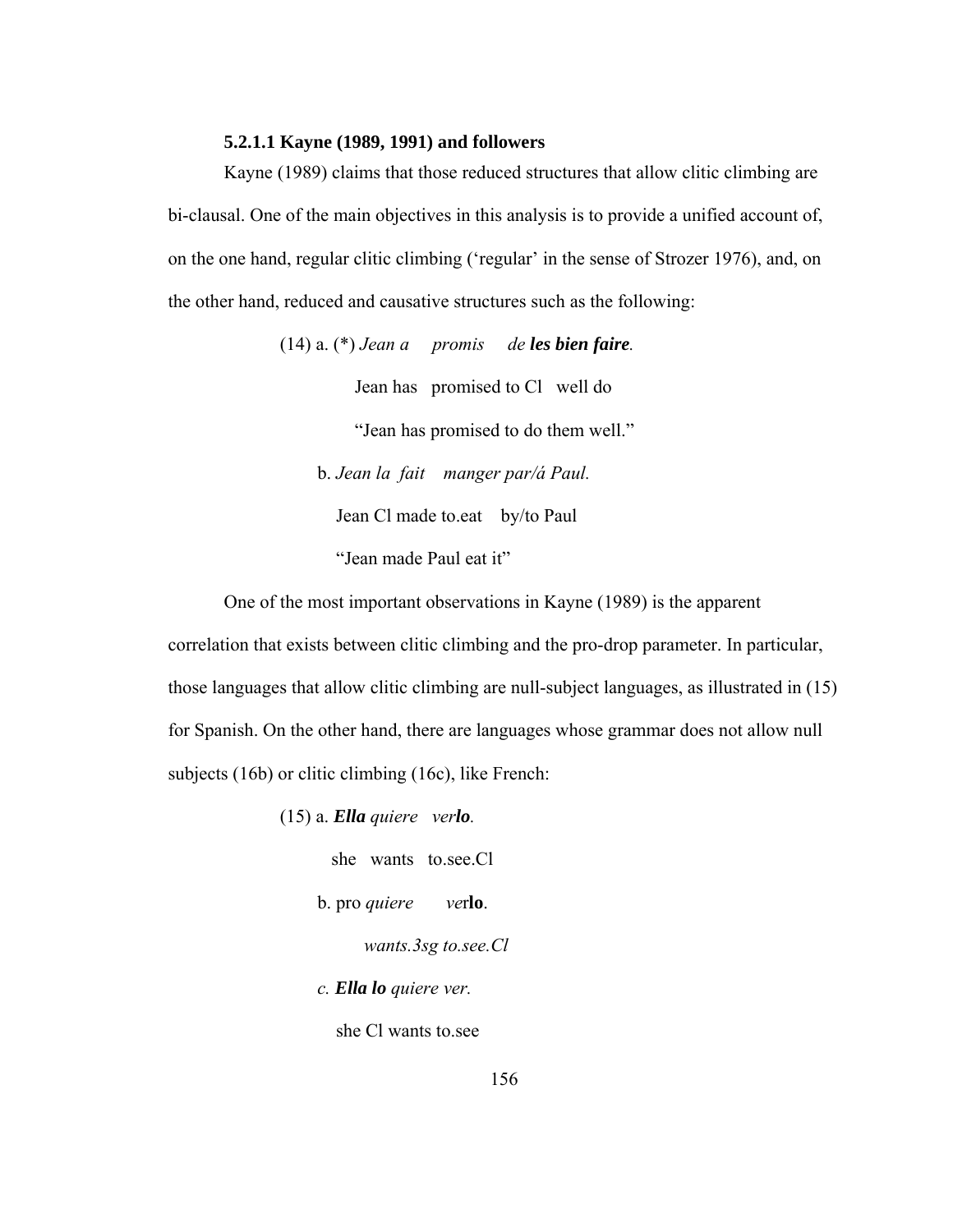d. pro *lo quiere ver.*  Cl wants.2sg to.see "She wants to see it/him" (16) a. *Elle veut le voir.*  she wants Cl to.see "She wants to see him" b. \*pro *veut le voir.*  wants.3sg Cl to.see c. \**Elle le veut voir.* 

she Cl wants to.see

Thus, Kayne proposes an analysis in which null-subject languages have a strong Infl that can L-mark the VP complement. The L-marking mechanism proposed by Kayne removes the barrierhood rendered by the VP and allows the clitic pronoun to move outside the embedded VP via head movement. Clitic pronouns, then, are assumed to move cyclically and to adjoin to embedded  $I^0$ . Crucially, cliticization takes place in embedded  $I^0$ ; from that position, the unit formed by clitic +  $I^0$  undergoes head movement through the empty embedded  $C^0$  until it reaches the matrix clause, where it adjoins to matrix  $I^0$ , as illustrated in (17):

$$
(17)\left[\text{IP }\left[\text{I}^0 \text{Clitic+I}^0\right] \left[\text{VP }\left[\text{V}^0 \text{ t}_{\text{Clitic+I}}^0\right] \left[\text{CP }\left[\text{C}^0 \text{ t}_{\text{Clitic+I}}^0\right] \left[\text{IP }\left[\text{I}^0 \text{ t}_{\text{Clitic+I}}^0\right]\dots\right]\right]\right]\right]
$$

 One of the implications rendered by this hypothesis is that the site of cliticization is variable, as clitic pronouns can optionally cliticize to  $I^0$ , or to  $V^0$ . In the case of finite sentences, Kayne argues that both options converge, because the finite verb always raises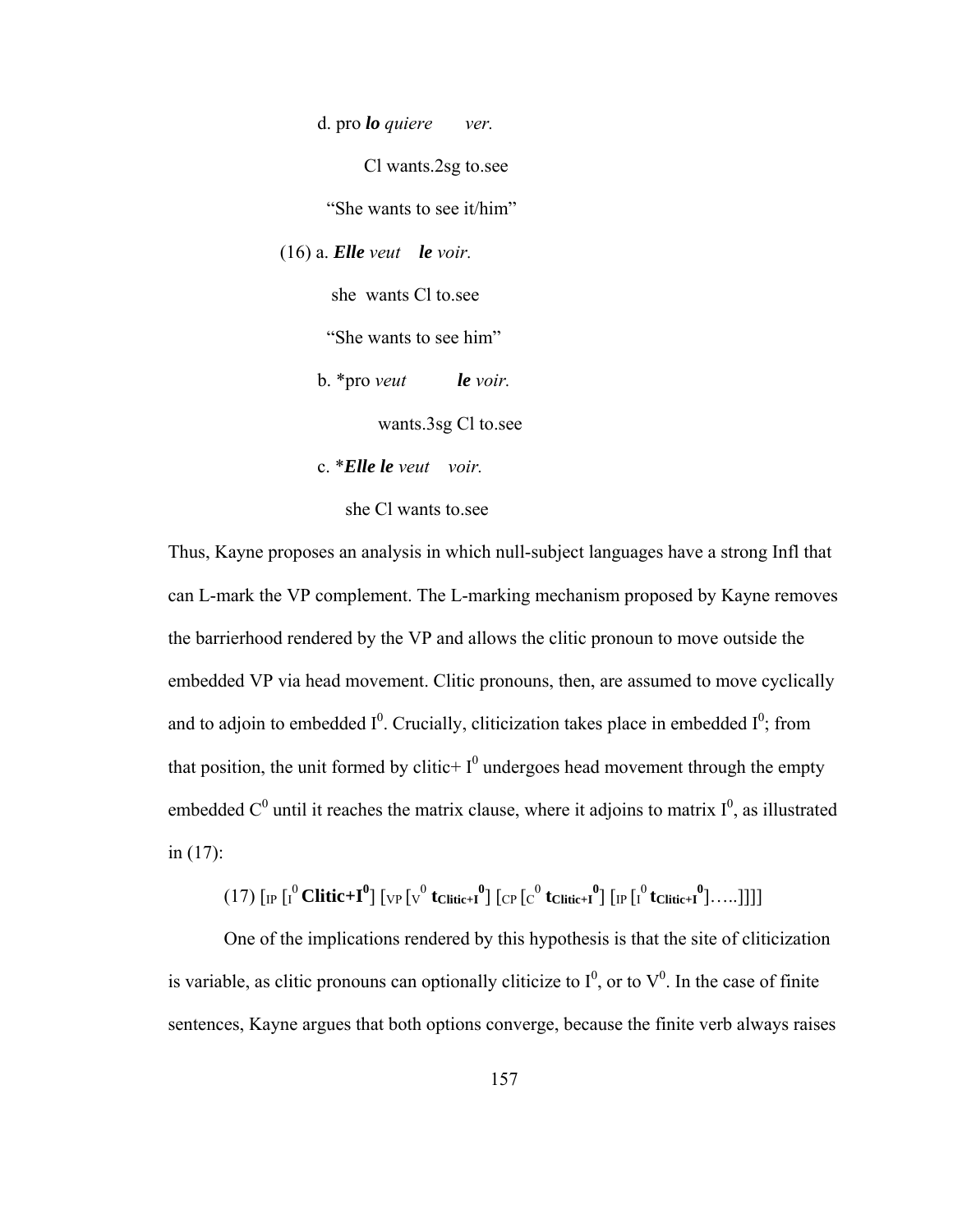to  $I^0$  in Romance, as established in Pollock (1989).<sup>78</sup> In the case of structures that contain an untensed predicate the optionality of the site of cliticization renders visibly different results among the Romance languages. Then, the main difference between clitic climbing languages and non clitic climbing languages resides in the ability of the embedded infinitive to raise to  $I^0$ . Since according to Pollock (1989, 1997) the embedded infinitive does not raise to  $I^0$ , the only cliticization site available is  $V^{0.79}$  Thus, Kayne stipulates that French embedded  $I^0$  is not strong enough to L-mark the VP. Hence, if the clitic pronoun moved to  $I^0$ , its trace would not be properly governed because VP forms a barrier for government. Therefore, it can be assumed that clitic pronouns can only attach to  $V^0$  in non clitic climbing languages.

In later work, Kayne (1991) focuses on structures such as those illustrated in (18a, b) for French, and (18c, d) for Italian:

> (18) a. *Lui parler serait une erreur.* Cl to.speak would.be a mistake "To talk to him would be a mistake" b. \**Parler-lui serait une erreur.*  to.talk-Cl would.be a mistake "To talk to him would be a mistake"

 $78$  A similar idea can be found in Rosen (1990), who claims that clitic pronouns move from their base positions in order to attach to  $I^0$ .

<sup>&</sup>lt;sup>79</sup> Consult Iatridou (1990) and Baker (1991) for rather unsuccessful counter arguments against Pollock's (1989) hypotheses.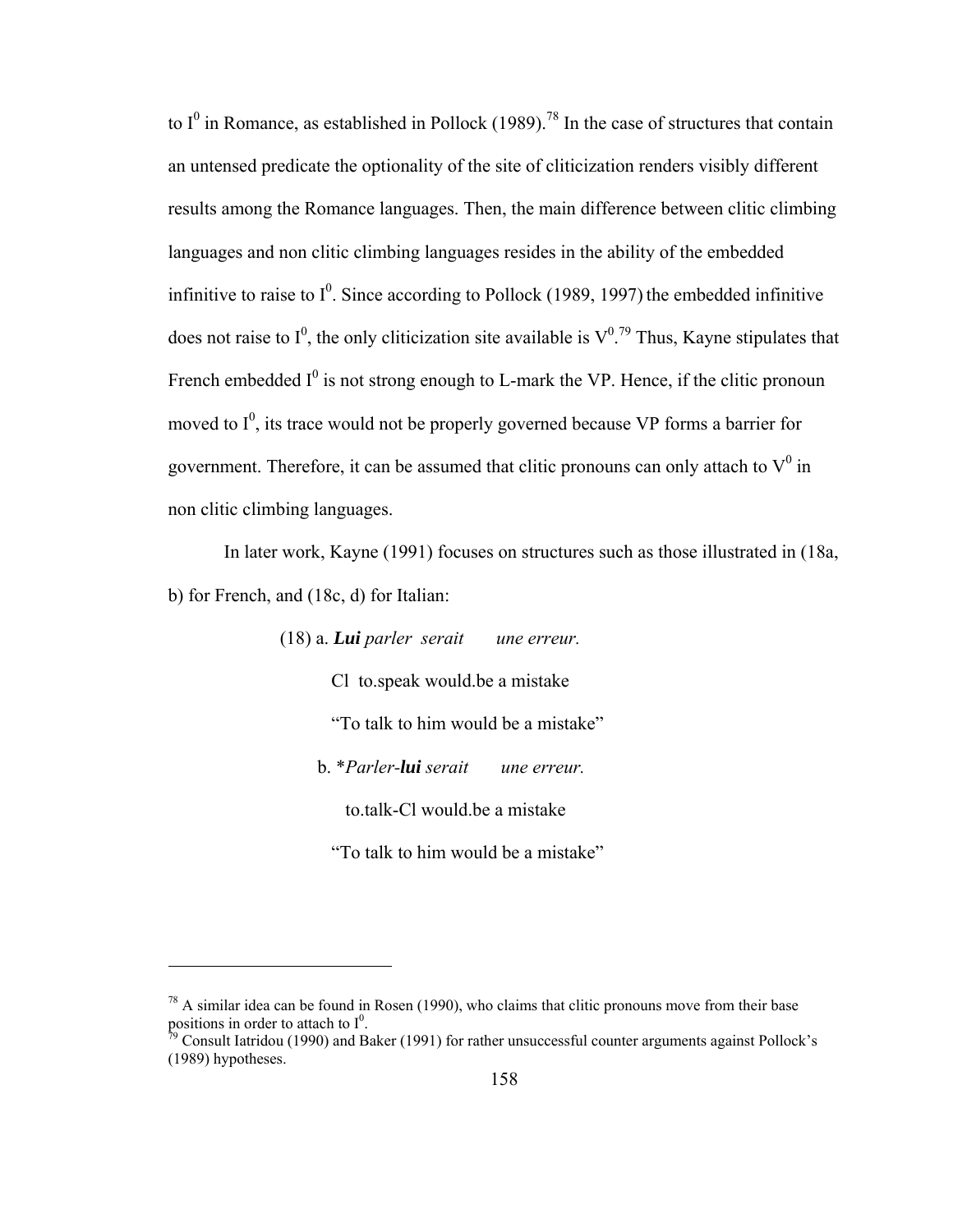c. *Parlargli sarebbe un errore.*  to.talk.Cl would.be a mistake "To talk to him would be a mistake" d. \**Gli parlare sarebbe un errore.*  Cl to.talk would.be a mistake "To talk to him would be a mistake"

Based on the fact that clitic pronouns precede the infinitive verb in French, but follow it in Italian, Kayne (1991) claims that Romance clitic pronouns left-adjoin to the highest functional head in the structure. He explains the difference between French, on the one hand, and Italian and Spanish, on the other hand, in terms of movement. Specifically, he claims that the highest functional head to which the pronoun attaches dominates the verb, which results in the order clitic+verb attested in French infinitives and illustrated in (14a). In Spanish and Italian infinitival constructions the order verb+clitic (14c) results from the verb moving past the functional head to which the clitic pronouns attaches (cf., Longa and Lorenzo 1995).

 Contra Rizzi (1982), Kayne (1991) states that the matrix and embedded clauses in clitic climbing structures are not conjoined. On the contrary, structures that exhibit clitic climbing are bi-clausal. The properties of the inflectional system render the CP boundary transparent and allow the movement of clitic pronouns, hence clitic climbing. In this updated account, languages that allow clitic climbing display different properties with respect to clitic placement when compared to languages with no clitic climbing, like French. For instance, it is claimed that clitic pronouns are forced to move to  $T^0$  in clitic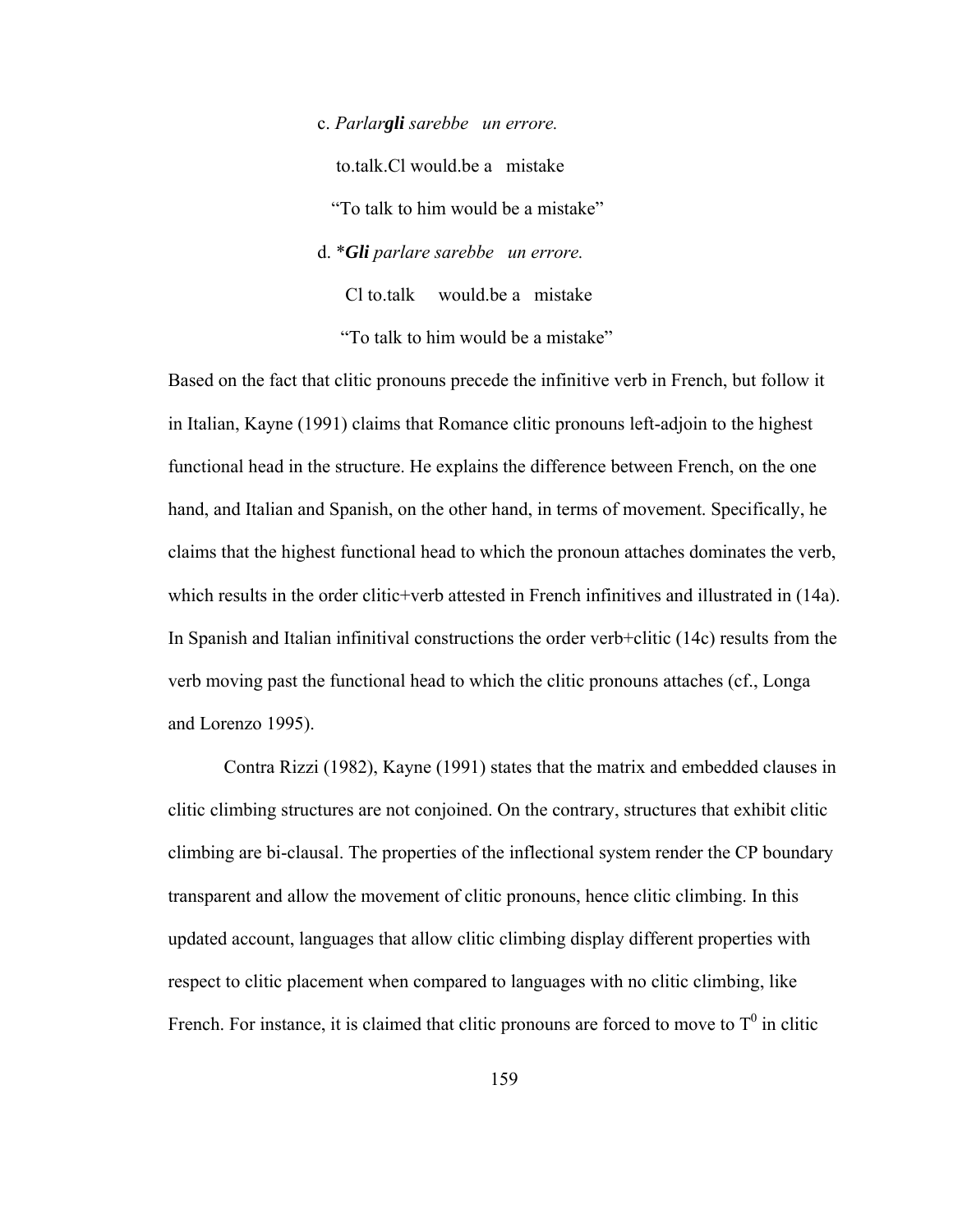climbing languages. Movement to  $T^0$  may occur in two different ways: the verb moves to matrix  $T<sup>0</sup>$ , which renders a structure with clitic climbing, or the clitic pronoun moves to the complement of embedded  $T^0$ , in which case there is no clitic climbing. The first option is illustrated in the structure in  $(19)$  from Kayne  $(1991: 651)$ :<sup>80</sup>

 $(19)$  ... **V+Infn** ... **Cl+T** ... [Infn **e**] ... [vp [v **e**] ...

As can be seen in (19), the complement of embedded  $T^0$  does not contain a possible target for clitic placement, since, as established in Kayne (1991: 650, 1994), on the one hand, clitic pronouns can never adjoin to traces, only to heads; on the other hand, rightadjunction is not an available movement in the theory. Following Raposo (1987), Kayne stipulates that the infinitival  $-r(e)$  suffix (**Infn** in the structure) of French and Italian corresponds to a functional head with nominal properties. V, in this case, adjoins to Infn, and then the unit V+Infn attaches to T', while the clitic pronoun left-adjoins to matrix  $T^0$ .

 Languages that do not allow clitic climbing have a structure like the one exemplified in (20), from Kayne (1991: 651). This structure illustrates the movement of French infinitives, which involve movement of V to Infn, and nowhere else. Furthermore, as illustrated in the structure, the clitic pronoun does not adjoin to  $T^0$ , as in clitic climbing languages, but to Infn. This is possible because T-incorporation does not seem to affect the target positions of the clitic pronouns. Hence, clitic climbing is ruled out in French.

 $(20)$  … T … Cl +  $\lceil \ln \mathbf{V} + \ln \mathbf{f} \ln \lceil \ln \sqrt{\mathbf{v}} \cdot \mathbf{v} \rceil$  …

Crucially, Kayne (1991) appeals to Baker's (1988) Government Transparency Corollary so as to prevent Empty Category Principle (ECP) violations (Travis 1984). For the trace

 $80$  The  $e$  is an empty category that stands for the trace of the verb.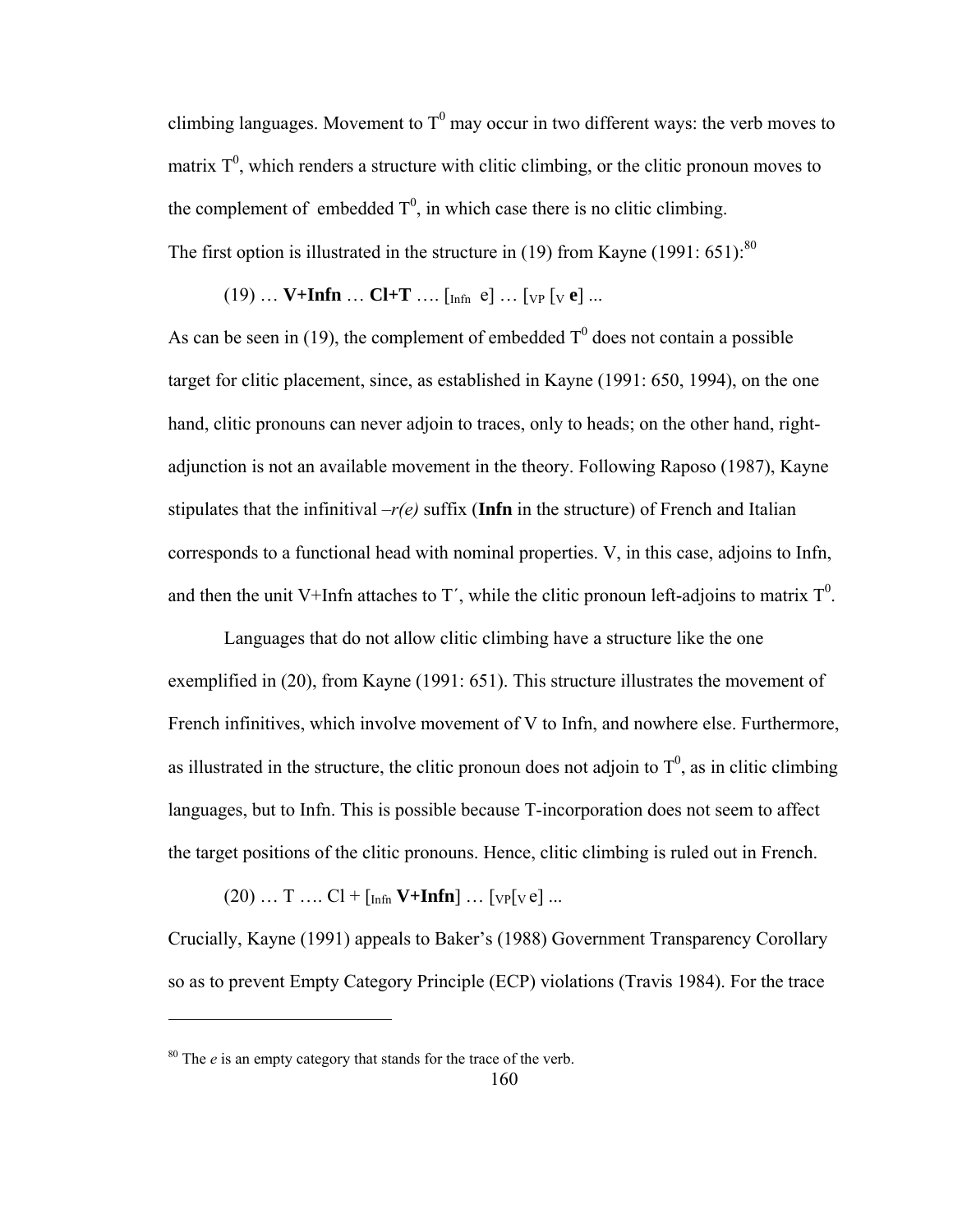of the clitic pronoun to be properly identified in a structure with clitic climbing, like (15) above, Kayne proposes that the government domain of matrix V+T is extended to that of the incorporated  $T^0$ .

 In an analysis largely based on Kayne (1991), Bok-Bennema and Kampers-Manhe (1994) observe that only the universal class of restructuring predicates (Cinque 2001, 2002) allow transparency effects, and therefore clitic climbing. They adopt Kayne's (1991) theory of T-incorporation in which it is claimed that  $V^0$  does not adjoin to  $T<sup>0</sup>$  in Romance non-finite clauses. According to the authors, T-incorporation results from the general condition that requires every verb to be licensed by Tense specifications. Consequently, verbs that lack Tense specifications (i.e. volition verbs) undergo Tincorporation obligatorily. On the other hand, the empty  $T^0$  that lacks Tense specifications moves to  $C^0$  and incorporates into the matrix verb. This mechanism provides the embedded verb with, for example, transitivity. Conversely, it is stipulated that the complement of non climbing verbs contain Tense specifications—even though they are non- finite verbs—that license the embedded verb so that incorporation into the matrix verb is not required any more.

 Nevertheless, Bok-Bennema and Kampers-Manhe (1994) state that Tincorporation is not an obligatory process since the licensing of the embedded verb can be achieved at LF. This poses an important theoretical problem in terms of Economy. The optionality of licensing just explained indicates that licensing at LF is a less costly operation than licensing in overt syntax. Therefore, the derivation with overt licensing that results in clitic climbing should be less preferred by the grammar, hence discarded as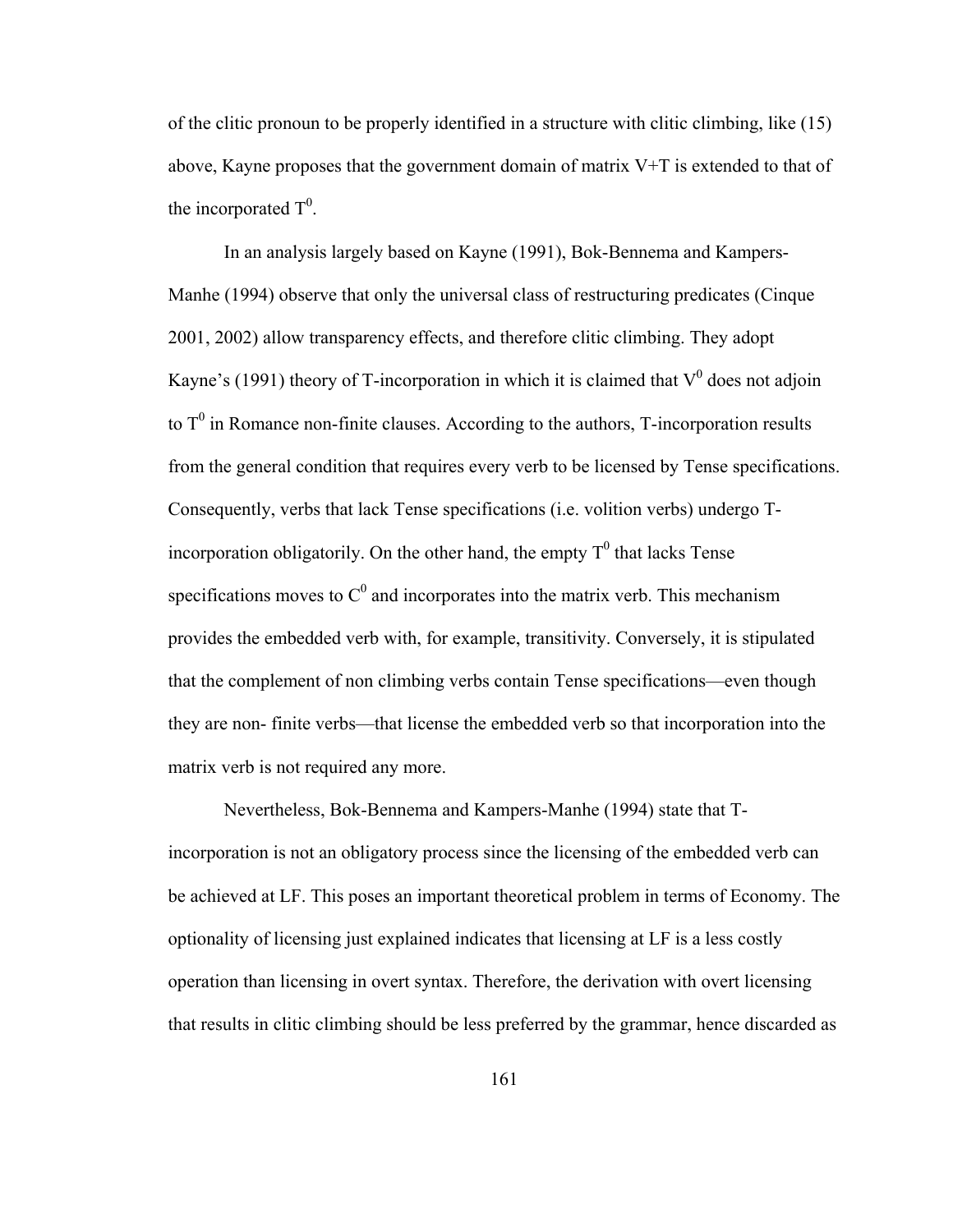ungrammatical, because it involves a larger number of operations than the derivation with licensing at LF (i.e. no clitic climbing). Moreover, if T-incorporation occurs only before Spell-Out, as Bok-Bennema and Kampers-Manhe (1994) claim, then the only possible outcome is the structure with clitic climbing. It seems that this analysis is unable to capture both clitic climbing and non clitic climbing options with an equally economical derivation.

 Briefly recapitulating the incorporation analyses discussed thus far, we note advantages and disadvantages. Kayne's (1989) analysis, for example, can account for various syntactic phenomena that include clitic climbing, and unbounded long toughmovement, as pointed out in Moore  $(1996)$ .<sup>81</sup> Nevertheless, the analysis is unable to provide a successful explanation of clitic climbing in those languages in which the correlation between clitic climbing and the pro-drop parameter does not follow, as Kayne(1989, 1991) himself points out.<sup>82</sup> Contra Kayne (1989, 1991), Cinque (2001) shows examples of  $17<sup>th</sup>$  century French and Kru languages, all of which are non-nullsubject languages, in which clitic climbing is grammatical. Moreover, the analysis just reviewed cannot explain how clitic pronouns can sometimes climb over a CP node in

 $81$  The following example illustrates tough-movement, or easy-to-please constructions:

i) *John is easy to please.* 

ii) *Franz is hard to love.*<br><sup>82</sup> Besides Kayne (1989), see Benincá (1986: 474-475) for examples in some of the Northern Italian dialects. See also Solá (2002) for evidence from Catalan against the correlation between clitic climbing and null-subject languages.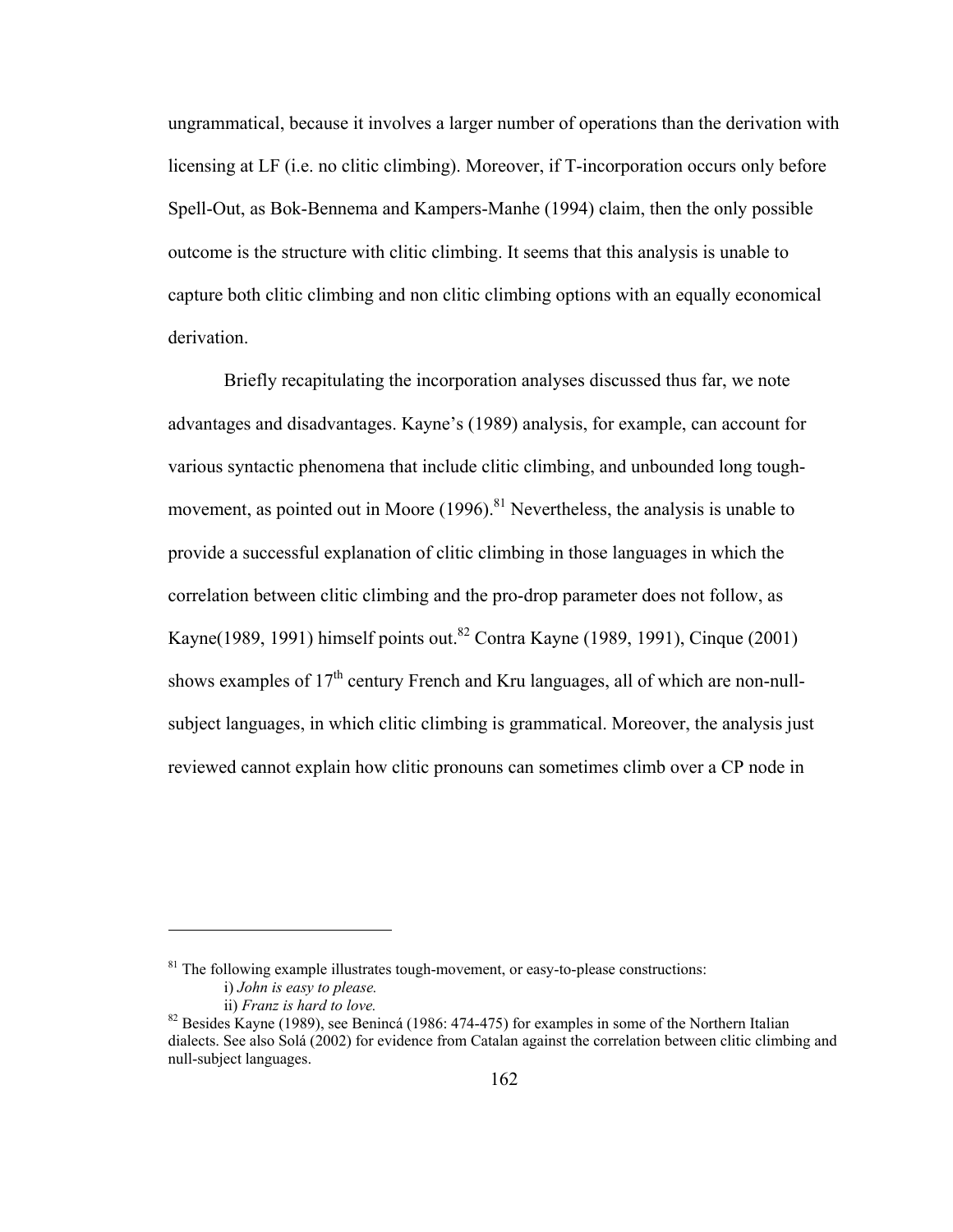infinitival wh-islands, as pointed out in Rizzi (1982) and illustrated here in (21a) for Italian (example from Rizzi 1982: 36), and  $(21b)$  for Spanish:<sup>83</sup>

> (21) a. *Non ti sparei che dire.*  not Cl would.know.1sg what to.say b. *No te sabría qué decir.*  not Cl would.know.1sg what to.say "I would not know what to tell you"

 Kayne claims that the default order with respect to clitic pronoun and host is proclitic (clitic+host), and that the enclitic host+clitic is a derived ordering (but see Wanner 1987). Accordingly, the derivation of enclitic constructions implies a larger number of operations than the derivation of proclitic structures, which incurs a violation of Economy (Chomsky 1995). Hence, the grammatical system should always discard enclisis as a costly option, which is obviously not the case. In addition, it is also not uncommon to find a preposition intervening between the matrix verb and the infinitive, as illustrated in (22); this poses a problem for the head incorporation analysis:

> just.1sg of to.do.Cl b. *Lo acabo de hacer.*  Cl just.1sg of to.do "I have just done it"

 $\overline{a}$ 

(22) a. *Acabo de hacerlo.*

<sup>&</sup>lt;sup>83</sup> Moore (1996) notes that this type of clitic climbing might be non-productive because it only happens with the verb *saber* 'to know' in Spanish.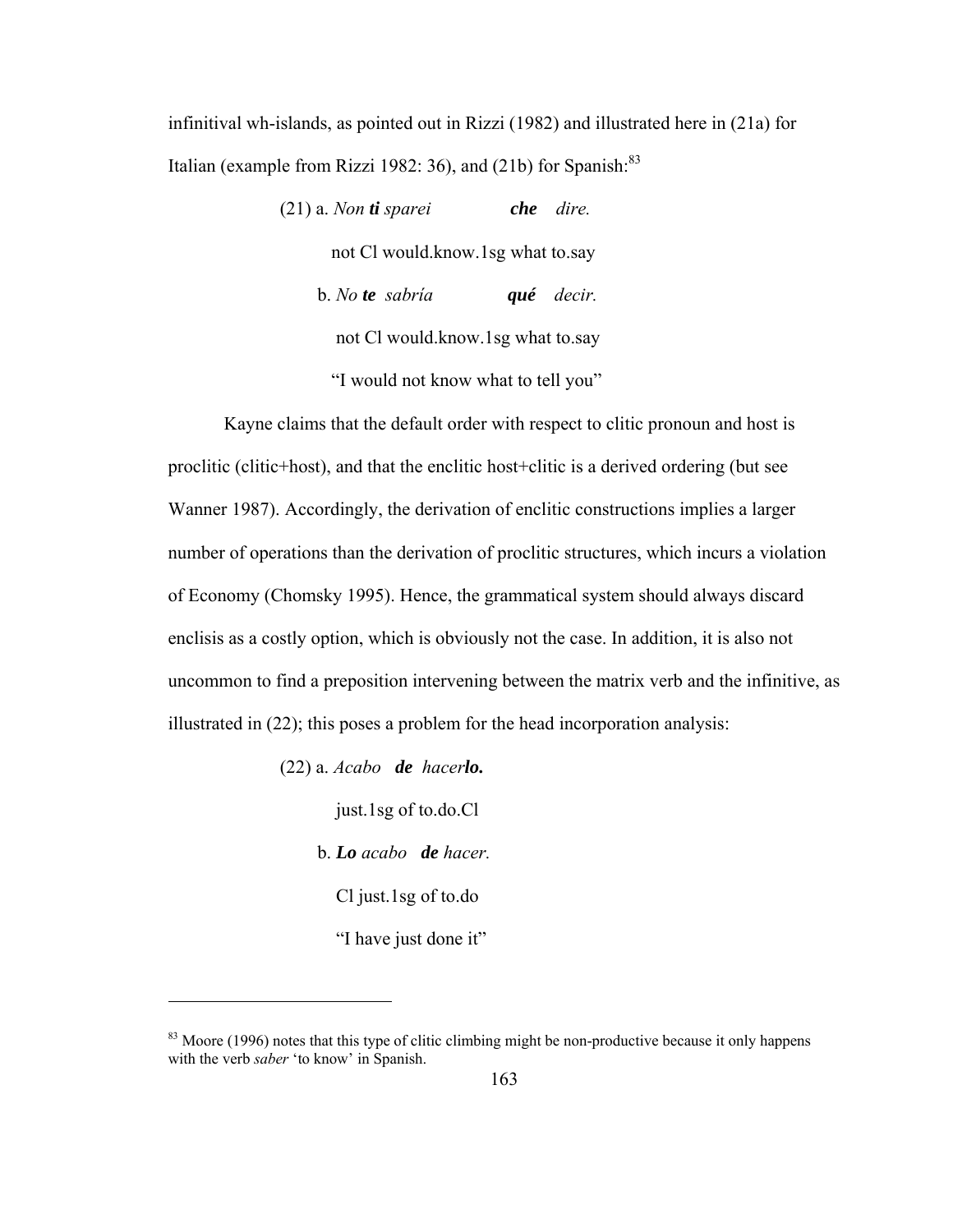Furthermore, Kayne (1989) maintains that the order host+clitic is also characteristic of null-subject languages. He maintains that clitic pronouns attach to the left of infinitives in non-null-subject languages, as illustrated in French in (23). Nullsubject languages like Spanish, on the other hand, show clitic pronouns attached to the right of infinitives, as exemplified in (24).

(23) *Lui parler**serait une erreur.* 

Cl to.speak would.be an error

"To speak to him would be a mistake"

(24) a. *Hacerlo sería un error.* 

to.do.Cl would.be an error

"It would be a mistake to do it"

 b. *No hacerlo sería un error.*  not to.do.Cl would.be an error "To not do it would be a mistake"

c. \**No lo hacer sería un error.* 

not Cl to.do would.be an error.

Crucially, the appearance of other elements in the clause does not change the host+clitic order in Spanish, as observed in (24b) and (24c). However, there are languages like Asturian, a Romance language spoken in the northwestern part of Spain, in which certain elements trigger the order clitic+host, as in (25b):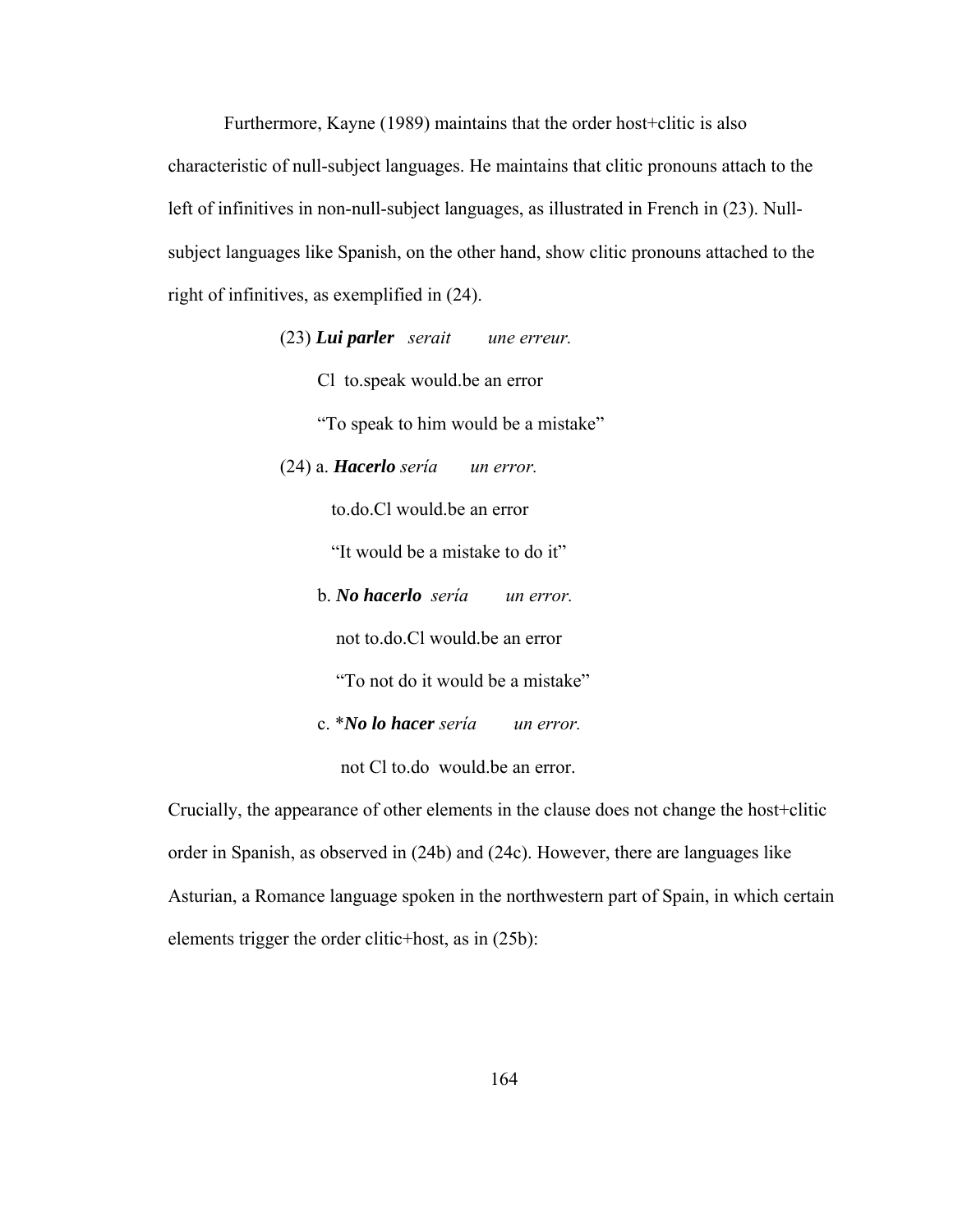## (25) a. *Comelu yera bono.*

to.eat.Cl was good

"To eat it would be good"

b. *Nun lu comer yera bono.* 

not Cl to.eat was good

"To not eat it would be good"

c. ?? *Nun comelu yera bono.*

not to.eat.Cl was good

In the paradigm illustrated in (25), the enclitic and proclitic patterns are affected by the presence or absence of certain elements in the structure.<sup>84</sup> Thus, in  $(25a)$ , the clitic pronoun is enclitic to the infinitive, while in (25b) negation forces the proclitic pattern; enclisis, although dispreferred, is also grammatical, as indicated in  $(25c)$ <sup>85</sup>

 Finally, even though Kayne's (1991) and Bok-Bennema and Kampers-Manhe's (1994) analyses can explain how clitic pronouns move in clitic climbing structures and the results caused by that movement, none of them provides a motivation for the movement of the clitic pronouns in structures with clitic climbing. The same problem is encountered in Roberts (1991, 1994, 1997) and Rouveret (1997), as will be seen next.

<sup>&</sup>lt;sup>84</sup> These elements are called proclisis triggers (Longa and Lorenzo 1995). This, and similar data are discussed in more detail in Chapter 7. It is also important to point out that Asturian is not a 2P clitic language.

 $85$  It goes without mention that some of the concepts and arguments found in Kayne (1989) are not pertinent any more in the current syntactic theory; this is the case of barrierhood, and, in particular, government, as pointed out in the introductory chapter. However, from the moment that one structure is assumed to be derived from the other, there is a violation of Economy (the underived structure is always going to be more economical than the derived structure). Moreover, if Kayne's theory were interpreted in terms of features, his hypothesis would suggest that some feature force overt movement in some cases (i.e. clitic climbing), and no movement (or covert movement) in some other cases (i.e. no clitic climbing). I am unaware of any instances of this type of optionality of movement in any other structures.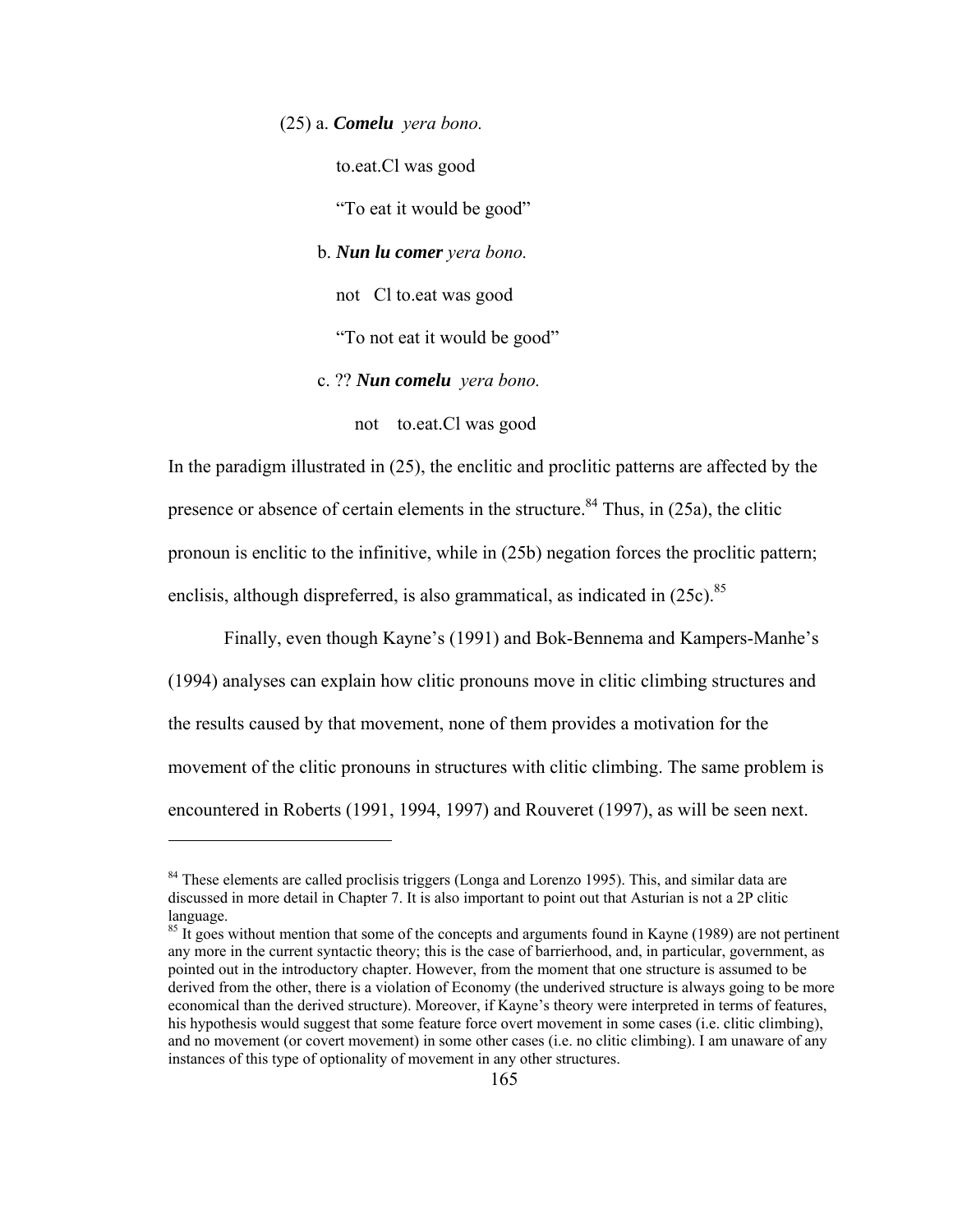## **5.2.1.2 Roberts (1991, 1994, 1997) and followers**

 Roberts (1991, 1994, 1997) integrates Rizzi's (1982) restructuring idea into the incorporation approach and rejects previous accounts that postulated V-to-V incorporation. According to Roberts, a clause restructures because the lower predicate incorporates into the main verb. He bases his argument on the fact that, sometimes, there is interpolation between the matrix predicate and the embedded verb, as illustrated (26):

(26) *Gianni li vuole tutti leggere.* 

John Cl wants all to.read

"John wants to read them all"

 In Roberts (1991, 1994) clitic climbing is the result of successive-cyclic head-tohead movement and excorporation. However, in Roberts (1997), this proposal is modified and he claims that restructuring predicates have the special property of triggering raising of T<sup>0</sup> from the lower clause to either matrix T<sup>0</sup> or matrix  $V^0$ . Raising can be done by means of excorporation, in which lower  $T^0$  excorporates from  $V^0$ , or by a second option: long head movement. As Roberts (1997) points out, both excorporation and long head movement complicate the theory unnecessarily. There is also no clear morphological motivation that forces these complex movements to take place. In order to circumvent these problems, the author proposes a head raising analysis in which head movement is copying, and a head is spelled out in the highest position of its chain. Crucially, only morphological words can be spelled out. Under this analysis, embedded  $T^0$  covertly raises to the matrix clause and renders the CP clausal boundary transparent (as in Kayne 1989, 1991). T-raising then makes the relevant positions in the matrix clause accessible to otherwise local operations, such as clitic placement.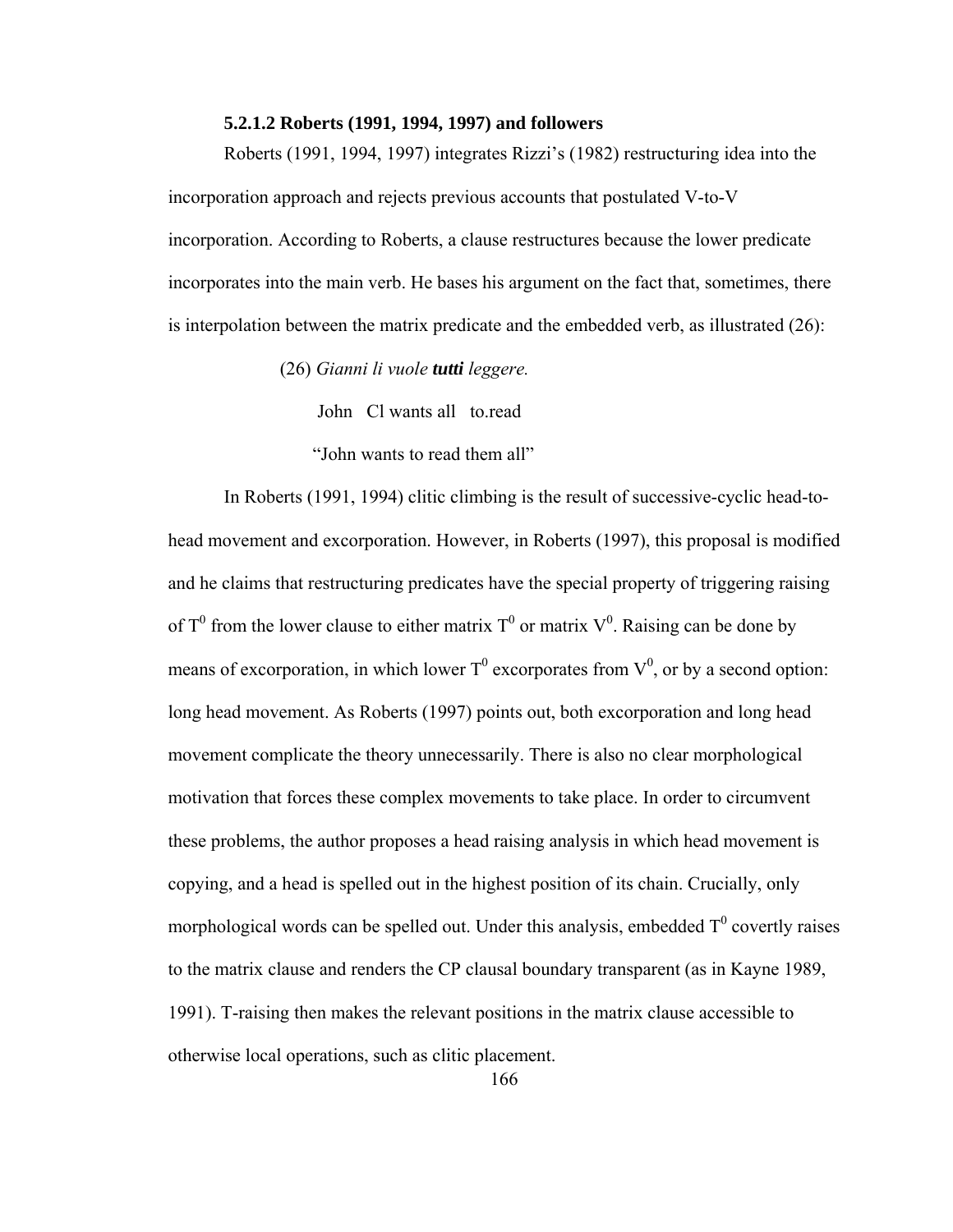Restructuring for Roberts is a pre-Spell-Out incorporation of the lower Vinf+ $T^0$ into the higher restructuring predicate, as illustrated in (27) from Roberts (1997):

$$
(27)\dots [A_{\text{grS}}\left[V_R\left[V_{\text{inf}}+T\right]V_R\right]\dots \left[\text{Cp}\dots \left[A_{\text{grSP}}\dots \left[A_{\text{grS}}V_{\text{inf}}\right]\dots \right]\right]
$$

Since both predicates are morphological words, the derived head that results from incorporating the embedded predicate  $[V_{inf} + T] V_R$  into the matrix predicate  $V_{Restructuring}$  $-[VRestructuring[Vinf+T<sup>0</sup>]VRestructuring]$  – cannot be spelled out as such. VRestructuring, then, is spelled out at the head of its chain; however, Vinf+ $T^0$  is not a morphological word either, and so it is spelled out in embedded  $\text{AgrS}^0$  prior to incorporation into the matrix clause. Thus, V/T-incorporation takes places in restructuring contexts creating a single extended projection that unifies the matrix and embedded clauses. Those languages in which  $V^0/T^0$  cannot climb overtly to embedded Agr $S<sup>0</sup>$ , like French, do not show clitic climbing, mainly because movement from the embedded clause to the matrix clause can only take place when there is movement to embedded Agr $S^0$ . The Head Movement Constraint (Travis 1984) prevents V from skipping embedded  $\text{AgrS}^0$ .

 Inspired by Roberts, Rooryck (1994) adopts a mono-clausal approach in which clitic climbing is possible only if the verb  $+$  clitic complex raises to the highest infinitival head in the embedded clause, which is sister of matrix  $V^0$ . From that position, the unit formed by the verb+clitic excorporates to the matrix clause; this is possible because the matrix tense governs the sister of matrix  $V^0$ . However, like other analyses featuring excorporation mechanisms (for example Bonneau and Zushi 1992; Roberts 1991, 1994, among others), this analysis is very problematic. As pointed out in Dobrovie-Sorin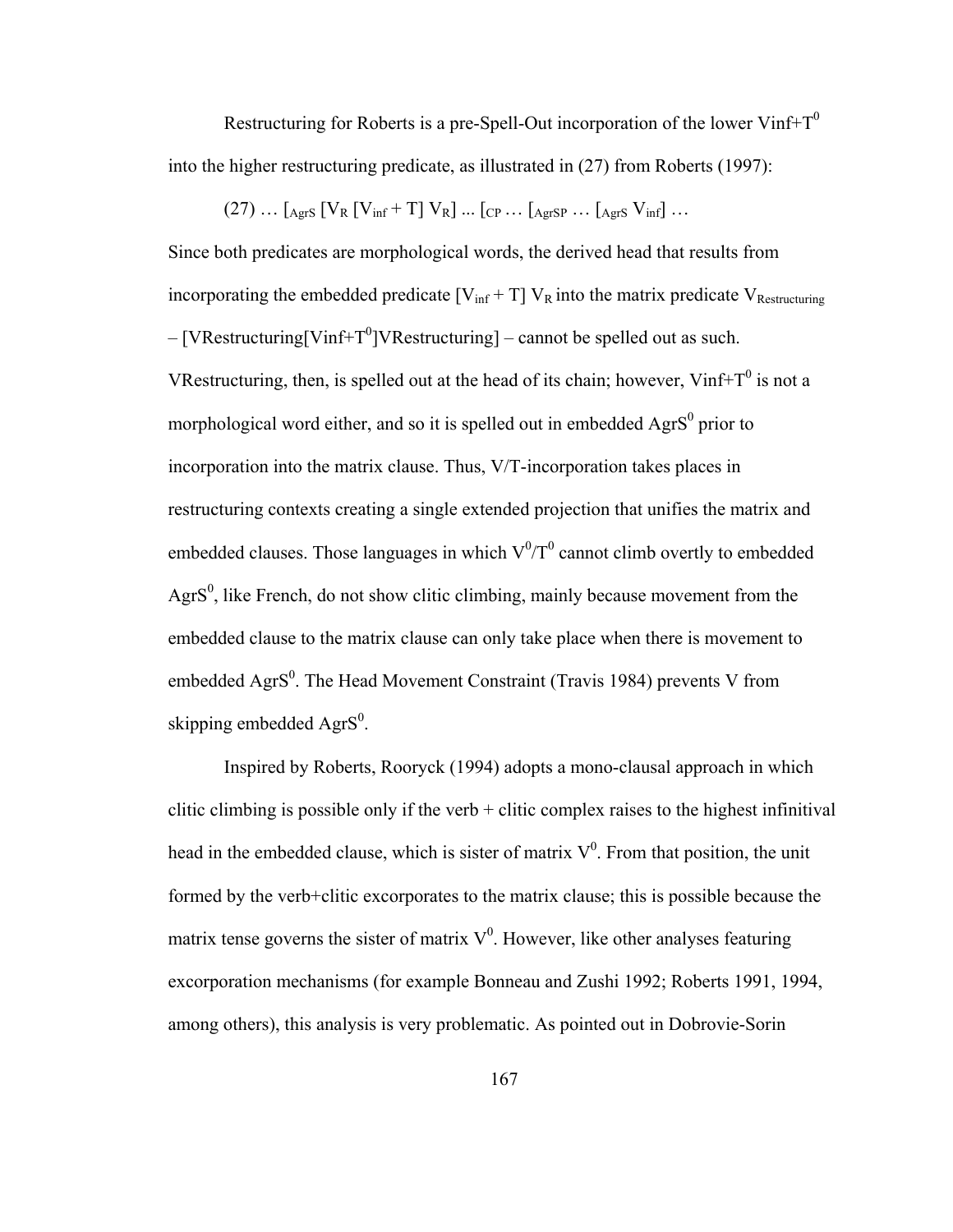(1999), words that contain traces are ruled out according to Baker's (1988) lexicalist principle. In this case, the sequence Clitic+Verb+ $I^0$  forms a word by means of incorporation. Then, when the  $V^0 + I^0$  unit moves out of the newly formed word Clitic+Verb+I<sup>0</sup>, another word is obtained, mainly Cl+t<sub>V<sup>0</sup>+I<sup>0</sup>, which contains the trace</sub>  $tv^{0}_{H}$ . As Roberts (1992) points out, excorporation faces ECP violations because the trace of the tensed verb that has moved is not properly governed, as the clitic pronoun intervenes between the verb and its trace.

 Besides excorporation, another problem that Roberts' analysis presents is the lack of motivation for the clitic pronoun to move outside of the embedded clause. Moreover, incorporation analyses cannot explain all instances of intermediate clitic climbing—as in (28)—or those cases in which the clitic pronoun and the direct object appear together in the same construction (clitic doubling), as attested in some varieties of Spanish, Romanian, and Italian, and illustrated in (29):

> (28) *Quiero poderlo hacer.* want.1sg. to.be.able.Cl to.do

"I want to be able to do it"

(29) *La vi a tu hermana.*

Cl saw.1sg "pers. a" your sister

"I saw her (your sister)"

Roberts (1997) claims that there are special properties that trigger T-raising; those 'special features' should be specified in the semantic component of the grammar, or they should be part of the phi-feature specification of a lexical item. However, the author fails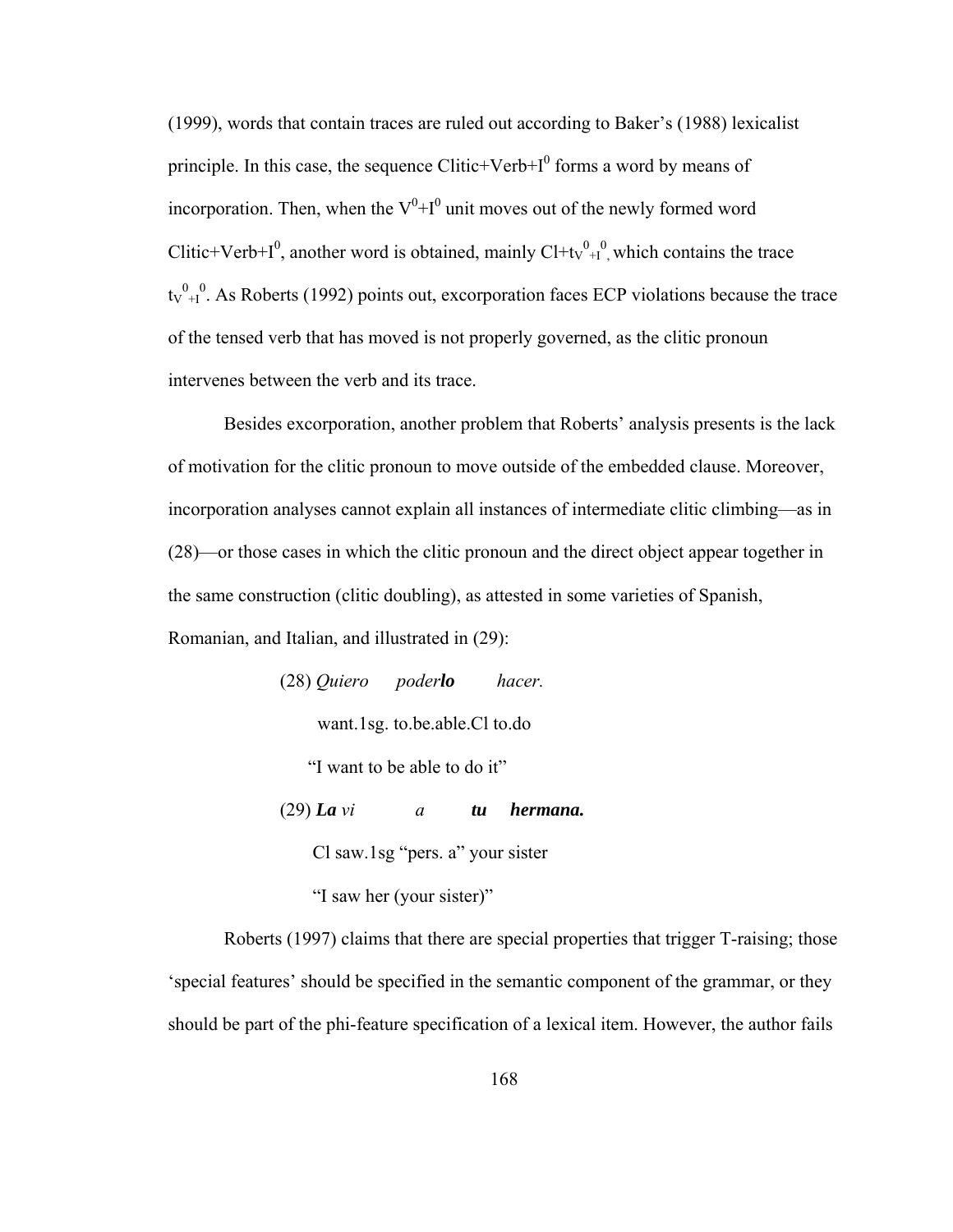to specify where those properties are located, or their nature. He also claims that restructuring verbs trigger T-raising of embedded T<sup>0</sup> to either matrix T<sup>0</sup> or matrix  $V^0$ , which renders matrix  $T^0/V^0$  accessible to local operations such as clitic climbing. Traising makes the relevant positions in the higher clause accessible to otherwise local operations by combining those positions in the same extended projection. Nevertheless, Roberts fails to specify in what sense  $T^0$  creates a projection and what the characteristics of that newly created projection are.

 A further difficulty that Roberts' approach faces is pre-Spell-Out covert movement. In his analysis, the embedded complex T covertly raises to the matrix clause, which poses a crucial theoretical problem because covert movement only happens after Spell-Out. Moreover, the head-movement account of restructuring proposed in this analysis is challenged by the lack of semantic coherence presented by the different predicates included in the restructuring group. Thus, there is no adequate answer to why only modal, aspectual, and motion verbs attract the Vinf+ $T^0$  of their complements As pointed out in Cardinaletti and Shlonsky (2004: 522-523), head-movement accounts lead to a paradox regarding the availability of intermediate climbing, as illustrated in (30) from Cardinaletti and Shlonsky (2004):

> (30) a. ? *Vorrei poter andarci con Maria.* would.want to.be.able to.go.Cl with Maria b. *Vorrei poterci andare con Maria.* would.want to.be.able.Cl to.go with Maria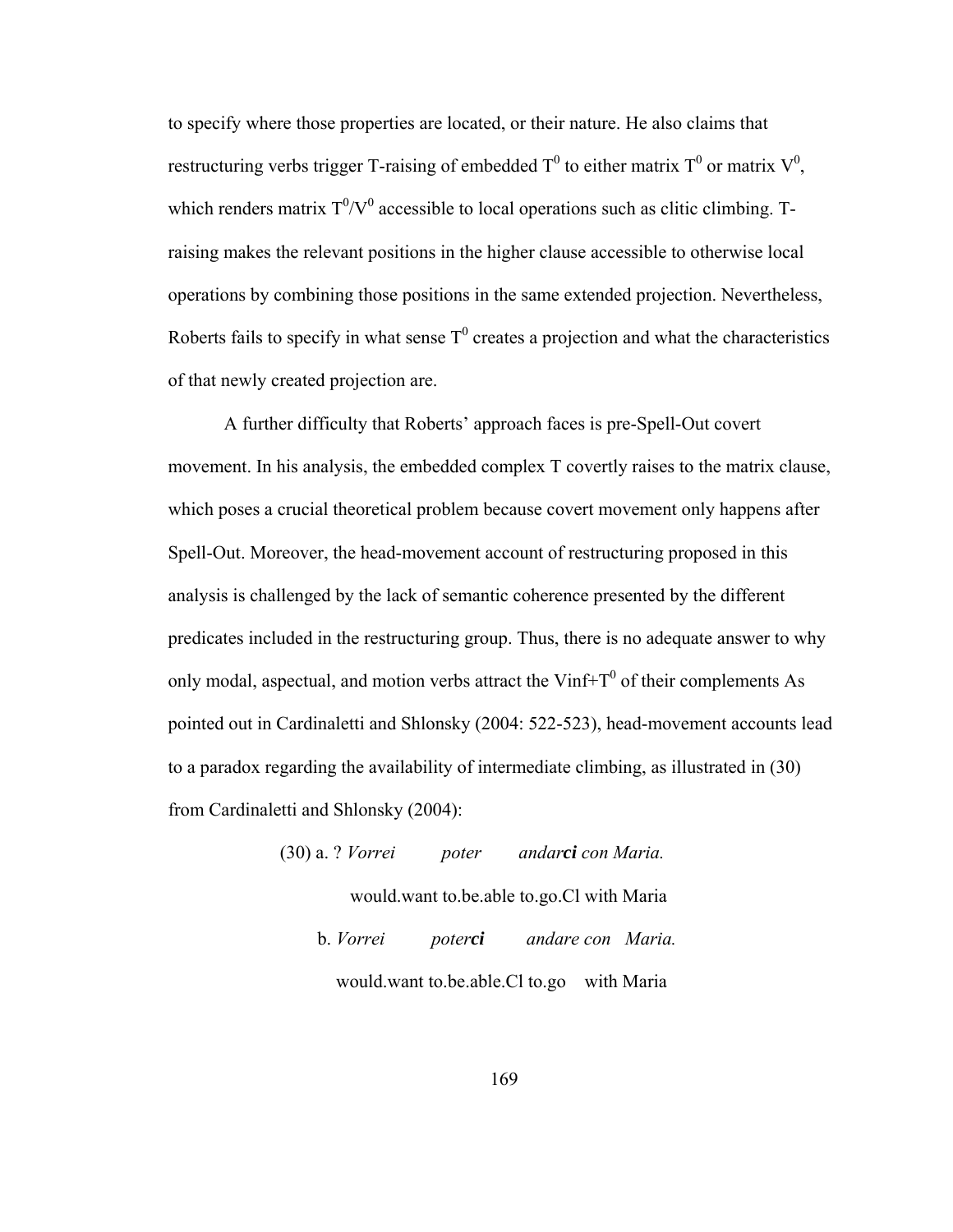c. *Ci vorrei poter andare con Maria.*  Cl would.want to.be.able. to.go with Maria "I would like to be able to go there with Maria"

In order to account for the paradigm in (30), it must be assumed that the restructuring verbs *volere* and *potere* have triggered  $V^0/T^0$  incorporation. This creates one single extended projection that allows clitic climbing, and it implies that clitic climbing is optional. This approach, however, overgenerates and cannot account for ungrammatical examples such as the ones in (31), also from Cardinaletti and Shlonsky (2004):

> (31) a. ?*Sarei voluto poter andarci con Maria.*  would.be wanted to.be.able to.go.Cl with Maria

 b. \**Sarei voluto poterci andare con Maria.*  would.be wanted to.be.able.Cl to.go with Maria c. *Ci sarei voluto poter andare con Maria.*  Cl would.be wanted to.be.able to.go with Maria "I would like to be able to go there with Maria"

Thus, Roberts (1997) cannot explain the contrast observed between paradigms (30) and (31). Nevertheless, as will be concluded next, the alternative, restructuring approaches also face several problems.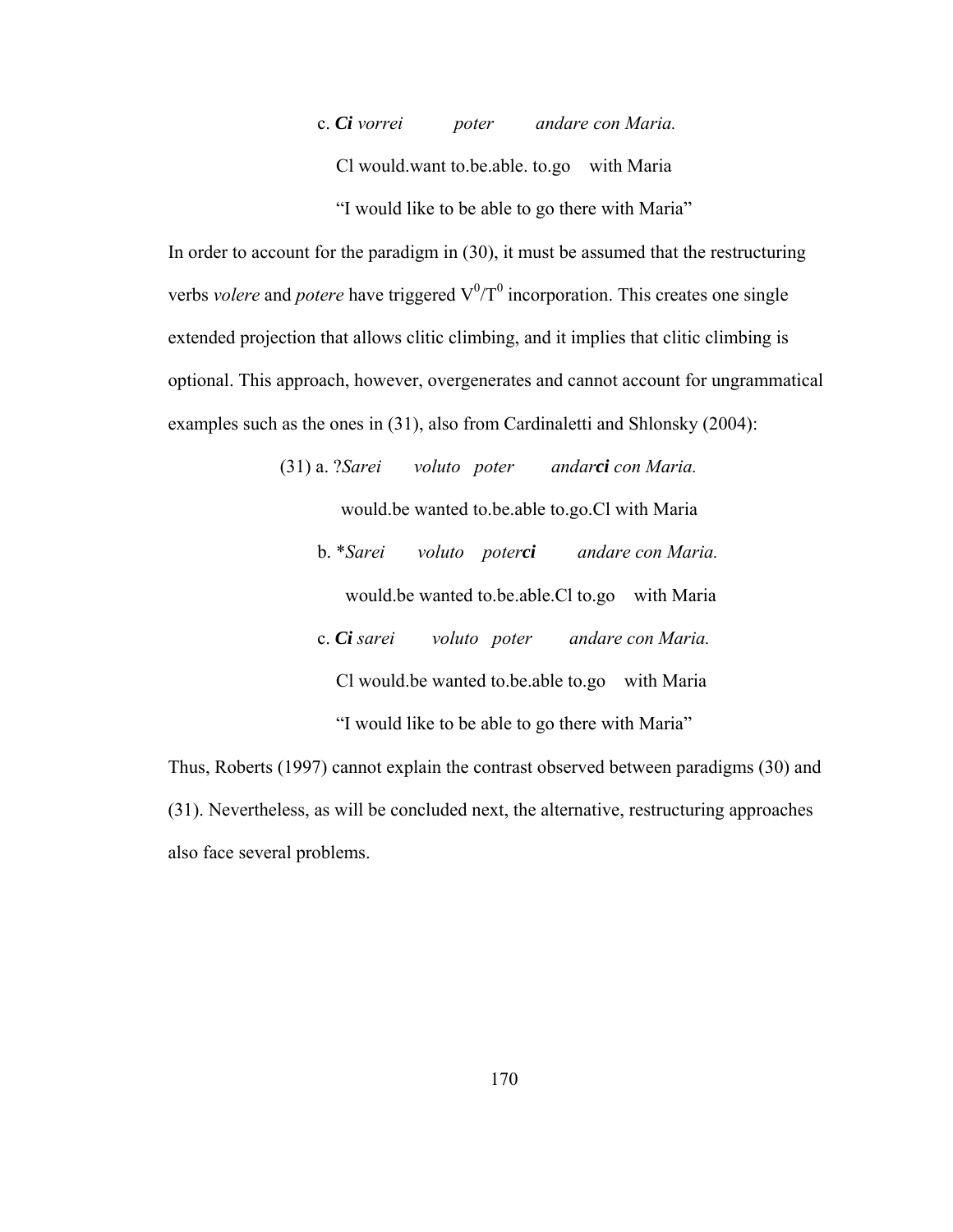## **5.2.2 Restructuring approaches**

 The restructuring approach (Aissen and Perlmutter 1983, 1990; Burzio 1986; Cardinaletti and Shlonsky 2004; Cinque 2001, 2002; Goodall 1985; Haegeman 2006; Luján 1980; Picallo 1984-5; Quicoli, 1976; Rizzi 1982; Rosen 1990; Wurmbrand 2001, 2004; Zubizarreta 1982, among others) is a semantic account that stipulates that a more or less universal set of predicates has the property of reducing a bi-clausal structure into a mono-clausal one. This mono-clausality facilitates the presence of certain syntactic phenomena, such as clitic climbing. The clause reduction process and its role in clitic climbing is briefly defined and discussed next. $86$ 

## **5.2.2.1 Restructuring**

 Clause reduction—or restructuring—can be defined as a syntactic phenomenon characteristic of a group of predicates that subcategorize for infinitival complements (Moore 1996). This group of predicates can be found in structures that are usually classified together based on their mono-clausal properties. According to Moore (1996: 237) reduced constructions have both bi-clausal and mono-clausal characteristics.<sup>87</sup> For example, reduced constructions can be considered to be thematically bi-clausal. Nevertheless, there are certain properties of mono-clausal structures—such as clitic climbing—that are present in reduced constructions, but not in unreduced constructions. Based on this, researchers have proposed that clause reduction can be predicted to occur

<sup>&</sup>lt;sup>86</sup> As mentioned earlier, there are three main analyses that characterize reduced structures. The present section focuses mainly on the hypothesis that considers reduced clauses to be mono-clausal, although other accounts are mentioned too.

<sup>87</sup> Consult Moore (1996) for a complete list.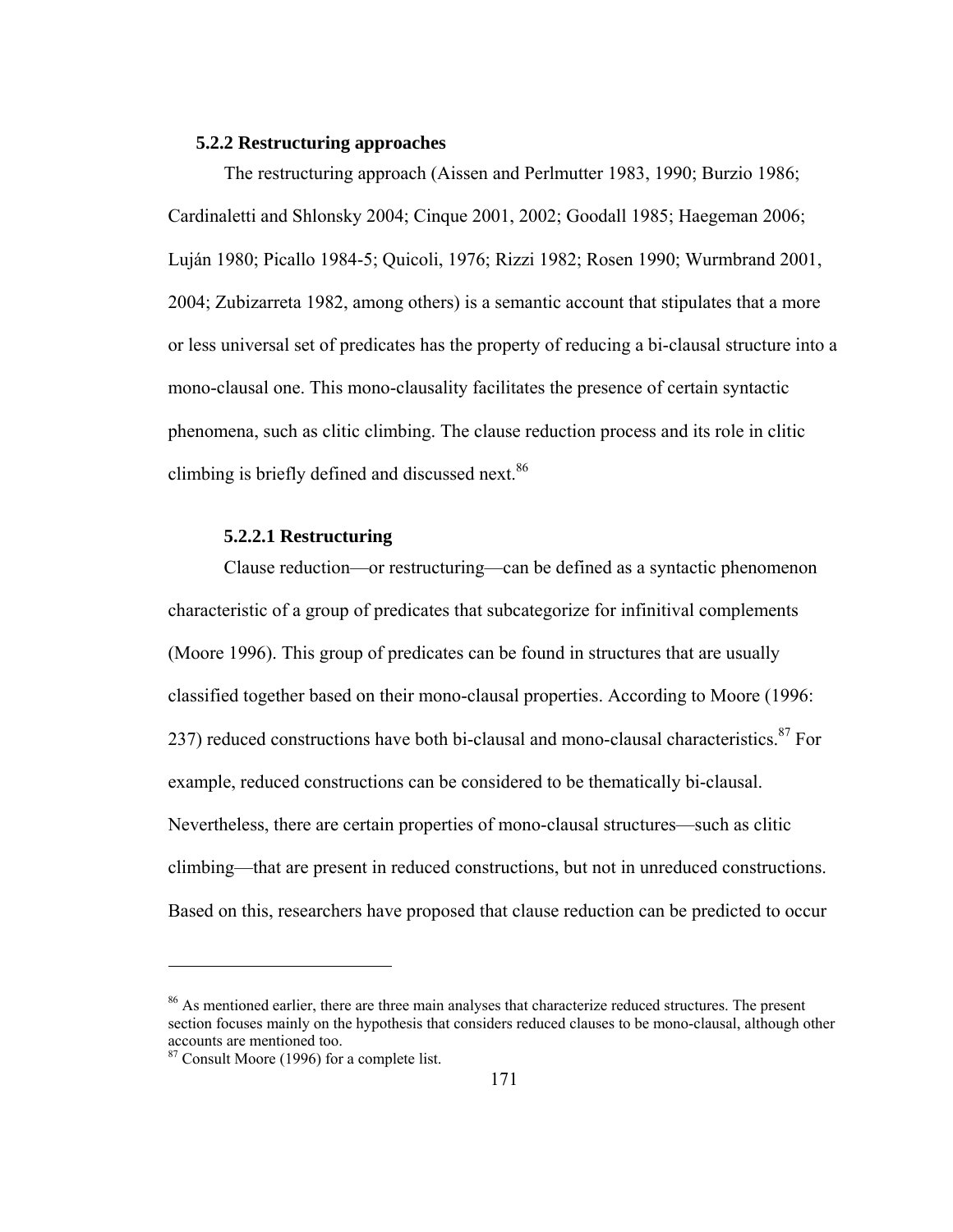whenever these mono-clausal characteristics are present in seemingly bi-clausal structures.

 One of the first analyses of clitic climbing with restructuring is proposed in Rizzi (1982). The author claims that restructuring is a cyclic rule that somehow conjoins the matrix and embedded clauses into a single clause. Aissen and Perlmutter (1983, 1990) provide a very similar analysis in a Relational Grammar framework. The latter authors claim that clitic climbing is a syntactic process that applies in reduced clauses. Crucially, they argue that clause reduction is triggered by a specific set of verbs that is illustrated in the Spanish examples in  $(32-37)$ :<sup>88</sup>

(32) a. *Luís quiere comer manzanas.* 

Luis wants to.eat apples

"Luis wants to eat apples"

b. *Luís trató de comer manzanas.* 

Luis tried to eat apples

"Luis tried to eat apples"

c. *Luís suele comer manzanas.* 

Luis usually to.eat apples

"Luis usually eats apples"

<sup>&</sup>lt;sup>88</sup> This list of clause reduction verbs is almost identical to the ones proposed by Cinque (1999 and subsequent), Davies (1995), Rivas (1977), and Strozer (1976), among others.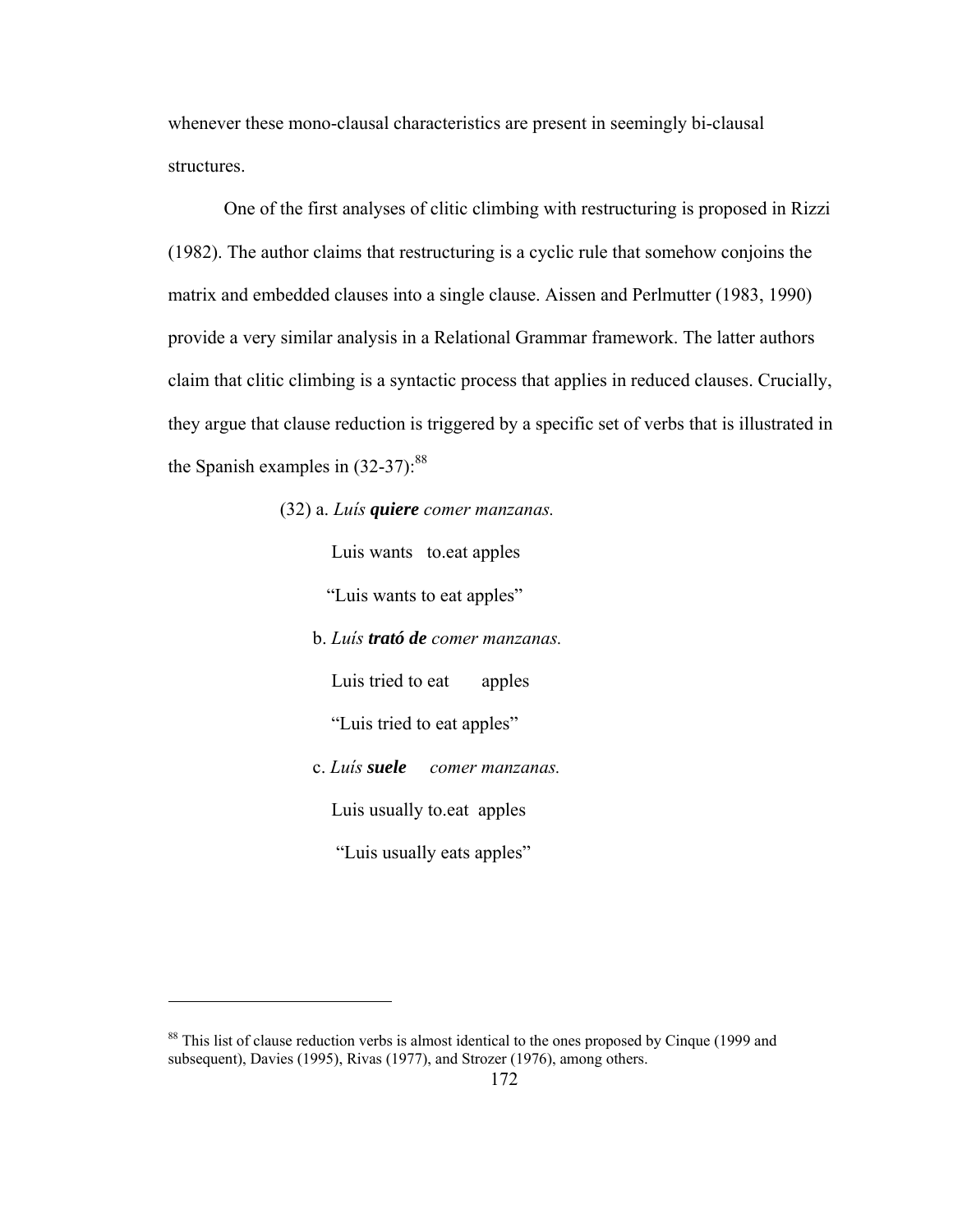## (33) a. *Luís quiere comerlas.*

Luís wants to.eat.Cl

"Luis wants to eat them"

b. *Luís trató de comerlas.* 

Luis tried to eat.Cl

"Luis tried to eat them"

c. *Luís suele comerlas.* 

Luís usually to.eat.Cl

"Luis usually eats them"

(34) a. *Luis las quiere comer.* 

Luis Cl wants to.eat

"Luis wants to eat them"

b. *Luís las trató de comer.* 

Luis Cl tried to eat

"Luis tried to eat them"

c. *Luís las suele comer.* 

Luis Cl usually to.eat

"Luis usually eats them"

As can be observed in (32-34), the Spanish verbs *querer* 'to want', *tratar de* 'to try to', and *soler* 'to be in the habit of' constitute clause reduction clauses, as evidenced by the grammaticality of clitic climbing in (34). However, the Spanish verbs *insistir en* 'to insist on', *soñar con* 'to dream about', and *parecer* 'to seem' are claimed not to be clause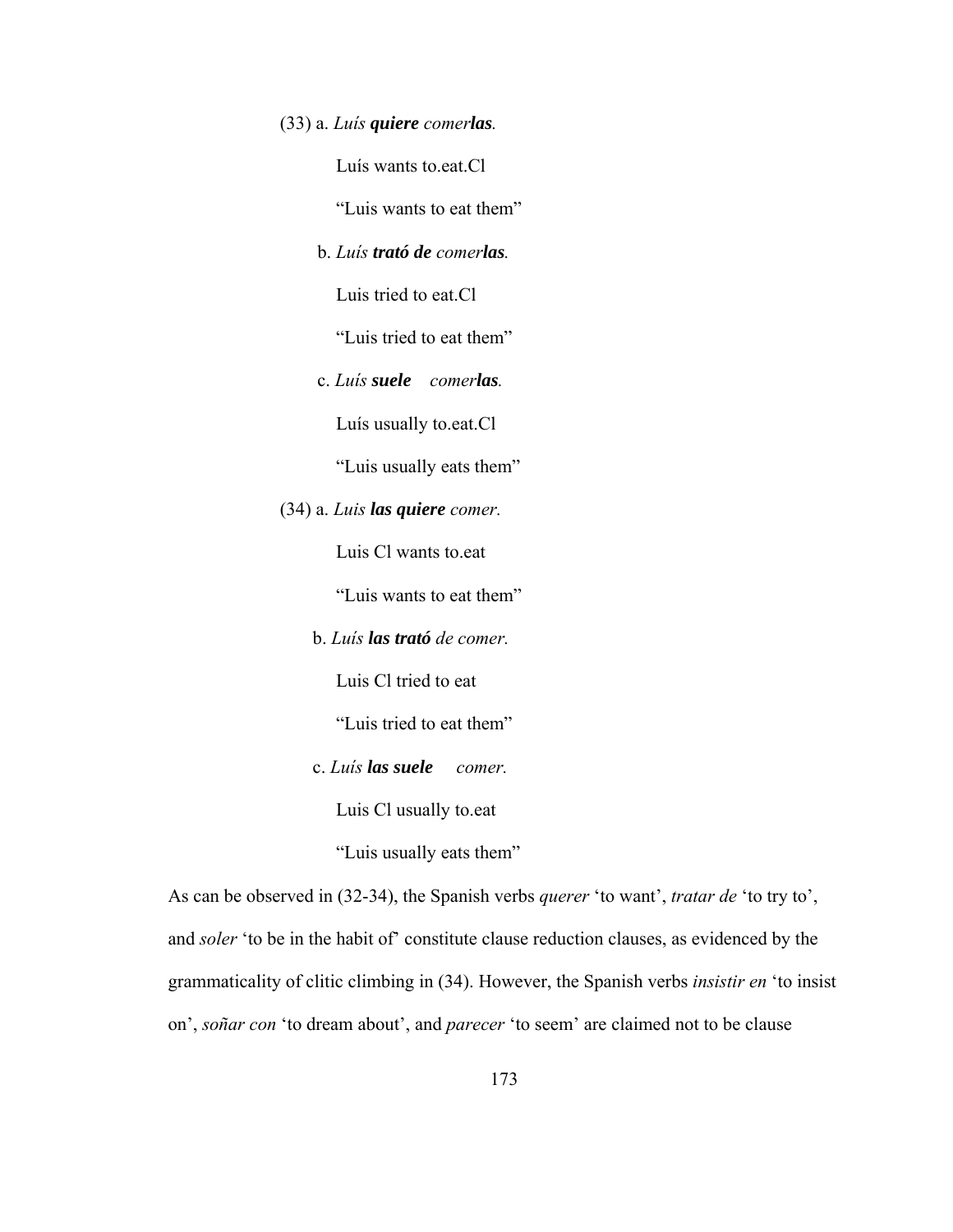reduction triggers because clitic climbing renders ungrammatical structures, as illustrated in (35-37).

(35) a. *Luís insistió en comer las manzanas.*

Luis insisted on to.eat the apples

"Luis insisted on eating the apples"

 b. *Luís soñó con comer las manzanas.*  Luis dreamt with to.eat the apples "Luis dreamt about eating the apples"

 c. *Luís parece haber comido las manzanas.*  Luis seems to.have eaten the apples "Luis seems to have eaten the apples"

(36) a. *Luís insistió en comerlas.* 

Luis insisted on to.eat.Cl

"Luis insisted on eating them"

b. *Luís soñó con comerlas.* 

Luis dreamt with to.eat.Cl

"Luis dreamt about eating them"

c. *Luís pareció haberlas comido.* 

Luis seemed to.have.Cl eaten

"Luis seemed to have eaten them"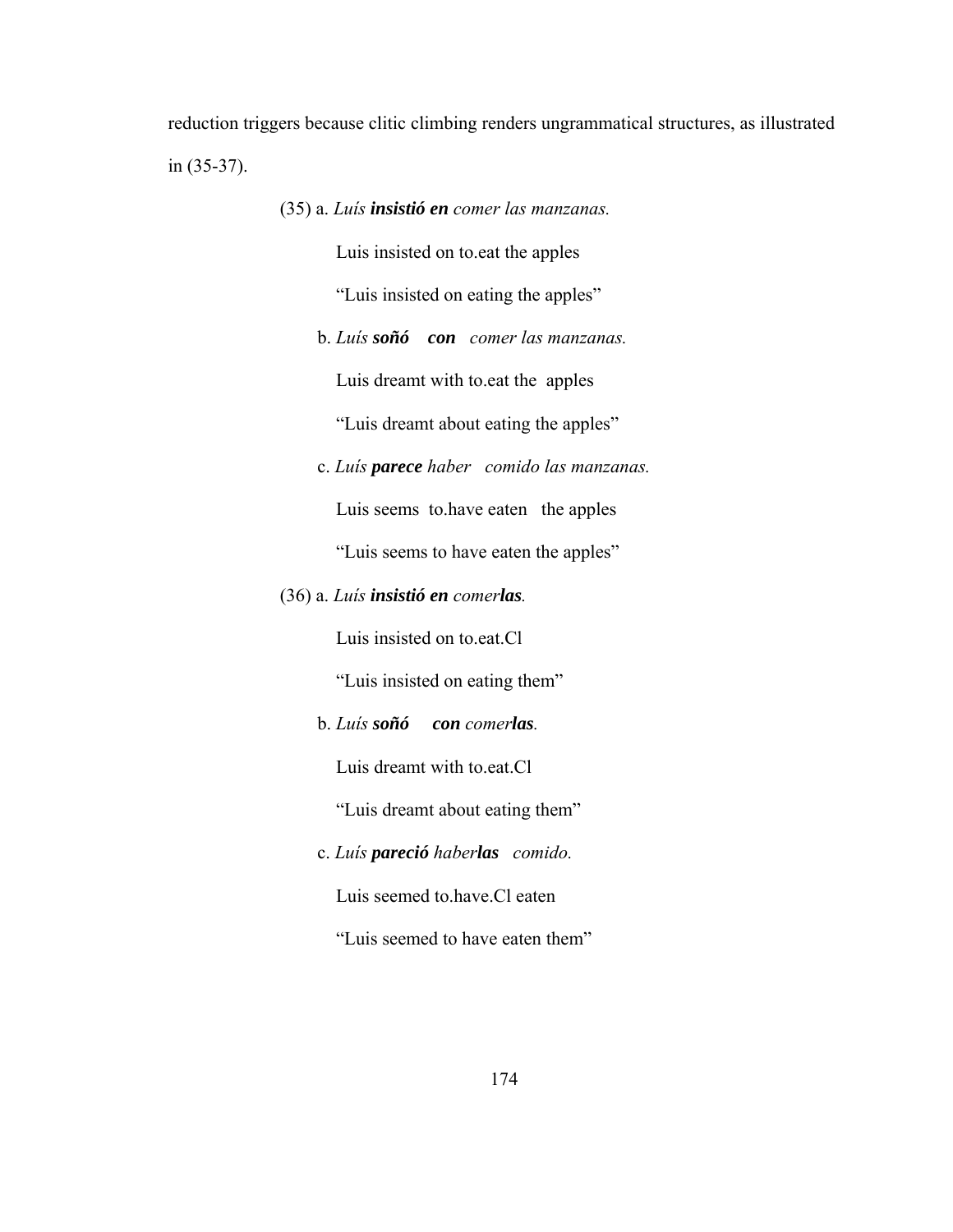(37) a. \**Luís las insistió en comer.* 

Luis Cl insisted on to.eat

b. \**Luís las soñó con comer.* 

Luis Cl dreamt with to eat.

c. \**Luís las pareció haber comido89*.

Luis Cl seemed to.have eaten

 In sum, the evidence presented in Aissen and Perlmutter (1983, 1990) indicates that clitic climbing might be the result of a clause reduction rule, and not of a clitic climbing rule. Moore (1996) likewise argues that clitic climbing is one of the signs indicating that a structure has undergone clause reduction, and denies the validity of a clitic climbing rule. The two main approaches to clitic climbing in restructuring constructions are reviewed next.

#### **5.2.2.2 The Partial Structure Hypothesis**

 $\overline{a}$ 

 The Partial Structure Hypothesis establishes that reduced structures are bi-clausal structures that have been reduced and transformed into mono-clausal structures. According to this hypothesis, restructuring is an optional process. Thus, when restructuring applies, the matrix restructuring predicate subcategorizes for a reduced clausal complement, in which case transparency effects such as clitic climbing are obligatory. If restructuring does not apply, the restructuring predicate subcategorizes for

<sup>&</sup>lt;sup>89</sup> I find this particular example grammatical in my dialect of Spanish. It is well known that the classification of predicates under restructuring and non-restructuring classes varies among dialects and cross-linguistically too.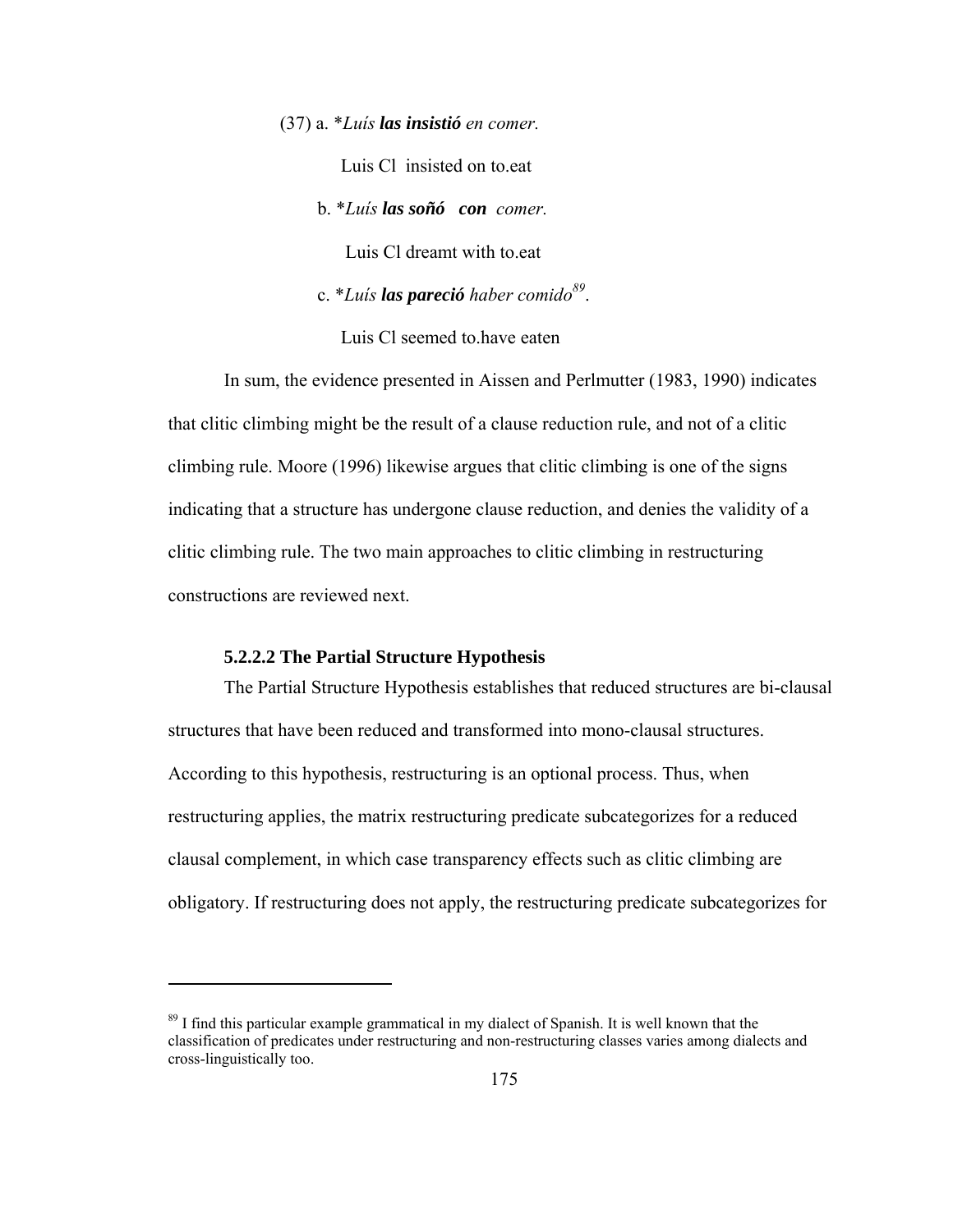an unreduced clausal complement, which results in a structure with no transparency effects.

 One of the most instructive analyses of the Partial Structure Hypothesis can be found in Cinque (2001, 2002, 2003). His analysis is based on a universal class of restructuring predicates that display a relatively rigid ordering—much like adverbs—and are base-generated as functional heads projecting their own XP. As stated above, restructuring predicates may produce transparency effects in the structure in which they appear. This is often evidenced by the presence of long-distance movements such as quantifier climbing (in French) and clitic climbing (in Spanish and Italian). Therefore, Cinque (2002) argues that clitic climbing is only possible with restructuring predicates.<sup>90</sup>

 A very similar approach to Cinque can be found in Cardinaletti and Shlonsky (2004), who claim that restructuring predicates are functional heads that lack an argumental structure. These predicates are located above lexical verbs, in the functional domain of the sentence, and express semantic features. Like Cinque (2001 and subsequent) and Wurmbrand (2001, 2004), Cardinaletti and Shlonsky (2004) adopt a mono-clausal analysis of restructuring constructions. The novelty of this approach resides in the introduction of a new class of verbs that shares properties with both lexical and functional verbs: the quasi-functional verbs. The group of quasi-functional predicates comprises verbs of motion and perception, as well as causatives. Crucially, the authors

 $\overline{a}$ 

<sup>90</sup> The French partitive and locative clitic pronouns *en* and *y* can appear in positions traditionally attributed to clitic climbing. However, as Cinque (2002) points out, these two pronouns can appear separated from the verb, which might indicate that they are not clitic pronouns but weak pronouns in the sense of Cardinaletti and Starke (1997). See also previous arguments against including French and Italian locative and partitive clitic pronouns in the same group as object clitics.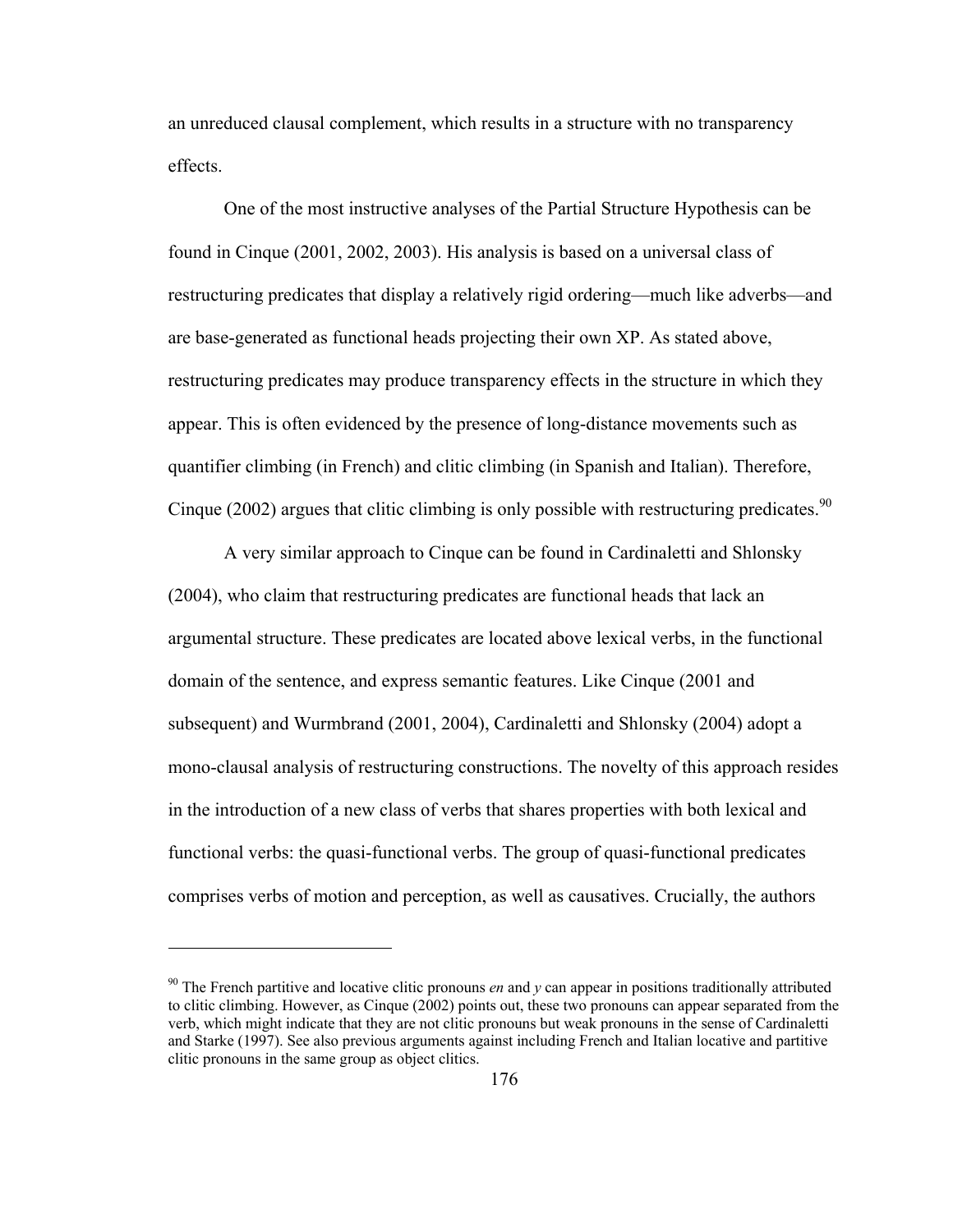claim that clitic pronouns only surface attached to a lexical/quasi-functional verb, or to the higher verb that has restructured, and nowhere else. Thus, the apparent optionality of clitic climbing is solved since the same verb may be optionally merged as a lexical verb (taking a CP complement), or as a functional verb that matches the semantics content of the functional projection under which it is merged. The former option does not allow any transparency effects while the latter does.

 Another innovation introduced by Cardinaletti and Shlonsky (2004) rests in the claim that clitic pronouns may appear in two different structural positions. Thus, clitics may be generated in a clausal clitic position that is located in the vicinity of  $TP<sup>91</sup>$ . This position can be adjoined to  $I^0$ , as proposed in Kayne (1989), or it may also head a unique clitic projection, as in Kayne (1994) and Sportiche (1996). According to Cardinaletti and Shlonsky, the clausal clitic position is reserved for proclitics, licensed independently of the choice of verb, and it interacts with other functional elements such as negation (Zanuttini 1997; Poletto 2000). The second position in which clitic pronouns may appear is a lower position located in the lexical domain. This lower position is associated with lexical verbs, and it is spelled out either as a feature on  $V^0$  or as an independent maximal projection located above  $V^0$  that holds a relation with VP similar to the one that exists between *v*P and VP. Cardinaletti and Shlonsky's proposal implies that clitic pronouns always attach to functional heads under functional projections. The authors argue that both the high and the low positions are present in the structure, the high position is

1

<sup>91</sup> Similarly, Zubizarreta (1999) proposes a Clitic Projection for Romance that is located above TP. She argues that the head of this projection, Cl, is an abstract operator whose function is to 'externalize' an argument of the verb.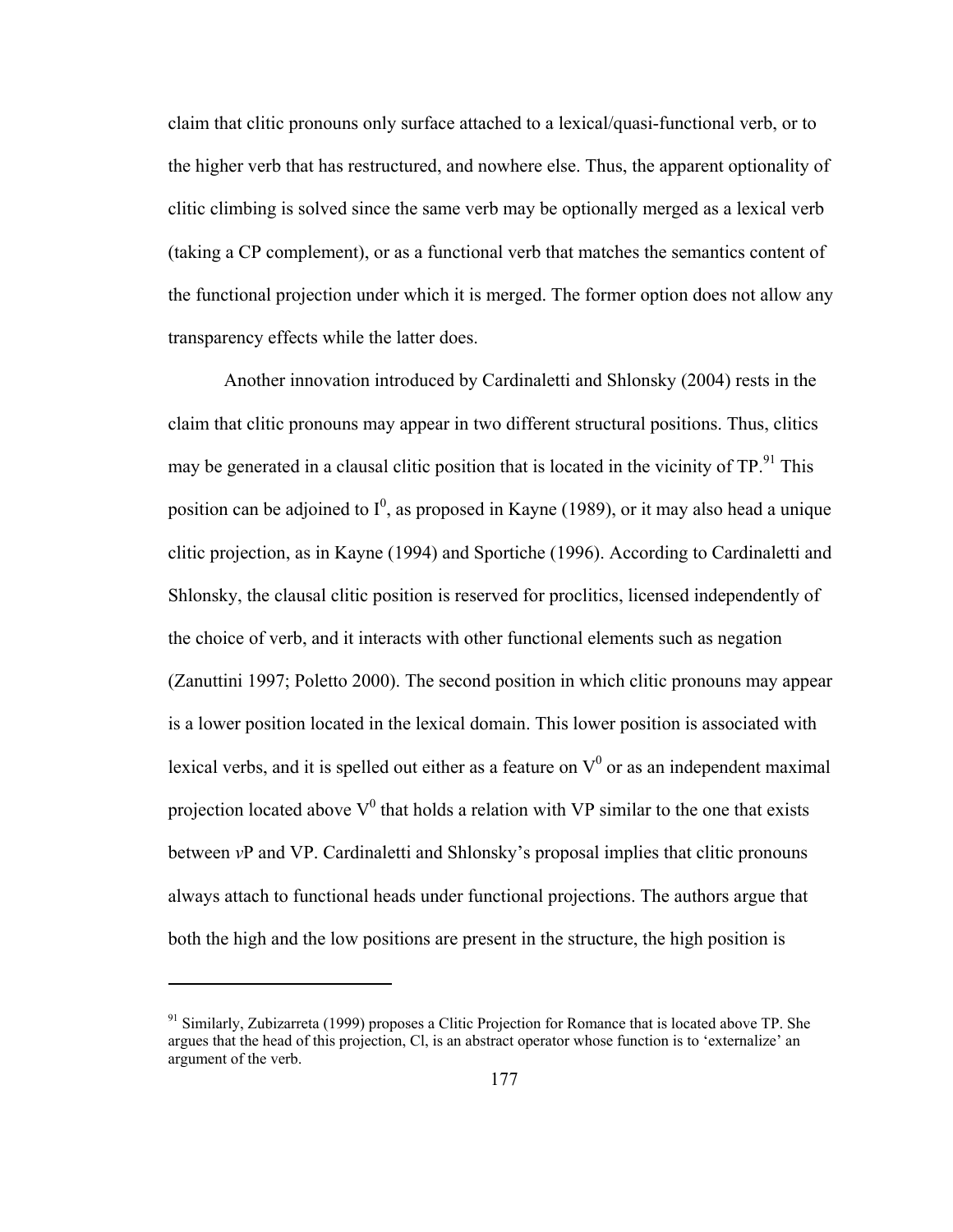always present, and the low position is contributed by a lexical or quasi-functional verb. Thus, when the clitic pronoun surfaces in the high position, there is clitic climbing; conversely, when the clitic pronoun surfaces in the lexical position, there is restructuring, but no clitic climbing.

 One of the advantages of this proposal, as opposed to others (see, for instance, the problem raised by incorporation approaches discussed in the previous section), is that intermediate clitic climbing can be explained: only the lowest restructured verb makes a position available for clitic pronouns. Cardinaletti and Shlonsky stipulate that in examples like (38) the clitic pronoun attaches to the intermediate predicate because that intermediate predicate is the highest functional verb in the CP:

> (38) a. *Avrei voluto* [*poterlo andare a trovare*] would.have.1sg wanted to.be.able.Cl to.go to find b. *Lo sarei voluto poter andare a trovare.*  Cl would.be.1sg wanted to.be.able to.go to find "I would have wanted to be able to go and find it" c. \**Lo avrei voluto poter andare a trovare.*

> > Cl would.have wanted to.be.able to.go to find

The example in (38a) illustrates intermediate clitic climbing in which the clitic pronoun attaches to one of the verbs in the middle of the structure. According to the hypothesis arguing that clitic pronouns attach to the highest verb that has restructured, the choice of auxiliary verb in (38a) indicates that *potere* 'to be able to' is the highest restructuring verb, and not *volere* 'to want'. This also accounts for the ungrammaticality of sentence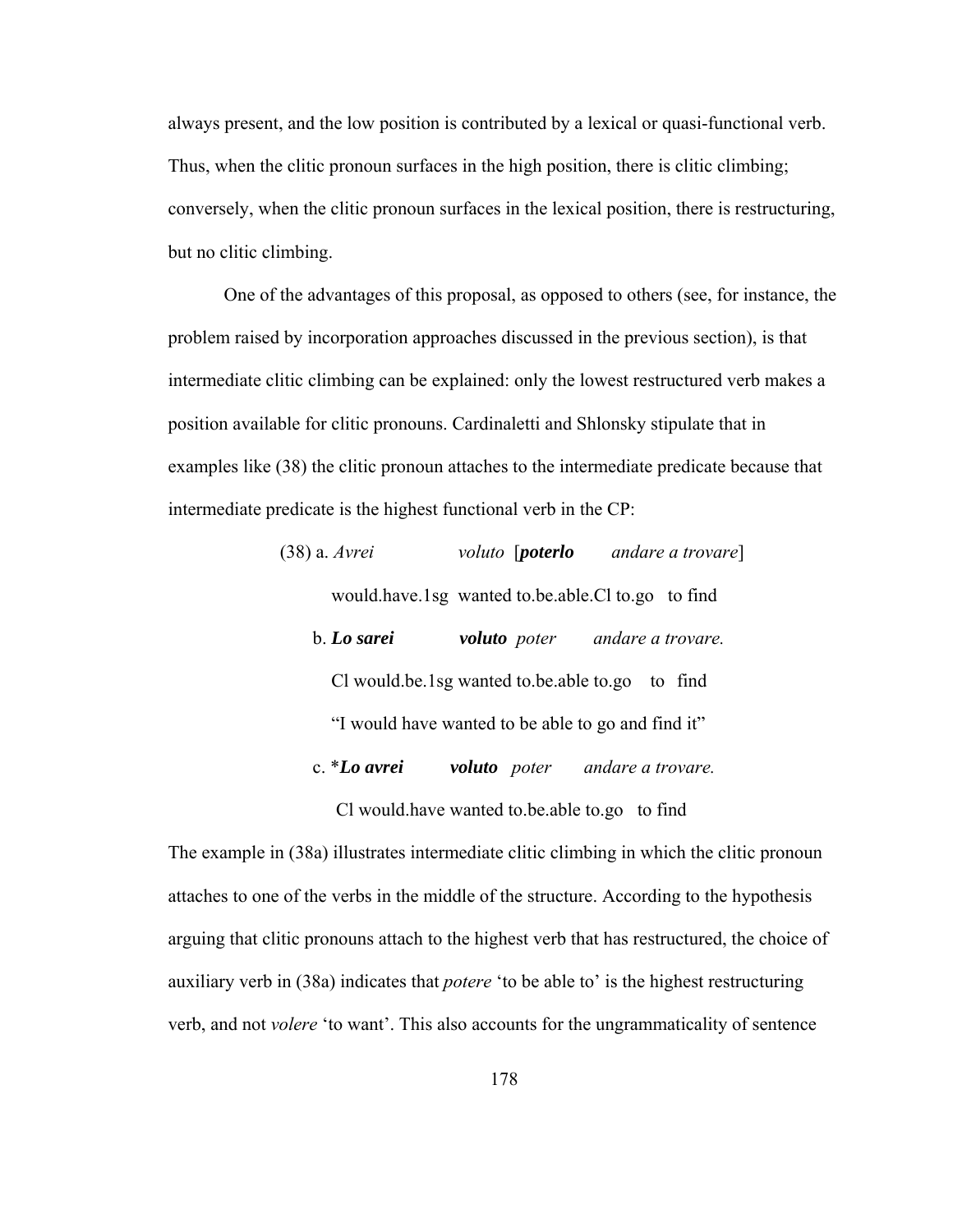(38c). Example (38b), on the other hand, shows that *volere* is the highest restructured verb, as indicated by the choice of auxiliary. In this case, the clitic pronoun can appear proclitic to the matrix verb.

 Another advantage of this type of approach is that it is compatible with crosslinguistic/dialectal and interspeaker variation. For example, the verb *desear* 'to desire', which has been claimed to belong to the universal class of restructuring verbs (Cinque 2001, 2002, 2003), behaves like a restructuring verb in Italian, but its Spanish equivalent (also *desear*) seems to behave as a lexical verb in Spanish, as illustrated by the ungrammaticality of clitic climbing in (39b):

(39) a. *Deseo verla.*

desire.1sg to.see.Cl

b. \**La deseo ver*.

Cl desire to.see

"I desire to see her"

The observed patterns of grammaticality suggest that the structure in (39) is bi-clausal, as illustrated in (40):

 $(40)$   $\lceil_{\text{AgrSP}}$   $\lceil_{\text{AgrS}}$   $\text{desco_i} \rceil$  ...  $\lceil_{\text{VP}}$   $t_i$   $\lceil_{\text{TP}} \rceil$   $\lceil_{\text{TP}}$   $\text{terl}$  $a_{ik} \rceil$  ...  $t_{ik}$  ...  $\lceil_{\text{VP}}$   $t_i \rceil$ ]]]

Thus, if the verb *desear* is not a restructuring predicate, it should not be possible for the clitic pronoun to climb in the bi-clausal structure and attach to the highest restructuring verb *querer*. However, that option is grammatical in Spanish.

(41) a. *Quiero desear verla.*

want.1sg to.desire to.see.Cl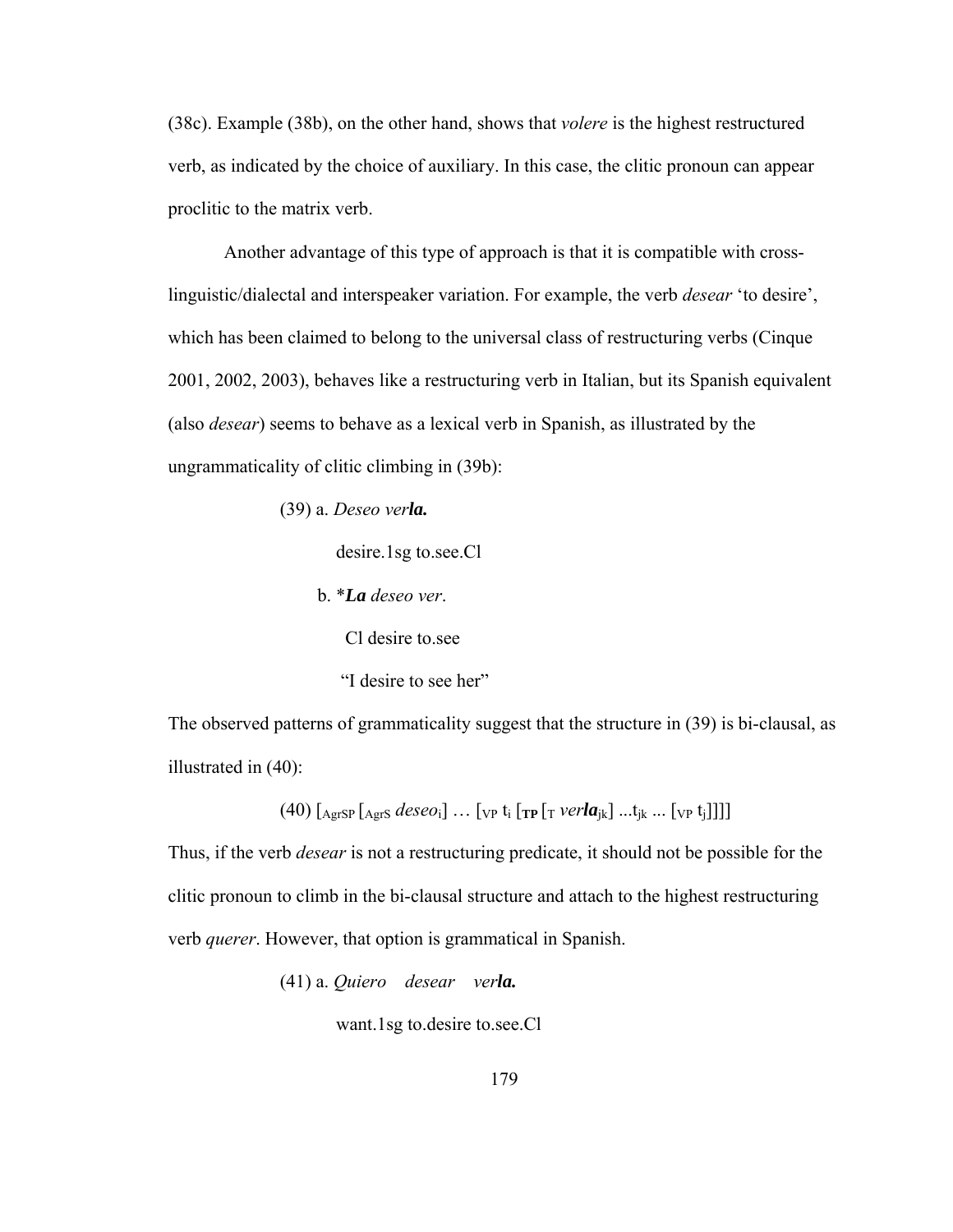b. *La quiero desear ver.*  Cl want.1sg to.desire. to.see "I want to desire to see her" c. \**Quiero desearla ver.*  want.1sg to.desire.Cl to.see

Such cross-dialectal variation poses a challenge to the analysis of Cardinaletti and Shlonsky.

Rosen (1990) states that clitic climbing is reduced to two types of restructuring predicates: modal-type verbs and motion verbs. Like others, Rosen claims that clitic climbing is obligatory when restructuring has taken place; and clitic climbing may not occur in the absence of restructuring. She also proposes a series of tests that predict which verbs belong to the restructuring class. For instance, in impersonal *se* constructions, restructuring predicates allow the embedded object to raise to the matrix verb (long object-preposing), as in (42). Conversely, a predicate that does not allow long object preposing does not belong to the restructuring group; this is the case of *insistir* 'to insist', as illustrated in example (43):

> (42) a. *Se quería comprar estas revistas.* Cl wanted.3sg to.buy these magazines b. *Estas revistas se quería comprar.*  these magazines Cl wanted.3sg. to.buy "Someone wanted to buy these magazines"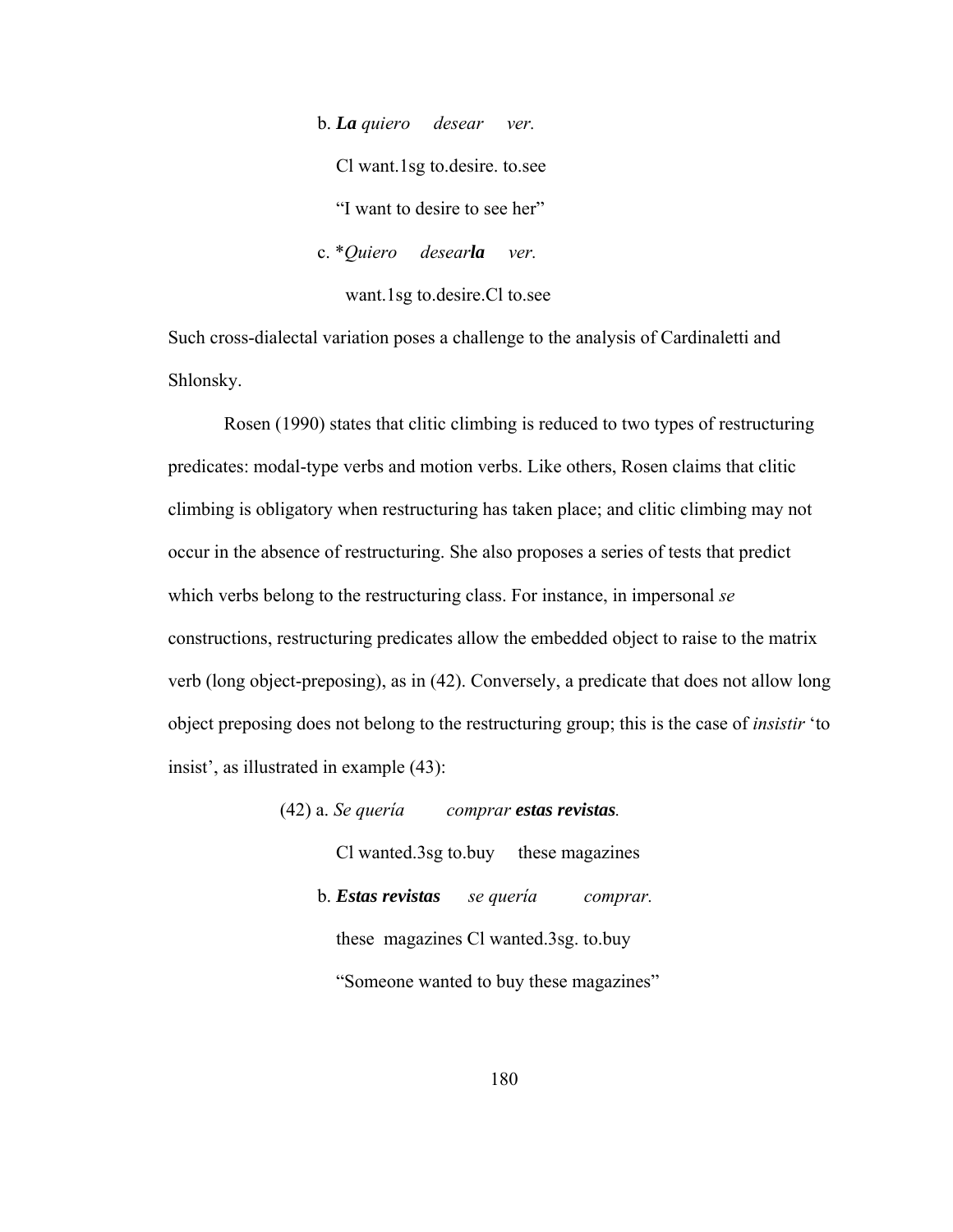(43) a. *Se insistió en visitar el museo.* Cl insisted on to.visit the museum b. ?\* *El museo se insistió en visitar.* the museum Cl insisted in to.visit

"Someone insisted on visiting the museum"

 Italian auxiliary switch is a topic that has been extensively cited in the literature (Cardinaletti and Shlonsky 2004; Cinque 2001 and subsequent; Rosen 1990, among others) as one of the mechanisms to predict restructuring. In auxiliary switch, the lexical verb determines the choice between *essere* and *avere*. This choice is independent of the presence or absence of any functional verb and only *essere* appears in restructuring predicates. The auxiliary selection for the matrix verb is determined by properties of the embedded verb in restructuring contexts, as illustrated by the presence of *essere* instead of the regular *avere* (44b); on the other hand, when there is no restructuring, the matrix verb selects its own auxiliary (44a). Verbs that do not belong to the restructuring class do not display auxiliary switch, as exemplified in the ungrammatical example (45b):

(44) a. *Mario avrebbe voluto andare a casa.* 

Mario would.have wanted to.go to home b. *Mario sarebbe voluto andare a casa.* Mario would have wanted to go to home "Mario would have wanted to go home"

181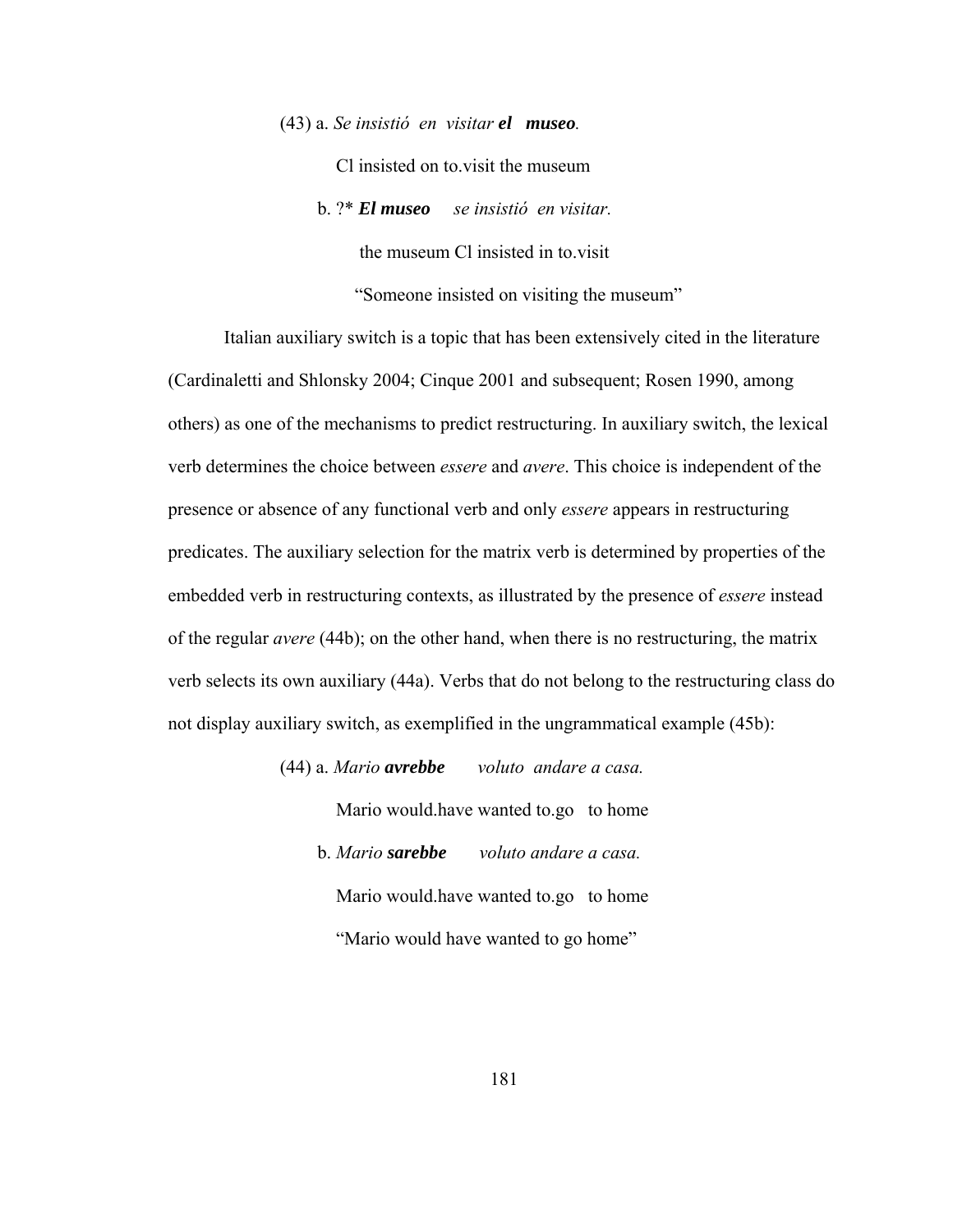- (45) a. *Mario avrebbe odiato andare a casa.*  Mario would.have hated to.go to home "Mario would have hated to go home"
	- b. \**Mario sarebbe odiato andare a casa.*  Mario would have hated to go to home

As others (Burzio 1986; Rizzi 1982), have pointed out, Rosen states that the properties associated with restructuring interact. For example, when long object preposing applies, the clitic pronoun must appear attached to the matrix verb, as illustrated in (46), and not to the embedded verb:

> (46) a. *Questi libri gli si vorrebbero dare.*  these books Cl Cl would.want to.give

> > "Someone would want to give him/her these books"

 b. \**Questi libri si vorrebbero dargli.*  these books Cl would.want to.give.Cl

Similarly, when there is auxiliary switch, clitic pronouns must also surface attached to the matrix verb, and not to the embedded verb, as in (47):

> (47) a. *Mario ci sarebbe voluto andare.*  Mario Cl would.have wanted to.go b. *Mario avrebbe voluto andarci.*  Mario would.have wanted to.go.Cl "Mario would have wanted to go there"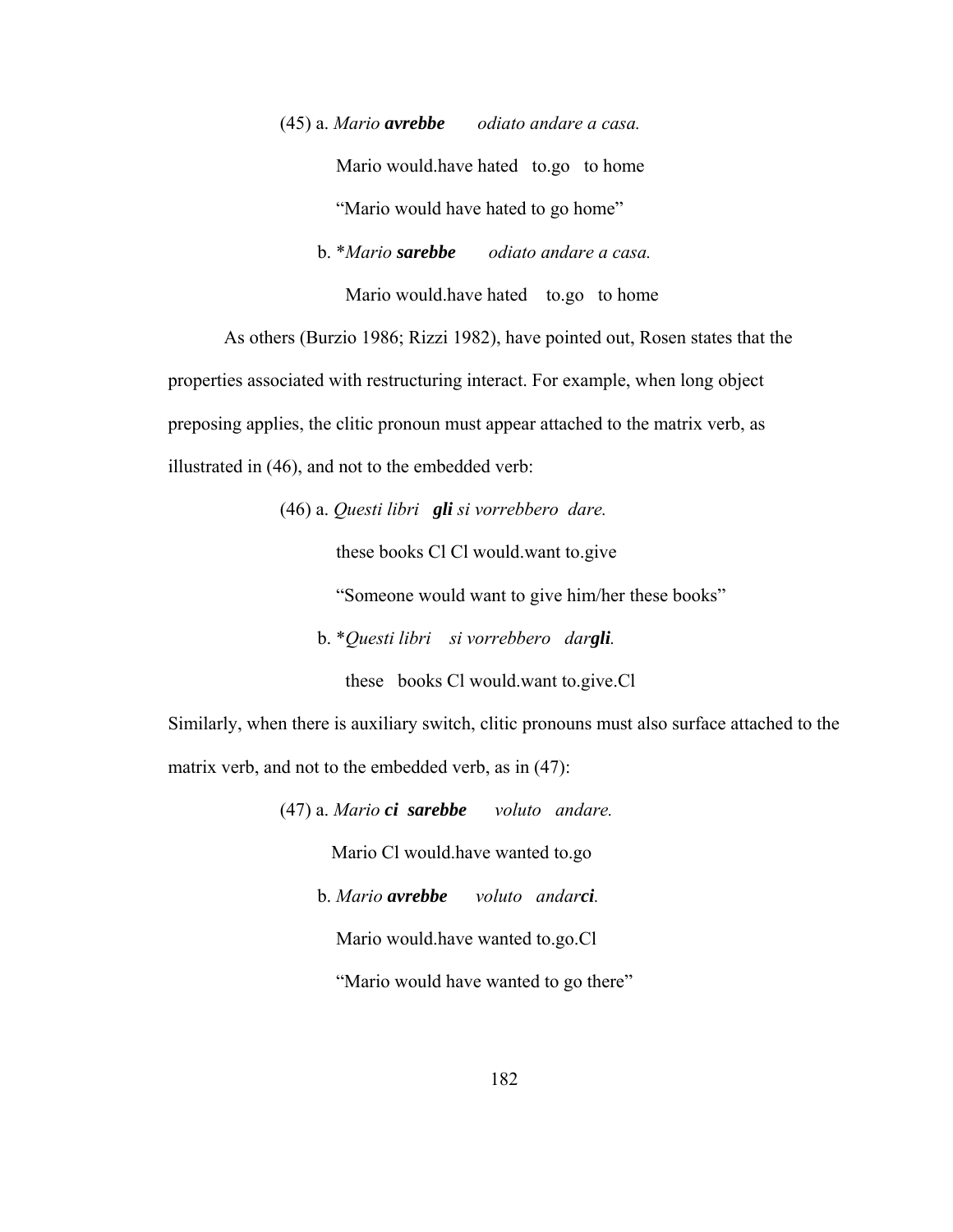# c. \**Mario ci avrebbe voluto andare.*

# Mario Cl would.have wanted to.go

As can be observed in these examples, the choice of auxiliary determines whether the construction has restructured or not. Thus, the presence of the auxiliary *avere* in (47b) indicates that the structure is bi-clausal, i.e. not restructured. Importantly, the clitic pronoun remains enclitic to the embedded infinitive *andare*, and cannot climb and attach to the main finite verb, as illustrated in the ungrammatical example (47c). An example of a restructured construction can be observed in example (47a), in which the locative clitic pronoun *ci* surfaces proclitic to the auxiliary *essere*. This choice of auxiliary indicates that the intransitive verb *andare*, and not the transitive verb *volere*, is selecting the auxiliary. Thus, it is often assumed in the literature that clitic climbing and auxiliary selection by the lower verb (in Italian) are necessary outcomes of restructuring.<sup>92</sup> Long object preposing, on the other hand, is an optional outcome of restructuring, which is also an optional rule itself (Cardinaletti and Shlonsky 2004; Rosen 1990).<sup>93</sup>

 Nevertheless, the interaction between auxiliary selection and clitic climbing is difficult to test with object clitics due to the fact that unaccusative verbs never select object clitics. This is the reason why most of the examples that can be found in the literature include the locative clitic *ci*, and not object clitics. Furthermore, it has been mentioned earlier in the text that the locative and partitive French clitic pronouns—*y* and *en* respectively—display a different syntactic behavior from object clitics (Kayne 1989,

 $\overline{a}$ 

 $92$  However, see example (39).

 $93$  See the ambiguity of examples (41a) and (41d).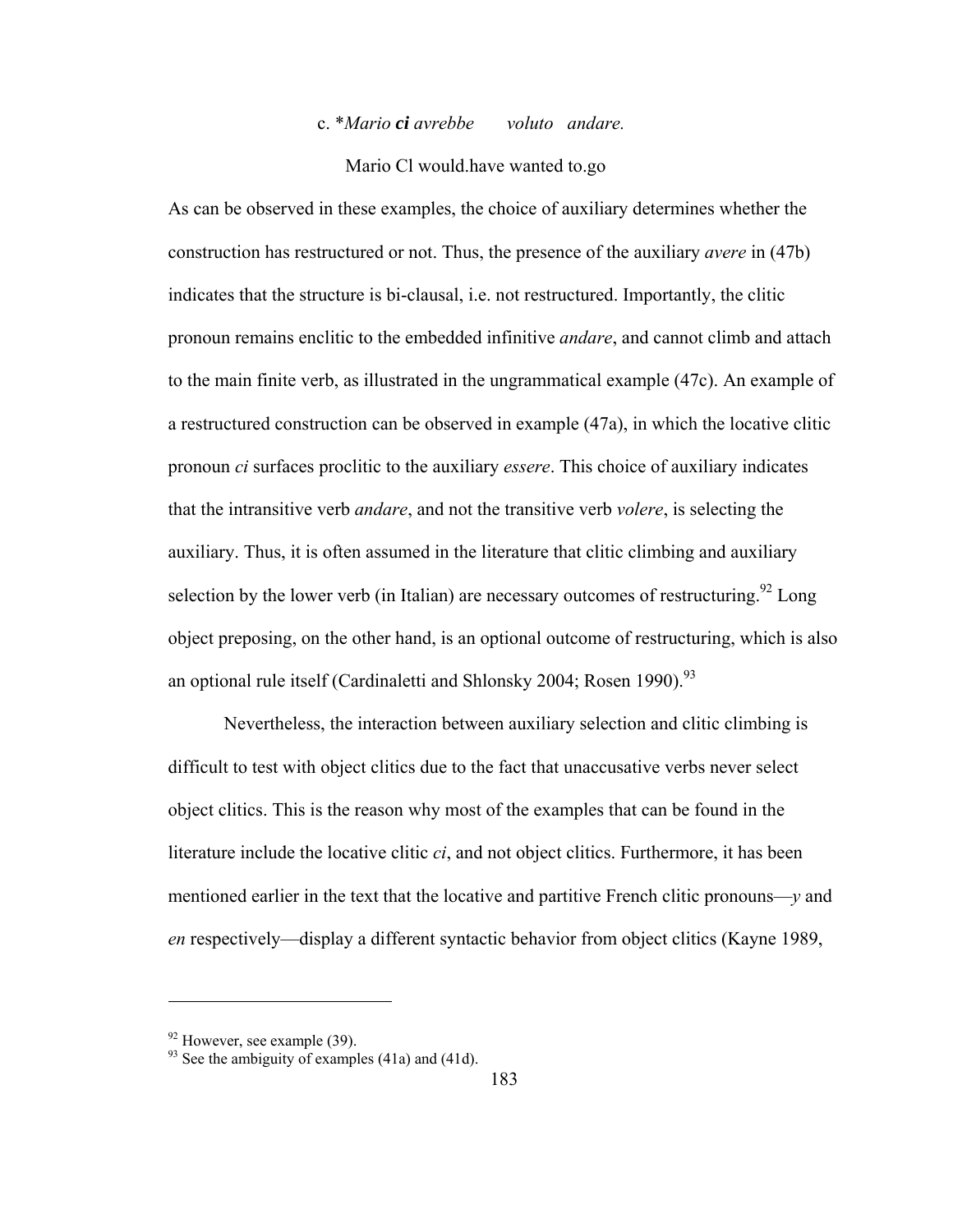1991). For example, Rosen (1990: 119) points out that these two clitic pronouns have certain features or characteristics (both in French and Italian) that allow them a freer distribution than object clitics. This might explain certain restructuring cases with auxiliary switch, but no clitic climbing, as in (48):

> (48) *Mario sarebbe voluto andarci.*  Mario would.have wanted to.go.Cl "Mario would have wanted to go there"

 It is also common to find cases in which restructuring has applied, as determined by the choice of auxiliary, but the clitic pronoun does not climb to the highest restructuring verb, as in (49) from Cardinaletti and Shlonsky (2004). Moreover, there are examples of restructuring sentences in which clitic climbing is ungrammatical, as illustrated in (50) from Cardinaletti and Shlonsky (2004):

> (49) a*. Sarei voluto andare a trovarlo.* would.be.1sg wanted to.go to find.Cl b. *Sarei voluto andarlo a trovare.*  would.be.1sg wanted to.go.Cl to find c. *Lo sarei voluto andare a trovare.* Cl would.be.1sg wanted to.go to find

 "I would have wanted to go and find him" (50) a. \**Lo avrebbe voluto andare a trovare.* Cl would.have.1sg wanted to.go to find.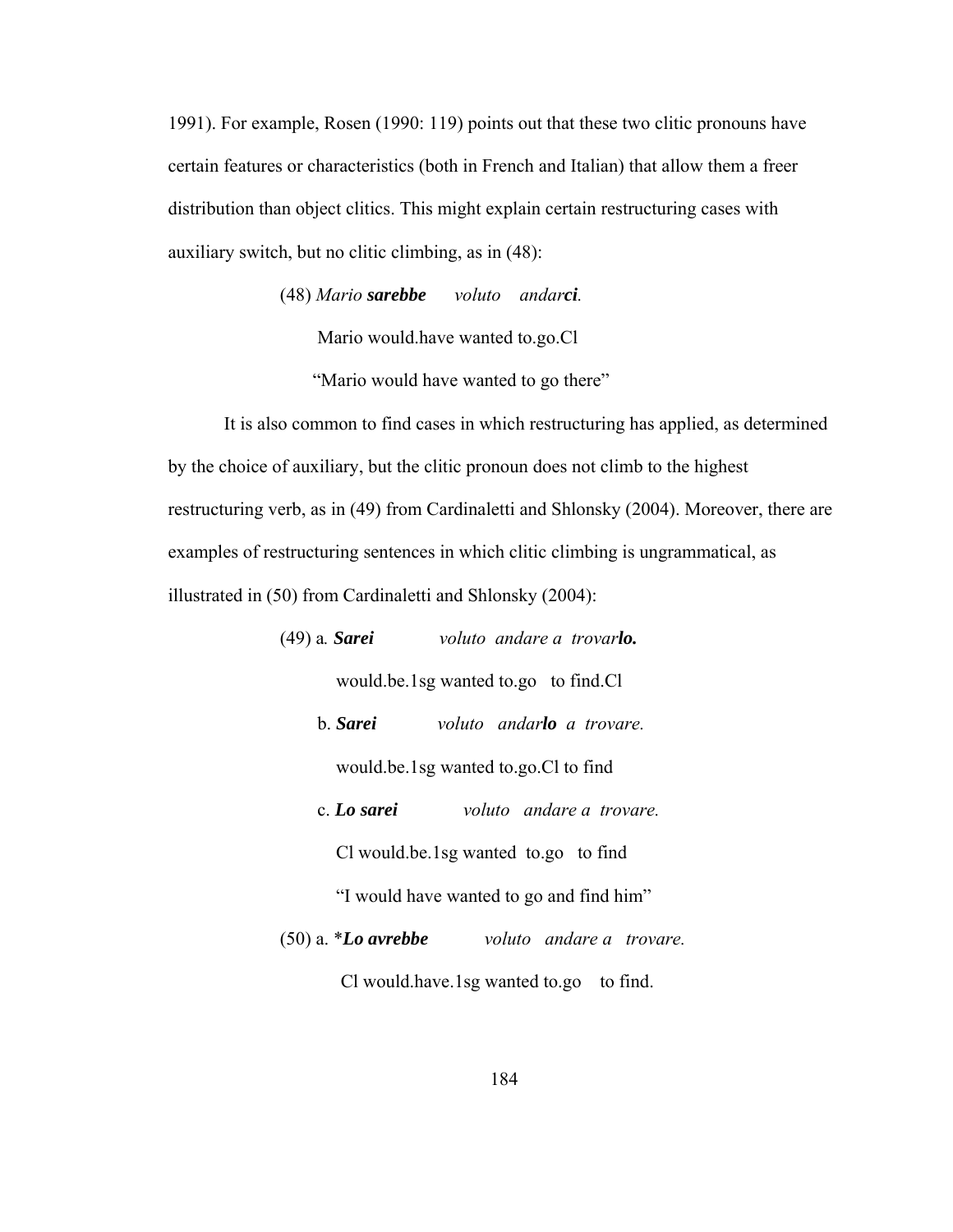b. *Lo sarebbe voluto andare a trovare.*  Cl would.be.1sg wanted to.go to find "I would have wanted to go and find him"

- c. *Maria li avrebbe voluti andare a prendere lei stessa.*  Maria Cl would have wanted to go to fetch her self "Maria would have wanted to go and fetch them herself"
- d. \**Maria li sarebbe**volute andare a prendere lei stessa.*  Maria Cl would be wanted to go to fetch her self

As expected, clitic climbing in a non-restructuring context is ungrammatical (50a). However, examples (50c, d) show the exact opposite situation. In (50c) the clitic pronoun *li* climbs to the matrix clause, even though the auxiliary indicates that restructuring has not taken place; on the other hand, (50d) shows that clitic climbing is ungrammatical even though there is restructuring. In what appears to be a fairly ad hoc explanation, Cardinaletti and Shlonsky (2004) postulate the existence of a third clitic position that is licensed by quasi-functional predicates. Unfortunately, they do not explain where that position is located, or under what circumstances it is present in the structure. Based on data such as that illustrated in (48-50), it has been suggested (Rosen 1990) that clitic climbing might be an optional process, unless, as claimed by Cardinaletti and Shlonsky (2004), there is more than one structural position available for clitic pronouns. However, Kayne (1989) claims that clitic climbing is not fully related to other syntactic phenomena associated with restructuring, such as long NP-movement and auxiliary switch. Therefore, clitic climbing should not be used as a diagnostic of restructuring. Moreover,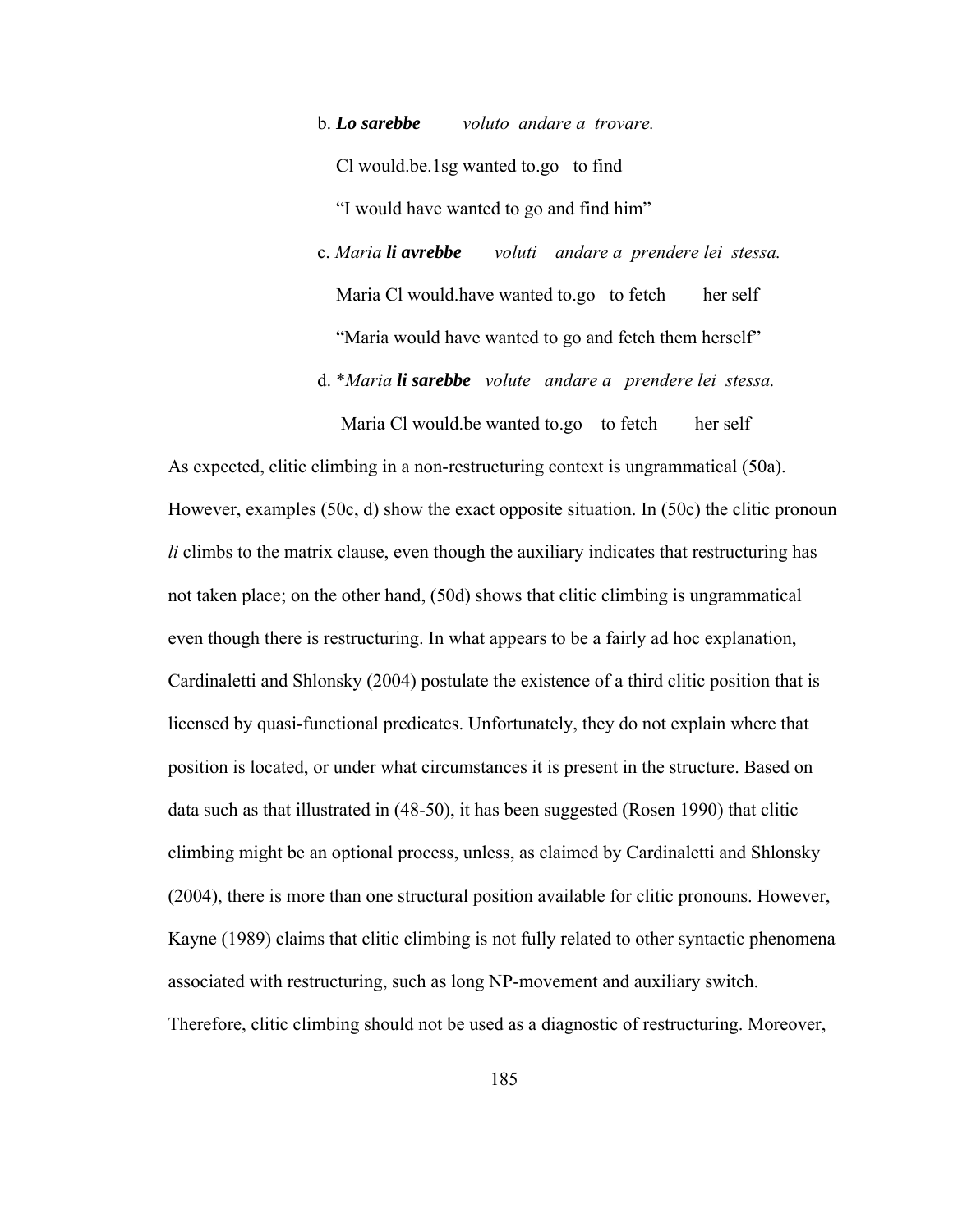based on examples like (48-50), Kayne claims that clitic climbing and restructuring are independent phenomena that are coincidentally manifested together in the same clauses.

 Rizzi (1982), on the other hand, observes that the locative clitic *ci* attaches to the embedded verb in sentences like (48) only when the sentence contains a third person subject, and not with first or second person, as exemplified in (51):

> (51) a. ?*Siamo potuti venirci solo poche volte.*  are.1pl able to.come.Cl only few times

b. *Ci siamo potuti venire solo poche volte.* 

Cl are.1pl able to.come only few times

"We have been able to come here only a few times"

However, the examples provided by Rizzi merely indicate a preference for the clitic pronoun to surface proclitic to the auxiliary *essere*, but it does not rule out the non clitic climbing option as ungrammatical. Moreover, Burzio (1986) and Rizzi (1982: 22) show examples in which auxiliary switch applies, but clitic climbing results in ungrammaticality:

> (52) a. *Maria li avrebbe volute andare a prendere lei stessa.* Maria Cl would have wanted to go to fetch her self b. \**Maria li sarebbe voluti andare a prendere lei stessa.*  Maria Cl would be wanted to go to fetch her self c. *Maria sarebbe voluta andare a prenderli lei stessa.*  Maria would.be wanted to.go to fetch.Cl her self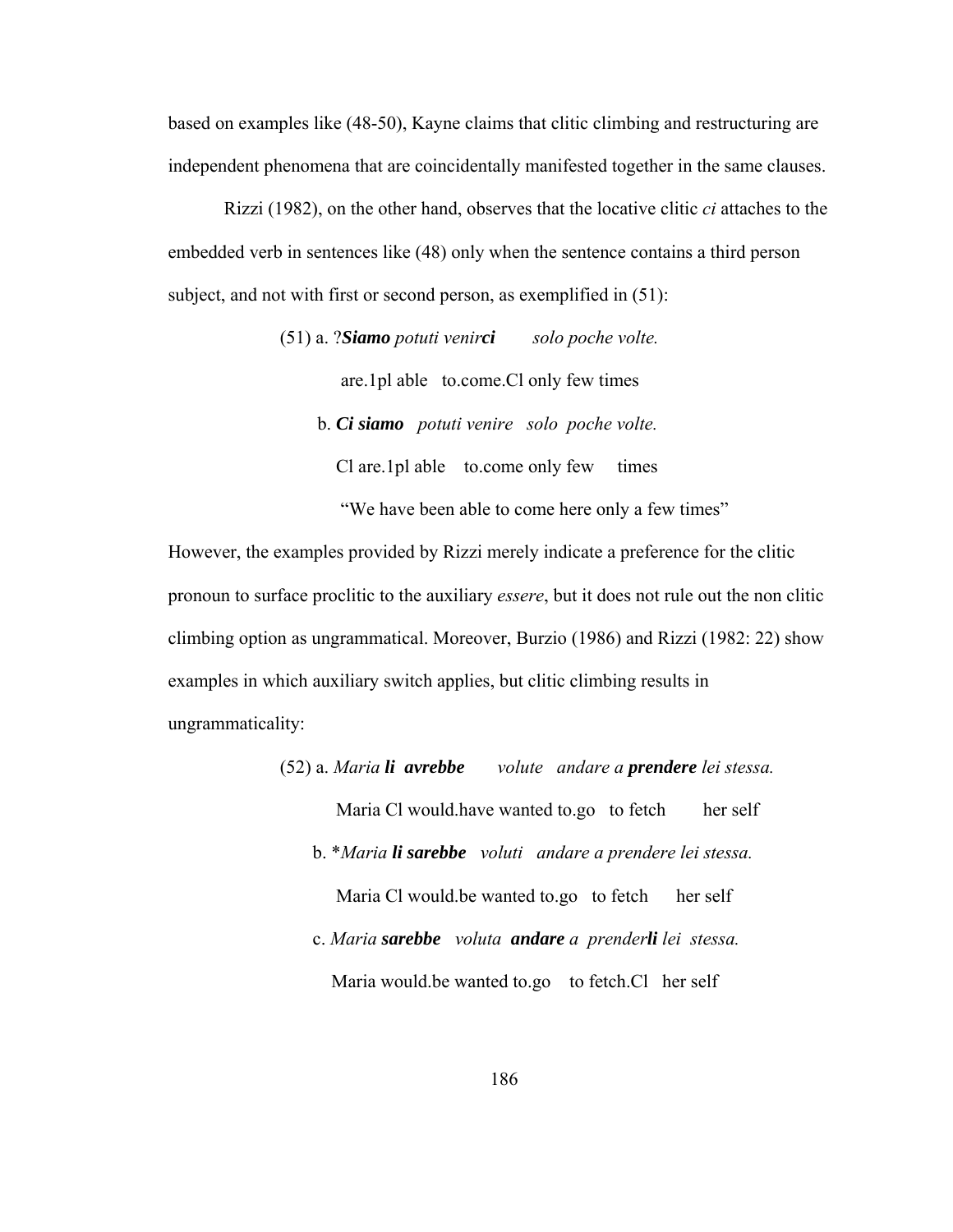d. *Maria avrebbe voluto andare a prenderli lei stessa.*  Maria would.have wanted to.go to fetch.Cl her self "Maria would have wanted to go to fetch them herself"

The verb *volere* always selects the auxiliary *avere*. The intransitive verb *andare*, on the other hand, selects *essere*, while *prendere* selects *avere*. In (52a), since the auxiliary choice is *avere* and the clitic pronoun surfaces proclitic to *avere*, then it can be assumed that *prendere*, and not *volere*, selects the auxiliary. The example (52d), on the other hand, shows the clitic pronoun enclitic to the infinitive *prendere*, which suggests that *volere* is selecting the auxiliary, and not *prendere*, in which case restructuring is ruled out. However, the structure is ambiguous. Finally, examples (52b) and (52c) show the auxiliary *essere*, which indicates that the intransitive *andare* is selecting the auxiliary. Thus, according to the claim that correlates auxiliary switch and clitic climbing, example (52b) should be grammatical. Since this is obviously not the case, I claim that the correlation between auxiliary switch and clitic climbing is not as straightforward as it has been stated to be.

 Auxiliary switch does provide further evidence that restructuring predicates display a different syntactic behavior from causative and perception verbs. As pointed out by Cinque (2001, 2002, 2004), and Picallo (1984-5), among others, restructuring verbs are light verbs that behave like auxiliaries and are generated either in  $I^0$  or within the VP. Being light verbs, restructuring predicates lack the ability to select arguments of their own. Thus, it is claimed that the embedded verb determines the argument structures of the whole structure. As opposed to restructuring predicates, causatives and perception

187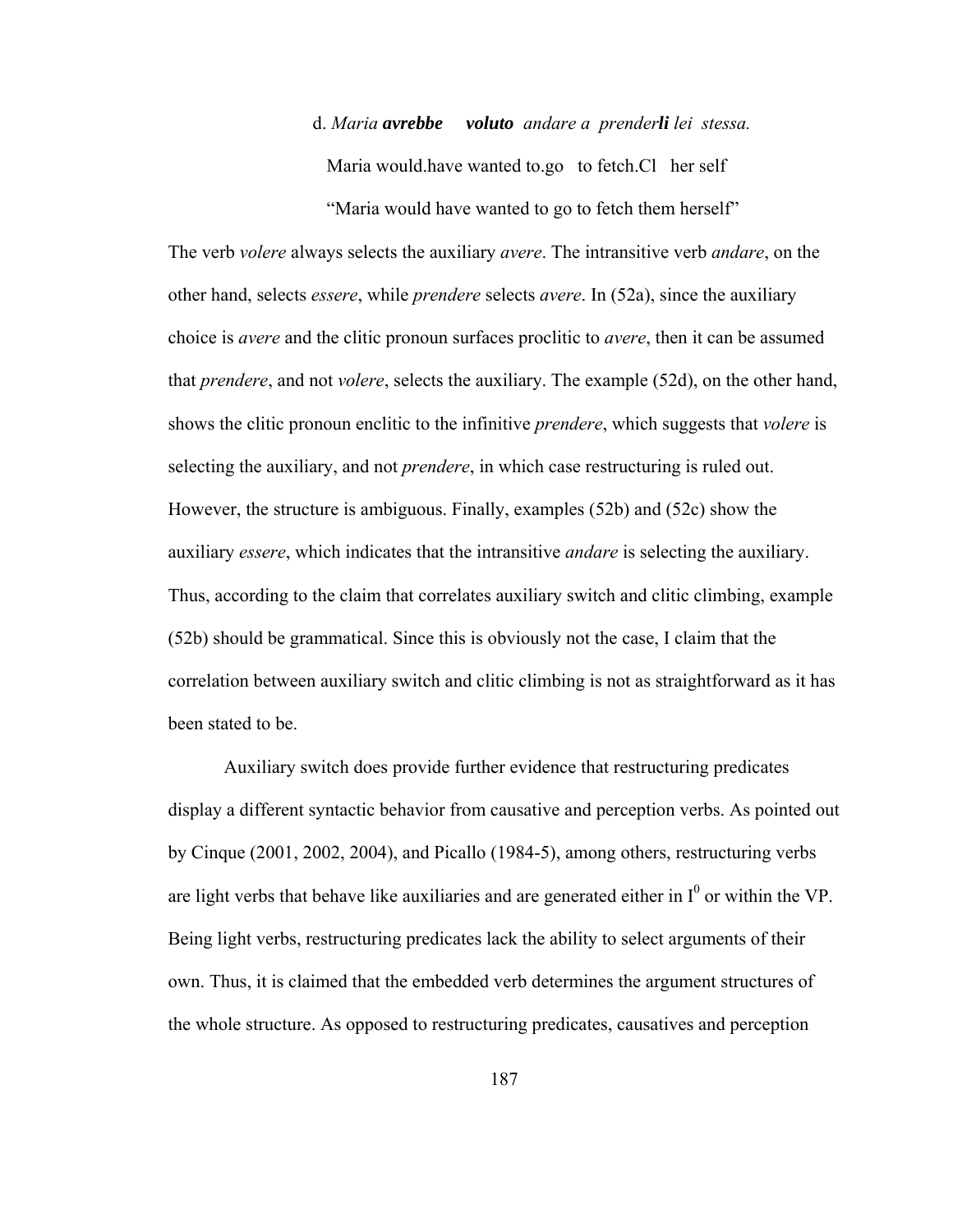verbs retain the ability to select an external argument (Rosen 1990), and merger only affects the internal argument of the causative or perception matrix verb. Since the matrix verb has an autonomous external argument, then the argument structure of the embedded verb does not select the auxiliary, which always surfaces as *avere* in structures with causatives and perception verbs.

 The hypothesis that restructuring verbs are light verbs has been slightly modified and developed (Cinque 2004) quite recently into a full-fledged analysis of restructuring. This is commonly known as the 'Only Functional Hypothesis' and is discussed next.

### **5.2.2.3 The Only Functional Hypothesis**

 In Cinque (2004), he takes the restructuring approach further and argues that restructuring predicates are functional heads universally, contra Haegeman (2006), and Wurmbrand (2004), who provide ample evidence in Dutch and Romance showing that transparency effects obtain with restructuring predicates that have been merged both as lexical heads and as functional heads. Nevertheless, according to the Only Functional Hypothesis, restructuring verbs are base-generated as heads of functional projections in mono-clausal structures, even in the absence of transparency effects. This absence of transparency effects is evidenced in the fact that clitic climbing is blocked in structures with infinitival negation, as in (53), focus fronting of the infinitive, as in (54), dislocation of the infinitive, as in (55), and clefting of the infinitive, as in (56), as pointed out in Solá (2002):

(53) a. \**La quiero no ver más.* 

Cl want.1sg not to.see more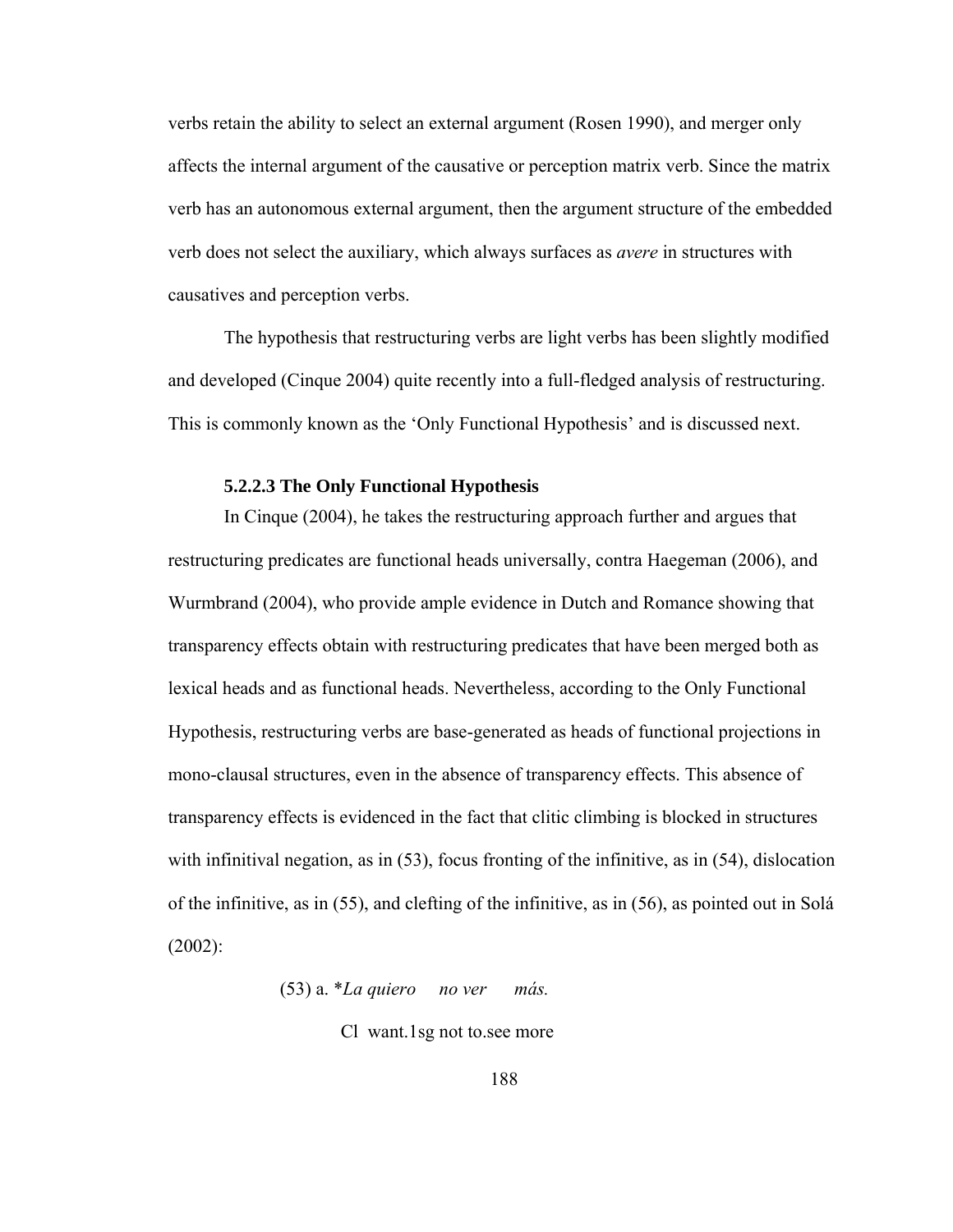b. *Quiero no verla más.* 

want.1sg not to.see.Cl more

"I do not want to see her any more"

(54) a. \**Ver, lo quiero.* 

to.see Cl want.1sg

b. *Verlo, quiero.* 

to.see.Cl want.1sg

"To see him, that is what I want"

(55) a. \**Ver, ahora no lo quiero.* 

to.see now not Cl want.1sg

b. *Verlo, ahora no quiero.* 

to.see.Cl now not want.1sg

"To see him, now I do not want to"

(56) a. \**Es ver, que lo quiero.* 

is to.see that Cl want.1sg

b. *Es verlo, que quiero.* 

is to.see.Cl that want.1sg

"It is to see him that I want"

Cinque claims that clitic climbing, together with other transparency effects, are blocked due to certain locality conditions that arise even in restructuring structures. Thus, he argues that in structures with focus fronting, dislocation and clefting, the resumptive element is a Null Complement Anaphora, and not a trace. This Null Complement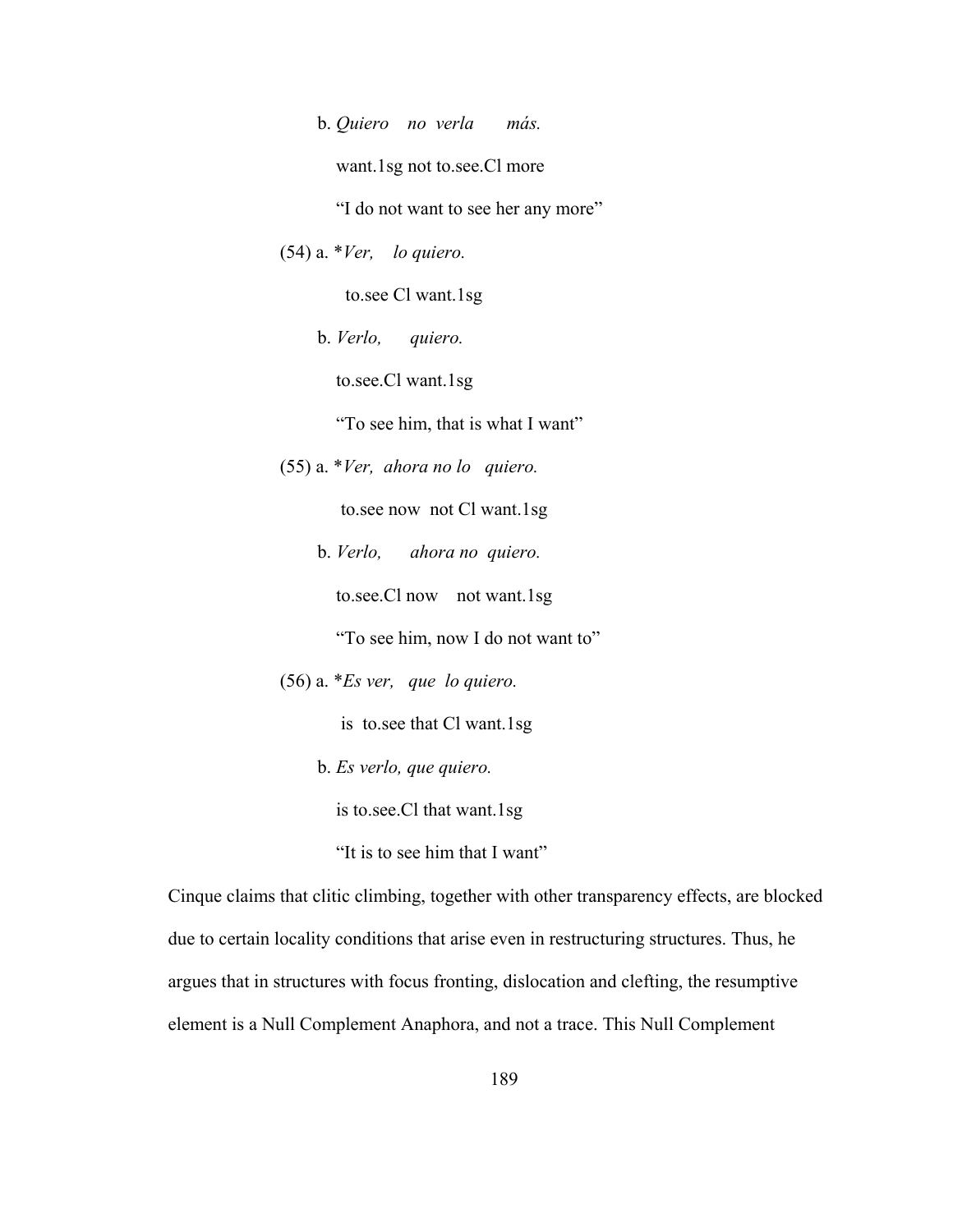Anaphora interferes with the chain formed between the clitic pronoun that has climbed and its trace next to the infinitive verb.

 Cinque suggests that each restructuring verb is base-generated heading distinct functional projections that are ordered following a universal hierarchy. Thus, restructuring verbs are inserted as heads of specific projections according to their semantic content. Therefore, it should be expected that the same restructuring verb appears no more than once in the same sentence. Nevertheless, as Authier and Reed (2006) point out, it is possible to find numerous examples containing several modal verbs with the same semantic meaning, as illustrated in  $(57)$ :

(57) a *L´artisanat de ce genre, ça doit encore devoir exister.* 

 the-craft of this kind that must still must to.exist "This type of craftsmanship must still exist"

 b. *Il devrait maintenant pouvoir plevoir.*  it should now be.possible to.rain "It is still possible that it might rain"

In (57a) the verbs *doit* and *devoir* both have an epistemic meaning. Similarly, *devrait* and *pouvoir* in (57b) have an epistemic meaning. This combination should be impossible according to Cinque's (2004) hypothesis.

Finally, Cinque claims that the verb *want* contains a null verb, OBTAIN, or HAVE, as illustrated in the Spanish clitic climbing structure in (58):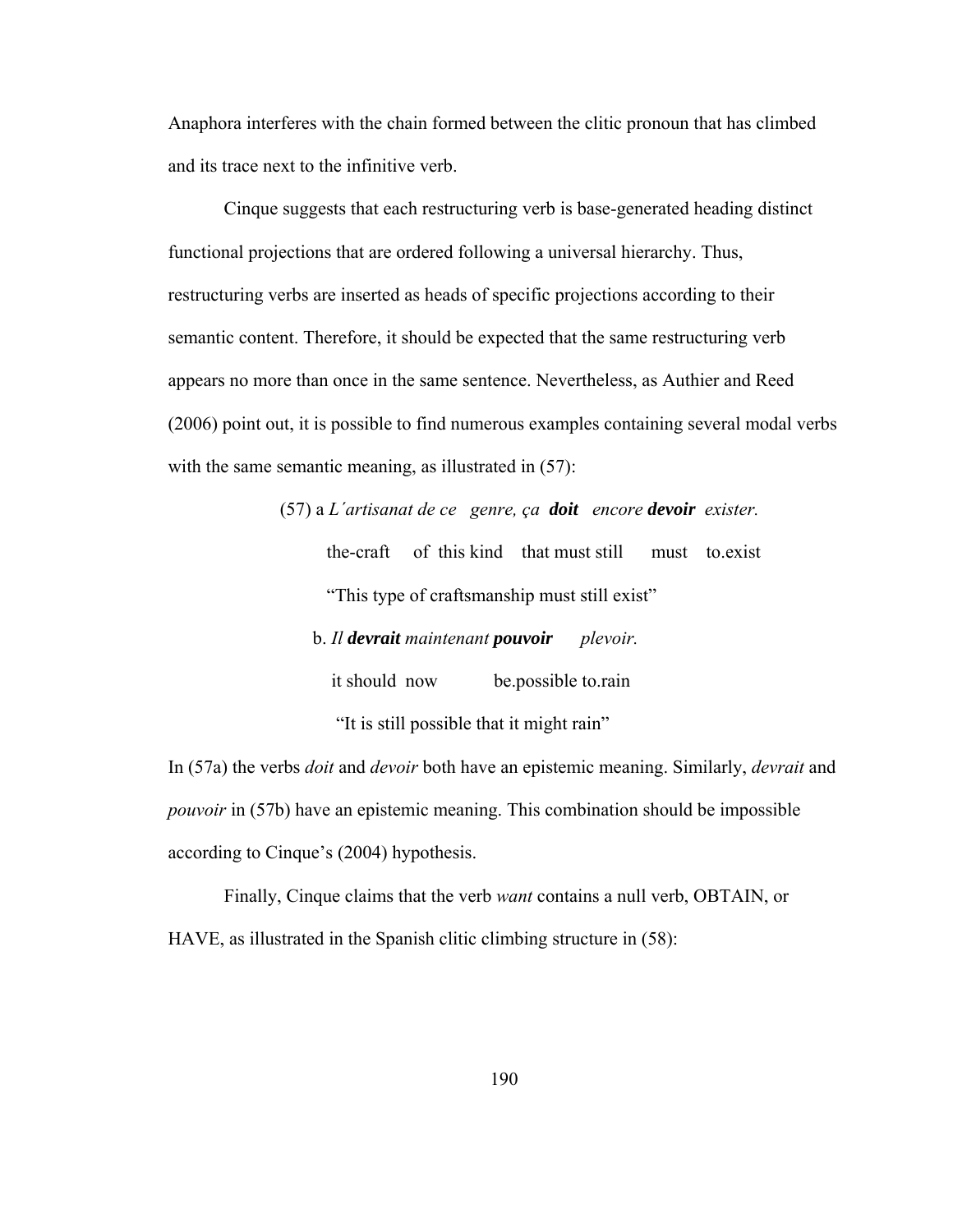(58) a. *Juan quiere* [VPHAVE [DP *un coche*]

Juan wants a car

"Juan wants a car"

b. *Juan*  $lo_i$  quiere  $[\text{v}_P HAVE \, [\text{p}_P e_i]]$ 

Juan Cl wants

"Juan wants it"

As it is well known, clitic climbing is possible in Spanish and Italian, among other

Romance languages, but not in French. Thus, Cinque's analysis cannot explain the

contrast between (59b) and (59c), from Authier and Reed:

(59) a. *Marie veut* [VPHAVE [DP *cette voiture*]]

Marie wants that car

"Marie wants that car"

b. *Marie la*<sup>*i*</sup> veut  $[\text{v}_P HAVE \, [\text{p}_P e_i]]$ 

Marie Cl wants

"Marie wants it"

c. \**Marie la<sub>i</sub> veut* [<sub>VP</sub> *acheter* [<sub>DP</sub>  $e_i$ ]]

Marie Cl wants to.buy

d. *Marie veut l´acheter.*

Marie wants Cl-to.buy

"Marie wants to buy it"

Example (59a) illustrates Cinque's proposal for *vouloir* 'want' in French. In (59b), there is a clitic pronoun instead of an object NP. However, as can be observed in (59c), the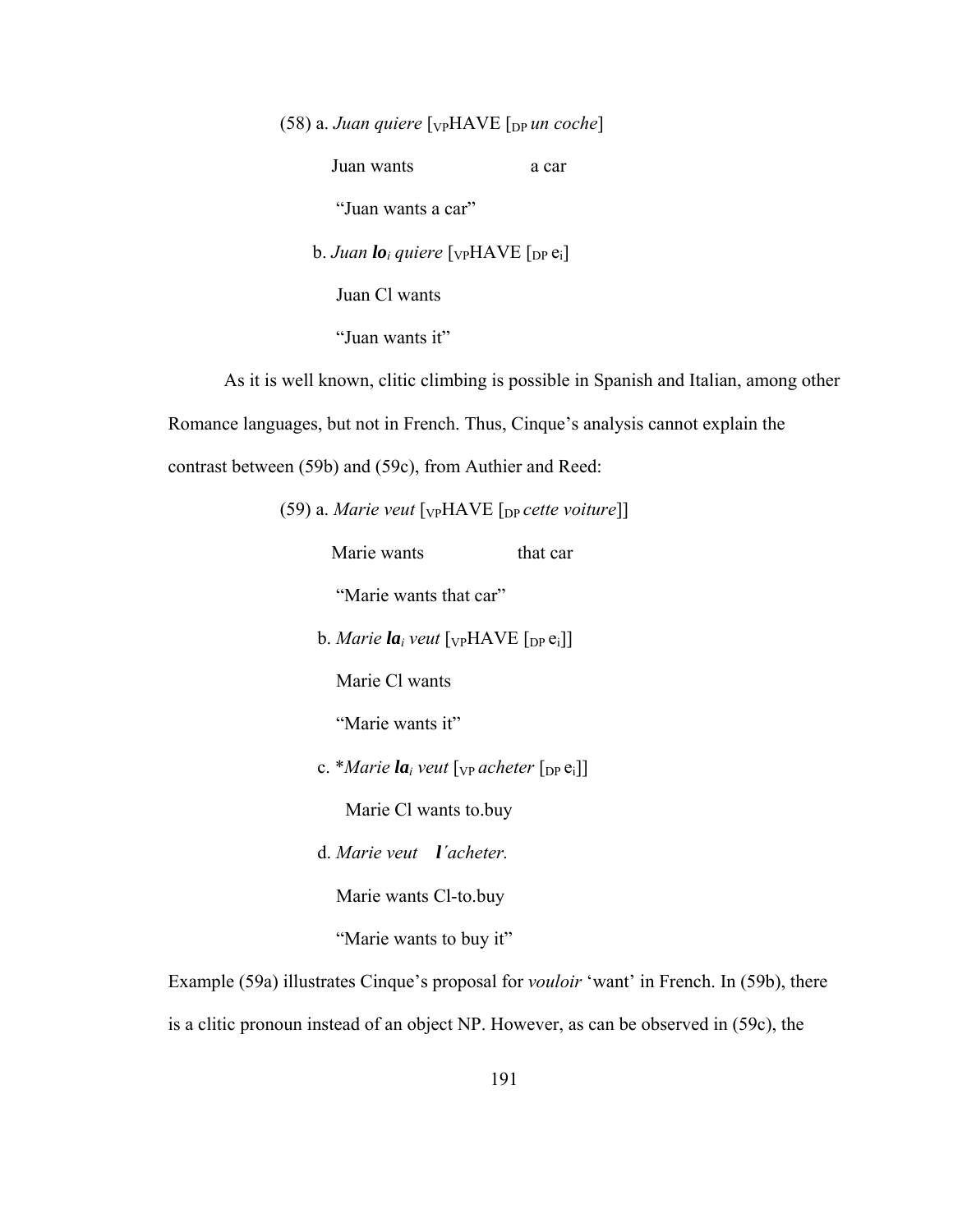exact same structure as illustrated (59b) renders an ungrammatical structure.

Unfortunately, it appears that this analysis cannot predict the ungrammaticality of clitic climbing in French.

 As pointed out earlier, restructuring approaches to clitic climbing tend to favor a mono-clausal analysis based on certain syntactic phenomena. For instance, Moore (1996) notices that both clitic climbing and embedded negation are compatible with restructuring predicates, provided that the restructuring predicate does not display signs of reduction. However, the examples that are usually provided in the literature are grammatical in Spanish, as illustrated in (60):

> (60) *Loi quiero no tener que leer* **ti** Cl want.1sg. not have to read "I want to not have to read it"

Against the Only Functional Hypothesis, Solá (2002) claims that restructuring verbs are lexical verbs with a restructuring option, much like argued in Haegeman (2006) and Wurmbrand (2002, 2004). Contra Cinque (2001, 2004), and the general tendency in restructuring analyses, Solá (2002) argues that restructuring constructions are bi-clausal. According to him, since restructuring structures are closely related to non-restructuring structures, then restructuring structures must be bi-clausal, just like non-restructuring ones. Furthermore, he claims that restructuring structures appear to alternate with nonrestructuring structures, which is another sign suggesting that restructuring structures are bi-clausal.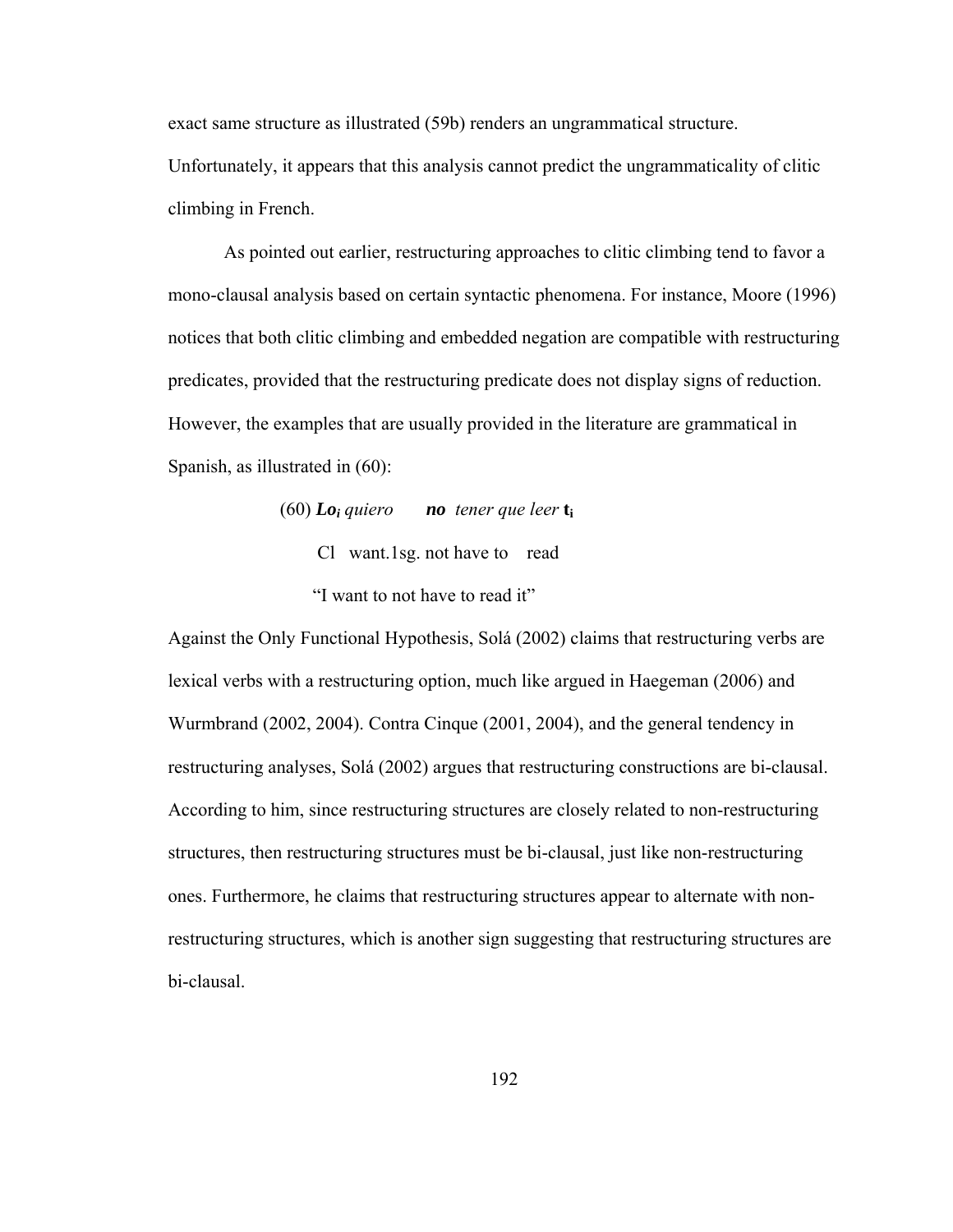A further argument in favor of the bi-clausality of restructuring constructions (Kayne 1989; Roberts 1994; Sportiche 1996) is the compatibility that can sometimes be found between wh-movement and clitic climbing, as illustrated in (61-62) from Rizzi (1982: 36), and the Spanish equivalent in (63):

> (61) a. *No consideré qué decirte.*  not considered.1sg. what to.tell.Cl "I didn't consider what to tell you" b. \* *No te consideré qué decir.*  not Cl considered.1sg what to.tell

 (62) a. *Su questo punto, non ti saprei [che dire.*  on this point not Cl would.know what to.say

"On this point, I would not know what to tell you"

 b.? *Mario, non lo saprei [a chi affidare, durante le* Mario not Cl would.know to whom entrust during the *vacanze.* 

holidays

 "Mario, I would not know to whom entrust during my holidays"

 c. ??*Un simile problema, non* **lo** *saprei [come risolvere.*  a similar problem not Cl would.know how to.resolve "Such a problem, I really it wouldn't know how to solve"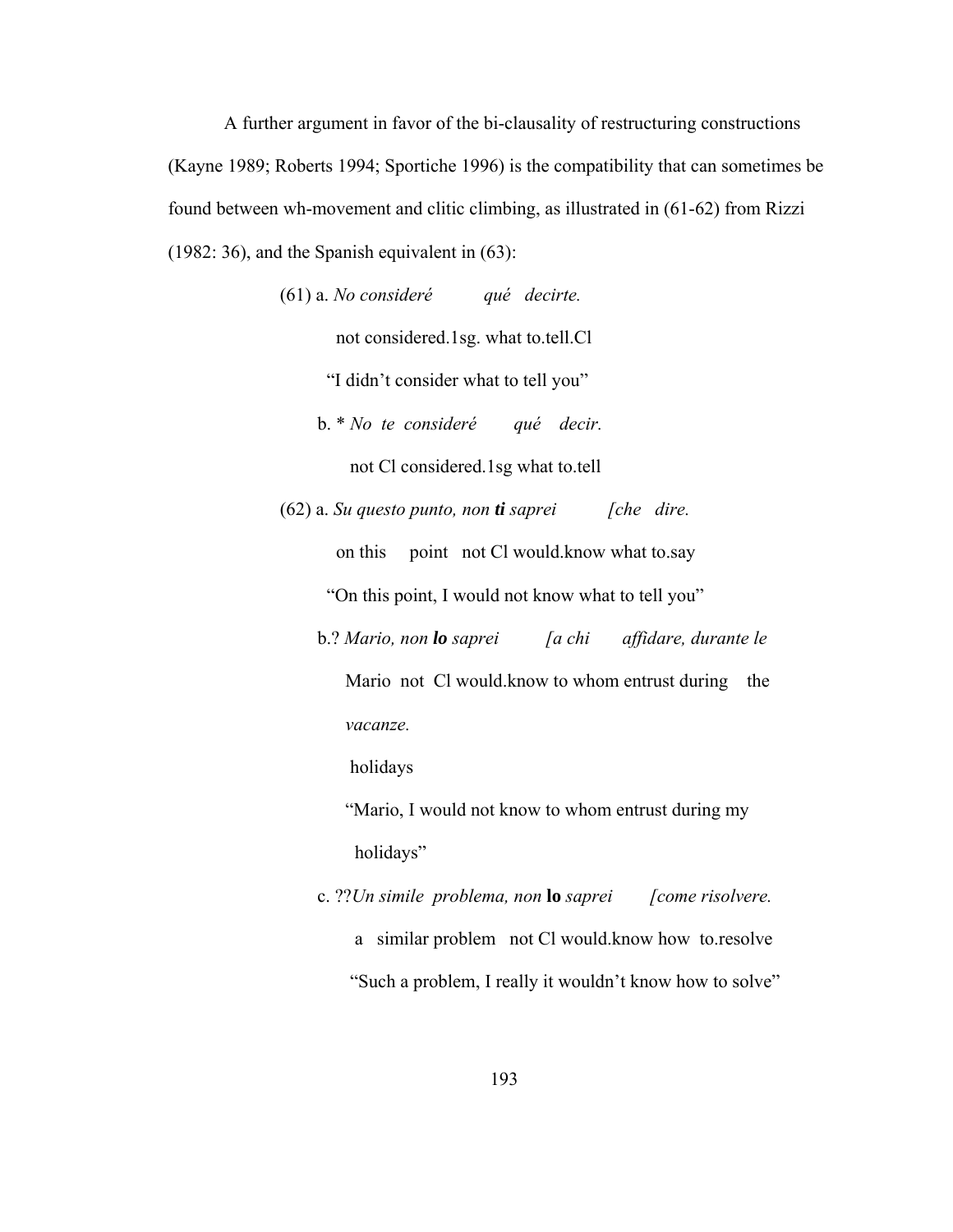- (63) a. *Sobre este tema, no* **te** *sabría [qué decir.*  about this topic not Cl would.know what to say "I would not know what to say about this topic" b. *Mario, no lo sabría [ a quién confiar durante las* 
	- Mario not Cl would.know to whom entrust during the *vacaciones.*

holidays

 "Mario, I would not know to whom entrust during the holidays"

 c.? *Un problema parecido, no* **lo** *sabría [cómo resolver.*  a problem similar not Cl would.know how to.resolve "A similar problem, I would not know how to resolve"

As can be observed in (62) and (63), climbing outside of embedded questions is grammatical in both Spanish and Italian. However, this option seems to be allowed only with the verb *saber*/*sapere* 'to know', as shown in the examples and pointed out earlier in the text. Moore (1996) argues that because wh-movement involves movement to [Spec, CP], then the ungrammaticality of clitic climbing and wh-movement in reduced structures indicates that those predicates that trigger clause reduction do not subcategorize for an embedded CP.

 As noted above, incorporation approaches cannot account for intermediate clitic climbing. Similarly, there are also restructuring approaches that cannot explain intermediate clitic climbing either. For example, Rizzi (1982), who proposes a cyclical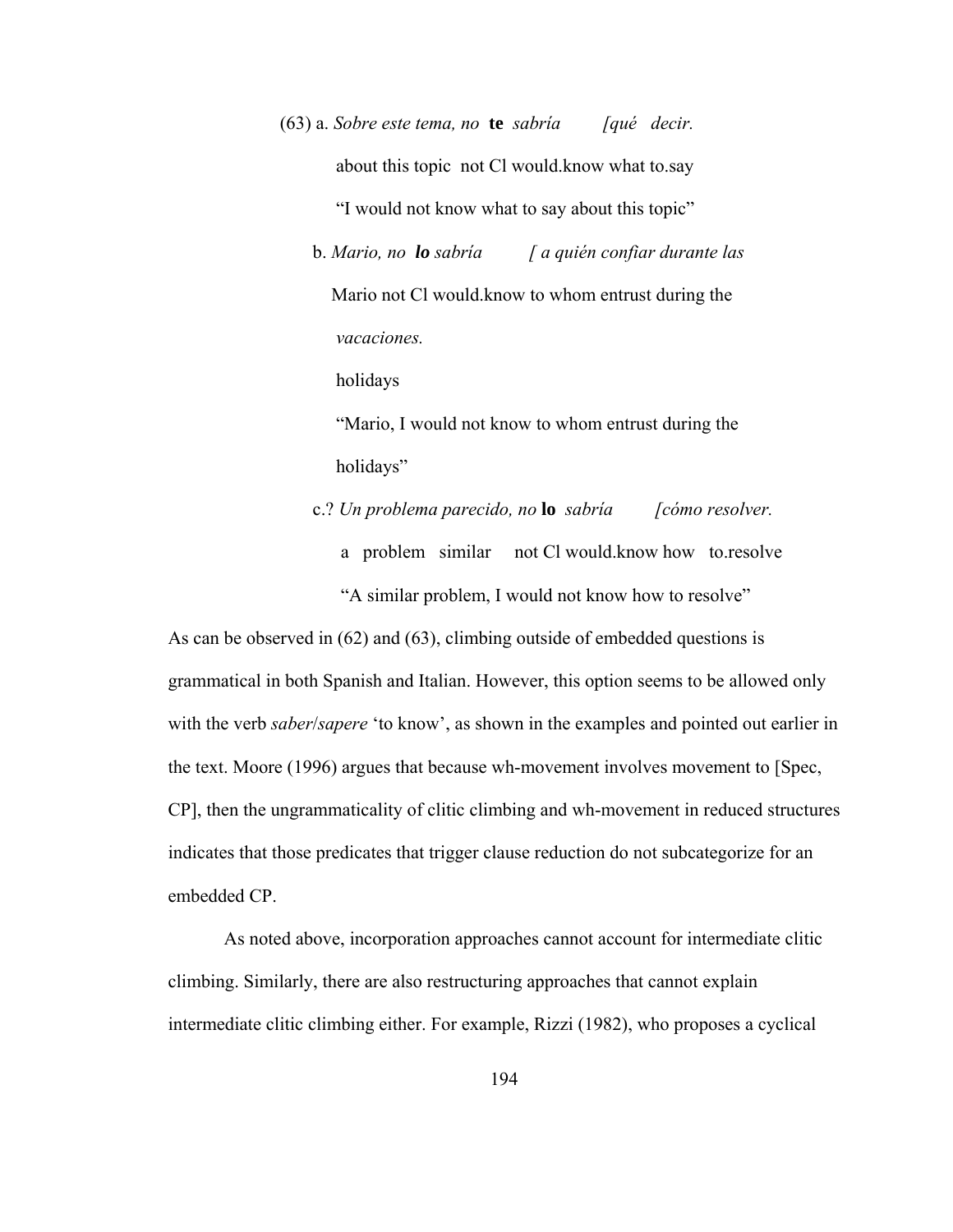approach to restructuring and clitic climbing, observes that in a structure containing more than two verbs, the clitic attaches to the intermediate predicate when restructuring takes place on the second cycle, as shown in example (64). Consequently, if restructuring takes place on the third cycle, then the clitic pronoun surfaces proclitic to the highest predicate. Since clitic climbing is considered to be a rule that applies optionally, restructuring cannot force the clitic pronoun to climb. Therefore, Rizzi cannot account for the ungrammaticality of examples like (65), in which the clitic pronoun is enclitic to the intermediate predicates *potere* and *desear* respectively. In fact, his analysis predicts that the examples like (64) and (65) are grammatical:

> (64) \**Sarei voluto poterci andare con Maria.* would.be wanted to.can.Cl to.go with Maria

"I would want to be able to go there with Maria"

(65) \**Quiero desearlo ver.* 

want.1sg to.desire.Cl to.see

"I want to desire to see it/him"

Both options would be grammatical according to not only Rizzi (1982), but also Kayne (1989a, 1991) and Roberts (1997). In all these approaches clitic climbing seems to be a derivational stage in a long-distance process.

Within the restructuring approach and contra Cinque (2001, 2002, 2003, 2004) and Zubizarreta (1985), there is doubt as to the universality of the class of restructuring verbs (Aissen and Perlmutter 1983; Moore 1996). Thus, Aissen and Perlmutter (1983) as well as Moore (1996) consider that restructuring predicates are language-specific, and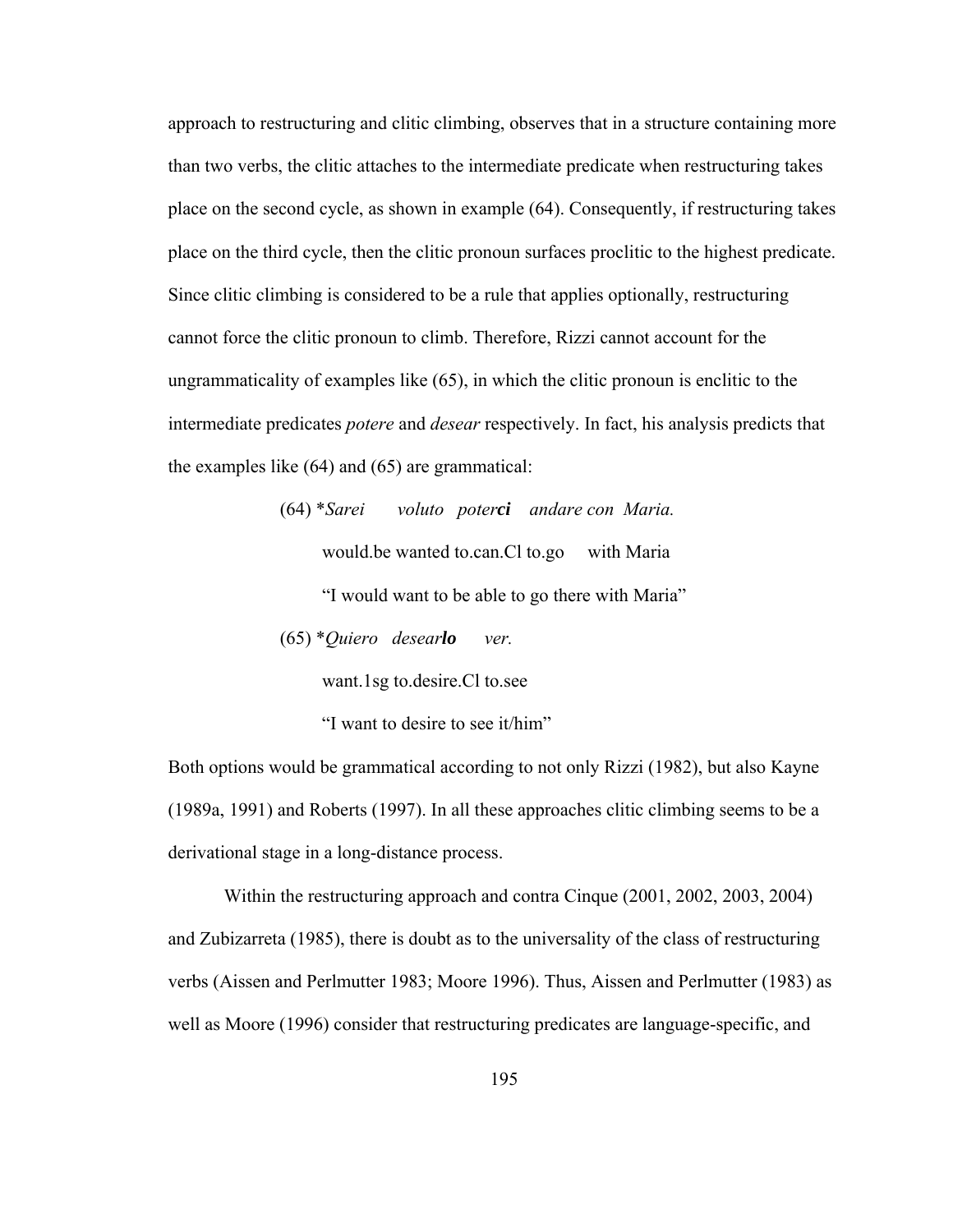that their characteristics (i.e. subcategorization frames, etc.) must be specified lexically. Furthermore, Moore argues that the class of restructuring predicates cannot be predicted solely on semantic grounds, contra Cinque (2001 and subsequent).

 Finally, none of the restructuring approaches reviewed here can straightforwardly extend to the contrast between the Spanish examples in (66), in which no restructuring context is present since none of the verbs in the structure belong to the group of restructuring predicates: <sup>94</sup>

> (66) a. *Estoy comiéndolo.* am.1sg. eating.Cl b. *Lo estoy comiendo.*  Cl am.1sg eating "I am eating it"

 $\overline{a}$ 

As can be observed in the examples, the clitic pronoun in this mono-clausal structure can surface enclitic to the gerund, as in (66a), or proclitic to the auxiliary verb, as in (66b). The proposal elaborated in the next chapter can account for cases like (66), among others, which makes it incompatible with restructuring approaches.

<sup>94</sup> According to Emonds (1999), the auxiliary verbs *haber* and *ser* undergo obligatory restructuring. He claims that, especially in the case of *haber*, obligatory restructuring can be clearly observed in the fact that the participle and its complements do no behave like a constituent, which is the reason why clitics must always attach to the auxiliary *haber.*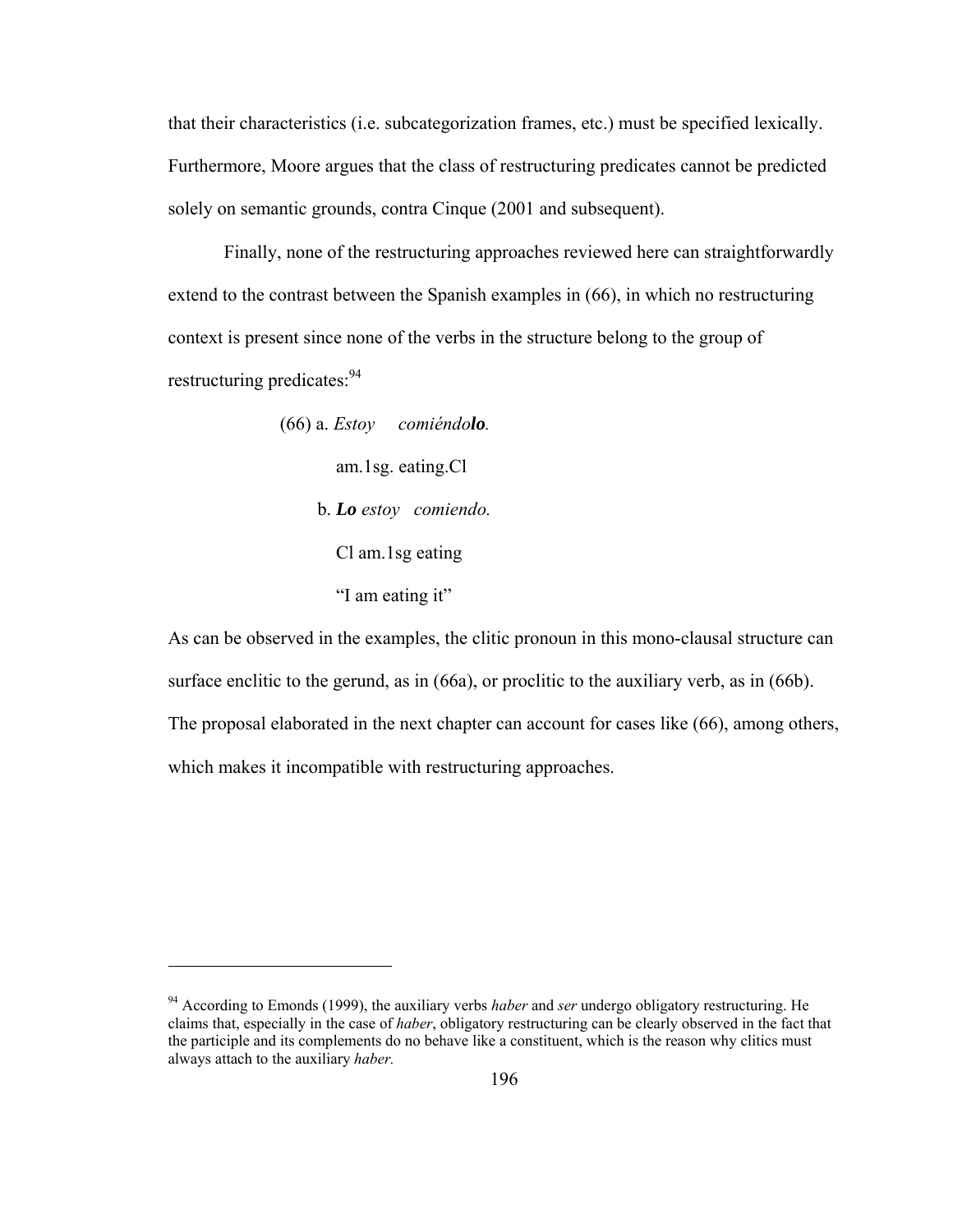#### **5.3 Summary**

 This chapter has focused on the syntactic behavior of clitic pronouns in clitic climbing structures. In §5.1 a description of clitic placement in structures with clitic climbing was provided. Clitic climbing is not allowed with any type of verb; on the contrary, only restructuring verbs—modals, periphrastic verbs, and aspectuals—allow clitic climbing. Causative and perception verbs also allow clitic pronouns to surface attached to the left of the matrix verb, or the right of the infinitive verb. Nevertheless, it has been argued that this type of cliticization, even though similar to clitic climbing, is governed by different mechanisms. Thus, some authors distinguish between 'regular clitic climbing', and 'causative clitic climbing'.

 Based on the description provided in §5.1, some of the most prevailing approaches to 'regular' clitic climbing in the generative literature are discussed in §5.2. These analyses can be grouped around two different hypotheses: on the one hand, clitic climbing has been claimed to be the result of some type of incorporation, as discussed in §5.2.1; on the other hand, clitic climbing has been argued to be one of the results caused by clause reduction or restructuring, as seen in §5.2.2. The syntactic status of reduced clauses is a topic of debate within both the restructuring approach and the incorporation approach. Thus, incorporation approaches claim that mono-clausal reduced structures are derived from bi-clausal structures. Restructuring approaches maintain that reduced structures have an underlying monoclausal structure. There are also some authors who propose a double underlying structure for reduced constructions in which both a monoclausal and a bi-clausal interpretation are present at the same time. In view of the data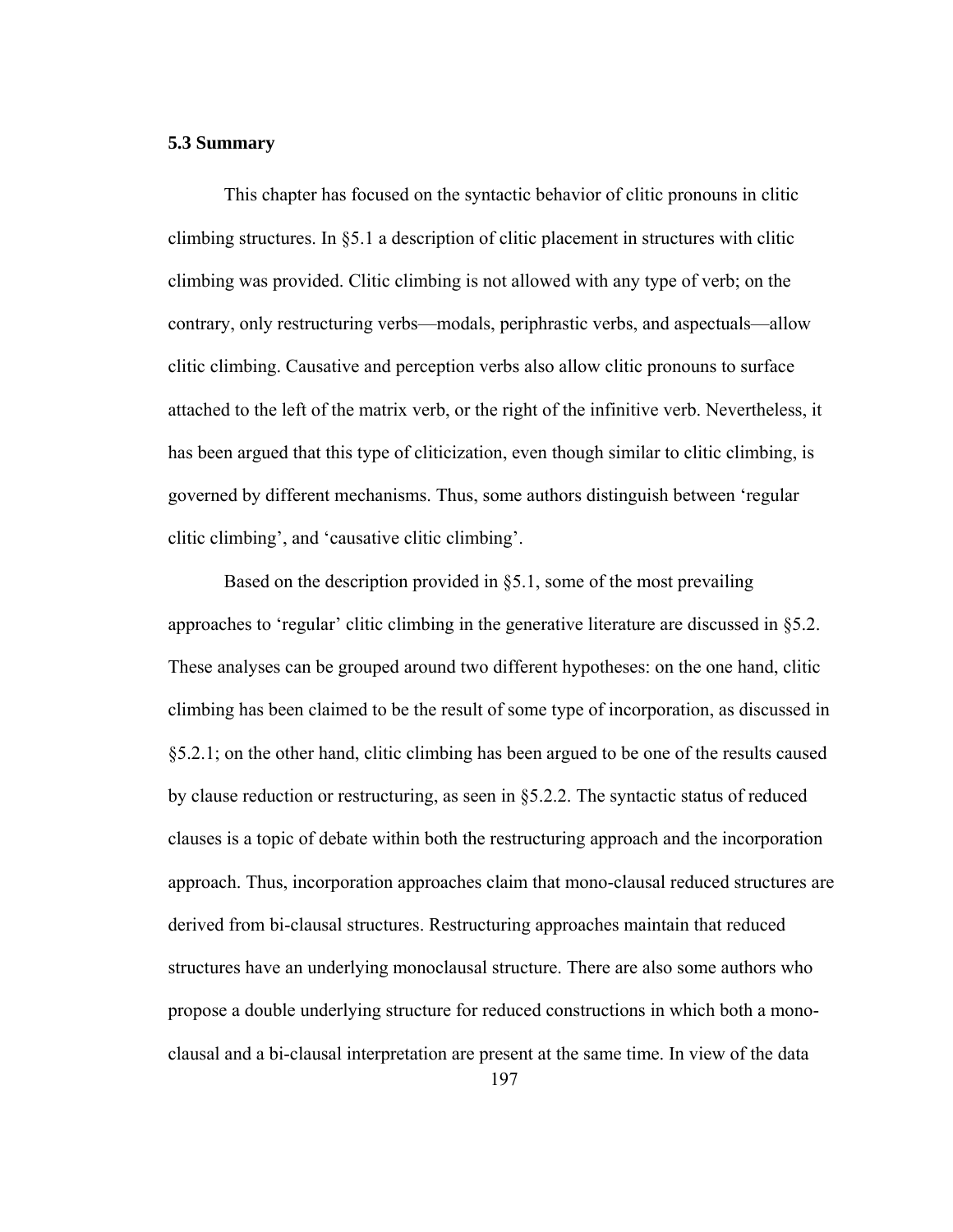presented in §5.2, I conclude that clitic climbing structures are bi-clausal. Finally, Italian auxiliary switch has been used to determine whether a structure has restructured or not, hence allowing clitic climbing. However, several examples in which auxiliary switch and clitic climbing do not interact indicate that clitic climbing is not dependent on restructuring.

 Based on the examples shown in this chapter, on the discussion involving auxiliary switch, as well as on the data provided by, among others Burzio (1986), Cardinaletti and Shlonsky (2004), Kayne (1989, 1991), and Rizzi (1982), I propose that clitic climbing coincidentally appears with some of the predicates that constitute the class of restructuring verbs, and that clitic climbing is the result of having more than one structural position in which clitic pronouns may appear in the structure, a proposal that will be developed in the next chapter.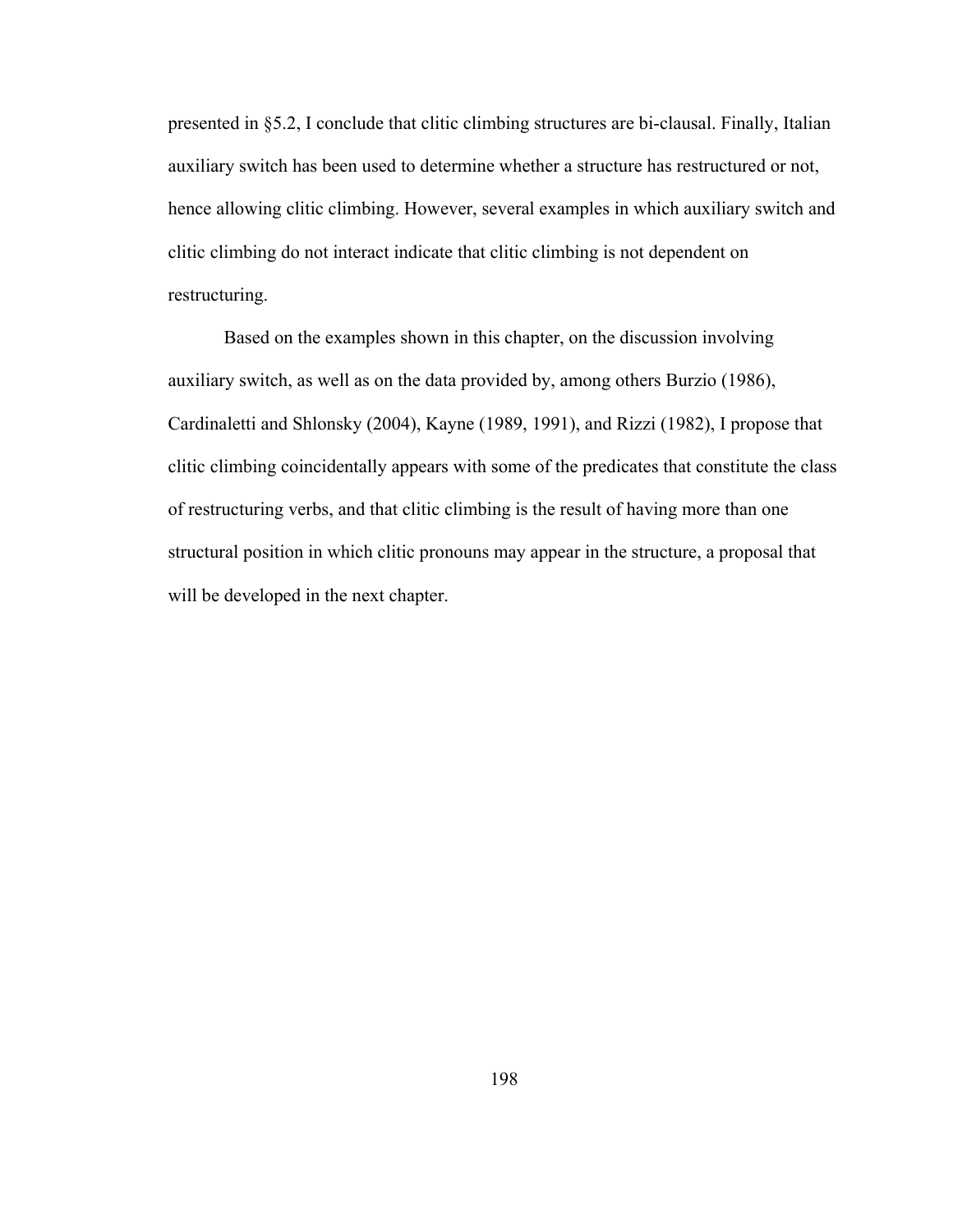#### **Chapter 6**

# **Clitic climbing: A proposal**

#### **6.0 Introduction**

 The present chapter puts forth a full account of my proposal of clitic placement. At the core of the proposal is my claim that there are at least two positions in the structure in which clitic pronouns may be generated. This aspect of the proposal is not new, and I consider other analyses that stipulate more than one clitic position in accounting for clitic climbing structures. I also reject an alternative account on which clitics are generated as heads of Agreement projections, in §6.1.1, and lend ample evidence for the projection of two clitic positions, in §6.1.2. The proposal developed relies heavily on patterns of verb and clitic movement, each discussed in §6.2. I assume that infinitival verbs raise up to  $\text{AgrS}^0/\text{T}^0$  in Spanish (and presumably other languages in which clitic climbing is grammatical); while infinitives in French may move outside of the VP, but only up to AgrO $^{0}$ . And I maintain that clitic movement is dependent on verb movement, unless the clitic moves as a Last Resort mechanism. Finally, §6.3 illustrates how the proposed analysis applies to different types of structures, including simple, mono-clausal sentences, as well as complex sentences. In that section, potentially problematic cases of clitic climbing and negation and clitic climbing with non-restructuring verbs are also addressed.

 The proposal will be supported with data from various languages (such as Northern Italian dialects, different dialects of Spanish, and data from Asturian) throughout the chapter. The attested variation lends evidence to the claim that the locus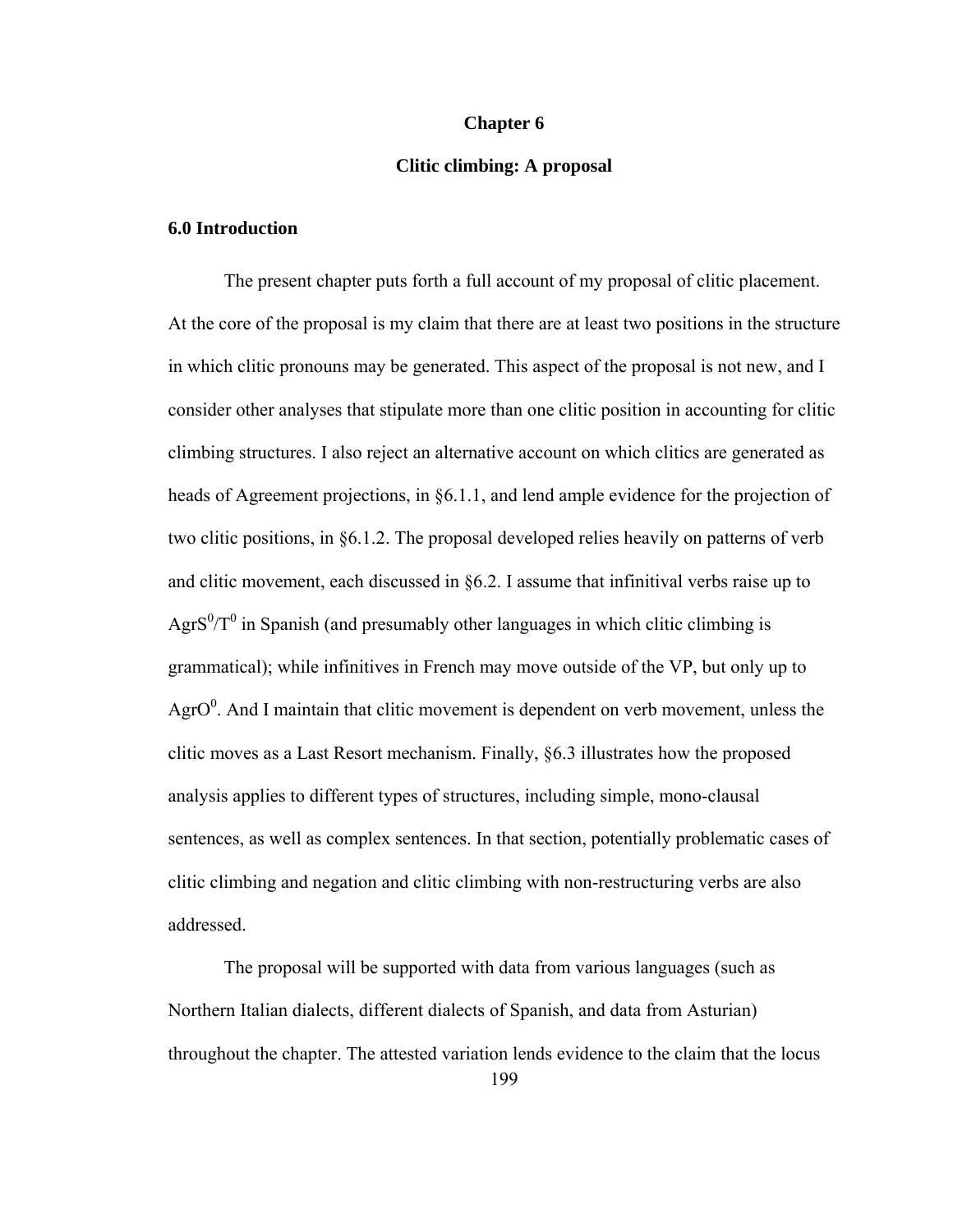of dialectal and cross-linguistic variation resides in differences in subcategorization, as established in Chomsky  $(1995)$ .<sup>95</sup> Thus, I claim that clitic climbing verbs (i.e. modals, aspectuals, and periphrastic verbs) in Spanish can select either an embedded clause headed by an infinitival TP, or a clause headed by a CliticP; the latter allows the clitic pronoun to climb outside of the clause in which it is generated as a last resort. Clitic climbing is not allowed in those languages that do not subcategorize for an embedded Clitic projection. Hence, clitic climbing is determined by the lexical and subcategorization properties of the verbs involved in the structure. Finally, I maintain that clitic climbing is a syntactic phenomenon that should be disassociated from restructuring.

# **6.1 An outline of the proposal**

 $\overline{a}$ 

 The main idea underlying my analysis is that there are at least two designated clitic positions in the functional domain of the clause. The hypothesis that clitic pronouns may appear in different structural positions is not new, however. As discussed in Chapter 5, Cardinaletti and Shlonsky (2004), for instance, already propose that clitic pronouns may be generated in two (perhaps three) positions in the structure. Nevertheless, their analysis is not fully developed and raises a number of important questions, as pointed in the discussion in §5.2. Manzini and Savoia (1999, 2002, 2004) also argue that clitic pronouns are generated in the functional domain of the clause. Based on differences observed between clitic pronouns and argument NPs in terms of coocurrence restrictions

<sup>&</sup>lt;sup>95</sup> Chomsky (1995) establishes that languages can be parametrized with respect to the particular syntactic *participation* of the functional categories that they project. The appearance or not in the structure of functional categories is ultimately responsible for dialectal and cross-linguistic differences.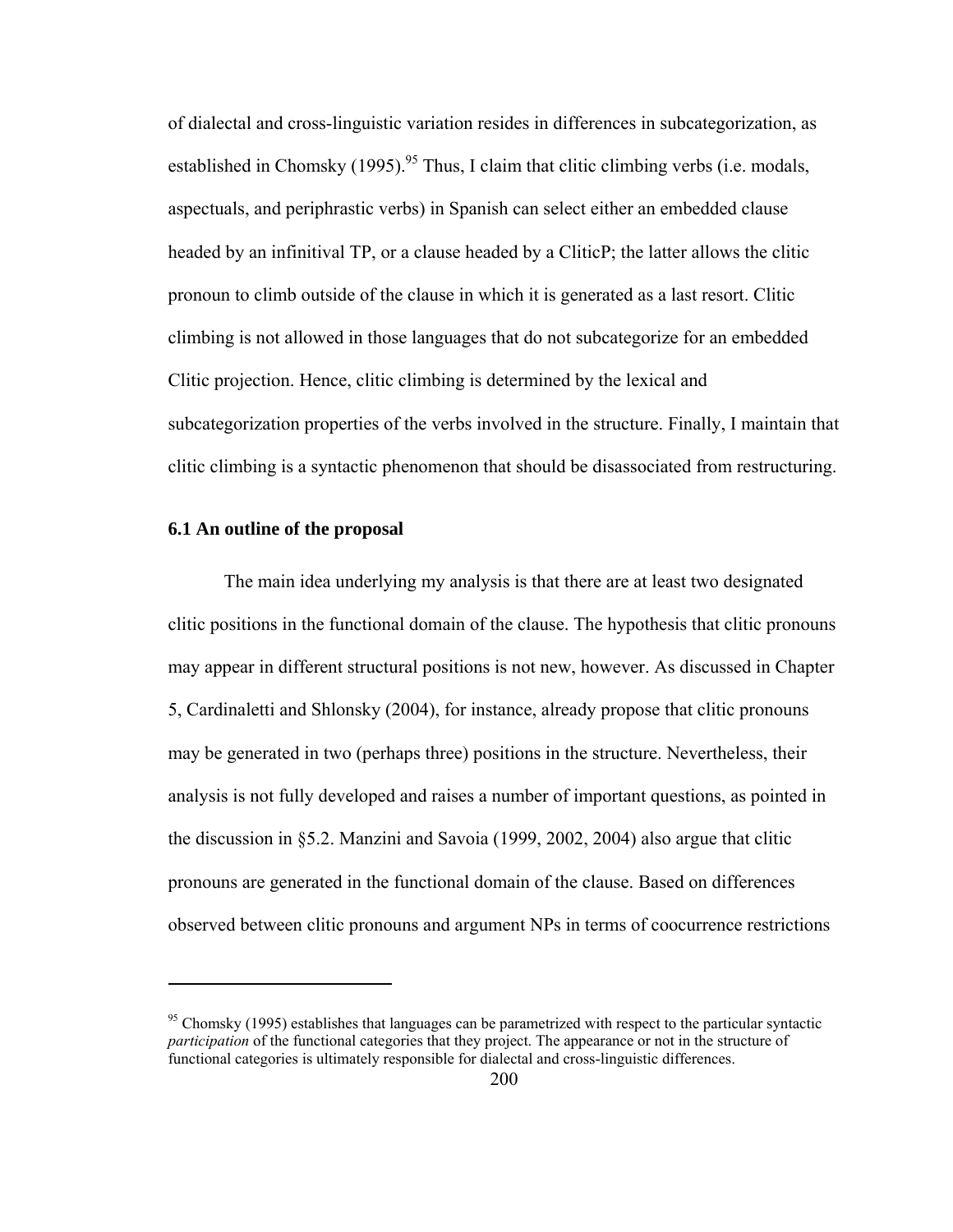and ordering in different dialects of Italian, they maintain that clitic pronouns cannot be generated as arguments of the verb. For example, they note that some Italian dialects show clitic strings on either side of the verb. Although they do not provide any examples, such evidence would strongly suggest the existence of different clitic positions above each of the three main verbal domains: above  $V^0$ , above  $I^0$  and above  $C^0$ . According to the authors, the clitic string repeats itself identically in each of these verbal domains.

 Tortora (2007) likewise claims that the clause contains three different structural positions in which clitic pronouns may be located: the V-domain, as indicated by her data from Borgomanerese<sup>96</sup> and illustrated in (1), the C-domain, as suggested also by Benincá (2006), Roberts (1994),  $97$  Rouveret (1992, 1999) and Uriagereka (1995), and illustrated in the Galician example in (2) from Uriagereka (1995), and the I-domain, as established in Kayne (1989) and illustrated in the Spanish example in (3):

(1) Borgomanerese

 *I ó diciu c la môngia-la.*  SCl have.1sg said that SCl eats-Cl "I said that she is eating it"

(2) Galician

1

 *Quero que o oiades.*  want.1sg that Cl hear.2sg

"I want you to hear it"

<sup>&</sup>lt;sup>96</sup> Tortora employs Cinque's hierarchy of adverbs in order to determine where clitic pronouns are located in Borgomanerese.

 $^{97}$  Roberts (1994: 216) claims that clitic pronouns occupy a functional head position immediately below  $C^0$ .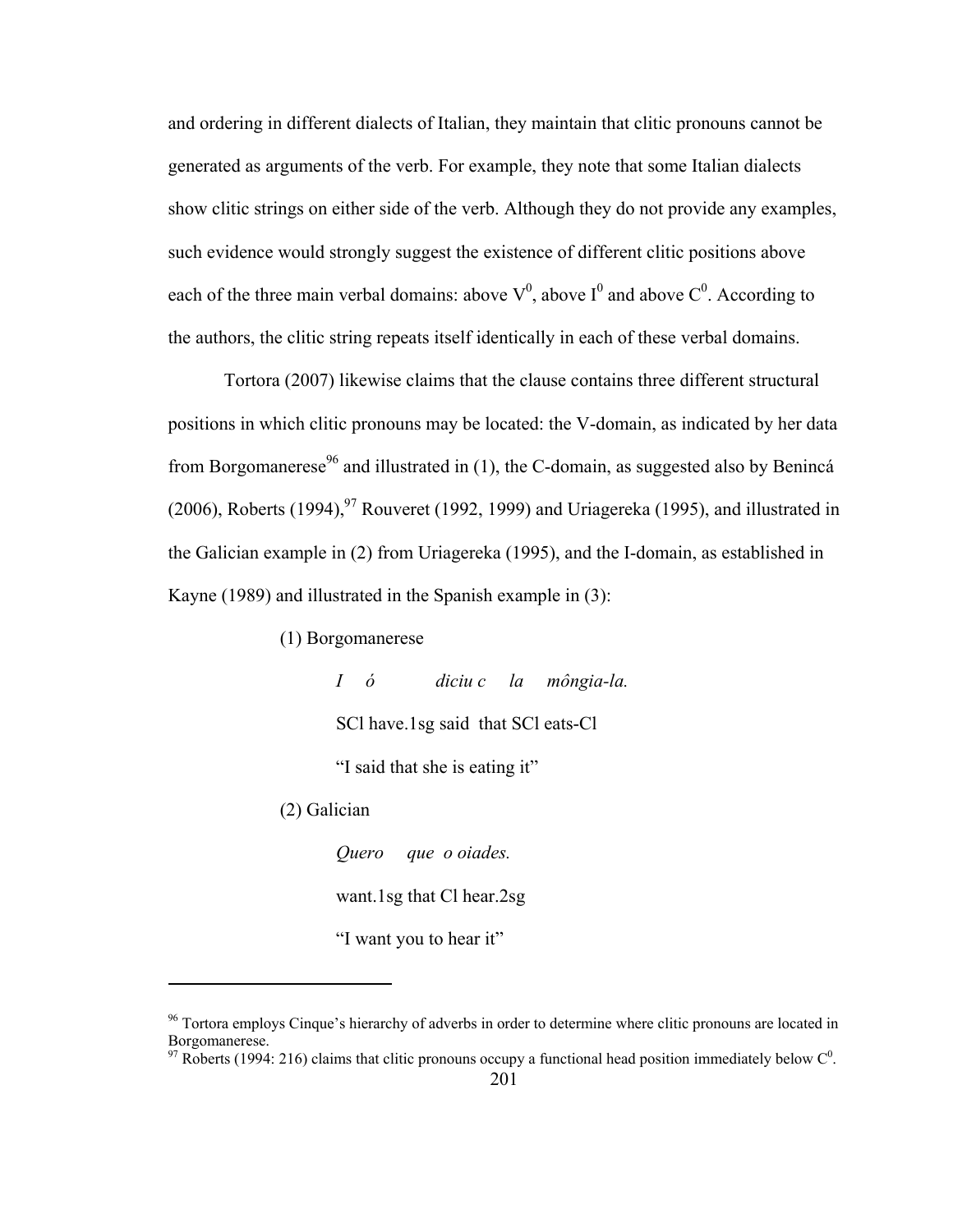(3) Spanish *Lo veo* Cl see.1sg

"I see him/it"

Based on examples like (1), Tortora argues that in some Romance languages, such as Borgomanerese, enclisis results from clitic pronouns being generated in a projection inside the VP. The proclisis observed in structures like (2) is partly caused by the generation of the clitic pronoun in a projection above AgrS. Finally, the clitic pronoun in structures like (3) attach to the functional head  $I^0$ .

 Tortora claims that clitic pronouns may access any of the three domains within a single language, depending on the type of structure. Italian, for example, uses the Vdomain in non-finite clauses for enclisis. Thus, enclisis obtains when the verb moves to a position higher than the V-domain clitic position, as illustrated in the structure in (4):

(4)  $[VP \dots [AgrSP[AgrS \text{ mangi}ark \text{ } loj[TP[T t_k t_i \dots [VP[v t_k t_j]]]]]]]$ 

While Tortora's analysis goes a long way towards explaining cross-linguistic facts of clitic climbing, it is unclear how it can account for some of the enclisis and proclisis patterns presented in Asturian and illustrated here in (5):

> (5) a. *Mañana tráenles.* tomorrow bring.3pl.Cl b. *Mañana les traen.*  tomorrow Cl bring.3pl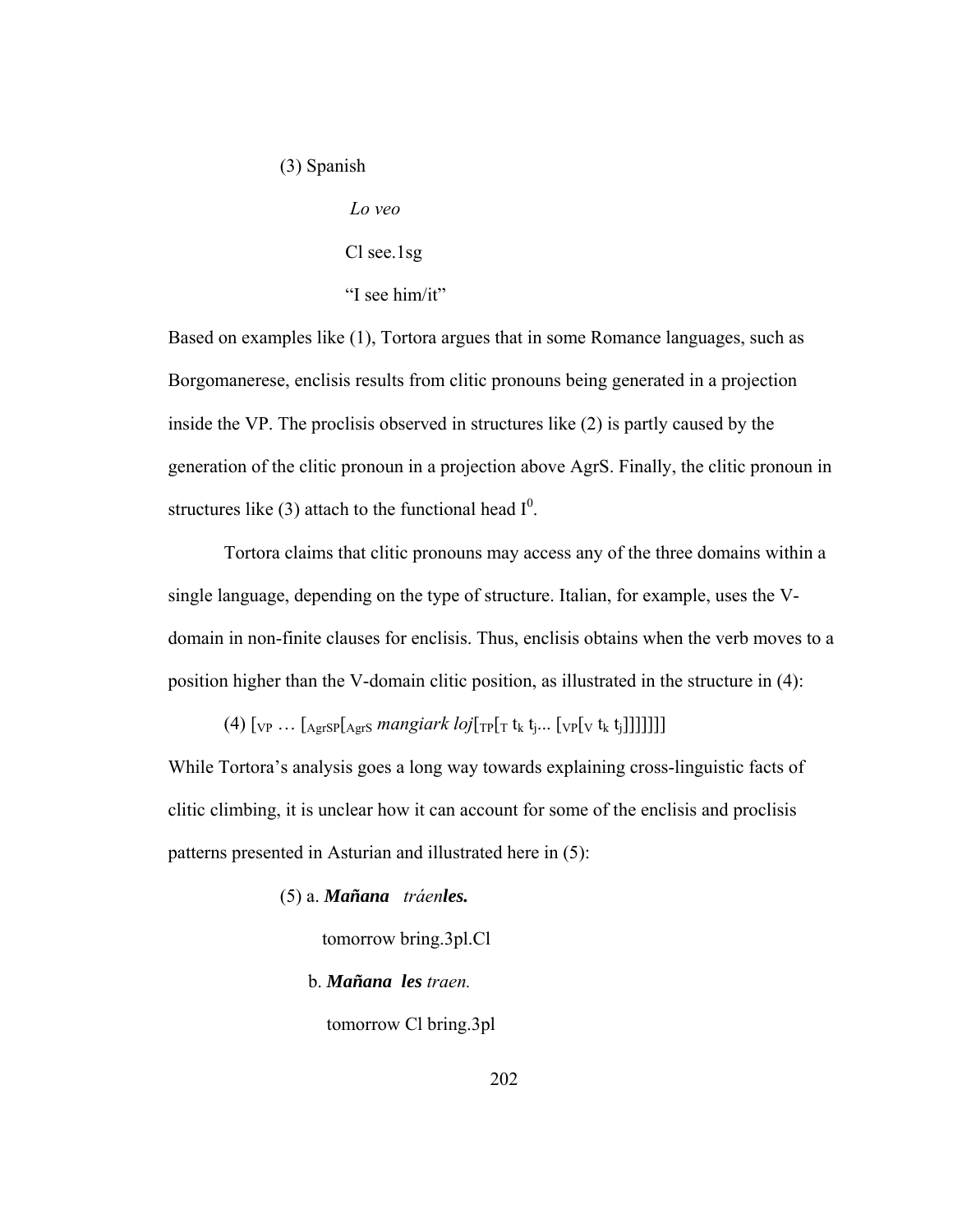# "They bring them tomorrow."

As can be seen in the example, both enclisis and proclisis are allowed in the structure. According to Tortora's hypothesis, the clitic pronoun in (5a) is generated in the Vdomain, and enclisis obtains when the verb moves to a position higher than the Vdomain. Consequently, the clitic pronoun in example (5b) must be located either in Infl or in  $C<sup>0</sup>$ . Nevertheless, it is unclear how and why the clitic pronoun moves in cases of proclisis in this analysis. The proposal developed here takes account of such data.

# **6.1.1 Location of clitics**

 I assume that two phrases that display different word orders must also have different hierarchical structures. Hence, clitic climbing structures like the one illustrated in (6a) must display a different derivation from those structures in which the clitic pronoun is attached to the embedded infinitive verb, as in (6b):

> (6) a. *Las puedo leer esta noche.*  Cl can.1sg to.read this night "I can read them tonight" b. *Puedo leerlas esta noche.*  can.1sg to.read.Cl this night.

> > "I can read them tonight"

However, contra Kayne (1994), who claims that the variation in word order reflects different combinations of movements, I propose that clitic climbing structures are not derived from their non clitic climbing counterparts. On the contrary, the underlying structure in clitic climbing constructions is different from the underlying structure in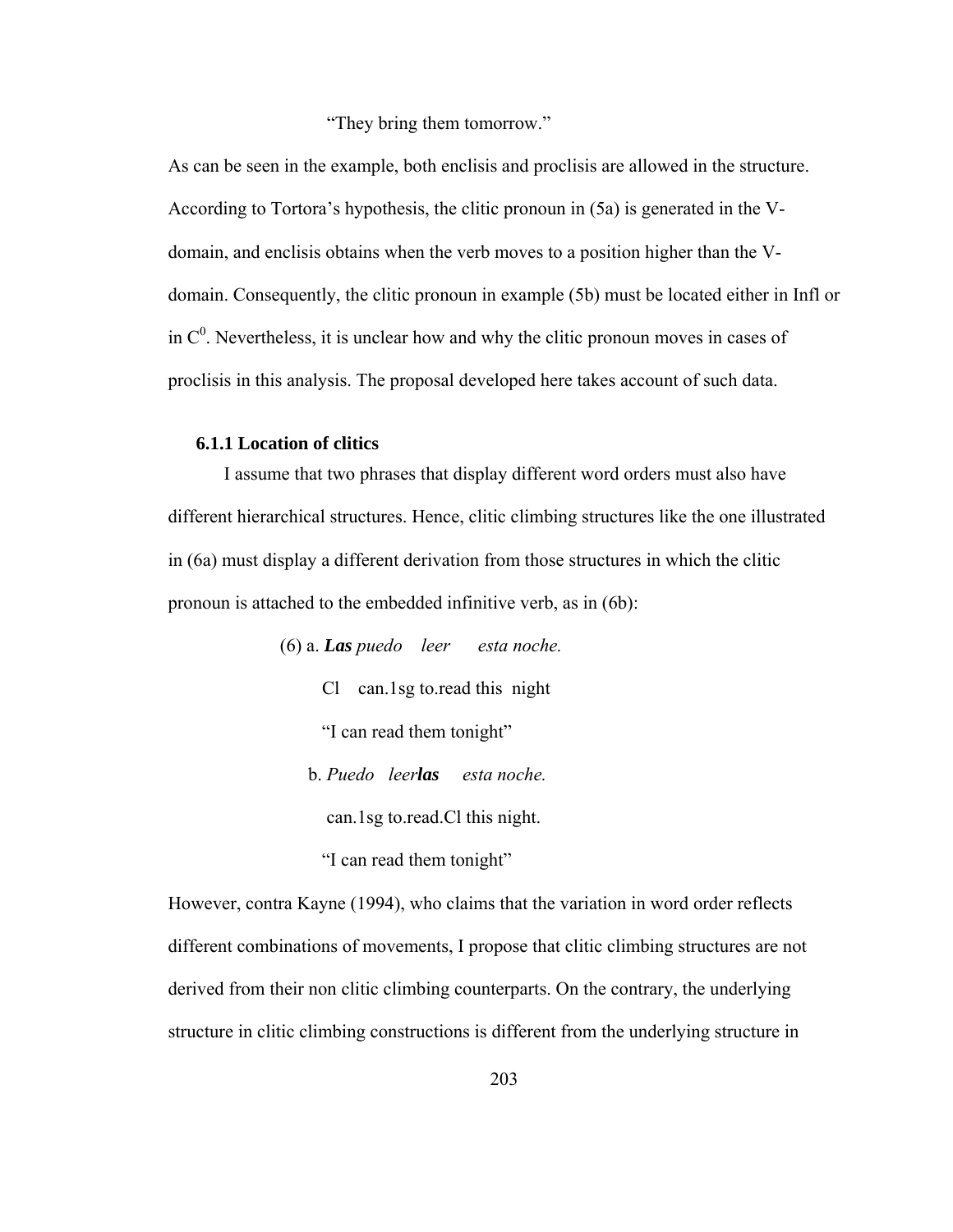constructions with no clitic climbing (a similar idea can be found in Emonds 1985). More specifically, I propose that there are two functional projections (which, inspired by Rivas 1977, Sportiche 1996, and Strozer 1976, I will call CliticP)<sup>98</sup> in which the clitic pronoun can be base-generated: one higher up in the structure, between Subject Agreement and Tense (henceforth AgrSP and TP respectively), and a lower one located in the periphery of the lexical domain, between Object Agreement and the verb (henceforth AgrOP and  $vP$  respectively).<sup>99</sup> The proposed structure is illustrated in (7):

 $\overline{a}$ 

 $(i) S$  *'a-lo fat che?*  what has-he done what "What has he done?"

 (ii) *Ndo e-lo ndat endoe?* where is-he gone where "Where is he gone?"

<sup>&</sup>lt;sup>98</sup> For a similar idea, see Bleam (2000).

<sup>&</sup>lt;sup>99</sup> The appearance in the structure of the same element more than once is not exclusive to clitic pronouns. Besides resumptive pronouns, there are other elements that may be present in the same structure multiple times. Thus, Polletto and Pollock (2004), for example, show examples from Italian dialects in which the same wh-element may appear more than once in the structure, as illustrated in the wh-doubling structures in  $(i)$  and  $(ii)$ :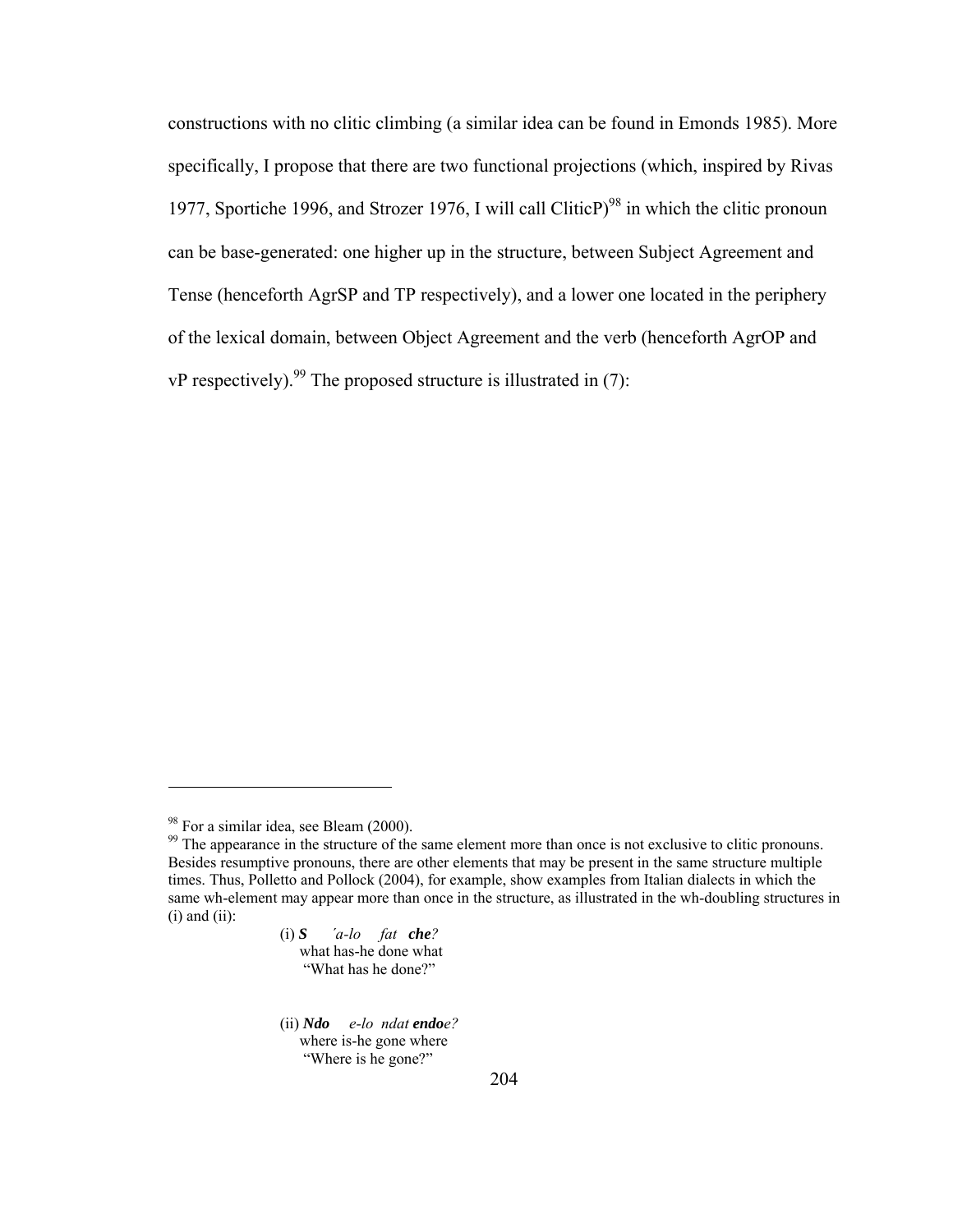

# **6.1.1.1 Against base-generation of clitics in agreement projections**

 There are a number of influential proposals claiming that clitic pronouns are generated as heads of Agreement projections. Cardinaletti and Roberts (to appear), for instance, argue in favor of two projections: Agr1, which hosts clitic pronouns as well as inflected verbs, and Agr2, which checks the verbal agreement morphology with the subject. Similarly, in his base-generation approach, Franco (1993) claims that clitic pronouns are object agreement affixes that are located as heads of different agreement projections. These AgrPs dominate the VP and allow for an agreement relation between clitic pronouns and the internal argument (whether an overt NP/DP or an empty category *pro*).

 Belletti (2001) offers an account that resembles that of Franco (1993) in several aspects, most notably in the claim that an Agr head/projection constitutes the designated

(7)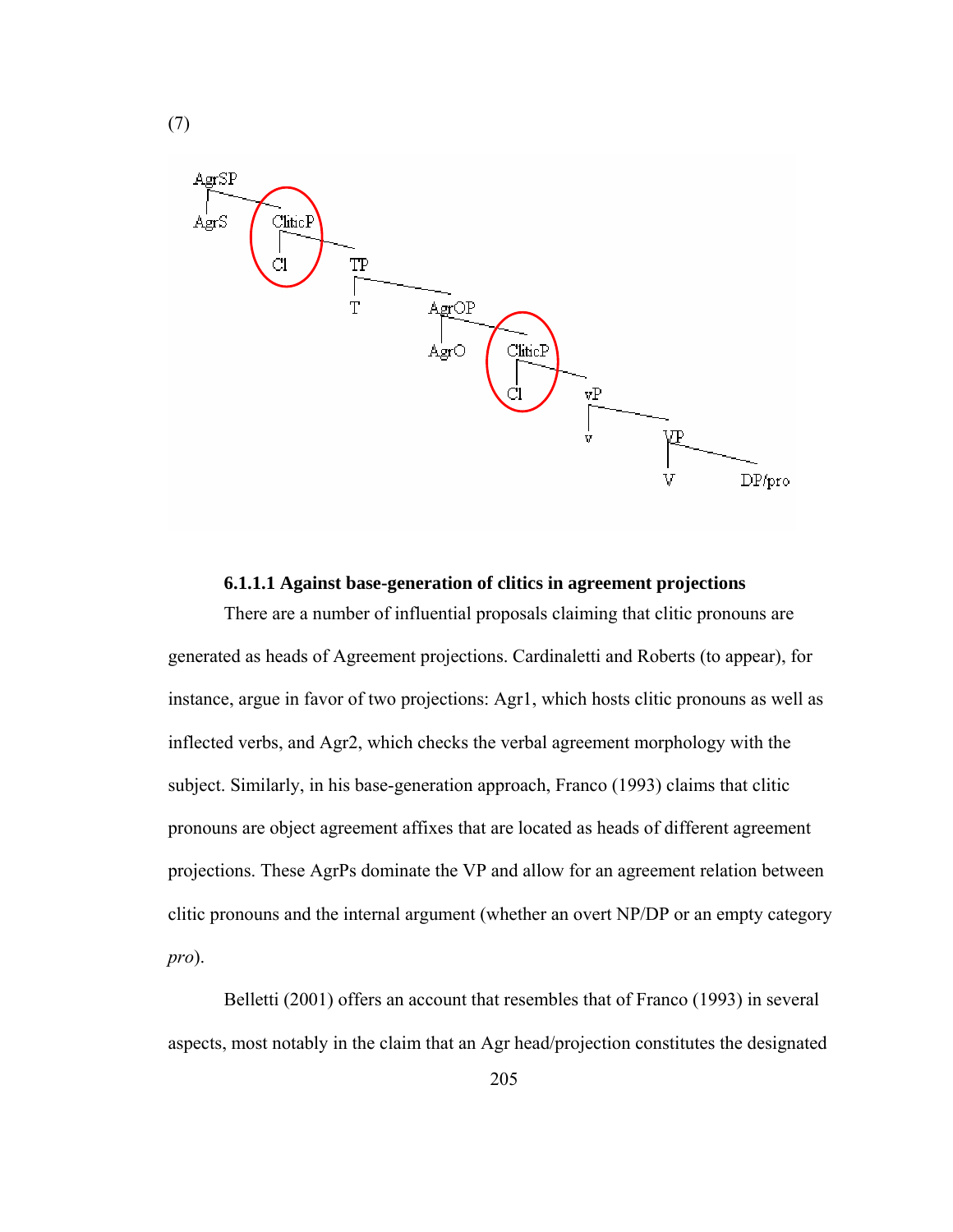landing site for clitic pronouns. Furthermore, Agreement projections play a central role in the structure of the clause because they are the reflection of nominal features in the verbal morphology. Agreement is conceived as bundles of features contained on the verb that enters the subject-verb agreement relation manifested on finite clauses. Consequently, AgrOP is the Agr head that mediates Case checking for objects (Accusative Case). This results in, among other things, transitive verbs moving to  $AgrO<sup>0</sup>$  in order to check Case features, and in object movement to [Spec, AgrO] in those languages showing overt past participle agreement.<sup>100</sup> Crucially, Belletti (2001) argues that agreement projections are a necessary part of the clause (contra Chomsky 1995 and subsequent) because they account for the morphosyntactic interaction observed in different processes involving agreement (see also Kayne 1989). Agreement then surfaces as different syntactic positions in which agreement relations are established.

 The above hypotheses, however, present several problems. On the one hand, Cardinaletti and Roberts (to appear) provide no evidence or motivation for the existence—or location in the structure—of the Agreement projections in which clitic pronouns are generated. Moreover, it is not specified whether Agr1 is reserved for subject clitics, object clitics, or both. Additional problems plague the proposals of Franco (1993) and Belletti (2001). As established in Chomsky (1995), Agreement projections (AgrSP, AgrOP) are collections of phi-features (i.e. gender, number, person) that characterize subject and object agreement systems. Clitic pronouns should not be generated as heads of Agreement projections—in Agr $S^0$  or Agr $O^0$ —because, as established in Chapter 2,

 $\overline{a}$ 

<sup>100</sup> See Belletti (2001) and Kayne (1989) for examples.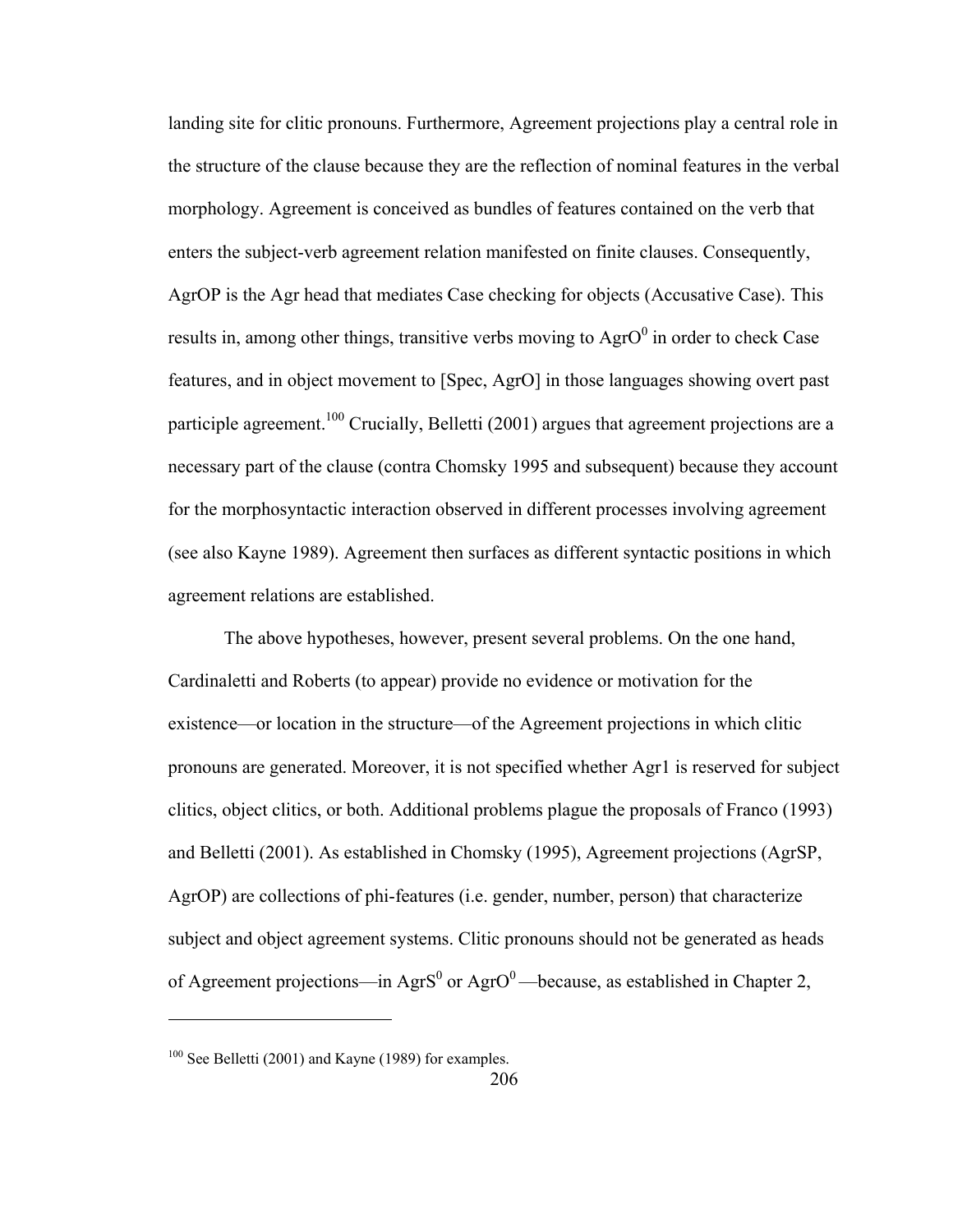clitic pronouns are not agreement markers. Finally, Ordóñez (2002) shows that the location of agreement projections (AgrSP and AgrOP) differs in colloquial French and Occitan; this implies that, as discussed in Chapter 4, the order of the different functional projections is not universal but language-specific, which has important repercussions when extending the above analyses to other Romance languages. The author also argues that clitic pronouns in colloquial French and Occitan are heads located above AgrP. A proposal along these lines is outlined in the next section.

 In sum, it seems that generating clitic pronouns as heads of Agreement projections poses several empirical problems that do not arise if clitic pronouns are generated heading a functional projection exclusive to them. Crucially, the two structural positions proposed here are always present in the structure of those languages in which clitic climbing is grammatical. When the clitic pronoun is base-generated in the high CliticP, clitic climbing obtains as a last resort mechanism. Conversely, when the clitic pronoun is base-generated in the low CliticP clitic climbing does not obtain. Those languages that do not allow clitic climbing only have one CliticP, namely, the low CliticP located between AgrOP and *v*P.

# **6.1.2 Two clitic projections: evidence**

 There is ample evidence suggesting that clitic pronouns might appear in different locations in the structure. Some such evidence can be found in the different Romance languages and dialects. For example, there are dialects of French (Bec 1986: 234-235; Camproux 1958: 489; and Rohlfs 1975: 185) and Italian (Benincá 1986: 474) that show the same clitic pronoun in both the matrix clause and the embedded clause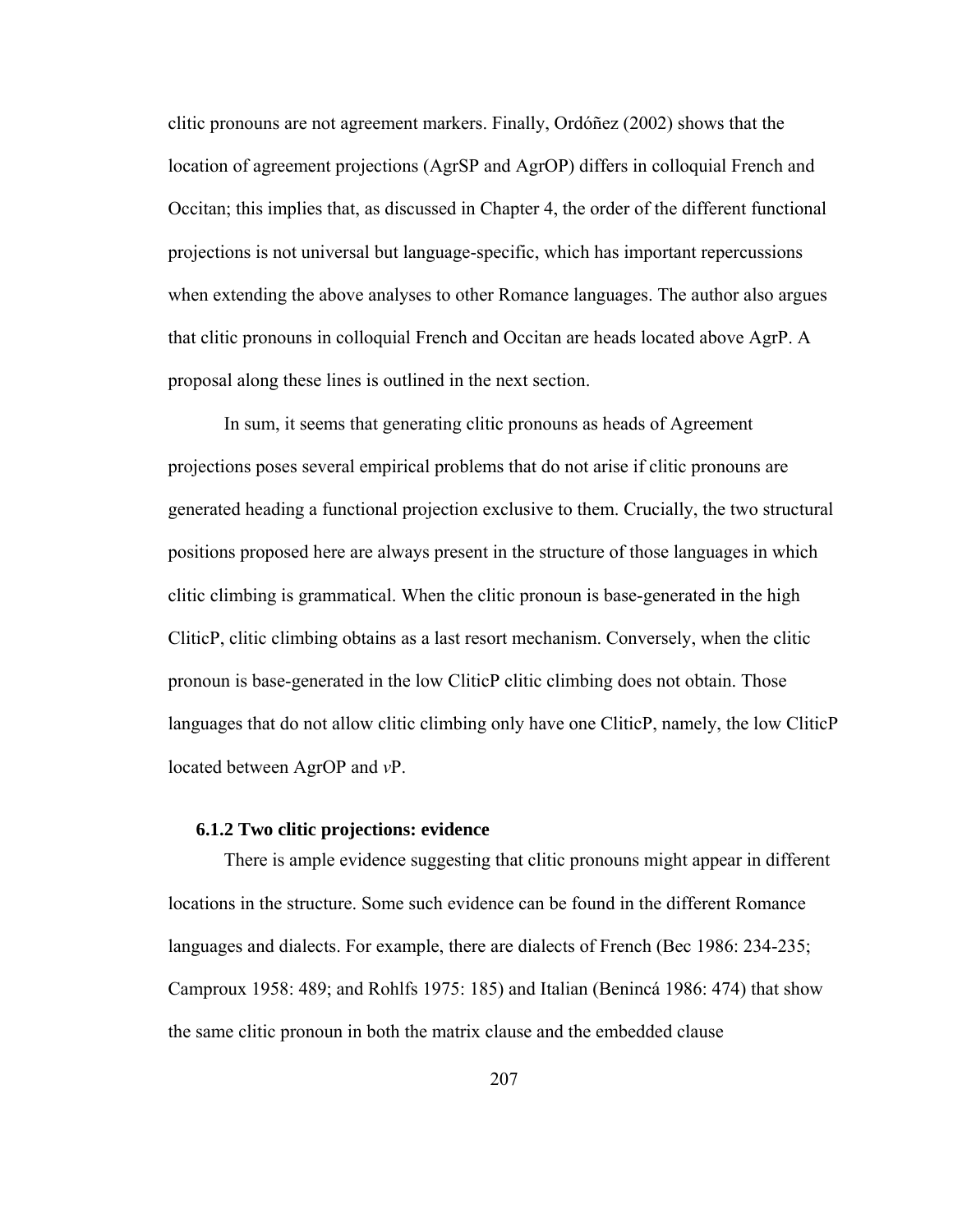simultaneously, as illustrated in (8) for French (examples from Bec 1986) and (9) for Italian (examples from Benincá 1986):

| $(8)$ a. que les buoy abé-les.           |
|------------------------------------------|
| that Cl want. 1sg to. have. Cl           |
| "I want to have them"                    |
| b. que la buoy abé-la.                   |
| that Cl want. 1sg to have Cl             |
| "I want to have it/her"                  |
| $(9)$ a. La voglio attaccarla.           |
| Cl want. 1sg to. attack. Cl              |
| "I want to attack her"                   |
| $b. L'$ <i>ho</i><br><i>attaccatala.</i> |
| Cl-have.1sg attacked.Cl                  |
| "I have attacked her"                    |

 In addition, Italian dialects show the same clitic pronoun/cluster in at least two different positions in the structure. Piedmontese, for example, displays cases of clitic reduplication, as illustrated in example (10) from Parry (1995), and (11) from Cardinaletti and Shlonsky (2004: 525):<sup>101</sup>

 $\overline{a}$ 

<sup>&</sup>lt;sup>101</sup> Cardinaletti and Shlonsky (2004) point out that their analysis cannot account for cases of clitic reduplication like the ones presented here in (8-10).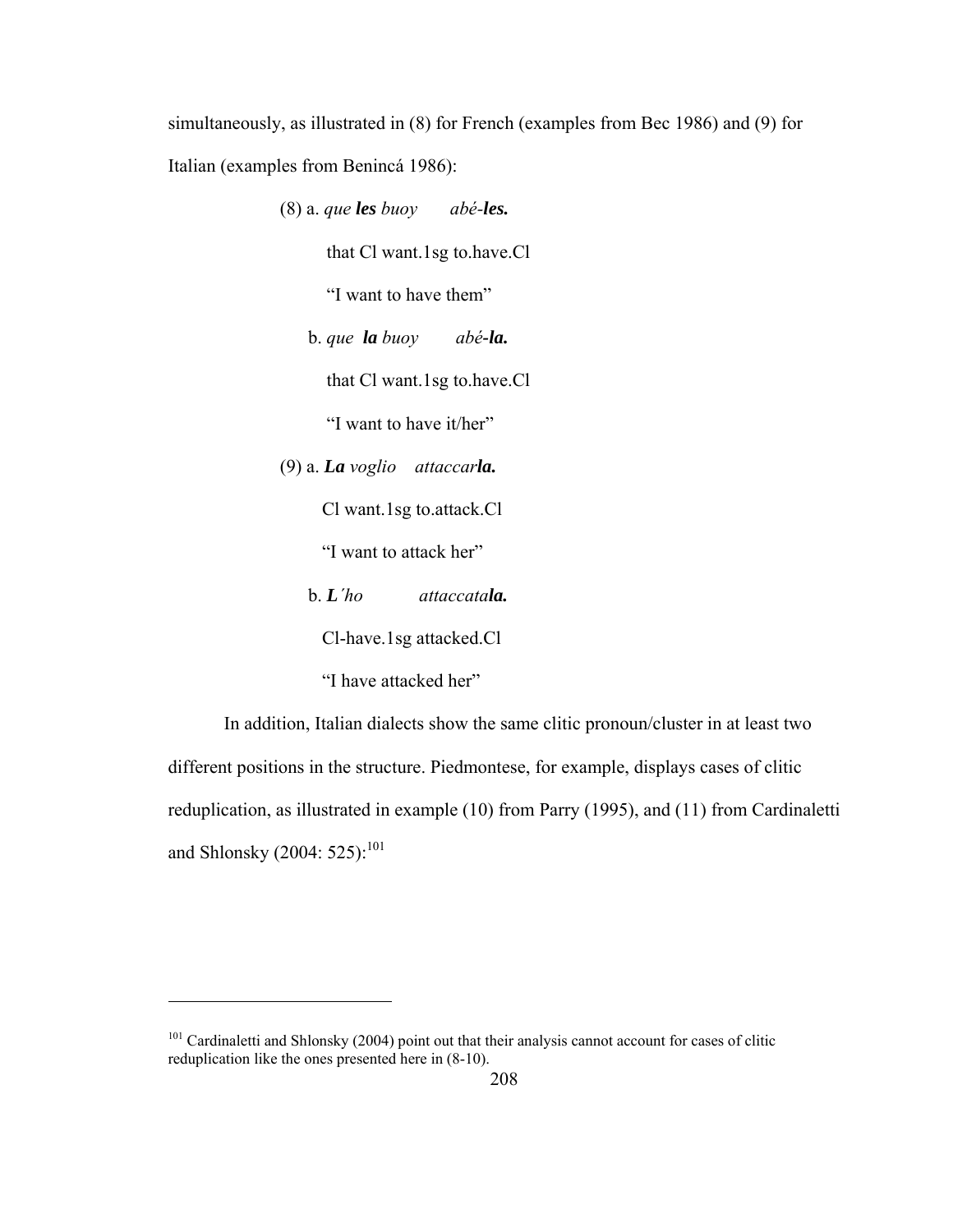$(10)$  [a *tlø*<sup>*'*</sup> ditle]  $\text{SCI}^{102}$  to-you-it have-said.1sg.to-you-it "I have said it to you"  $(11)$  *A* '*m la dev levem la*. I Cl Cl must take-away.Cl.Cl

"I have to take it away"

Parry suggests that clitic pronouns are generated in some position to the right of the verb, from where they move and leave a visible copy in the original position, much like a resumptive pronoun.<sup>103</sup> In fact, this mechanism appears to be very common in Piedmontese, according to the author.

 Examples such as the ones from Piedmontese can also be found in certain varieties of American Spanish. Chilean Spanish, in particular, offers a wide variety of examples illustrating clitic reduplication, as exemplified in (12) and (13) from Kany (1945), (14) from Lipski (1990), and (15) from Luján (1987):<sup>104</sup>

(12) *¿Pa qué te voy a mentite?* 

for what Cl go.1sg to lie.Cl

"Why would I lie to you?"

 $\overline{a}$ 

(i)  $I$  *m* aveisi pusciume giteme. you Cl-had could.Cl help.me.Cl "You could have helped me"

<sup>&</sup>lt;sup>102</sup> SCL stands for 'subject clitic'.<br><sup>103</sup> The Piedmontese example that follows, from Cardinaletti and Shlonsky (2004: 525), illustrates the same clitic pronoun up to three times in the structure: preceding the finite auxiliary verb; following the participle, and finally, following the infinitive:

<sup>&</sup>lt;sup>104</sup> Those dialects of Spanish that do not allow clitic reduplication only have one clitic pronoun in their numeration. This prevents the generation of structures like *lo quiero verlo*.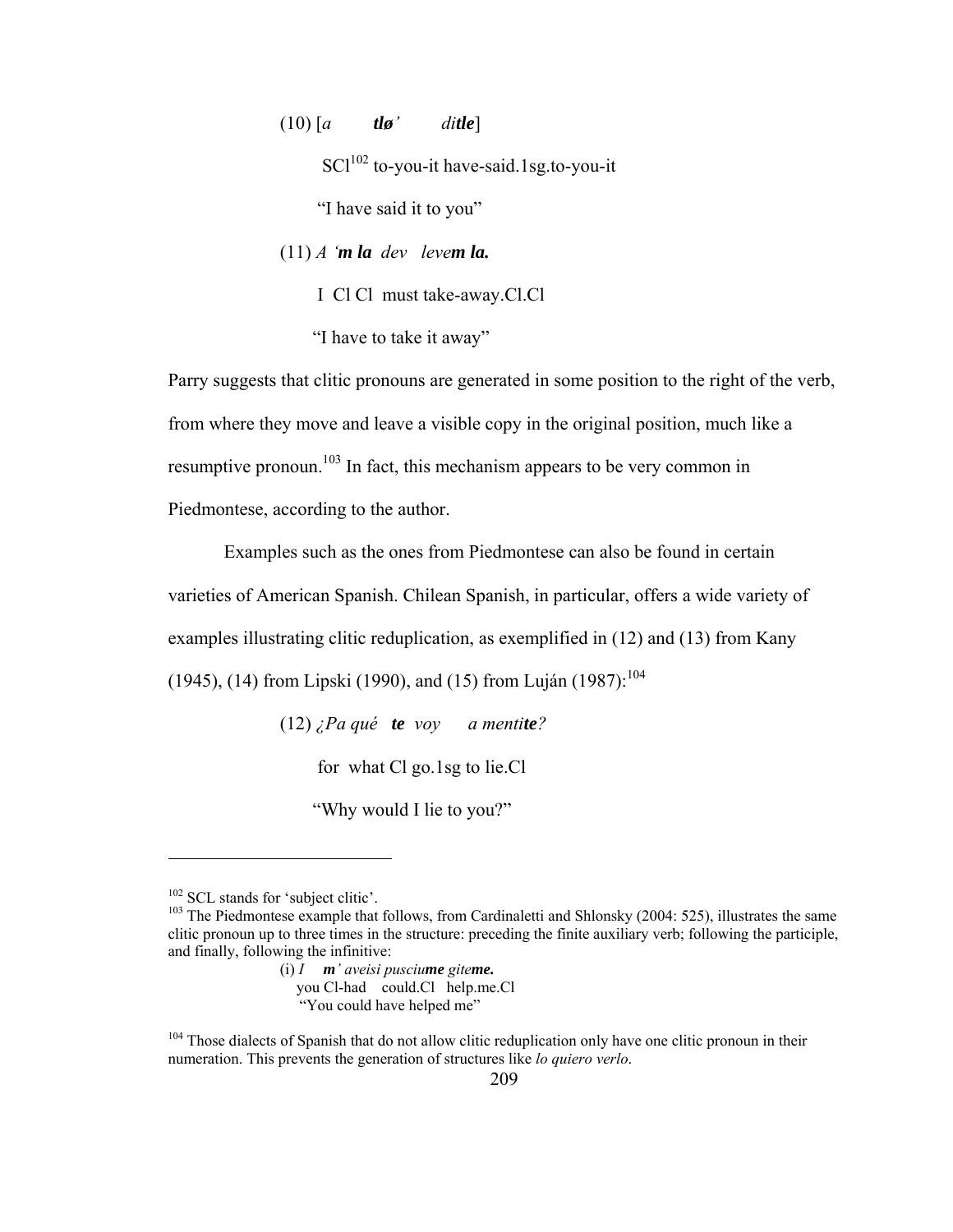(13) *Se lo podís ahogáselo.* Cl Cl can.2sg drown.Cl.Cl "You can drown it/him." (14) *No la he podido conocerla.* 

 not Cl have.1sg been.able to.know.Cl "I have not been able to know her" (15) *Lo había estado mordiéndolo.*

Cl had.3sg been biting.Cl

"(S)he had been biting it"

As the examples show, the same clitic pronoun/cluster appears twice in the structure enclitic to the embedded non-finite verb and proclitic to the matrix finite verb.

 Another piece of evidence suggesting that clitic pronouns may be generated in different positions comes from Asturian. In Asturian, the default position of clitic pronouns is to the right of finite and non-finite verbs, but as in (16), there are cases in which the presence of certain elements in the structure enables the appearance of proclisis, as exemplified in (17a). Significantly, enclisis is also grammatical, as can be observed in  $(17b)$ :<sup>105</sup>

(16) a. *Quiero velu.*

 $\overline{a}$ 

want.1sg to.see.Cl

<sup>&</sup>lt;sup>105</sup> Assuming that the different word orders result from differences in verb movement violates Economy since one of the two derivations would be more costly than the other one.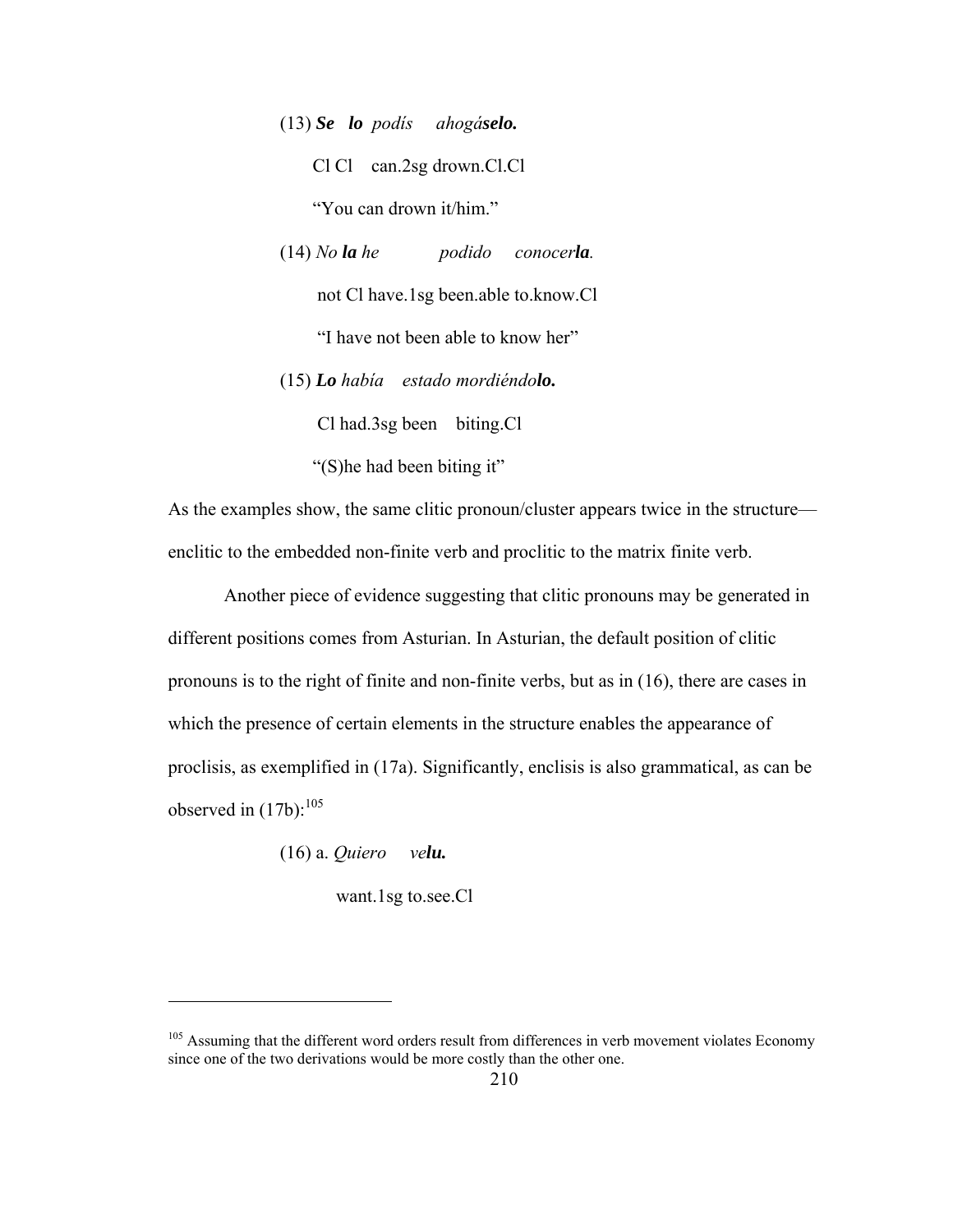(17) a. *Quiero nun lu ver.*  want.1sg not Cl to.see b. *Quiero nun velu.*  want.1sg not to.see.Cl

"I want to not see him"

The optionality observed in Asturian lead to the formulation of three possible hypotheses. On the one hand, it could be postulated that the verb in examples (16) and (17a) move to different positions in the structure. However, there are no features that motivate differences in verb movement. Another option would be to postulate clitic movement; nevertheless, this poses economy problems for the derivation of (17a) and (17b), since deriving a structure with fewer steps (presumably (17b)) would always be the preferred option. Thus, these examples could be interpreted as indicating that the clitic pronoun may appear in at least two different positions in the structure.<sup>106</sup>

 Finally, Zanuttini (1997: 20) shows very interesting data from several Italian dialects in which first and second person clitic pronouns precede the negative marker, while third person clitics follow the negative marker, as illustrated in the dialect of Vermes in (18), and in Cairese in (19):

(18) a. *Soli no n di rã.* 

 $\overline{a}$ 

that Cl neg says nothing

"That does not tell us anything"

<sup>&</sup>lt;sup>106</sup> As pointed out earlier and will be seen in Chapter 7, Asturian is not a 2P clitic language. Therefore, the position of the clitic pronoun does not obey phonological constraints.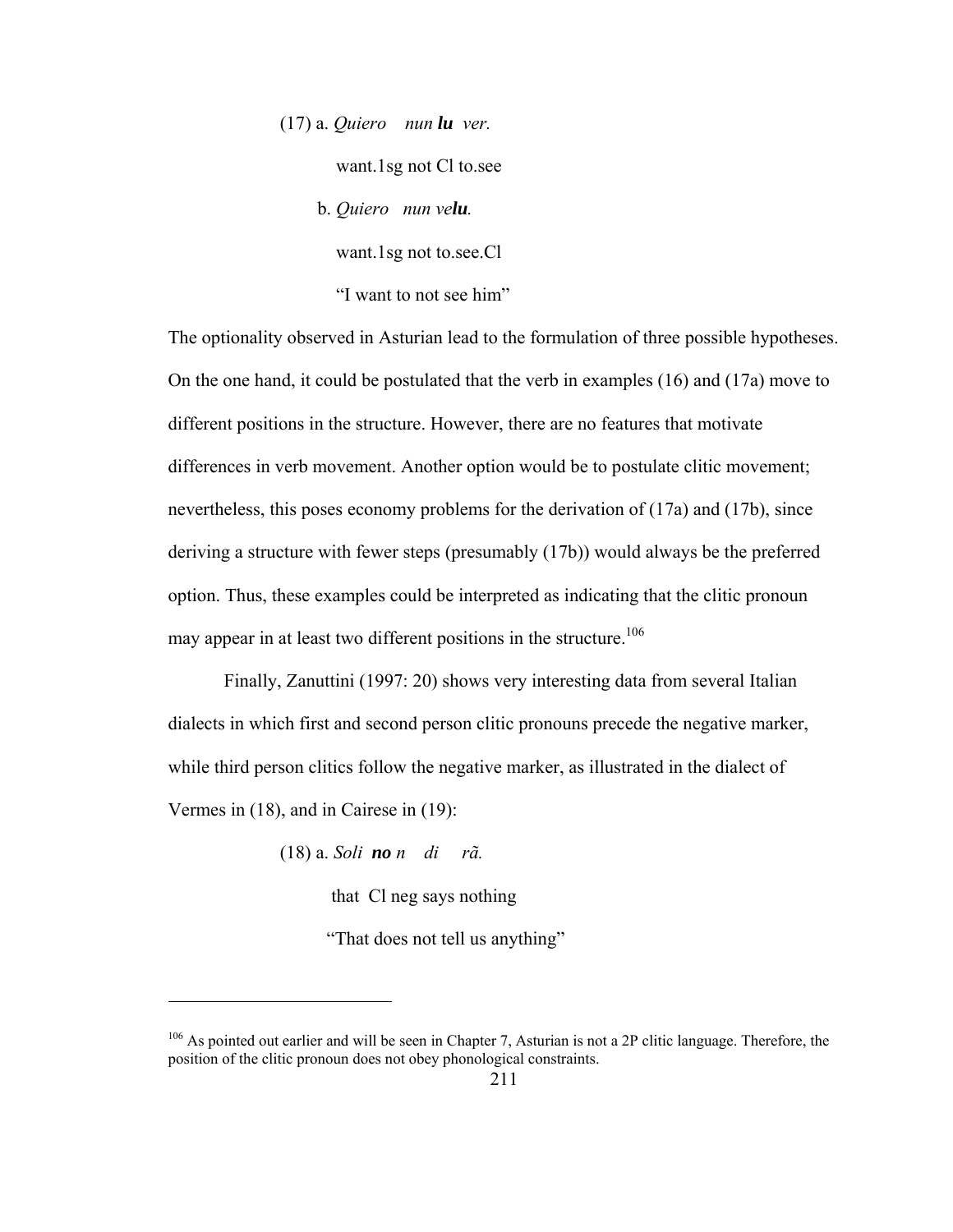b. *Mũn ãn m an tròv pu.*  my husband me-neg finds no more "My husband can no longer find me" (19) *I men le devi nent dumandele.*  SCl me-neg them must neg to.ask.them "You should not ask me for them"

This can also be taken to be evidence that there is more than one clitic position available in the structure.

## **6.2 Verb movement and clitic movement**

 As mentioned earlier, one of the pillars of the present proposal is movement of the verb and of the clitic. Thus, verb movement in Spanish and other Romance languages is discussed in §6.2.1 and the type of movement undergone by the clitic in clitic climbing structures is discussed in §6.2.2.

## **6.2.1. Verb movement**

 There seem to be important differences regarding the movement of non-finite verbs in the Romance family. Infinitives in Spanish and Italian behave in a similar way (Belletti 1990, 1999): they raise from the VP to a functional projection located in the high regions of the clause (presumably AgrSP or TP), as illustrated in (20):

 $(20)$   $[vP$  ...  $\lceil_{\text{AgrSP}}\rceil_{\text{AgrS}}$  *comer<sub>k</sub>*]  $\lceil_{\text{TP}}\rceil_{\text{T}}$   $t_k$ ]  $\lceil_{\text{AgrOP}}\rceil_{\text{AgrO}}$   $t_k$ ]  $\lceil_{\text{VP}}\rceil_{\text{V}}$   $t_k$ ]]]]]]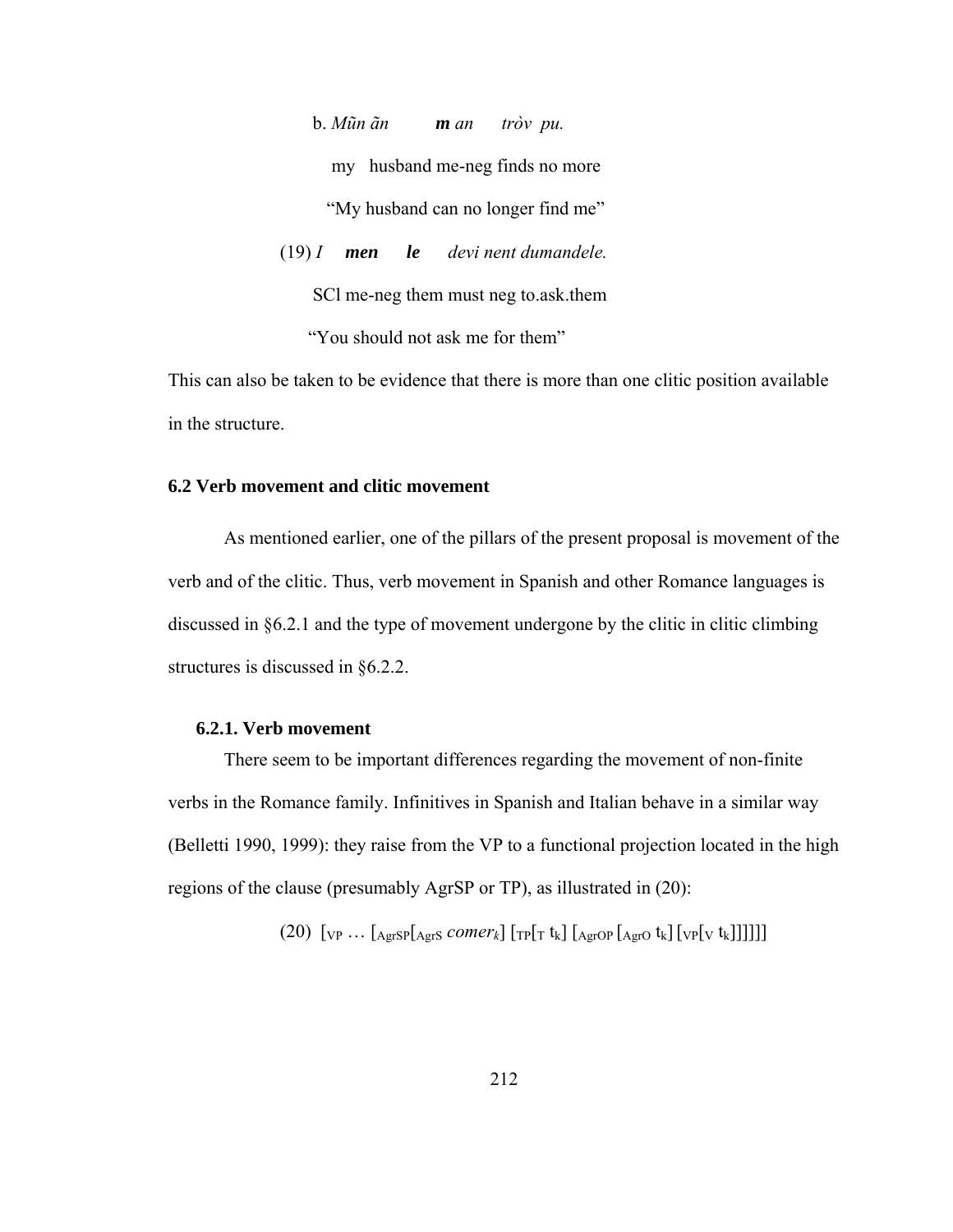French infinitives (but not past participles) may also move outside of the VP, as shown in the examples in (21) and (22) from Authier (p.c.); however, raising to AgrO<sup>0</sup> (Pollock 1989, 1997) is optional and never as high as in Spanish and Italian.<sup>107</sup>

- (21) a. *Rendre souvent visite a Marie est mon plus cher desir.*  to.return often visit to Marie is my more dear desire "To often visit Marie is my dearest wish"
	- b. ?? *Souvent rendre visite a Marie est mon plus cher desir.* often to.return visit to Marie is my more dear desire
- (22) a. *Elle affirme avoir souvent rendu visite a Marie.*  she alleges to.have often returned visit to Marie. "She alleges to have often visited Marie."
	- b. \**Elle affirme souvent avoir rendu visite a Marie.*108 she alleges often to.have returned visit to Marie
	- c. ?? Elle affirme avoir rendu souvent visite a Marie.

she alleges to have returned often visit to Marie

 Past participles present the most cross-linguistic and dialectal variation as far as verb movement in Romance. It has been claimed that past participles in certain varieties of Italian may leave the VP and move to a functional projection located the high regions of the clause (again, AgrSP), like infinitives and finite verbs (Belletti 1990, 1999). This may explain why the past participle is a valid host for clitic pronouns in some Italian

 $107$  Moore (1996) argues that the infinitival morphology is obtained independently of movement. Thus, as opposed to finite verbs in Spanish, infinitives do not move to Infl.

<sup>&</sup>lt;sup>108</sup> Authier (p.c.) observes that this sentence is ungrammatical on the reading in which *souvent* modifies *render visite*.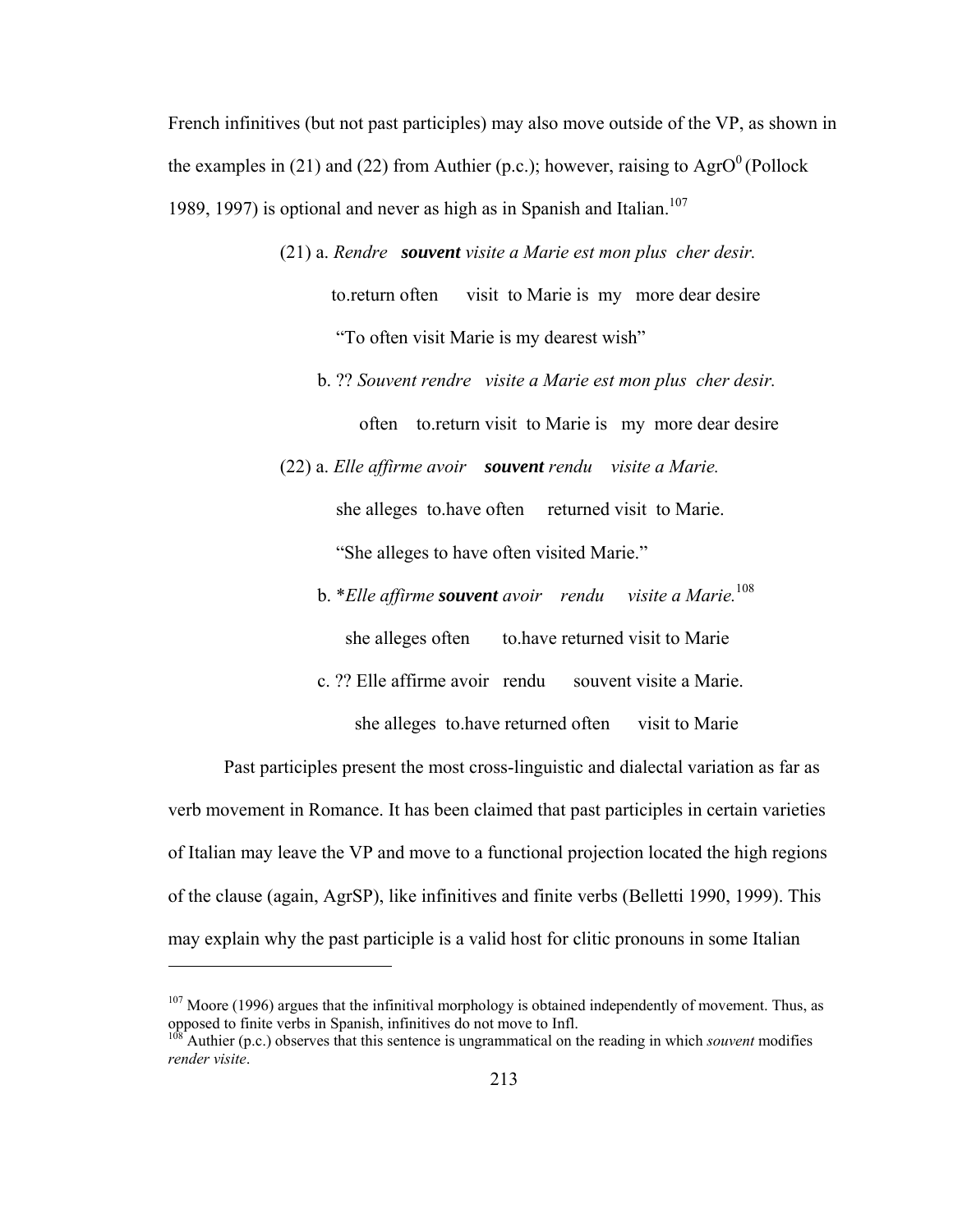dialects, in particular Northern Italian dialects such as Borgomanerese and Piedmontese, according to Tortora (p.c.), as illustrated in  $(23)$ :<sup>109</sup>

> (23) *L´ho attaccatala.*  Cl-have.1sg attacked.Cl "I have attacked her"

Italian differs from Romance languages like Spanish and French, in which the past

participles in Spanish do not leave the VP (Suñer 1987).<sup>110</sup> In the latter languages the past

participle cannot host clitic pronouns—as explained in Chapter 4 and illustrated here in

 $(24)$  for Spanish.<sup>111</sup>

| $(24)$ a. La he | atacado.              |
|-----------------|-----------------------|
|                 | Cl have lsg attacked  |
|                 | "I have attacked her" |
| $h. * He$       | atacádo <b>la</b> .   |
|                 | have.1sg attacked.Cl  |

 $109$  See also Burzio (1986) for similar examples in Torinese.<br> $110$  There is, however, one case in which the past participle may leave the VP in French (but not in Spanish), via short verb movement; it leaves the VP and raises to the first functional projection outside the VP, the AspP just below AgrPstPrtP (Belletti 1994, Kayne 1989). This is possible because the functional

 $111$  Nevertheless, it is possible to find marginal examples of cliticization to past participles in Spanish (Bello and Cuervo 1921). Thus, clitic pronouns may attach to past participles when the auxiliary verb is omitted, as in (i), and also in certain contexts in which the auxiliary verb and the past participle are interrupted by some other element, as in (ii):

 <sup>(</sup>i) *Habíamos aguardado a nuestros amigos y preparádoles lo necesario.*  had.1pl waited for our friends and prepared.Cl what necessary "We had awaited our friends and prepared them what was necessary."

 <sup>(</sup>ii) *Habiendo primero en la marina hincádose de rodillas.*

having first in the navy kneeled.Cl of kness

 <sup>&</sup>quot;Having kneeled down in the navy first."

As pointed out above, these examples belong to a written, extremely formal register of Spanish, and will not be taken into account here.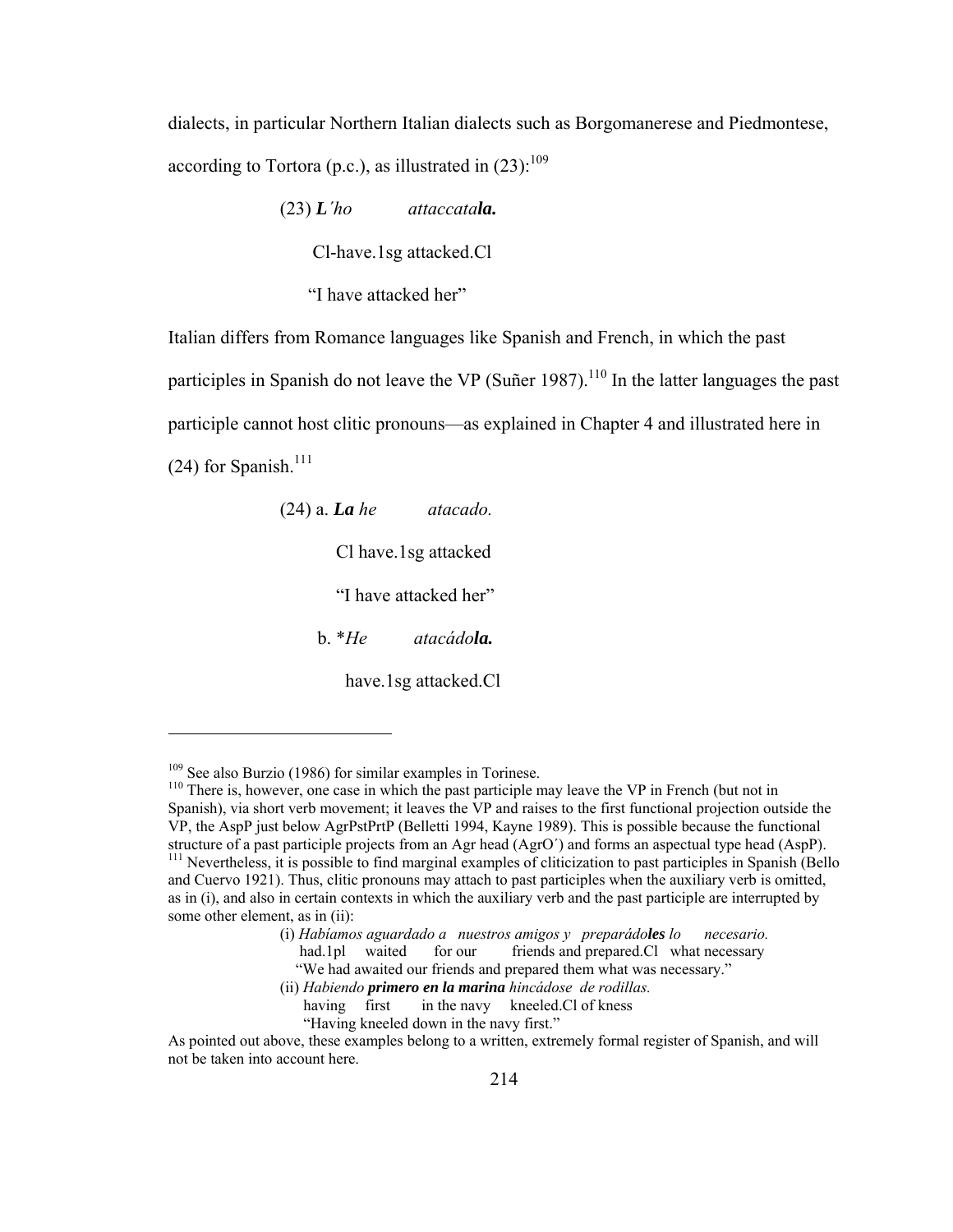Spanish, like other languages without past participle agreement, does not project a AgrPstPrtP (cf., Belletti 2001, Lois 1990, Sportiche 1998). The past participle in Spanish is projected and merged in VP, where it remains during the derivation. This is the hypothesis adopted in the present proposal, and illustrated in  $(25)$ :<sup>112</sup>

(25) *He saltado.* 

have.1sg jumped

"I have jumped"



Observe that auxiliary verbs are assumed to head their own projection in Spanish, as claimed by Zagona (1988), $^{113}$  and subcategorize for a VP whose head is the past participle.

<sup>112</sup> Only the relevant parts have been illustrated in the tree. Thus, the object *pro* is missing, which can be located either in [Spec, vP] or in [Spec, AgrSP], for instance.<br><sup>113</sup> Similar claims are made by Pollock (1989) and Cinque (2004) for French and Italian respectively.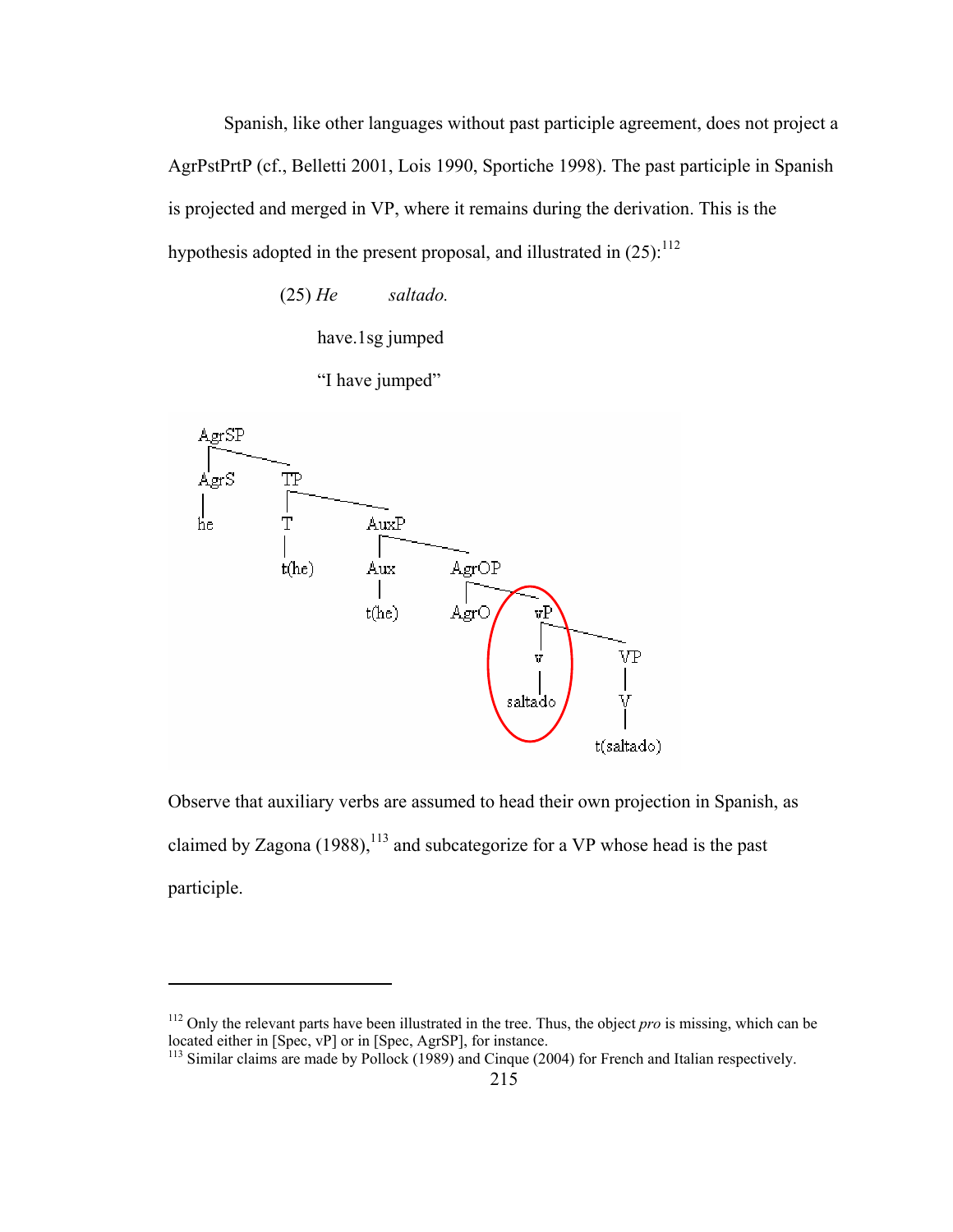## **6.2.2 Movement of the clitic**

 With respect to the movement of clitics, the proposal put forth here is in line with Kayne (1989) and Progovac (2005). Kayne determines that clitic pronouns move cyclically from head to head until they incorporate into, presumably, matrix  $I^0$ , as illustrated in previous chapters. He further claims that the direct movement of the clitic pronoun from its position in the embedded clause to matrix  $I^0$  renders ungrammatical results, such as clitic splitting, as exemplified in  $(26)$ :<sup>114</sup>

(26) \**Me pudo darlo.*

Cl could.3sg to.give.Cl

Similarly, Progovac (2005) argues that clitic climbing in Serbian is parasitic on verb movement; hence, the verb undergoes head-to-head movement through the functional projections in which clitic pronouns sit, cliticization takes place, and both the verb and the clitic(s) move overtly to the verb's final landing site, as illustrated here in (27) from Progovac (2005: 157):

(27) *Ti si me videla.* 

you aux Cl seen

"You have seen me/ you saw me"

<sup>&</sup>lt;sup>114</sup> Nevertheless, there are dialects in which clitic splitting is allowed, which suggests that different languages may display different types of movement as far as clitic pronouns are concerned. Clitic splitting is illustrated next in Franco-Provençal from Uriagereka (1995):

i) *T´an-te deut-lo.*

Cl-have-they said-Cl

 <sup>&</sup>quot;They have said it to you."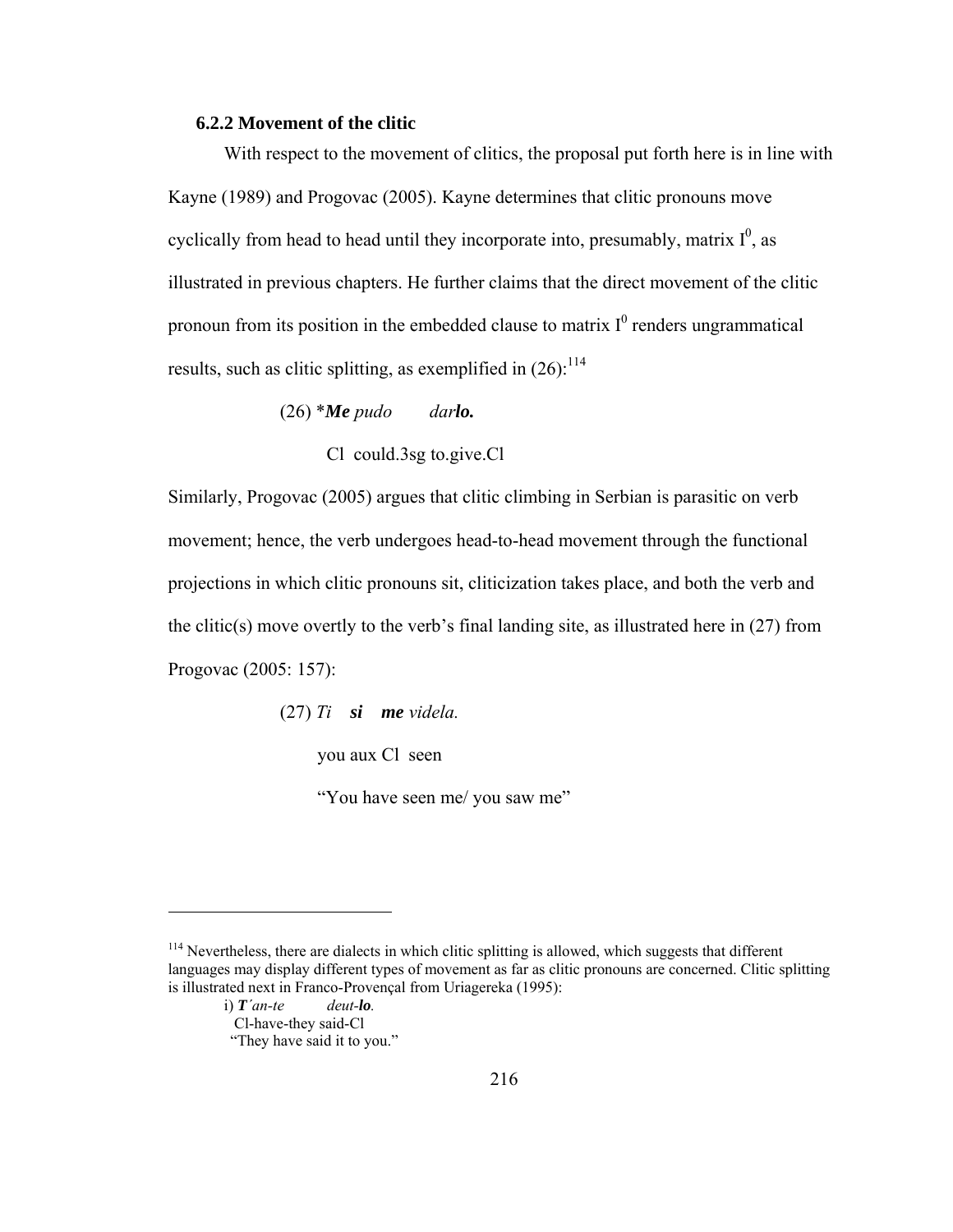

 There are cases, however, in which the movement of the clitic pronoun may seem to violate some principles of the grammar, since it appears to skip over other heads in the structure, which incurs a violation of head-movement (Kayne 1991). Nevertheless, analyses of clitic climbing in which clitic pronouns appear to skip heads are not uncommon, as will be seen next. Poletto (2000), for example, postulates that subject clitic pronouns in Northern Italian dialects move from clitic position to clitic position, skipping over other heads. Similarly, the analysis presented here argues that clitic pronouns, when moving as a last resort, may only move from the head of a CliticP to the head of another CliticP. This type of movement is consistent with Chomsky's (2001) and Pesetsky and Torrego's (2001) derivation by phase. According to Chomsky's (2001) theory of derivation by phase, *v*P and CP constitute phases in which all of the features remain somehow active even after having been checked. However, once all the features have been checked and the phase has been completed, the features become inactive and unavailable, and the phase becomes invisible to other operations taking place in the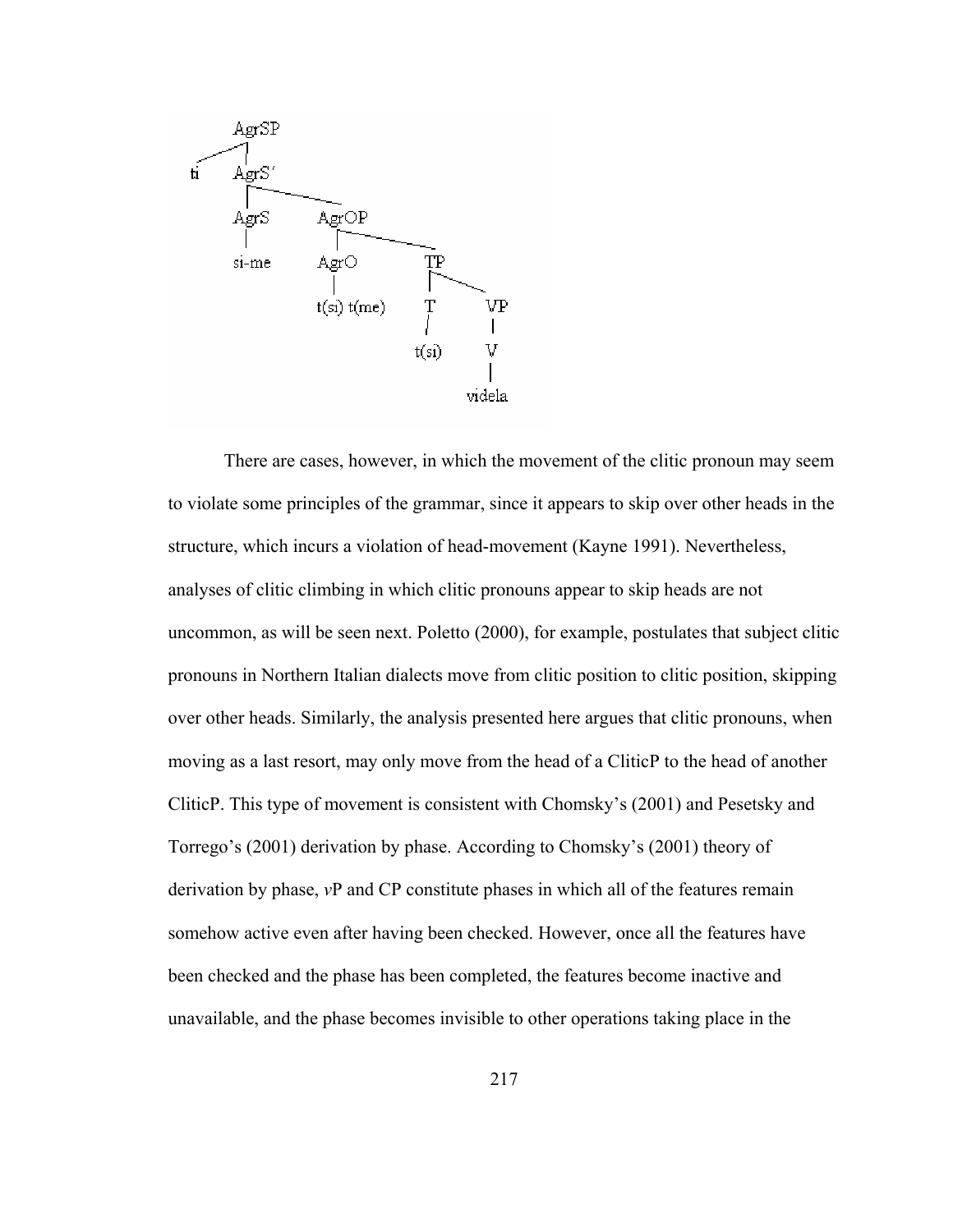derivation. In this view, since there are no features triggering movement of the clitic pronoun inside *v*P — these are located in CliticP outside *v*P — cliticization never happens inside the lexical domain of the sentence. The next section illustrates how the proposed analysis extends to simple sentences of the type illustrated in (28), and to complex sentences as in (29) and (30):<sup>115</sup>

(28) a. *Lo he comprado hoy.* 

Cl have.1sg bought today

"I have bought it today"

b. \**He comprádolo hoy.* 

have.1sg bought.Cl today

(29) a. *Lo estoy comiendo.* 

Cl am.1sg eating

b. *Estoy comiéndolo.* 

am.1sg eating.Cl

"I am eating it"

- i) *Ya estarán ellos esperando por nosotros.* already will be they waiting for us
	- "They will be waiting for us already"
- ii) *\*¿Ha ella terminado el libro?*

 $\overline{a}$ 

- has she finished the book
- iii) *¿Ha terminado ella el libro?* 
	- has finished she the book

"Has she finished the book?"

<sup>115</sup> There is data in Spanish that indicates that the auxiliaries *haber* ('to have') and *estar* ('to be') have different structures. For instance, the subject can usually be interpolated between the auxiliary *estar* and whatever other verbal forms that appear in the structure. However, interpolation is ungrammatical with *haber*, as illustrated in the following examples:

These facts have led researchers to argue that while the auxiliary *haber* and the past participle constitute an inseparable unit (Strozer 1976; Torrego 1984; Zagona 1982, among others and contra Suñer 1987), constructions with the auxiliary *estar* constitute bi-clausal structures, and not monoclausal ones.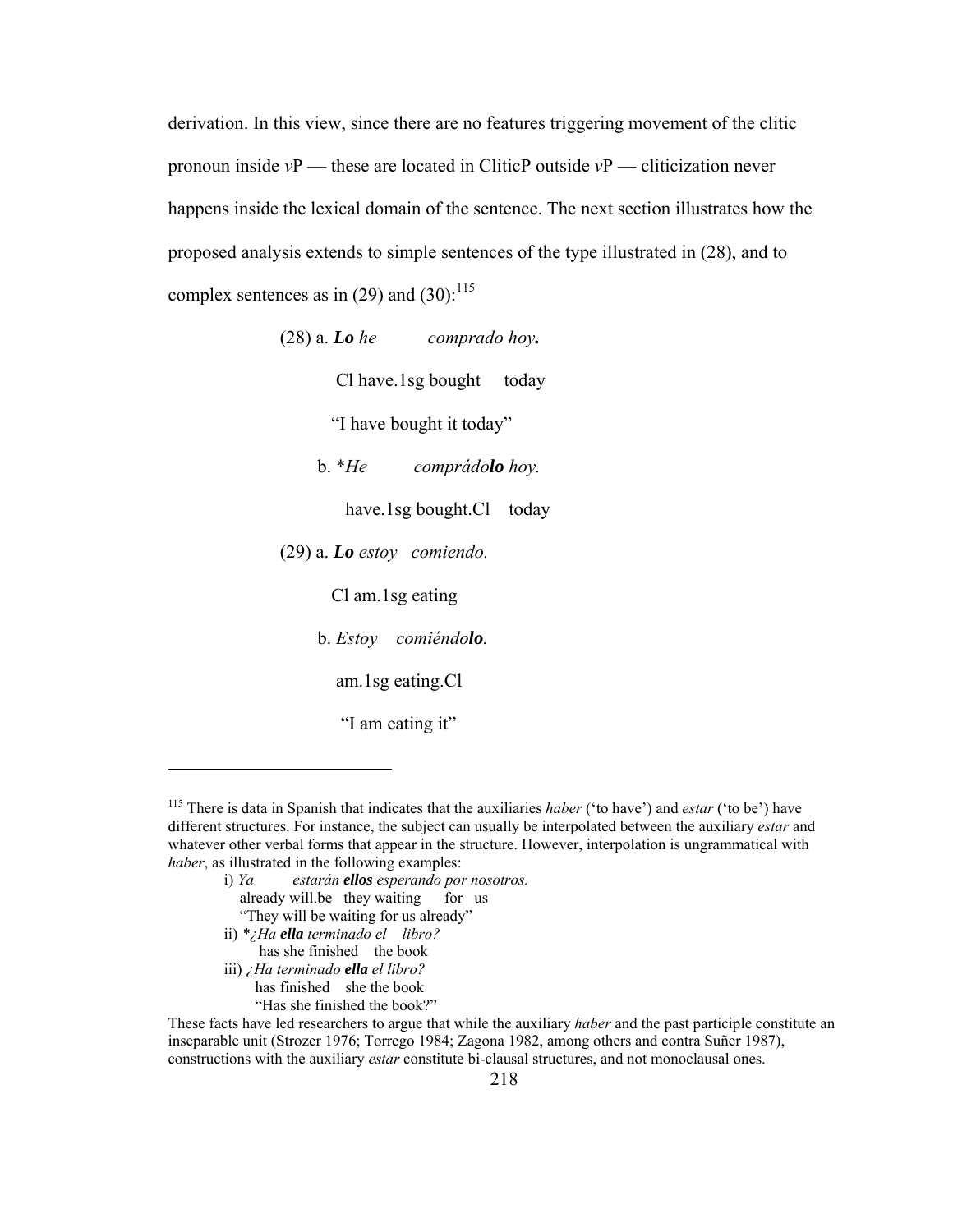(30) a. *Lo quiero comer.*  Cl want.1sg to.eat b. *Quiero comerlo.*  want.1sg to.eat.Cl "I want to eat it"

## **6.3 Application of the proposal**

 To recapitulate, I propose that there are two functional projections (which I will call CliticP) in which the clitic pronoun can be generated: one higher up in the structure, between Subject Agreement and Tense (henceforth AgrSP and TP respectively), and a lower one located in the periphery of the lexical domain, between Object Agreement and the verb (henceforth AgrOP and vP respectively), as illustrated in (31- 33). Crucially, the present analysis further supports the locus of dialectal and cross-linguistic variation resulting from differences in subcategorization.

 $(31)$   $\begin{bmatrix} \text{AgrSP} \text{[AgrS}^0 \end{bmatrix}$   $\begin{bmatrix} \text{Citier} \\ \text{CiticP} \end{bmatrix}$   $\begin{bmatrix} \text{tr} \begin{bmatrix} 0 \\ T \end{bmatrix} \begin{bmatrix} 0 \\ \text{AgrOP} \end{bmatrix} \begin{bmatrix} \text{AgrO}^0 \end{bmatrix} \begin{bmatrix} \text{vp} \begin{bmatrix} 0 \\ \text{vP} \end{bmatrix} \begin{bmatrix} \text{vp} \end{bmatrix} \end{bmatrix} \end{bmatrix}$  $(32)$   $\begin{bmatrix} \begin{smallmatrix} \text{AgrSP} \end{smallmatrix} \begin{bmatrix} 0 \end{bmatrix} \begin{bmatrix} \text{Tr} \end{bmatrix}^0 \end{bmatrix} \begin{bmatrix} \begin{smallmatrix} \text{AgrOP} \end{smallmatrix} \begin{bmatrix} \text{AgrO} \end{bmatrix} \end{bmatrix} \begin{bmatrix} \begin{smallmatrix} \text{Clitic}^0 \end{smallmatrix} \end{bmatrix} \begin{bmatrix} \begin{smallmatrix} \text{VP} \end{bmatrix} \begin{bmatrix} \begin{smallmatrix} \text{VP} \end{bmatrix} \end{bmatrix} \end{bmatrix} \end{bmatrix}$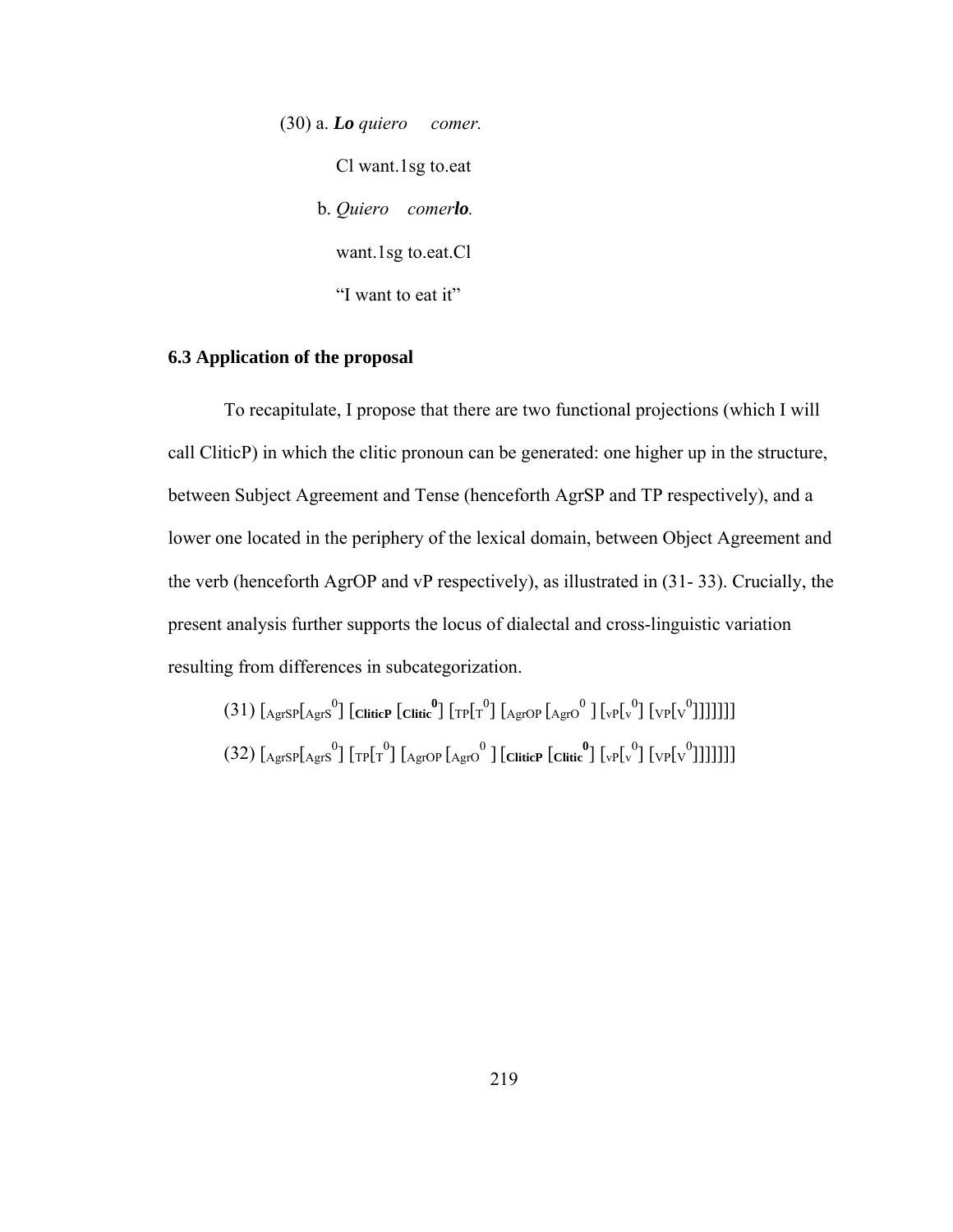

Under the proposed analysis, modal verbs in Spanish can either select an embedded clause headed by an infinitival TP, or a clause headed by a CliticP; the latter will allow the clitic pronoun to climb outside of the clause in which it is generated as a last resort mechanism. Clitic climbing is not allowed in those languages that do not subcategorize for an embedded CliticP-headed clause.

 The remainder of this section illustrates how the analysis articulated above applies to different structures. Thus, §6.3.1 illustrates simple structures, while §6.3.2 focuses on complex structures. In addition, clitic climbing over negation is easily explained, as will be seen in §6.3.3.

(33)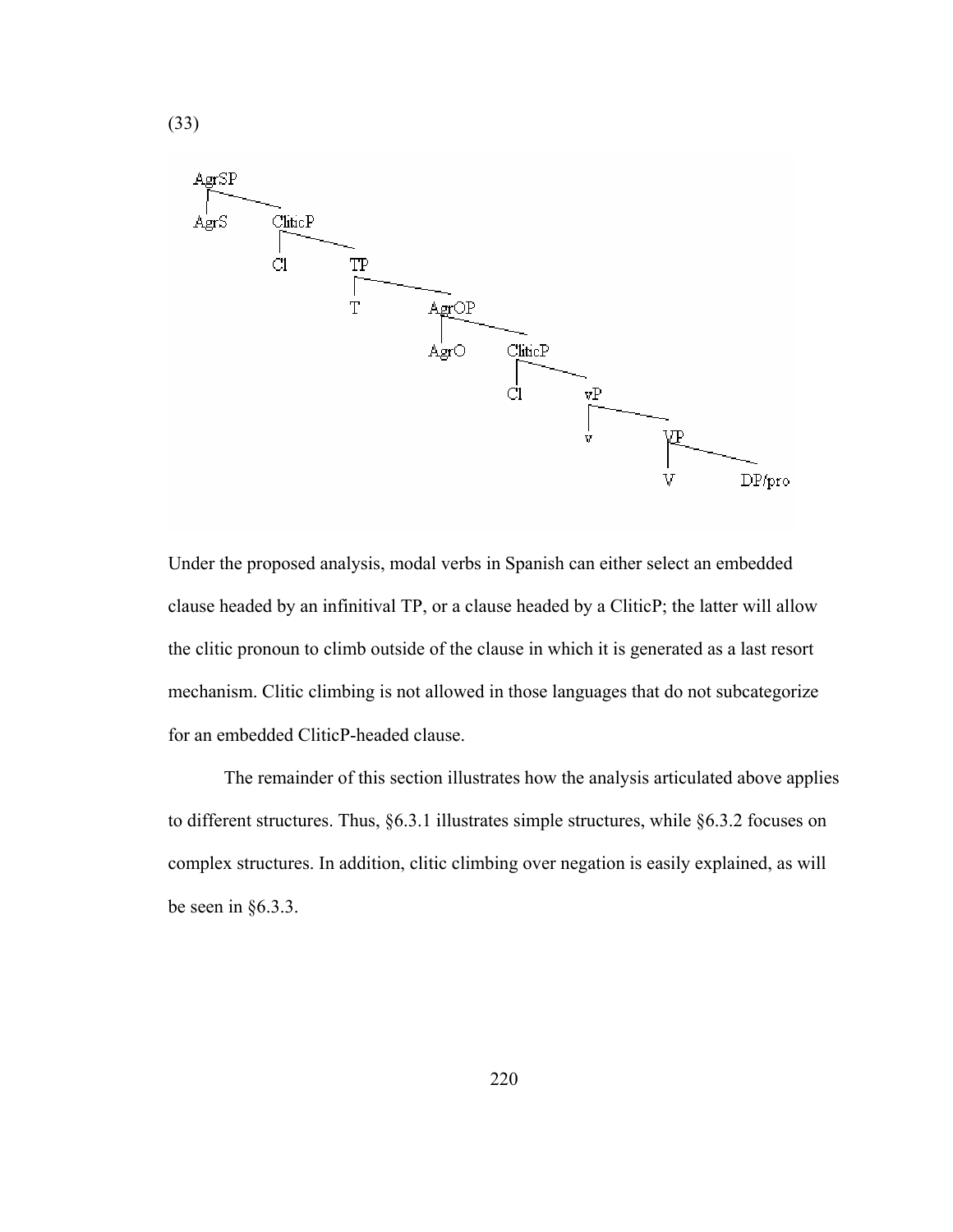## **6.3.1 Simple structures**

 $\overline{a}$ 

 According to the analysis proposed in §6.1, the clitic pronoun in mono-clausal structures without clitic climbing, like the Spanish (33a) and the French (33b), is generated heading the lower CliticP, as illustrated in the following derivation:<sup>116</sup>

> $(33)$  a.  $\boldsymbol{L}\boldsymbol{o_i}$  *he visto*  $[pro_i]$  Cl have.1sg seen b. *Je li'ài vu* [proi] Cl have.1sg. seen "I have seen him/it"

(34)  $[A_{\text{grs}}P[A_{\text{grs}}\beta\log h_e]$   $[\text{Tr}[\text{Tr} t_i t_j]$   $[A_{\text{u}x}P[A_{\text{u}x} t_i t_j]$   $[A_{\text{gr}OP}[A_{\text{gr}O} t_i]$   $[\text{Ch}[\text{Cl} t_i]$  $[\nabla P[\nabla \text{visto}_k] [\nabla P[\nabla \text{ts}][pTQ_i]]]]]]$ 

<sup>&</sup>lt;sup>116</sup> Example (34) illustrates only the derivation in Spanish; nonetheless, French should have the same derivation as Spanish. In French, however, the subject pronoun *je* (I) is located in [Spec, AgrSP].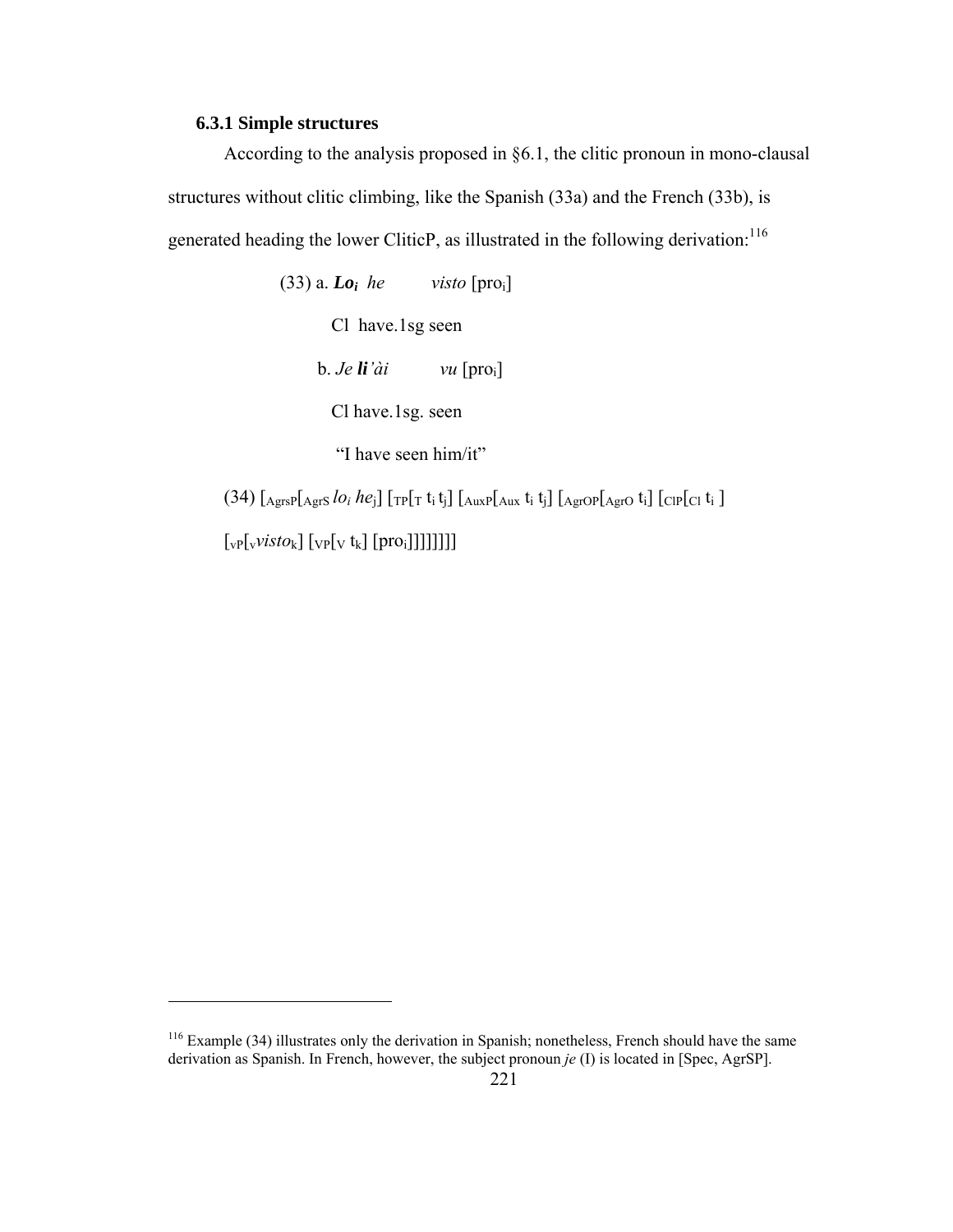

As can be observed in the example, the past participle *visto* remains inside the *v*P, as there are no features triggering its movement past  $v^0$ . Crucially, this prevents the grammar from generating ungrammatical outcomes such as (35):

(35) a. 
$$
*He
$$
 *vistolo* [pro<sub>i</sub>]  
have.1sg seen.  
Cl

 $(36)$   $\left[ \frac{\text{Agrs}}{\text{Agrs}}$  $he_j \right]$   $\left[ \text{TP} \left[ \text{T} \text{t}_j \right]$   $\left[ \frac{\text{Augr}}{\text{Augr}} \right]$   $\left[ \frac{\text{Agro}}{\text{Agro}} \right]$  $\left[ \frac{\text{CIP}}{\text{Cl}} v_i \right]$  $\left[ \frac{\text{VIP}}{\text{Alg}} v_k \right]$  $[\text{vp}[v \, t_k] \, [\text{pro}_i]]]]]]$ ]]

The example in (35) is ungrammatical because, as illustrated in (36), there are no features in  $Cl<sup>0</sup>$  (or in Agro<sup>0</sup>) that trigger movement of the participle outside the lexical domain. Thus, this derivation is infelicitous.

 Nevertheless, in (34) the clitic pronoun is generated in the lower CliticP, and undergoes head-to-head movement as a last resort in order to find an appropriate host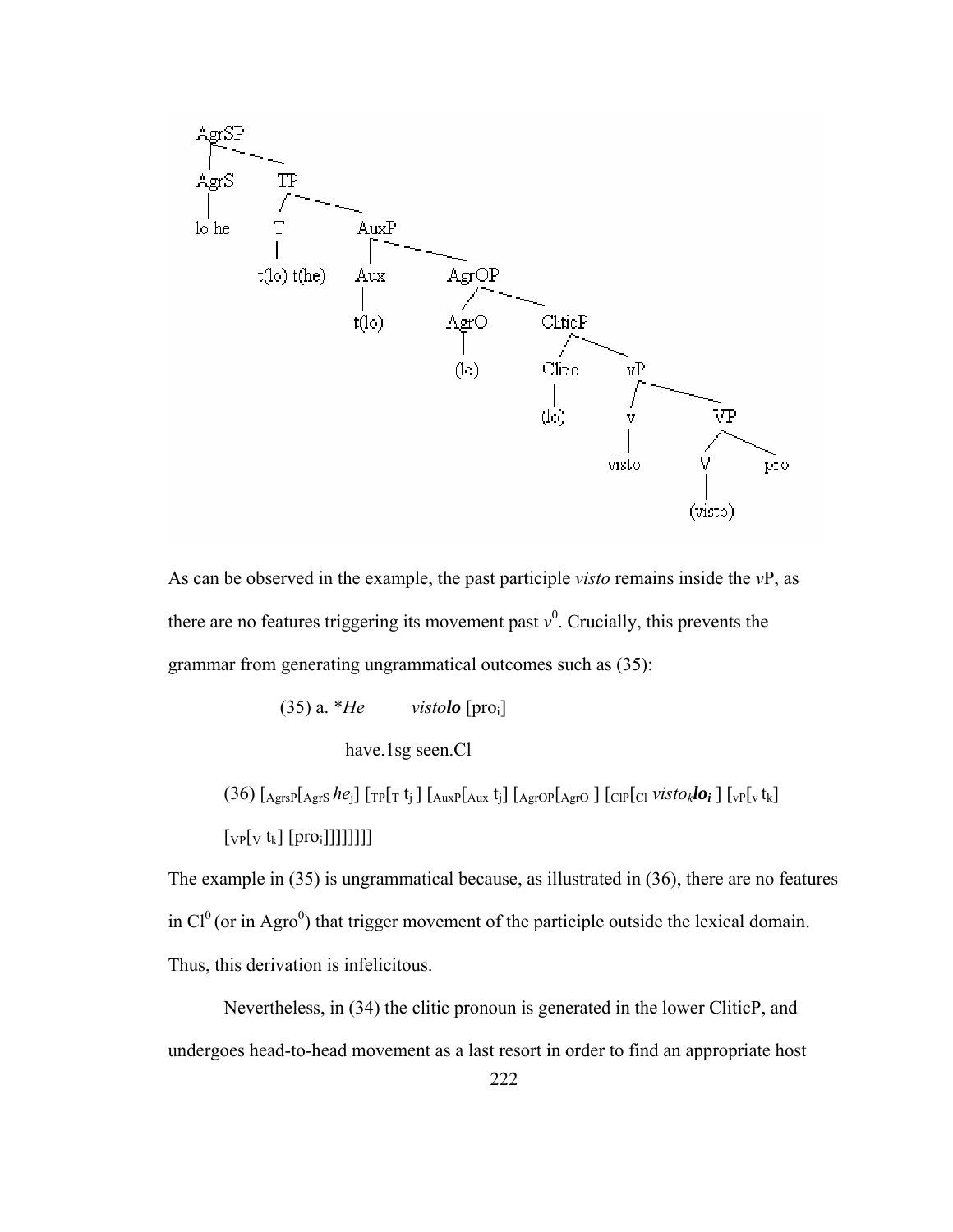because the past participle is located too low in the structure. Thus, cliticization takes place in the head of AuxP, where the auxiliary verb is generated.

## **6.3.2 Complex structures**

 In taking account of clitic climbing in complex structures, previous approaches have assumed that either an original bi-clausal structure somehow becomes mono-clausal (Rizzi 1982; Kayne 1991; Roberts 1991, 1994, 1997; Wurmbrand 2001, 2004, among others), or that the structure is mono-clausal from the start (Cardinaletti and Shlonsky 2004; Cinque 2001, 2002, 2003, 2004, among others). The hypothesis developed in the present study argues that structures containing modal verbs always comprise more than one clause and that clitic climbing in bi-clausal structures can be successfully accounted for by means of differences in subcategorization frames. Thus, in a structure without clitic climbing, the finite verb in the main clause subcategorizes for an embedded clause headed by a defective TP, as illustrated in (37), and (40-41):

> (37) a. *Estoy comiéndolo*<sub>*i*</sub> [pro<sub>i</sub>] am.1sg eating.Cl b. *Loi estoy comiendo* [proi] Cl am.1sg. eating.Cl "I am eating it"

 $(38)$   $\left[ \begin{smallmatrix} \text{Agrs}} \text{P}[\text{Agrs} \ \text{estoy}_j] \end{smallmatrix} \right]$   $\left[ \begin{smallmatrix} \text{TP}[\text{r} \ \text{t}_y \end{smallmatrix} \right]$ ... $\left[ \begin{smallmatrix} \text{VP}[\text{v} \ \text{t}_i \end{smallmatrix} \right]$ ... $\left[ \begin{smallmatrix} \text{TP}[\text{AgrO}} \text{P}[\text{AgrO} \ \text{esto} \ \text{geto} \ \text{geto} \ \text{geto} \ \text{geto} \ \text{geto} \ \text{geto} \ \text{$  $[\text{CIP}[C]$  t<sub>i</sub>]  $[\text{VP}[\text{v} \text{ t}_k]$   $[\text{VP}[\text{v} \text{ t}_k]$   $[\text{pro}_i$ ]]]]]]]]]]]]]]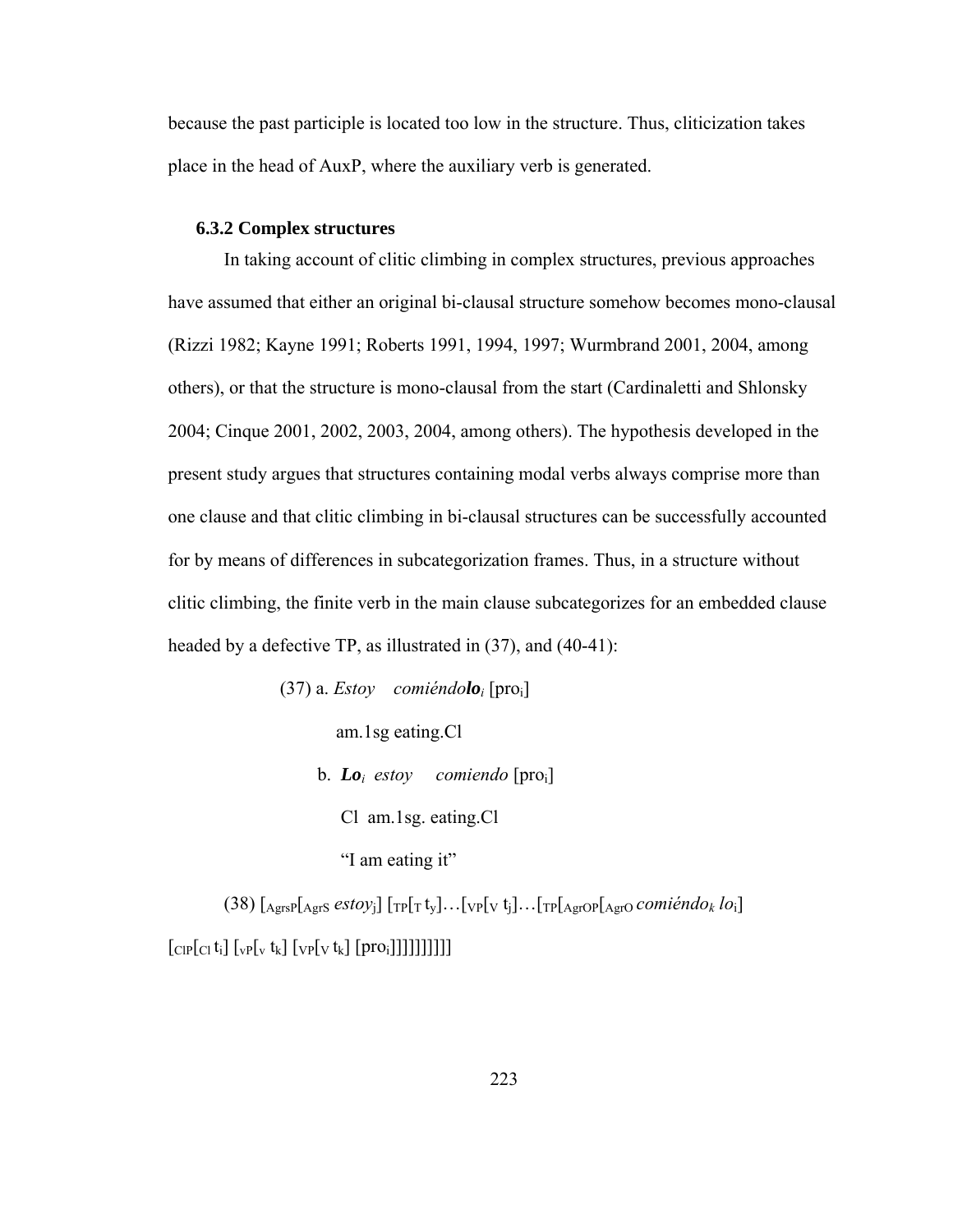

In the derivation in (38), the clitic pronoun is generated in the lower CliticP. The gerund *comiendo* (eating) undergoes head-to-head movement from  $V^0$  to its final landing site AgrO<sup>0</sup> attracted by its strong [+V] feature. Thus, cliticization happens in Cl<sup>0</sup>.

When clitic climbing is present, as exemplified in (39), the clitic pronoun is basegenerated in high CliticP. In this case, cliticization takes place in  $Cl^0$  when the finite verb *estoy* raises to AgrS<sup>0</sup> in order to check the strong  $[+V]$  feature that is located there.

 $(39)$   $\lceil_{\text{Agrs}}\rceil$ <sub>AgrS</sub>  $lo_i$  estoy]...  $\lceil_{\text{VP}}\rceil$ <sub>ClP</sub> $\lceil_{\text{Cl}}\$ t<sub>i</sub> $\lceil_{\text{TP}}\rceil$ <sub>AgrO</sub> $\lceil_{\text{Agro}}$  *comiendo*<sub>k</sub> $\rceil$ 

 $[vP[v t_k][vp[v t_k][pro_i]]]]]]$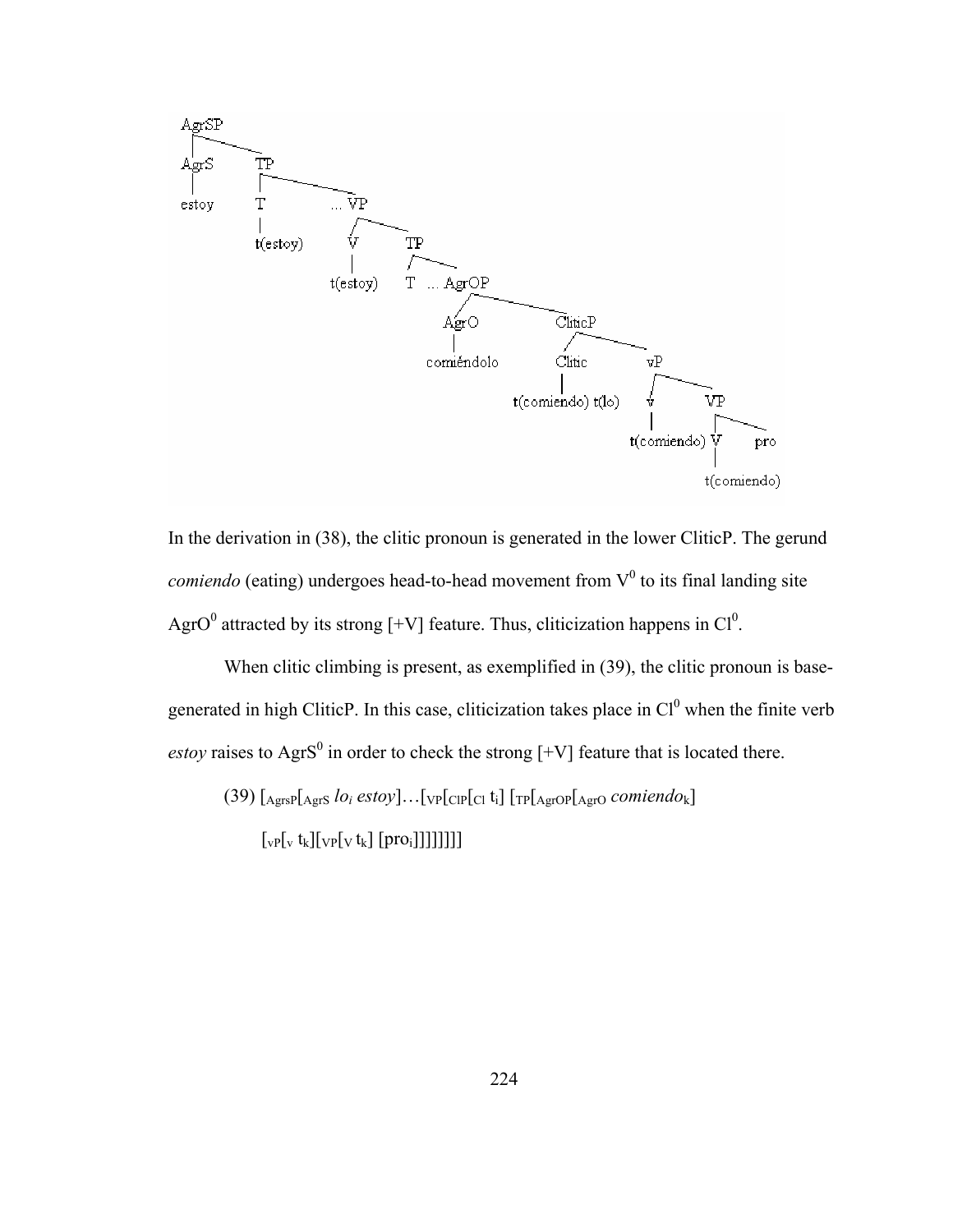

(40) *Quiero verloi* [proi]

want.1sg to.see.Cl

"I want to see him/it"

(41)  $\left[A_{\text{grs}}\right]$  $\left[A_{\text{grs}}\right]$   $\left[\text{tr}[\tau t_j]\right]$   $\left[A_{\text{gr0}}\right]$  $\left[A_{\text{gr0}}t_j\right]$   $\left[\text{tr}[\tau t_j]\right]$   $\left[\text{tr}[\tau t_j]\right]$   $\left[\text{tr}[\tau \text{ker}l\sigma_j]\right]$ 

[AgrOP [AgrO tk ti] [ClP[Cl ti tk] [vP[v tk][VP[Vtk[proi]]]]]]]]]]]]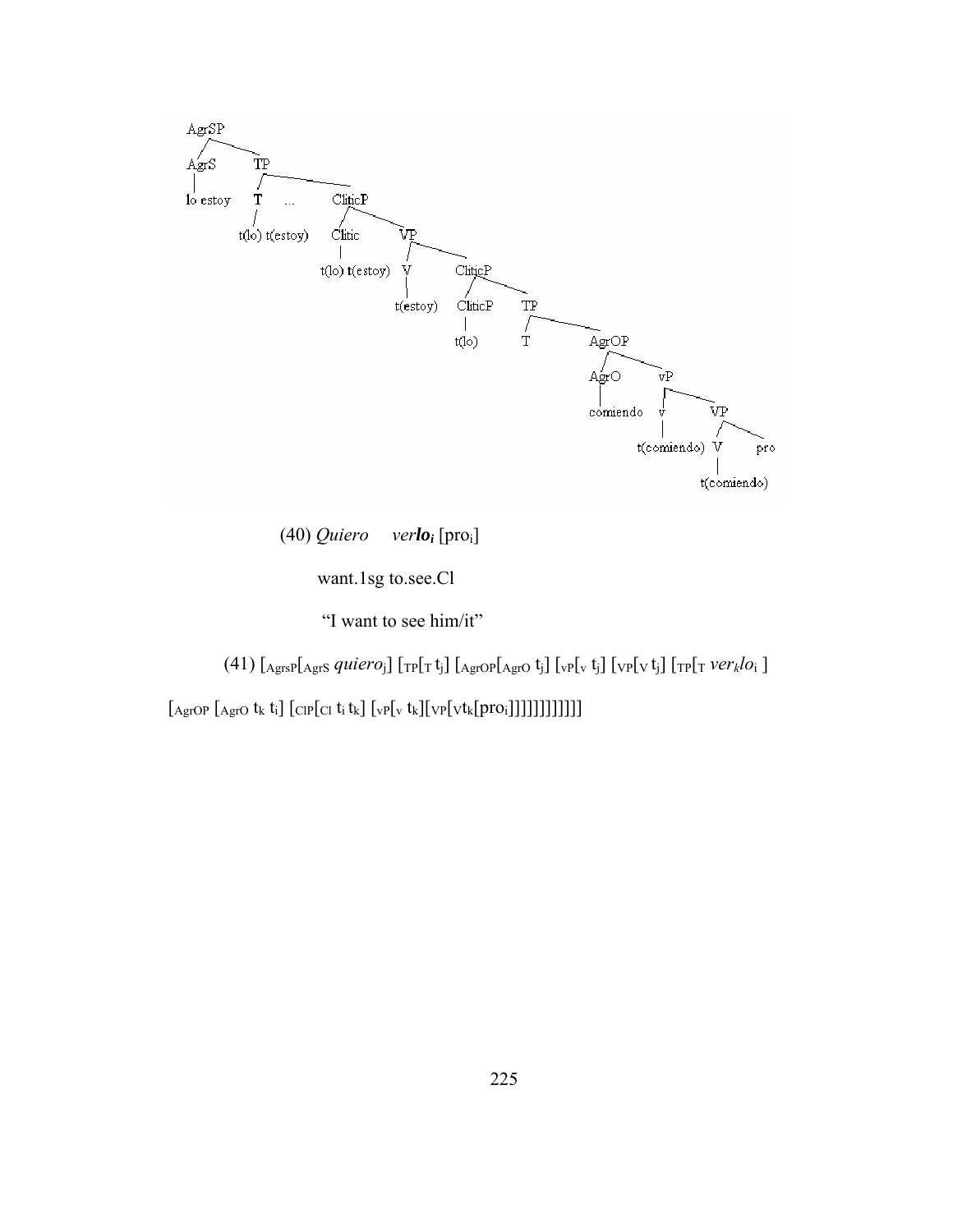

As shown, the clitic pronoun is based-generated in the embedded clause, in the lower CliticP. The infinitive verb undergoes head-to-head movement from the lexical domain up to  $T<sup>0</sup>$ , as established earlier in the text for Spanish. Thus, cliticization takes place in  $Cl<sup>0</sup>$ , where the clitic pronoun is generated, and the whole unit formed by the verb and the clitic pronoun moves together to  $T^0$ .

 A structure with clitic climbing (42) is also bi-clausal in my analysis, as illustrated in (43):

(42) 
$$
Lo_i
$$
 *quiero ver* [pro<sub>i</sub>]  
Cl want.1sg. to see  
"I want to see it/him"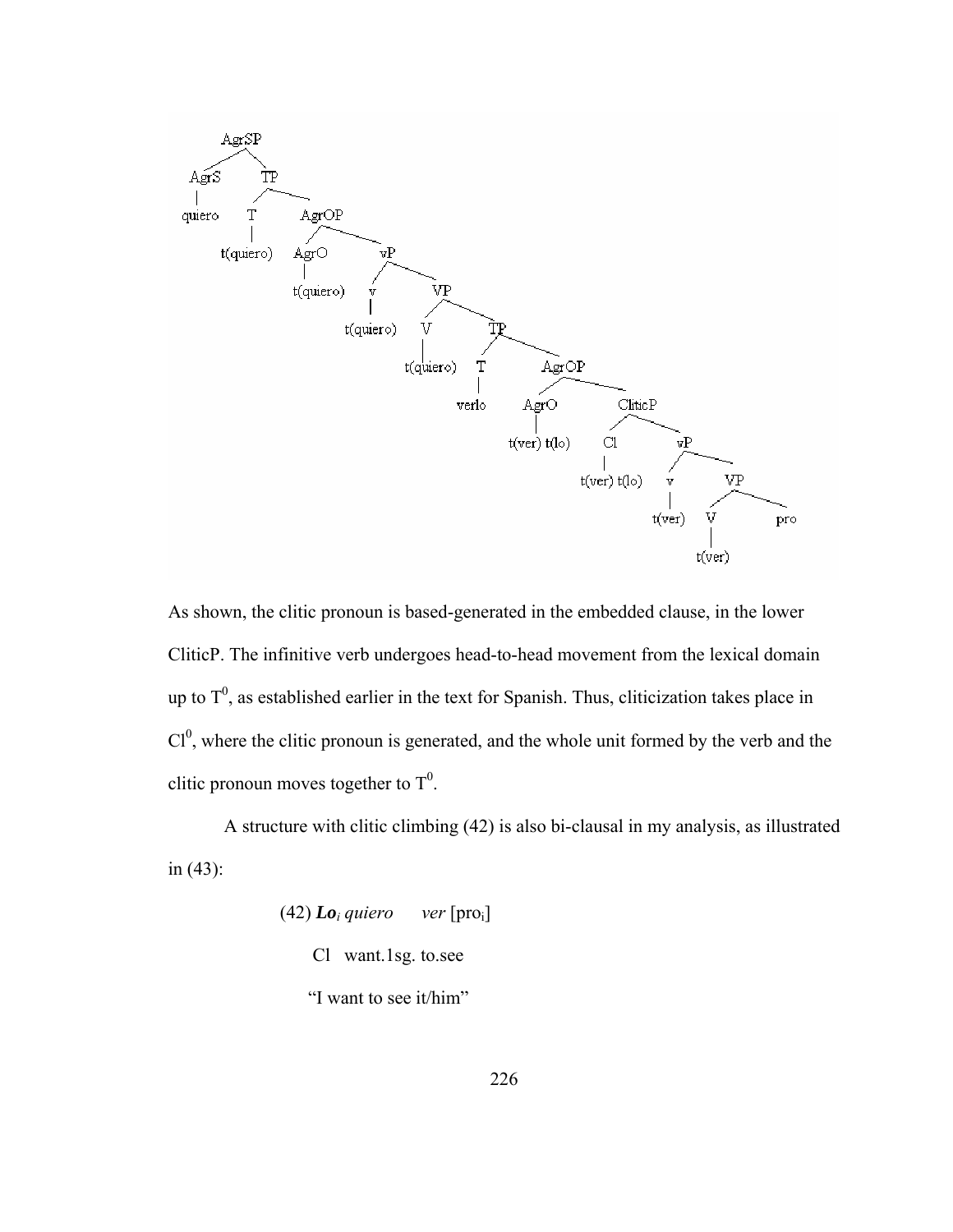## (43)  $[A_{\text{grs}}P[A_{\text{grS}}\text{ }lo_i\text{ }quiero_j]$   $[\text{Tr}[\text{ }r\text{ }t_i\text{ }t_j]$   $[A_{\text{grOP}}[A_{\text{grO}}\text{ }t_i\text{ }t_j]$   $[\text{Ch}[\text{ }c_l\text{ }t_i\text{ }t_j]$   $[vP[v\text{ }t_j]$

 $[\nabla P[\nabla t_j] [\nabla \nabla t_i] [\nabla P[\nabla \nabla \nabla k] [\nabla \nabla \nabla \nabla k] [\nabla \nabla \nabla \nabla k] [\nabla \nabla \nabla \nabla k]$ 



In (43), the finite verb *quiero* subcategorizes an embedded clause headed by a CliticP. In this case, the clitic pronoun is generated as head of the embedded ClP. Since the infinitive raises only to  $T^0$ , the clitic pronoun is forced to move as a last resort mechanism in order to find an adequate host. As indicated earlier, in cases of clitic climbing, the clitic pronoun moves to the next designated clitic position where cliticization takes place: low  $Cl<sup>0</sup>$  in the matrix clause. It is hypothesized here that the clitic pronoun skips the lexical domain in the matrix clause because there are no features that trigger its movement. Only the functional projection CliticP has a [+clitic] feature—as explained in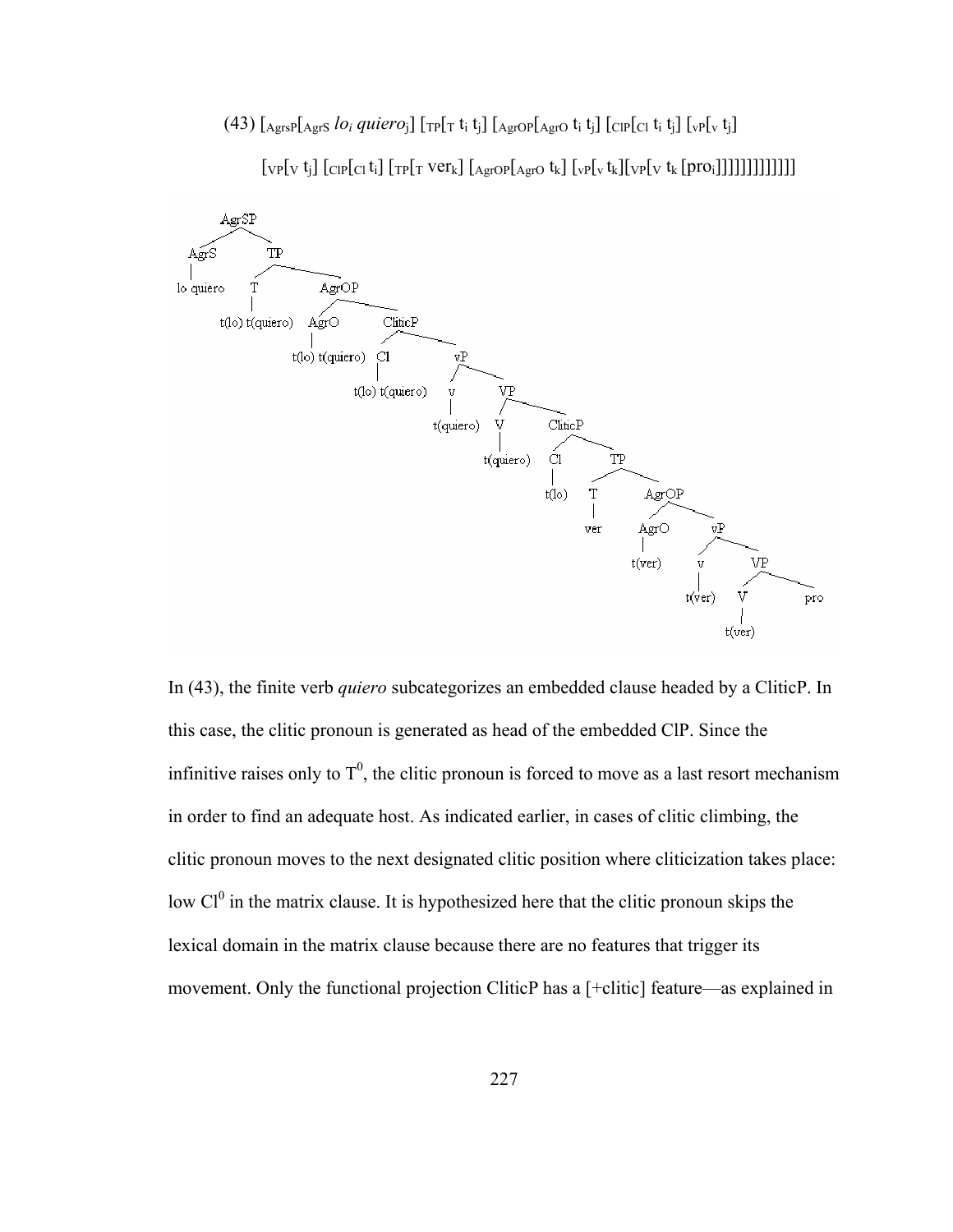Chapter 2—with which the clitic pronoun agrees. The unit formed by the clitic pronoun and the tensed verb then undergoes head-to-head movement to  $AgrS<sup>0</sup>$ .

 Those languages and dialects that do not allow clitic climbing, such as French and some Italian dialects, do not have the high CliticP available, which is the position associated with clitic climbing. In such cases, the clitic pronoun can only be generated in the lower CliticP, where it attaches to the verb that undergoes head-to-head movement from the lexical domain to  $\text{AgrS}^0/\text{T}^0$ .

#### **6.3.3 Negation and clitic climbing**

 As noted, some previous analyses have faced challenges in accounting for certain cases of clitic climbing over negation (Cinque 1999 and subsequent; Kayne 1981, 1991; Rizzi 1982, just to mention a few). The appearance of negation in clitic climbing structures provides further support that structures such as (44) are, in fact, bi-clausal. It has been established that the Spanish negative head *no* selects IP/TP (Rosen 1990; Zanuttini 1991).

> (44) *Quiero no comerlo.*  want not to.eat.Cl "I want to not eat it"

 There are some cases of clitic climbing in which the clitic pronoun seems to climb over the negative marker that heads the NegP, which is also a clitic (Belletti 1990;

Dobrovie-Sorin 1999; Pollock 1989), as illustrated in (45):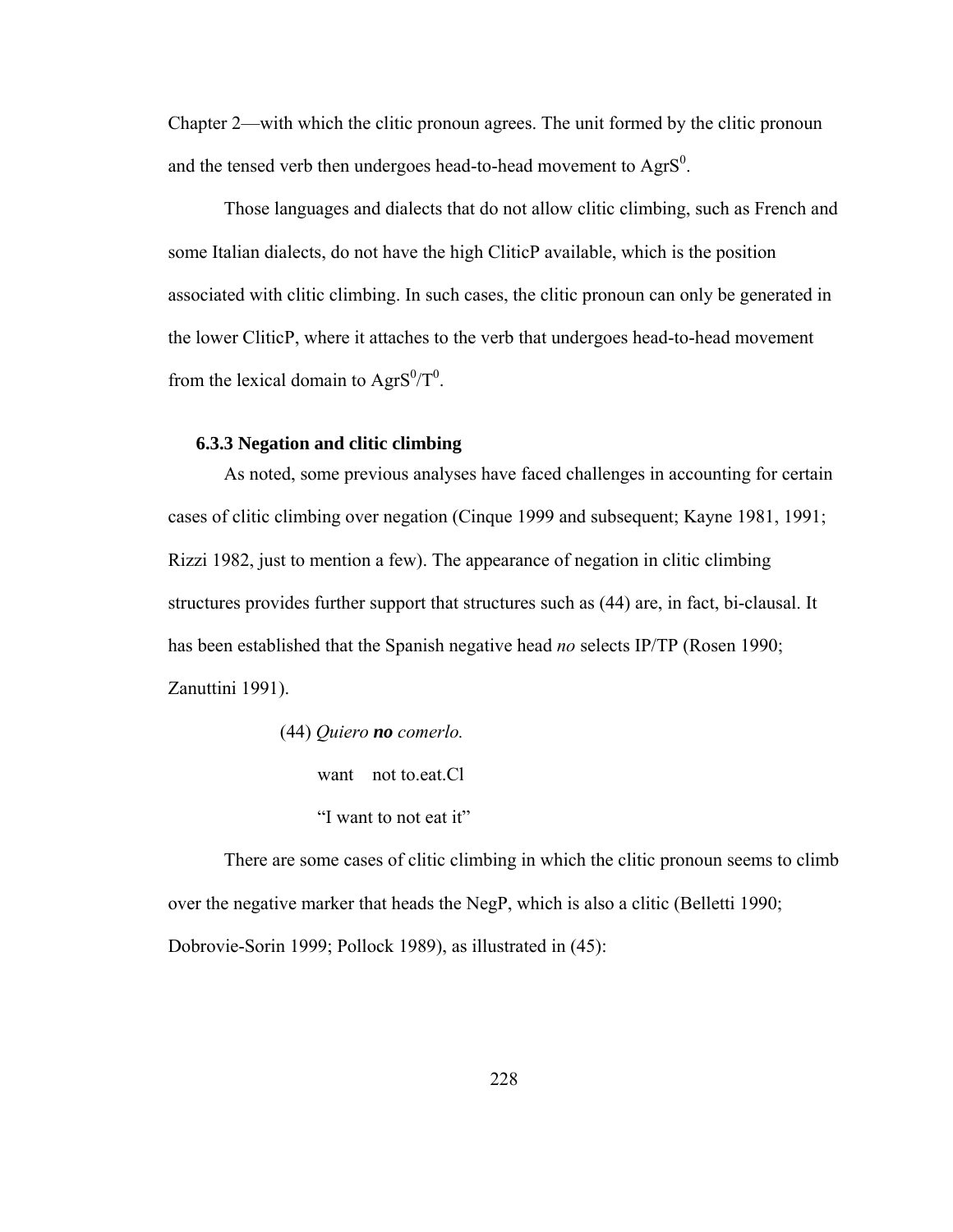(45) a. *Lai quiere no comer (la tartai).* Cl wants.3sg not to.eat (the cake) "(S)he wants to not eat it (the cake)" b. *Lo quiero no tener que hacer.*  Cl want.1sg not to.have to do "I want to not have to do it"

These and similar examples (for instance in Italian) are considered to be marginal, if not ungrammatical, by many authors (Bleam 2000; Burzio 1986: 242; Cinque 2004; Kayne 1989, 1991; Rosen 1990; Strozer 1976). Kayne (1989) claims that negation blocks antecedent government; therefore the clitic pronoun cannot govern its trace, which results in ungrammaticality. However, as can be observed in the examples above, clitic climbing over negation is grammatical in Spanish.

 Examples such as those in (45) do not constitute a problem for the analysis proposed here. As shown in (46), the clitic pronoun is generated in the high CliticP located in the embedded clause. Since the infinitive verb raises only to  $T<sup>0</sup>$ , the clitic pronoun needs to move as a last resort strategy in order to find a host in the matrix clause:117

> $(46)$   $\left[\text{AgrSP}\left[\text{AgrS}\right]$   $\boldsymbol{lo}_i$   $puedo\right] \dots \left[\text{Neg}\left[\text{Neg}\left[\text{no}\right]\right]$   $\left[\text{CI}\left[\text{Cl}\right] \mathbf{t}_i\right] \dots$  comer]] Cl can. 1sg not to.eat

"I can not eat it"

 $117$  Those dialects in which examples like (45-46) are ungrammatical can be accounted for by means of subcategorization frames: NegP cannot subcategorize CliticP, which explains the ungrammaticality of clitic climbing over negation.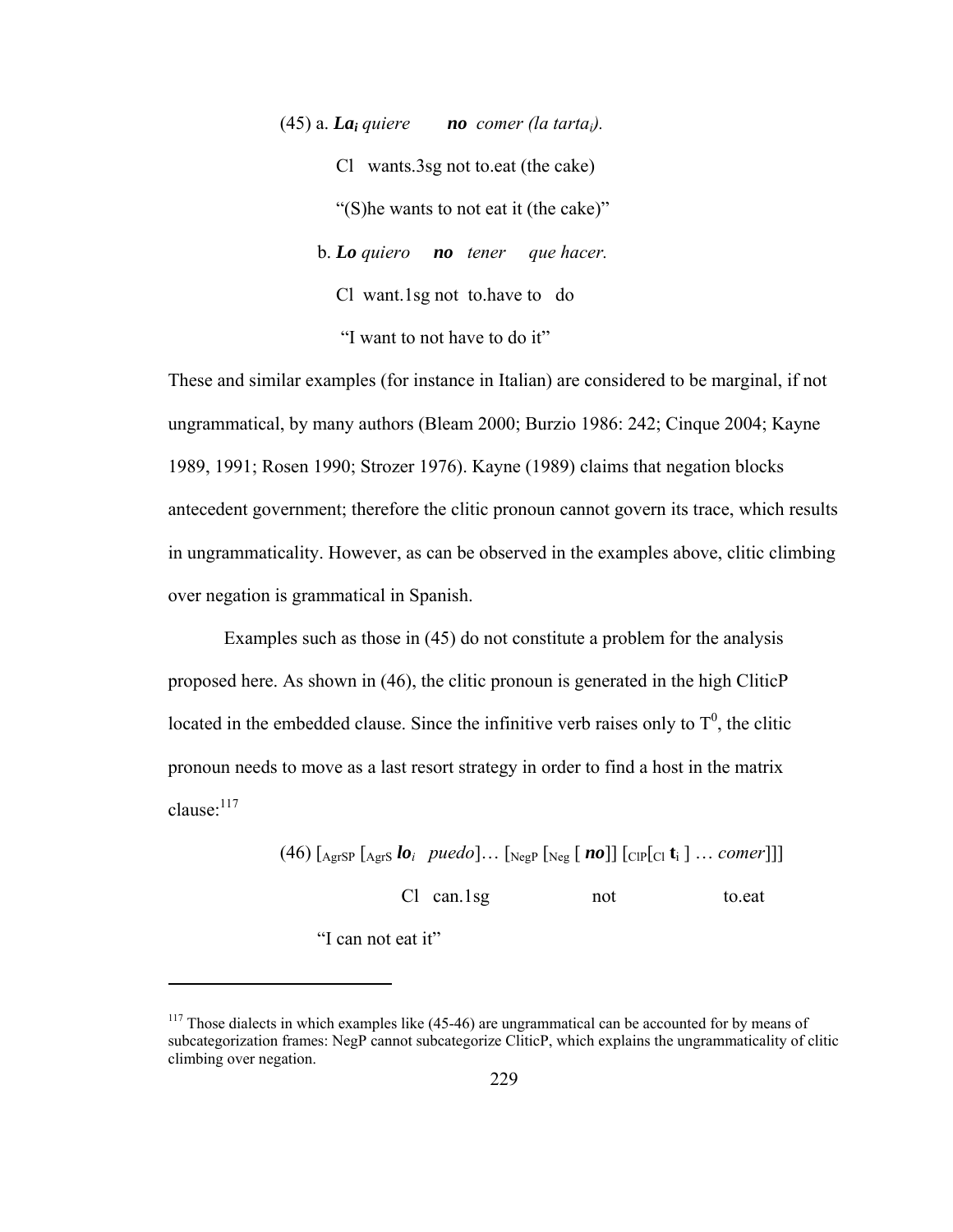## **6.4 Summary**

 This chapter has provided an analysis of clitic climbing in which clitic pronouns may be generated in at least two different structural positions, based on data from different Romance languages. Crucially, not all Romance languages and dialects allow clitic reduplication; on the contrary, the majority of Romance languages and dialects (including standard Spanish) only allow one clitic pronoun to appear in the structure. It is hypothesized here that this is the result of having only one clitic pronoun selected by Numeration. It is important to point out that some recent analyses propose three positions in which clitic pronouns are generated: above  $V^0$ , above  $I^0$ , and above  $C^0$ . The proposal presented here does not deny the possible existence of a clitic projection above  $C^0$ , but it is restricted to the study of Clitic projections in the V-domain and the I-domain, excluding the left periphery of the sentence. In addition, clitic pronouns are argued to be generated in Clitic projections, rather than Agreement projections.

 This proposal maintains that clitic pronouns move as a last resort mechanism when they need to find a host; otherwise, the movement of the clitic pronoun is parasitic on verb movement. Hence, careful attention was paid to the patterns of verb movement in Spanish, focusing on gerunds, past participles, and auxiliaries in particular. In addition, different types of clitic movement were addressed. Finally, the efficacy of the proposed analysis was confronted with data from various types of clitic climbing constructions, including simple mono-clausal sentences, complex bi-clausal structures, clitic climbing over negation and with non-restructuring verbs. The next chapter extends the analysis to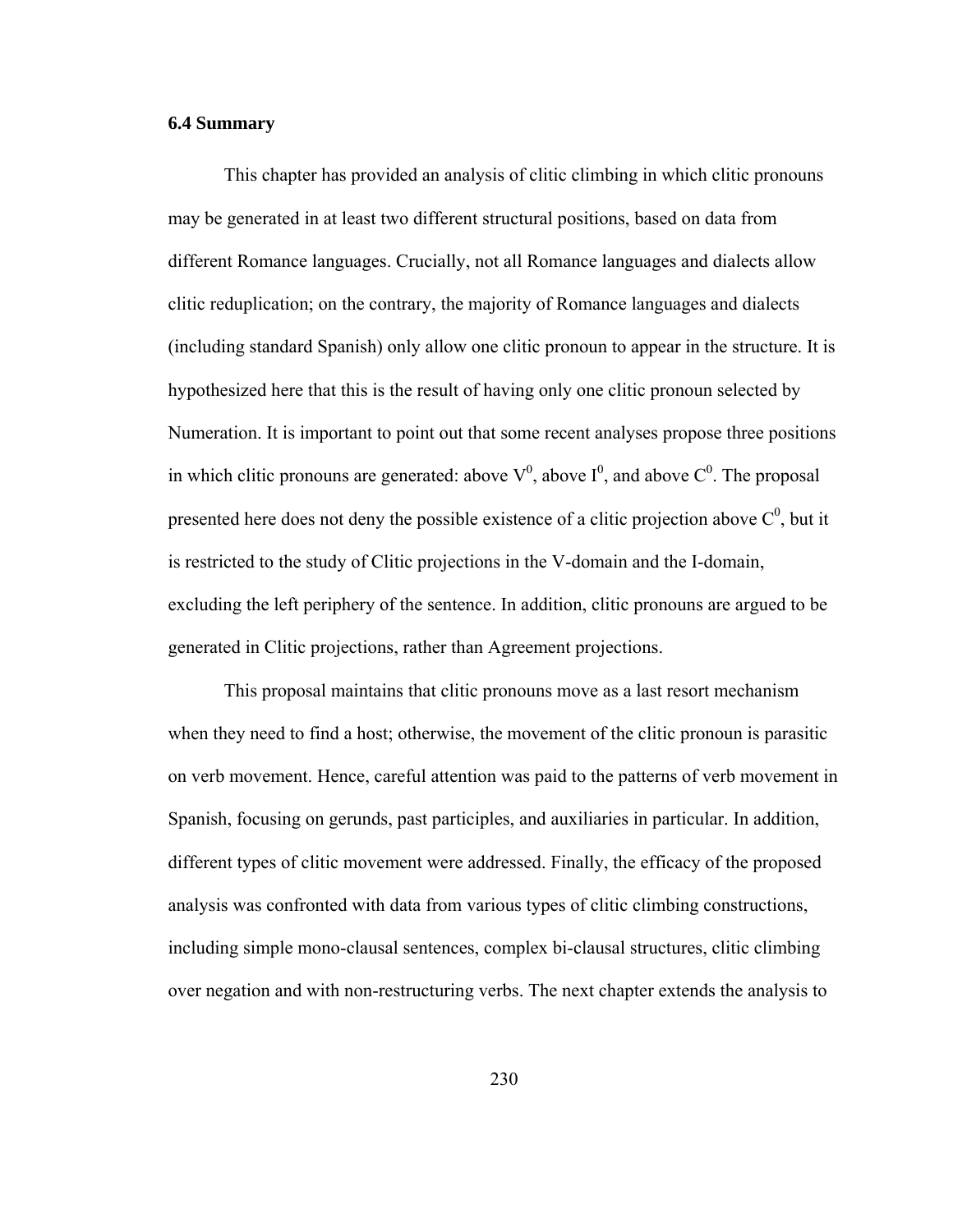data from Asturian, a language that has gone largely unstudied in the generative literature.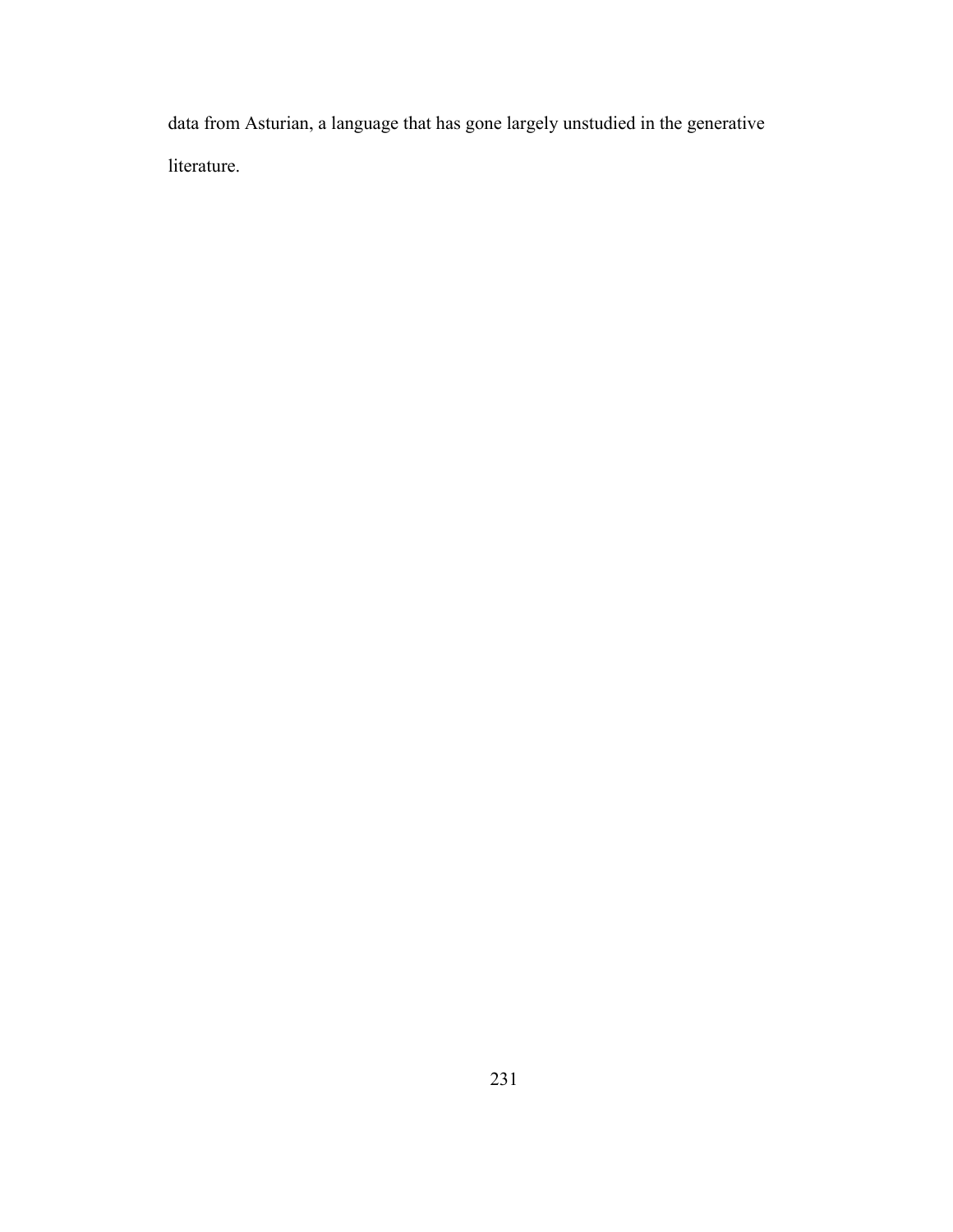### **Chapter 7**

## **Clitic Pronouns and Clitic Placement in Asturian**

## **7.0 Introduction**

This chapter focuses on clitic placement in Asturian, a Romance language spoken in the northwest part of the Iberian Peninsula. Asturian was included in the body of examples used in the previous chapter to show the existence of at least two clitic projections in the structure. In this chapter, a fuller characterization of the Asturian clitic pronoun system is presented, with the purpose of further solidifying some of the claims made throughout this study. The chapter begins in §7.1 with a description of the distribution and combinations of clitic pronouns in Asturian, highlighting similarities with and differences from Spanish. Despite the patterns that might suggest otherwise, I argue in §7.2 that Asturian is not a second position (2P) clitic language. In §7.3, I further explore the complex patterns of enclisis and proclisis that are manifested in Asturian. The discussion addresses clitic placement in simple finite and non-finite sentences and in complex sentences, as well as clitic placement with elements other than verbs. Special attention is devoted to elements that trigger the clitic pronoun to surface to the left of the verb (i.e. proclisis triggers). As explained in Chapter 5, negation is a proclisis trigger; but, there are other elements that trigger or that allow for both proclisis and enclisis. In addition, there are syntactic processes, such as Focalization, that alter default patterns of clitic placement. Some of the most relevant analyses of enclisis and proclisis patterns in Asturian (and other Romance languages such as Galician and European Portuguese) are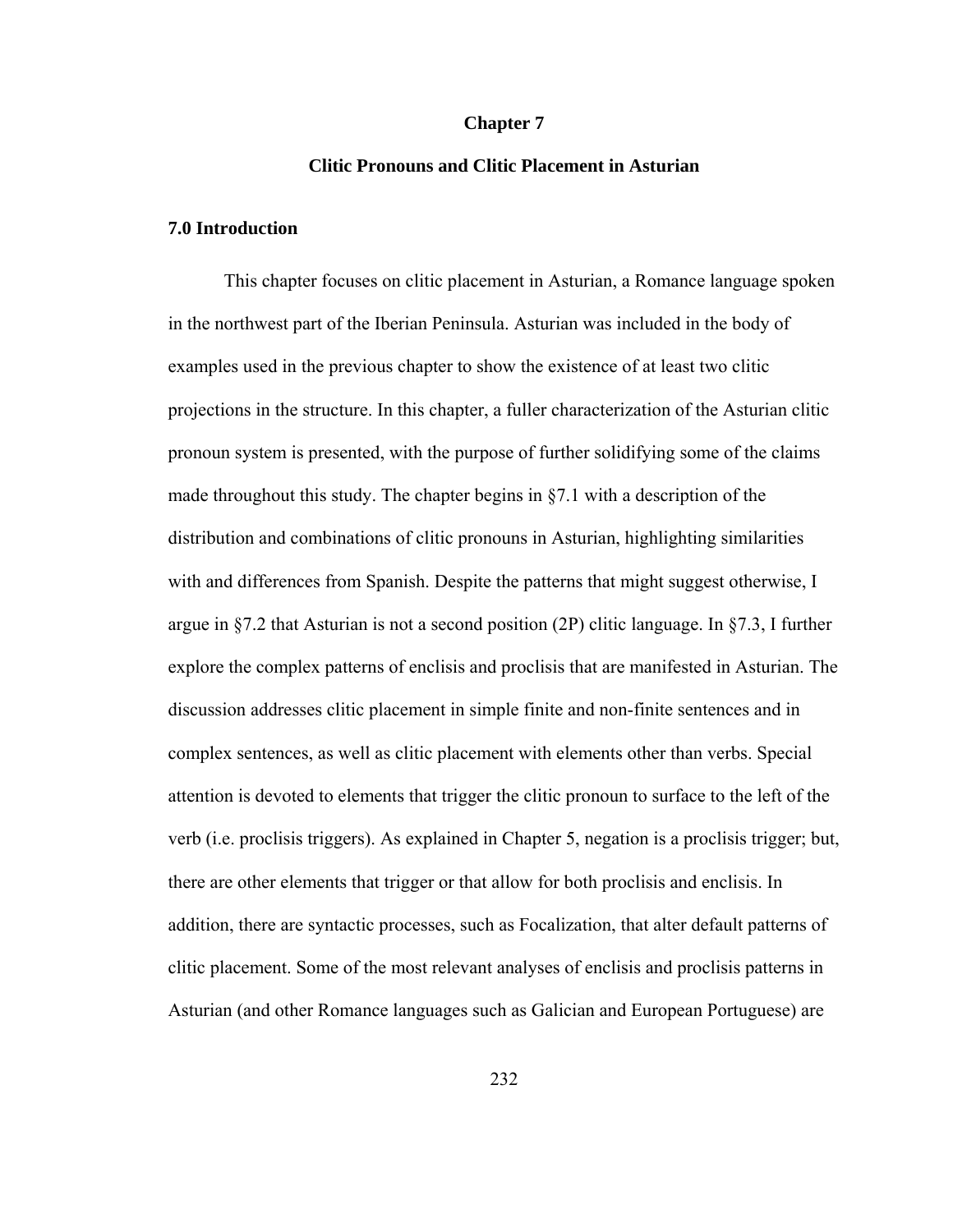reviewed in §7.3. In §7.4 I extend the analysis proposed in Chapter 6 to diverse enclisis and proclisis contexts in Asturian.

## **7.1 Distribution and placement of clitics**

 The clitic pronoun system of Asturian is fairly similar to the Spanish one presented in Chapter 2. Thus, as can be observed in Table 1, the repertoire of clitic pronouns in Asturian is limited to Accusative, Dative, and Reflexive clitics, as it is in Spanish:

| Case       | Person          | Singular                           | Plural                  |
|------------|-----------------|------------------------------------|-------------------------|
| Accusative | 1 st            | me                                 | nos/ mos                |
|            | 2 <sup>nd</sup> | te                                 | <b>VOS</b>              |
|            | 3 <sup>rd</sup> | lu (masc.), la (fem.), lo $(n)$ .) | los (masc.), les (fem.) |
| Dative     | 1 <sup>st</sup> | me                                 | nos/mos                 |
|            | 2 <sup>nd</sup> | te                                 | <b>VOS</b>              |
|            | $3^{\text{rd}}$ | $-y/ -yos$                         | $-ys/ -yos$             |
| Reflexive  | 1 <sup>st</sup> | me                                 | nos/mos                 |
|            | 2 <sup>nd</sup> | te                                 | <b>VOS</b>              |
|            | $3^{\text{rd}}$ | se                                 |                         |

**Table 3. The distribution of clitic pronouns in Asturian** 

In addition, the order of two co-occurring clitic pronouns in Asturian, as in

Spanish, is Dative+Accusative and Reflexive+Dative, as in examples (1-2),

distinguishing it from languages like Aragonese (3) (Academia de la Llingua Asturiana

1990, 2001; D'Andrés 1993).<sup>118</sup>

<sup>&</sup>lt;sup>118</sup> D'Andrés (1993) and L'Academia (2001) also mention the order Reflexive + Accusative. However, the examples they provide include an impersonal or passive *se*, and not a reflexive one. Furthermore, some of the examples include a first or second person clitic, which I believe have unspecified case features; when a third person pronoun is used, the dative emerges in those cases. Example (i) is taken from Academia de la Llingua Asturiana (2001), example (ii) is mine illustrating a third person dative clitic in the same example:

i. *A mín, véseme bastante cansáu del trabayu.*

to me see.3sg.Cl(Refl)Cl(Acc) enough tired from work"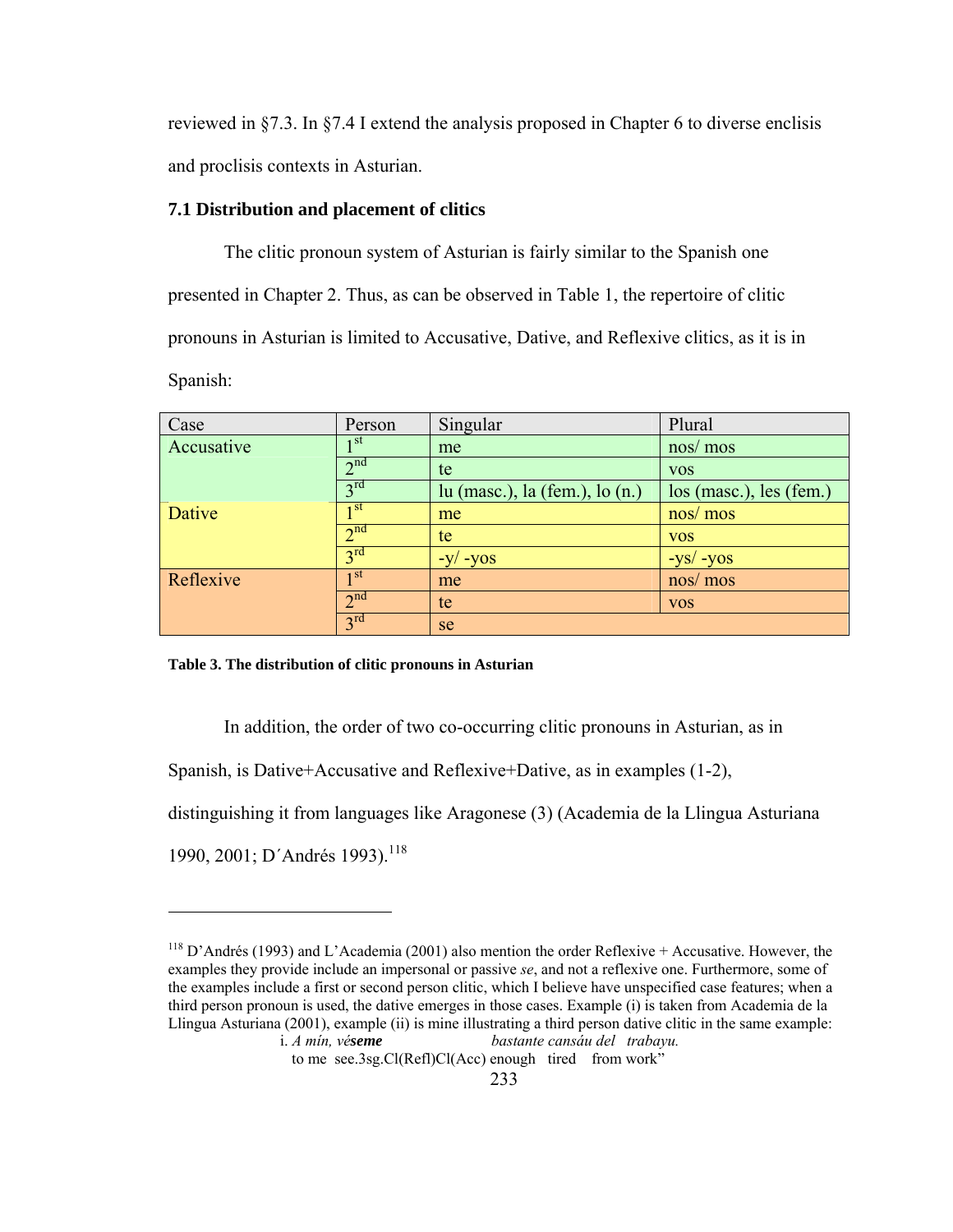|  | Asturian: (1) Diré-ylo              | $ll$ ueu. $^{119}$ |                                       |  |
|--|-------------------------------------|--------------------|---------------------------------------|--|
|  | tell.1sg.Cl.Cl later                |                    |                                       |  |
|  | "I will tell him later."            |                    |                                       |  |
|  | $(2)$ Garróse-y bien al pescuezu.   |                    |                                       |  |
|  | grab.3sg.Cl.Cl well to-the neck     |                    |                                       |  |
|  |                                     |                    | "(S) he grabbed him/her by the neck." |  |
|  | Aragonese: $(3)$ <i>Lo te diré.</i> |                    |                                       |  |
|  | $Cl$ Cl tell. lsg.                  |                    |                                       |  |
|  | "I will tell you."                  |                    |                                       |  |
|  |                                     |                    |                                       |  |

Finally, Asturian shares with Spanish the ungrammaticality of split cliticization,

as illustrated in (4) for Asturian and (5) for Spanish:

 $\overline{a}$ 

| $(4)$ a. Quier | compra <b>-yslu</b> . |
|----------------|-----------------------|
|----------------|-----------------------|

wants.3sg to.buy-Cl.Cl

b. Quier*-yslu* comprar.

wants.3sg-Cl.Cl to.buy

"They want to buy it from/for them."

"I look pretty tired of working."<br>ii.  $A \, \acute{e}l$ , vese-y bastant  $b$ astante cansáu del trabayu. Cl(Refl).Cl(Dat) "He looks pretty tired of working."

 iii. \**A él, véselu bastante cansáu del trabayu.*  Cl(Refl).Cl(Acc)

Therefore, as opposed to what the official prescriptive grammar claims, I believe the order reflexive + accusative might be ungrammatical in Asturian, as shown in (iii).<br><sup>119</sup> The fact that the Dative clitic *–y* is separated from the verb by a hyphen is just a spelling convention and

does not indicate any morphosyntactic characteristic in particular.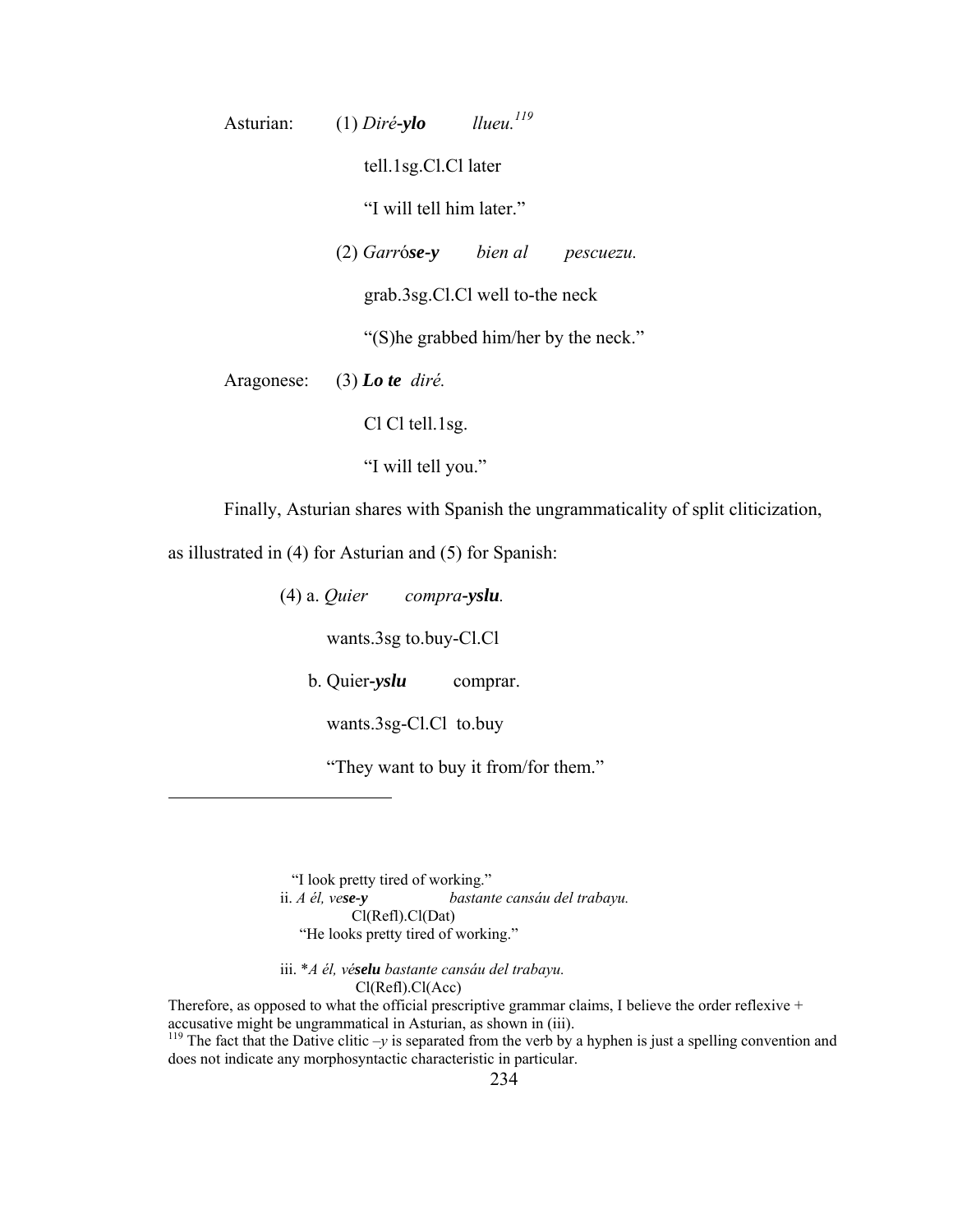c. \**Quier-ys compralu.*  wants.3sg-Cl to.buy.Cl

 d. \**Quierlu compra-ys.*  wants.3sg.Cl to.buy.Cl

(5) a. *Quiere comprárselo.* 

wants.3sg to.buy.Cl.Cl

b. *Se lo quiere comprar.*

Cl Cl wants.3sg to.buy

"(S)he wants to buy it from/for them"

c. \**Se quiere comparlo.* 

Cl wants.3sg to.buy.Cl

d. \**Lo quiere comprarse.* 

The Asturian examples (4a, b) show the Dative and Accusative clitic *–ys* and –*lu* forming a string that can surface enclitic either to the infinitive *comprar*, or to the finite verb *quier*. The ungrammaticality of (4c, d) is due to the fact that the clitic string is broken. Similarly, the Spanish Dative and Accusative clitics *se* and *lo* surface in a string enclitic to the infinitive *comprar*, or proclitic to the finite verb *querer*. As in Asturian, sentences (5c, d) are ungrammatical because the clitic string is broken.

 Despite these similarities, the Asturian clitic system differs from the Spanish clitic system in important respects. For instance, as established in Academia de la Llingua

Cl wants.3sg to.buy.Cl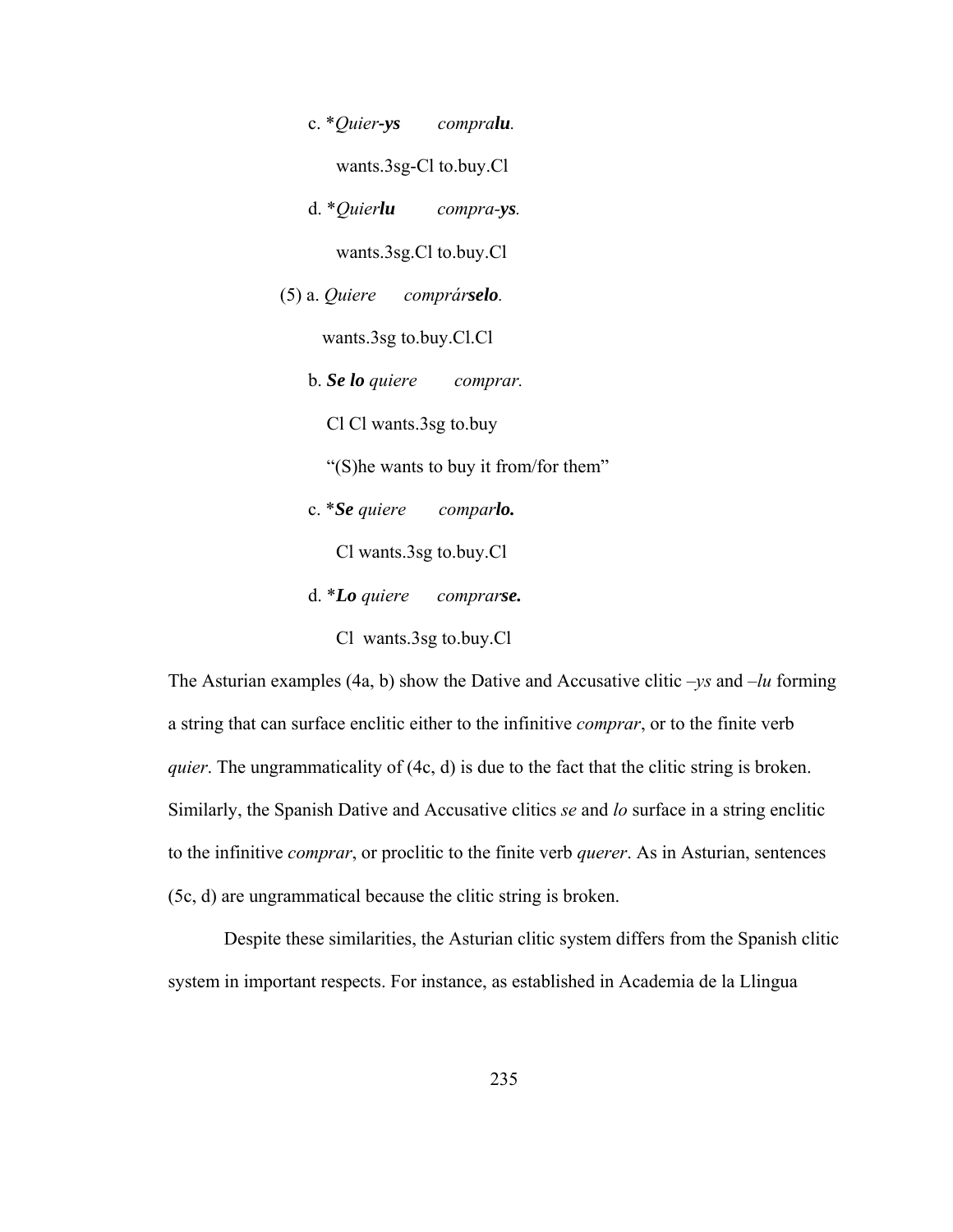Asturiana (2001), only two clitic pronouns can appear together in the same string. Thus, compare the Asturian examples in (6) and (7) with those from Spanish in (8) and (9):

Asturian: (6) a. \**Llevéselu.* 

take.3sg.Cl.Cl

"Take him with you!"

b. *Llévelu.*

take.3sg.Cl

"Take him"

(7) a. \**Comíme un platu de llenteyes.* 

ate.1sg.Cl a plate of lentils

b. *Comí un platu de llenteyes.* 

ate.1sg a plate of lentils

"I ate a plate of lentil soup."

Spanish: (8) *Lléveselo*.

take.Cl.Cl

"Take him with you!"

(9) *Se te me le marchitaron los pétalos a la rosa.*

Cl Cl Cl Cl wilted the petals of the rose

"The rose wilted"

The Asturian examples in (6) and (7) contrast with the Spanish examples in (8) and (9) in terms of both clitic placement as well as in clitic coocurrence. Thus, example (6a) shows the ungrammatical structure in which an imperative verb is followed by a Dative clitic *se*,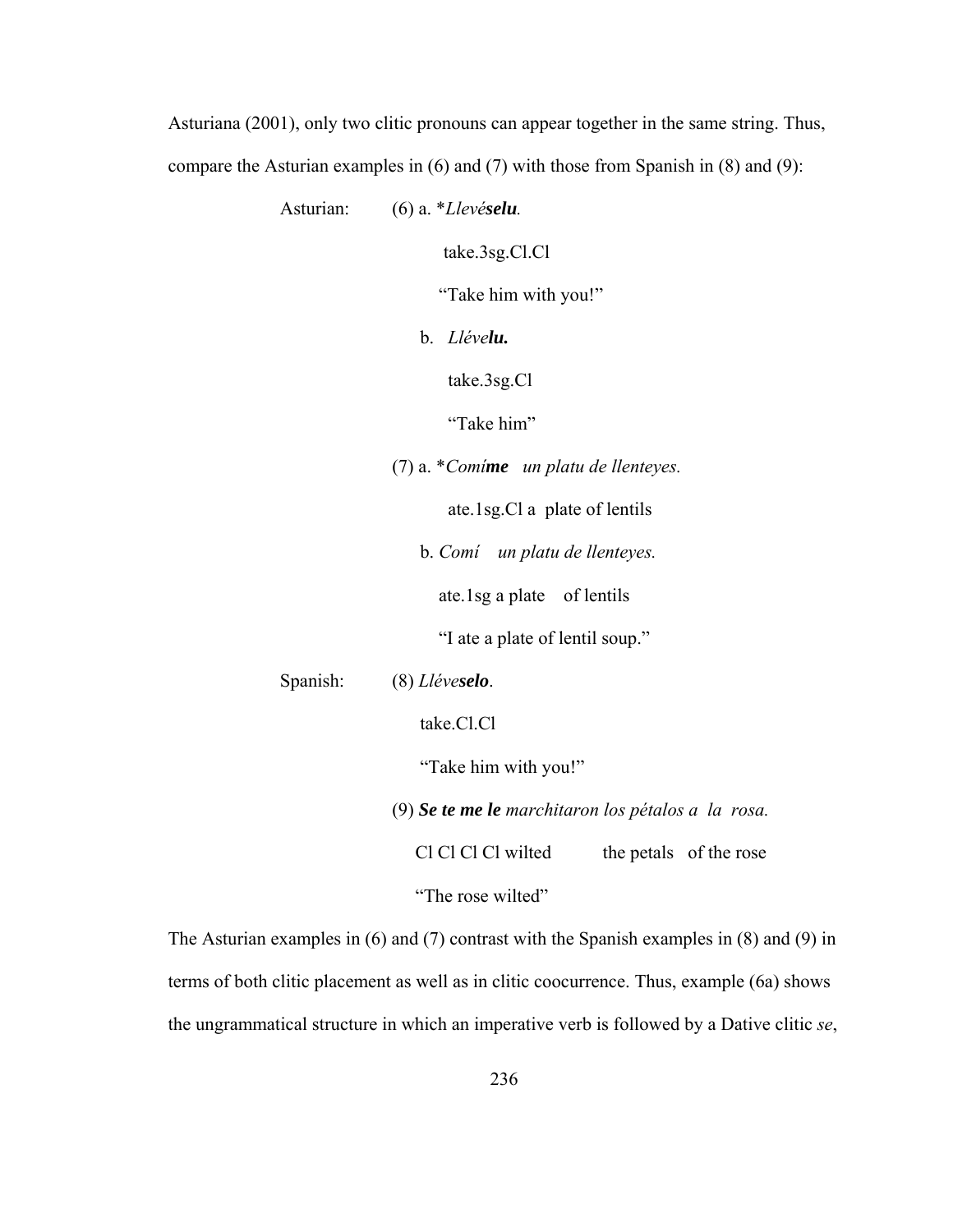and an Accusative clitic *lu*. Similarly, example (7a) shows the finite verb *comí* followed by the Dative clitic *me*. The grammatical counterparts are shown in (6b) and (7b) respectively. The ungrammaticality of sentences (6a) and (7a) is attributed to the lack of ethical and benefactive Dative clitic pronouns in Asturian. As can be observed in (8) and (9), the Spanish imperative verb can be followed by a benefactive clitic and an Accusative clitic. Finally, Spanish allows up to four clitic pronouns to be combined in the same structure, as shown in (9).

 More importantly, the languages differ in clitic placement. Recall that Spanish is proclitic with finite verbs and enclitic with non-finite verbs (consult Chapter 4, §4.2). In Asturian enclisis is considered to be the 'default' in finite and non-finite clauses, as illustrated in  $(10)$  and  $(11)$ .<sup>120</sup> This, it shares with Spanish enclisis in affirmative imperative and in non-finite clauses, as in (12) and (13):

> (10) a. *¡Gárralu!* grab.Cl "Grab him!" b. \**¡Lu garra!* Cl grab (11) a. *Quier velu.* wants.3sg to.see.Cl

<sup>&</sup>lt;sup>120</sup> The enclisis and proclisis patterns of Asturian clitic pronouns resemble those of Portuguese and Galician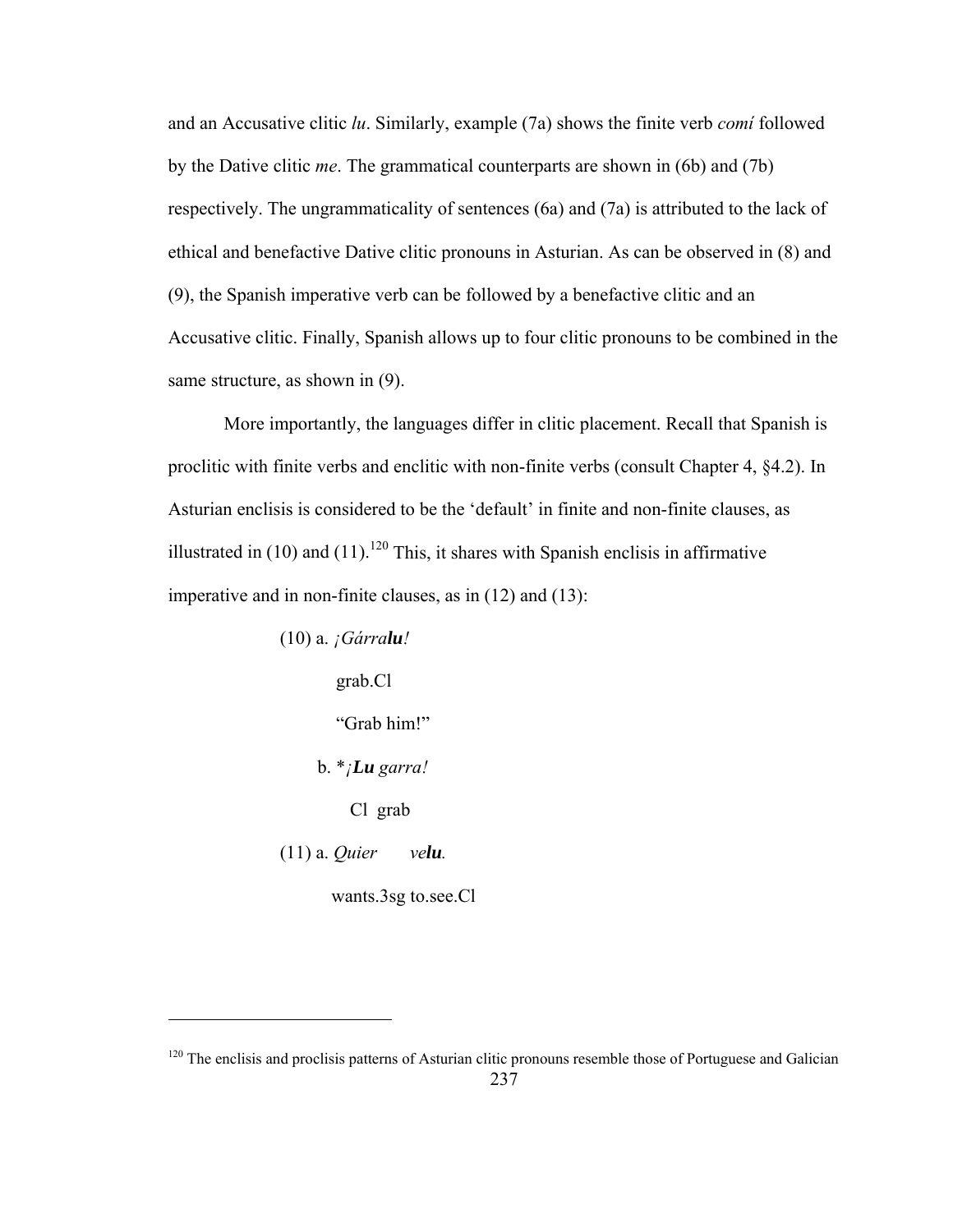b. *Quierlu ver.*

wants.Cl to.see

"(S)he wants to see him"

c. \**Lu quier ver.*

Cl wants to.see

(12) a. *¡Agárralo!*

grab.Cl

"Grab him!"

b. \**¡Lo agarra!*

Cl grab

(13) a. *Quiere verlo.*

wants.3sg to.see.Cl

b. *Lo quiere ver.* 

Cl wants.3sg to.see

"(S)he wants to see him"

c. \**Quiérelo ver.* 

wants.3sg.Cl to.see

However, enclisis patterns are observed in Asturian affirmative matrix declarative sentences, as in  $(14)$ :

> (14) a. *Lleíla yieri.*  read.1sg.Cl yesterday "I read it yesterday"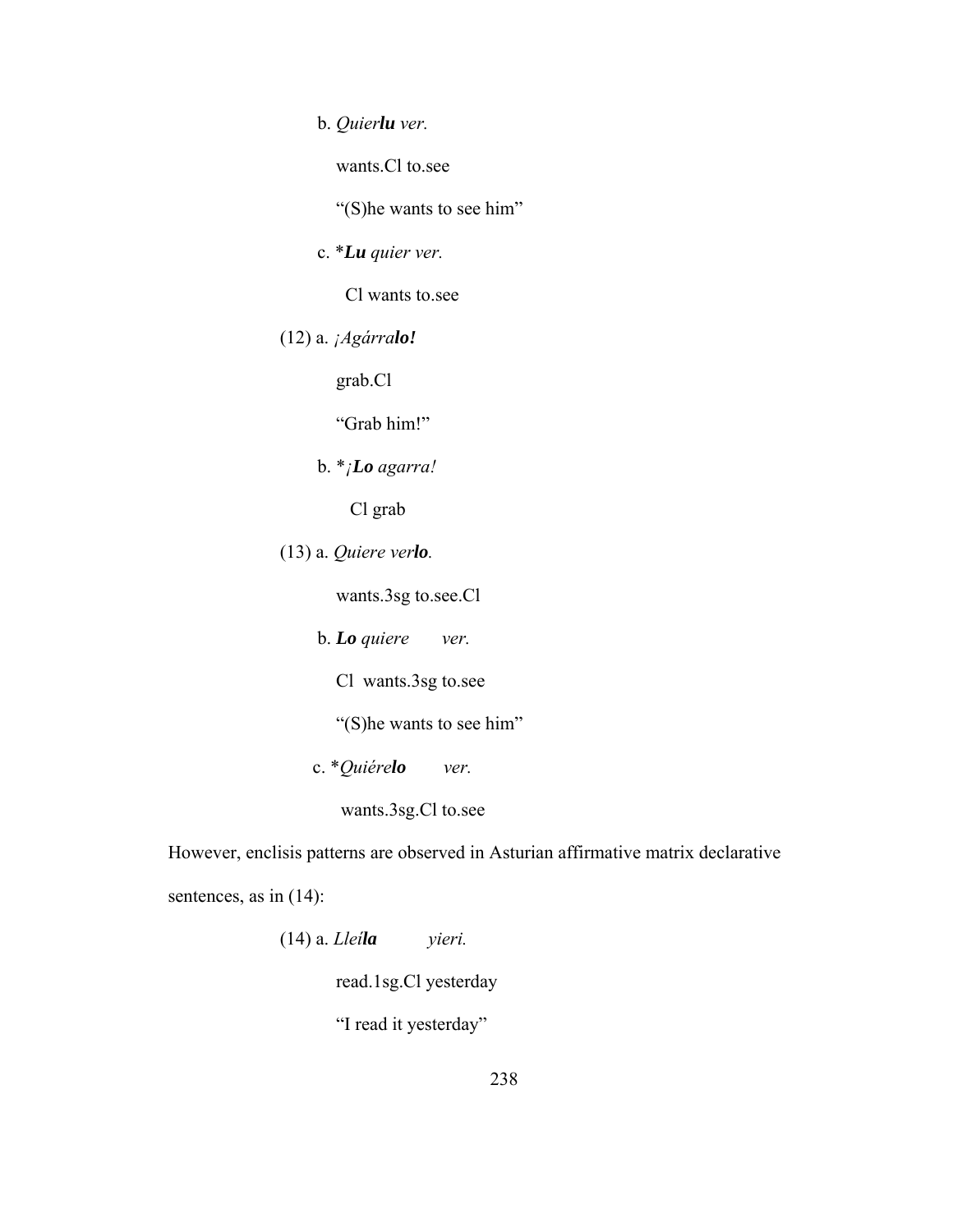### b. \**La lleí yieri.*

## Cl read.1sg yesterday

Finally, in root yes-no questions clitic pronouns must attach to the right of the verb, as in (15a); proclisis is ungrammatical, as shown in (15b):

(15) a. 
$$
\zeta
$$
 *Vistelu?*   
\nsaw.2sg.Cl  
\n"Did you see him?"  
\nb.  $*_{\zeta}$  *Lu viste?* Cl saw.2sg

It is important to point out that the enclisis patterns exemplified in (10-11, 14-15) can be quite misleading as they might suggest that Asturian is a 2P clitic language. However, as will be seen in §7.2, a 2P analysis of clitic pronouns in Asturian cannot account for all the facts. The data presented might also suggest that proclisis is not possible. However, proclisis is frequently attested in a variety of structures in Asturian, to be considered separately in §7.3.

## **7.2 Asturian is not a 2P clitic language**

 Some of the data provided in §7.1 would point to an analysis of Asturian as a clitic-second language. However, there are many authors who claim that European Portuguese, and, by extension Galician and Asturian, are neither 2P clitic languages nor verb second (V2) languages (Madeira 1992; Rouveret 1999). They claim that clitic second entails verb movement to  $C^0$  only when a clitic pronoun is present in the structure. As explained earlier in the text, Rouveret (1999) shows that the position of adverbs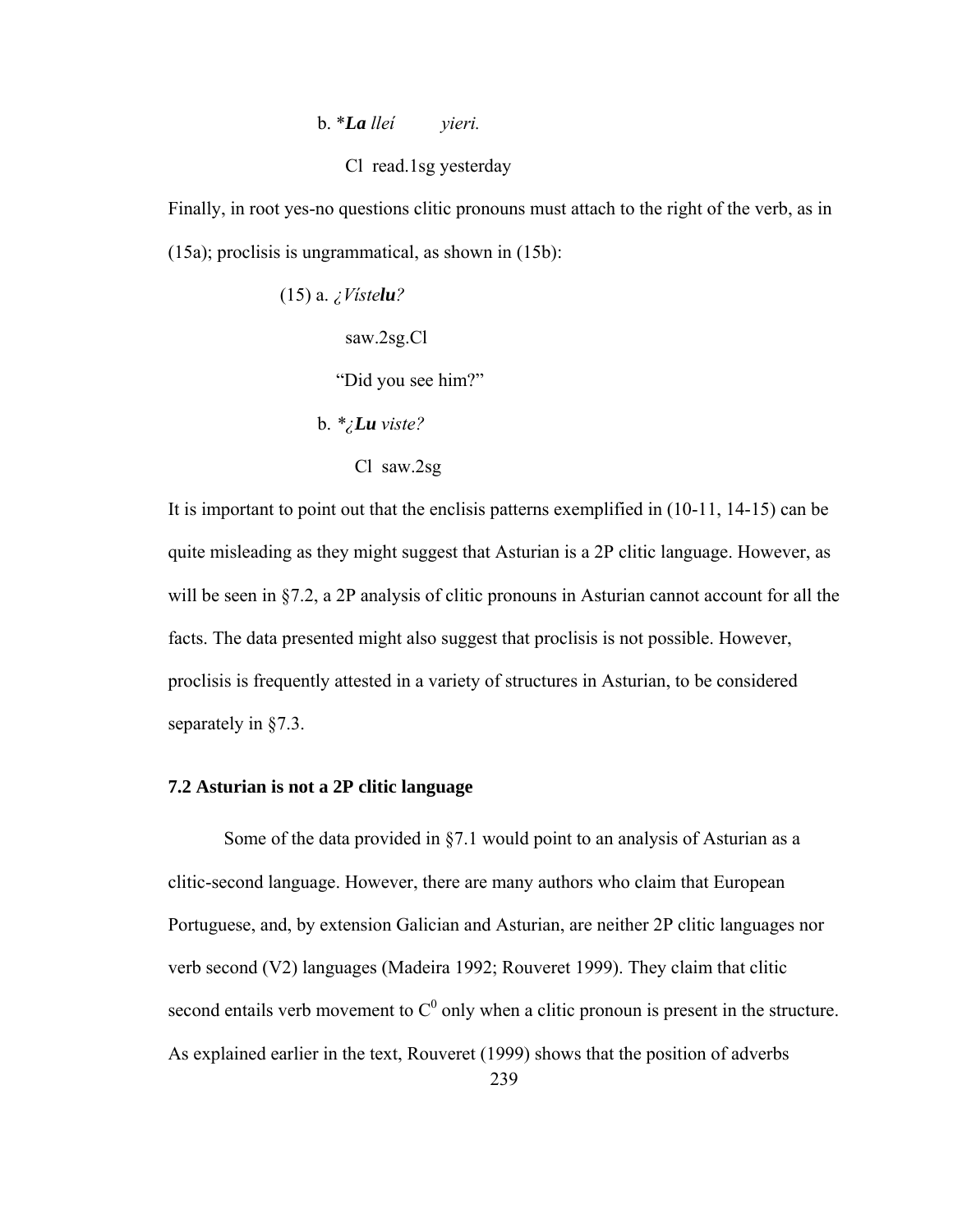indicates that tensed verbs and enclisis in European Portuguese affirmative sentences are not higher than AgrSP/TP at Spell-Out. Thus, if finite verbs in European Portuguese do not move higher than TP, clitic placement in enclisis configurations cannot take place higher than TP. Thus, structures of the type SVCL, as illustrated in the Asturian example in (16), would implicate CP, while SVO structures, as in (17) would implicate only IP. There is, however, no apparent reason why these two structures should be different with respect to the location of the verb and the subject.

(16) *La neña comióles.* 

the girl ate.Cl

"The girl ate them"

(17) *La neña comió les ablanes.*

the girl ate the hazelnuts

"The girl ate the hazelnuts"

Rouveret concludes that European Portuguese is neither a 2P clitic language nor a V2 language (it is a residual verb second language, like French and English).

Klavans (1982) establishes that 2P clitics are not attracted to a specific category node, unlike Asturian clitics, that always have to attach to a verb.<sup>121</sup> Second position clitics attach to whatever element/constituent is in initial position and, according to Klavans (1982: 16) and Wanner (1987), are always enclitic. As seen in §7.1, both enclisis and proclisis can be found in several contexts in Asturian. Nevertheless, it is true that clitic

<sup>&</sup>lt;sup>121</sup> See Anderson (1993) for verb second as clitic placement.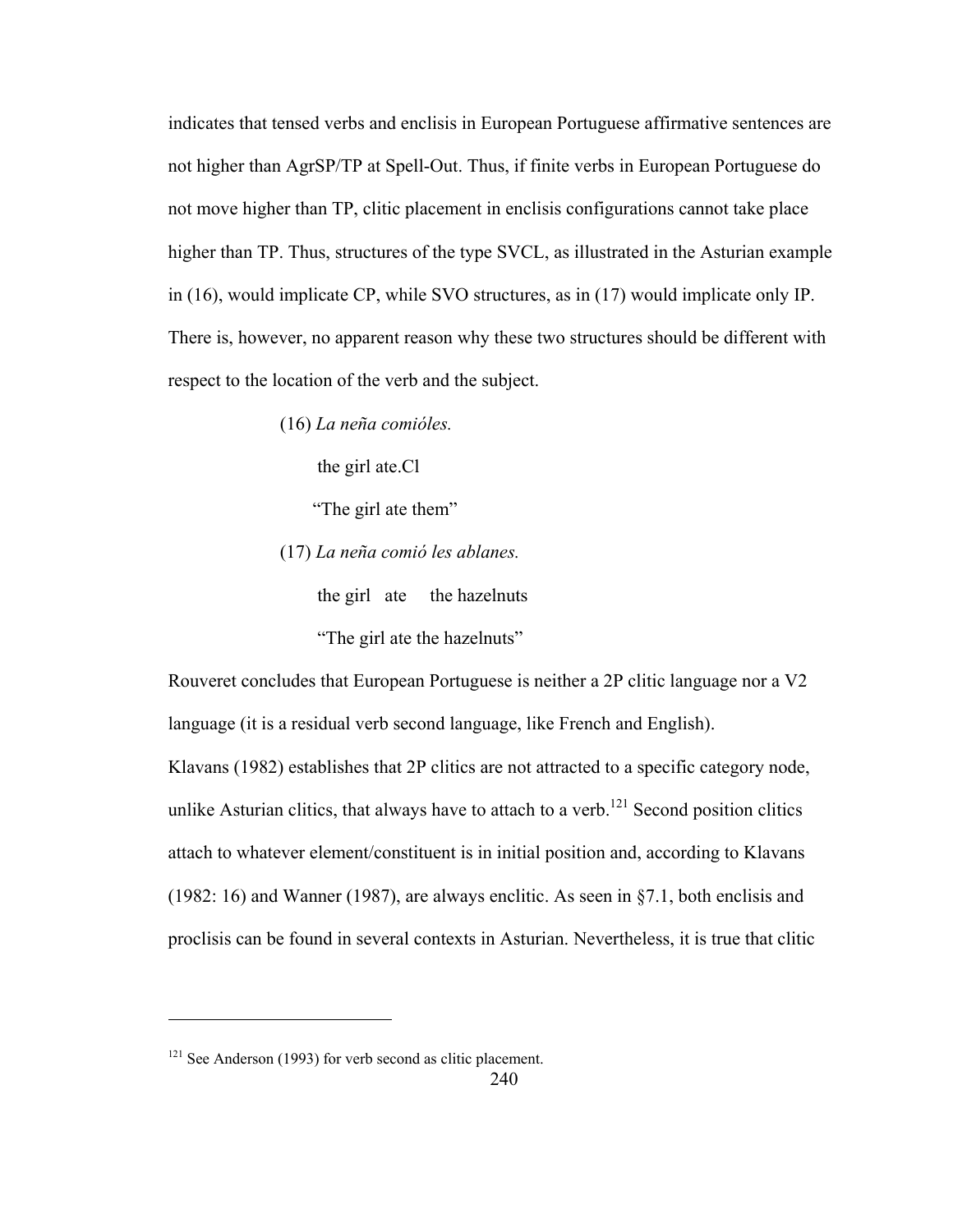pronouns never appear as the first element of the clause. This is possibly a sign of a residual 2P clitic system, as argued in Rouveret (1999).

 Second position clitic systems seem to be sensitive to the structure of the clause because elements like conjunctions, topics, complementizers, and interrogatives are not always taken into account when determining the position of clitics. In 2P clitic languages, clitic pronouns seem to be placed with respect to the sentential IP/AgrSP boundary. Thus, independently of the number of constituents preceding them, clitic pronouns always occupy the same position in 2P clitic languages. In Asturian, however, it has been shown that the position of clitic pronoun varies in the structure. The following examples illustrate this point:

> (18) a. *Siempre lu topa en chigre la so muyer.*  always Cl finds in bar the his wife b. *La so muyer siempre lu topa en chigre.*  the his wife always Cl finds in bar "His wife always finds him at the bar." c. *La so muyer topólu en chigre.* the his wife found.Cl in bar "His wife found him at the bar"

> > d. \**La so muyer lu topó en chigre.*  the his wife Cl found in bar

These examples show that clitic pronouns in Asturian need not necessarily appear in the second position within the AgrSP/TP. Thus, example (18b) shows the clitic pronoun as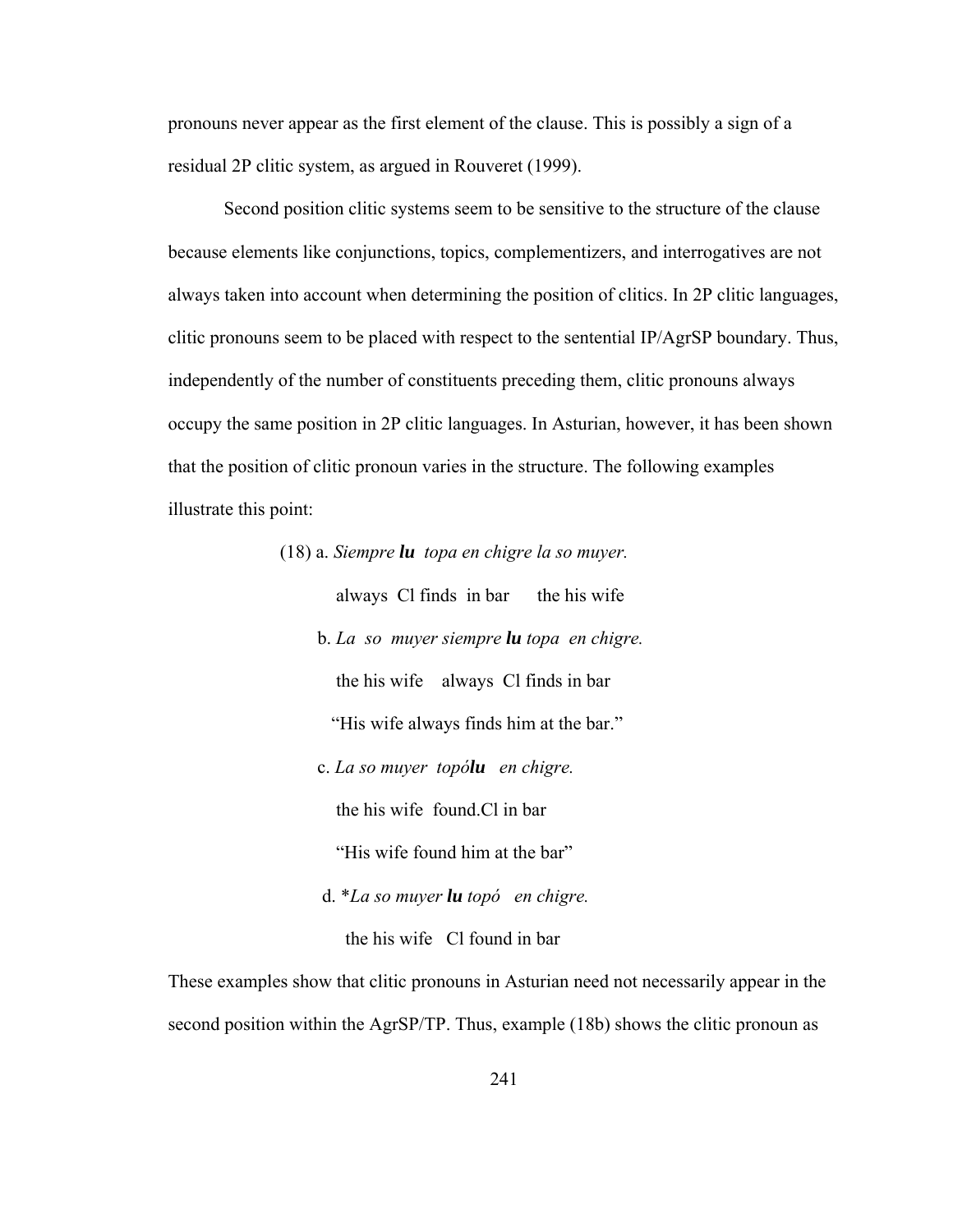the third element of the clause, after the subject (located in [Spec, AgrSP]) and after the adverb *siempre*. In fact, an example in which the clitic pronoun appears in second position is ungrammatical in Asturian (18d). Therefore, it can be concluded that in spite of certain paradigms that might indicate a 2P clitic pronoun system, Asturian is not a 2P clitic language, not a V2 language.

## **7.3 Enclisis and proclisis**

 The presence of enclisis and/or proclisis is affected by specific elements and constructions in Asturian. There are some elements—proclisis 'triggers', as established in Longa and Lorenzo (1995, 2001)—that affect clitic placement in matrix and embedded sentences; among them are quantifiers, adverbs, wh-words, negation, focalized NPs, and complementizers. Nevertheless, not all proclisis triggers display the same syntactic behavior. Some of these elements force proclisis in particular contexts  $(\S7.3.1)$ , others allow for both proclisis and enclisis  $(\xi 7.3.2)$ . In addition, there are specific syntactic phenomena that trigger proclisis. In §7.3.3, it is observed that Focalization (but not other left periphery operations) triggers proclisis.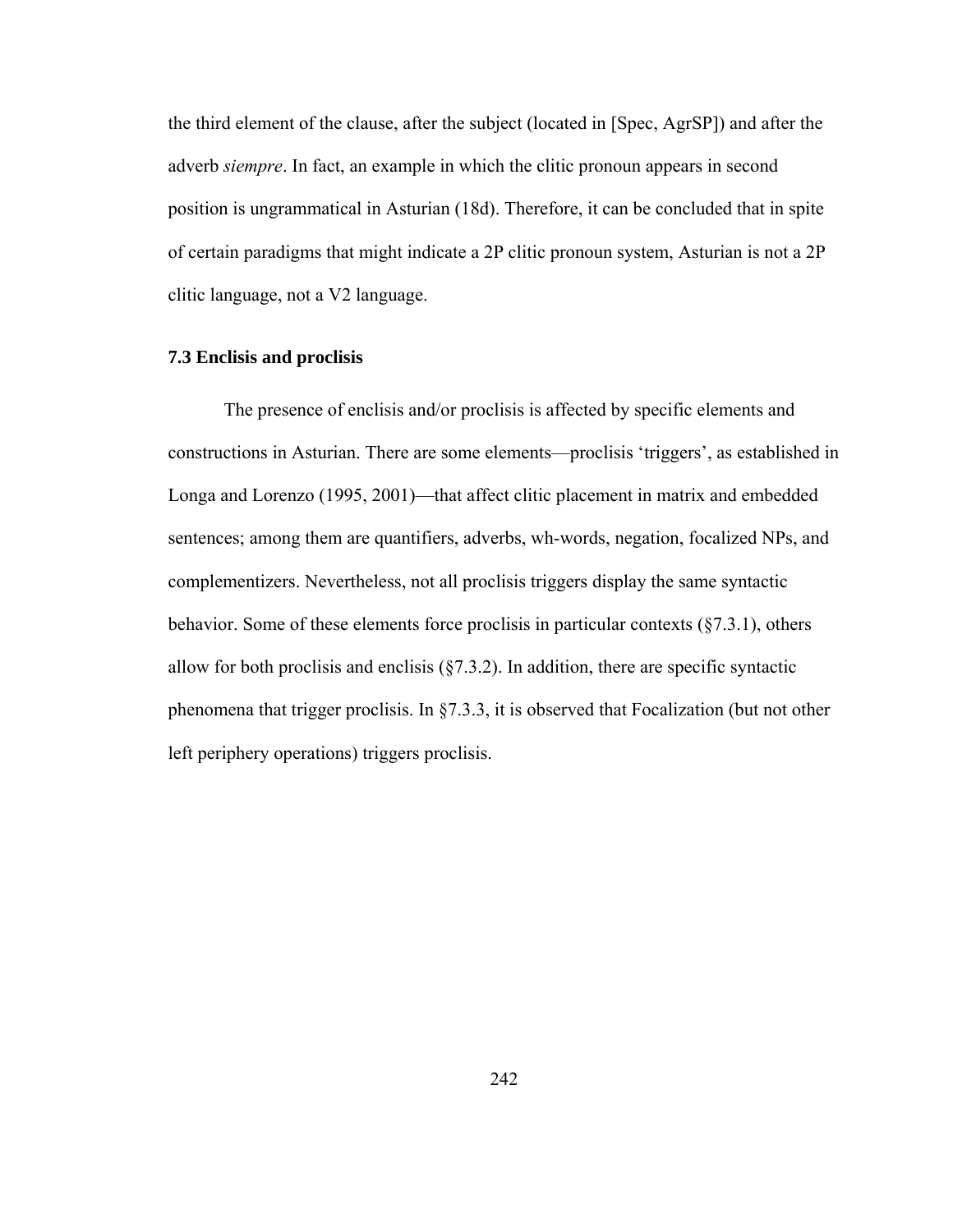### **7.3.1 Triggers that force proclisis**

 There is a closed list of elements that force proclisis. Thus, clitic pronouns appear located to the left of their verbal host in tensed embedded clauses introduced by the complementizer *que* 'that', or  $si$  'if' as illustrated in the examples (19-21):<sup>122</sup>

(19) a. *Diz que lu vio pela cai.* 

says.3sg. that Cl saw.3sg. on-the street"

"(S)he says that (s)he saw him outside."

b. \**Diz que violu pela cai.* 

says.3sg that saw.3sg.Cl on-the street

(20) a. *Quexábase de que les viera pega-y.*

complained.3sg. about that Cl saw.3sg. hitting Cl

"(S)he was complaining that (s)he had seen them hitting

him/her"

 $\overline{a}$ 

"It is only that it used to bother **me** a lot."

 $122$  D'Andrés (1993) mentions a few cases in which both enclisis and proclisis are present with a finite embedded sentence introduced by the complementizer *que*, as illustrated in (i) and (ii).

i) a. *Paezme que lo escribieron bien.*

seems.Cl that Cl wrote.3pl well b. *Paezme que escribiéronlo bien.* seems.Cl that wrote.3pl.Cl well "I think they spelled **it** well"

ii) a. *Ye que me molestaba enforma.*

is.3sg that Cl bothered.3sg a-lot b. *Ye que molestábame enforma.*

is.3sg that bothered.3sg.Cl a-lot

He states that the enclisis exemplified in these examples could be a case of hypercorrection used by speakers who wish to differentiate themselves from Spanish speakers. The enclisis examples shown here are otherwise ungrammatical for native and near-native speakers of Asturian: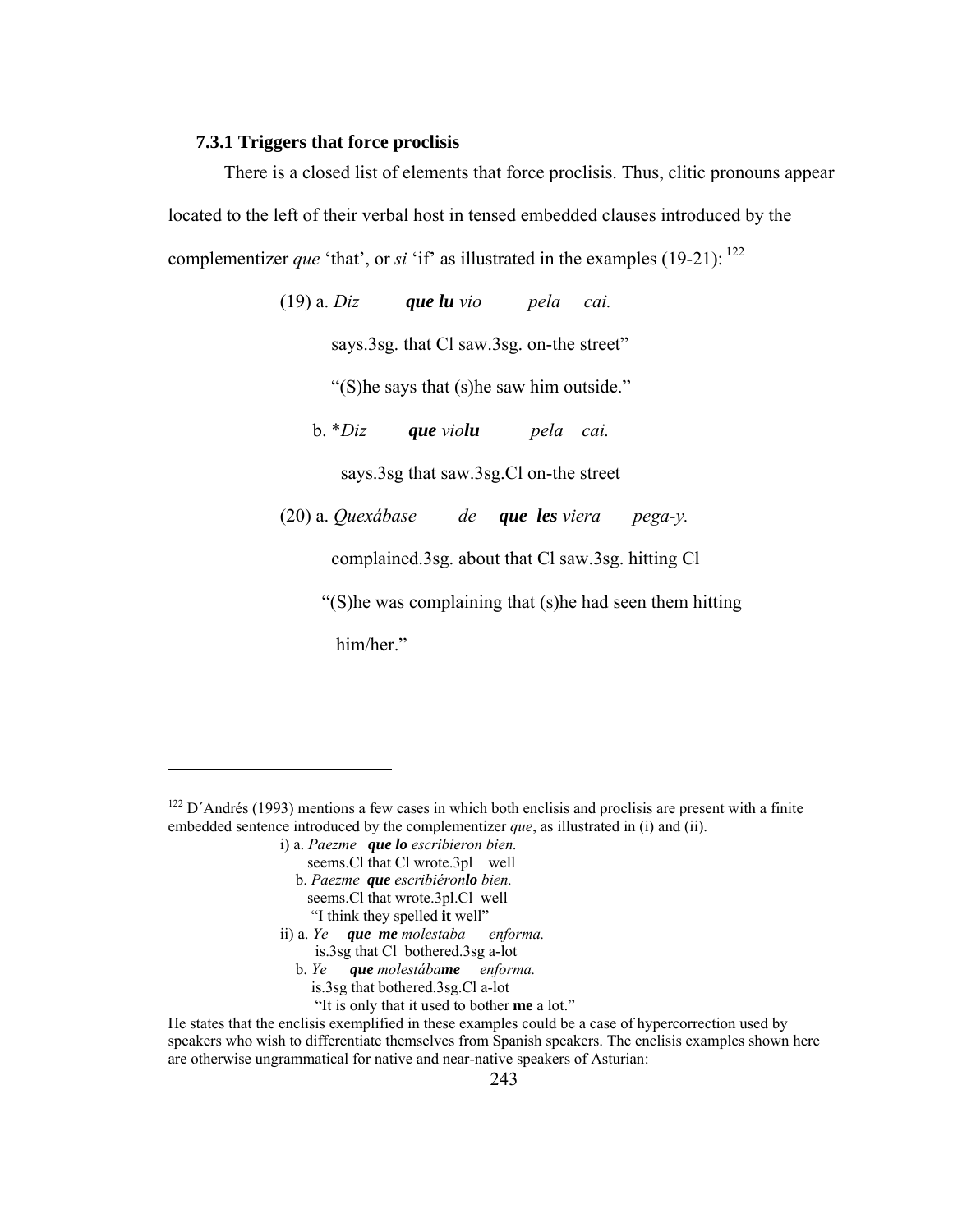b. \**Quexábase de que viérales pega-y.*  complained.3sg about that saw.3sg.Cl hitting.Cl (21) a. *Dinos si la ves bien.*  tell.2sg.us if Cl see.2sg. well  *"*Tell us if you see her well."

b. \**Dinos si vesla bien.*

tell.us if see.2sg.Cl well

Examples (19a), (20a), and (21a) have a full complementizer, *que, que¸*and *si*, respectively. Thus, the only option available for the clitic pronoun is to surface to the left of its host, the verbs *vio*, *viera,* and *ves* respectively. As shown in the ungrammatical examples (19b), (20b), and (21b), enclisis is not possible.

In addition, interrogative pronouns in matrix and embedded questions always force the clitic pronoun to be placed to the left of the finite verb, as exemplified in (22) and (23) respectively:

> (21) a. *¿Quién lo mercó?*  who Cl bought "Who bought it?" b. \**¿Quién mercólo?*  who bought.Cl (23) a. *¿Díxote cuándo lo mercó?*  told.3st.you when Cl bought.sg. "Did (s)he tell you when (s)he bought it?"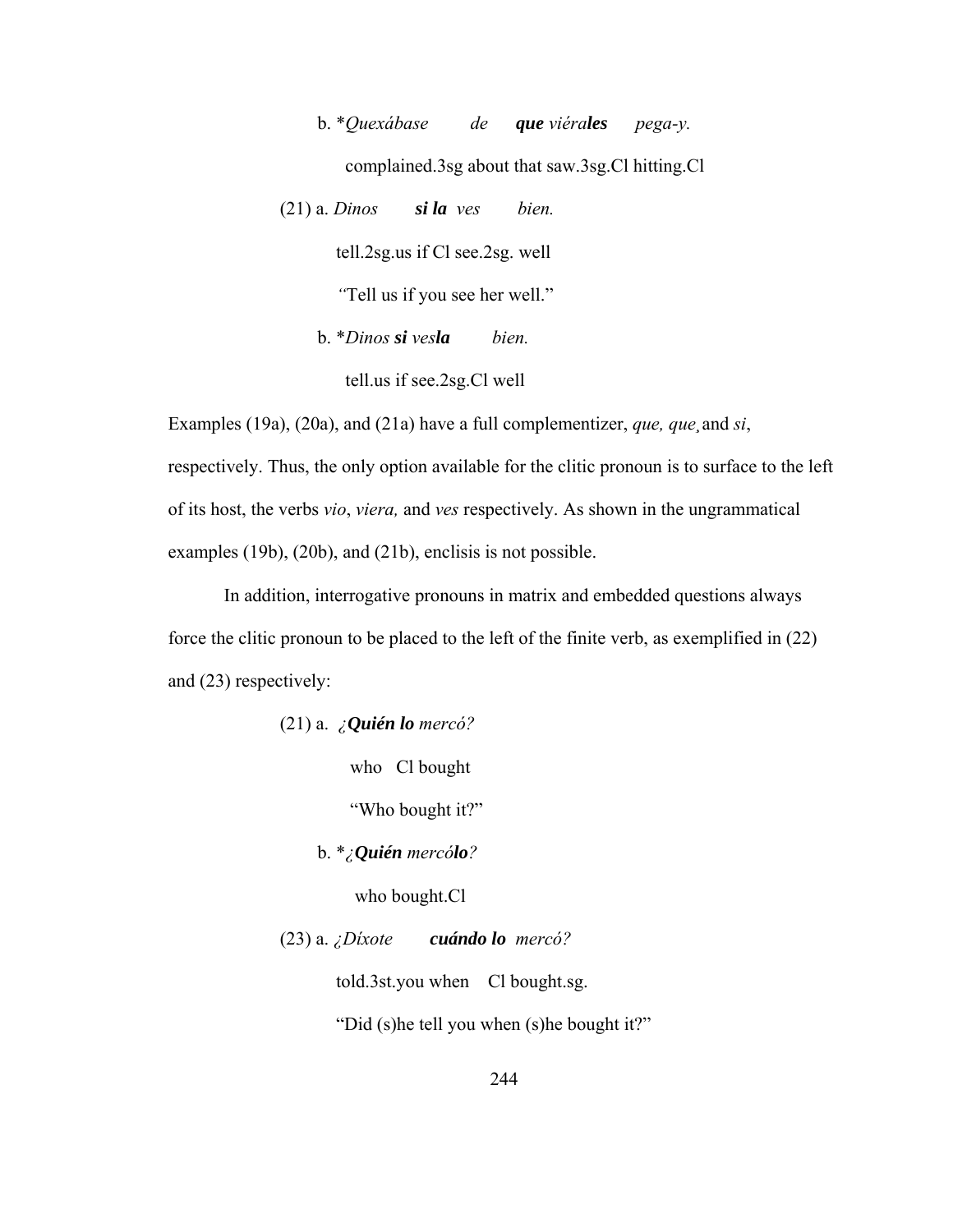# b. \**¿Díxote cuándo mercólo?*  told.3sg.you when bought.3sg.Cl

 Finally, there are elements that force proclisis when they are placed in a preverbal position, but enclisis whenever they appear postverbally. This is the case of certain adverbs of modality, as *acasu* and *quiciabes* 'maybe' in (24) and (25) respectively:

(24) a. *Acasu la comprara.*

maybe Cl bought.3sg.

"Maybe (s)he had bought it."

b. \**Acasu comprárala.* 

maybe bought.3sg.Cl

c. *Comprárala acasu.* 

bought.3sg.Cl maybe

"Maybe (s)he had bought it"

d. \**La comprara acasu.* 

Cl bought.3sg maybe

(25) a. *Quiciabes lu veas.* 

maybe Cl see.2sg.

"Maybe you will see him."

b. \**Quiciabes veaslu.* 

maybe see.2sg.Cl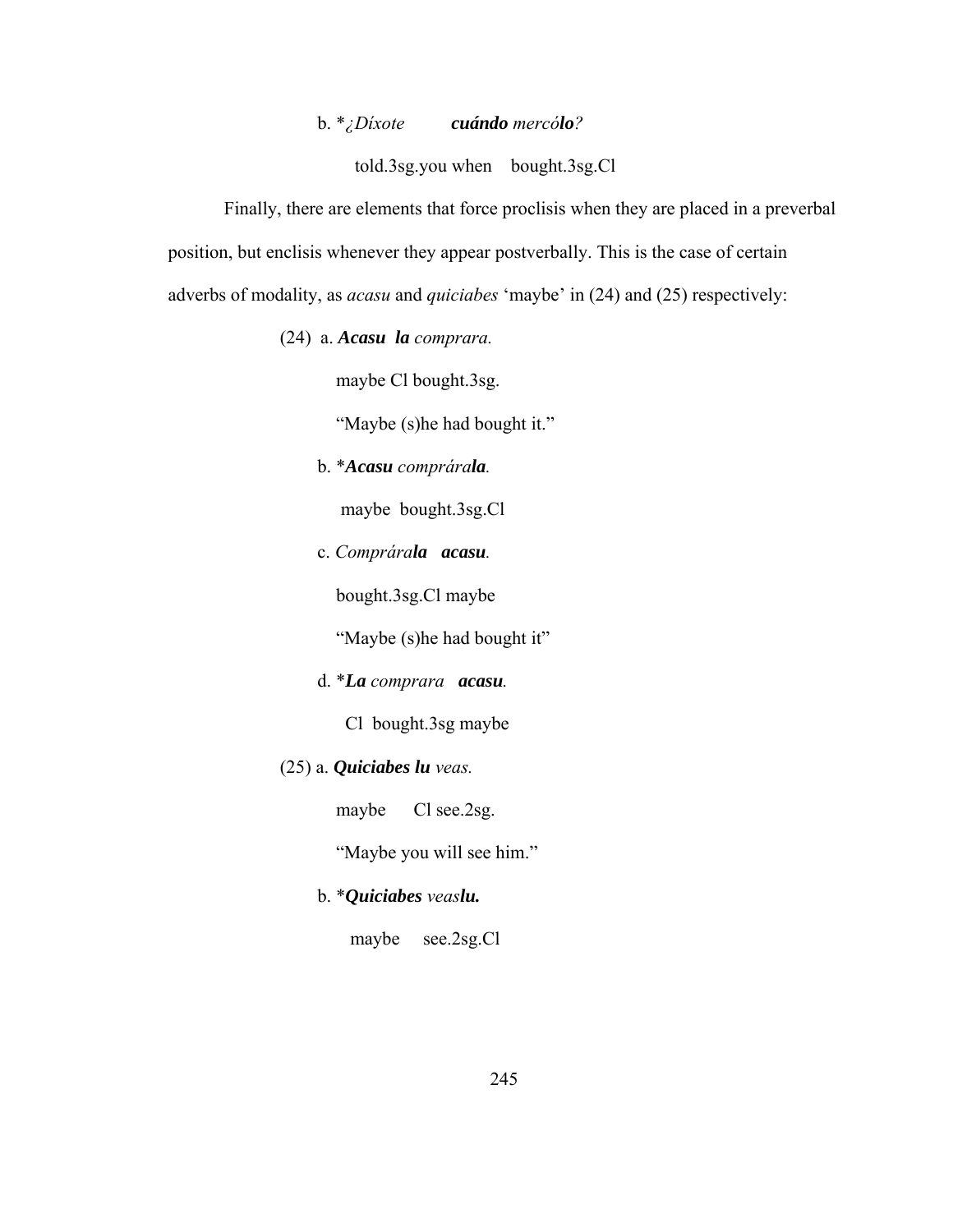## c. *Veaslu quiciabes.*

see.2sg.Cl maybe

"Maybe you will see him"

d. \**Lu veas quiciabes.* 

Cl see.2sg maybe

Similarly, other adverbs like *siempre* 'always', *entá* 'yet/still', and *yá* 'already' force proclisis if they surface preverbally, as in (26a), (27a), and (28a), and enclisis when they surface postverbally, as in (26b), (27b), and (28b); any other placement is ungrammatical, as illustrated in  $(26c, d)$ ,  $(27c, d)$ , and  $(28c, d)$ :

(26) a. *Siempre lu vemos na cai.* 

always Cl see.1pl in-the street

 b. *Vémoslu siempre na cai.*  see.1pl.Cl always in-the street "We always see him outside"

c. \**Lu vemos siempre na cai.* 

Cl see.1pl always in-the street

d. \**Siempre vémoslu na cai.* 

always see.1pl.Cl in-the street

- (27) a. *Entá lo compraron ayeri.* 
	- still Cl bought.3pl yesterday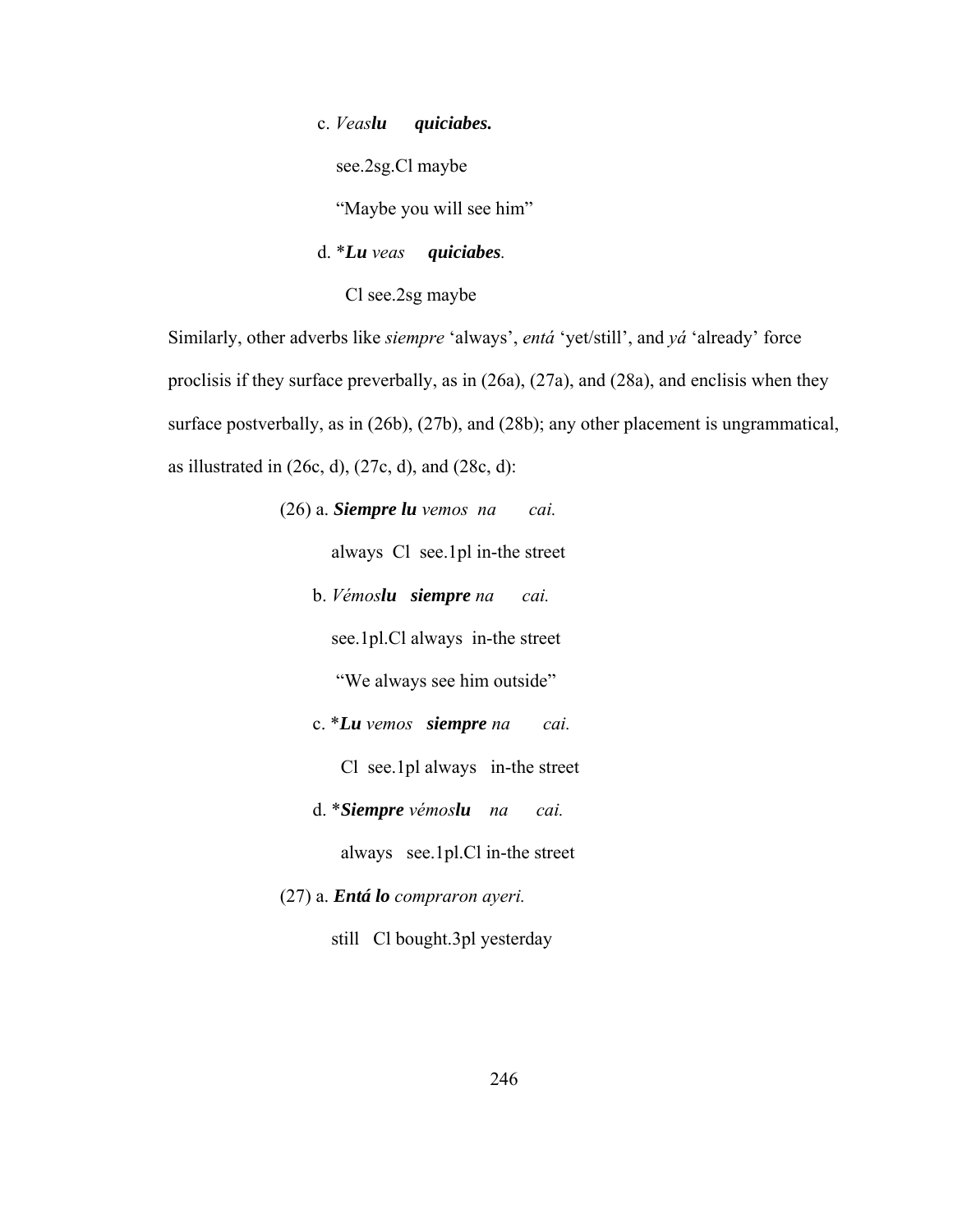b. *Compráronlo entá ayeri.* 

bought.3pl.Cl still yesterday

"They bought it just yesterday."

c. \**Entá compráronlo ayeri.* 

still bought.3pl.Cl yesterday

d. \* *Lo compraron entá ayeri.* 

Cl bought.3pl still yesterday

(28) a. *Yá lu soltaron.* 

already Cl released.3pl

b. *Soltáronlu yá.*

released.3pl.Cl already

"They released him already."

c. \**Lu soltaron yá.* 

Cl released.3pl already

d. \**Yá soltáronlu.* 

already released.3pl.Cl

Certain quantifiers force proclisis when they appear preverbally, as in (29a) and

(30a), and enclisis when postverbally, as in (29c) and (30c):  $123$ 

(29) a. *Too lo enllordió.*

1

all Cl dirtied.3sg.

"(S)he made it all dirty."

<sup>&</sup>lt;sup>123</sup> For additional examples see D'Andrés (1993), and Sánchez Vicente and Rubiera Tuya (1985).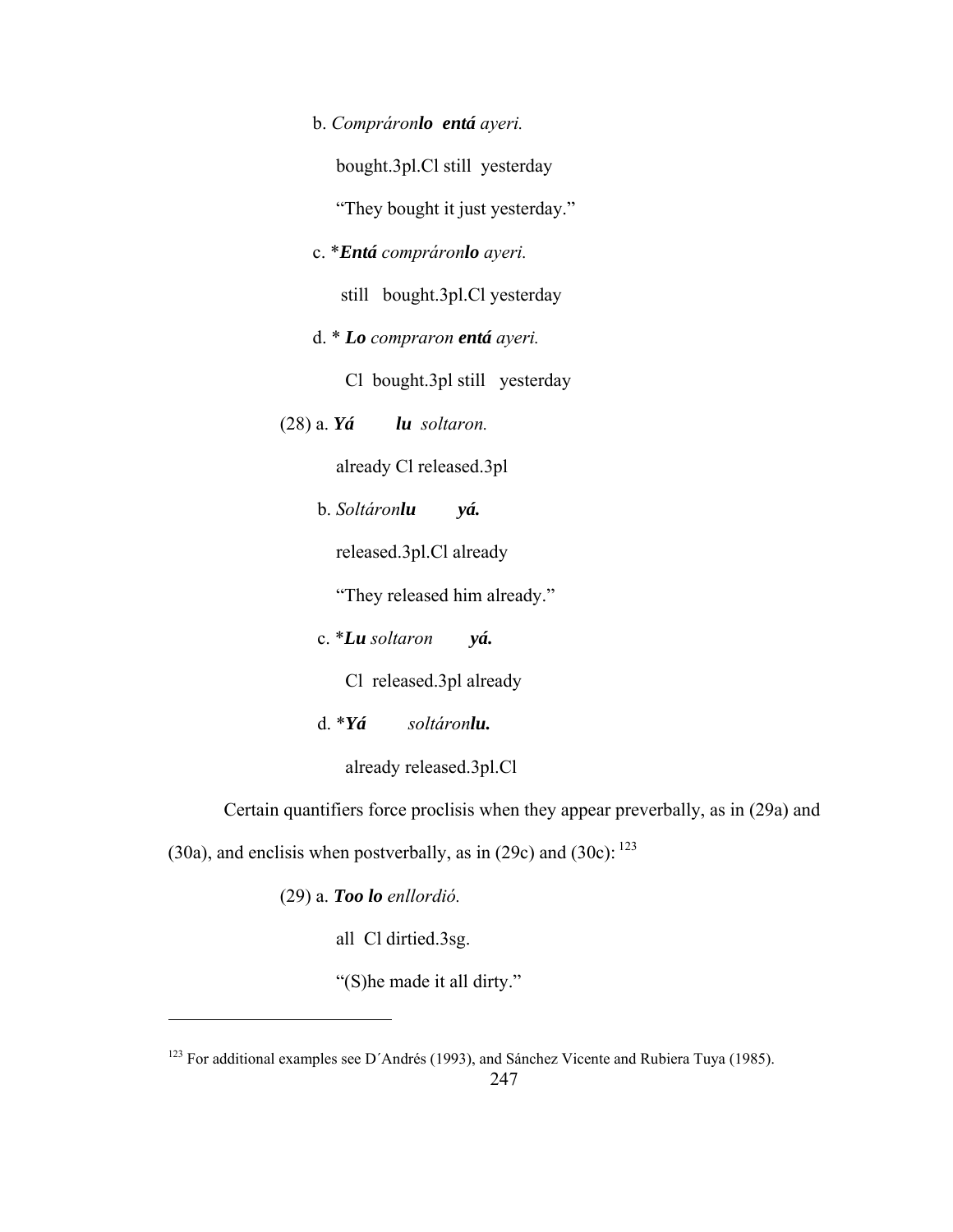b. \**Too enllordiólo.* 

all dirtied.3sg.Cl

c. *Enllordiólo too.* 

dirtied.3sg.Cl all

"(S)he made it all dirty"

d. \**Lu enllordió tou.* 

Cl dirtied.3sg all

(30) a. *Cualquiera lo fai.* 

anybody Cl does

"Anybody does that."

b. \**Cualquiera failo.* 

anybody does.Cl

c. *Failo cualquiera.*

does.Cl anybody

"Anybody does that"

- d. \**Lo fai cualquiera.*
	- Cl does anybody

 Proclisis is the only grammatical option with preverbal negation. As shown in (31a), in matrix finite affirmative sentences, clitic pronouns attach to the right of the finite verb; otherwise, the derivation is ungrammatical, as in (31c). However, when the negative marker *nun* is located in a preverbal position, then the clitic pronoun must attach to the left of the finite verb, as in (31b); enclisis, in this case, is ungrammatical (31d).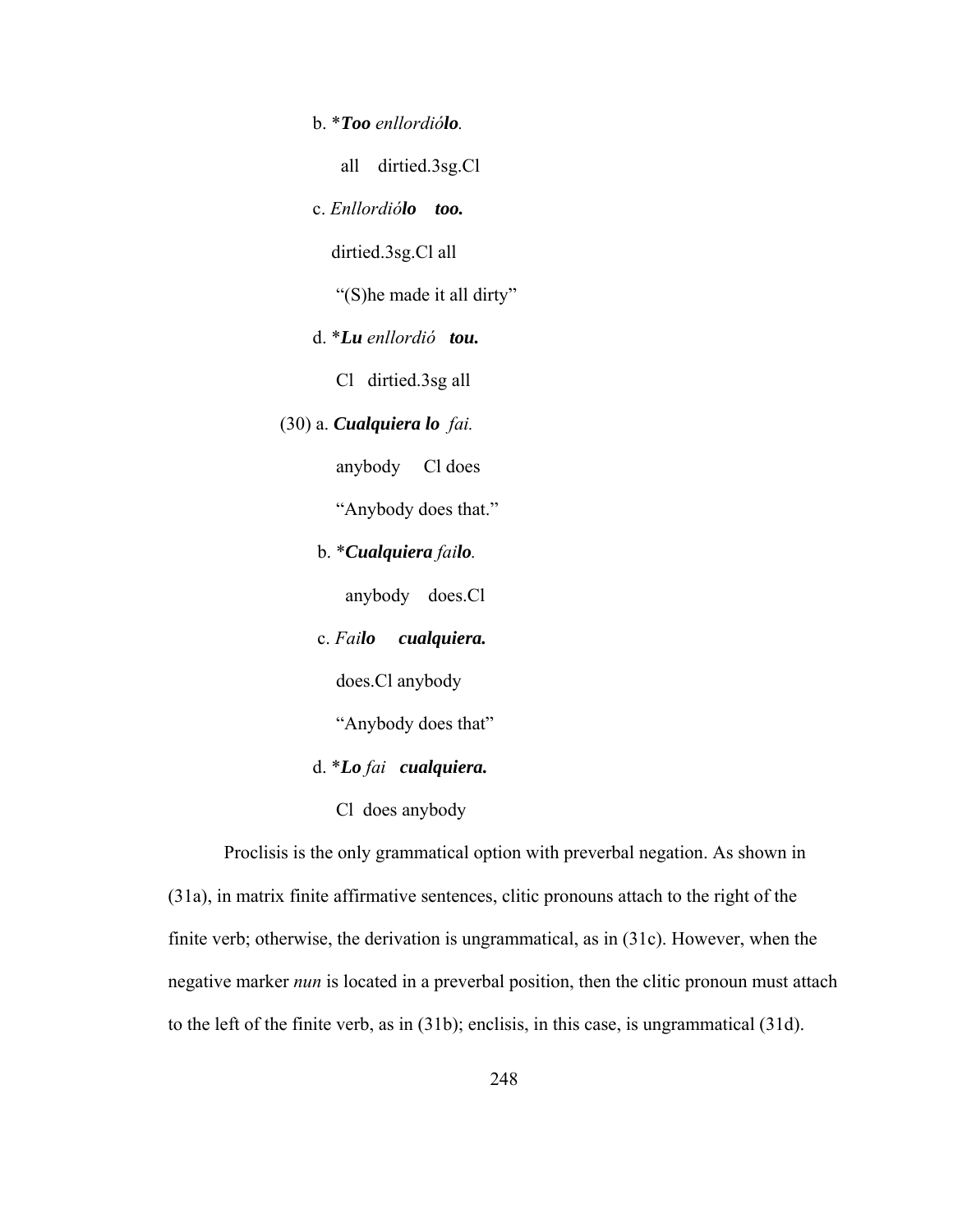(31) a. *Xabel cómeles.* 

Xabel eats.Cl

"Xabel eats them."

b. *Xabel nun les come.* 

Xabel not Cl eats

"Xabel does not eat them."

c. \**Xabel les come.* 

Xabel Cl eats

d. \**Xabel nun cómeles.* 

Xabel not eats.Cl

Positive polarity items behave like negative markers. Thus, the presence of *sí* forces the clitic pronoun to surface to the left of the finite verb, as in (33b), as opposed to (33a), in which the clitic pronoun is located to the right of the finite verb in the absence of a polarity item. As in (32c, d), proclisis in matrix affirmative sentences and enclisis with preverbal positive polarity items are ungrammatical.

(33) a. *Violos.* 

saw.3sg.Cl

"(S)he saw them."

b. *Sí los vio.* 

indeed Cl saw.3sg.

"(S)he did see them."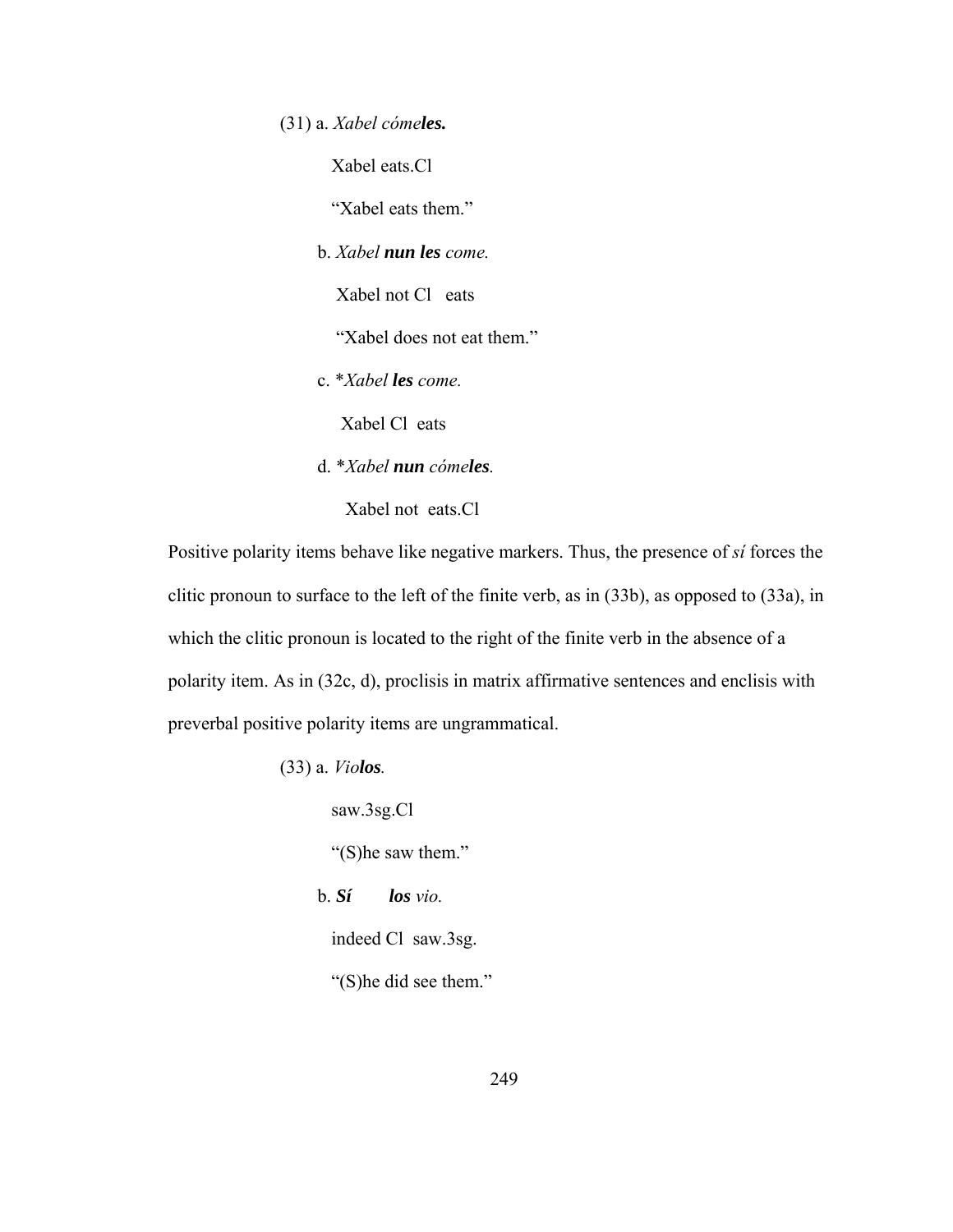c. \**Los vio.* Cl saw.3sg d. \**Sí violos.*  indeed saw.3sg.Cl

 Finally, a negative polarity item in a preverbal position always forces the clitic pronoun to be placed to the left of the verb, as in (34-37). These modal elements can always cooccur with the negative marker *nun* (not), in which case the clitic pronoun is still located to the left of the finite verb.

> (34) a. *Naide (nun) los vio.*  no-one not Cl saw

> > "No one saw them."

b. \**Naide violos.*

no-one saw.Cl

c. *Nun los vio naide.* 

not Cl saw no-one

"No one saw them"

d. \**Nun violos naide.* 

not saw.3sg.Cl no-one

(35) a. *Enxamás (nun) les leyera.* 

never not Cl read.3sg

"(S)he had never read them."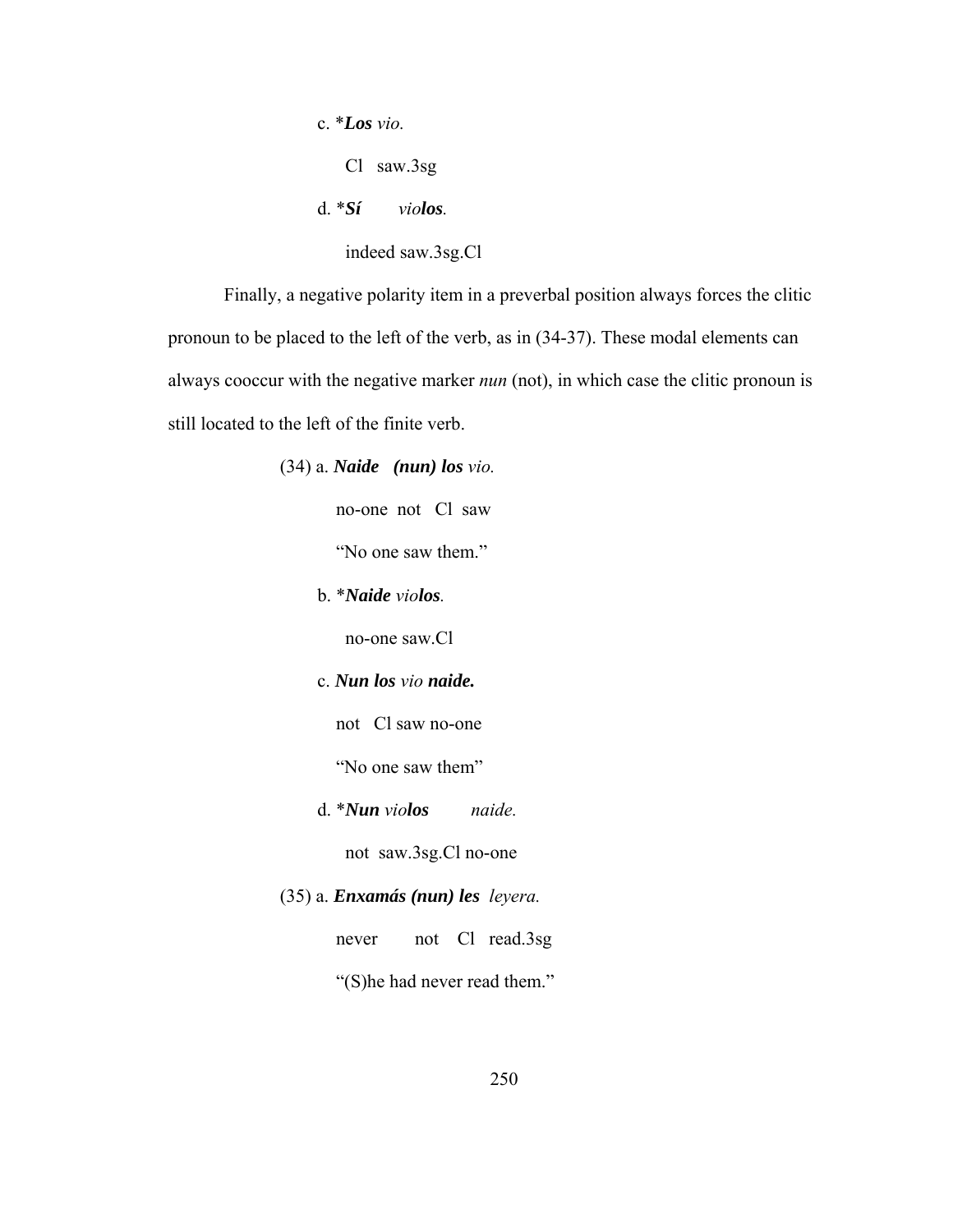b. \**Enxamás leyérales.* 

never read.3sg.Cl

c. *Nun les leyera enxamás.*

not Cl read.3sg never

"(S)he had never read them"

- d. \**Nun leyérales enxamás.*  not read.3sg.Cl never
- (36) a. *Malaspenes (nun) la movíen.*

 hardly not Cl move.3pl "They could hardly move her."

b. \**Malaspenes movíenla.* 

hardly move.3pl.Cl

c. *Nun la movíen malaspenes.*

not Cl move.3pl hardly

"They could hardly move her"

d. \* *Nun movíenla malaspenes.*

not move.3pl.Cl hardly

(37) a. *Nunca (nun) lo comiera.* 

never not Cl ate.3sg.

"(S)he had never eaten it."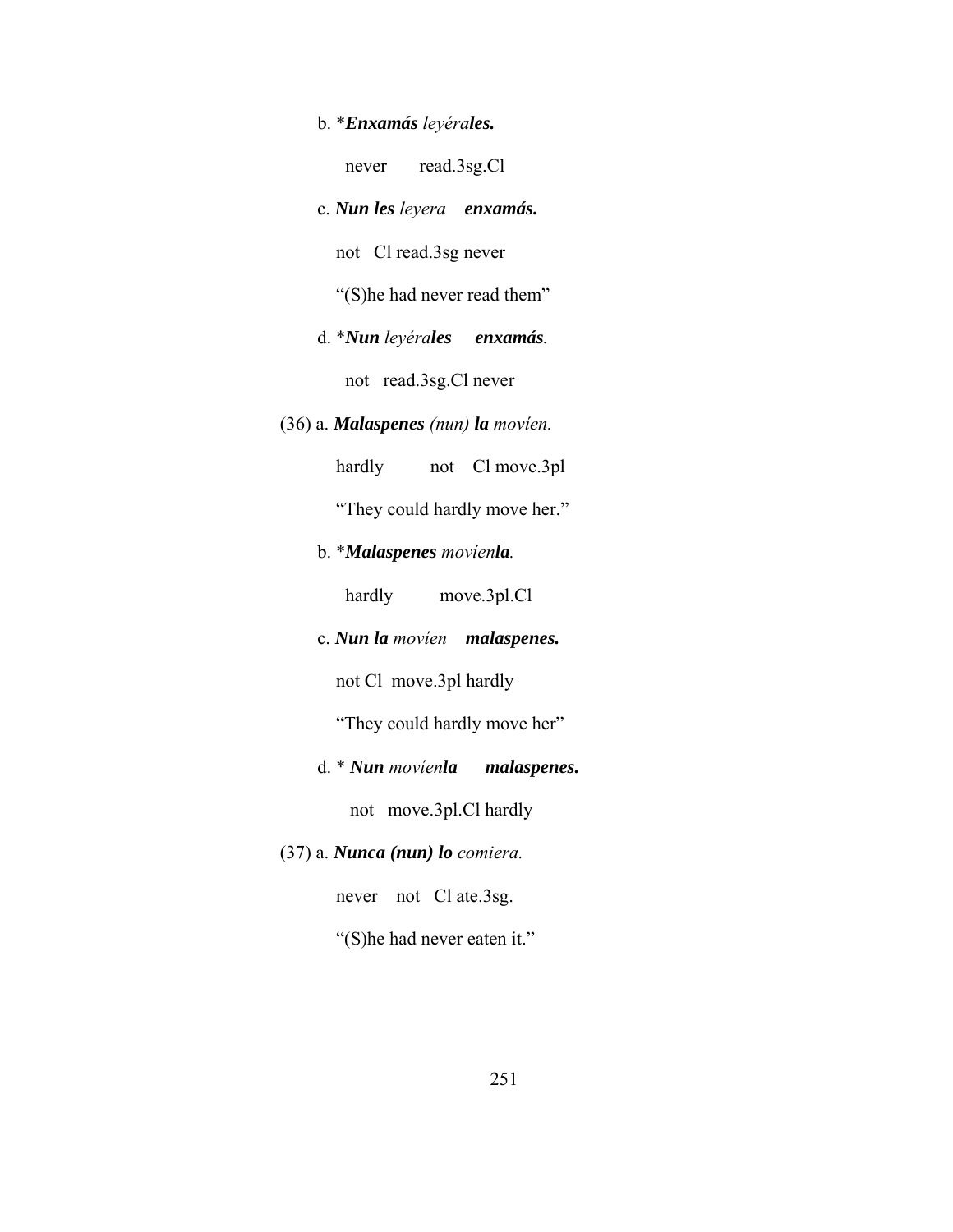b. \**Nunca comiéralo.* 

never ate.3sg.Cl

c. *Nun lo comiera nunca.* 

not Cl ate.3sg never

"(S)he had never eaten it"

d. \* *Nun comiéralo nunca.*

not ate.3sg.Cl never

 There are also elements that allow both proclisis and enclisis when they surface in a preverbal position. This group of elements is reviewed in the next section.

## **7.3.2 Triggers that allow enclisis and proclisis**

Enclisis and proclisis are allowed by the presence of various elements in the structure, not only in Asturian, but also in Galician and Portuguese (Longa and Lorenzo 2001).<sup>124</sup> Thus, Sánchez Vicente and Rubiera Tuya (1985) state that certain adverbs, such as the adverb of location *equí* 'here' and the time adverb *mañana* 'tomorrow' allow both enclisis and proclisis, but only when they appear preverbally, as illustrated in (38) and (39):

(38) a. *Equí tiéneslos.*

 $\overline{a}$ 

here have.2sg.Cl

b. *Tiéneslos equí.*

have.2sg.Cl here

<sup>&</sup>lt;sup>124</sup> All the examples from Galician and Portuguese in this section are from Longa and Lorenzo (2001).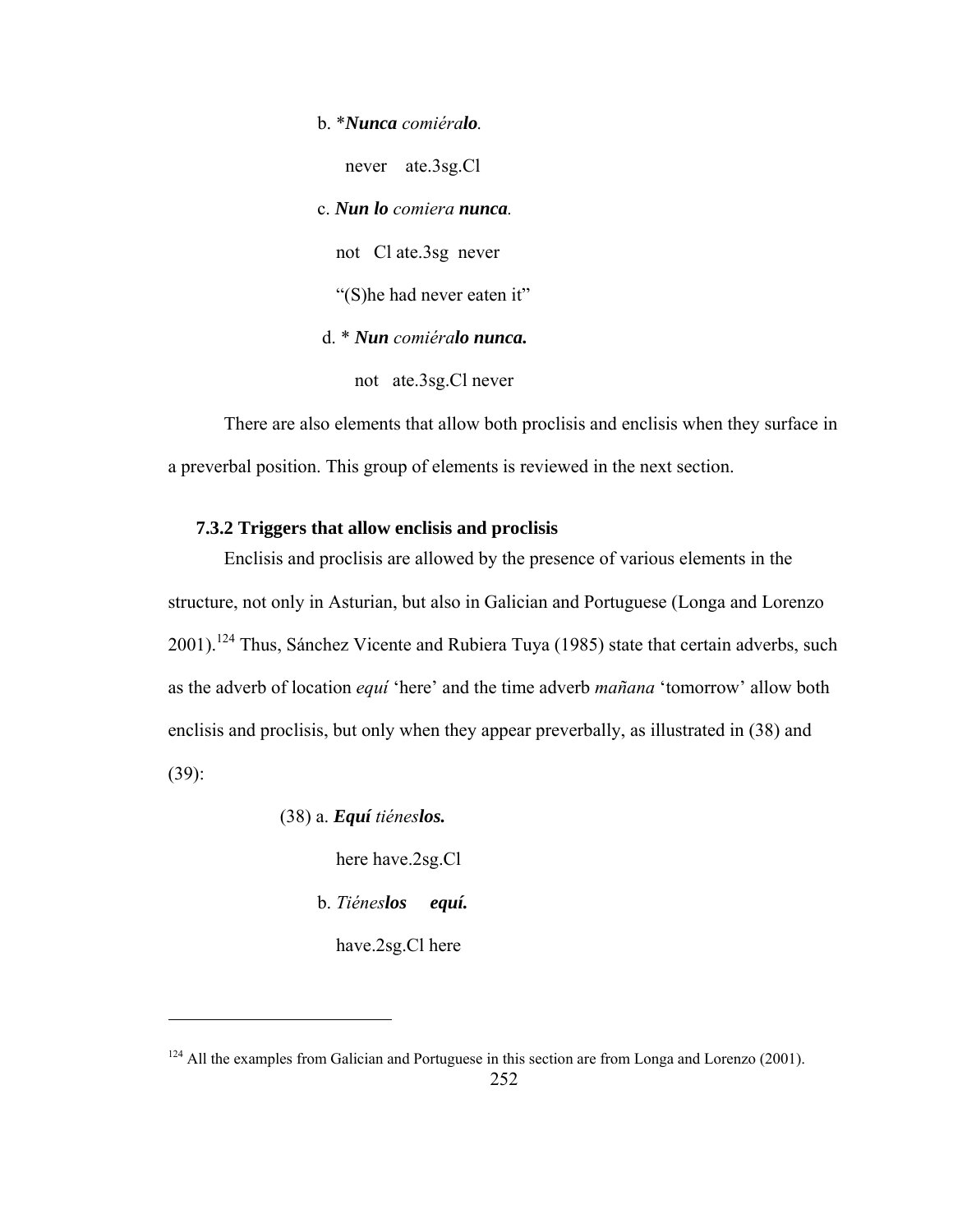c. *Equí los tienes.*

here Cl have.2sg

"Here you have them."

d. \**Los tienes equí.* 

Cl have.2sg here

(39) a. *Mañana tráenles.* 

tomorrow bring.3pl.Cl

b. *Tráenles mañana.*

bring.3pl.Cl tomorrow

c. *Mañana les traen.* 

tomorrow Cl bring.3pl

"They bring them tomorrow."

- d. \* *Les traen mañana.* 
	- Cl bring.3pl tomorrow

The clitic pronoun *los* can surface enclitic to the verb, as in (38a) and (39a), or proclitic to the verb, as in (38c) and (39c) when the adverb *equí* is in a preverbal position. However, when the adverb is in a postverbal position, only enclisis is allowed as in (38b, d) and (39b, d).

 Negation in infinitival sentences also allows both enclisis and proclisis in Asturian (40), Galician (41), and Portuguese (42):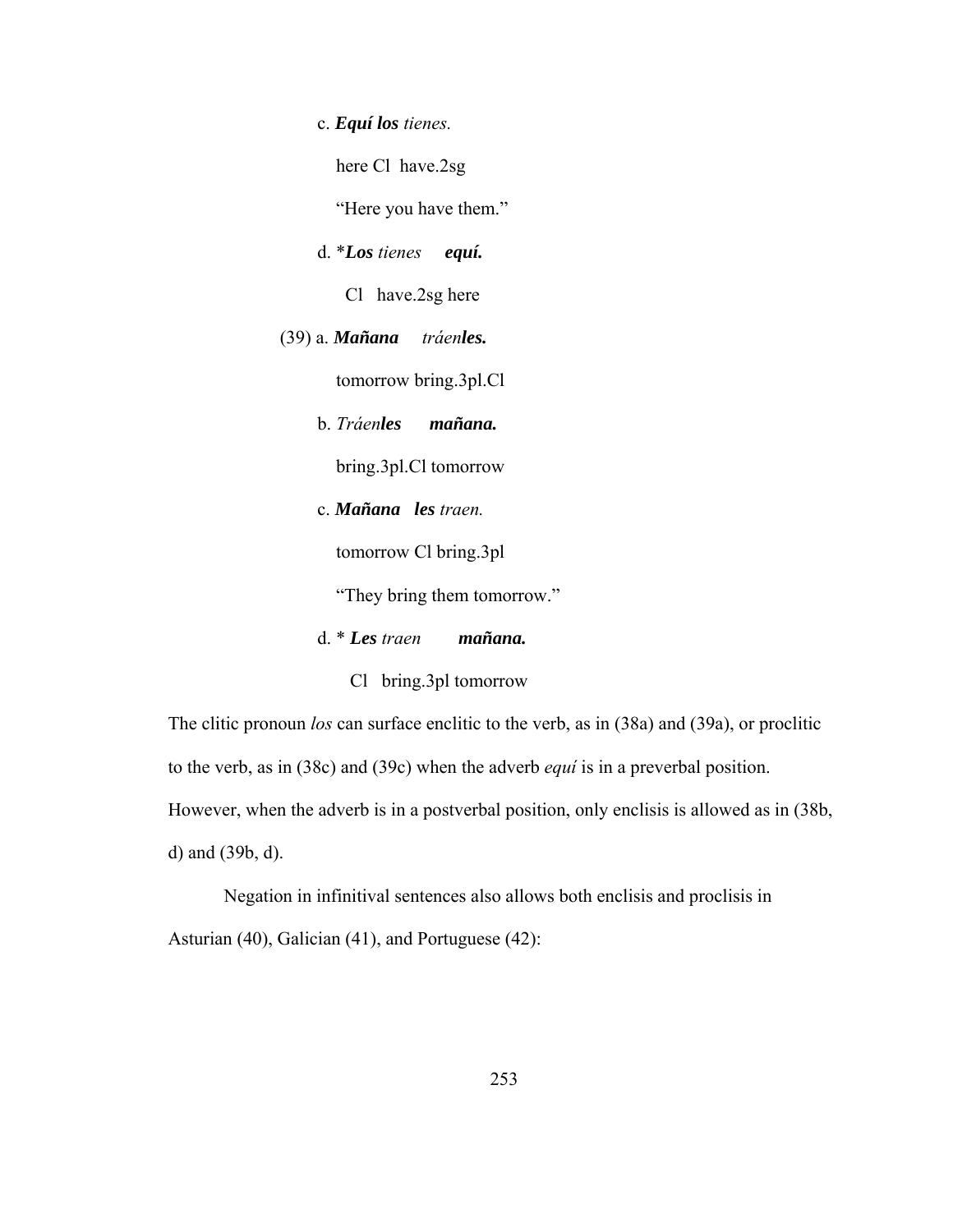(40) a. *Ye una pena nun tenelo cerca.*  is.3sg a pity not to.have.Cl close b. *Ye una pena nun lo tener cerca.* 

is.3sg a pity not Cl to.have close

- $(41)$  a.  $\acute{E}$  *mágoa non* telo *perto.*  is.3sg pity not to.have.Cl close
	- b. *É mágoa non o ter perto.* is.3sg pity not Cl to.have close
- (42)  $a, \dot{E}$  *mágoa* **não** tê-**lo** *perto.*  is.3sg pity not to.have-Cl close b. *É mágoa não o ter perto.*  is.3sg pity not Cl to.have close "It is a shame not to have it closer"

As can be seen in (40a), (41a), and (42a), the clitic pronoun surfaces enclitic to the infinitive verb in the presence of negation. Proclisis is also grammatical, as illustrated in (40b), (41b), and (42b).

 As explained earlier, enclisis seems to be the default position in Asturian both with (finite and) non-finite verbs. However, there are some infinitival structures that allow both enclisis and proclisis, as pointed out in Academia de la Llingua Asturiana (1990, 2001), D´Andrés (1993) Lorenzo (1995) and Sánchez Vicente and Rubiera Tuya (1987), even when elements that otherwise cause proclisis appear in a preverbal position, as illustrated in D´Andrés (1993) and repeated here in (43-47):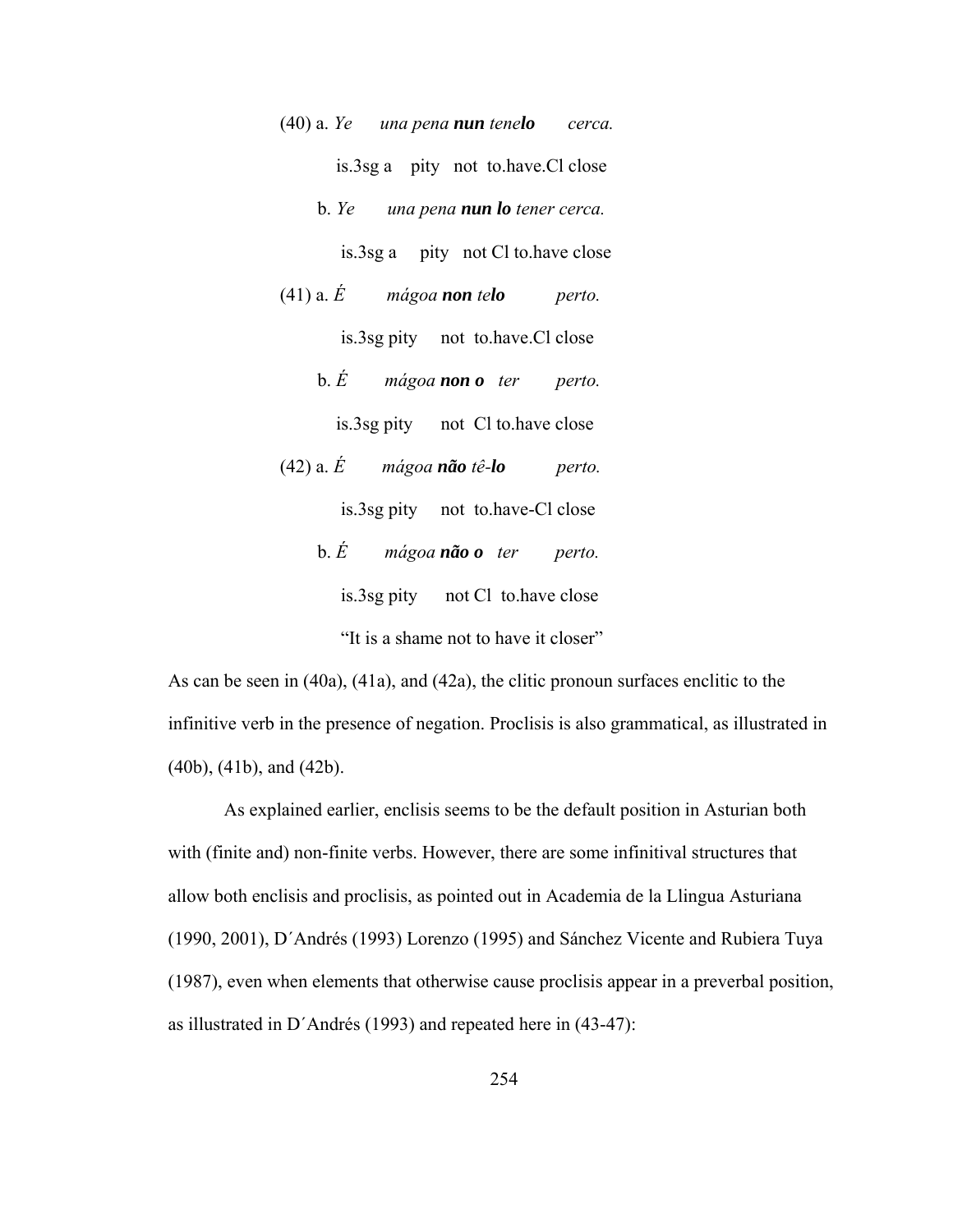| $(43)$ a. Nun sé | si comeles. |
|------------------|-------------|
|                  |             |

not know.1sg. if to.eat.Cl

b. *Nun sé si les comer.*

not know.1sg if Cl to.eat

"I don´t know if I should eat them."

(44) a. *Nun tien ónde ponelo.* 

not has.3sg. where to.put.Cl

b. *Nun tien ónde lo poner.*

not has.3sg where Cl to.put

"(S)he does not have where to put it."

(45) a. *Escaecí pa ú llevalos.* 

forgot.1sg. to where to.take.Cl"

b. *Escaceí pa ú los llevar.* 

forgot.1sg to where Cl to.take

"I forgot where to take them."

(46) a. *Nunca (nun) avisalu paecíame feo.* 

never not tell.Cl seemed.1sg.Cl ugly

b. *Nunca (nun) lu avisar paecíame feo.* 

never not Cl to.tell seemed.1sg ugly

"To never tell him seemed not very nice to me."

(47) a. *Siempre topalu en chigre yera raro.* 

always find.Cl in bar was weird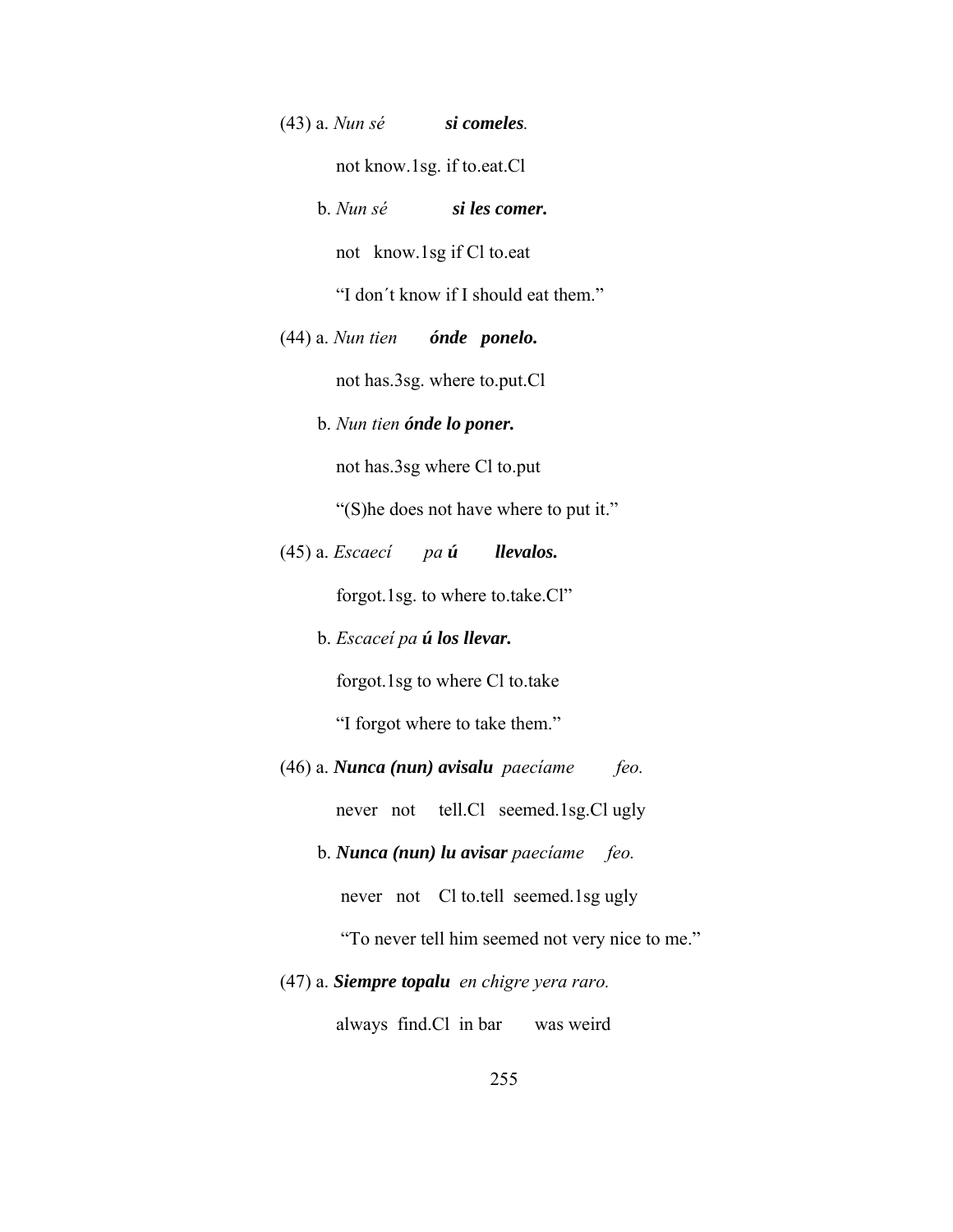## b. *Siempre lu topar en chigre yera raro.*

always Cl to.find in bar was weird

"It was weird to find him always at the bar."

In all the examples in (43-47) the clitic pronoun can appear either enclitic or proclitic to the infinitive verb. Crucially, those elements that force proclisis in matrix sentences (i.e. complementizers, wh-words, negative markers, and adverbs like *siempre*, just to name a few) allow enclisis with infinitive verbs.

#### **7.3.3 Clitic placement and Focalization**

 The presence of Focalization also affects the placement of clitic pronouns in Asturian, causing them to diverge from their default position in the structure, as observed in  $(48)$ :<sup>125</sup>

> (48) a. *Díxolo aquel home.* said.Cl that man b. *Aquel home díxolo.*  that man said.Cl "That man said it" c. *Aquel home lo dixo, non aquelles muyeres.* that man Cl said, not those women "THAT MAN said it, not those women" d. \**Lo dixo aquel home.*  Cl said that man

 $\overline{a}$ 

 $125$  Focalization is indicated by underlying.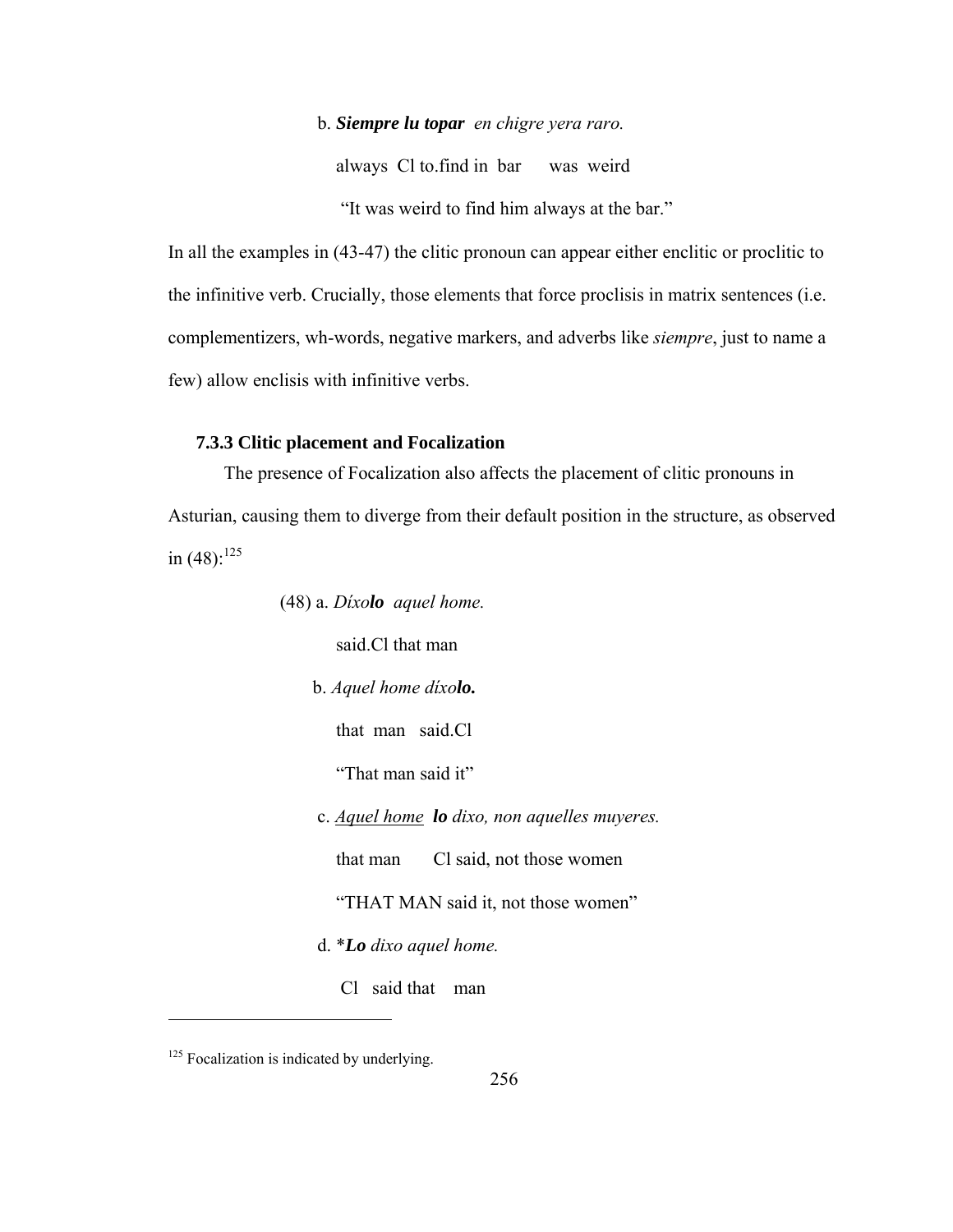e. \**Aquel home lo dixo.*  that man Cl said f. \**Aquel home díxolo.* that man said.Cl

The matrix declarative sentence in (48a) show the clitic pronoun enclitic to the finite verb *dixo*, and the subject NP in postverbal position (presumably in situ), as opposed to example (48b) in which the subject NP is in the Spec of AgrSP. Examples (48d, e) show that proclisis is never allowed in affirmative declarative sentences, independently of the position of the subject. However, when the subject NP is focalized, as in (48c), the clitic pronoun must cliticize to the left of the finite verb, which results in proclisis. As shown in (48f), enclisis is disallowed in cases of Focalization.

 Non-subject Focalization also affects clitic placement. Example (49) from Lorenzo (1995), for instance, shows the same enclisis and proclisis patterns as (43) but with a direct object NP:

(49) a. *Al fíu tráxolu el padre.* 

the son brought-Cl the father

"The son, his father brought"

b. *El padre tráxolu.* 

the father brought.Cl

"His father brought him"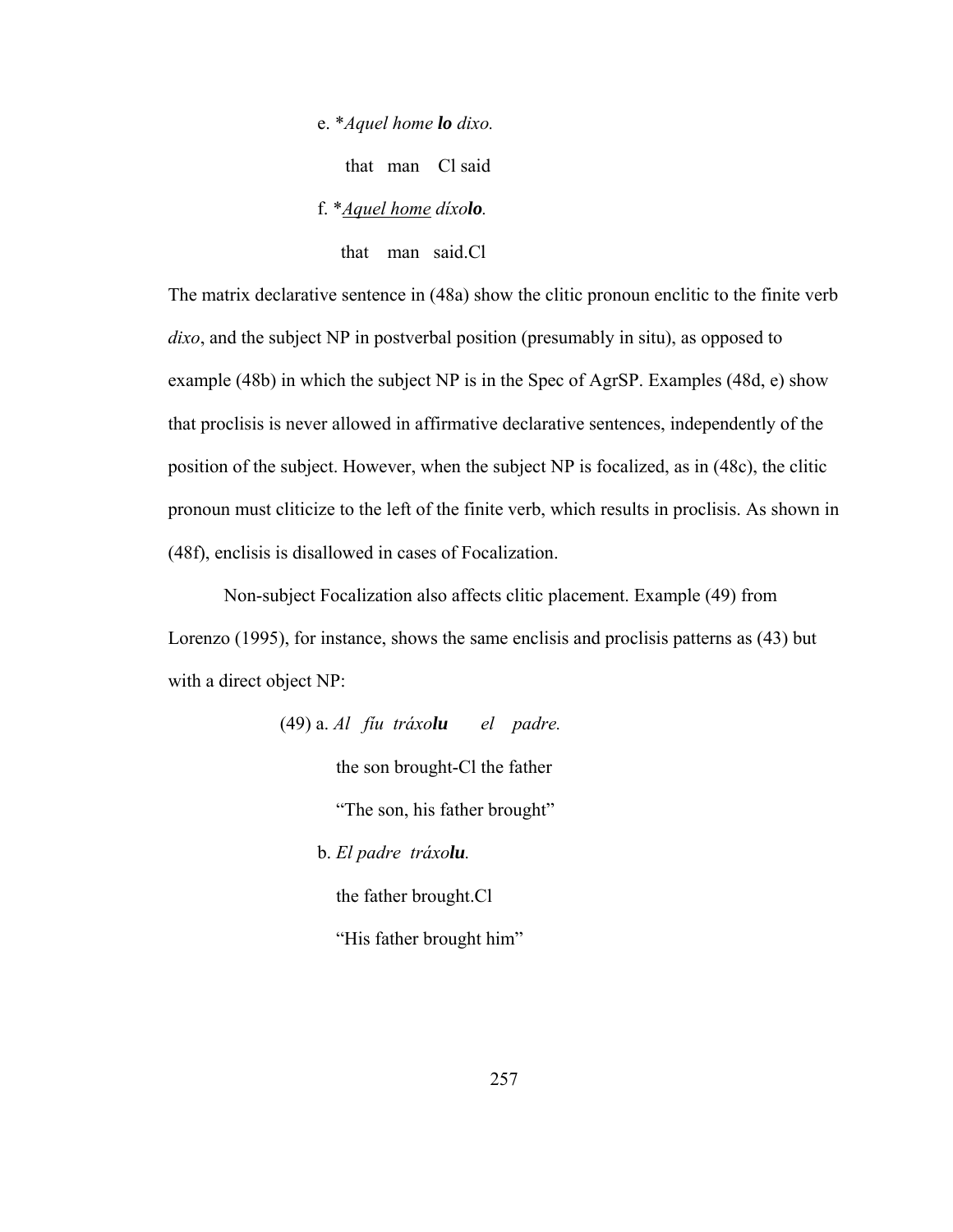c. *Al fíu lu traxo, non a la fía.*  the father Cl brought.3sg not "pers. a" the daughter "HIS SON he brought, no his daughter" d. \**Al fíu lu traxo el padre.* 

the son Cl brought the father

e. \**El padre lu traxo.*

the father Cl brought

f. \**Al fíu tráxolu, non a la fía.*

the son brought.Cl not "pers. a" the daughter

Example (49a) shows the direct object NP *al fíu* in a Clitic Left Dislocation (CLLD) structure in which the clitic pronoun surfaces enclitic to the finite verb *traxo*. Proclisis is ungrammatical, as illustrated in (49d). The position of the subject is irrelevant for clitic placement; thus, example (49a) shows the subject in postverbal position, while in example (49d) the subject is in preverbal position, in [Spec, AgrsP]. In both cases the clitic pronoun attaches to the right of the finite verb, and proclisis is ungrammatical, as can be seen in (49d) and (49e). Nevertheless, in cases of Focalization, proclisis is the only grammatical option, as exemplified in the grammatical (49c) and its ungrammatical counterpart in (49d).

Note that other syntactic phenomena involving the left periphery of the sentence, such as Clitic Left Dislocation (CLLD) have no effect on clitic placement. Examples in (50) illustrate clitic placement with CLLD: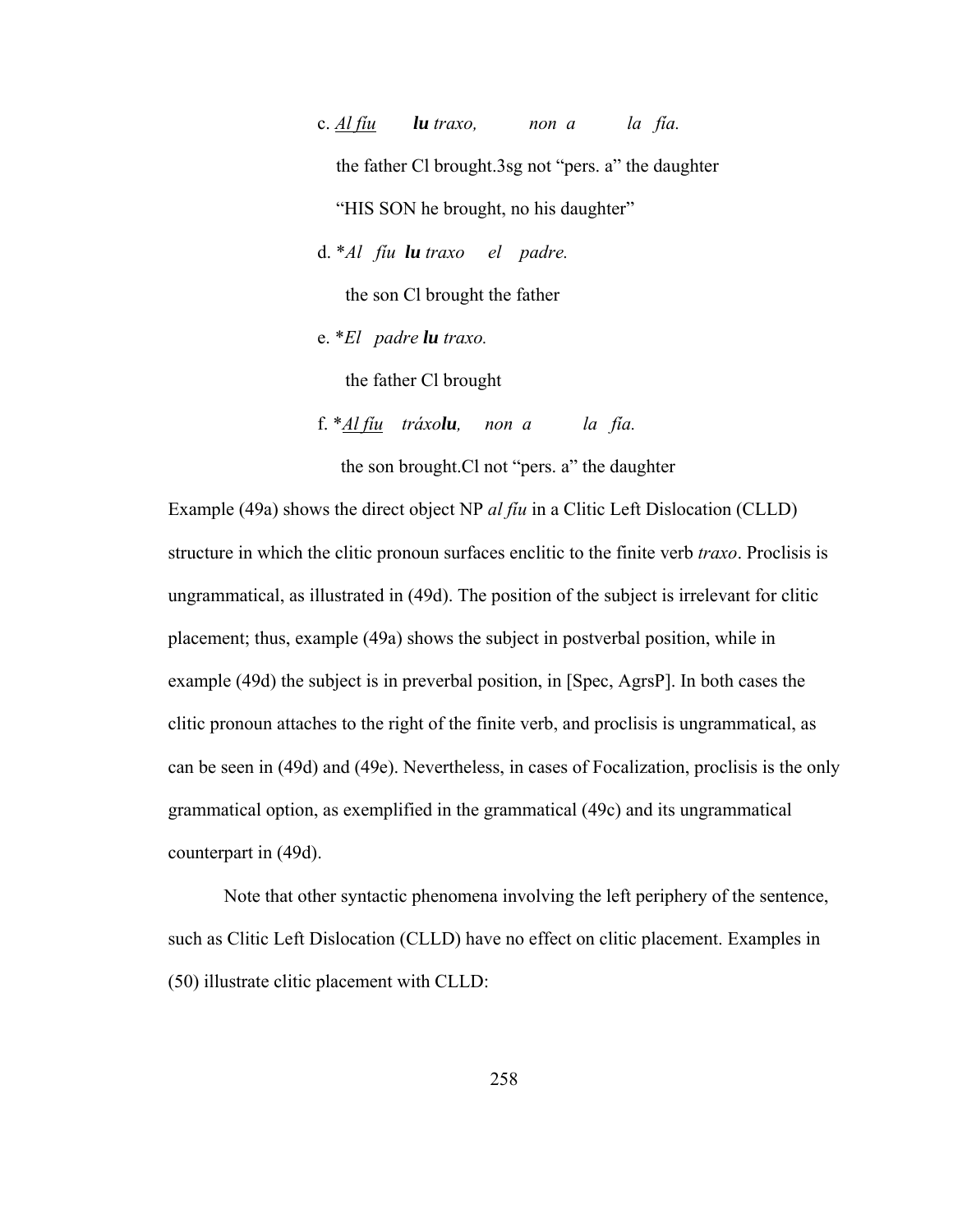(50) a. *El café, mércolu na plaza.*  the coffee, buy.1sg.Cl in.the market "Coffee, I buy it at the market" b. \**El café, lu merco na plaza.*  the coffee Cl buy.1sg in.the market

The clitic pronoun in the CLLD structure shown in (50a) surfaces enclitic to the finite verb *merco*; sentence (50b), on the other hand, shows that proclisis in CLLD contexts is ungrammatical in Asturian.

 In summary, Asturian present a 'default' enclisis pattern of clitic placement, which is altered by certain lexical 'triggers' and Focalization. A number of researchers have put forth analyses of this system, as will be discussed in §7.4. Unfortunately, as will be seen, these proposals face significant challenges. However, the proposal that I put forth in Chapter 6, in which two clitic projections appear in the structure, can account for the diversity of clitic placement patterns attested, as will be shown in §7.5.

#### **7.4 Theories on Asturian clitic placement**

 There are a few analyses of clitic placement in languages with predominantly enclisis patterns. Uriagereka (1995), for example, claims that enclitic configurations are licensed at the CP/TP level in the derivation. Rouveret (1992, 1999), on the other hand, argues that both enclisis and proclisis are derived from specific properties of the functional heads internal to IP/TP. Thus, enclisis is stipulated to be the unmarked underlying pattern, contra Kayne (1989, 1991), and proclisis arises only when the structure contains an operator feature that must be licensed by a verb either at Spell-Out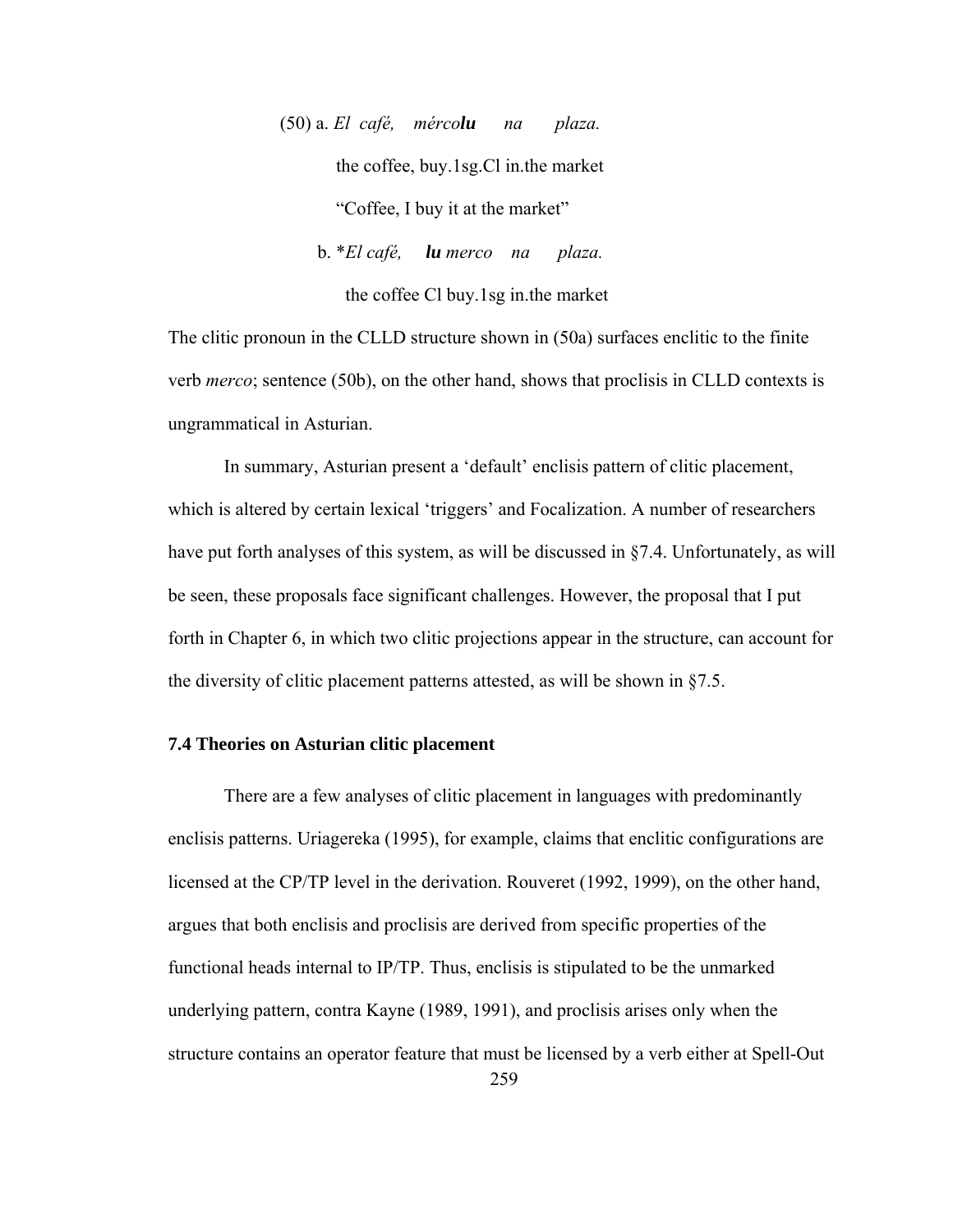or at LF. In line with Uriagereka (1995) and Van Riemsdijk (1982), Rouveret establishes that clitic pronouns are D-morphemes and scope markers that make visible the relation that exists between the argument feature included in the verbal head and the internal argument position selected by the verbal head. In Romance languages, this scope relation must be overtly marked whenever the argument position contains a null pronominal element.

 Rouveret (1992, 1999) and Uriagereka (1995) propose a lexical parameter that differentiates Romance languages in terms of clitic placement. Both claim that clitic placement is determined by the particular characteristics listed in the lexicon of each particular language. Rouveret hypothesizes that the choice between enclisis and proclisis is sensitive to the presence or absence of an 'activated' CP system in which  $C^0$  and/or [Spec, CP] have to be filled. According to this, all the elements that have a quantificational force trigger proclisis provided that they precede (c-command) the verb. Thus, clitic pronouns can be found in two different structures illustrated in (51).

 $(51)$  a)  $[wP[w]$  Cl]  $[rP]$  ...]

b)  $\lceil \frac{\text{AgrP}}{\text{Agr}} \left[ \frac{\text{C}}{\text{Agr}} \left[ \frac{\text{C}}{\text{Agr}} \left[ \frac{\text{C}}{\text{Agr}} \left[ \frac{\text{C}}{\text{Agr}} \left[ \frac{\text{C}}{\text{Agr}} \right] \right] \right] \right]$ 

Example (51a) shows what Rouveret calls the 'Wackernagel Phrase', an L-related position—not an operator—that is located on top of AgrP; this structure characterizes the enclisis of Western Romance languages like Asturian, Galician, and Portuguese. In turn, example (51b) from Kayne (1989), illustrates the proclitic pattern that can be found in, for example, Spanish finite sentences.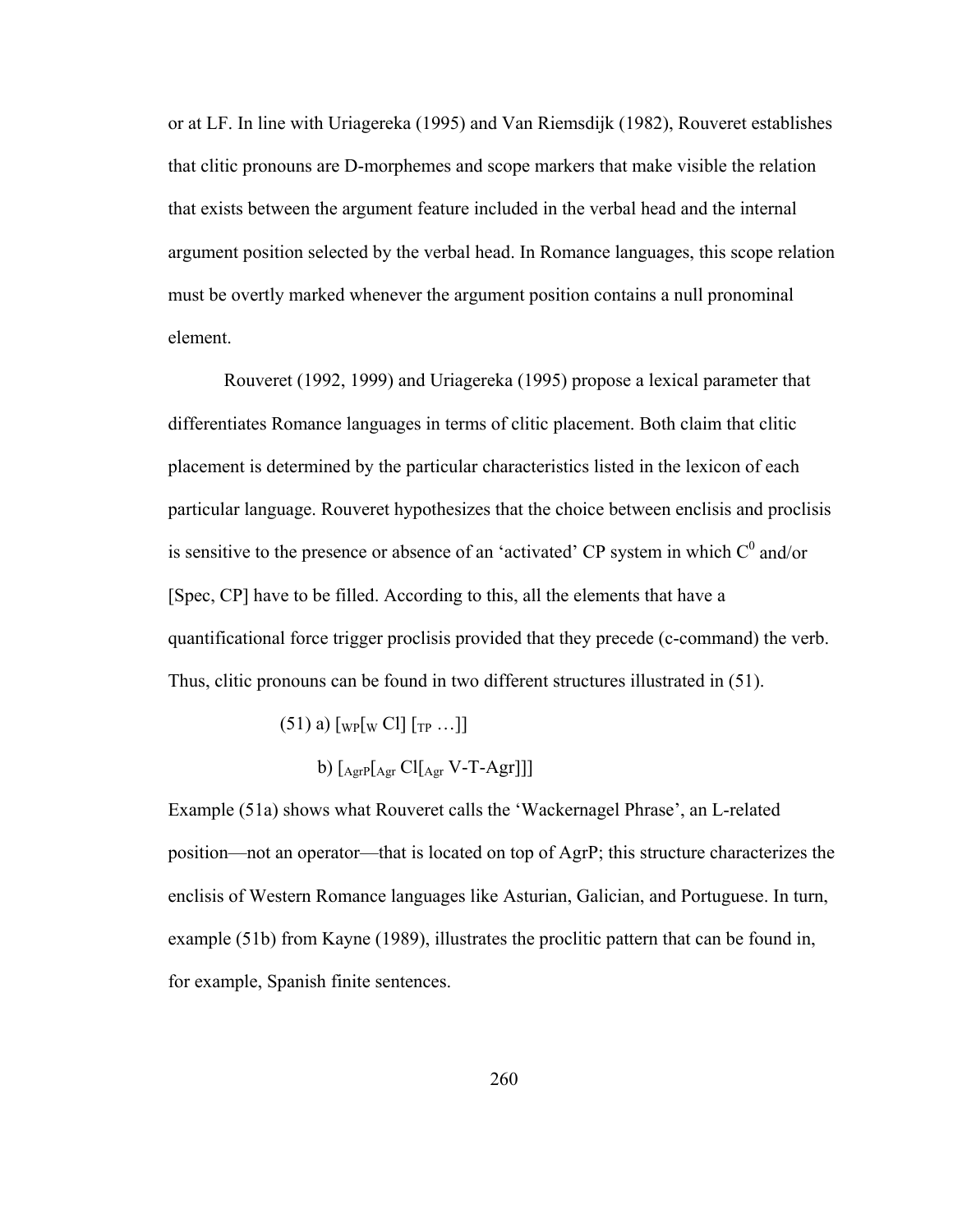The structural position WP that can be found in Asturian, Galician, and

Portuguese<sup>126</sup> serves as the final landing site of clitic pronouns. The author argues that the projection WP contains both verbal and nominal features that need to be checked by clitic pronouns, which also have verbal and nominal features. The verbal features translate into clitic adjunction to the verb, and the nominal features trigger subject raising to [Spec, WP], as the following structure shows:

$$
(52) [wp DetP [w V-T-Agr][w Cl]]
$$

Rouveret claims that even though WP is available to all clitic pronouns, and clitic pronouns land in  $W^0$ , WP is not a position inherent to clitic pronouns. The author stipulates that  $W^0$  has a verbal and nominal nature which attracts a verbal element, and a nominal element. Thus,  $W^0$  attracts the finite verb and forces the subject to raise to its Spec. The further adjunction of the verb to  $W<sup>0</sup>$  results in enclisis. Crucially, if there are other heads projected over WP, such as NegP, FocP, or CP, then WP is not projected because, according to Rouveret, that would result in inadequate feature checking. Raising  $W<sup>0</sup>$  to Neg<sup>0</sup>, Foc<sup>0</sup>, and so on, would result in an inadequate Spec-head configuration in terms of features. As a result, when WP is not projected, clitic pronouns follow the proclisis configuration proposed in Kayne (1989) and illustrated here in (51b). Rouveret stipulates that the projection WP is always present otherwise.

 This proposal, however, cannot account for the clitic placement system of languages like Spanish. As seen in previous chapters, Spanish has proclisis in matrix affirmative sentences, and never enclisis. Rouveret's proposal, then, is unable to explain

1

<sup>&</sup>lt;sup>126</sup> This group of languages are often referred to as 'Western Romance languages'.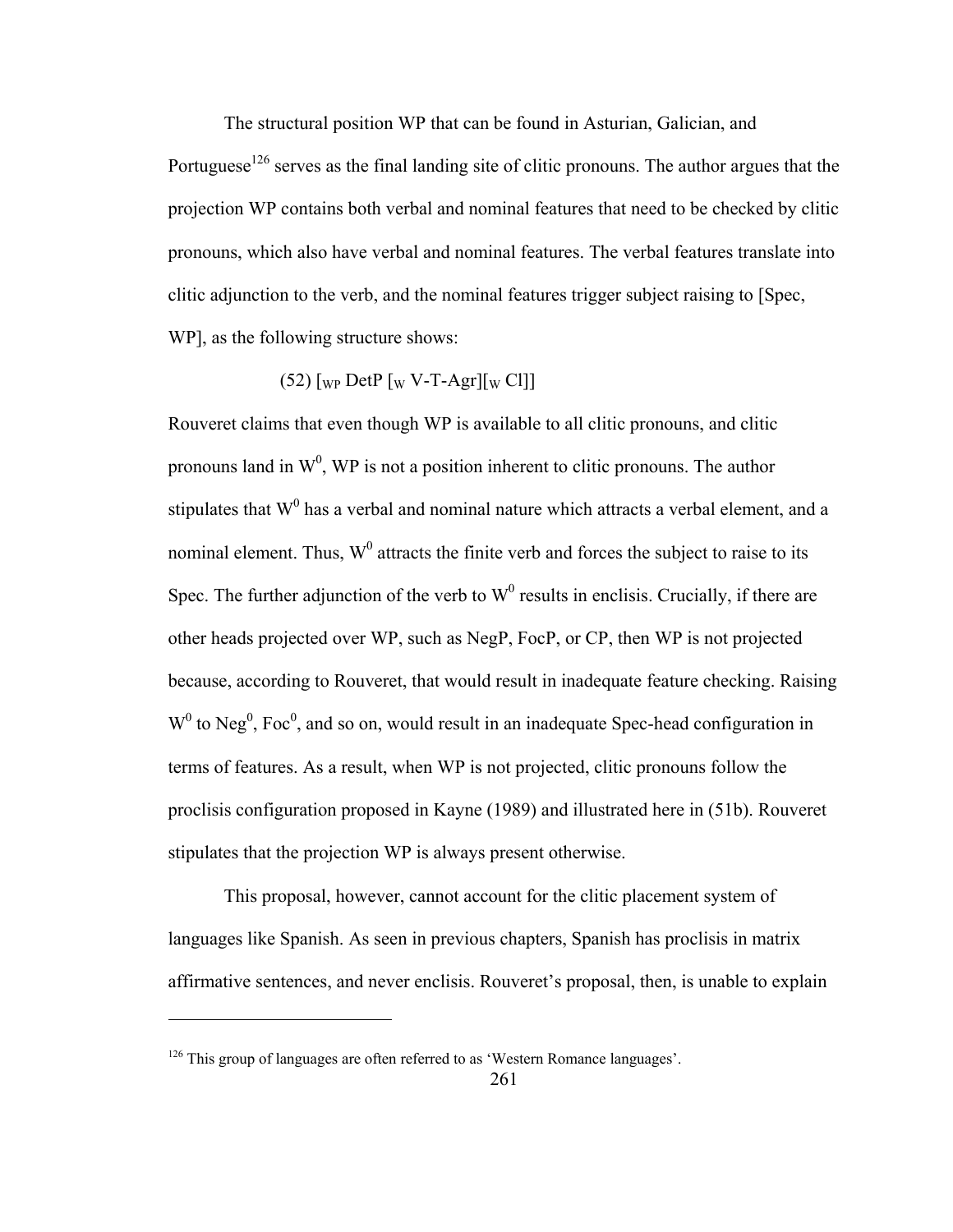why the subject and the verb move to WP in languages like Asturian and Portuguese, but not in Spanish. Moreover, the syntactic placement of adverbs in Spanish, and Portuguese (as explained in Rouveret 1999) shows that finite verbs do not raise higher than AgrSP/TP in matrix affirmative clauses.<sup>127</sup>

 Furthermore, as pointed out in Longa and Lorenzo (2001), Rouveret's WP cannot explain the following paradigms found in Western Romance and illustrated here in (53) for Asturian, (54) for Galician, and (55) for European Portuguese:

| $(53)$ a. Ye una pena nun tenelo cerca.          |
|--------------------------------------------------|
| is.3sg a shame not to.have.Cl close              |
| b. Ye una pena <b>nun lo tener</b> cerca.        |
| is.3sg a shame not Cl to have close              |
| $(54)$ a. $\dot{E}$ mágoa <b>non telo</b> perto. |
| is.3sg shame not to have.Cl close                |
| $b. E$ mágoa non o ter perto.                    |
| is.3sg shame not Cl to have close                |
| $(55)$ a. É mágoa <b>não tê-lo</b> perto.        |
| is.3sg shame not to.have.Cl close                |
| b. $\dot{E}$ mágoa <b>não o ter</b> perto.       |
| is.3sg shame not Cl to have close                |
| "It is a shame to not have it closer"            |

 $\overline{a}$ 

 $127$  Rouveret (1999) claims that Agreement projections do not exist, following Chomsky (1995). Thus, he states that finite verbs move to TP; since I maintain that Agreement projections are necessary, as explained in previous chapters, I claim that finite verbs move as high as  $AgrS<sup>0</sup>$  in matrix declarative sentences in Spanish and Asturian (presumably in Portuguese too).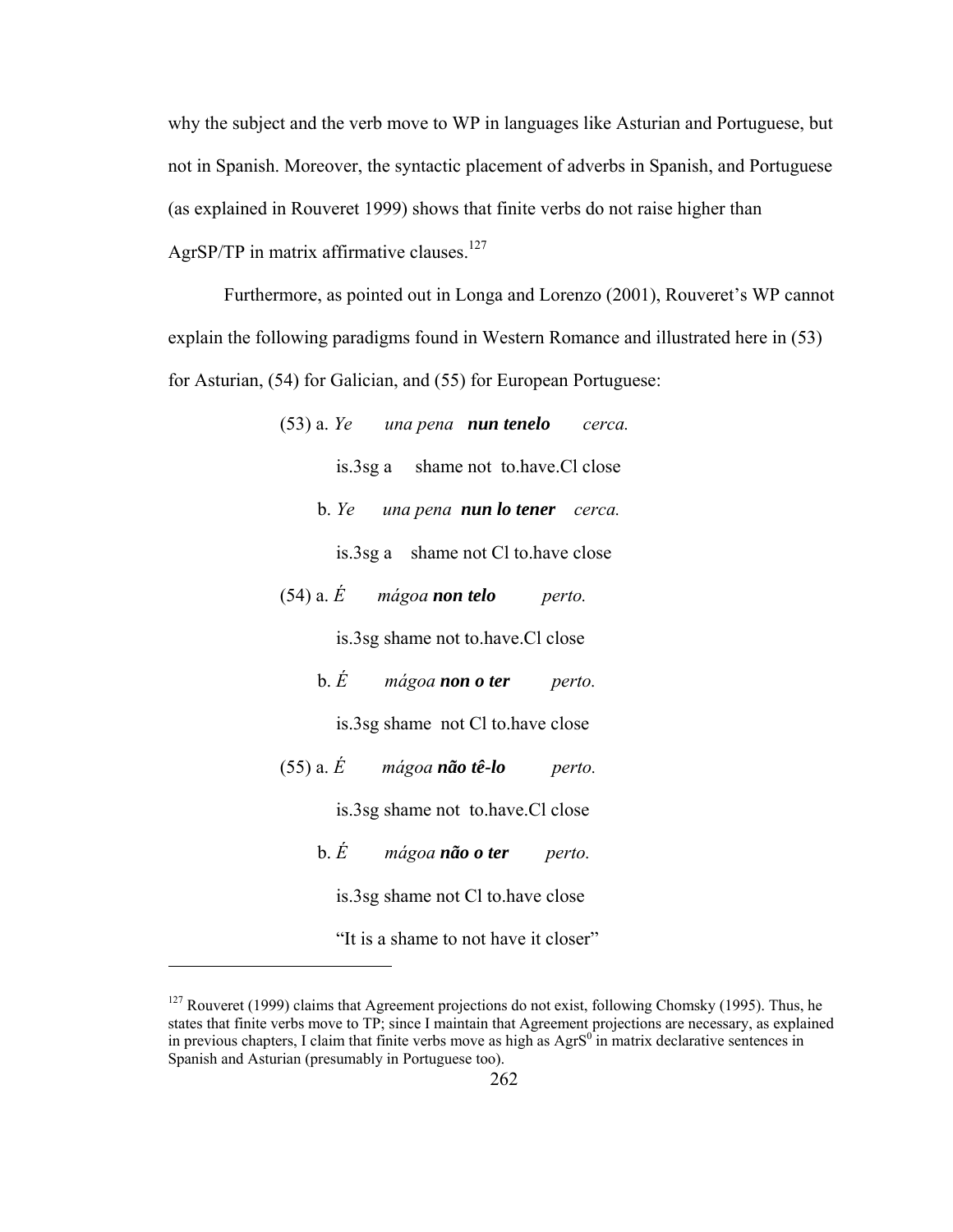According to Rouveret, WP should not be projected in these examples because NegP is present in the structure, as evidenced by *nun*, *non*, and *não*. Therefore, if WP is not projected, then the option with enclisis—examples (53a), (54a), and (55a)—should be ungrammatical. Since that is not the case, it can be concluded that Rouveret's analysis is unable to account for the apparent optionality observed here.

 Longa and Lorenzo (2001) claim that the two grammatical structures observed in the examples should be accounted for with two different yet equally economical derivations. Thus, the authors argue that the proclisis pattern is the result of  $\text{AgrS}^0$  (which contains Cl-Agr ) movement to  $Neg^0$ , as illustrated in (56). Enclisis, on the other hand, can be accounted for with Long Head Movement. They claim that the verbal complex lands in NegP skipping AgrPs, as in (57):

(56)

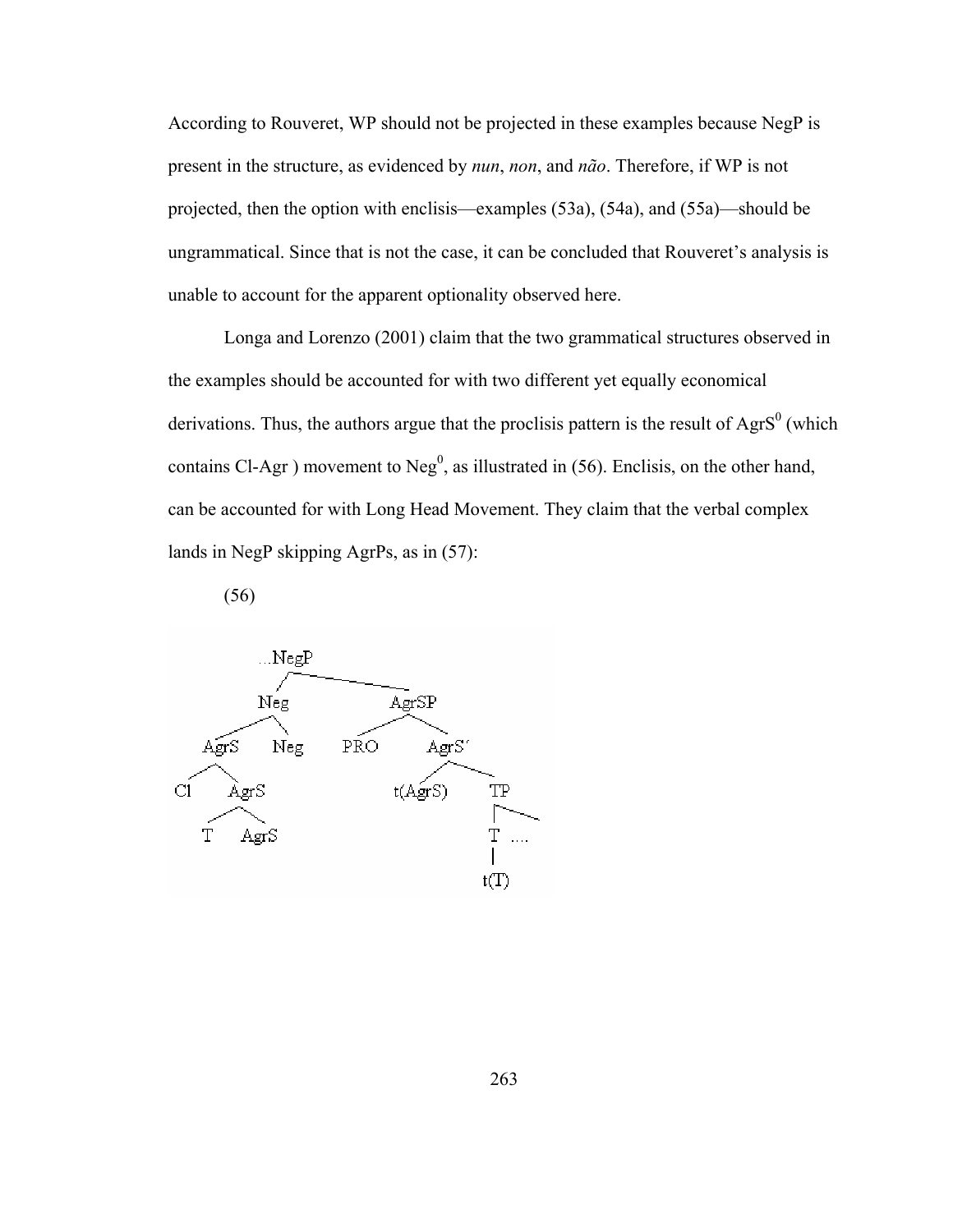

This move is morphologically justified, they argue, because the infinitive contains no person or number features that attract the verbal complex. Moreover, Roberts (1994) stipulates that the trace left on  $T^0$  by the verbal complex is bound by its antecedent. Since the head between the trace on  $T^0$  and the antecedent —Agr — is not of the same 'type' as the antecedent, there are no Minimality effects on the government of the trace, and so Long Head Movement is allowed.

 This explanation, however, violates several of the Principles included in the Minimalist Theory. First, the difference between L-related heads and non L-related heads proposed by Roberts is not compatible with the Principle of Greed. Greed establishes that elements move only to satisfy their own requirements; thus, an analysis in which overt movement is formulated to satisfy the requirements of the landing sites, such as Longa and Lorenzo (2001), and Rouveret (1992, 199), violate Greed. Furthermore, the Minimalist Theory stipulates that all heads are L-related. As a result, Long Head Movement is not allowed by Minimalism tenets because Agr interferes between the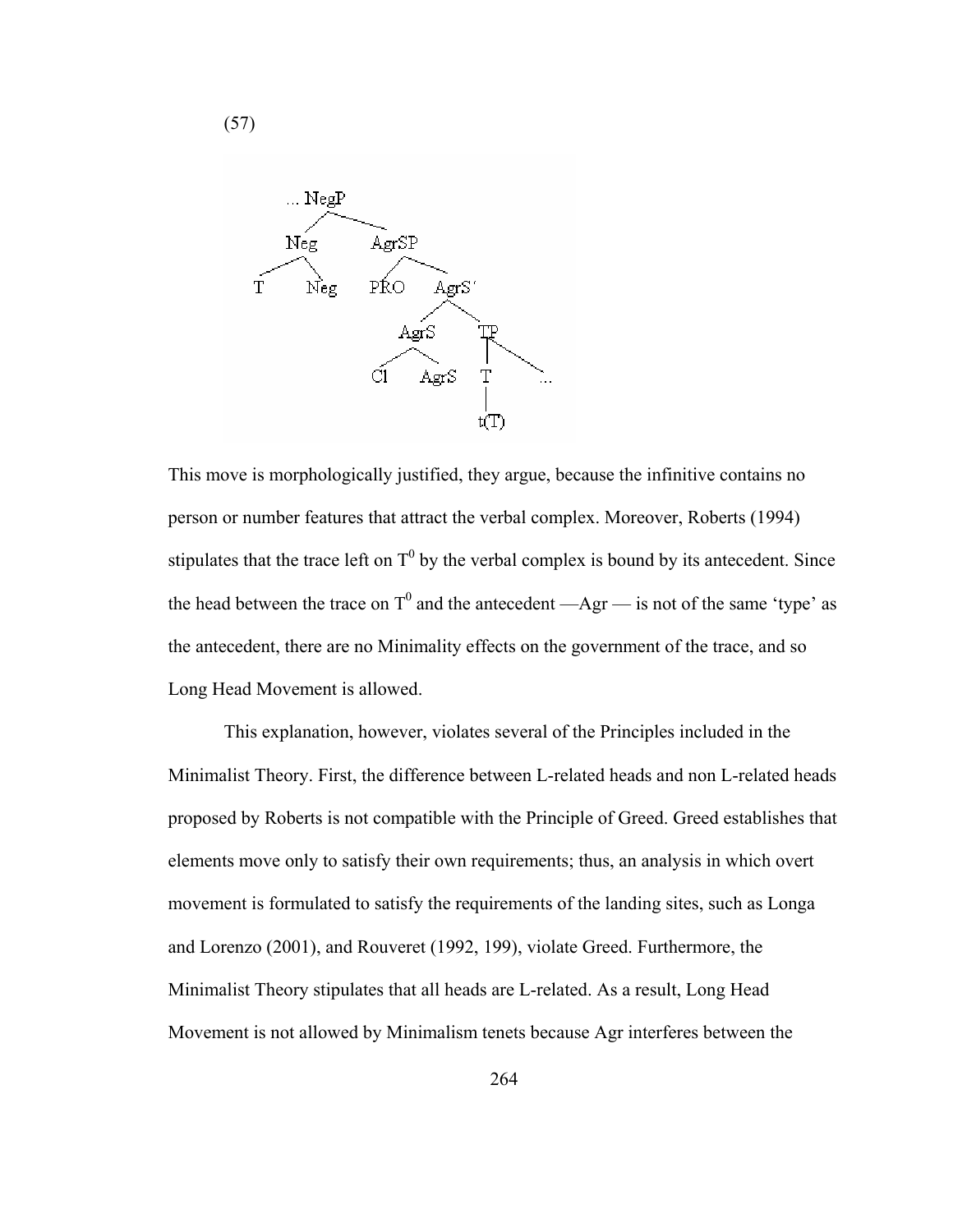binding relation of the trace in  $T^0$  and its antecedent, the infinitive in Neg<sup>0</sup>. Second, the Minimal Link Condition (MLC) states that all movement must happen to the next closest available projection. Therefore, Long Head Movement, as proposed in Longa and Lorenzo (2001) violates the MLC.

 Uriagereka (1995), on the other hand, relies on the different morphological characterization of a functional category that exists in all Romance languages (FP) and rejects the idea of an extra position, contra Kayne (1991) and Rouveret (1992, 1999). He states that clitic pronouns are related to FP because clitic pronouns presuppose the specificity of the entity to which they refer. It is argued that FP is used whenever a structural element is emphasized from an informative point of view. According to Uriagereka, finite verbs adjoin to  $F^0$  in matrix declarative sentences so as to support the clitic pronoun. This renders the order verb+clitic, as illustrated in (58) from Uriagereka (1995: 98):

(58)



The order clitic+verb observed in, for instance, matrix interrogative questions, is claimed to result from the clitic pronoun moving from  $F^0$  to [Spec, CP], while the verb remains in AgrS<sup>0</sup>, as exemplified in (59):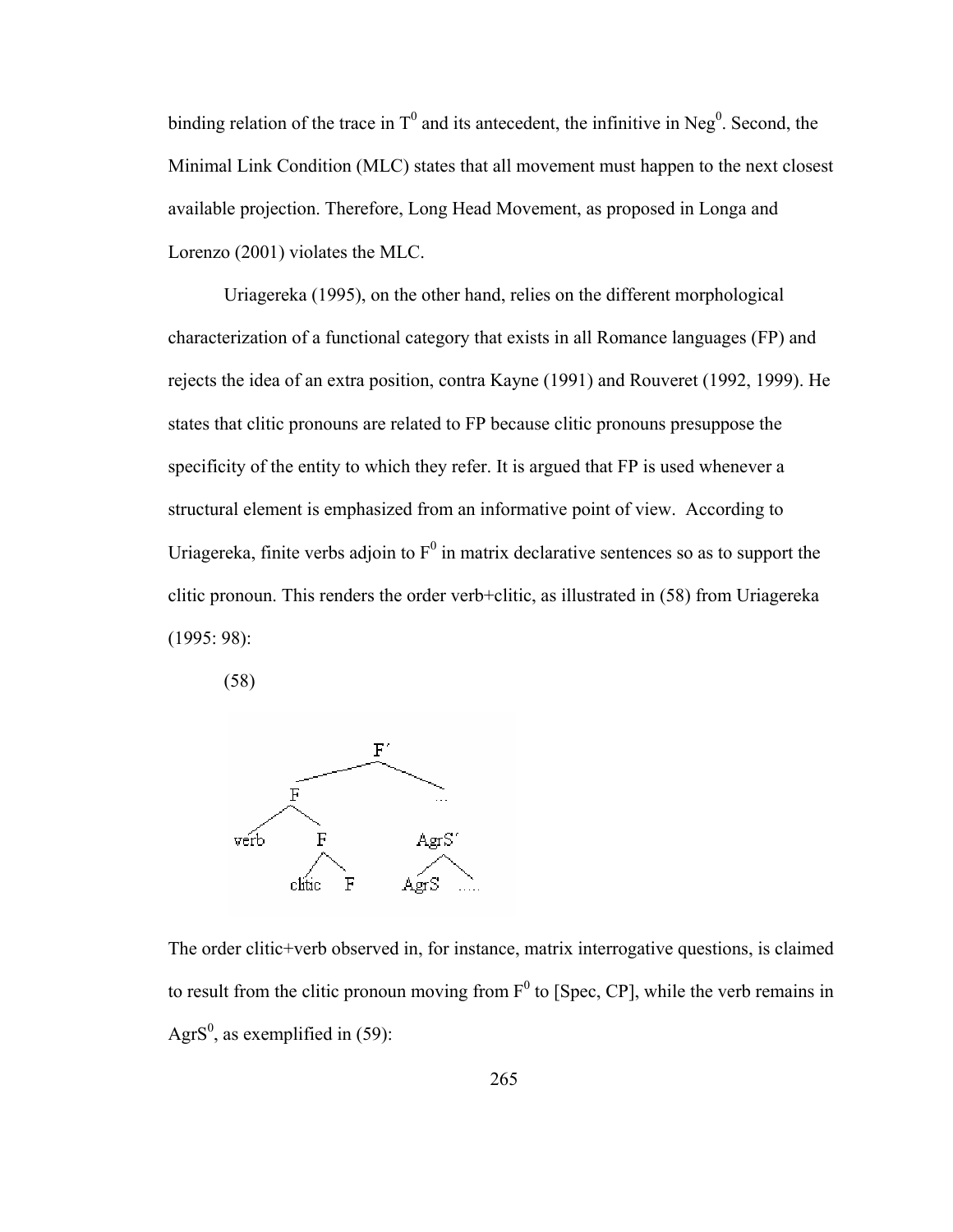

(59)

 This proposal encounters many problems. First, the movement of a head into a Spec, however, is illicit and unattested in other structures. Moreover, Uriagereka's analysis cannot account for subject-verb inversion in questions. Since the clitic pronoun moves from  $F^0$  to [Spec, CP], this analysis cannot rule out ungrammatical structures in which the subject is in [Spec, AgrSP], as illustrated in  $(60)$ :<sup>128</sup>

1

 $128$  The grammatical counterpart to  $(60)$  is as follows: i) *¿Qué-y dixo el padre?* what-Cl said the father "What did his father say?"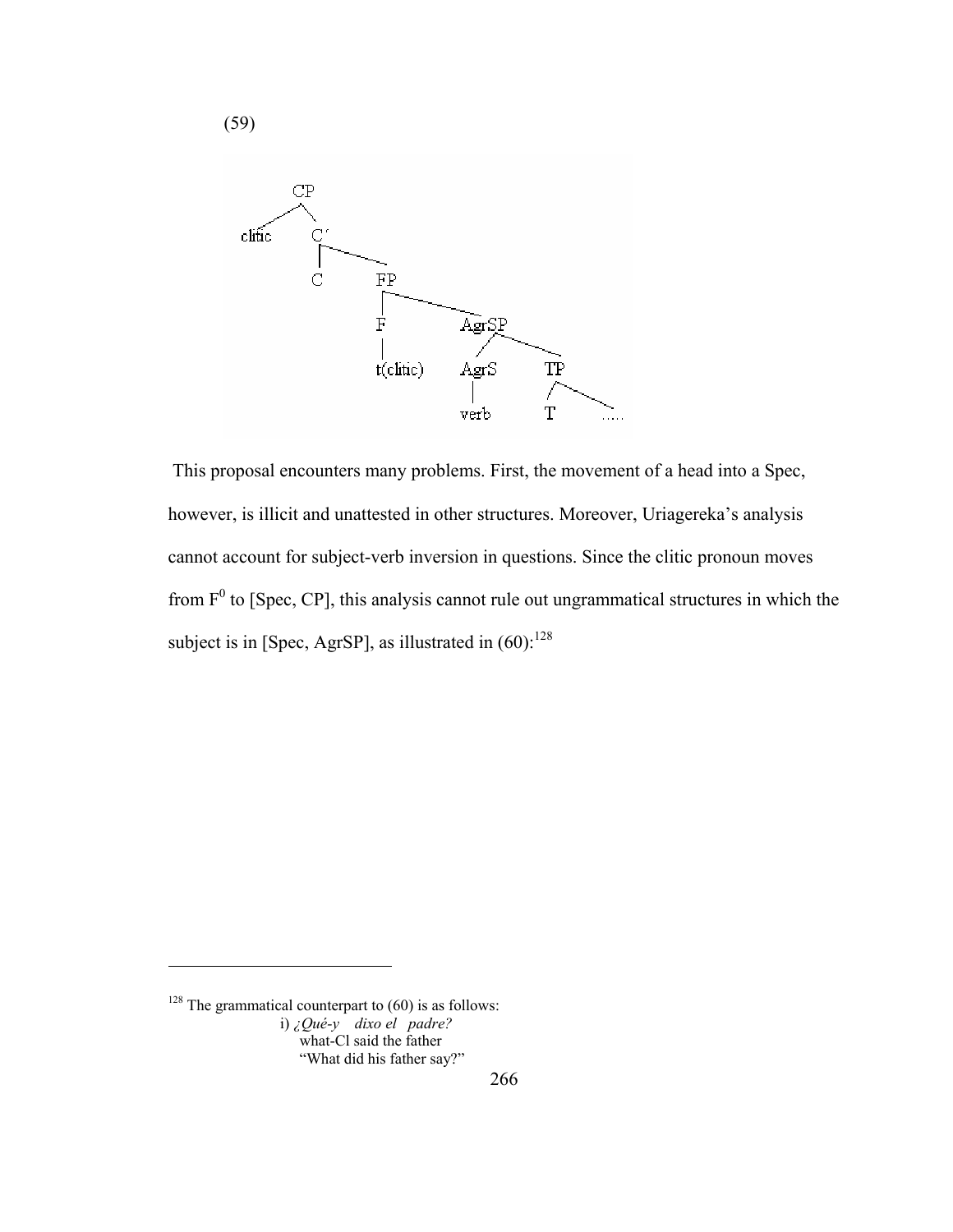(60) \* *¿Qué-y el padre dixo?* 

what-Cl the father said

 Barbosa (1994) claims that there are two distinct clitic movement patterns in Romance. She hypothesizes that clitic pronouns are generated in the canonical argument position and can be considered Det heading DetP. Thus, clitic movement may consist of either movement of the head  $D^0$ , or movement of the whole phrase. She argues that Portuguese exemplifies clitic movement as DetP movement, as evidenced by interpolation and illustrated in (61):

(61) *O libro que lhe ainda não entreguei.* 

 the book that Cl yet not gave.1sg. "The book that I haven't given him/her yet."

As can be seen in the example, the adverb *ainda*, and the negative marker *não* both surface between the clitic pronoun *lhe* and the verb *entreguei.* Interpolation is ungrammatical both in Spanish and Asturian, as exemplified in (62) and (63) respectively:129

(62) \* *Este es el libro que le aun no entregué.* 

this is the book that Cl yet not gave.2sg

(63) \* *Esti ye el llibru que-y entovía nun entregué.* 

this is the book that-Cl yet not gave.2sg

 $\overline{a}$ 

- i) *Este es el libro que aun no le entregué*
- this is the book that yet not Cl gave.1sg
- ii) *Esti ye el llibru que entovía nun-y entregué.* this is the book that yet not-Cl gave.2sg
	- "This is the book that I have not given him/her back yet"

<sup>&</sup>lt;sup>129</sup> The grammatical counterparts to  $(57)$  and  $(58)$  are as follows: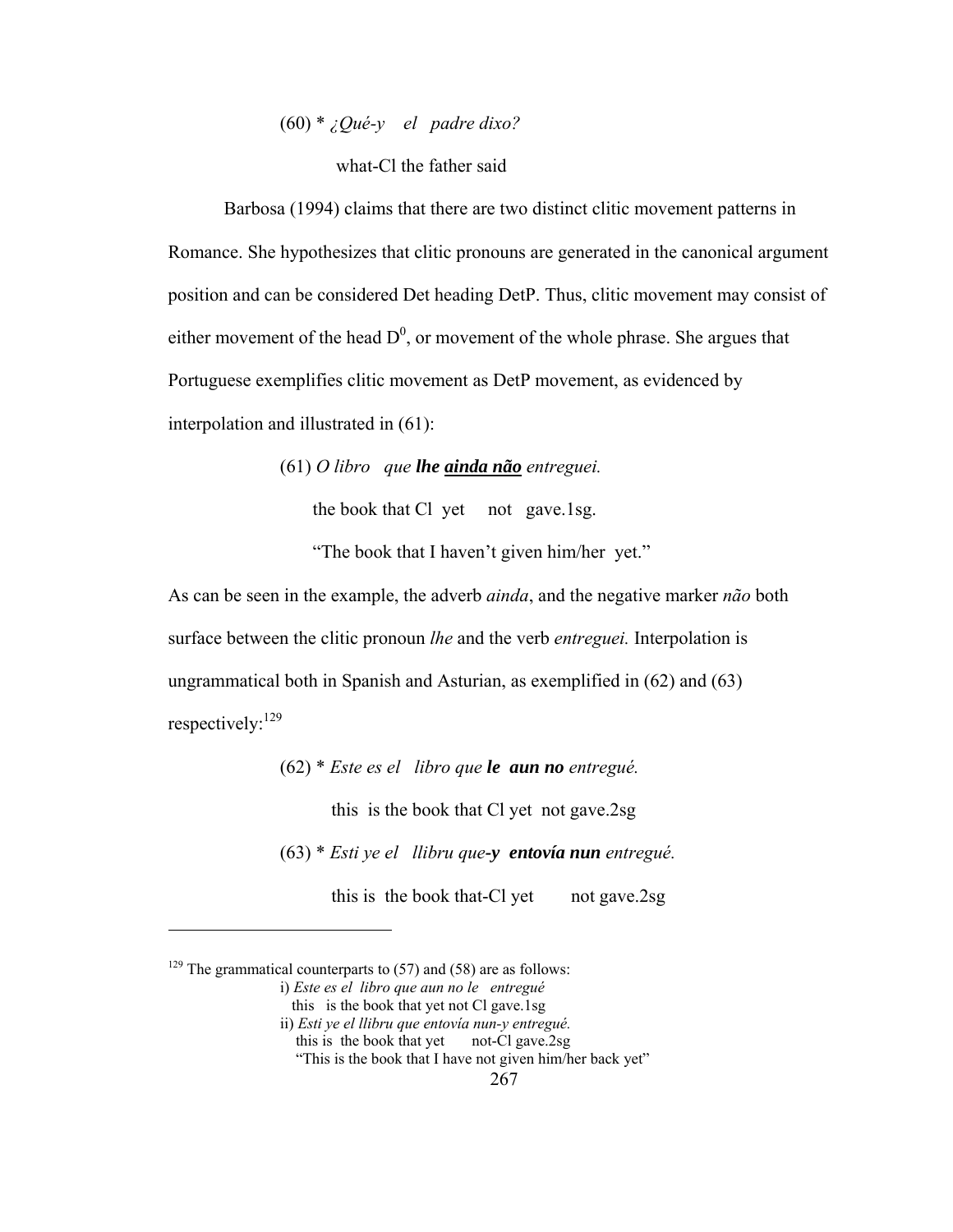Spanish clitic movement (and presumably Asturian clitic movement), on the other hand, is movement of  $D^0$  because no element or string of elements can appear between the clitic pronoun and the verb, as illustrated above in (62) and (63). Barbosa, however, cannot explain the examples from Asturian in which both enclisis and proclisis are allowed in certain contexts, as explained above.

 Finally, Lorenzo (1995) offers an interesting analysis of clitic pronouns in Asturian infinitival structures such as the ones illustrated in (53) above. He proposes a movement and adjunction analysis to explain how clitic pronouns move in Asturian (and, by extension, in Western Romance languages). The author finds previous analyses inadequate, noting that Kayne (1991), for instance, can only account for the different enclitic and proclitic patterns found in predominantly proclitic languages like French, Spanish, or Italian, as illustrated in the following French and Italian examples (64 and 65 respectively):

> $(64)$  French (clitic + finite/infinitive verb) a. *Lui parler serait une erreur.*  Cl to.speak will.be a mistake "It will be a mistake to speak to him" b. \**Parler-lui serait une erreur.*  to.speak.Cl will.be a mistake

> > 268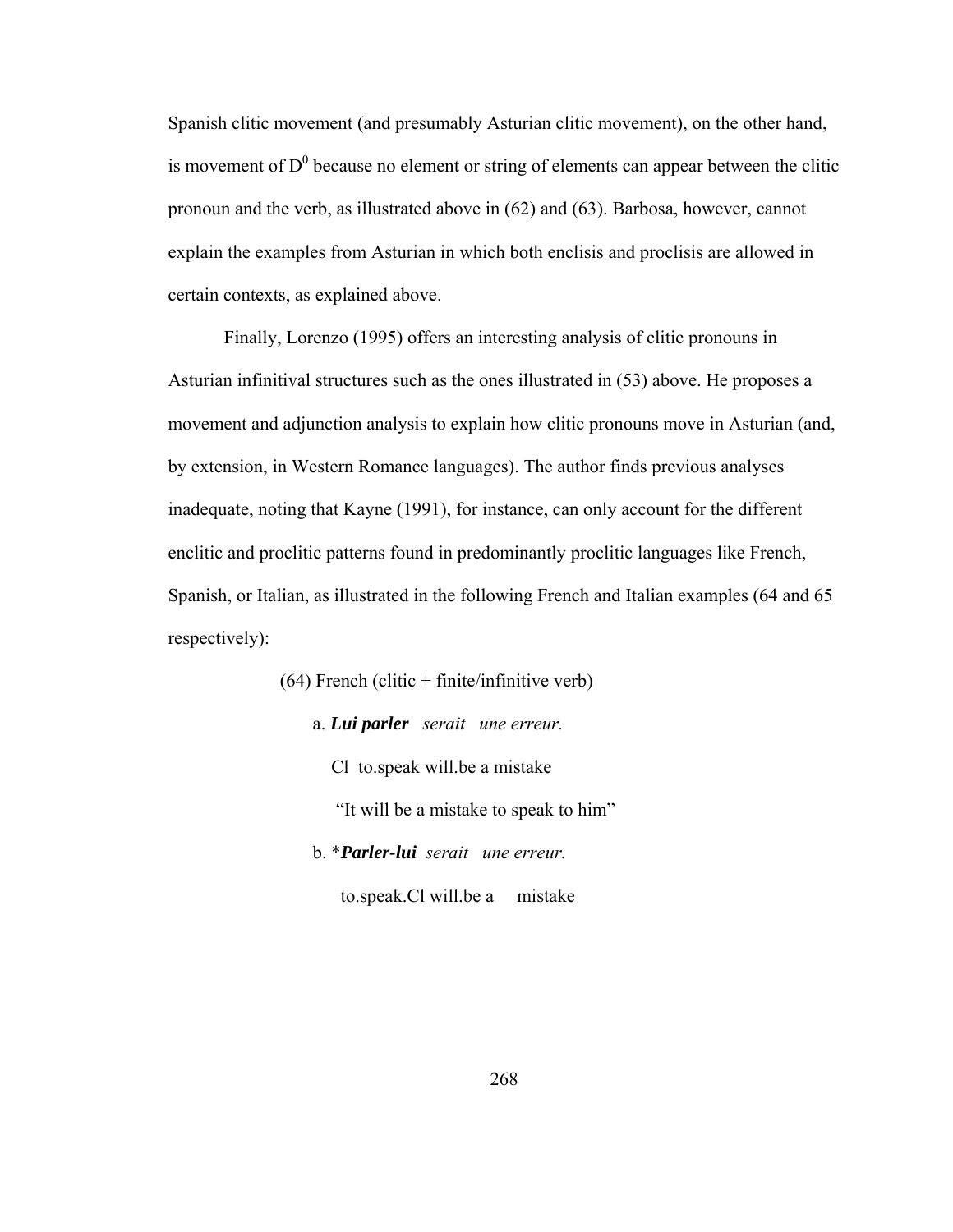(65) Italian (clitic + finite verb; infinitive verb + clitic) a. \**Gli parlare sarebbe un errore.*  Cl to.speak would.be a mistake b. *Parlargli sarebbe un errore.*  to.speak.Cl would.be a mistake "It would be a mistake to talk to him"

Kayne postulates clitic adjunction to the left of the higher functional head, where  $V<sup>0</sup>$  will eventually move to via head-to-head movement on its way to IP/TP. He establishes that clitic pronouns cannot adjoin to traces, which explains why the clitic pronoun needs to move to the same projection to which the verb moves. Furthermore, the ban on adjunction to traces also explains why clitic pronouns are always adjoined to the left of the verb. The difference between the order observed in French, and the order observed in Italian above is accounted for in terms of movement. Thus, Italian infinitives are claimed to move from the lexical domain to  $I^0/T^0$  so as to check the strong verbal features. The verb then adjoins to T', which causes an abstract category to appear on  $T^0$ . Clitic pronouns adjoin to  $T^0$  because the appearance of the abstract category turns it into the highest available node. The order verb+clitic results because the verb adjoins to  $T'$ , and  $T<sup>0</sup>$  contains no traces. In French, however, the verb remains in the lexical domain because IP/TP does not contain any verbal features triggering verb movement. Hence, the order clitic+verb is observed in French infinitival contexts.

 Kayne's (1991) proposal however, faces many problems. On the one hand, verb adjunction to  $X'$  is questionable, since there are no other cases in which a head adjoins to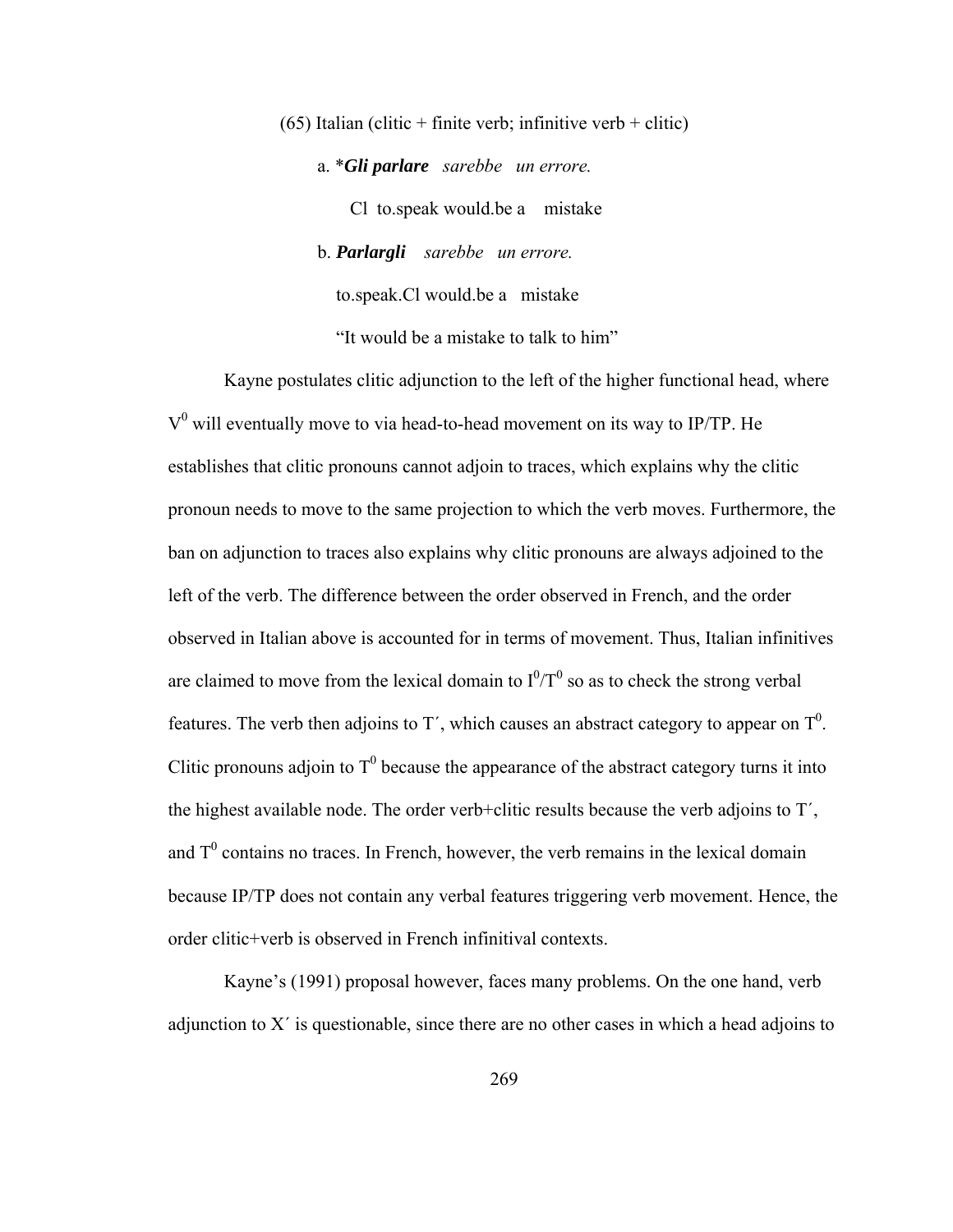a non-head element. Likewise, there is no evidence that an abstract category of the type described exist in languages other than French, Italian, or Spanish. Finally, Lorenzo (1995) maintains that  $T^0$  does not contain a verbal feature that triggers verb movement; thus, the order verb+clitic would not obtain according to Kayne's analysis.

 Lorenzo (1995) proposes that structures that allow enclisis and proclisis, like (53) (repeated here as (66) for convenience), have an abstract Neg category that has the same lexical identification requirements as the abstract interrogative category, which determines verb movement to  $Neg<sup>0</sup>$ .

> (66) a. *Ye una pena nun tenelo cerca.*  is.3sg a shame not to.have.Cl close b. *Ye una pena nun lo tener cerca.*  is.3sg a shame not Cl to.have close

It appears that negative, interrogative, and abstract operators allow for both enclisis and proclisis in the embedded sentence, which poses a problem for some of the analysis just reviewed (for instance Uriagereka 1995). Thus, Lorenzo claims that there is an abstract category in embedded  $C^0$  that needs to be lexically identified by the verb, hence attracting it. Since the clitic pronoun is left stranded, it also moves and adjoins to the highest functional node, rendering the order clitic + verb illustrated here in  $(67)$ :

(67) a. *Preguntó ónde lo facer.* 

asked.2sg where Cl to.do

"(S)he asked where to do it"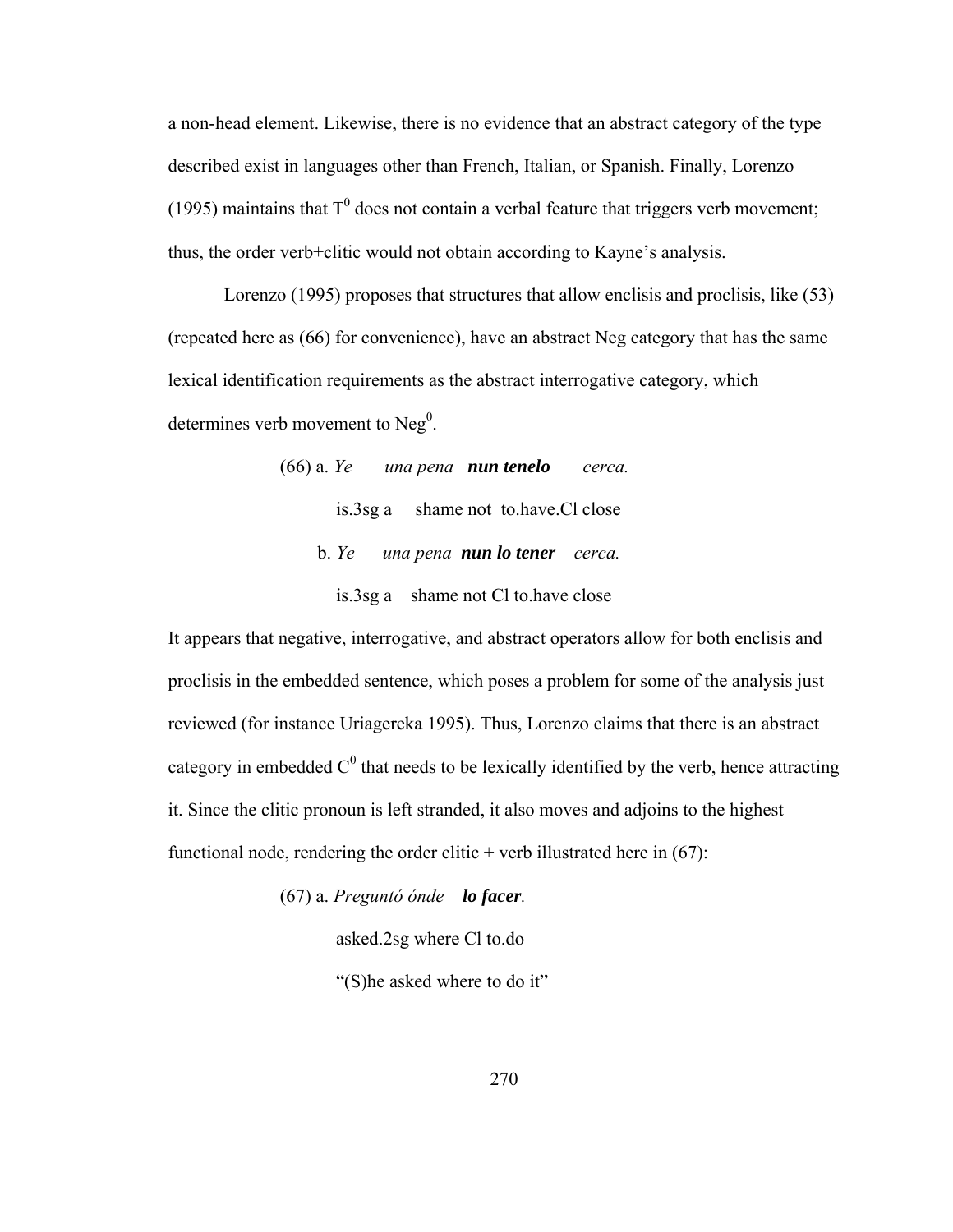# b. *Ye una tontería nun lo facer.*

is a silliness not Cl to.do

"It is silly not to do it"

One of the problems that this proposal generates is a violation of Greed. The verb is postulated to move to  $C^0$  so as to satisfy the requirements of the abstract operator embedded in  $C^0$ .

 The examples in (68) show the enclisis option, which is explained with two different analyses that are both equally optimal and economical, according to Lorenzo. On the one hand, the complex unit formed by  $V^0$ -T<sup>0</sup> is argued to adjoin to  $X^0$  skipping over the clitic pronoun located in Agr<sup>0</sup> (against Travis 1984).<sup>130</sup> Subsequently, the head Agr<sup>0</sup> adjoins to V<sup>0</sup>-T<sup>0</sup>-X<sup>0</sup> at LF. On the other hand, the complex head V<sup>0</sup>-T<sup>0</sup> adjoins to Agr<sup>0</sup>, where the clitic pronoun is located, and then the whole unit formed by  $Cl-V<sup>0</sup>-T<sup>0</sup>$ -Agr<sup>0</sup> adjoins to  $X^0$ .

> (68) a. *Preguntó ónde facelo.* asked.3sg where to.do.Cl "(S)he asked where to do it" b. *Ye una tontería nun facelo.*  is a silliness not to.do.Cl "It is silly not to do it"

 One of the most critical problems facing Lorenzo's analysis is the lack of motivation for movement, among other things. For instance, he assumes that clitic

 $\overline{a}$ 

<sup>&</sup>lt;sup>130</sup> 'X' stands for the abstract operator that is embedded in  $C^0$ .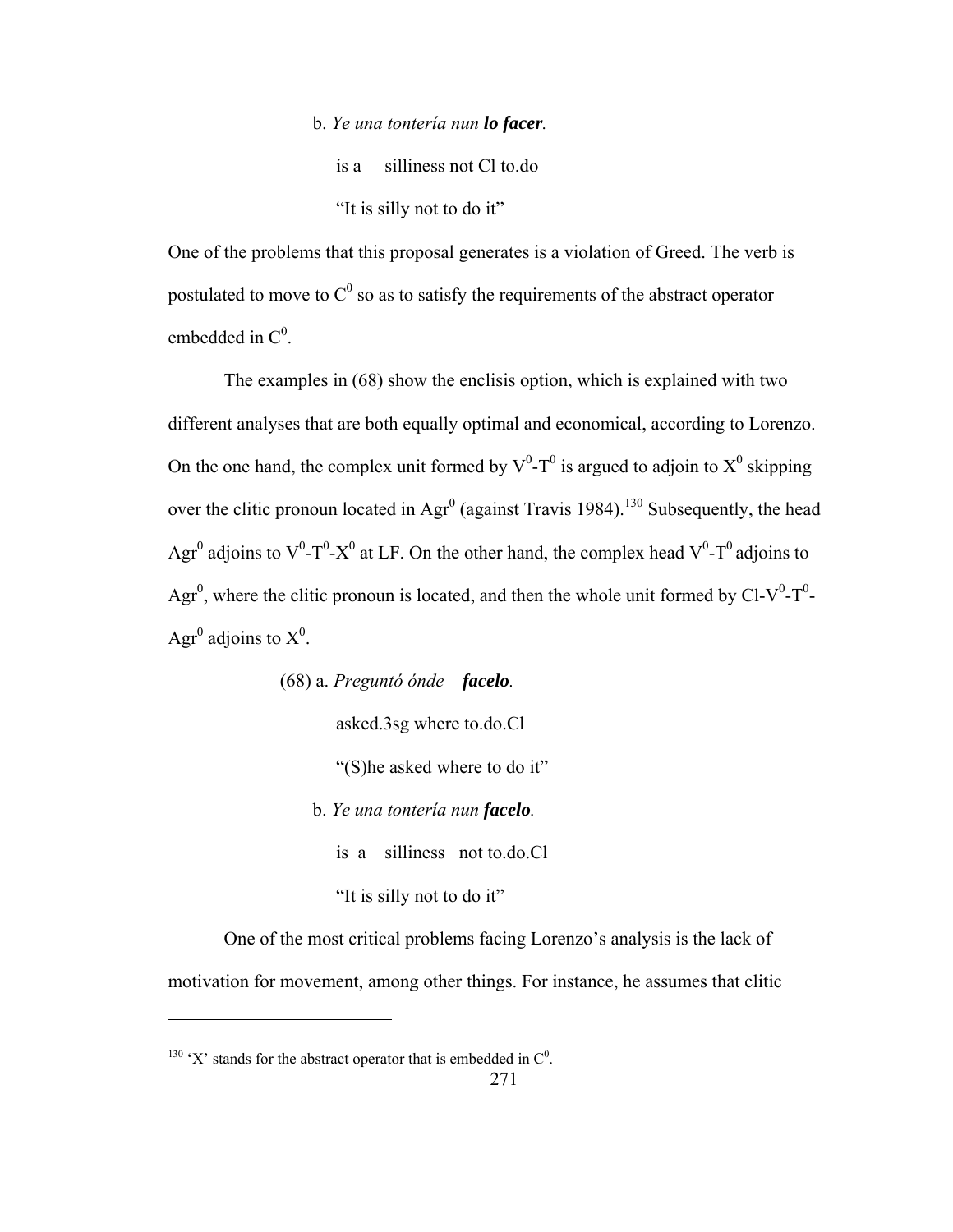pronouns adjoin to  $\text{AgrS}^0$ , but he does not provide a reason for that movement, except to maintain that there are agreement features in AgrS that need to be checked off. However, since clitic pronouns are not agreement markers, as discussed in chapter 2, this hypothesis seems untenable.

 All the analyses reviewed here face grave theoretical problems. The next section will submit the Asturian facts to the analysis proposed here. These data will be shown to be easily accommodated within an analysis that comprises at least two structural positions in which clitic pronouns may be generated. Furthermore, such an analysis takes account of the apparent optionality between enclisis and proclisis observed in certain contexts in Asturian.

## **7.4 Two Clitic projections**

 The hypothesis that clitic pronouns may be generated in more than one structural position in the sentence has been explored in the previous chapter, largely with data from Spanish. Here, the proposal will be extended to the Asturian enclisis and proclisis patterns described earlier in this chapter. Thus, as opposed to those who claim that the variation among Romance languages is morphological (for instance Rouveret 1992, 1999), it is maintained here that the differences observed between enclisis and proclisis patterns is caused by the presence of different clitic projections in the structure, as in  $(69)$ :

272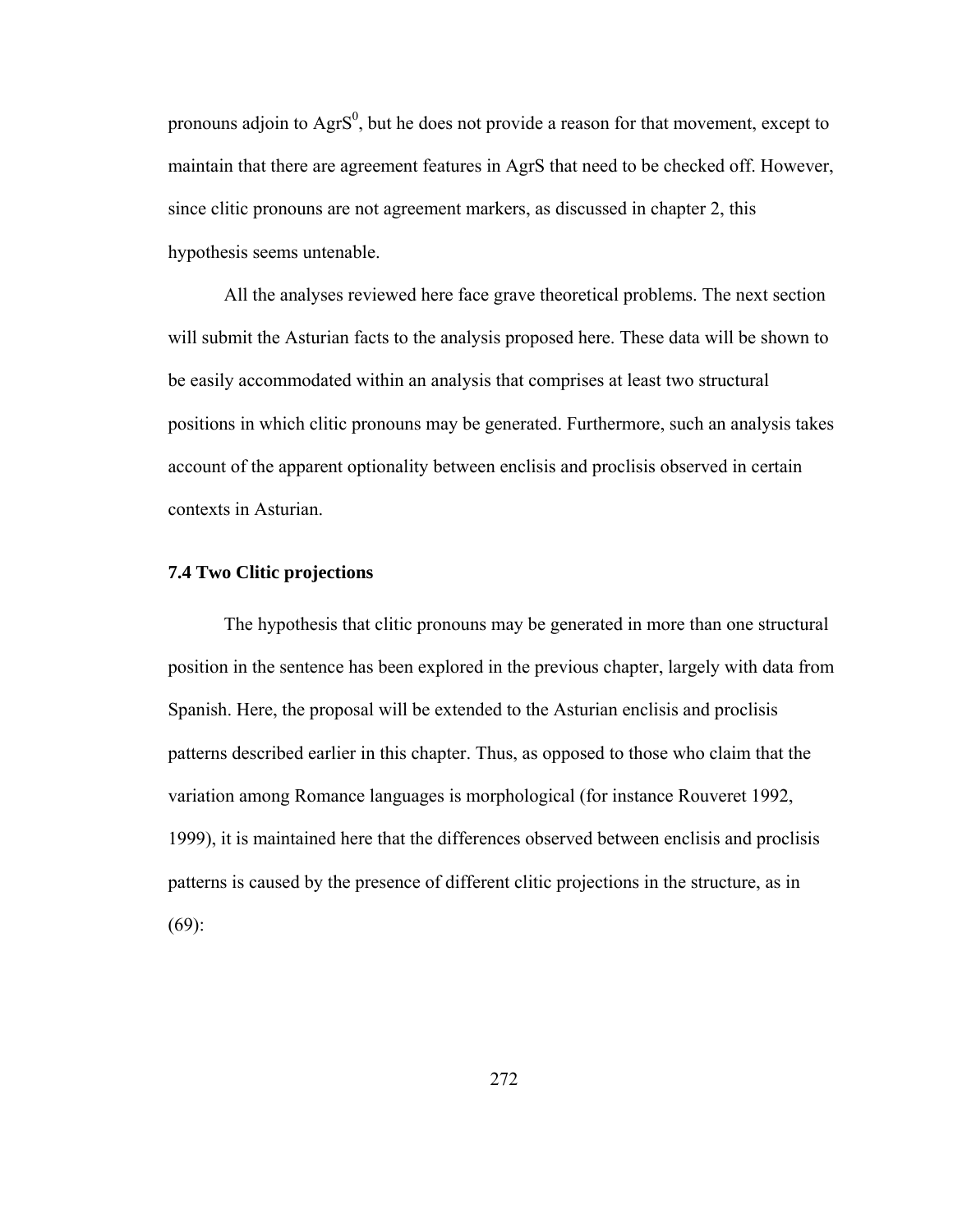

 Clitic pronouns in Asturian declarative matrix sentences are argued to be generated in a CliticP that is projected above *v*P, as the following example shows:

(70) *Violu*. 131

saw.3sg.Cl

"(S)he saw him"

(69)

 $\overline{a}$ 

<sup>&</sup>lt;sup>131</sup> The position of the subject is not shown in the diagram. It is commonly assumed that null subject sentences generate an empty category *pro* that is located in [Spec, AgrSP] at Spell-Out.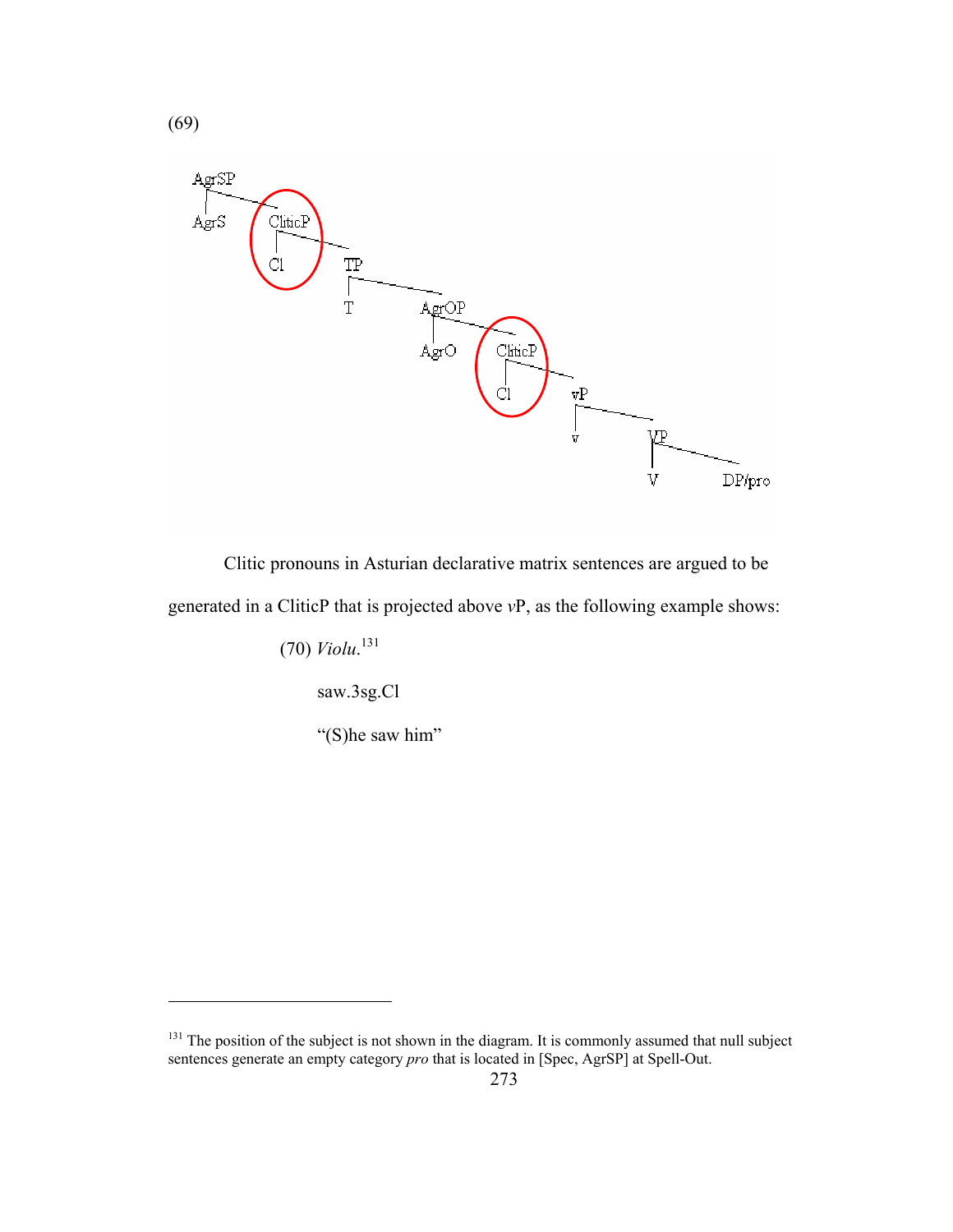

The clitic pronoun is generated in CliticP, and coindexed with an empty category *pro* that occupies the canonical argument position. The verb *vio* raises via head-to-head movement up to AgrSP. As can be seen in the diagram, cliticization takes place in Clitic<sup>0</sup>; hence the verb and the clitic pronoun form an unbreakable unit that raises to AgrSP together.<sup>132</sup>

 The different structural clitic positions are made evident in those cases in which proclisis and enclisis are both grammatical in the same structure. As explained in the previous chapter, following Kayne (1994), different word orders indicate different derivations. Thus, those contexts that allow both enclisis and proclisis are argued to be the result of different derivations in which clitic pronouns are generated in different positions in the structure. For instance, in a structure like (71a), the clitic pronoun is

 $\overline{a}$ 

 $132$  I do not claim to have an answer to why clitic pronouns attach to the left of the verb (as in Spanish), while in some other languages clitic pronouns attach to the right of the verb (as observed here in Asturian).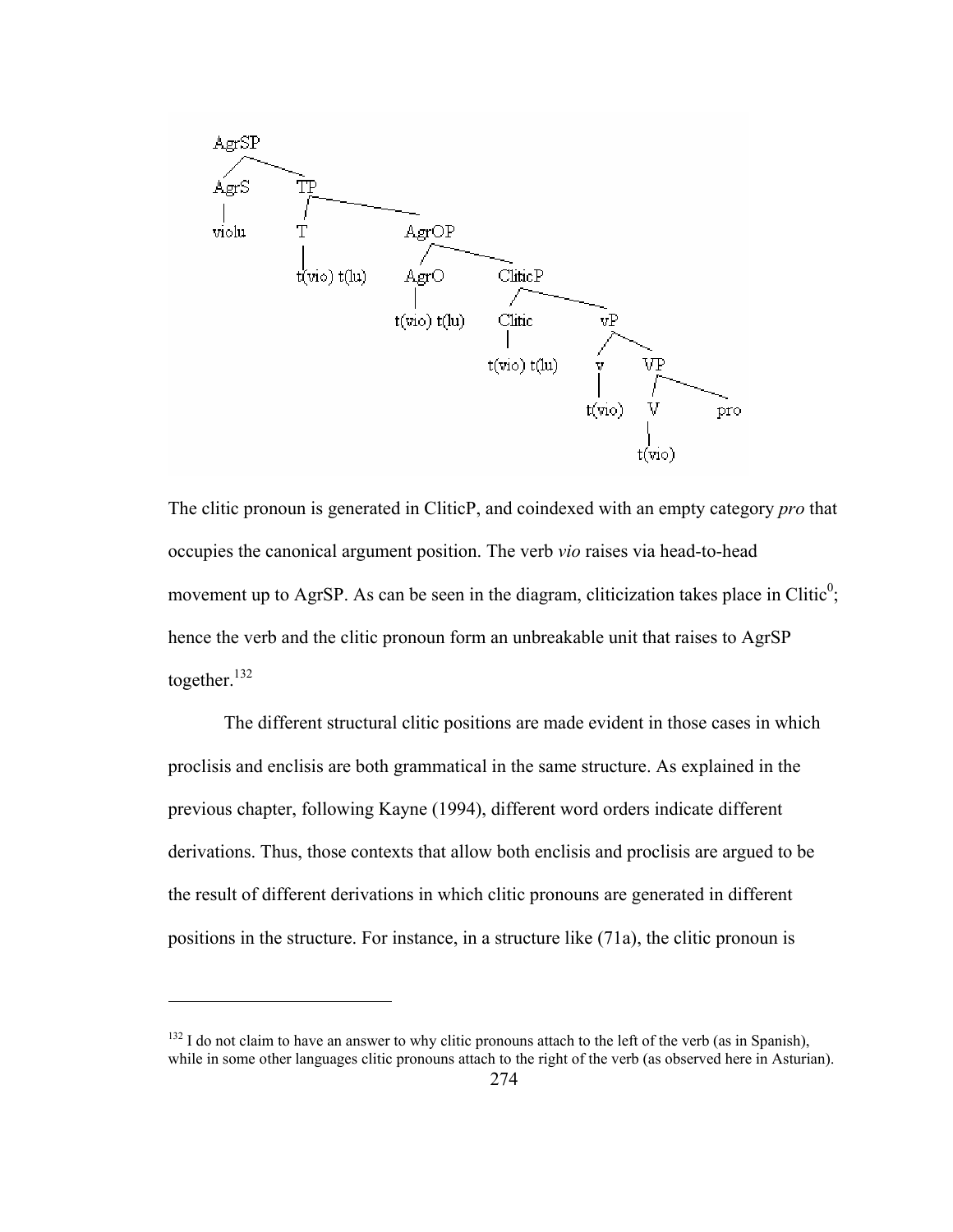generated in the CliticP above *v*P, in a situation similar to the one described for (70) above:

(71) [CP*Equí* [AgrSP [AgrS *tiéneslos*] [TP [T t(tienes) t(los)][AgrOP [AgrOt(tienes) t(los)]

 $\left[ \text{Critic P} \left[ \text{Critic } t_{\text{(tienes)}} \mathbf{t}_{\text{(los)}} \right] \left[ \text{vP} \left[ \text{v} \mathbf{t}_{\text{(tienes)}} \right] \left[ \text{vP} \left[ \text{v} \mathbf{t}_{\text{(tienes)}} \text{ pro}_{\text{(los)}} \right] \right] \right] \right]$ Example (72), on the other hand, shows the clitic pronoun generated in the CliticP above TP:

 $(72)$   $[$ <sub>CP</sub>*Equi*  $[$ <sub>AgrSP</sub>  $[$ <sub>AgrS</sub> *los tienen*  $]$ <sub>CliticP</sub>  $[$ <sub>Clitic</sub>  $\mathbf{t}_{(los)} \mathbf{t}_{(tienes)}$  <sub>Ll</sub>

 $\lceil \text{TP} \rceil_{\text{T}}$   $\text{t}$ (tienes)] $\lceil \text{AgroP} \rceil_{\text{AgroQ}}$   $\text{t}$ (tienes)] $\lceil \text{VP} \rceil_{\text{V}}$   $\text{t}$ (tienes)  $\lceil \text{VP} \rceil_{\text{V}}$   $\text{t}$ (tienes)  $\lceil \text{PO}(\text{los}) \rceil_{\text{V}}$ ]]]]]]]]] Taking into account that the finite verb *tienes* undergoes head movement to AgrS<sup>0</sup> in both (71) and (72), it can be safely assumed that the enclisis vs. proclisis option in examples like these relies on the position in which the clitic pronoun is generated.

 Another context in which enclisis and proclisis are both grammatical is embedded infinitival clauses. These clauses present several challenges. On the one hand, it is commonly assumed in the literature that the infinitive raise to  $\text{AgrS}^0/\text{T}^0$ , as established in Chapter 5. However, the location of the verb in  $\text{AgrS}^0/\text{T}^0$  cannot explain why the interpolation of any constituent (such as the subject) between the verb and either [Spec, CP] or  $C^0$  is ungrammatical, as shown in (73), as opposed to (74):

(73) a. *Nun sé si traelo yo.* 

not know if to.bring.Cl I

b. *Nun sé si lo traer yo.*

not know if Cl to.bring I

"I do not know if I should bring it"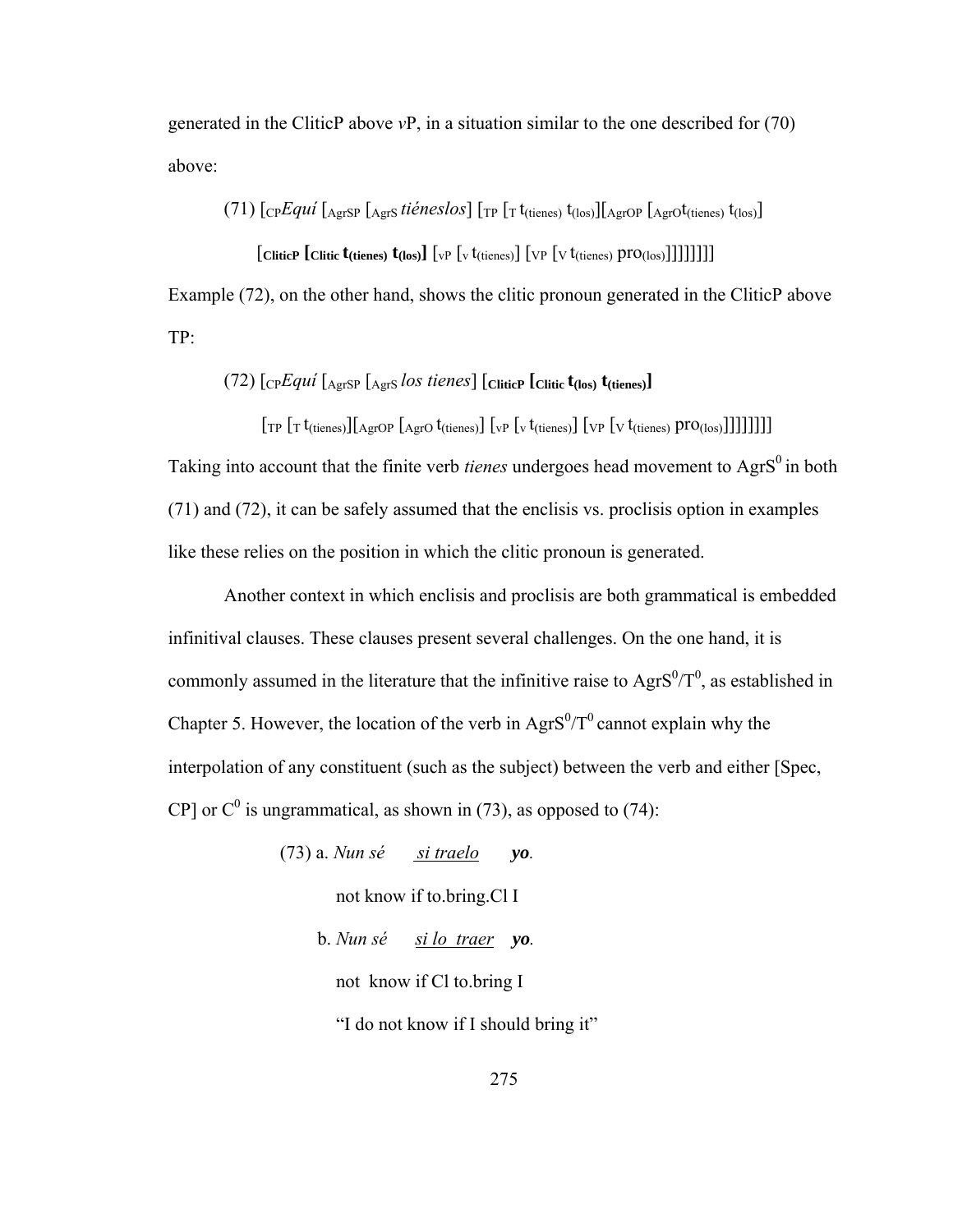c. \**Nun sé si yo traelo.*  not know if I to.bring.Cl d. \* *Nun sé si yo lo traer.*  not know if I Cl to.bring (74) a. *Tráelo pa que yo lo vea.* 

bring.Cl so as I Cl see

b. *Tráelo pa que lo vea yo.* 

bring.Cl so as Cl see I

In (73), the only grammatical position in which the subject may surface is postverbally. In (74), however, the subject may surface postverbally, as in (74b), or preverbally, as in (74a). This indicates that in (74a) the subject is presumably in [Spec, AgrSP], while in (74b) the subject is probably in [Spec, *v*P]. In the case of (73a, b), the position of the subject suggests that it is in [Spec, *v*P]; however, since it is not possible to have the subject preverbally, as illustrated in (73c, d), this indicates that the verb might be higher than AgrS<sup>0</sup>, hence it is not possible to determine whether the subject in (73a, b) is in [Spec, *v*P], or in [Spec, AgrSP]. The contrast concerning the position of the subject in (73) and (74) indicates that, as claimed by others (Lorenzo 1995; Rouveret 1992, 1999; Uriagereka 1995), the non-finite verb might raise to  $C^0$  in embedded clauses with an active CP, as illustrated in (75) and (76):

(75) *Nun tien ónde ponelo.*

not has.3sg where to.put.Cl

"(S)he does not have where to put it"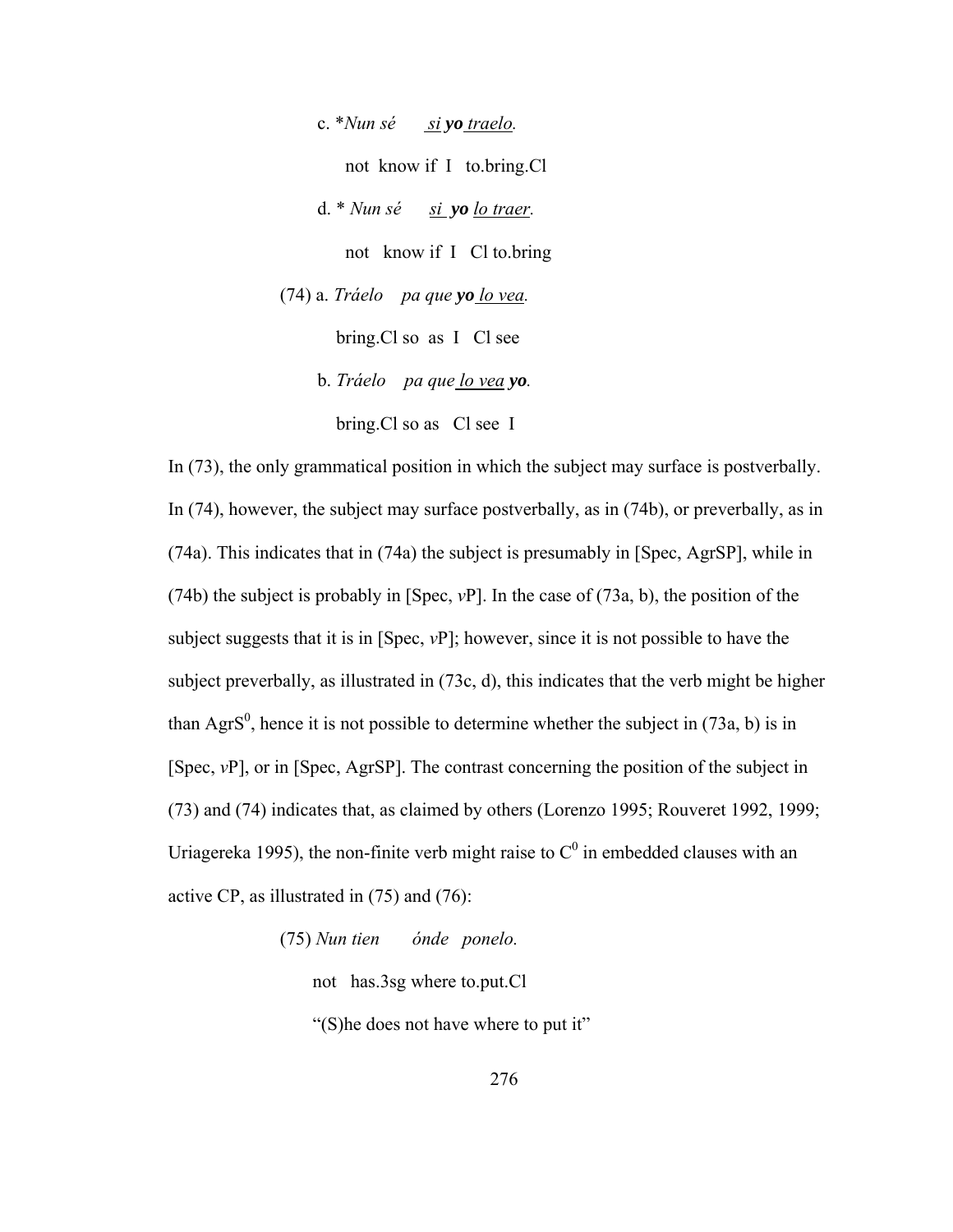

Following Rouveret (1999), it is possible that in Western Romance languages enclisis is determined by the Clitic projection that is generated above *v*P, while the Clitic projection above TP determines proclisis, as the following example illustrates: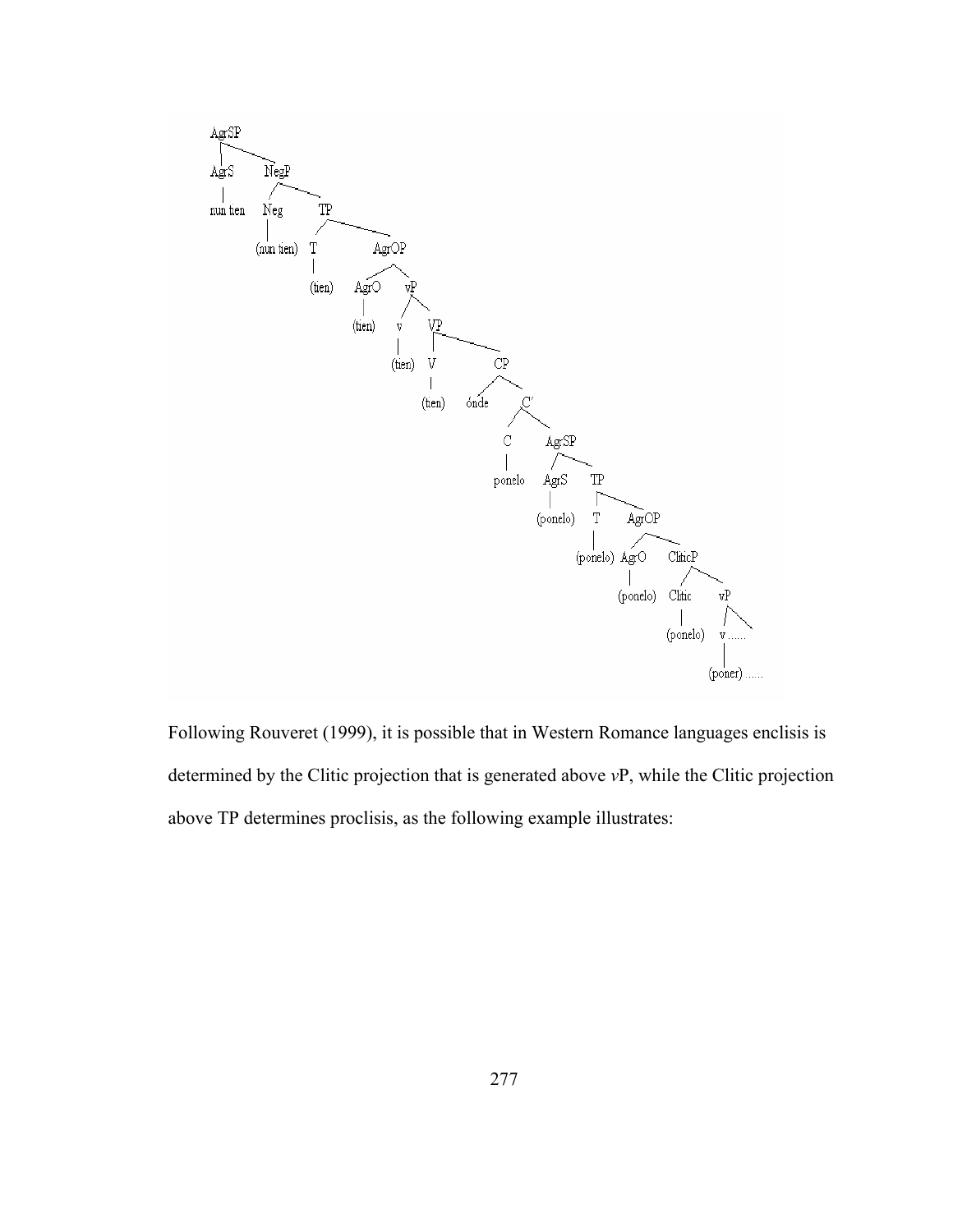(76) *Nun tien ónde lo poner.* 

not has.3sg where Cl to.put

"(S)he does not have where to put it"



Nevertheless, it is also possible that an additional Clitic projection exists in the CP area that determines proclisis and enclisis in contexts such as (73) and (74), as stipulated by, for instance, by Lorenzo (1995), Rouveret (1992, 1995), and Uriagereka (1995).

 As shown, the data from Asturian are easily accommodated within an analysis in which to clitic projections are possible in the structure. Such an analysis circumvents the shortcomings of previous proposed.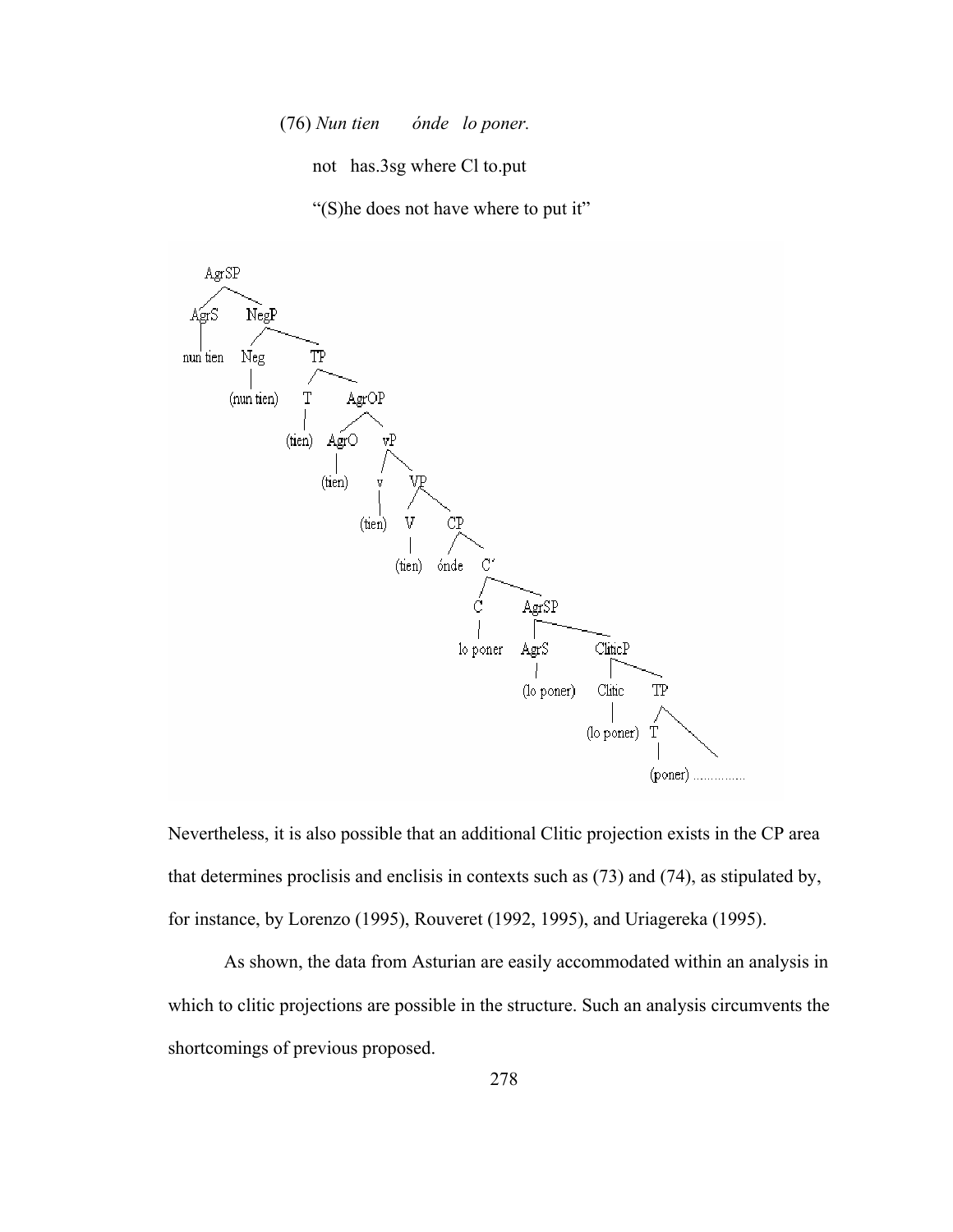## **7.6 Summary**

The present chapter has considered the cliticization patterns that can be found in Asturian and the analyses within which these patterns have been account for. Thus, §7.1 provides a brief description of the distribution of clitic pronouns in Asturian, highlighting the differences from Spanish. As shown, Asturian is primarily a language with enclisis in declarative matrix sentences, although, as argued in §7.2, it is not a 2P clitic language. Nevertheless, as illustrated in §7.3, proclisis is also attested and manifested in many different contexts, such as embedded infinitival clauses, negative clauses, and so on. In fact, there are cases in which proclisis is the only grammatical option allowed in Asturian. Full complementizers, wh-words (both in root questions and in embedded questions), negative and positive polarity items, and certain elements placed preverbally (adverbs of modality, quantifiers) force proclisis in the embedded clause. In addition, enclisis and proclisis are allowed when some adverbs are present in the structure in preverbal position; negative infinitival clauses also allow enclisis and proclisis, as well as non-finite embedded clauses with an active CP system. Finally, Focalization always forces the clitic pronoun to appear proclitic to the finite verb.

 Some of the most relevant analyses of enclisis and proclisis patterns in Western Romance languages were briefly reviewed in §7.4. The majority of these analyses focus on enclisis as the default pattern of cliticization, and attempt to derive proclisis from the default pattern. This point of departure, however, usually results in some violation of the principles of grammar. Thus, in §7.4 I extend the proposal developed in previous chapters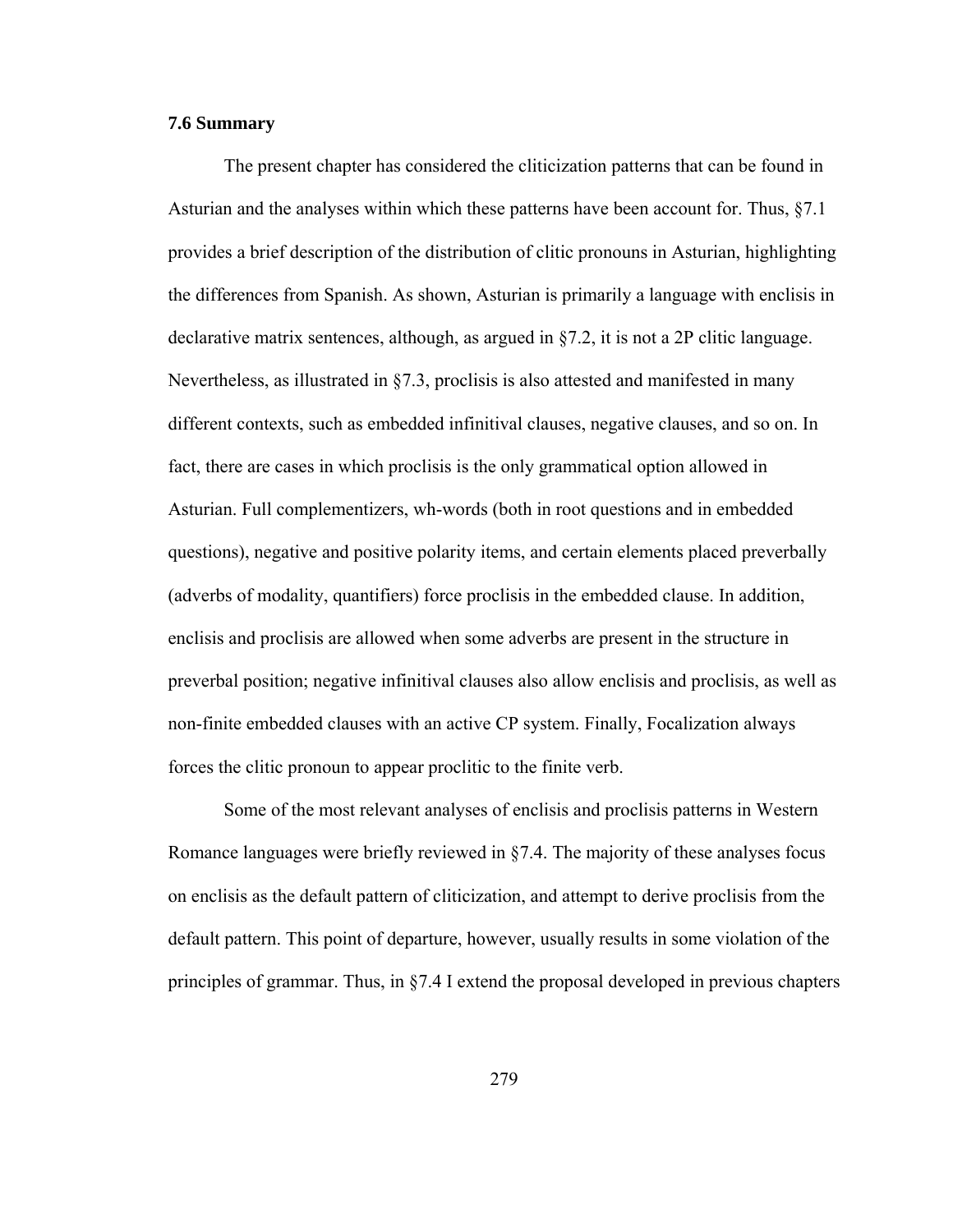to the diversity of enclisis and proclisis attested. The present proposal, in which clitic projections may be iterated in the structure, successfully accounts for the data.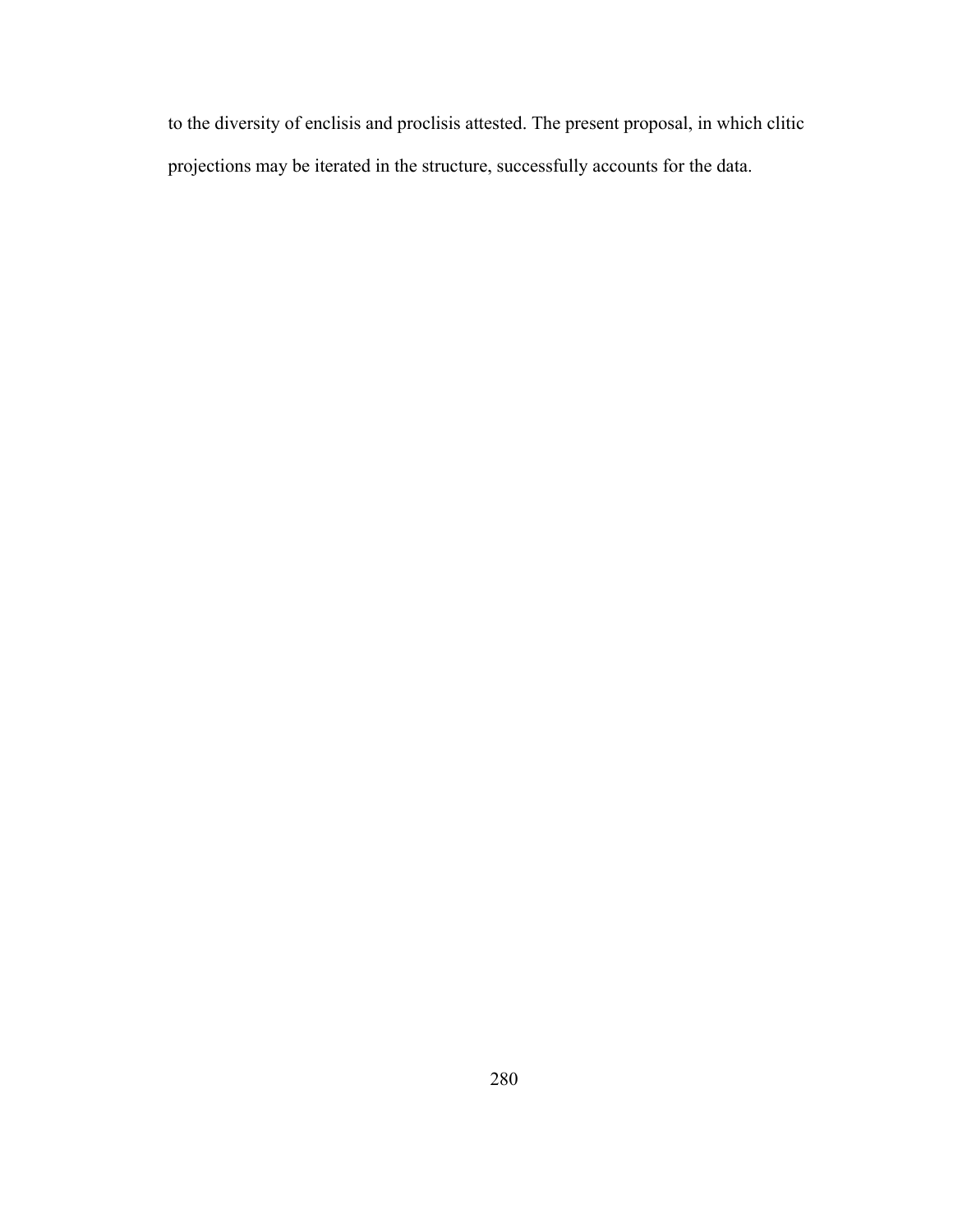#### **Chapter 8**

# **Concluding Remarks**

#### **8.0 Overview**

 This final chapter overviews the entire dissertation, presenting a retrospective of the preceding chapters (§8.1), extensions to other data (§8.2), and contributions to the field  $(\S 8.3)$ .

## **8.1 A retrospective**

As established in the introduction, the main focus of this dissertation was the syntactic behavior of Spanish clitic pronouns in clitic climbing structures in a generativist framework, namely Minimalist Theory. Nevertheless, other characteristics, constructions, and approaches have been discussed as well.

 In Chapter 2 the morphosyntactic characteristics of clitic pronouns are reviewed, not only in Spanish, but also by reference to pronominal systems cross linguistically. Several analyses of pronominal systems propose a tripartite organization that differentiates among strong personal pronouns, weak pronouns, and clitic pronouns based on several criteria that include phonological, morphosyntactic and semantic tests, among others.

Even though lack of phonological stress is the most cited and universally assumed defining property of clitic pronouns, it was established in §2.1 that it is actually syntactic impoverishment that differentiates clitic pronouns from strong and weak pronouns. In fact, clitic pronouns share features with inflectional morphemes and free lexical items,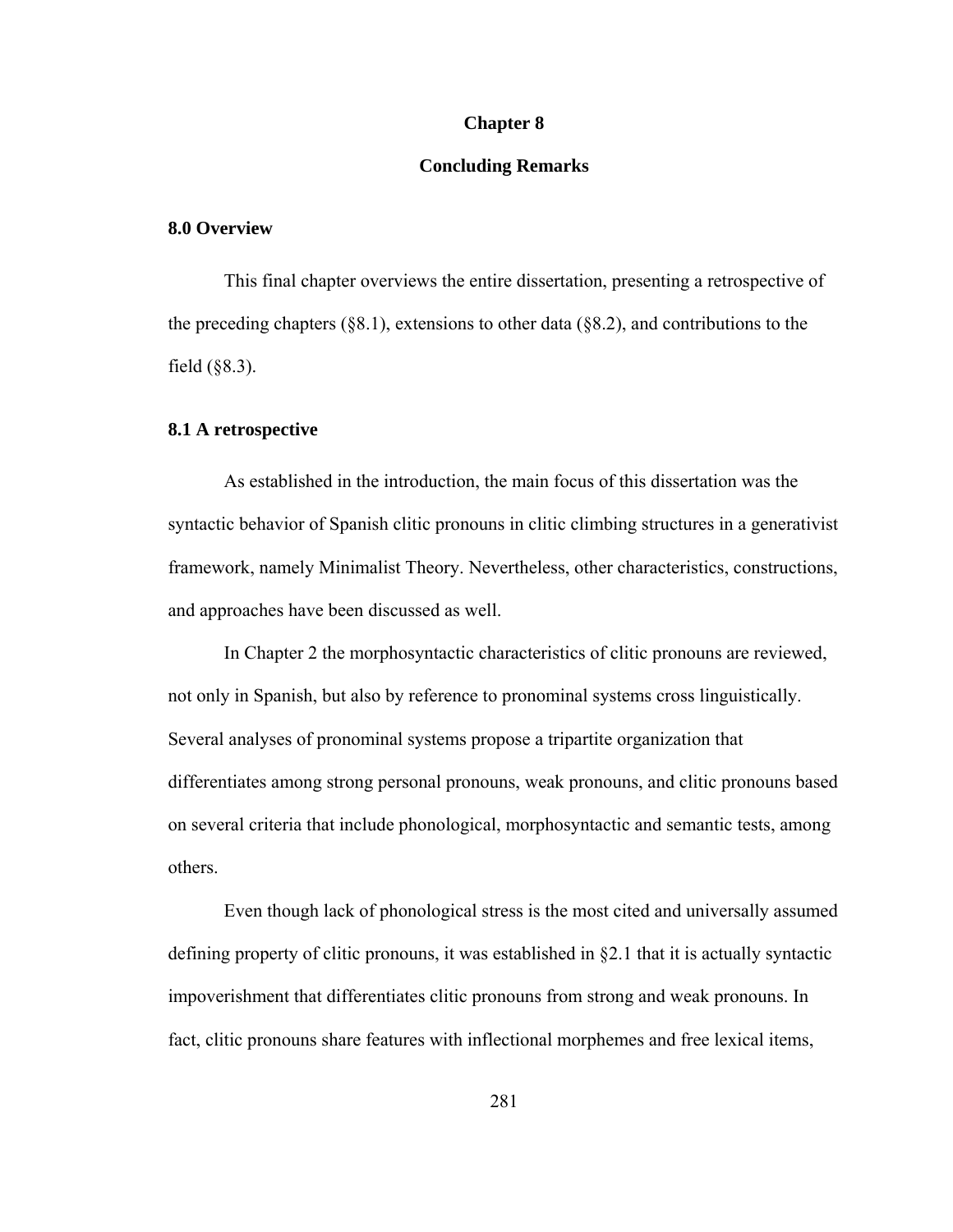and the observed morphological, prosodic, and semantic asymmetries found between clitic pronouns and weak and strong pronouns are the result of this syntactic deficiency. The differentiation of clitic pronouns from other types of pronouns lends itself to the formulation of a [clitic] feature.

 With respect to the syntactic status of clitic pronouns is cliticization, the process that governs the attachment of clitic pronouns to their host. Thus, it was stated in §2.2 that cliticization in Spanish must be a syntactic phenomenon, and not a phonological and/or prosodic one. Nevertheless, it seems that cliticization must be studied on a language-particular basis.

 Finally, the morphosyntactic characteristics of clitic pronouns were spelled out in §2.3. As stated in §2.3.1, clitic pronouns demonstrate affixal properties that can be observed in their morphosyntactic behavior. Nevertheless, clitic pronouns cannot be considered affixes because, among other things, affixation is a morphological process, while cliticization is a syntactic process in Spanish. Furthermore, while affixes usually attach to roots and stems to create new words, clitic pronouns attach to already formed words (namely verbs in Spanish) that are independent from the presence of clitic pronouns. Given the differences in their syntactic distribution and in the kind of morphophonological and syntactic relationship that they establish with their respective hosts, a distinction must be made between clitic pronouns and affixes.

 Based on the affixal nature of clitic pronouns, there are three main hypotheses regarding their role in the syntactic structure: the Case Hypothesis, the Agreement Hypothesis, and the Specificity Hypothesis. The Case Hypothesis establishes that clitic pronouns are Case markers based on their behavior in Spanish clitic doubling structures.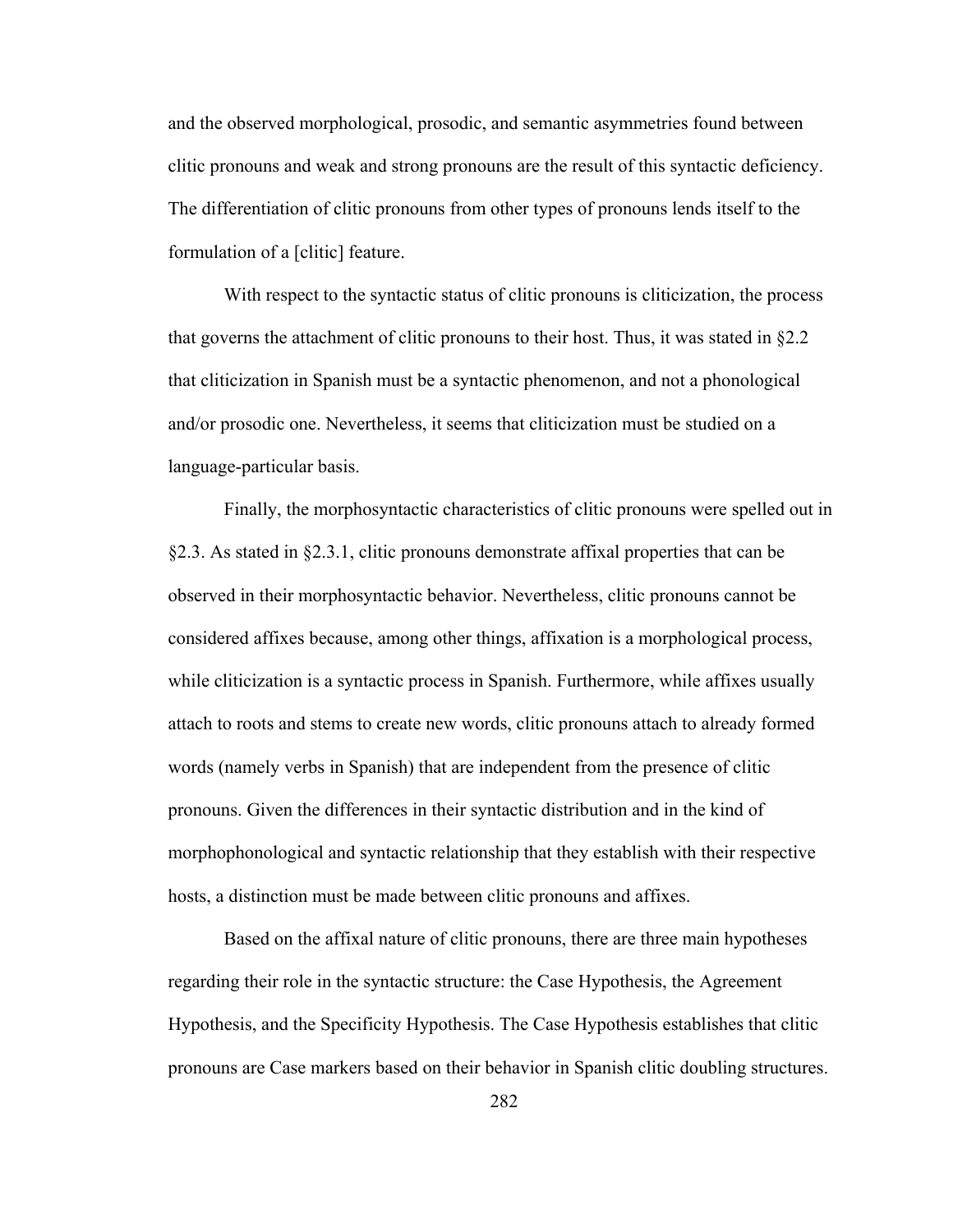Nevertheless, as explained in  $\S 2.3.2$ , there are different arguments—such as the existence of predicate clitics, or the development of non-etymological pronominal systems—that disprove the analysis of clitic pronouns as Case markers.

 More recently, the hypothesis that clitic pronouns might be agreement markers has been developed. Based on data from both Spanish clitic doubling structures and French and Italian past participle agreement, the Agreement Hypothesis claims that object agreement mirrors subject agreement. Thus, the agreement between past participles and objects is interpreted as the manifestation of object-verb agreement. This hypothesis, however, is unable to account for the feature mismatches often observed in some clitic doubling structures. Moreover, there are differences between agreement markers and clitic pronouns indicating that clitic pronouns are not agreement markers, as pointed out in  $\S2.3.3$ . Thus, as established in  $\S2.3.4$ , clitic pronouns are specificity markers that make visible the relationship that exists between the internal argument of the verb and the verbal feature that imposes the selection of the internal argument.

Chapter 3 focused on clitic strings. The chapter began with remarks on the origin of Modern Spanish clitic pronouns. This discussion was deemed important in order to assess the morphosyntactic nature of clitics and to confirm some of the hypotheses presented in Chapter 2 regarding their status. Thus, it was commented that Spanish clitic pronouns originated from Latin personal pronouns (first and second person clitics) and Latin demonstratives (third person accusative and dative clitics). It was further noted that the Modern Spanish combination *me lo/la* derives from the Latin *mihi illum*.

 The literature on the analysis of Romance clitic strings is abundant, and the analyses can be classified into two groups. Morphological approaches to coocurrence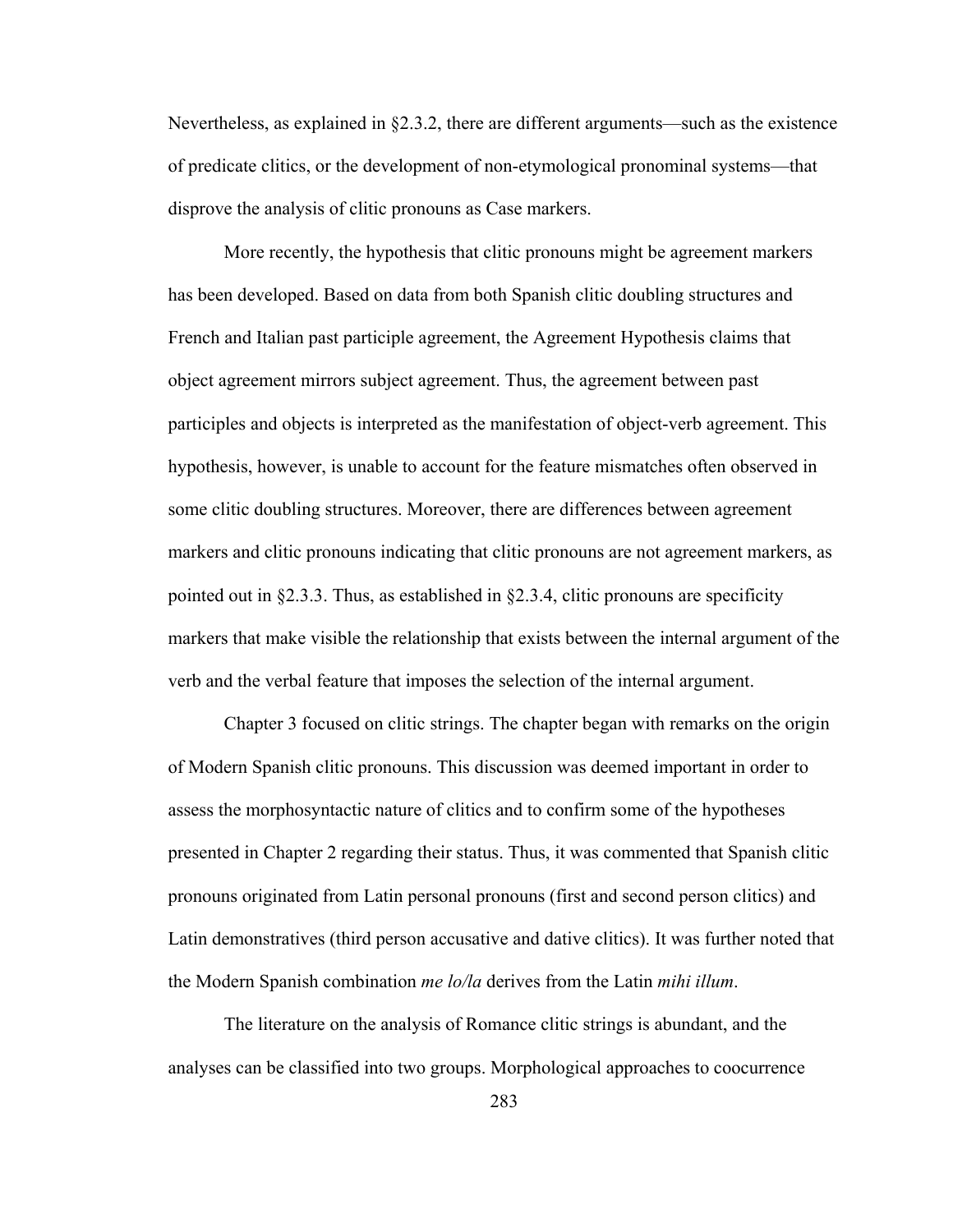restrictions claim that clitic strings are formed in the morphological component of the grammar. Syntactic approaches, on the other hand, argue that clitic strings are the result of syntactic movements. The morphological approaches to clitic strings can be further divided in two main groups: Templatic analyses and Representational analyses, as discussed in §3.3. Templatic approaches to coocurrence restrictions claim that clitic strings follow a predetermined template according to which different surface orders are rendered. The most relevant of such approaches for Spanish have been developed in Bonet (1991) and Perlmutter (1971). Both authors argue against an analysis of clitic strings that relies on syntactic rules and operations, based on the morpheme-like behavior displayed by clitic pronouns, on the rigidity of the string, and on the lack of a direct correspondence between syntactic functions and clitic pronouns.

 Morphological analyses, however, are unable to successfully account for all the possible clitic combinations attested across Romance languages and dialects. Perlmutter, for instance, cannot explain non-transparent combinations, as illustrated in the Spurious *se* rule from Spanish. Bonet, who focuses on non-transparent clitic combinations, proposes a morphological analysis in which other types of information play a crucial role (i.e. syntactic information). This suggests that morphological information alone cannot determine the surface order observed in clitic combinations. Moreover, such approaches cannot rule out ungrammatical strings.

 Representational (optimality) approaches are developed mainly by Grimshaw (1997) in the case of Spanish. Such accounts provide a constraint-driven analysis of clitic combinations in which the surface output form is chosen from among the inventory of clitic pronouns of a particular language. Unlike Templatic approaches, this type of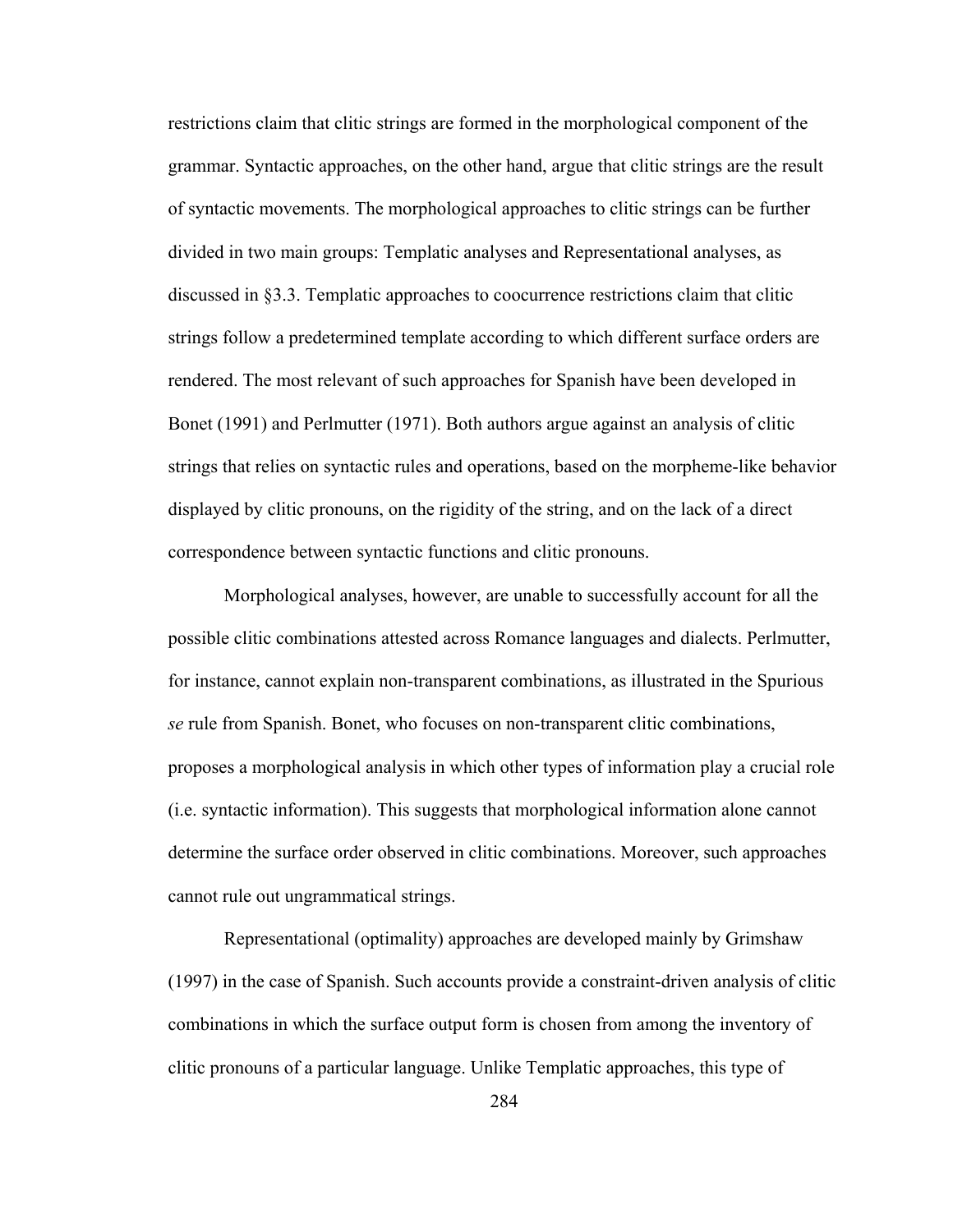analysis can easily explain why non-arbitrary outcomes are ruled out. Nevertheless, Representational approaches face problems as well, including the lack of universality that characterizes some of the constraints employed, and the overgeneration of strings that are unattested in Romance.

 Syntactic approaches to coocurrence restrictions claim that the surface order observed in clitic strings is the result of several syntactic movements. Some of the arguments supporting a syntactic analysis of clitic strings rely on semantic contrasts rendered by the argumental vs. non-argumental status of the clitic pronouns involved in the structure (cf., Bonet 1991, 1995; Laka 1993). Nevertheless, syntactic approaches cannot account for all the coocurrence restrictions observed, as discussed in §3.4. All in all, the data and discussion put forth in Chapter 3 indicates that clitic strings might be an interface phenomenon that results from the interaction of morphological and syntactic constraints. This situates clitic strings beyond the scope of this dissertation; hence their exclusion from the analysis of clitic placement presented in Chapters 5 and 6.

 Chapter 4 addressed the syntactic phenomena of structures containing clitic pronouns, in particular, the processes governing their placement. To begin, a description of second position (2P) clitic pronoun systems was provided in  $\S 4.1$ . As stated, Wackernagel was the first to notice that in languages like Classical Greek, clitic pronouns appeared as the second element in the sentence, hence the descriptive generalization commonly known as 'Wackernagel's Law'. He also noticed the connection between 2P clitic pronouns and verb-second  $(V2)$ , for which he provided a phonological explanation. Along these lines, there have developed several theories that support a phonological/prosodic analysis of 2P clitic languages. But there are also syntactic

285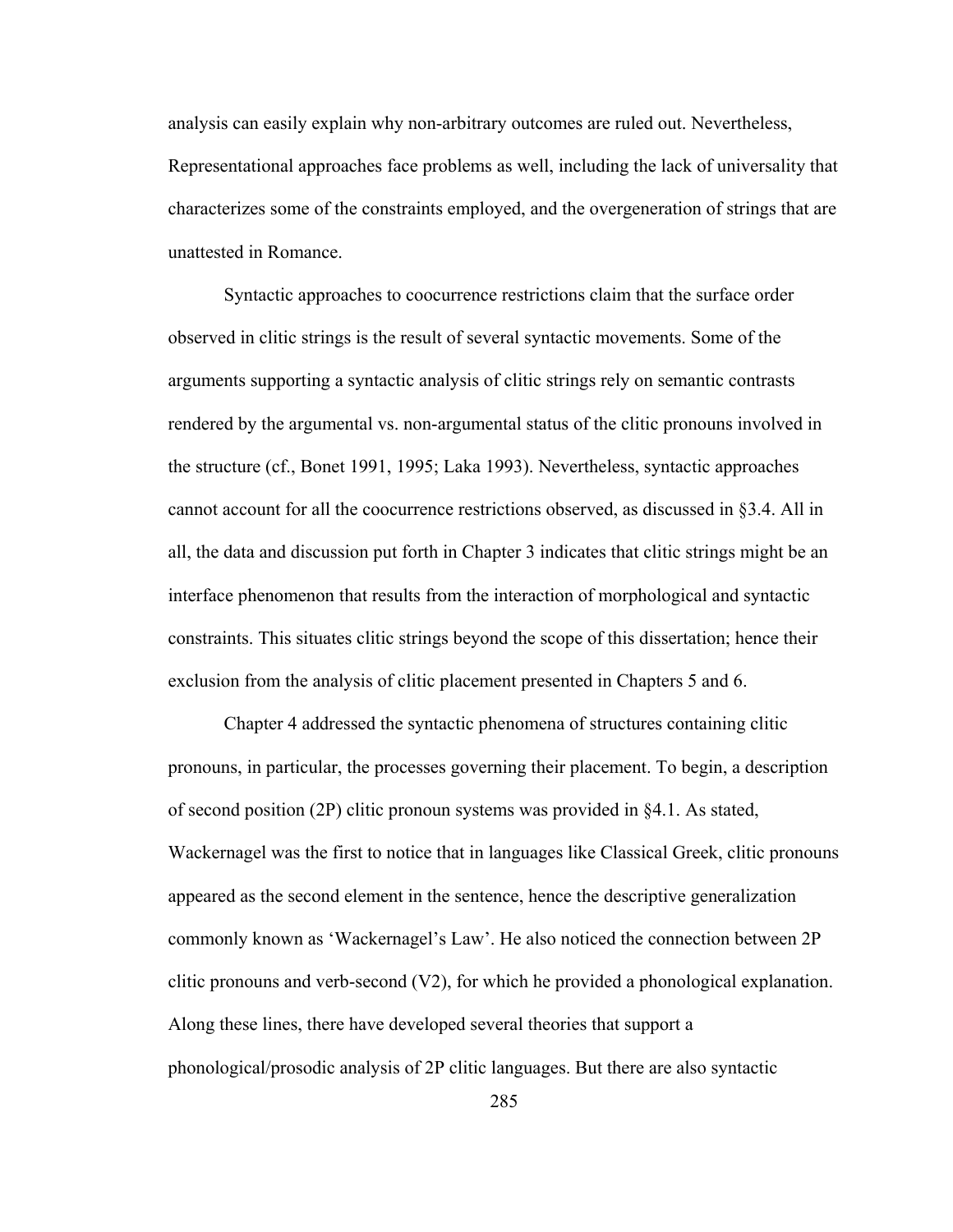analyses of 2P clitic systems. A brief description and discussion of these two theoretical positions was presented in §4.1. The majority of the arguments and data indicate that a syntactic approach to 2P clitic phenomena is explanatorily adequate, while a phonological/prosodic analysis faces significant empirical challenges. Romance 2P clitic pronoun systems are also subjected to analysis within the Tobler-Mussafia Law, according to which clitic pronouns are banned from appearing in sentence-initial position. This Law has led to the formulation of morphophonological analyses of Romance 2P clitic pronoun systems. However, as argued, morphophonological analyses cannot account for some contrasts found in Western Romance languages.

 Spanish clitic pronouns present morphosyntactic characteristics that differentiate them from 2P clitic pronouns, as argued in §4.2. Based on observed patterns of enclisis and proclisis, scholars have sought to formulate theories of cliticization. In §4.3, the three main analyses of cliticization are reviewed: the movement approach, the base-generation approach, and the mixed approach. The movement approach (Kayne 1975, 1989, 1991), based on French facts, determines that object clitics are pronominal elements that are generated in internal argument position and then moved to left-adjoin to the finite verb. Even though this analysis can successfully account for past participle agreement, it cannot explain other facts observed in other Romance languages, such as Spanish clitic doubling.

 Some of the clitic doubling facts presented in §4.3.1.1 serve as the main arguments employed to formulate the base-generation approach to cliticization. The basegeneration approach establishes that clitic pronouns are verbal affixes that are generated attached to the verb, as explained in §4.3.2. Some of the most illustrative analyses have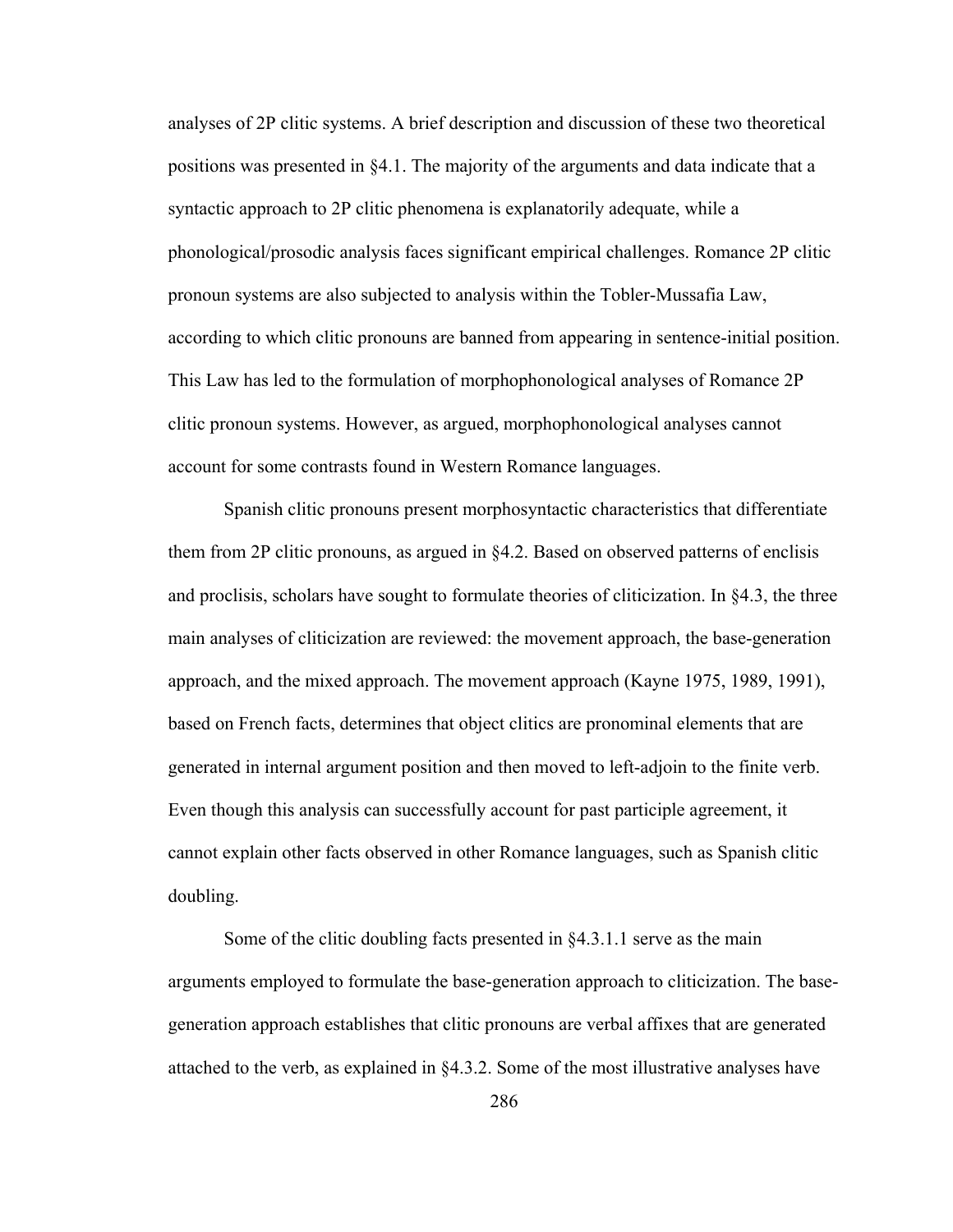been discussed and criticized here. Nevertheless, it appears that an analysis in which clitic pronouns are generated in the functional domain of the clause is supported by empirical data from acquisition studies.

 Finally, the mixed approach, addressed in §4.3.3, unifies the movement approach and the base-generation approach. In this approach, clitic pronouns are assumed to be verbal agreement affixes that are manifested as determiner-like elements that head their own functional projections. There are two main analyses within the mixed approach: Sportiche (1995) and Uriagereka (1995). Sportiche (1995) presents an analysis in which clitic pronouns are base-generated heading specialized functional categories called Clitic Voices. Despite of the advantages of such an analysis—Sportiche can account for past participle agreement and clitic doubling, for example—there are several drawbacks also. In turn, Uriagereka, focusing mainly on data from Galician and Portuguese, proposes a functional projection (FP) located above AgrSP that can host clitic pronouns. Following Uriagereka, the difference between enclisis and proclisis relies on the morphological characterization of FP, which can be active, as in Spanish and Galician, thereby allowing enclisis and proclisis, or inactive, as in French. Nevertheless, the analysis presents some problems, such as the fact that it allows ungrammatical structures (interpolation, for instance) to be successfully derived.

 As pointed out at the beginning of Chapter 4, the type of host to which clitics attach in Romance has been a topic of debate for a number of years. The debate is characterized by two viewpoints with respect to clitic attachment: clitic pronouns attach to  $V^0$  or clitic pronouns attach to  $I^0$ . In §4.4 both options are explained and discussed, and it is concluded that the evidence supporting the verb as the host of cliticization is far more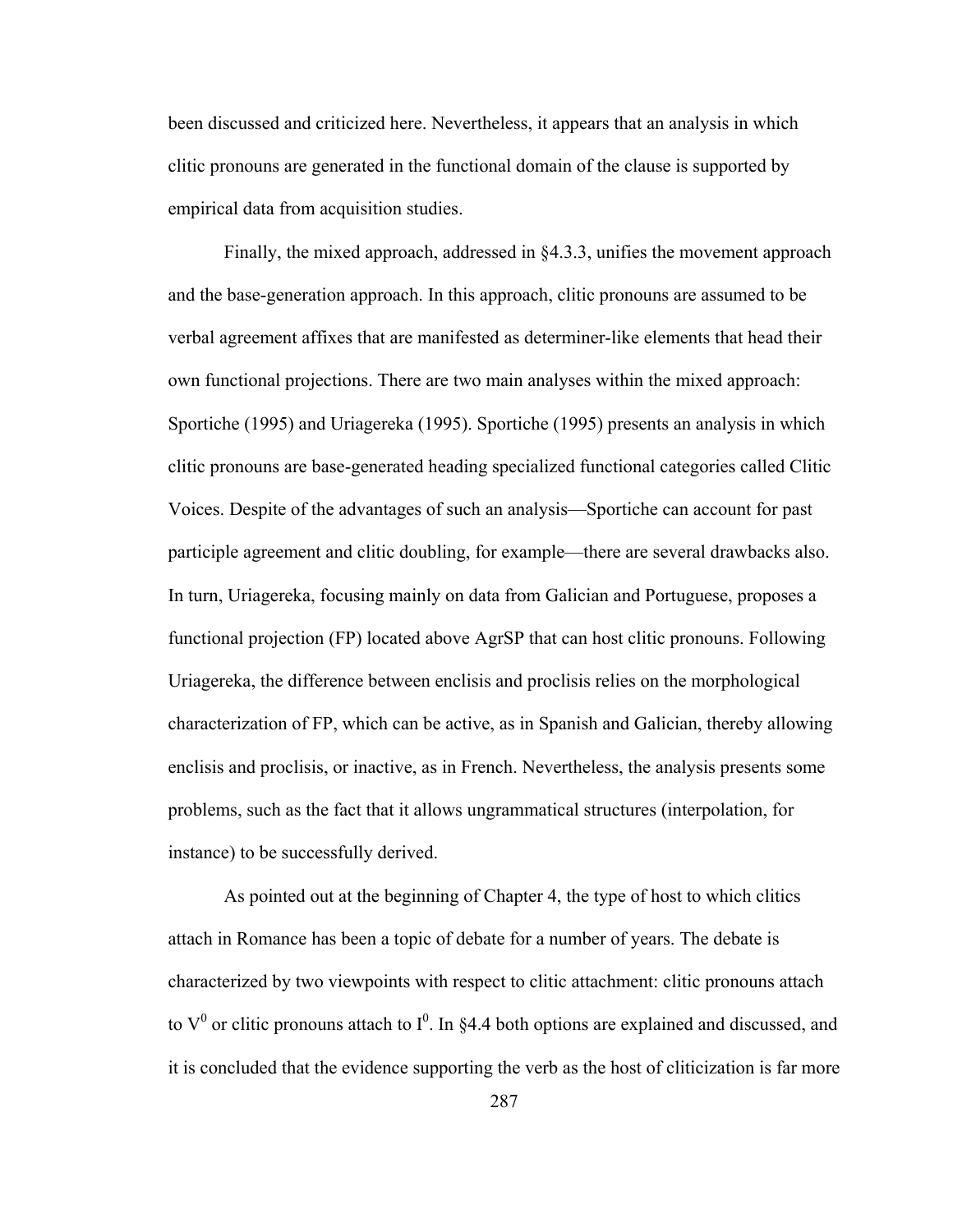robust than that arguing that clitics attach to  $I^0$ . The fact that clitic pronouns in some languages can only attach to verbs (Spanish, Galician, French, Italian, and Asturian, among others) has led several scholars to claim that clitic pronouns contain lexical features that specify the type of host to which they attach, as well as information pertaining to clitics´ subcategorization frames.

 Finally, §4.5 and §4.6 present data that provide further insight into the syntactic behavior of clitic pronouns. One of the main goals of §4.5 was to determine whether clitic pronouns are heads or phrases, based on patterns of cliticization observed in negative clauses. As noted, available evidence indicates that clitic pronouns, much like negation, are heads. Crucially, the discussion in §4.5 further solidifies the hypothesis that functional projections as ordered among themselves on a language-particular basis, as evidenced in the fact that NegP may appear in different locations depending on the language under study.

 The problem of the relationship between the clitic pronoun and its coreferential NP/*pro* is discussed in §4.6. As indicated, those analyses that advocate the generation of clitic pronouns in the functional domain of the clause must explain not only the type of relation held between the clitic pronoun and its coreferential NP/*pro*, but also the nature of the structural position in which clitic pronouns are generated. Thus, several different hypotheses were discussed and it is concluded that this type of information is most likely specified in the features of the elements that are involved in the relationship.

 Chapter 5 centered on clitic climbing structures and provided the basis for the analysis subsequently developed in Chapter 6. A description of Spanish clitic climbing and those structures that allow it is provided in §5.1. As pointed out here, clitics can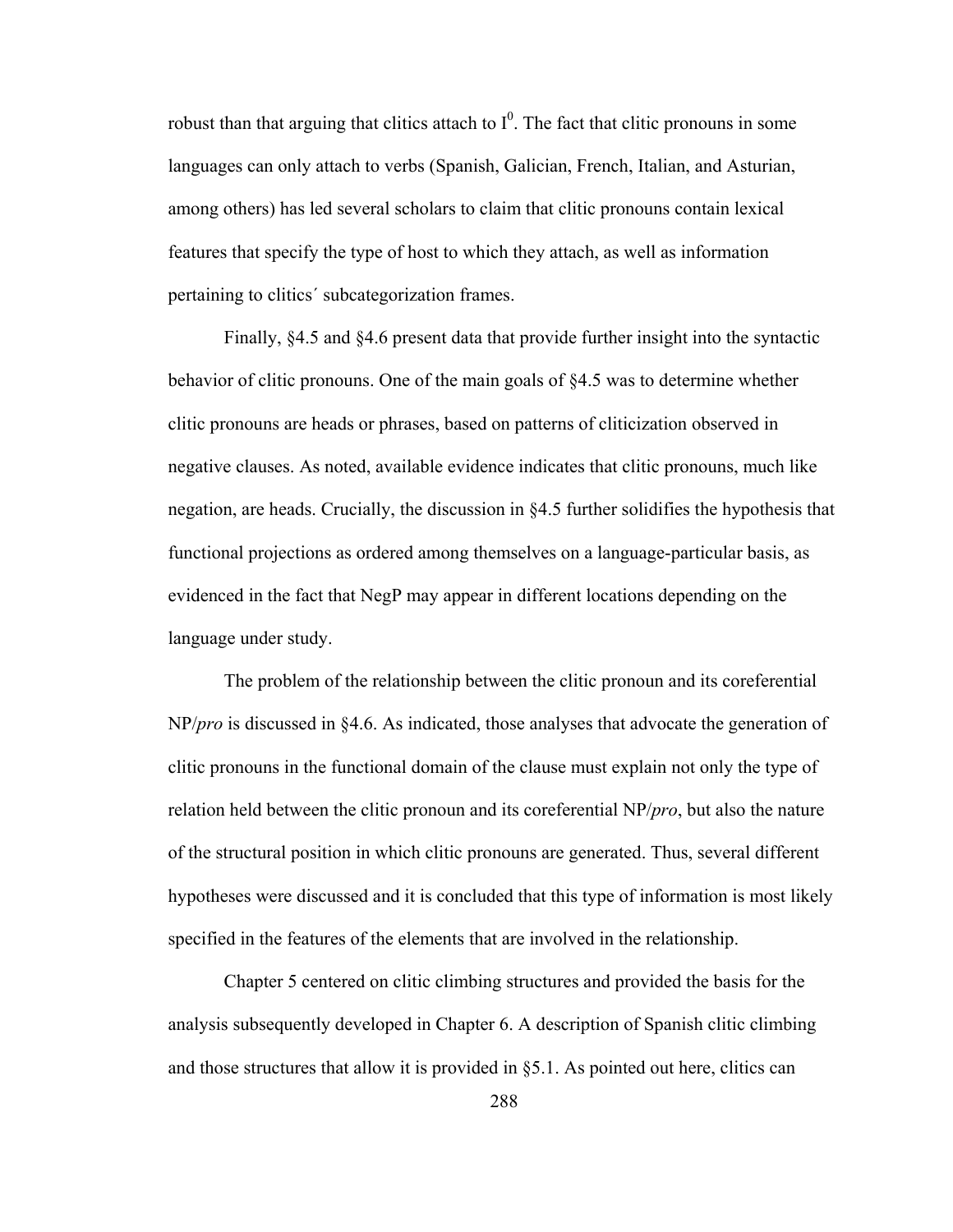climb only in structures that contain modal verbs, aspectuals, causative and periphrastic verbs. Nevertheless, not all of these predicates display the same syntactic behavior. Thus, while causatives and perception verbs allow clitic climbing, this type of climbing differs from the climbing observed with modals, aspectuals and periphrastic verbs. Causative climbing is governed by syntactic mechanisms that are different from the mechanisms implicated in clitic climbing, which ultimately constitutes the main focus of study in this dissertation. Therefore, only those clitic structures containing modals, aspectuals, and periphrastic verbs are taking into account.

 Because clitic climbing is a very popular topic in the generative literature, there is a proliferation of analyses. These can be divided into two groups: incorporation approaches and restructuring approaches. Incorporation approaches, discussed in §5.2.1, are morphologically-based analyses that control the movement of the verb and the clitic from the embedded clause to the matrix clause. Within incorporation approaches, two main analyses can be distinguished: Kayne (1989 and subsequent) and Roberts (1991 and subsequent). The main tenets of Kayne's analysis rely on the correlation between clitic climbing and null-subjects. According to Kayne, only null-subject languages allow clitic climbing. Even though Kayne is able to account for various syntactic phenomena, such as clitic climbing and unbounded long tough-movement, his hypothesis cannot successfully explain clitic climbing in non-null-subject languages or clitic climbing outside of an embedded CP in infinitival wh-islands. Most importantly, none of Kayne's analyses provide a motivation for the movement of clitic pronouns, which violates some of the principles of the grammar, explained in Chapter 1.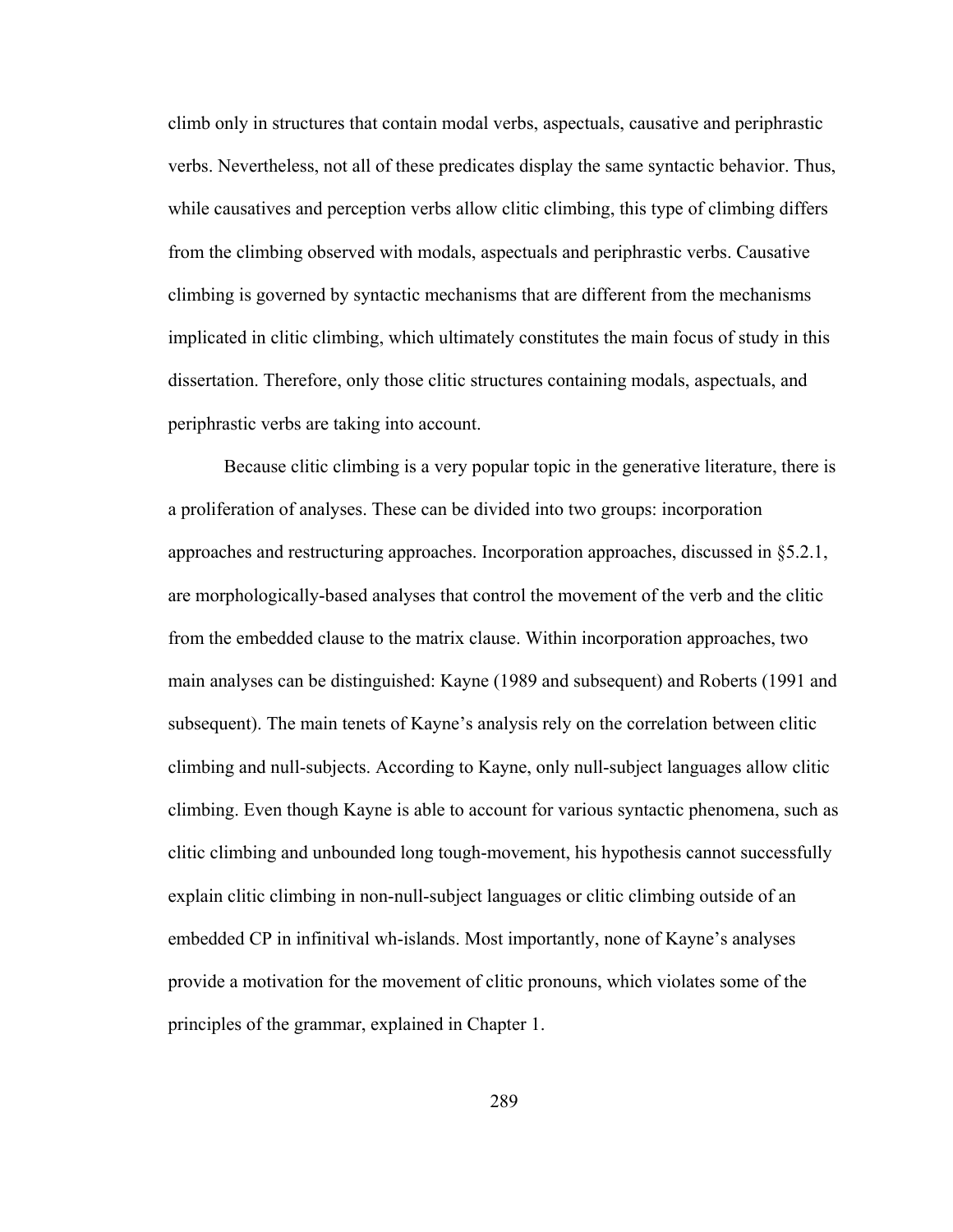The second group of incorporation approaches, in §5.2.1.2, integrates clause reduction into the incorporation approach. This group of analyses, however, resembles those described in §5.2.1.1 and, consequently, they encounter into the same type of empirical and theoretical challenges, such as the lack of motivation for clitic pronoun movement, or the inability to account for intermediate clitic climbing.

 Restructuring approaches differ from incorporation approaches in several important aspects. First, restructuring approaches are semantically motivated; thus, these analyses stipulate that a universal set of predicates can reduce a bi-clausal structure into a mono-clausal one. It is the monoclausality of the reduced structure that favors the presence of transparency effects, among which clitic climbing is found. Clause reduction, as pointed out in §5.2.2.1, can be described as the syntactic phenomenon that characterizes a group of verbs (restructuring predicates) that, among other things, subcategorize for infinitival clauses. There are several syntactic tests that can predict clause reduction; some of those tests have been briefly explained in this section. Italian auxiliary switch, described in §5.2.2.2, is possibly one of the most cited diagnostics for restructuring. The auxiliary selection for the matrix verb in auxiliary switch is determined by the properties of the embedded verb in auxiliary contexts, and only *essere* appears in restructuring predicates. In the absence of restructuring, the matrix verb selects its own auxiliary verb. Nevertheless, it is not difficult to find examples in which auxiliary switch and clitic climbing do not interact, as seen in  $\S 5.2.2$ , which indicates that clitic climbing might not be a consequence of clause reduction.

 Like incorporation approaches, restructuring approaches can also be subdivided in two groups: the Partial Structure Hypothesis, and the Only Functional Hypothesis. The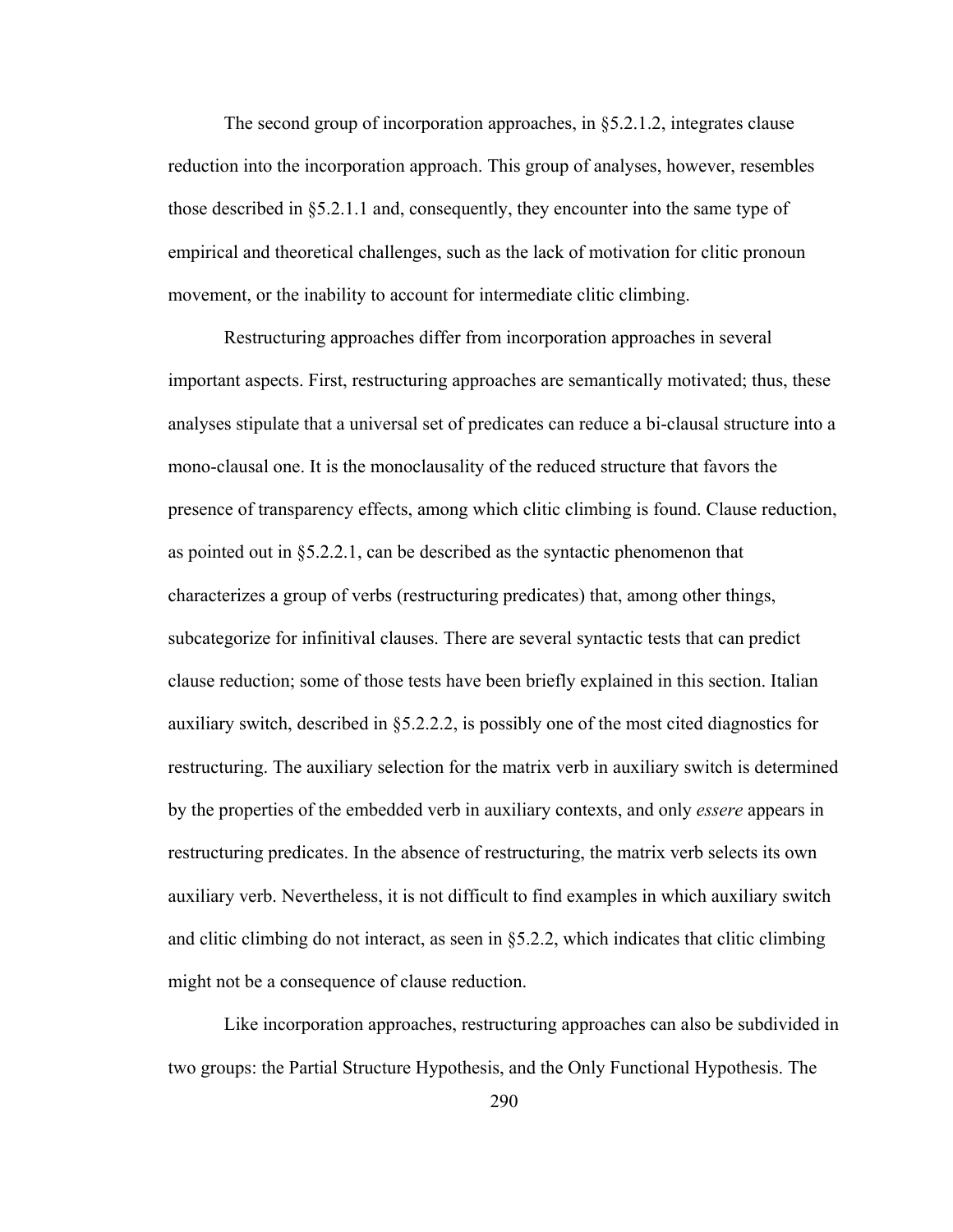Partial Structure Hypothesis, developed mainly by Cinque (1999 and subsequent), stipulates that reduced structures are bi-clausal constructions that have been transformed into mono-clausal constructions. This restructuring process is claimed to be optional, which is evidenced in the presence vs. absence of transparency effects in the same structure. As seen in this section, there are several analyses of clitic climbing that adopt some form of the Partial Structure Hypothesis. The advantages (such as being able to account for intermediate clitic climbing, or cross-linguistic/dialectal variation) and disadvantages (not being able to account for clitic climbing over non-restructuring verbs) have been reviewed and discussed in §5.2.2.2.

 In opposition to the Partial Structure Hypothesis, the Only Functional Hypothesis (Cinque 2004), claims that restructuring verbs are always introduced in the structure as functional heads. One of the consequences of this analysis is that restructuring constructions are always mono-clausal. Unfortunately, this hypothesis, too, faces many theoretical and empirical problems, as discussed in §5.2.2.3.

 A general difficulty faced by restructuring approaches is the doubt as to the universality of the group of restructuring predicates. There are authors who claim that restructuring verbs are language-specific (Moore 1996) and that their characteristics should be specified in their lexical entry. The clausal status of restructuring constructions is also called into questions. Crucially, the evidence presented in this section indicates that clitic climbing structures are bi-clausal and not mono-clausal.

 In sum, the variety of data presented in Chapter 5, together with the discussion of auxiliary switch, indicate that clitic climbing and restructuring are guided by separate syntactic mechanisms. Thus, clitic climbing is not the result of clause reduction. Rather,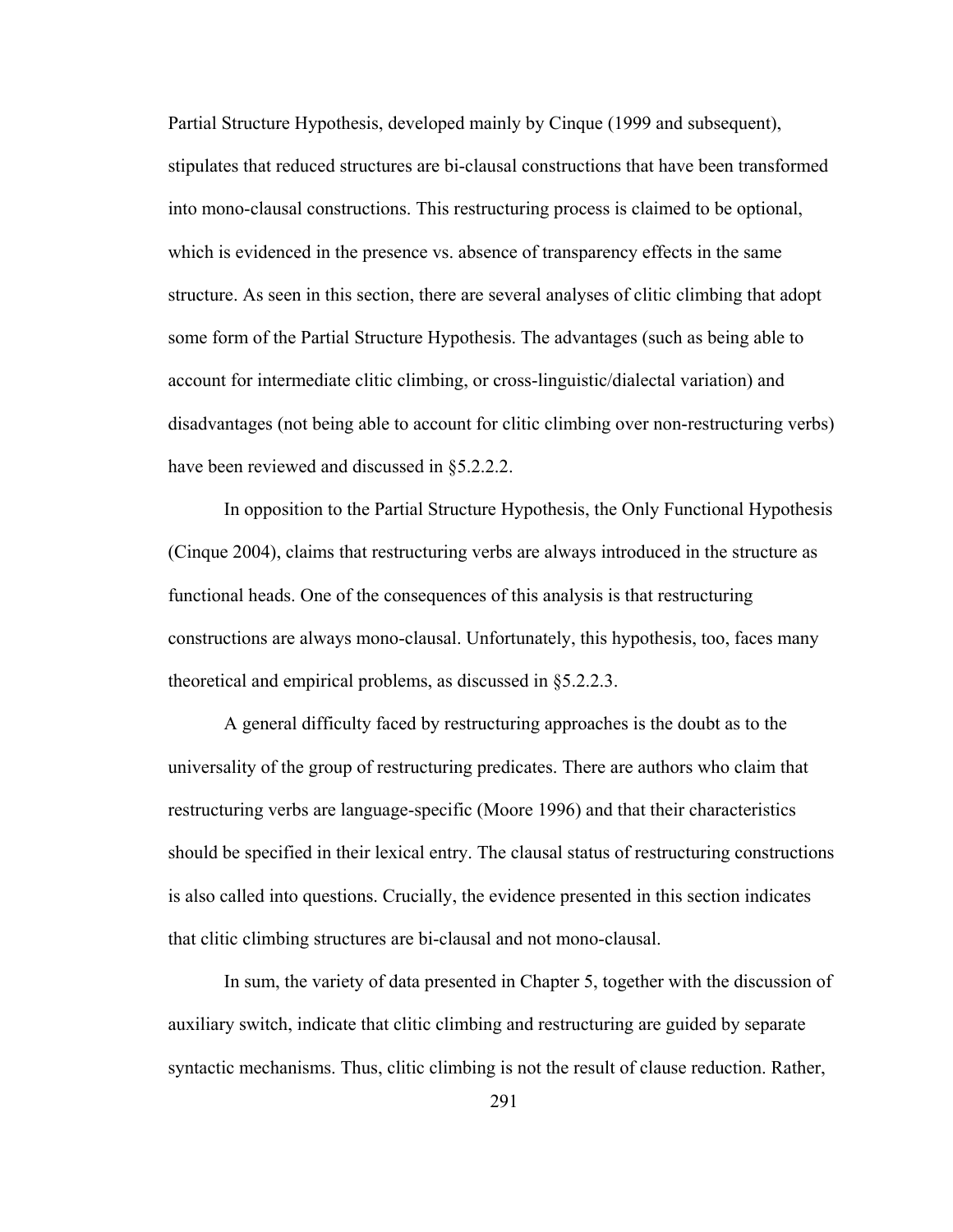clitic climbing results from the availability of more than one structural position in which clitic pronouns may be generated.

 The hypothesis that clitic pronouns are generated in more than one position in the functional domain of the clause was developed and its application exemplified in Chapter 6. This idea, however, is not new, as observed in the description provided in §6.1, in which previous analyses that postulate two or more clitic positions in the sentence are discussed and criticized. The proposal presented in this dissertation claims that clitic climbing structures are not derived from their non-clitic climbing counterparts. On the contrary, it is assumed here that two phrases that display different word orders also display different hierarchical structures. Thus, as explained in §6.1.1, I propose that there are two functional projections in which clitic pronouns can be generated: one of them is located between AgrSP and TP, and the other is located between AgrOP and *v*P. Taking into account that not all predicates allow clitic climbing, as explained in previous chapters, it is maintained that there are predicates that subcategorize for a defective infinitival clause headed by a CliticP, which results in clitic climbing. On the other hand, predicates may also subcategorize for a defective infinitival clause headed by a TP, in which case the non-clitic climbing option obtains. Crucially, it is argued that clitic pronouns cannot be generated as heads of Agreement projections because, among other things, Agreement projections are collections of phi-features that are characteristic of subject and object agreement systems. Since clitic pronouns are not agreement markers, as established in Chapter 2, they should not be generated under Agreement projections. Thus, clitic pronouns are claimed to be generated heading their own projection: CliticP. This proposal is supported with data from diverse Romance languages and dialects.

292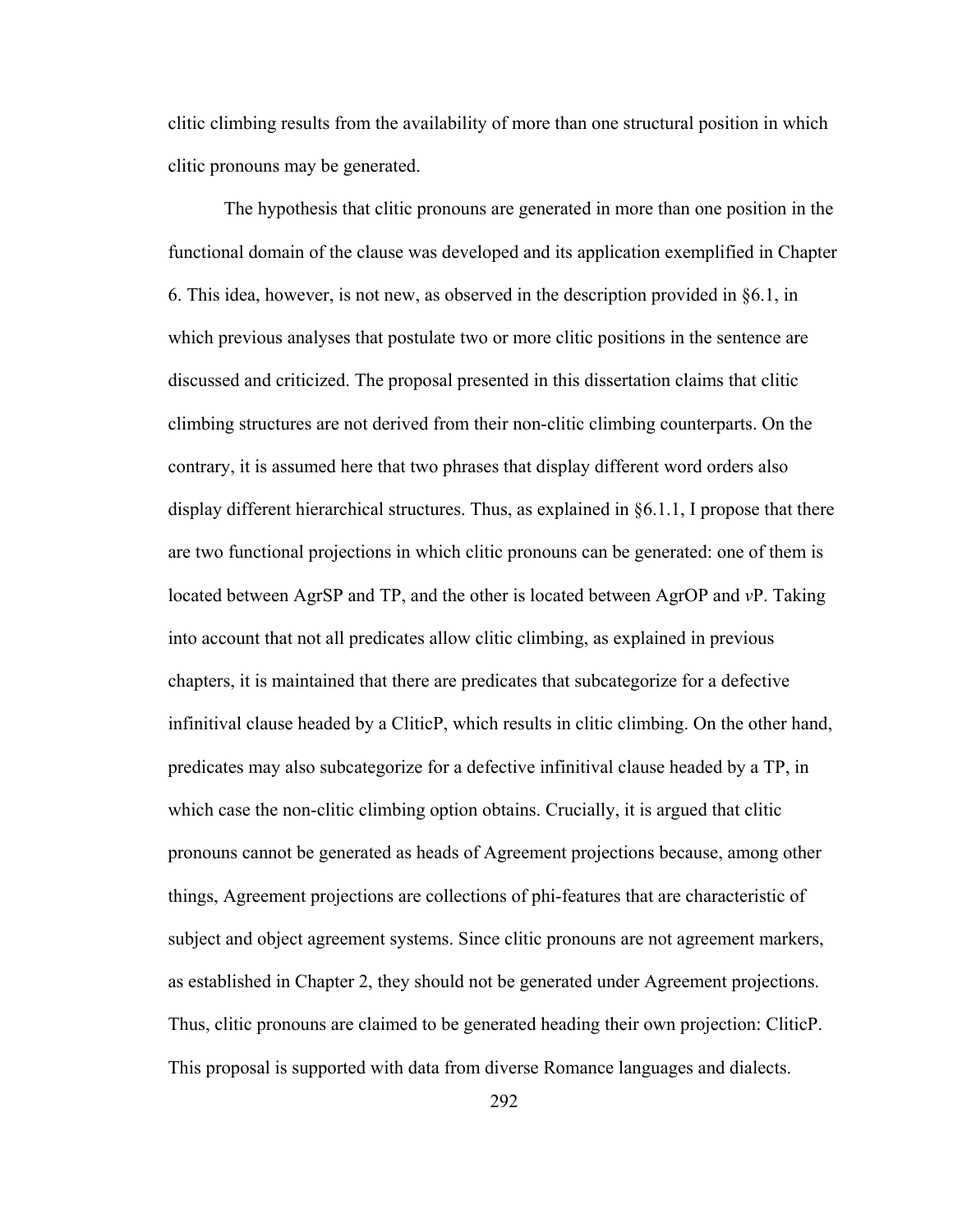The analysis articulated in this investigation is largely dependent on verb movement in Romance. Therefore, patterns of verb movement and their interaction with clitic movement are explored in §6.2. In particular, §6.2.1 focuses on the movement of non-finite verbs in the Romance family. The movement of the clitic pronoun is described in §6.2.2. It appears that Spanish and Italian infinitives behave in a similar way, as opposed to French infinitives. In Spanish and Italian, infinitives raise from the VP domain to AgrSP, while in French infinitives may raise to AgrO. With respect to past participles, Spanish differs from French and Italian. In Spanish, the past participle remains inside the VP, but in French and Italian the past participle moves to an AgrPstPrt projection located in the low part of the functional domain. The movement of the clitic pronoun is parasitic on verb movement, as established in §6.2.2, unless the clitic pronoun is forced to move as a last resort mechanism, in which case it moves from CliticP to CliticP, following Polletto (2000), among others. The proposal is exemplified in different structures, including simple sentences  $(\S6.3.1)$ , complex sentences  $(\S6.3.2)$ , and clitic climbing over negation  $(\S6.3.3)$ .

A vast amount of the data discussed in Chapter 6 is from Asturian, a Romance language spoken in the northwest part of the Iberian Peninsula. Therefore, Chapter 7 further focused on clitics and clitic placement in Asturian, so as to further solidify some of the claims presented throughout this investigation. While it might appear that Asturian follows a 2P clitic system, several arguments and examples are provided in §7.2 that disprove the classification of Asturian as language with a 2P clitic pronoun system. On the contrary, as seen in the data presented in this section and in §7.3.2, Asturian clitic pronouns may appear as the second or third element in the clause.

293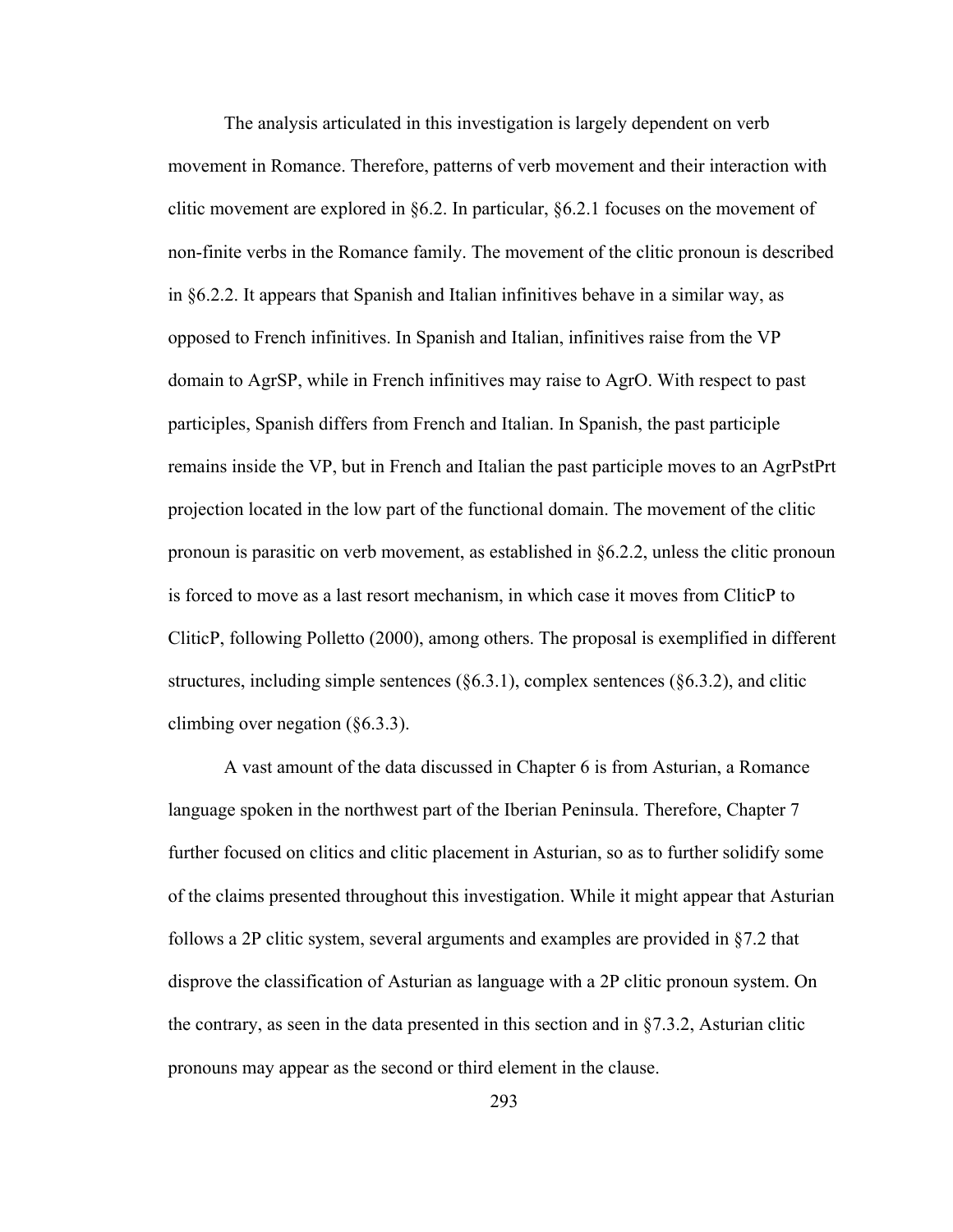The Asturian patterns of enclisis and proclisis, described in §7.3, strongly support the claim that there are at least two clitic positions in the structure. Even though enclisis is considered to be the default placement in Asturian, proclisis is also attested, and sometimes, presents the only option. As seen in §7.3.1, there are certain elements and processes that force proclisis; such is the case of complementizers, wh-words, some preverbal adverbs (including modality adverbs), some quantifiers in preverbal position, Focalization, as well as positive and negative polarity. Nevertheless, there are also elements that allow both enclisis and proclisis, as discussed in §7.3.2; among these there are certain adverbs of location and time in finite sentences. Crucially, those elements that trigger proclisis in matrix sentences—complementizers, wh-words, negative and positive polarity, and so on—allow enclisis in non-finite sentences.

 Based on the data presented in §7.3.1 and §7.3.2, several researches have aimed at formalizing the syntactic rules that govern the placement of clitic pronouns in Asturian. As opposed to the proposal presented in Chapter 6, these analyses, outlined in as in  $\S$ 7.4, face significant challenges. Consequently, the analysis developed in Chapter 6 is extended to these and other structures in Asturian, as illustrated in §7.5. This analysis circumvents the problems faced by other proposals and accounts for a broader range of data.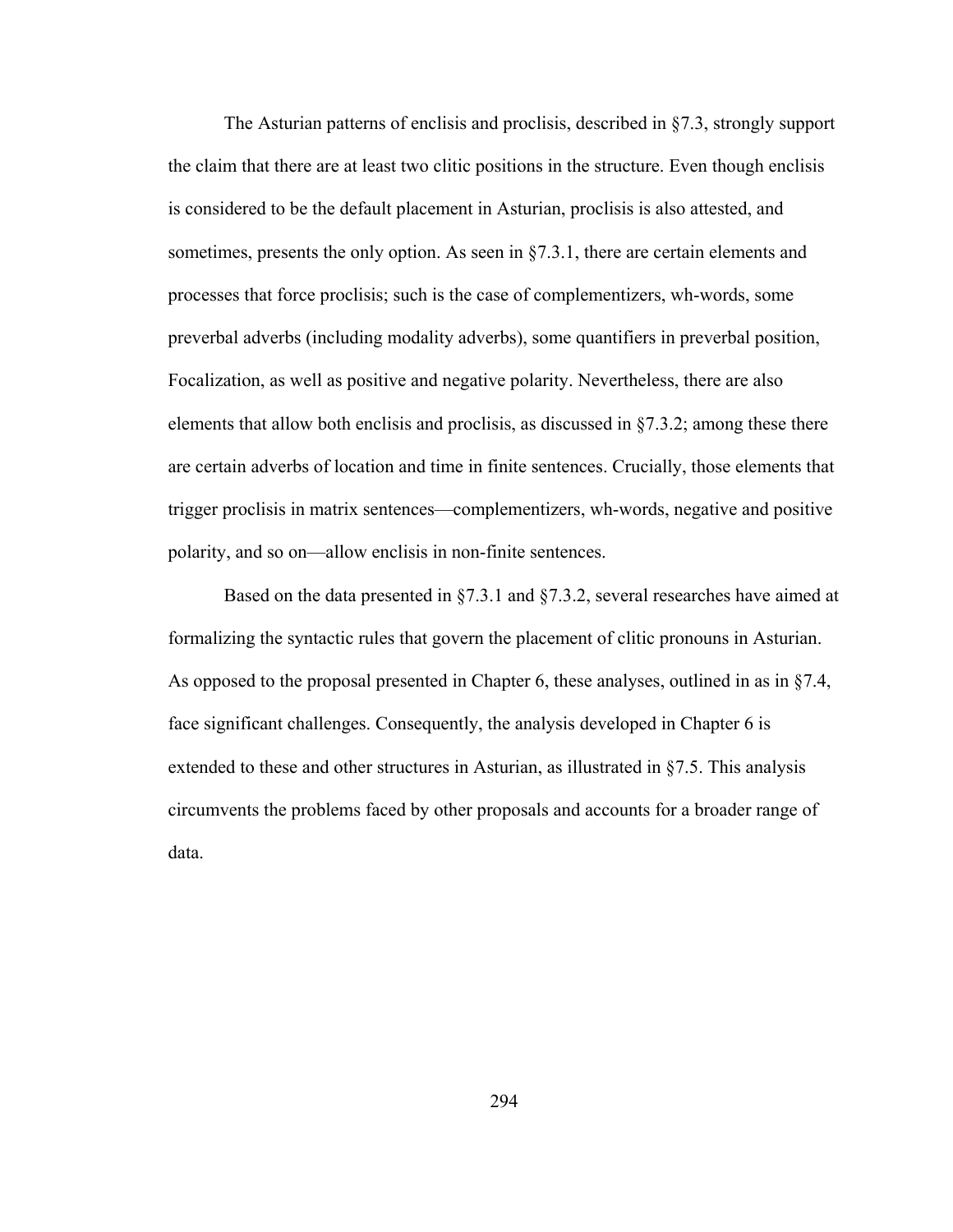#### **8.2 Extensions**

 The proposal of clitic climbing developed and defended in this dissertation can successfully account for the facts of Spanish, as well as variation across selected Romance varieties. Future research should extend the scope of the data to include intermediate clitic climbing, illustrated in (1) not considered here.

> (1) *Debo poderlo terminar pronto.* must.1sg to.be.able.Cl to.finish soon

"I should be able to finish it soon"

In addition, the proposal should be extended to clitic structures in other Romance and non-Romance languages and dialects to further validate and confirm its explanatory adequacy. For example, various dialects of Spanish in contact with languages like Quechua (Luján 1987: 109, 111) show data confirming that clitic doubling does not require the presence of a direct object NP preceded by the preposition *a*, which further disproves the adequacy of the Case Absorption Hypothesis, as illustrated in (2):

- (2) *Lo he dejado mi poncho.* 
	- Cl have left my shawl
	- "I have left my shawl"

 Even though the Agreement Hypothesis can account for clitic doubling in Romance, as well as past participle agreement, there are, nevertheless, several facts from Spanish that threaten the explanatory adequacy of this hypothesis. For example, there are some dialects of Spanish (Andean Spanish, Peninsular Spanish) in which direct and indirect object clitics do not agree in gender, number, or case (Klein-Andreu 1981,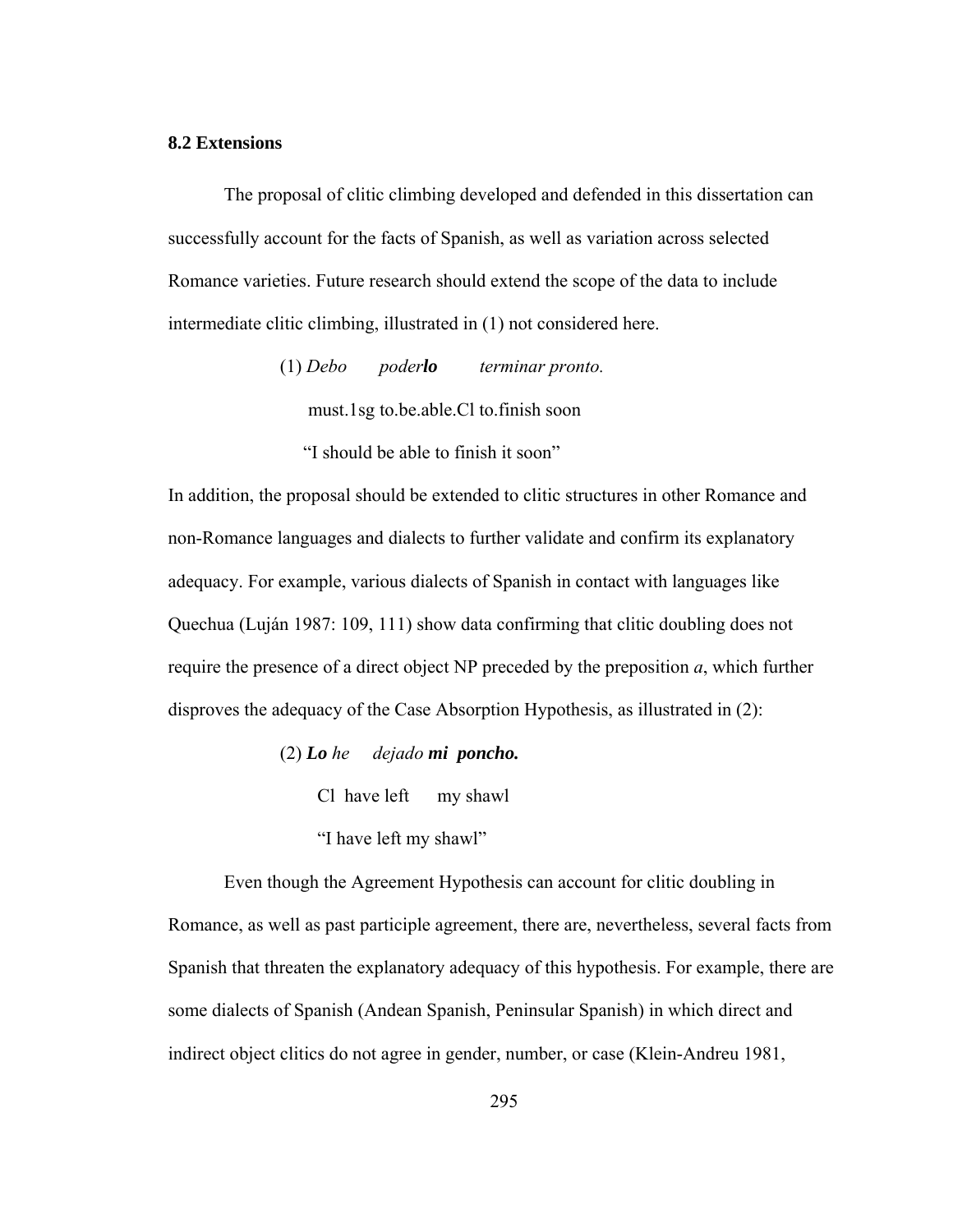2000a, 2000b) with their coreferential object NPs, as in (3) and (4) from Uriagereka  $(1995).^{133}$ 

> (3) *Loi vi las mujeresi.*  Cl(masc. sg.) saw.1sg. the women "I saw the women" (4)  $Le(s)$ *i dio* un sopapo *a* **unos***i*. Cl gave.3sg. a punch to some. "He punched some of them."

This feature mismatch, however, seems to be a very common property of Agreement systems: verbal Agreement, for instance, does not encode gender, and sometimes not even person or number. There are cases in which a masculine singular clitic doubles a feminine plural object NP, as in (3) from Uriagereka, or (8) from Klee and Cadavedo (2005); examples (5) and (6) show a feminine singular object NP doubled by a masculine singular object clitic (*lo*), the same can be observed in (9) from Camacho, Paredes, and Sánchez (1995: 135), and (10-11) from Klein-Andreu (2000a, 2000b). There are even some dialects of American Spanish that show clitic doubling with indefinite direct object NPs, as illustrated in (7) from Kany (1945); and also with indefinite indirect object NPs, as in (4) from Uriagereka (1995):

 $\overline{a}$ 

<sup>133</sup> See, in particular, Klein-Andreu (1981, 2000a, 2000b).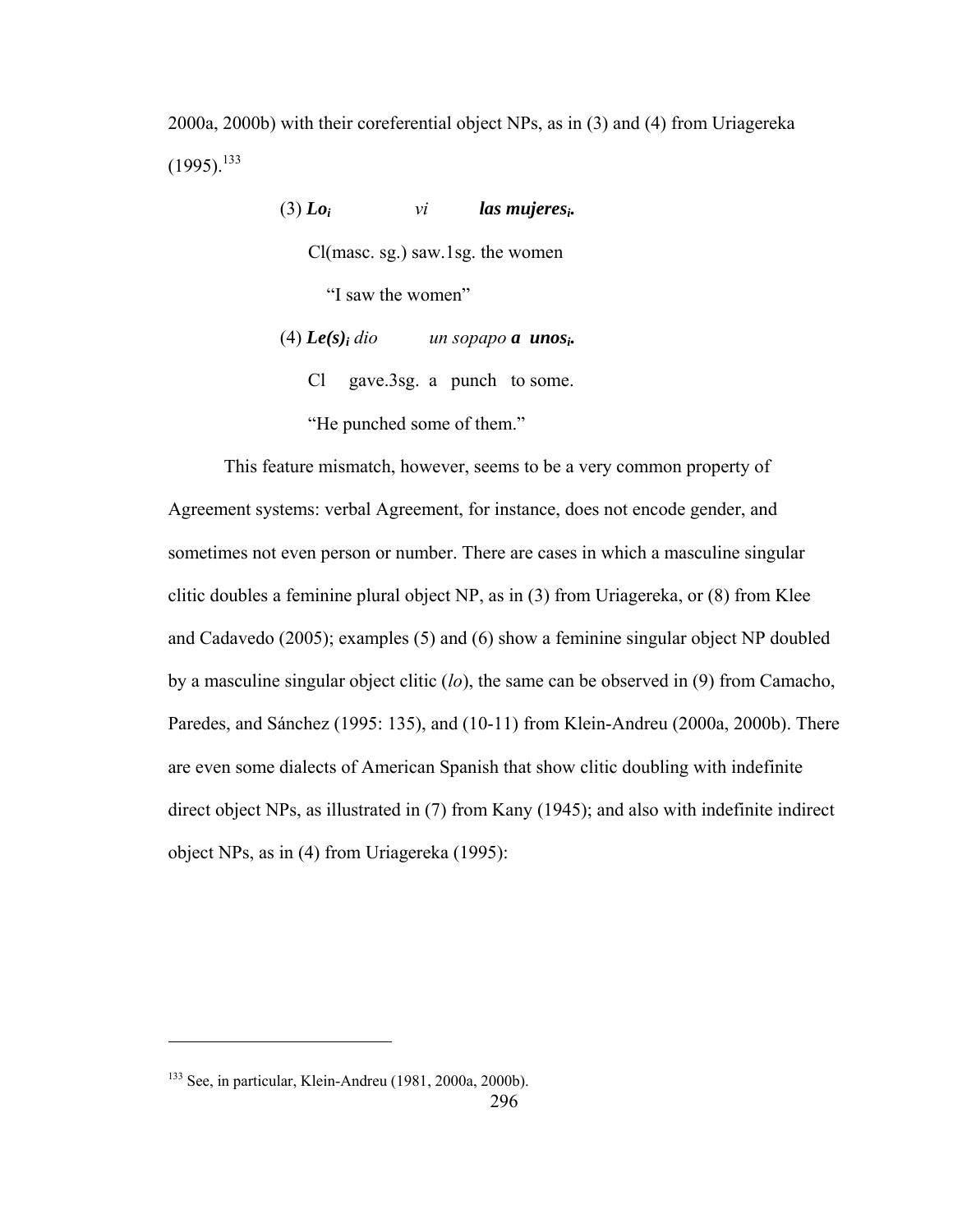(5) *Me loi va a escribir la cartai.*  Cl Cl(masc.sg.) going.3sg. to write the letter "(S)he is going to write me the letter"

- (6) *Ya me loi cansé mis rodillasi.*  already Cl Cl(masc. sg.) tired.1sg. my knees "I have made my knees tired $134$ "
- (7) *Traémeloi un vasoi.*

bring.2sg.Cl a glass.

"Bring me a glass"

(8) a. *Lo pintan la calle.*

Cl paint.3pl. the street

"They paint the street"

b. *Lo ponen la piedra.* 

Cl put.3pl. the stone

"They put the stone"

- (9) *Loi voló toda la torrei a dinamitazo.* Cl(masc.) blew.3sg. all the tower(fem) with dynamite. "(S)he blew the whole tower with dynamite"
- (10) *Y la masa hay que envolverlo bien todo.*  and the dough(fem) has that fold.Cl(masc.) well all. "And the dough has to be folded very well"

 $\overline{a}$ 

<sup>&</sup>lt;sup>134</sup> In spite of the translation, the structure is not a causative one in Spanish.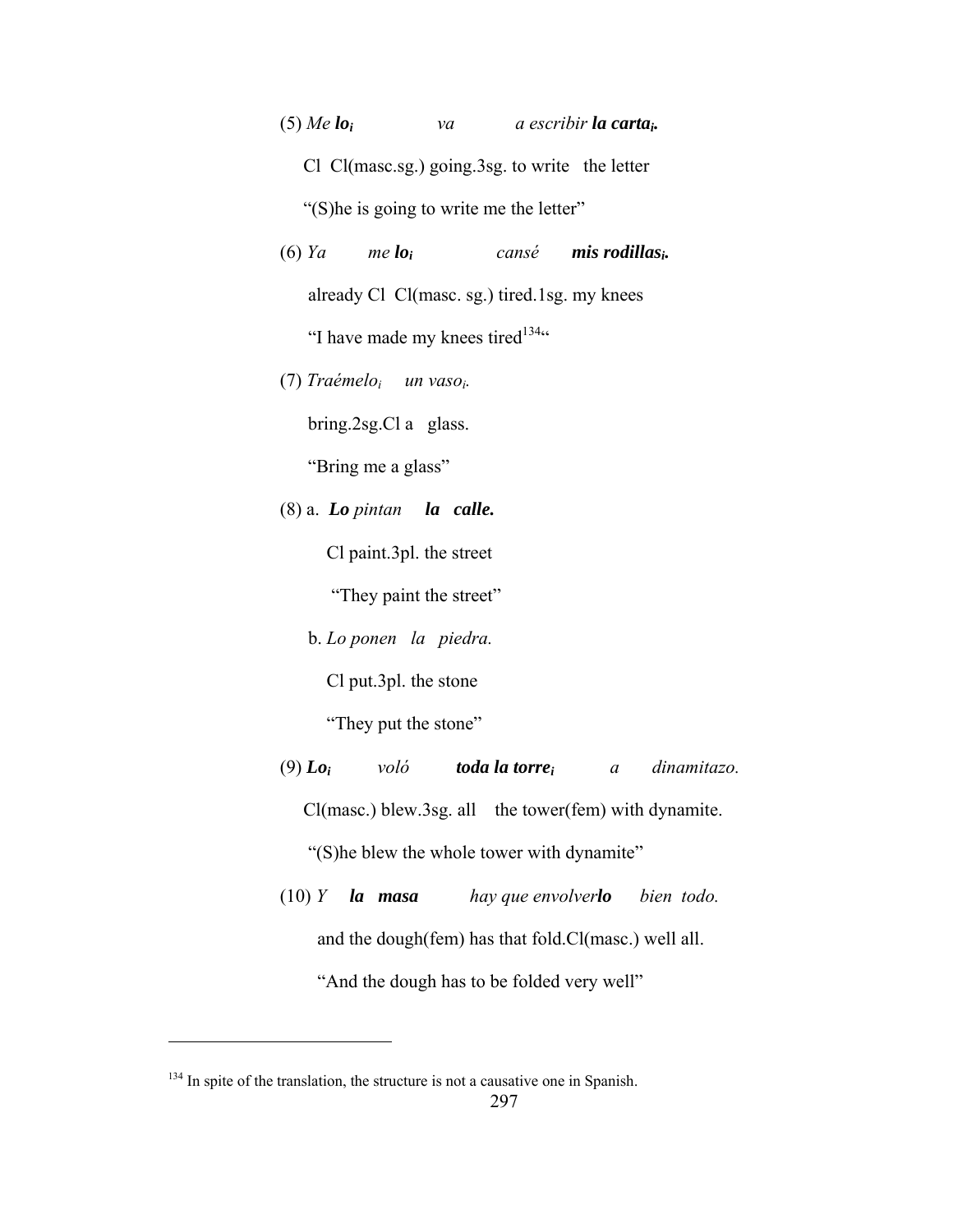Number and gender mismatch can also be found in other Romance languages as well. For instance in Asturian, a Romance language spoken in the Northwestern part of Spain, it is easy to find examples in which the object pronoun does not agree in number with its coreferential object NP. The sentences in (11) from Academia de la Llingua Asturiana (2001) illustrate a singular indirect object clitic doubling a plural indirect object NP:

- (11) a. *Nun-y tien mieu a ésos.*  not-Cl(sg.) has.3pl. fear to those "(S)he does not fear them"
	- b. *¿Nun-y lleves les maletes a los tos tíos?*  not-Cl(sg) take.1sg. the suitcases to the your uncles "Aren't you taking your uncles' suitcases?"

 The analysis can also be extended to studies of language change. For example, in Medieval French, clitic climbing was allowed by the grammar, as illustrated in the following example by Foulet (1982):

(12) *Je la voudrai marrier bien.*

- I Cl want marry gladly
- "I want to marry her gladly"

This pattern contrasts with that of Modern French:

(13) *Je voudrai la marrier bien.* 

I want Cl marry gladly

"I want to marry her gladly"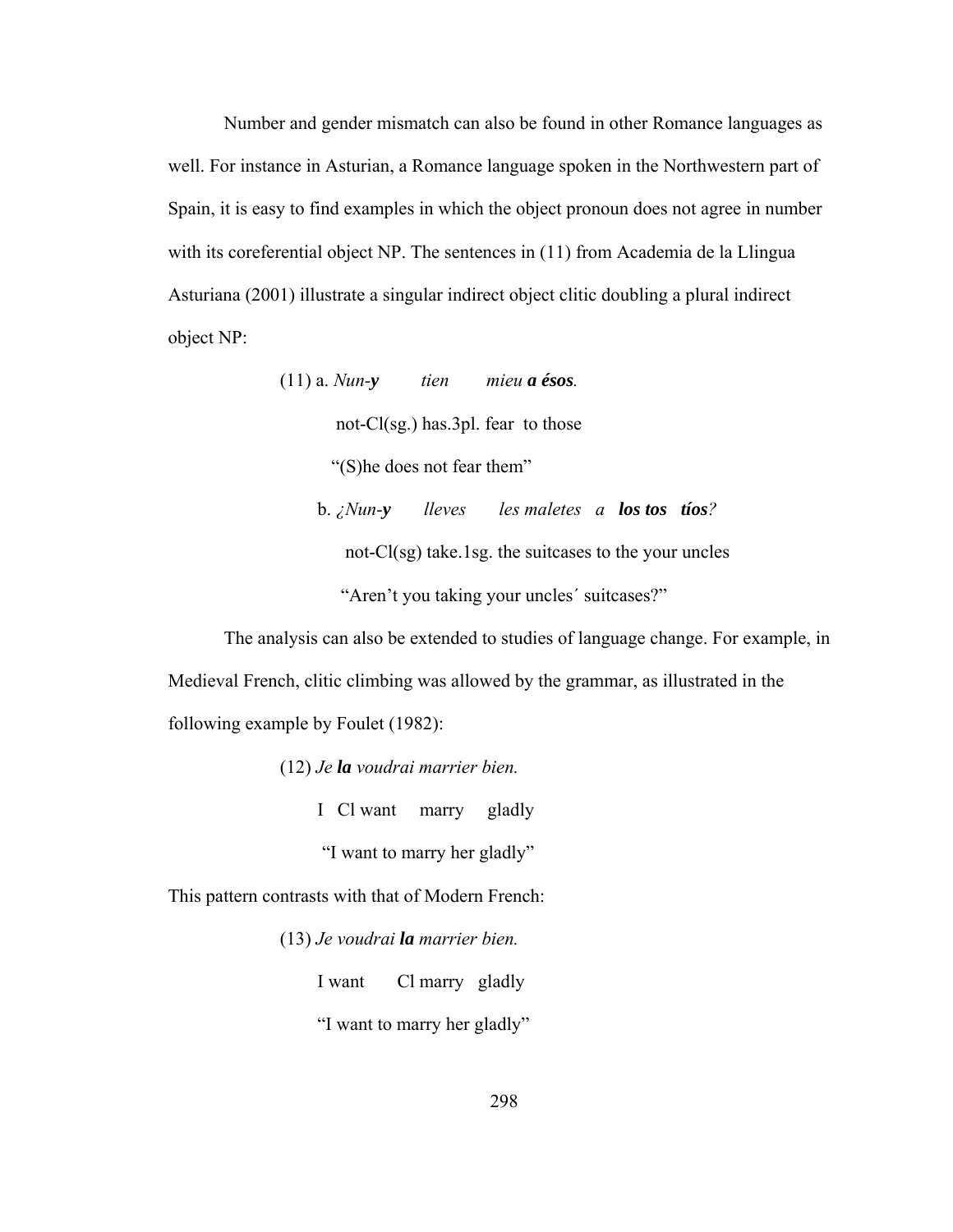It is likely that French had available two clitic projections in its evolution, and in line with research on language change (e.g., Kroch 1991, Roberts 1993), the coexistence of competing grammatical structures led to the preference of one structure over the other. Hence the loss of one of the clitic projections.

In line with this argumentation, it is possible that the 'optional' patterns of clitic placement in Spanish, achieved by two structural positions, will be resolved in a single pattern. Davies' (1995) analysis of spoken and written language corpora register clitic climbing averages of 56% for the spoken register and 23% for the written register, with proclisis rates nearly three times those of the written register for some verbs (*acabar de*, *volver a*).

### **8.3 Theoretical contributions**

 In addition to presenting an explanatorily adequate account of clitic climbing in Spanish synchrony, the present analysis contributes to the advancement of the theory of grammar. In particular, it supports the claim that the locus of dialectal and crosslinguistic variation resides in differences in subcategorization (Chomsky 1995; Zanuttini 1997). In addition, the diverse sets of data presented throughout the dissertation suggest that the universal inventory of functional projections is instantiated in different orders on a language-particular basis.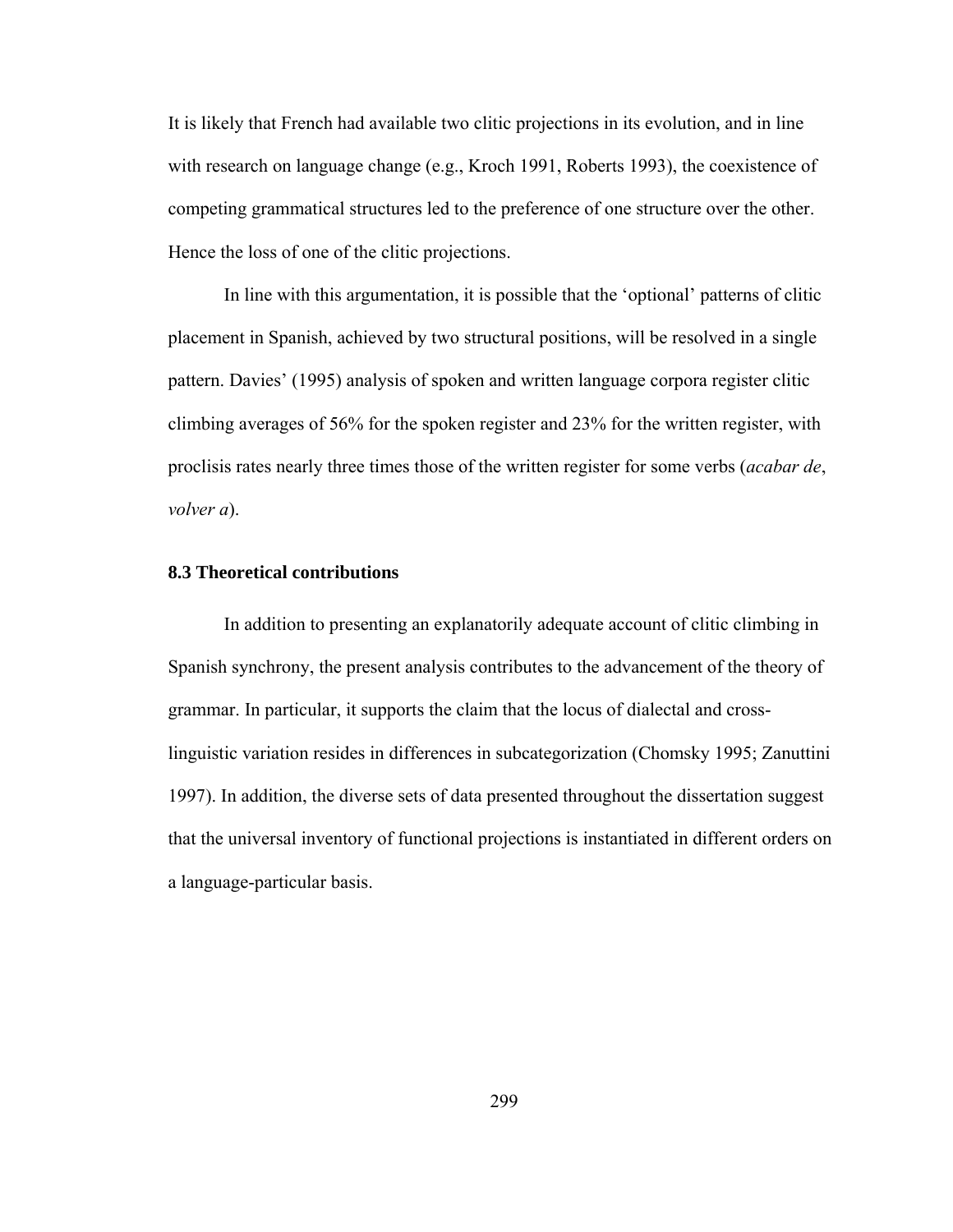## **Bibliography**

- Abéille, Anne, and Danièle Godard. (2002). The syntactic structure of French auxiliaries. *Language* 78.3: 404 – 452.
- Academia de la Llingua Asturiana. (1990). *Normes ortográfiques y entamos normativos*. Uviéu: Academia de la Llingua Asturiana.
- Academia de la Llingua Asturiana. (2001). *Gramática de la llingua asturiana*. Uviéu: Academia de la Llingua Asturiana.
- Aissen, Judith, and David Perlmutter. (1983). Clause reduction in Spanish. In David Perlmutter (ed.) *Studies in Relational Grammar 1*, pp. 360 – 403. Chicago: University of Chicago Press.
- Aissen, Judith, and David Perlmutter. (1990). Clause reduction in Spanish. In Paul M. Postal, and Briand D. Joseph (eds.), *Studies in Relational Grammar 1*, pp. 360 – 403. Chicago: The University of Chicago Press.
- Anagnostopoulou, Elena. (2005). Strong and weak person restrictions. In Lorie Heggie and Francisco Ordóñez (eds.) *Clitics and Affix Combinations*, pp. 199 – 235. Amsterdam: John Benjamins.
- Anderson, Stephen. (1992). *A-Morphous Morphology*. Cambridge, UK: Cambridge University Press.
- Anderson, Stephen. (1993). Wackernagel's revenge: Clitics, morphology, and the syntax of second position. *Language* 69.1: 68-98.
- Anderson, Stephen. (2005). *Aspects of the Theory of Clitics*. Oxford: Oxford University Press.
- Aoun, Joseph, and Dominique Sportiche. (1981). The domain of weak cross-over restrictions. *MIT Working Papers in Linguistics* 3: 43 – 52.
- Authier, Marc, and Lisa Reed. (2006). What French tells us about restructuring. Unpublished ms. The Pennsylvania State University.
- Baker, C. Lee. (1991). The syntax of English *not*: The limits of core grammar. *Linguistic Inquiry* 22.3: 387 – 429.
- Baker, Mark. (1988). *Incorporation: a theory of grammatical function changing*. Chicago: University of Chicago Press.
- Baker, Mark. (1995). *The Polysynthesis Parameter*. New Cork: Oxford University Press.
- Baker, Mark. (1999) Clitic climbing and the boundedness of head movement. In Henk van Riemsdijk (ed.) *Clitics in the Languages of Europe*, pp. 369 – 373. Berlin: Mouton de Gruyter.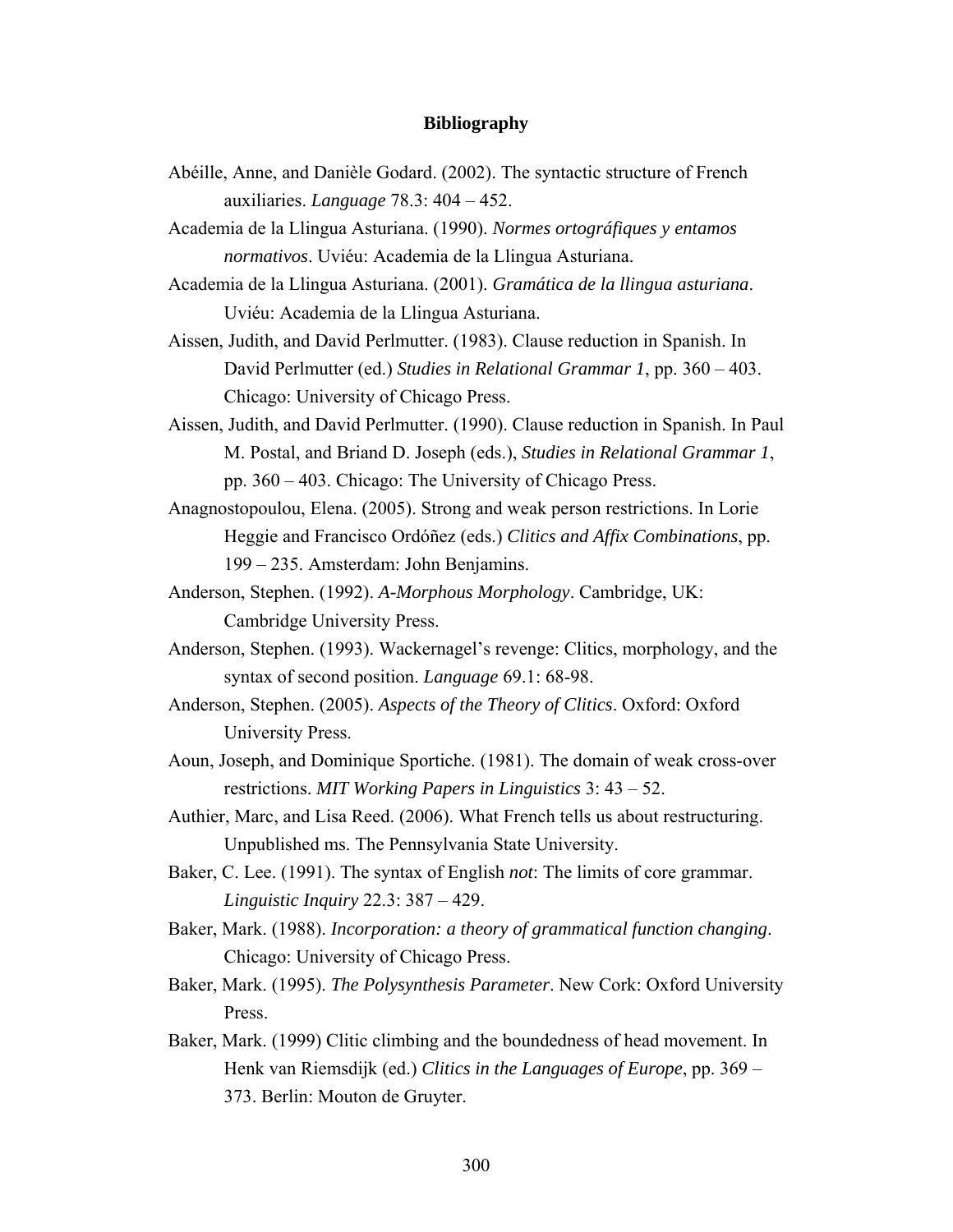- Barrenechea, Ana María, and Teresa Orecchia. (1977). La duplicación de objetos directos e indirectos en el español hablado en Buenos Aires. In Juan M. Lope Blanch (ed.), *Estudios sobre el español hablado en las principales ciudades de América*, pp. 351 – 381. México: Universidad Nacional Autónoma de México.
- Bec, Pierre. (1986). *Les Interférences Linguistiques entre Gascon et Languedocien dans les Parlers du Comminges et du Couserans*. Paris: PUF.
- Belletti, Adriana. (1982). Morphological passive and pro-drop: the impersonal construction in Italian. *Journal of Linguistic Research* 2.4: 1 – 34.
- Belletti, Adriana. (1990). *Generalized Verb Movement*. Torino: Rosenberg and Sellier.
- Belletti, Adriana. (1994). Verb positions: Evidence from Italian. In David Lightfoot and Norbert Hornstein (eds.) *Verb Movement*, pp. 19 – 40. Cambridge, UK: Cambridge University Press.
- Belletti, Adriana. (1999). Italian/ Romance clitics: Structure and derivation. In Henk van Reimsdijk (ed.) *Clitics in the languages of Europe*, pp. 543 – 579. Berlin: Mouton de Gruyter.
- Belletti, Adriana. (2001). Agreement projections. In Mark Baltin and Chris Collins (eds.) *The Handbook of Contemporary Syntactic Theory*, pp. 483 – 510. Malden, Mass.: Blackwell Publishers.
- Belletti, Adriana. (2004). Aspects of the low IP area. In Luigi Rizzi (ed.) *The Structure of IP and CP. The Cartography of Syntactic Structures, vol. 2*, pp. 16 - 51. New York: Oxford University Press.
- Belletti, Adriana. (2005). Extended doubling and the VP periphery. *Probus* 17: 1  $-35.$
- Bello, Andrés and José Rufino Cuervo. (1921). *Gramática de la lengua castellana destinada al uso de los americanos*. Paris: Roger and Chernoviz.
- Benincá, Paola. (1986). Punti de sintassi comparata dei dialetti italiano settentrionali. In Günter Holtus, and Kurt Ringger (eds.) *Raetia Antiqua et Moderna: W. Theodor Elwert zum 80 Geburstag*, pp. 457 – 459. Tübingen: Max Niemeyer Verlag.
- Benincá, Paola. (2006). A detailed map of the left periphery in Medieval Romance. In Raffaella Zanuttini, Héctor Campos, Elena Herburger, and Paul H. Portner (eds.) *Crosslinguistic Research in Syntax and Semantics:*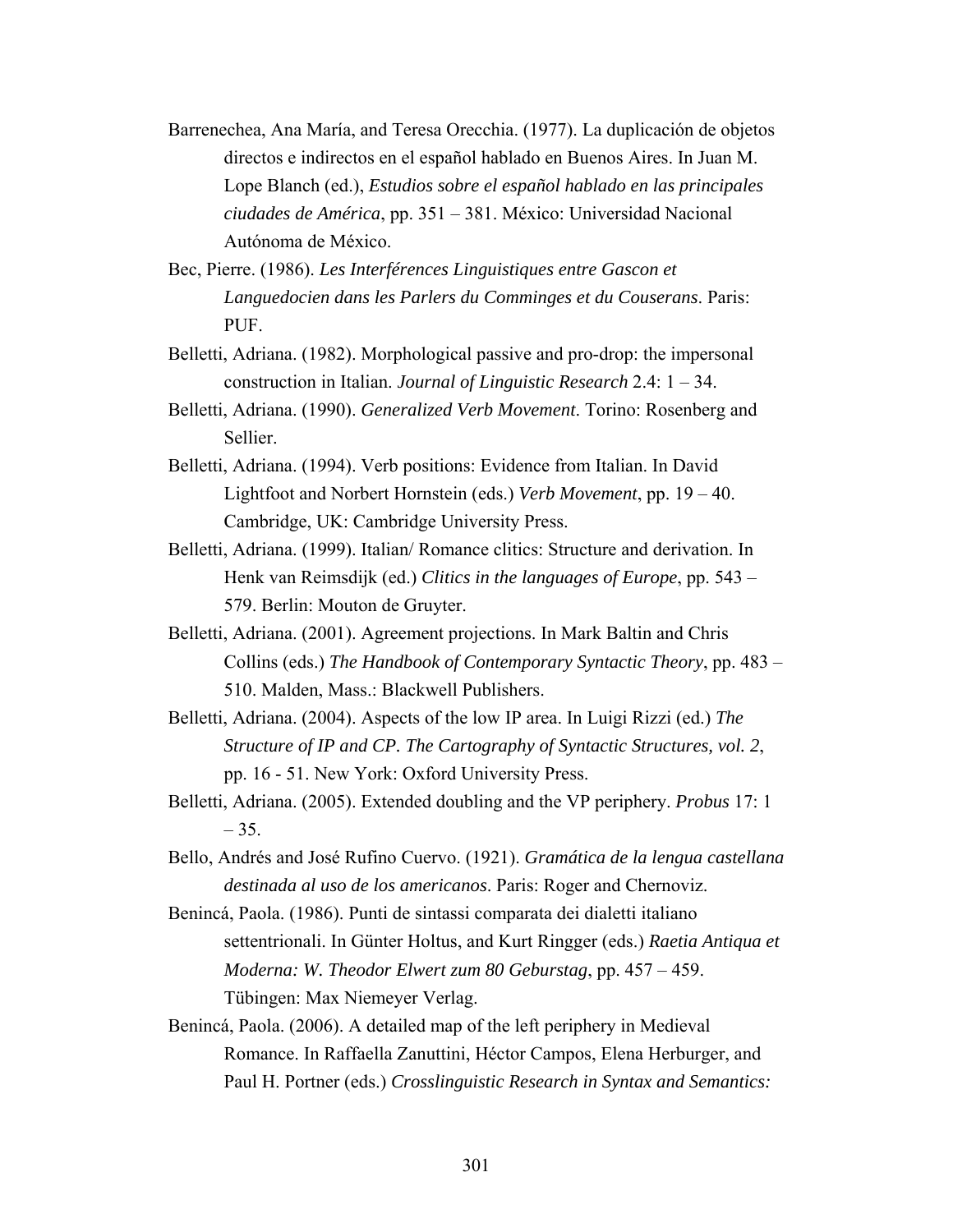*Negation, Tense, and Clausal Architecture*, pp. 53 – 86. Washington D.C.: Georgetown University Press.

- Benincá, Paola, and Guglielmo Cinque. (1993). Su alcune differenze tra enclisi e proclisi. In *Omaggio a Gianfranco Folena*, pp. 2313 – 2326. Padova. Programma.
- Bleam, Tonia. (2000). Clitic climbing and the power of Tree Adjoining Grammar. In Anne Abéille and Owen Rambow (ed.) *Tree Adjoining Grammars: Formalisms, Linguistic Analysis and Processing*, pp. 193 – 220. Stanford: CSLI.
- Bok-Bennema, Reineke. (2004). Clitics and binding in Spanish. In Robert May (ed.) *Levels of Syntactic Representation*, pp. 9 – 32. Dordrecht: Foris.
- Bok-Bennema, Reineke, and Brigitte Kampers-Manhe. (1994). Transparency effects in the Romance languages. In Michael Mazzola (ed.), *Issues and theory in romance linguistics: selected papers from the linguistic symposium on romance languages XXIII*, pp. 199-217. Washington D.C.: Georgetown University Press.
- Bonet i Alsina, M. Eulalia. (1991). *Morphology after syntax: Pronominal clitics in Romance*. Ph.D. Dissertation MIT, Boston.
- Bonet, Eulalia. (1995). Feature structure of Romance clitics. *Natural language and linguistic theory*. 13.4: 607 – 647.
- Bonneau, José, and Mihoko Zushi. (1992). Quanitifer climbing, clitic climbing, and restructuring in Romance. *McGill Working Papers in Linguistics* 8: 1 – 37.
- Borer, Hagit. (1984). *Parametric Syntax.* Dordrecht: Foris.
- Brody, Michael. (1997). Perfect chains. In Liliane Haegeman (ed.) *Elements of Grammar*, pp. 139 – 167. Dordrecht: Kluwer.
- Camacho, José, Liliana Paredes, and Liliana Sánchez. (1995). The genitive clitic and the genitive construction in Andean Spanish. *Probus* 7: 133 – 146. Camproux, Charles. (1958). *Etude Syntaxique des Parlers Gévaudanais.*Paris: PUF.
- Cardinaletti, Anna. (1997). Subjects and clause structure. In Liliane Haegeman (ed.) *The New Comparative Syntax*, pp. 33 – 63. London: Longman.
- Cardinaletti, Anna, and Ian Roberts. (To appear). Clause structure and X-second. In Guglielmo Cinque (ed.) *The structural cartography of the clause.*  Cambridge: Cambridge University Press.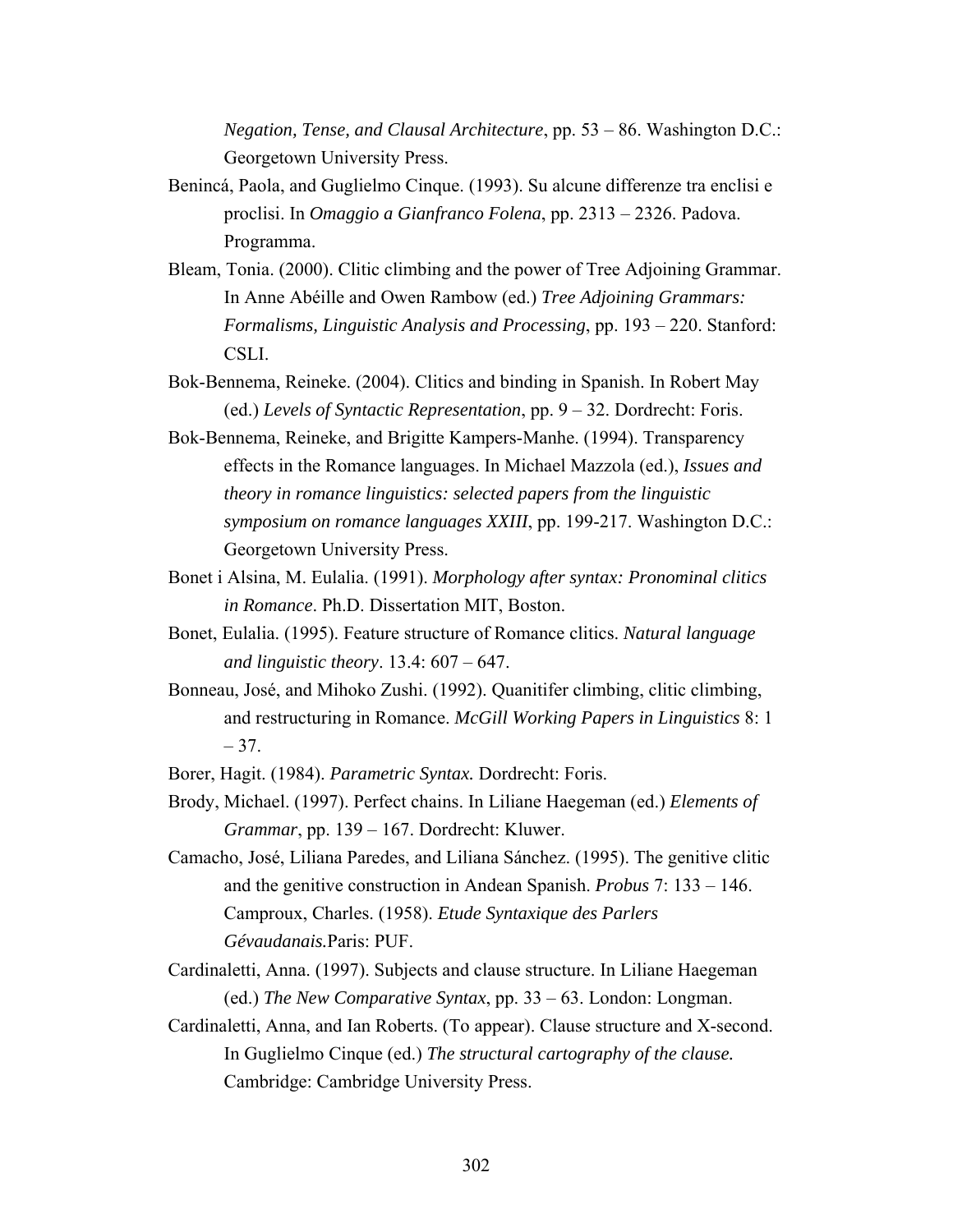- Cardinaletti, Anna, and Ur Shlonsky. (2004). Clitic positions and restructuring in Italian. *Linguistic Inquiry* 35.4: 519-557.
- Cardinaletti, Anna, and Michael Starke. (1999). The typology of structural deficiency: A case study of the three classes of pronouns. In Henk van Riemsdijk (ed.) *Clitics in the Languages of Europe*, pp. 146 – 233. Berlin: Mouton de Gruyter.
- Cecchetto, Carlo. (1999). A comparative analysis of left and right dislocation in Romance. *Studia Linguistica* 53.1: 40 – 67.
- Cecchetto, Carlo. (2000). Doubling structures and reconstruction. *Probus* 12: 93 126.
- Chenal, Aime. (1986). *Le Franco Provençal Valdotain*. Val D´Aoste: Musumeci Editor.
- Chomsky, Noam. (1970). Remarks on nominalizations. In Roderick Jacobs and Peter Rosenbaum (eds.) *Readings in English Transformational Grammar*, pp. 184 – 221. Waltham, Mass.: Ginn & Co.
- Chomsky, Noam. (1982). *Some concepts and consequences of the Theory of Government and Binding*. Cambridge, Mass: The MIT Press.
- Chomsky, Noam. (1989). Some notes on the economy of derivation and representation. *MIT Working Papers in Linguistics* 10: 43 – 74.
- Chomsky, Noam. (1991). Some notes on economy of derivation and representation. In Robert Friedin (ed.) *Principles and Parameters in Comparative Grammar*, pp. 417 – 454. Cambridge, Mass.: The MIT Press.
- Chomsky, Noam. (1993). A minimalist program for linguistic theory. In Ken Hale and Jay Keyser (eds.), *The View from Building 20; Essays in Linguistics in Honor of Sylvain Bromberger*, pp. 1 – 52. Cambridge, Mass.: The MIT Press.
- Chomsky, Noam. (1995). *The Minimalist Program*. Cambridge, Mass.: The MIT Press.
- Chomsky, Noam. (2000). Minimalist inquiries: The framework. In Roger Martin, David Michaels, and Juan Uriagereka (eds.) *Step by Step: Essays on Minimalist Syntax in Honor of Howard Lasnik*, pp. 89 – 156. Cambridge, Mass.: The MIT Press.
- Chomsky, Noam. (2001). Derivation by phase. In Michael Kenstowicz (ed.) *Ken Hale, a life in Language,* pp. 1-52. Cambridge, MA: The MIT Press.
- Cinque, Guglielmo. (1999). *Adverbs and Functional Heads: A Cross-Linguistic Perspective*. Oxford: Oxford University Press.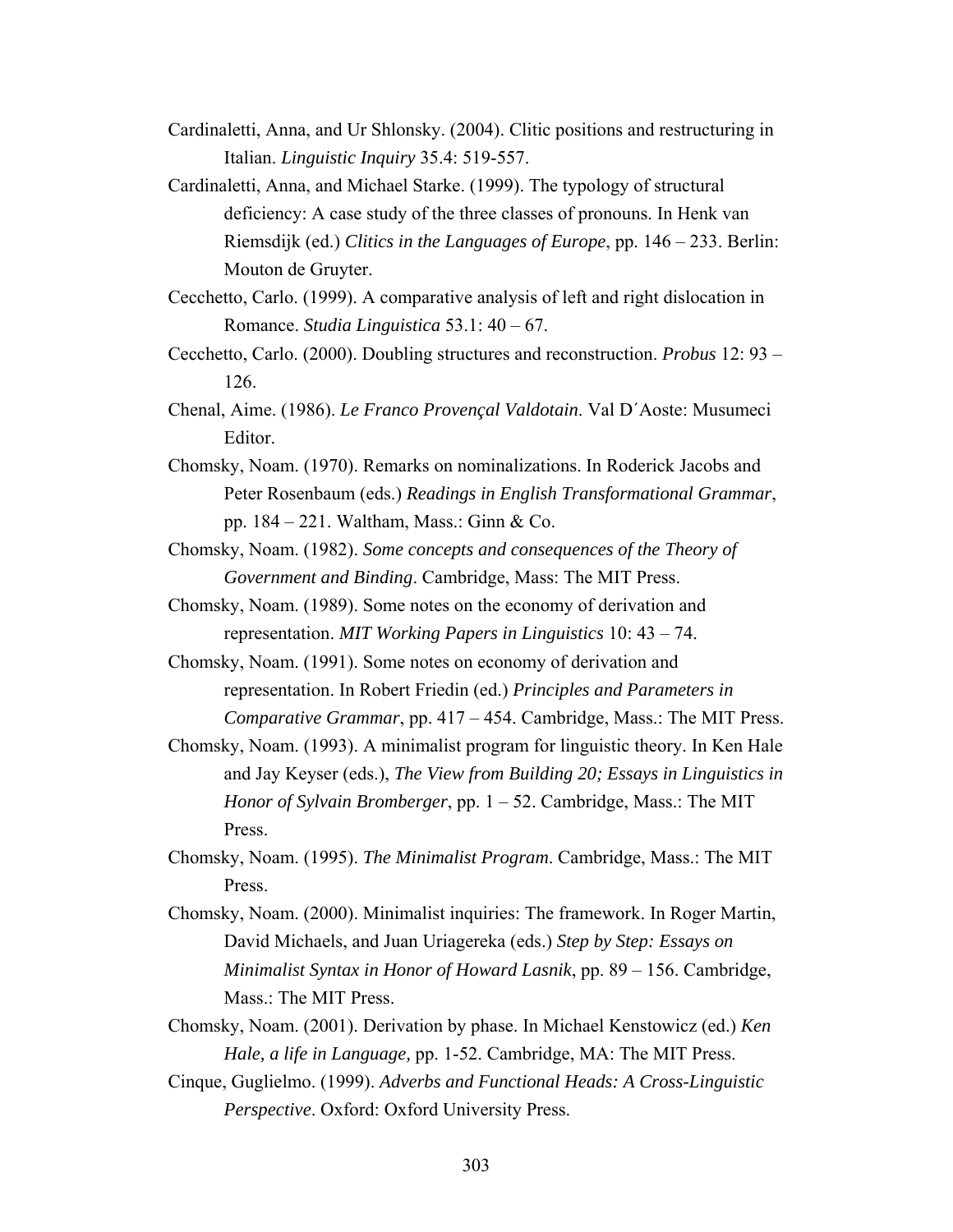- Cinque, Guglielmo. (2001). "Restructuring" and functional structure. *University of Venice working papers in linguistics*, 11: 45 – 127. Venice: University of Venice.
- Cinque, Guglielmo. (2002). A note on restructuring and quantifier climbing in French. *Linguistic Inquiry* 33: 617 – 636.
- Cinque, Guglielmo. (2003). The interaction of passive, causative, and "restructuring" in Romance. In Christina Tortora (ed.) *The syntax of Italian dialects*, pp. 55 – 60. New York: Oxford University Press.
- Cinque, Guglielmo. (2004). "Restructuring" and functional structure. Ms. Università di Venezia.
- Comrie, Bernard. (1988). *The languages of the Soviet Union*. Cambridge: Cambridge University Press.
- Comrie, Bernard. (1989). *Language Universals and Linguistic Typology*. Chicago: University of Chicago Press.
- D'Andrés, Ramón. (1993). *Allugamientu de los pronomes átonos col verbu n´asturianu.* Uviéu: Departamentu de Filoloxía Española.
- Davies, Mark. (1995). Analyzing syntactic variation with computer-based corpora: The case of modern Spanish clitic climbing. *Hispania* 78.2: 370 – 380.
- Delfitto, Denis. (2002). On the semantics of pronominal clitics and some of its consequences. *Catalan Journal of Linguistics* 1: 41 – 69.
- Den Dikken, Marcel. (1999). Clitic climbing without climbing: On Emonds´ Phrase Mate Condition on clitic placement. In Henk van Riemsdijk (ed.) *Clitics in the Languages of Europe*, pp. 374 – 379. Berlin: Mouton de Gruyter.
- D'Introno, Francesco. (1983). Clitics and binding. In Larry D. King and Catherine Maley (eds.), *Current Issues in Linguistic Theory*. *Selected Issues from the XIIIth Linguistic Symposium on Romance Languages* 36: 31 – 50. Amsterdam: John Benjamins.
- Dobrovie-Sorin, Carmen. (1999). Clitics across categories: The case of Romanian*.* In Henk van Riemsdijk (ed.) *Clitics in the languages of Europe*, pp-. 515 – 540. Berlin: Mouton de Gruyter.
- Drijkoningen, Frank. (1999). Review of "How clitics license null phrases: A theory of the lexical interface" by Joe Emonds. In Henk van Riemsdijk (ed.) *Clitics in the Languages of Europe*, pp. 381 – 384. Berlin: Mouton de Gruyter.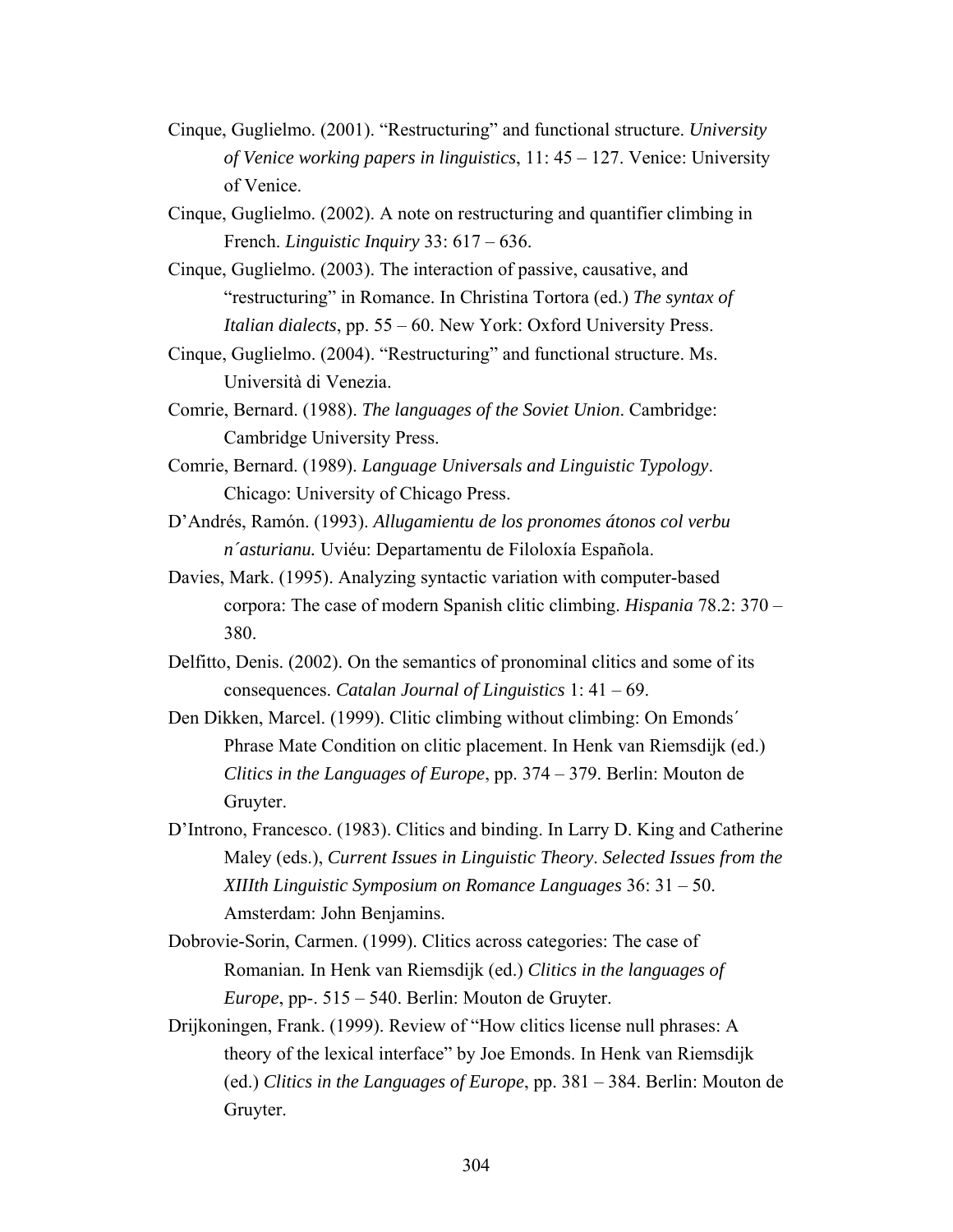- Duffield, Nigel, and Lydia White. (1999). Assessing L2 knowledge of Spanish clitic placement: Converging methodologies. *Second Language Research*  $15.2: 133 - 160.$
- Emonds, Joseph. (1975). A transformational analysis of French clitics without positive output constraints. *Linguistic Analysis* 1: 3 – 24.
- Emonds, Joseph. (1985). *A unified theory of syntactic categories*. Dordrecht: Foris.
- Emonds, Jospeh. (1999). How clitics license null phrases: A theory of the lexical interface. In Henk van Reimsdijk (ed.) *Clitics in the languages of Europe*, pp. 291 – 367. Berlin: Mouton de Gruyter.
- Fernández Ordóñez, Inés. (1994). Isoglosas internas del castellano. El sistema referencial del pronombre átono de tercera persona. *RFE* 74: 71 – 125.
- Fernández Ordóñez, Inés. (1999). Leísmo, laísmo y loísmo. In Ignacio Bosque and Violeta Demonte (eds.) *Gramática Descriptiva de la Lengua Española*, vol.1, pp. 1317 – 1397. Madrid: Espasa-Calpe.
- Fernández Soriano, Olga. (1999). El pronombre personal. Formas y distribuciones. Pronombres átonos y tónicos. In Ignacio Bosque y Violeta Demonte (eds.) *Gramática Descriptiva de la Lengua Española*, vol 1, pp. 1209 – 1274. Madrid. Espasa – Calpe.
- Fontana, Josep M. (1993). *Phrase structure and the syntax of the clitics in the history of Spanish.* Doctoral dissertation, Ann Arbor, MI: UMI Dissertation Services.
- Fontana, Josep M. (1996). Phonology and syntax in the interpretation of the Tobler-Mussafia Law. In Aaron Halpern and Arnold Zwicky (eds.) *Approaching Second: Second Position Clitics and Related Phenomena*, pp. 41 – 83. Stanford: CSLI Publications.

Foulet, Lucien. (1982). *Petite syntaxe de láncien français*. Paris: Champion.

- Franco, Jon Andoni. (1993). *On object agreement in Spanish*. Ph.D. Dissertation, University of Southern California, Los Angeles, Ca.
- Friedemann, Marc-Ariel, and Tal Siloni. (1997). *Agr<sub>obiect</sub>* is not *Agr<sub>participle</sub>*. *The Linguistic Review* 14: 69 – 96.
- Galambos, Sylvia Joseph. (1983). Mechanisms of change in the position of object pronouns: Fom Classical Latin to Modern French. In Larry D. King and Catherine Maley (eds.) *Current Issues in Linguistic Theory*. *Selected Issues from the XIIIth Linguistic Symposium on Romance Languages* 36: 99 – 116. Amsterdam: John Benjamins.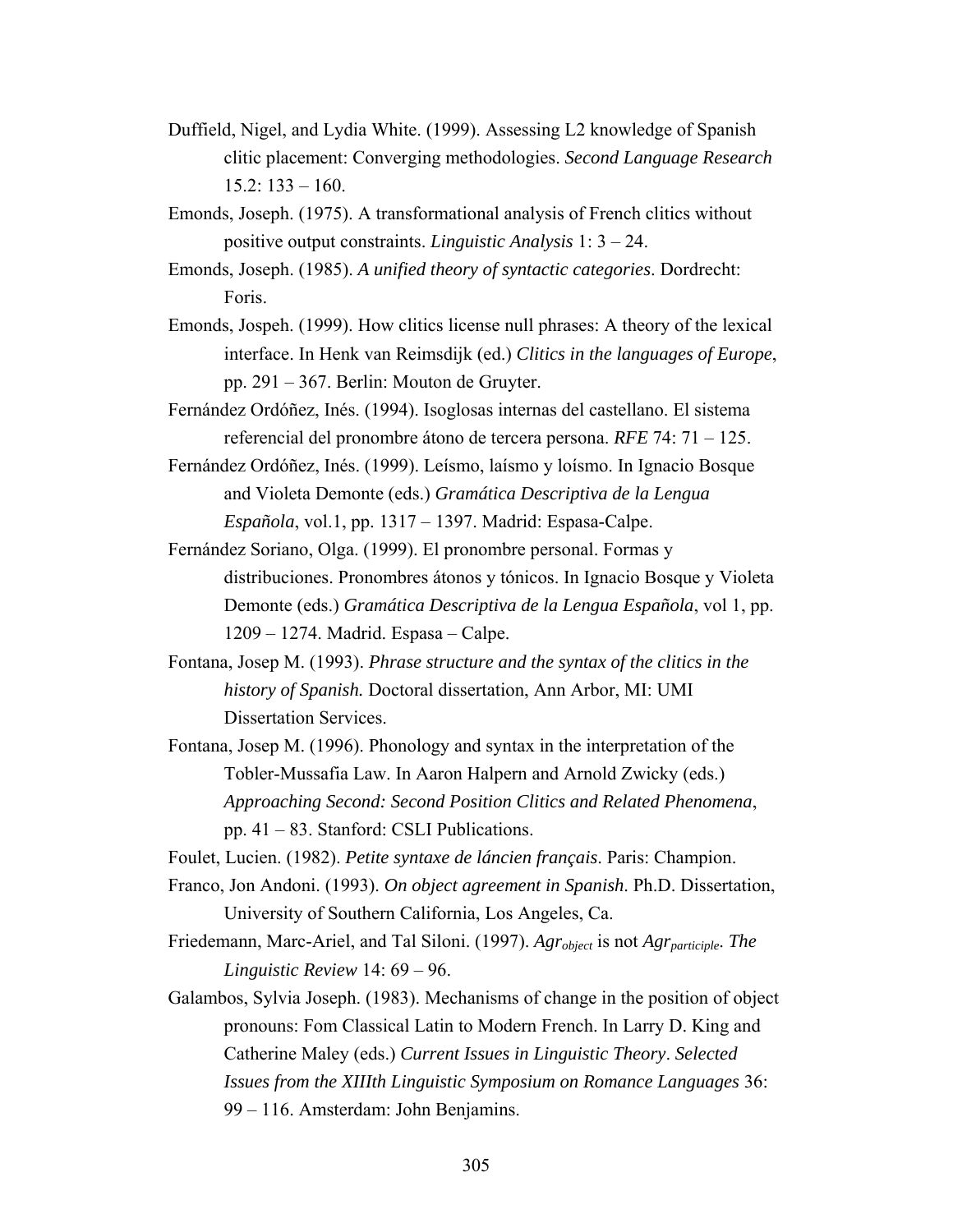Gili Gaya, Samuel. (1948). *Curso superior de sintaxis española.* Barcelona: Spes.

- Goodall, Grant. (1985). Parallel structures in syntax. *The Linguistic Review* 5: 173 – 184.
- Grimshaw, Jane. (1997). The best clitic: Constraint conflict in morphosyntax. In Liliane Haegeman (ed.) *Elements of grammar*, pp. 169 – 196. Dordrecht: Kluwer.
- Grimshaw, Jane. (2001). Optimal clitic positions and the lexicon in Romance clitic systems. In Géraldine Legendre, Jane Grimshaw, and Sten Vikner (eds.) *Optimality-Theoretic Syntax*, pp. 205 – 240. Cambridge, Mass.: The MIT Press.
- Grimshaw, Jane, and Armin Mester. (1985). Complex verb formation in Eskimo.  *Natural language and linguistics theory* 3: 1 – 19.
- Gutiérrez Ordóñez, Salvador. (1999). Los dativos. In Ignacio Bosque and Violeta Demonte (eds.) *Gramática Descriptiva de la Lengua Española*, vol. 2, pp. 1855 – 1930. Madrid: Espasa- Calpe.
- Haegeman, Liliane. (1991). On the relevance of clitic placementfor the analysis of subject-initial verb second in West Flemish. *Groninger Arbeiten zur Germanistischen Linguistik*, 34: 29-66.
- Haegeman, Liliane. (2006). Clitic climbing and the dual status of *Sembrare*. *Linguistic Inquiry* 37.3: 484 – 501.
- Halle, Morris. (1990). An approach to morphology. *Proceedings of the Northeastern Linguistics Society* 20: 150 – 184.
- Halle, Morris, and Alec Marantz. (1993). Distributed morphology and the pieces of inflection. In Ken Hale and Jay Keyser (eds.) *The View from Building 20; Essays in Linguistics in Honor of Sylvain Bromberger*, pp. 111 – 176. Cambridge, Mass.: The MIT Press.
- Halpern, Aaron. (1992). *Topics in the placement and morphology of clitics*. Ph.D. Dissertation, Stanford University.
- Haverkort, Marco. (1999). Prepositional clitics as hybrid categories. In Henk van Riemsdijk (ed.) *Clitics in the Languages of Europe*, pp. 391 – 398. Berlin: Mouton de Gruyter.
- Heap, David. (2005). Constraining optimality. In Lorie Heggie and Francisco Ordóñez (eds.) *Clitics and Affix Combinations*, pp. 81 – 102. Amsterdam: John Benjamins.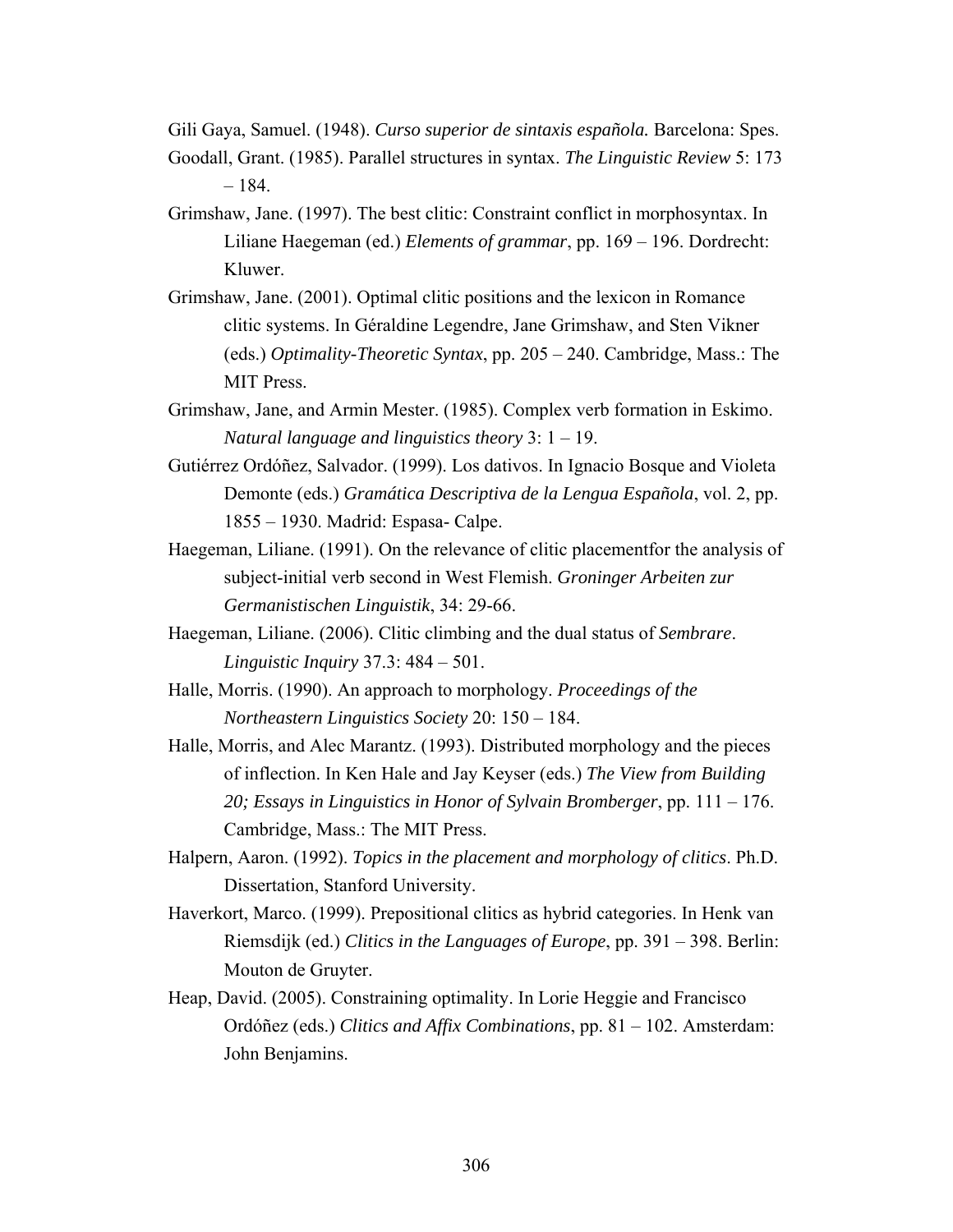- Heggie, Lorie, and Francisco Ordóñez. (2005). Clitic ordering phenomena. In Lorie Heggie and Francisco Ordóñez (eds.) *Clitic and Affix Combinations*, pp. 1 – 29. Amsterdam: John Benjamins.
- Higginbotham, James. (1983). Logical form, binding, and nominals. *Linguistic Inquiry* 14.3: 395 – 420.
- Hock, Hans Henrich. (1996). Who's on first? Toward a prosodic account of P2 clitics. In Aaron Halpern and Arnold Zwicky (eds.) *Approaching Second: Second Position Clitics and Related Phenomena*, pp. 199 – 270. Stanford: CSLI.
- Hurtado, Alfredo. (1984). On the properties of LF. *Cornell Working Papers in Linguistics* 6: 121 – 149.
- Iatridou, Sabine. (1988). Clitics, anaphora, and a problem of coindexation. *Linguistic Inquiry* 19.4: 698 – 702.
- Iatridou, Sabine. (1990). About Agr(P). *Linguistic Inquiry* 21.4: 551 577.
- Inclán, Sara. (1991). Participle agreement in Old Spanish. *Romance Linguistics and Literature Review* 4: 55 – 64.
- Jaeggli, Osvaldo. (1982). *Topics in Romance Syntax.* Dordrecht: Foris.
- Jaeggli, Osvaldo. (1986). Three issues in the theory of clitics: Case, doubled NPs, and extraction. In Hagit Borer (ed.) *Syntax and Semantics 19. The Syntax of Pronominal Clitics*, pp. 15 – 42. New York: Academic Press.
- Kaisse, Ellen M. (1985). Connected Speech. The Interaction of Syntax and Phonology. New York: Academic Press.
- Kany, Charles. (1945). *American-Spanish syntax.* Chicago: University of Chicago Press.
- Kayne, Richard. (1975). *French Syntax: The Transformational Cycle*. Cambridge, Mass: The MIT Press.
- Kayne, Richard. (1984). *Connectedness and Binary Branching.* Dordrecth: Foris.
- Kayne, Richard. (1989a). Null Subjects and Clitic Climbing. In Osvaldo Jaeggli and Ken Safir, (eds.) *The Null Subject Parameter*, pp. 239-261. Dordrecht: Foris.
- Kayne, Richard. (1989b). Facets of Romance Past Participle Agreement. In Paola Benincá (ed.) *Dialect Variation and the Theory of Grammar.* Dordrecht: Foris.
- Kayne, Richard. (1991). Romance clitics, verb movement, and PRO. *Linguistic Inquiry* 22.4: 647 – 686.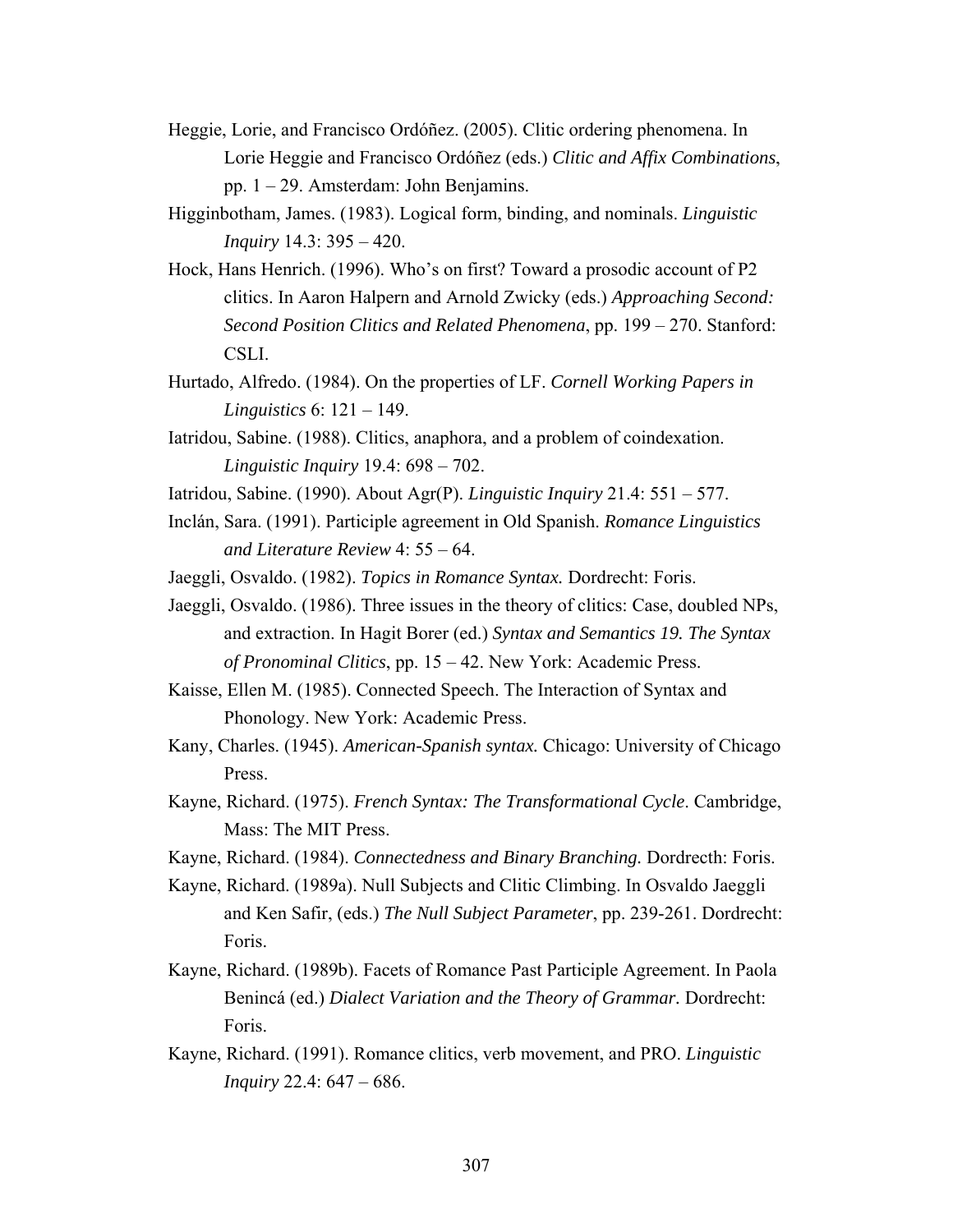- Kayne, Richard. (1993). Toward a modular theory of auxiliary selection. *Studia Linguistica* 47: 3 – 31.
- Kayne, Richard. (1994). *The antisymmetry of syntax*. Cambridge, MA: The MIT Press.
- Kayne, Richard. (2000). *Parameters and Universals*. Oxford: Oxford University Press.
- Kiss, Katalin. (1987). *Configurationality in Hungarian.* Dordrecht: Kluwer.
- Klavans, Judith. (1982). *Some problems in a theory of clitics*. Bloomington: Indiana University Linguistics Club.
- Klavans, Judith. (1995). *On Clitics and Cliticization*. New York: Garland.
- Klee, Carol A. (1990). Spanish-Quechua language contact: The clitic pronoun system in Andean Spanish. *Word* 41: 35 – 46.
- Klee, Carol A. and Rocío Caravedo. (2005). Contact-induced language change in Lima, Peru: The case of clitic pronouns. In David Eddington (ed.) *Selected Proceedings of the 7th Hispanic Linguistics SymposiumI,* pp. 12 – 21. Somerville, Mass.: Cascadilla Proceedings Project.
- Klein-Andreu, Flora. (1981). Distintos sistemas de empleo de "le", "la", "lo". Perspectiva sincrónica, diacrónica y sociolingüística. *Thesaurus* 36.2: 284  $-304.$
- Klein-Andreu, Flora. (2000a). *Variación Actual y Evolución Histórica: Los clíticos le/s, la/s, lo/s.*Munich: LINCOM.
- Klein-Andreu, Flora. (2000b). Grammatical and lexical behaviour in the development of the Spanish third-person clitics. In Ellan Contini-Montana and Yishai Tobin (eds.) *Between Grammar and the Lexicon*, pp. 159 – 183. Amsterdam: John Benjamins.

Koopman, Hilda. (1984). *The Syntax of Verbs*. Dordrecht: Foris.

- Kroch, Anthony. (1991). Reflexes of grammar in patterns of language change. *Language Variation and Change* 1: 199 – 244.
- Laka, Itziar. (1989). Constraints on sentence negation. *MIT Working Papers in Linguistics* 10: 199 – 216.
- Laka, Itziar. (1993) The Structure of Inflection: A Case Study in  $X^0$  Syntax. In José Ignacio Hualde & Juan Ortiz de Urbina (eds.) *Generative Studies in Basque Linguistics*, pp. 21 – 70. Amsterdam: John Benjamins
- Landa, Alazne. (1995). *Conditions on Null Objects in Basque Spanish and their Relation to* Leísmo *and Clitic Doubling.* Ph.D. Dissertation, University of Southern California.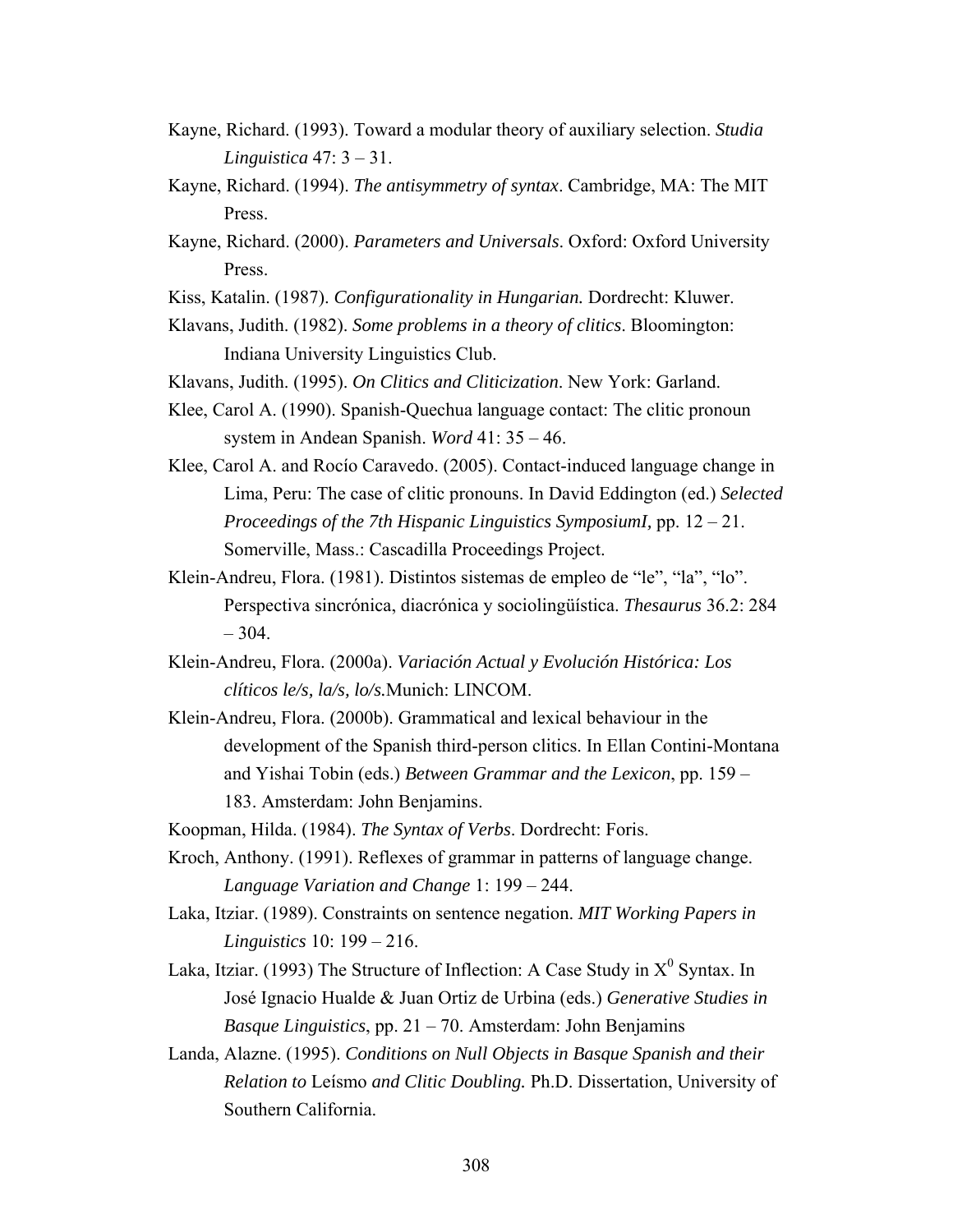- Ledgeway, Adam, and Alessandra Lombardi. (2005). Verb movement, adverbs, and clitic positions in Romance. *Probus* 17: 79 – 113.
- Lipski, John. (1990). Clitic doubling and direct object dropping in Andean Spanish. Ms. University of Florida.
- Lois, Ximena. (1990). Auxiliary selection and past participle agreement in Romance. *Probus* 2: 233 – 255.
- Longa, Víctor M., y Guillermo Lorenzo. (2001). Movimiento nuclear y economía: Valor de la concordancia y la mobilidad de clíticos en las lenguas romance occidentales. *Verba* 28: 101 – 124.
- Longa, Víctor M., Guillermo Lorenzo, and Gemma Rigau. (1998). Subject clitic recycling: locative sentences in some Iberian Romance languages. *Journal of linguistics* 34: 125 – 164.
- Lorenzo, Guillermo. (1995). La sintaxis de los clíticos del asturiano en el contexto de las lenguas romances. Desarrollo y evaluación de algunas hipótesis. *Verba* 22: 191 – 227.
- Luján, Marta. (1980). Clitic promotion and mood in Spanish verbal complements. *Linguistics* 18: 381 – 484.
- Luján, Marta. (1987). Clitic doubling in Andean Spanish and the theory of case absorption. In Terrell A. Morgan, James F. Lee, and Bill VanPatten (eds.), *Language and Language Use. Studies in Spanish*, pp. 109 – 121. New York: University Press of America.
- Luján, Marta. (1993). La subida de clíticos y el modo de los complementos verbales del español. In Olga Fernández Soriano (ed.) *Los Pronombres Átonos,* pp. 235 – 283. Madrid: Taurus.
- Luján, Marta, and Claudia Parodi. (2001). Clitic-doubling and the acquisition of agreement in Spanish. In Javier Gutiérrez-Rexach and Luis Silva Villar (eds.), *Current Issues in Spanish Syntax,* pp. 193 – 217. New York: Mouton de Gruyter.
- Madeira, Ana María. (1993). Clitic-second in European Portuguese. *Probus* 5:  $155 - 174.$
- Manzini, Rita, and Leonardo Savoia. (1999). The syntax of middle-reflexive and object clitics: A case of parametrization in arbërosh dialects. In Matteo Mandalá (ed.) *Studi in Onore di Luigi Marlekaj*, pp. 283 – 328. Bari: Adriatica.
- Manzini, Rita, and Leonardo Savoia. (2002). Clitics: Lexicalization patterns of the so-called 3rd person dative. *Catalan Journal of Linguistics* 1: 117 – 155.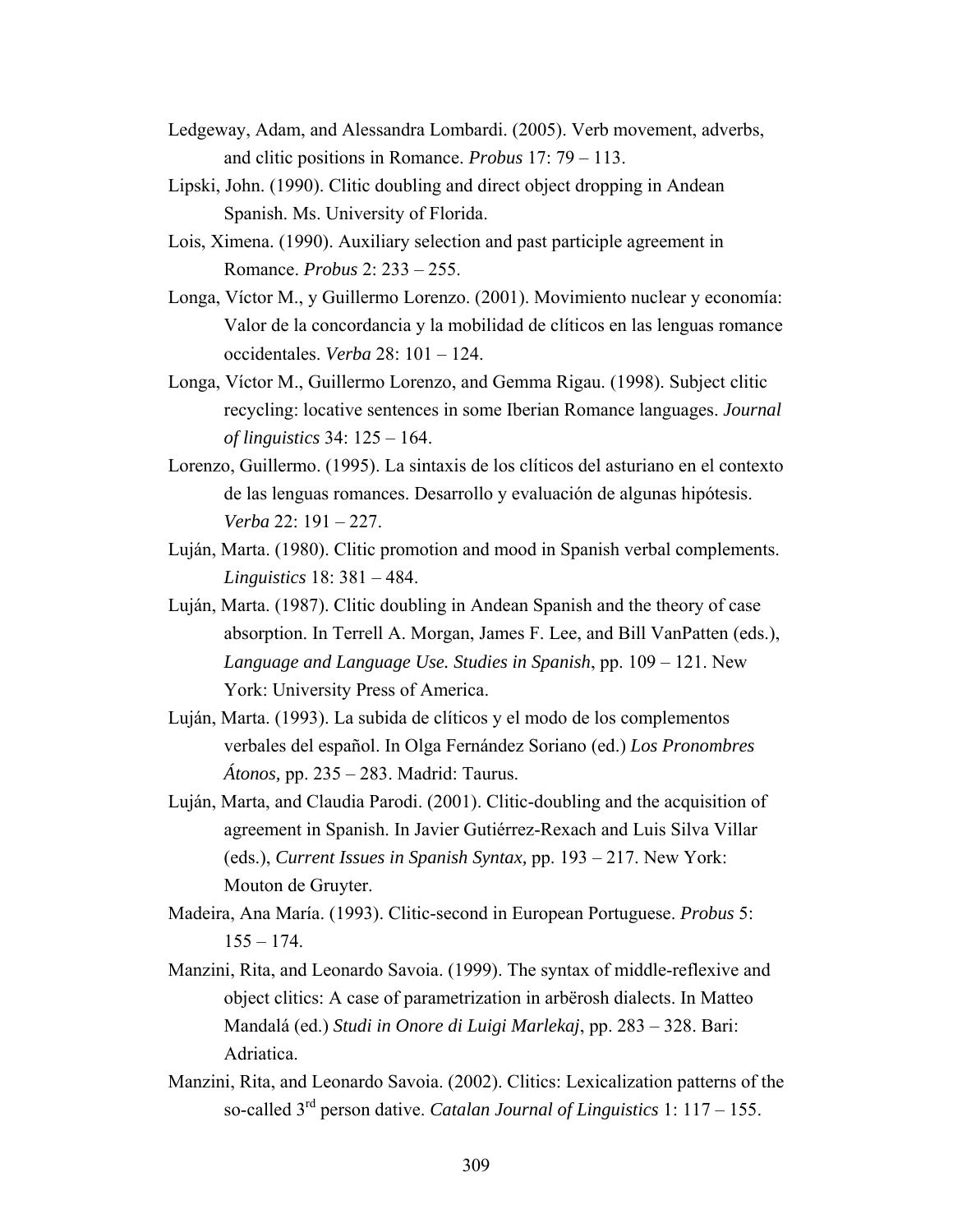- Manzini, Rita, and Leonardo Savoia. (2004). Clitics. Cooccurence and mutual exclusion patterns. In Luigi Rizzi (ed.) *The structure of CP and IP*, pp. 211 – 250. Oxford: Oxford University Press.
- Menéndez Pidal, Ramón. (1918). *Manual de Gramática Histórica Española*. Madrid: V. Suárez.
- Miller, Philip. (1992). *Clitics and Constituents in Phrase Structure Grammar*. New York: Garland.
- Miller, Philip, and Ivan Sag. (1997). French clitic movement without clitics or movement. *Natural Language and Linguistic Theory* 15: 573 – 639.
- Mišeska Tomić, Olga. (1999). Negation and imperatives. *Catalan Working Papers in Linguistics* 7: 191 – 206.
- Montalbetti, Mario. (1984). After binding. Doctoral dissertation, MIT, Cambridge, Mass.
- Moore, John C. (1996). *Reduced Constructions in Spanish*. New York: Garland Publishing.
- Nash, Lea, and Alain Rouveret. (2002). Cliticization as unselective attract. *Catalan Journal of Linguistics* 1: 157 – 199.
- Nevis, Joel A. (1986). *Finnish Particle Clitics and General Clitic Theory*. Ph.D. Dissertation, Ohio State University.
- Nicol, Fabrice. (2005). Romance clitic clusters. In Lorie Heggie and Francisco Ordóñez (eds.) *Clitics and Affix Combinations*, pp. 141 – 197. Amsterdam: John Benjamins.
- Nida, Eugene. (1949). *Morphology: The Descriptive Analysis of Words*. Ann Arbor: University of Michigan Press.
- Ordóñez, Francisco. (2002). Some clitic combinations in the syntax of Romance. *Catalan Journal of Linguistics* 1: 201 – 224.
- Parry, Mair. (1995). Some observations on the syntax of clitic pronouns in Piedmontese. In John Charles Smith and Martin Maiden (eds.) *Linguistic Theory and the Romance Languages*, pp. 134 – 160. Amsterdam: John Benjamins.
- Penny, Ralph. (2002). *A History of the Spanish Language*. Cambridge: Cambridge University Press.
- Perlmutter, David. (1971). *Deep and Surface Structure Constraints in Syntax*. New York: Holt, Rinehart and Winston.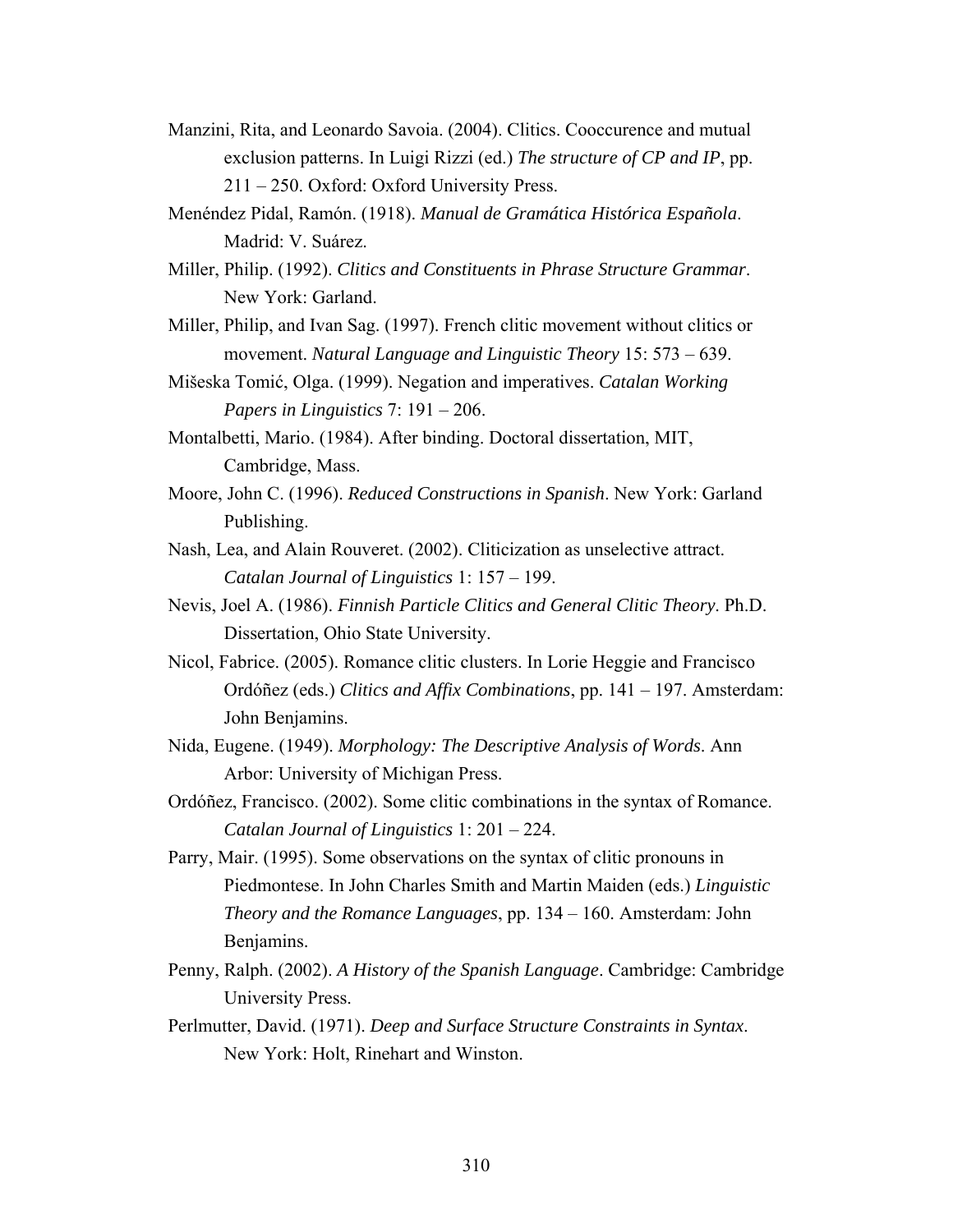Pesetsky, David, and Esther Torrego. (2001). T-to-C movement: Causes and consequences. In Michael Kenstowicz (ed.) *Ken Hale, a life in language*, pp. 355 – 426. Cambridge, MA: The MIT Press.

Pica, Pierre. (1987). On the nature of reflexivization cycle. *NELS* 17: 482 – 499.

- Picallo, María del Carmen. (1984-5). Opaque domains. *The Linguistic Review* 4:  $279 - 288$ .
- Poletto, Cecilia. (2000). *The higher functional field*. Oxford: Oxford University Press.
- Poletto, Cecilia, and Jean-Yves Pollock. (2004). On wh-clitics and wh-doubling in French and some North-Eastern Italian dialects. *Probus* 16: 241 – 272.
- Pollock, Jean-Yves. (1989). Verb movement, Universal Grammar, and the structure of IP. *Linguistic Inquiry* 20.3: 365 – 424.
- Pollock, Jean-Yves. (1997). Notes on clause structure. In Liliane Haegeman (ed.) *Elements of Grammar*, pp. 237 – 279. Dordrecht: Kluwer.
- Progovac, Ljiljana. (2005). *A syntax of Serbian. Clausal architecture.* Bloomington, Indiana: Slavica.
- Quicoli, Carlo. (1976). Conditions on clitic movement in Portuguese. *Linguistic Analysis* 2: 199 – 224.
- Quicoli, Carlos. (1980). Clitic movement in French causatives. *Linguistic analysis* 6:  $131 - 185$ .
- Raposo, Eduardo. (1987). Case theory and Infl-to-Comp: The inflected infinitive in European Portuguese*. Linguistic Inquiry* 18: 85 – 109.
- Riemsdijk, Henk van. (1983). Correspondence effects and the Empty Category Principle. In Yukio Otsu et al. (eds.) *Studies in Generative Grammar and Language Acquisition*, pp. 5-16. Tokyo: ICU
- Rizzi, Luigi. (1982). *Issues in Italian Syntax*. Dordrecht: Foris.
- Rizzi, Luigi. (1986). On chain formation. In Hagit Borer (ed.) *Syntax and Semantics 19. The Syntax of Pronominal Clitics*, pp. 65 – 95. New York: Academic Press.
- Rizzi, Luigi. (1990). *Relativized Minimality*. Cambridge, Mass.: The MIT Press.
- Rizzi, Luigi. (1997). The fine structure of the left periphery. In Liliane Haegeman (ed.) *Elements of Grammar*, pp. 281 – 337. Dordrecht: Kluwer.
- Rivas, Alberto Mario. (1977). *A Theory of Clitics*. Ph.D. Dissertation, M.I.T.
- Roberge, Yves. (1990). *The Syntactic Recoverability of Null Arguments*. Montreal: McGill-Queen's University Press.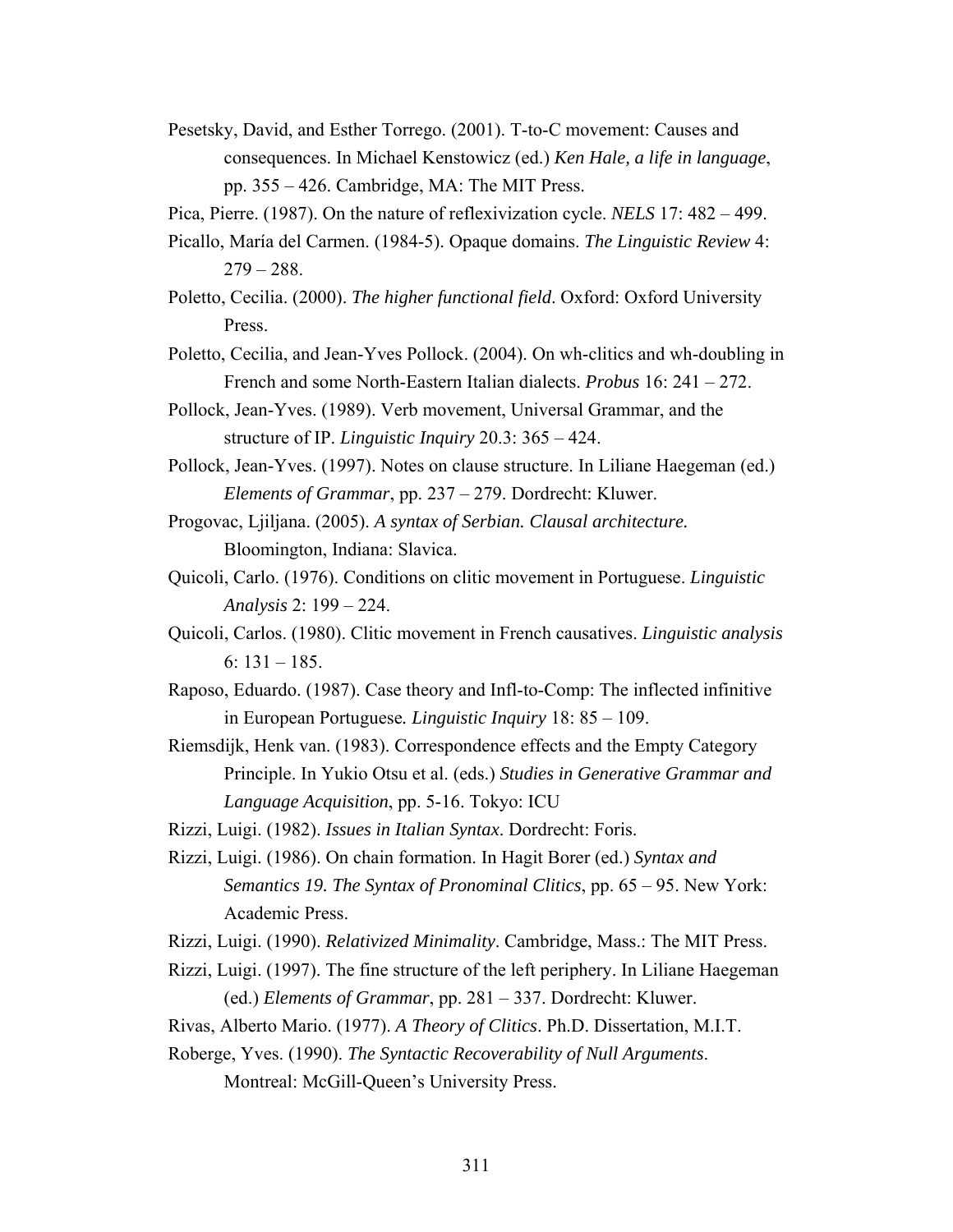- Roberts, Ian. (1991). Excorporation and minimality. *Linguistic Inquiry,* 22: 209- 218.
- Roberts, Ian. (1993). *Verbs and Diachronic Syntax*. Dordrecht: Kluwer.
- Roberts, Ian. (1994). Two types of verb movement in Romance. In David Lightfoot and Norbert Hornstein (eds.) *Verb Movement*, pp. 207 – 242. Cambridge, UK: Cambridge University Press.
- Roberts, Ian. (1997). Restructuring, head movement, and locality. *Linguistic Inquiry*, 28.3: 423-460.
- Rohlfs, Gerhard. (1975). *Le Gascon: Etudes de Philologie Pyrénéene*. Tübingen: Niemeyer.
- Rooryck, Johan. (1994). Against optional movement for clitic climbing. In Michael Mazzola (ed.) *Issues and theory in Romance linguistics: Selected papers from the linguistic symposium on Romance languages XXIII*, pp. 417 – 443. Washington DC: Georgetown University Press.
- Rosen, Sara Thomas. (1990). *Argument Structure and Complex Predicates.* New York: Garland Publishing.
- Rouveret, Alain. (1999). Clitics, subjects and tense in European Portuguese. In Henk van Riemsdijk (ed.) *Clitics in the Languages of Europe*, pp. 639 – 678. Berlin: Mouton de Gruyter.
- Rouveret, Alain. (2004). Les clitiques pronominaux et la périphérie gauche en ancien francais. *Bulletin de la Societé de Linguistique de Paris* 99.1: 181 – 237.
- Rouveret, Alain, and Jean-Roger Vergnaud. (1980). Specifying reference to the subject: French causatives and conditions on representations. *Linguistic Inquiry* 11.1: 97 – 202.
- Sánchez Vicente, Xuan Xosé, and Carlos Rubiera Tuya. (1985). Enclisis, proclisis y pronomes átonos n´asturianu. *Lletres Asturianes; Boletín Oficial de l´Academia de la Llingua Asturiana* 18: 71 – 81.
- Smith, John Charles. (1995). Perceptual factors and the disappearance of agreement between past participle and direct object in Romance. In John Charles Smith and Martin Maiden (ed.) *Linguistic Theory and the Romance Languages*, pp. 161 – 180. Amsterdam: John Benjamins.
- Solá, Jaume. (2002). Clitic climbing and null subject languages. *Catalan Journal of Linguistics* 1: 225 – 255.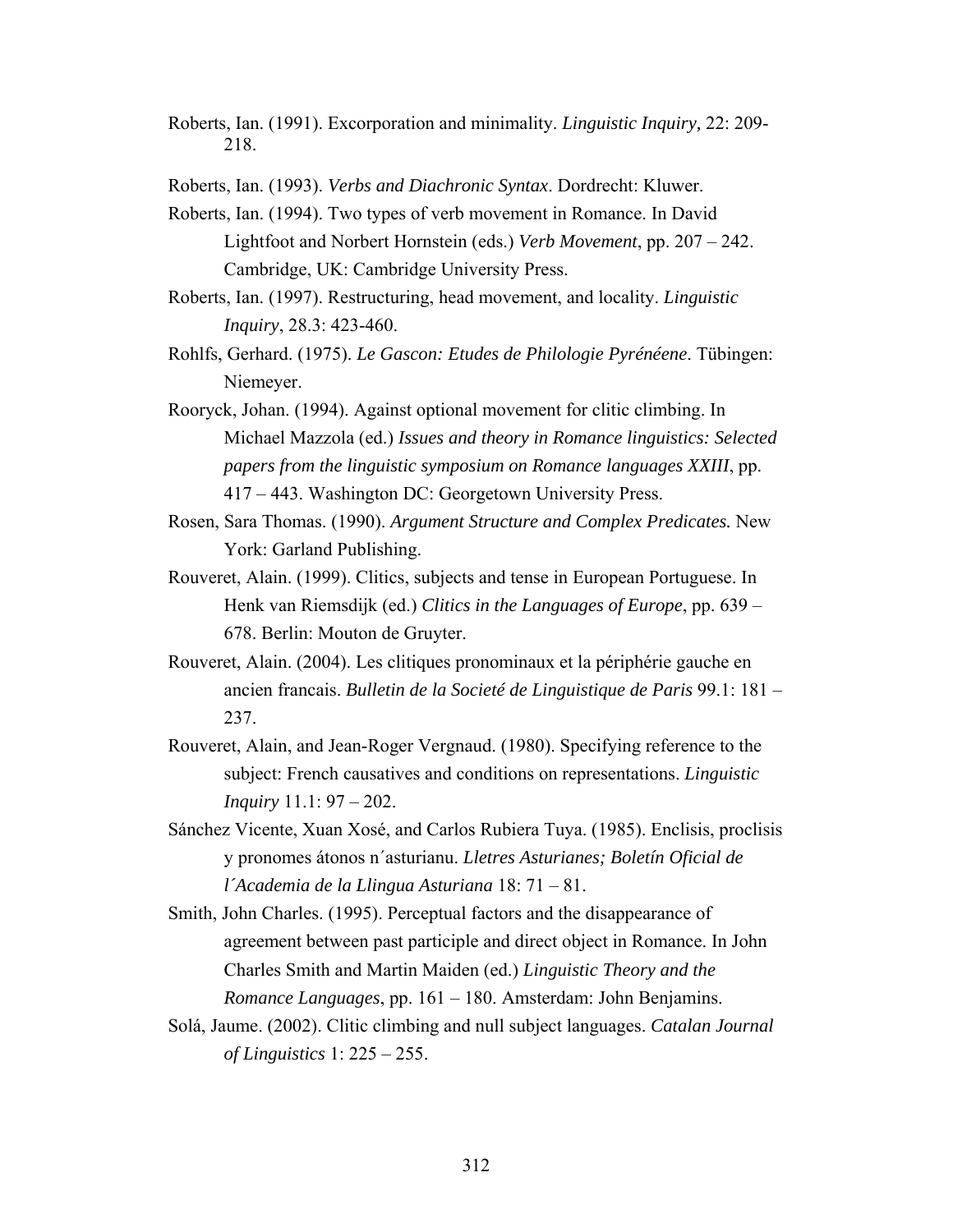- Sportiche, Dominique. (1995). Clitic constructions. In Johan Rooryck and Laurie Zaring, (eds.) *Phrase Structure and the lexicon*, pp. 213-276. Kluwer, Dordrecht.
- Stockwell, Robert, Donald Bowen, and John Martin. (1969). *The Grammatical Structure of English and Spanish*. Chicago: The University of Chicago Press.
- Stump, Gregory. (1980). An inflectional approach to French clitics. *OSU WPL* 24:  $1 - 54$
- Suñer, Margarita. (1987). Haber + past participle. *Linguistic Inquiry* 18: 683 690.
- Suñer, Margarita. (1988). The role of *agreement* in clitic-doubled constructions. *Natural Language and Linguistic Theory*, 6.3: 391 – 434.
- Teulat, Roger. (1976). *Mémento Grammatical de l'Occitan Reférentiel*. Sauvagnas: Editions Occitanas.
- Terzi, Arhonto. (1996). Clitic climbing from finite clauses and tense raising. *Probus* 8: 273 – 295.
- Toman, Jindřich. (1996). A note on clitics and prosody. In Aaron Halpern and Arnold Zwicky (eds.) *Approaching Second: Second Position Clitics and Related Phenomena*, pp. 505 – 510. Stanford: CSLI.
- Torrego, Esther. (1984). On inversion in Spanish and some of its effects. *Linguistic Inquiry* 15: 103 – 130.
- Torrego, Esther. (1995). From argumental to non-argumental pronouns: Spanish doubled reflexives. *Probus* 7: 221 – 241.
- Torrego, Eshter. (1998). *The Dependencies of Objects*. Cambridge, Mass.: The MIT Press.
- Tortora, Christina. (2007). Making the case for low verbs and low clitics in Romance non-finite and imperative clauses. Paper presented at the  $37<sup>th</sup>$ *Linguistic Symposium on Romance Languages*. University of Pittsburgh, Pittsburgh, Pa.
- Travis, Lisa. (1984). *Parameters and effects of word order variation.* Ph.D dissertation, MIT.
- Uriagereka, Juan. (1995). Aspects of the syntax of clitic placement in Western Romance. *Linguistic Inquiry* 26.1: 79 – 123.
- Uriagereka, Juan. (2005). On the syntax of doubling. In Lorie Heggie and Francisco Ordóñez (eds.) *Clitics and Affix Combinations*, pp. 343 – 374. Amsterdam: John Benjamins.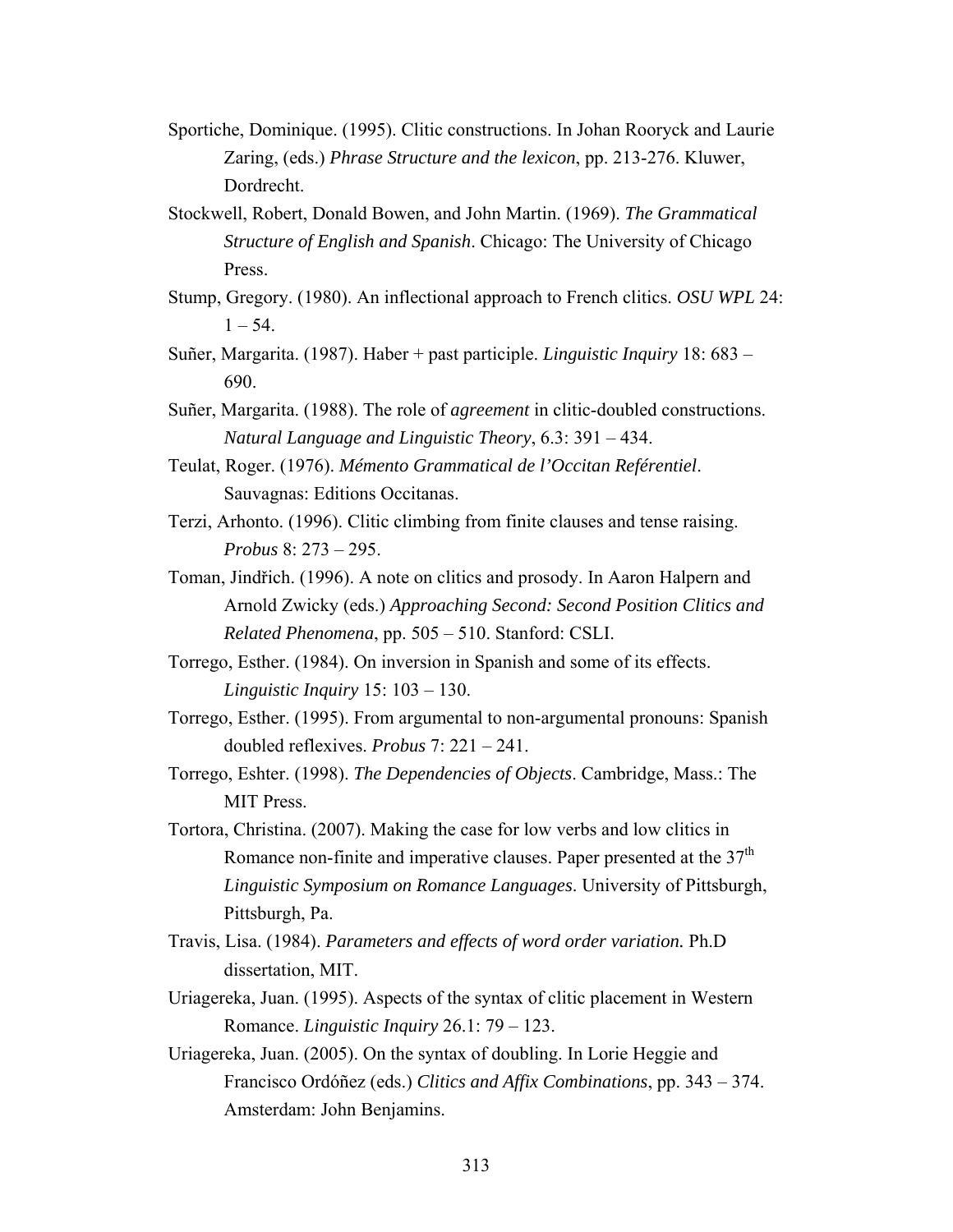- Wackernagel, Jacob. (1892). Über ein Gesetz der indogermanischen Wortstellung. *Indogermanische Forschungen* 1: 333 – 436.
- Wanner, Dieter. (1974). The evolution of Romance clitic order. In Joe Campbell et al. (eds.) *Proceedings of the Third Linguistic Symposium on Romance Languages*, pp. 158 – 177. Washington D.C.: Georgetown University Press.
- Wanner, Dieter. (1987). *The Development of Romance Clitic Pronouns*. *From Latin to Old Romance*. Amsterdam: Mouton de Gruyter.
- Wanner, Dieter. (1991). The Tobler-Musafia law in Old Spanish. In Héctor Campos and Fernando Martínez-Gil (eds.) *Current Studies in Spanish Linguistics*, pp. 313 – 378. Washington D.C.: Georgetown University Press.
- Wanner, Dieter. (1999). Clitic clusters in Romance; a modest account. In Jon Franco, Alazne Landa, and Juan Martín (eds.) *Grammatical Analyses in Basque and Romance Linguistics: Papers in Honor of Mario Saltarelli*, pp. 257 – 277. Amsterdam: John Benjamins.
- Wurmbrand, Susanne. (2001). *Infinitives. Restructuring and clause structure*. Berlin: Mouton de Gruyter.
- Wurmbrand, Susanne. (2004). Two types of restructuring: Lexical vs. functional. *Lingua* 114: 991 – 1014.
- Zagona, Karen. (1982). *Government and Proper Government of Verbal Projections*. Ph.D. Dissertation, University of Washington, Seattle.
- Zagona, Karen. (1988). *Verb Phrase Syntax*. Dordrecht: Kluwer.
- Zanuttini, Raffaella. (1991). *Syntactic properties of sentential negation*. Ph.D. Dissertation, University of Pennsylvania.
- Zanuttini, Raffaella. (1994). Speculations on negative imperatives. *Rivista di Linguistica* 6.1: 67 – 89.
- Zanuttini, Raffaella. (1997) *Negation and Clausal Structure: A Comparative Study of Romance Languages.* Oxford: Oxford University Press.
- Zanuttini, Raffaella. (2001). Sentential negation. In Mark Baltin and Chris Collins (eds.) *The Handbook of Contemporary Syntactic Theory*, pp. 511 – 535. Malden, Mass.: Blackwell Publishers.
- Zubizarreta, María Luisa. (1982). *On the Relationship of the Lexicon to Syntax*. Doctoral Dissertation, MIT.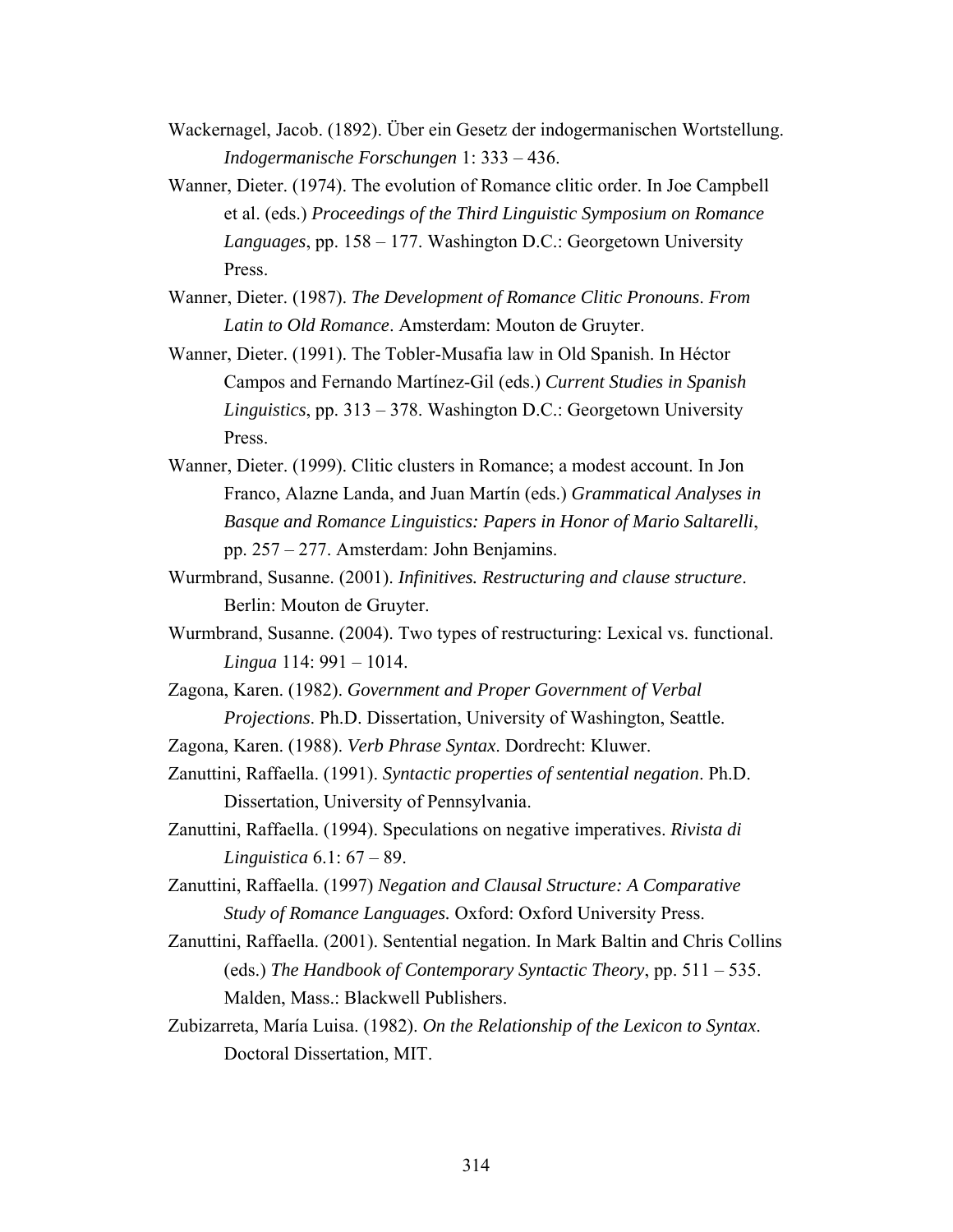- Zubizarreta, María Luisa. (1985). The relation between morphology and morphosyntax: The case of Romance causatives. *Linguistic Inquiry* 16:  $247 - 289$ .
- Zubizarreta, María Luisa. (1987). Levels of Representation in the Lexicon and in the Syntax. Dordrecht: Foris.
- Zubizarreta, María Luisa. (1999). The Cl(itic) Projection in questions. *Catalan Working Papers in Linguistics* 7: 253 – 277.
- Zwart, C. Jan-Wouter. (1997). Morphosyntax of Verb Movement. A Minimalist Approach to the Syntax of Dutch. Dordrecht: Kluwer.
- Zwicky, Arnold. (1977). *On Clitics*. Bloomington: Indiana University Linguistics Club.
- Zwicky, Arnold, and Geoffrey Pullum. (1983). Cliticization vs. inflection: English N'T. *Language* 59.3: 502-513.